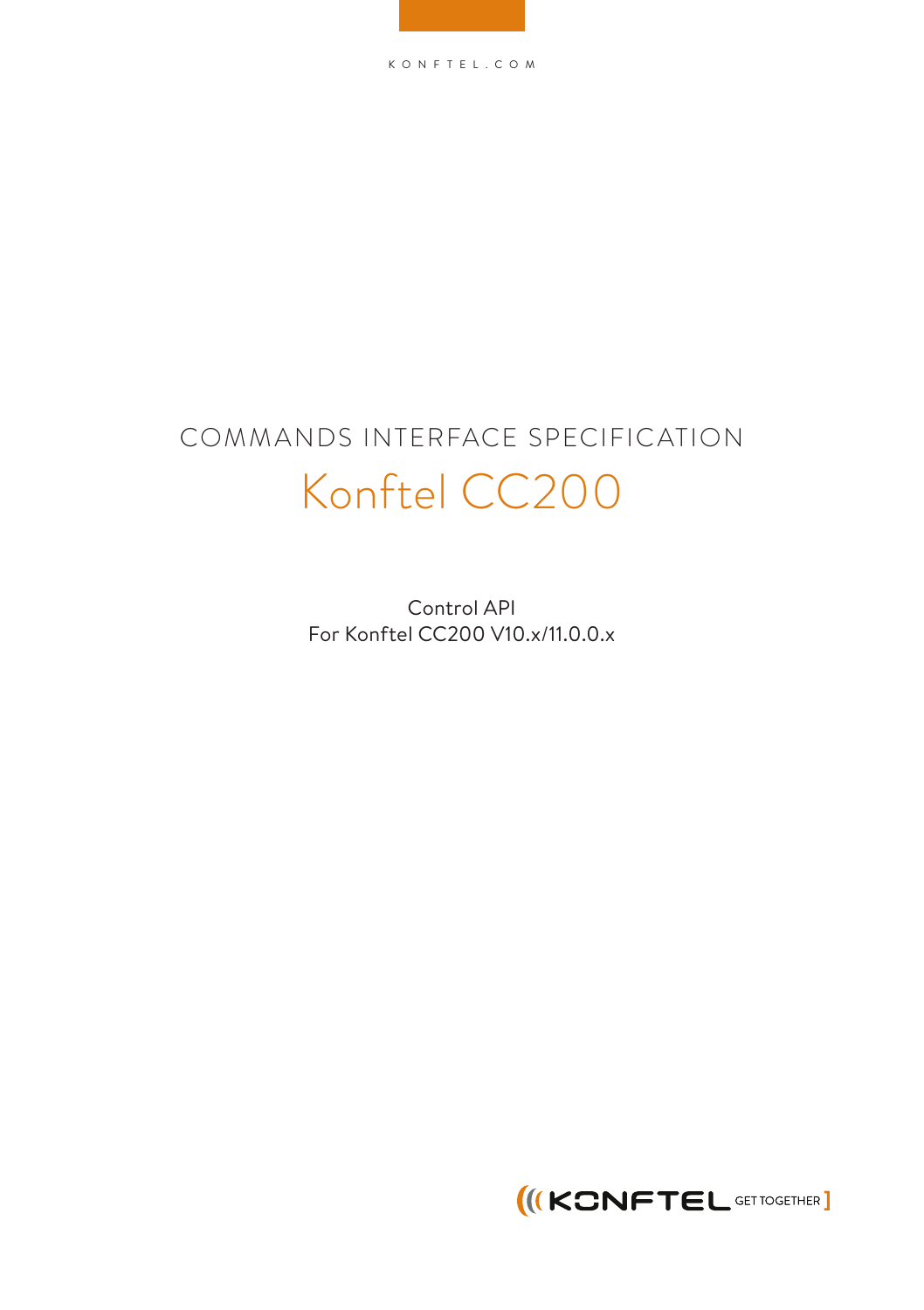| 1.     | 7<br>General                           |
|--------|----------------------------------------|
| 1.1.   | Konftel CC200 configuration7           |
| 1.2.   |                                        |
| 1.2.1. | Serial port message format  8          |
| 1.2.2. |                                        |
|        |                                        |
| 2.     | <b>Initialization Messages</b><br>9    |
| 2.1.   |                                        |
| 2.2.   |                                        |
| 2.3.   |                                        |
|        |                                        |
| 3.     | <b>Terminal Configuration</b><br>11    |
| 3.1.   | Terminal Generic Command (TA)11        |
| 3.2.   | Terminal Date & Time (TT)16            |
| 3.3.   | Terminal Date & Time Extended (TB)16   |
| 3.4.   | Terminal Call/Answer Mode (TC)18       |
| 3.5.   | Terminal User Setting (TU)19           |
| 3.6.   | Terminal Video Camera                  |
|        |                                        |
| 3.7.   | Terminal Monitor Settings (TG) 27      |
| 3.8.   | <b>Terminal Monitor</b>                |
|        |                                        |
| 3.9.   | Terminal Audio Delay (TY)31            |
| 3.10.  | Terminal Mode Settings (TH)31          |
| 3.11.  | Terminal Mode Settings Extended (TF)34 |
| 3.12.  | Terminal Capabilities Settings (TI)36  |
| 3.13.  | Terminal Location Parameters (TL) 40   |
| 3.14.  | <b>Terminal Location</b>               |
|        | Parameters Extended (TQ)41             |
| 3.15.  | Terminal MCU configuration (TM) (NOT   |
|        | SUPPORTED BY KONFTEL CC200)45          |
| 3.16.  | <b>Terminal Encryption</b>             |
|        |                                        |
| 3.17.  | Terminal License Management (TW)  48   |
|        | 3.20. Terminal presentation            |
|        |                                        |
| 3.21.  | Telepresence configuration (TP) 60     |
| 3.22.  |                                        |
| 3.23.  | Terminal Error Indication (TE) 64      |
|        |                                        |
| 4.     | 65<br>Network Configuration            |
| 4.1.   | Network IP Configuration (NL)65        |
| 4.2.   | Network IP Configuration               |
|        |                                        |
| 4.3.   | Protocol SIP Configuration (NM)68      |
| 4.4.   | Network NAT & Dynamic                  |
|        |                                        |
| 4.5.   | Network LAN Settings (NB)74            |
| 4.6.   | Network Protocols Setting (NA)74       |

| 4.7. | Network LAN H.323 Setting (NH)75            |
|------|---------------------------------------------|
|      | 4.8. Network Gatekeeper                     |
|      | Authentication Setting (NJ)78               |
|      | 4.9. Network SNMP Management (NS) 78        |
|      | 4.10. Network QoS Management (NQ) 80        |
|      | 4.11. Network ISDN Configuration (NO)82     |
|      | 4.12. Predefined Party Configuration (NP)83 |
|      | 4.13. Network Web Management (NK) 84        |
|      | 4.14. Network Presence                      |
|      |                                             |
|      | 4.15. Network Error Indication (NE)86       |

# **5. Terminal Extension Configuration 88**

| 5.1.  | Web Video Configuration (RW) 88         |  |
|-------|-----------------------------------------|--|
| 5.2.  | Download Configuration (RD)88           |  |
| 5.3.  | Netlog Configuration (RN)89             |  |
| 5.4.  | Audio Analyzer Configuration (RA) 90    |  |
| 5.5.  | Equinox Management                      |  |
|       |                                         |  |
| 5.6.  | Certificate Configuration (RC)91        |  |
| 5.7.  |                                         |  |
| 5.8.  |                                         |  |
| 5.9.  | Terminal MSS configuration (RM)93       |  |
| 5.10. | <b>Enhanced Access Security Gateway</b> |  |
|       |                                         |  |
| 5.11. | Calendar Credential                     |  |
|       |                                         |  |
| 5.12. | Streaming Configuration (RI)96          |  |
| 5.13. | Terminal Extension Configuration        |  |
|       |                                         |  |

# **6. Phone Directory Configuration 99**

| 6.1.  |                                   |  |
|-------|-----------------------------------|--|
| 6.2.  | Read Record with index (DR)99     |  |
| 6.2.  | Read Record with index (DR) 100   |  |
| 6.3.  | Read Record with index (DL)102    |  |
| 6.5.  | Insert New Record (DI) 106        |  |
| 6.6.  | Recent Call General               |  |
|       |                                   |  |
| 6.7.  | Read recent calls Info            |  |
|       |                                   |  |
| 6.8.  | Delete recent calls item (DV) 110 |  |
| 6.9.  | Export recent call file (DH)110   |  |
| 6.10. | Generic LDAP information (DG) 112 |  |
| 6.11. | Insert new LDAP server (DS) 112   |  |
| 6.12. | Read I DAP server                 |  |
|       |                                   |  |
|       | 6.13. Modify LDAP server          |  |
|       |                                   |  |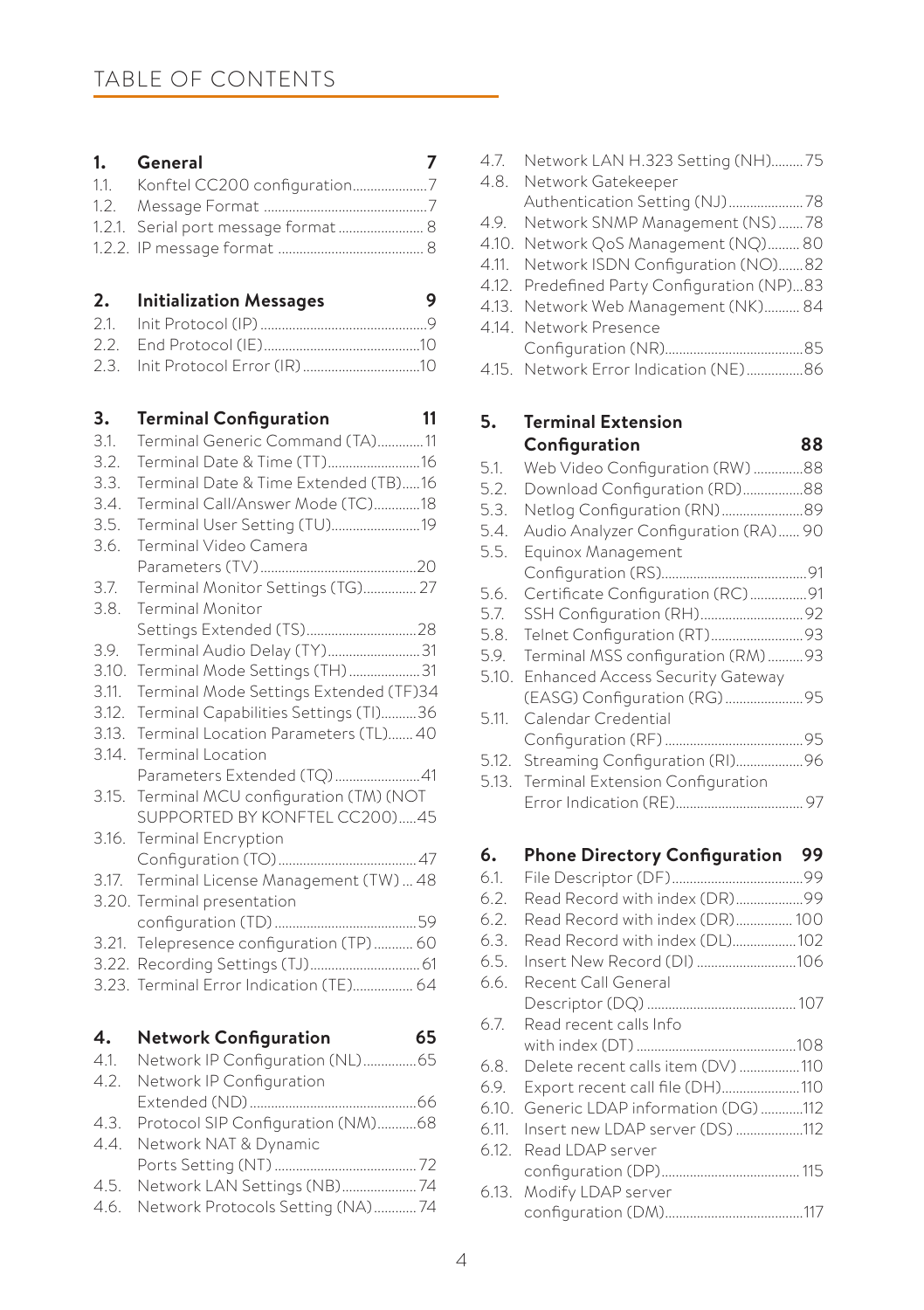# TABLE OF CONTENTS

| 6.15. Connect a LDAP server (DC) 119        |  |
|---------------------------------------------|--|
| 6.16. Calendar General Descriptor (DO)119   |  |
| 6.17. Read Calendar Item with index (DA)120 |  |
| 6.18. FQDN Aliases list management (DN)121  |  |
| 6.19. Phone Directory                       |  |
|                                             |  |

Configuration Error Message ............... 125

**7. Call Control Messages 126**

| 7.1.  |                                       |  |
|-------|---------------------------------------|--|
| 7.2.  | Make call at a specified rate (CM)127 |  |
| 7.3.  | Send a DTMF digit (CF) 128            |  |
| 7.4.  | Answer an incoming call (CA) 128      |  |
| 7.5.  | Answer an incoming                    |  |
|       |                                       |  |
| 7.6.  |                                       |  |
| 7.7.  | Connection Status (CB) 130            |  |
| 7.8.  | Connection H323 Status (CL) 131       |  |
| 79.   | Remote Presentation                   |  |
|       |                                       |  |
| 7.10. | Remote Presentation Status (CC) 134   |  |
| 7.11. | Calendar meeting action (CN)  135     |  |
| 7.12. | Call Error Indication (CE) 135        |  |

### **8. Multipoint Control Messages 136**

| 8.1. |                                             |  |
|------|---------------------------------------------|--|
| 8.2. | Disconnect a terminal (MH)137               |  |
| 8.3. | Close a conference (MO)137                  |  |
| 8.4. |                                             |  |
| 8.5. | Terminal audio status (MA) 139              |  |
|      | 8.6. Terminal information (MG) 139          |  |
|      | 8.7. Terminal video status (MV) 140         |  |
| 8.8. | Conference finish time                      |  |
|      |                                             |  |
|      | 8.9. Conference video layout                |  |
|      |                                             |  |
|      | 8.10. Conference indication                 |  |
|      |                                             |  |
|      | 8.11. Multipoint Error Indication (ME)  145 |  |

# **9. Control & Indication Messages 146**

| 9.2. Video Camera                   |  |
|-------------------------------------|--|
| Command/Status (SF)148              |  |
| 9.3. Video Camera Command (SY)  152 |  |
|                                     |  |

| 9.5.  | Conference Control (SH)154               |  |
|-------|------------------------------------------|--|
| 9.6.  | Mute Command/Status (SM) 158             |  |
| 9.7.  | Remote Video Indication (SO)158          |  |
| 9.8.  | PrivacyCommand/Status (SP)158            |  |
| 9.9.  | SelfView Command/Status (SS)  159        |  |
| 9.10. | Picture In Picture                       |  |
|       | Command/Status (ST) 159                  |  |
| 9.11. | Volume Command/Status (SV)160            |  |
| 9.12. | Infrared remote                          |  |
|       | control emulation (SW) 160               |  |
| 9.13. | Send "Start" command (SJ) 162            |  |
| 9.14. | Remote Presentation Status (SK) 162      |  |
| 9.15. | Configuration System Status (SA)  163    |  |
| 9.17. | Layout Command/Status (SB)  165          |  |
| 9.18. | Conference Gallery                       |  |
|       | Layout configuration (SX) 166            |  |
| 9.19. | Multi image Command/Status (SD)167       |  |
|       | 9.20. JPEG image capture Command (SI)168 |  |
|       | 9.21. Recording and Playing              |  |
|       |                                          |  |
|       | 9.22. Local Presentation Command (SQ)174 |  |
|       | 9.23. Do Not Disturb (DND)               |  |
|       | Command/Status (SR) 175                  |  |
|       | 9.24. Send chat message (SU)175          |  |
|       | 9.25. Control & Indication               |  |
|       |                                          |  |
|       |                                          |  |

### **10. Control & Indication Extended Messages 177**

10.1. System configuration change indication (FA)...............................177 10.2. System download indication (FD)..........178 10.3. System diagnostic indication (FB).........179 10.5. Send command to start browser with URL (FF)..............................180 10.6. Calendar indication (FG)..........................180 10.7. Streaming Management (FH).................181

# **11. Certificate Management Messages 182**

- 11.1. Create a Certificate Signing Request (CSR) (AA)...................182
- 11.2. Certificate transfer management (AB).......................................183
- 11.3. Certificate management (AC)...............184
- 11.4. Read Root Certificate data (AR) ..........186
- 11.5. Certificate Error Message (AE).............187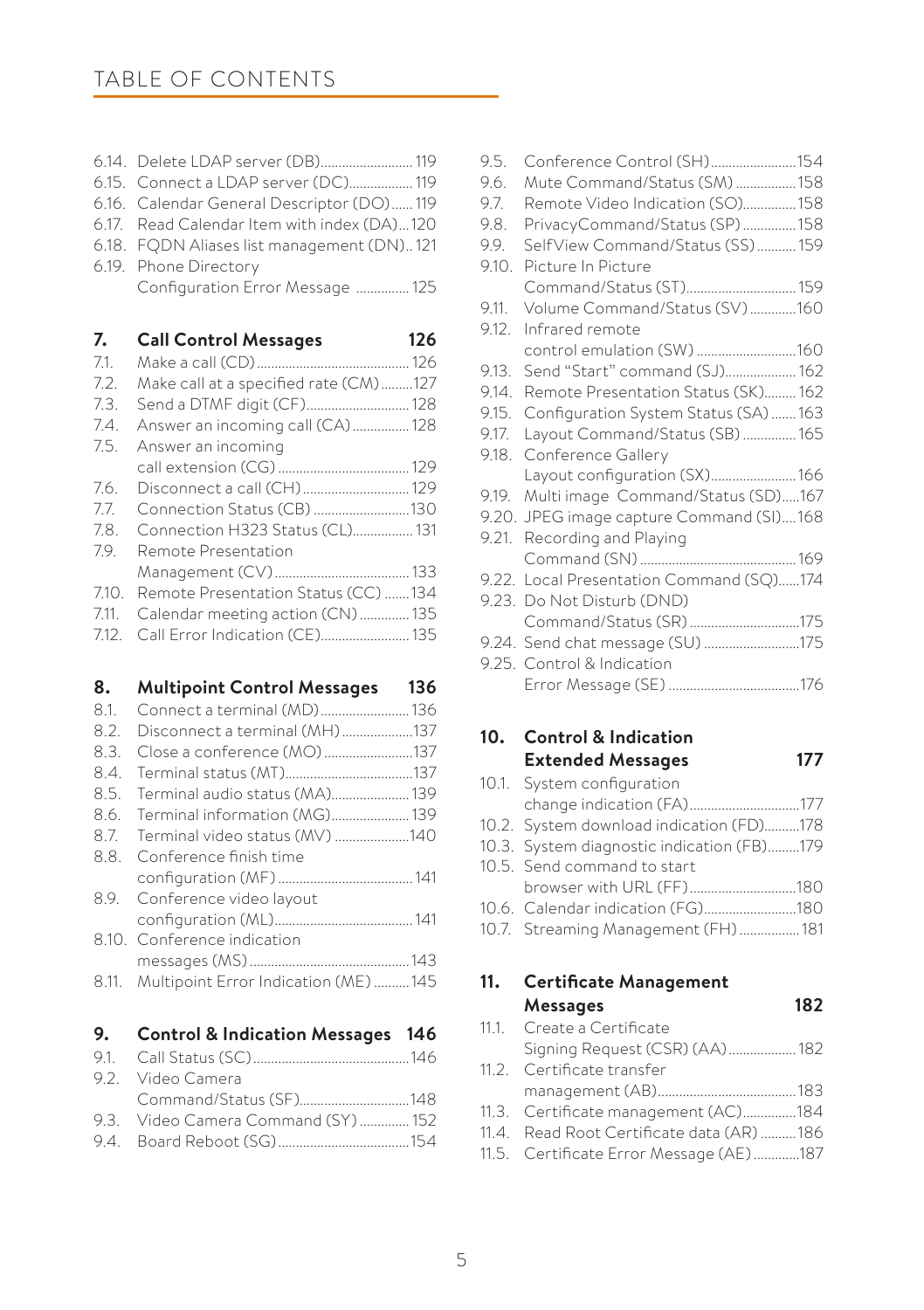# TABLE OF CONTENTS

| 12. Diagnostic Messages                  | 189 |
|------------------------------------------|-----|
| 12.1. Connection Status (PC) 189         |     |
| 12.2. System's serial numbers (PS)194    |     |
| 12.3. Call Interface Status (PG) 195     |     |
| 12.4. Download status (PD) 196           |     |
| 12.5. Debug log file management (PL)196  |     |
|                                          |     |
| 12.7. Generic System Info (PI)197        |     |
| 12.8. System Model Name (PIS) 198        |     |
| 12.9. System component Status (PB)198    |     |
| 12.10. Diagnostic Error Message (PE) 201 |     |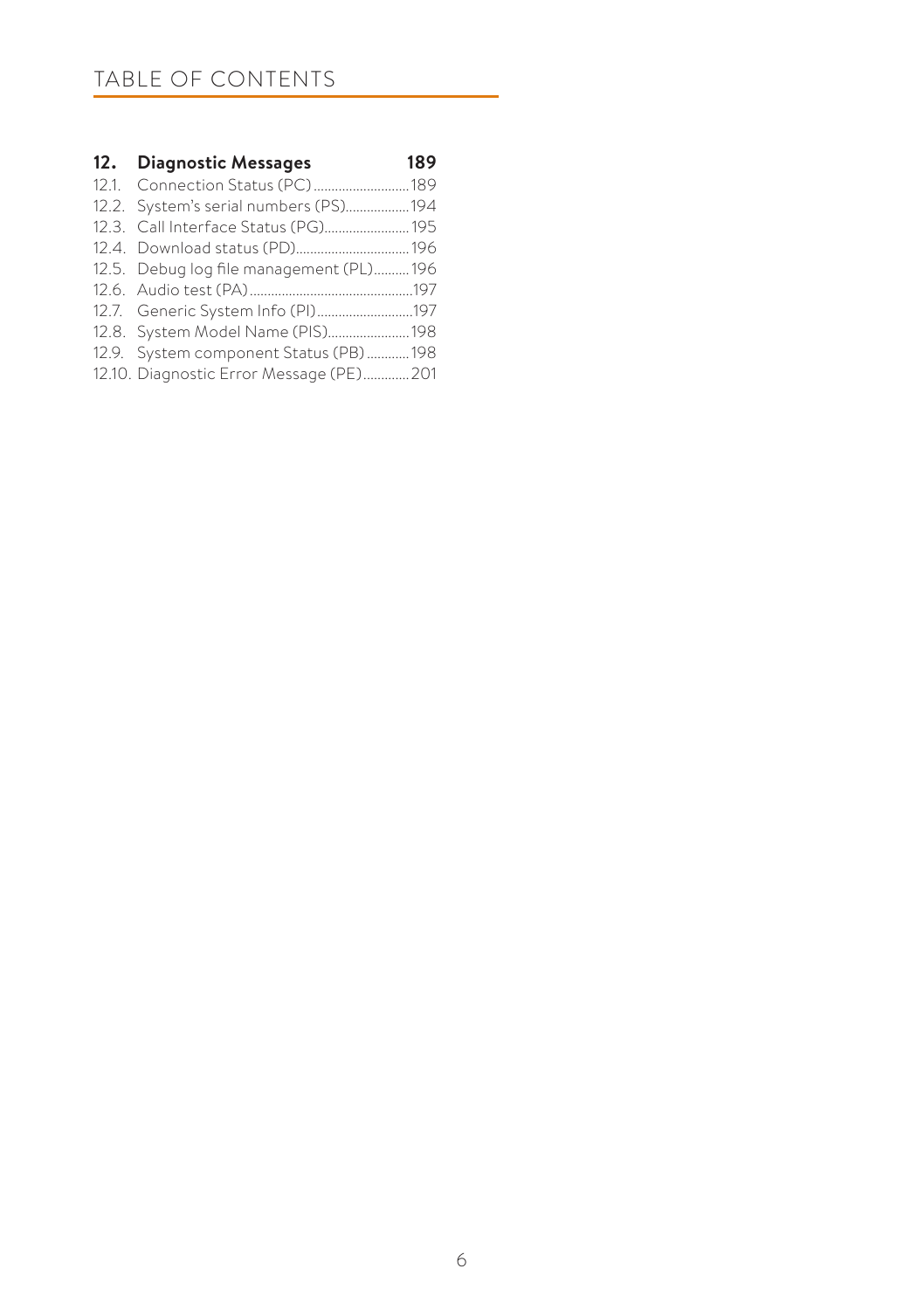# 1. GENERAL

This document describes the protocol and the messages used for the configuration and the control of Konftel CC200 (we will call it RTE, Remote TErminal), using an external Personal Computer (we will call it PC).

# **1.1. Konftel CC200 configuration**

The Konftel CC200 is configured by default to enable AT commands interface. AT commands can be used only remotely by an IP network. SSH protocol is not supported. To increase security you can also limit IP clients configuring only a subset of IP addresses from which connection can be made.

# **1.2. Message Format**

Each button contains letters and characters - more than those shown on the button (see illustration below). Press the same key repeatedly to change to another character. If there are two letters under the same key that you want to enter one after the other, you need to pause slightly before entering the second lette

Messages exchanged between **RTE** and **PC** are all in ASCII format and must be terminated by the carriage return character (hexadecimal value 0x0d).

They are formatted in this way:

# **AT[<mode><type><sub-type><data><cr>**

**<mode> =** is an ASCII character that identifies if the message is a read or a save or a response/indication message. Actually it can be:

- **'?'** = status request (sent by PC)
- **'&'** = command/storage request (sent by PC)
- **'<'** = reply to a status request or indication (sent by RTE)

**<type> =** described in the single message. It is an ASCII character that identifies a family message like T for terminal configuration, C for Call control messages and so on.

**<sub-type> =** described in the single message. It is an ASCII character that identifies each single command.

**<data> =** described in the single message. It is a sequence of ASCII characters that identifies data of messages.

**<cr> =** is the AT command terminator. It is the carriage return character (hexadecimal value 0x0d)

**WARNING:** a space character can optionally be inserted between <sub-type> and <data>. After every write command received, RTE answers with an **OK<cr>** message After every read command received, RTE answers with the response message, formatted as explained above and then sends an **OK<cr>** message.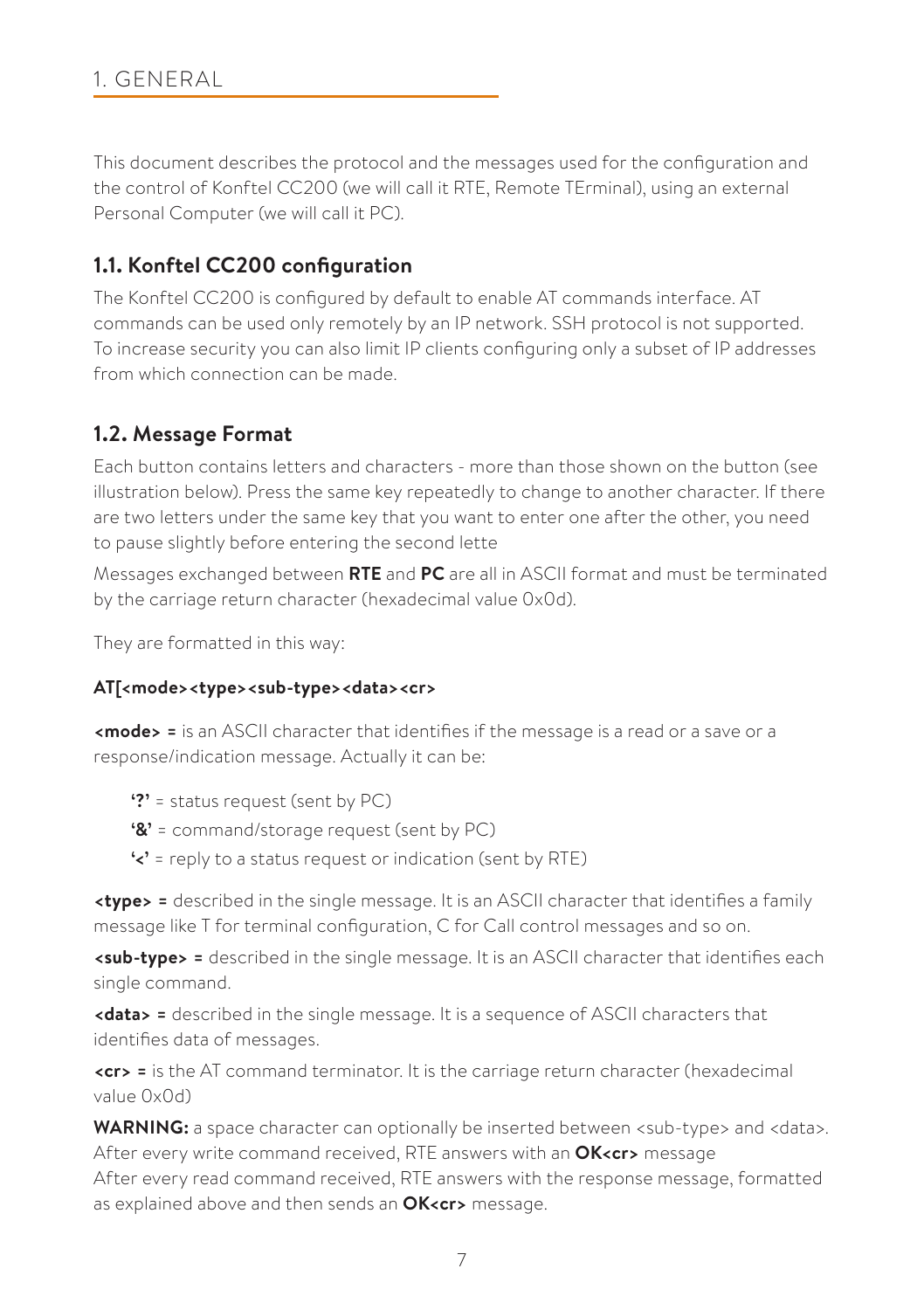The first message the PC sends to the terminal must be always the AT[&IPV initialization message.

Without this message no response comes from the system and no indication is sent.

# **1.2.1. Serial port message format**

If you are using a serial port you can type messages directly as explained in in the above section.

For example if you want to send the AT[&IPV initialization command, you have to open a serial port connection and then send following bytes:

# **Command**

• 0x41 0x54 0x5b 0x26 0x49 0x50 0x56 0x0d

# **1.2.2. IP message format**

If you are using a TCP/IP connection all ASCII messages exchanged between **RTE** and **PC** must be preceded by a header as explained below.

TCP/IP messages are based on a proprietary protocol (not Telnet protocol). The client must open a socket and connect to RTE at the port **55003**: the maximum number of allowed concurrent clients is nine (9) (before version 8.3.2.x they could be five).

The messages are constituted by any AT commands, preceded by a six bytes header, structured as follows:

- The first two bytes are always equal to  $OxAA$   $OxAA$ , and indicate the beginning of the packet.
- The last four bytes contain the length of the AT command, expressed as a long integer in network format.

The header is also always present in the messages sent back by RTE by TCP/IP connection.

For example if you want to send the AT[&IPV initialization command, you have to open a TCP client socket on the PC, connect it to the remote 55003 port on the RTE, and then send the following bytes:

# **Header**

• 0xaa 0xaa 0x00 0x00 0x00 0x08

# **Command**

• 0x41 0x54 0x5b 0x26 0x49 0x50 0x56 0x0d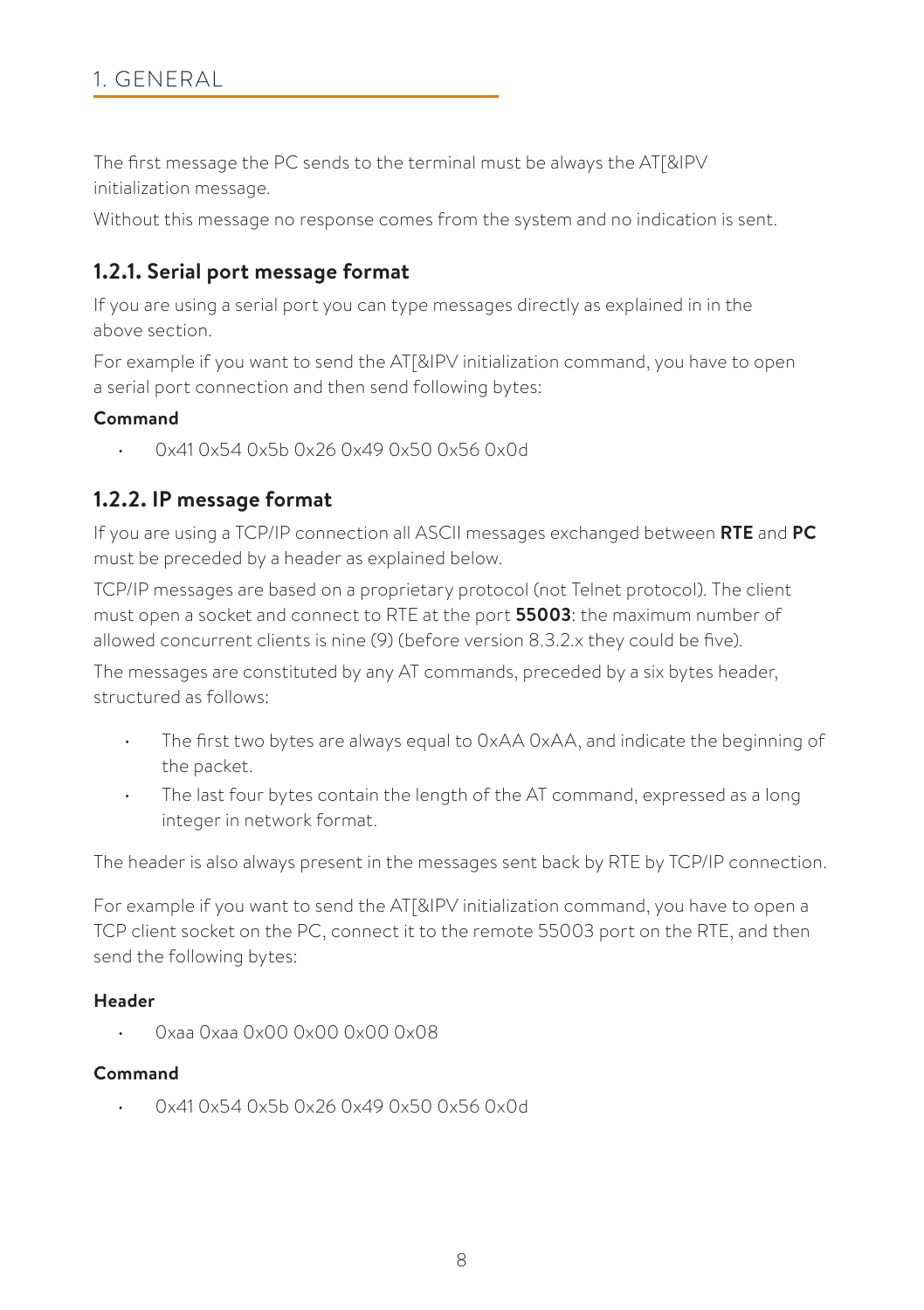PC must send the initialization message before any other message, in order to enable the RTE to answer request, send indication and execute commands.

An end session message must be sent when PC wants to stop communication with RTE.

# **2.1. Init Protocol (IP)**

This message is sent by PC in order to initialize the proprietary protocol. It is sent by RTE in reply and as confirmation.

| Direction: | $PC \rightarrow RTE$                                     |
|------------|----------------------------------------------------------|
| Mode       | $^{\mathbf{6}}\mathbf{8}^{\mathbf{6}}$                   |
| Type:      | $\ddot{\ }$                                              |
| Sub-Type   | $\cdot$ p                                                |
| Data:      | Terminal Type:                                           |
|            | 'V' = client receives all notifies                       |
|            | 'F' = client receives all notifies except the SA notifiy |
| Direction: | $RTE \rightarrow PC$                                     |
| Mode       | ، ر،                                                     |
| Type:      | $\mathbf{P}$                                             |
| Sub-Type   | $\cdot$ p                                                |
| Data:      | <b>Custom Board Detected</b>                             |
|            | '40' = No additional boards                              |
|            | <b>MCU Enabled</b>                                       |
|            | $'0' = No$                                               |
|            | $'1' = Yes$                                              |
|            | Board Revision ("A"/"B" etc)                             |
|            | Video Camera:                                            |
|            | $0'$ = Unknown                                           |
|            | '9' = XTSeries Premium camera or Standard II camera      |
|            | 'B' = XTSeries Advanced camera                           |
|            | 'C' = XTSeries Flex camera                               |
|            | 'D' = XTSeries XT Deluxe camera                          |
|            | SystemType and SW version (Es: XT5000-09.01.00.0034)     |

#### Data Description:

# **MCU Enabled:**

This field indicates if the license for MCU (Multiconference Unit) is enabled.

# **Video Camera:**

Local Video Camera type used for HD1.

#### **Example:**

PC --------------------- AT[&IPV<cr> ------------------------à-> RTE (Initialize the Interface) PC ßß------ AT[<IP401A9XT5000-09.01.00.0034<cr> --- RTE (Interface init: No add boards, MCU, Rev=A, Premium camera, System XT5000 version 09.01.00.0034) PC ßß----------------------- OK<cr> --------------------------- RTE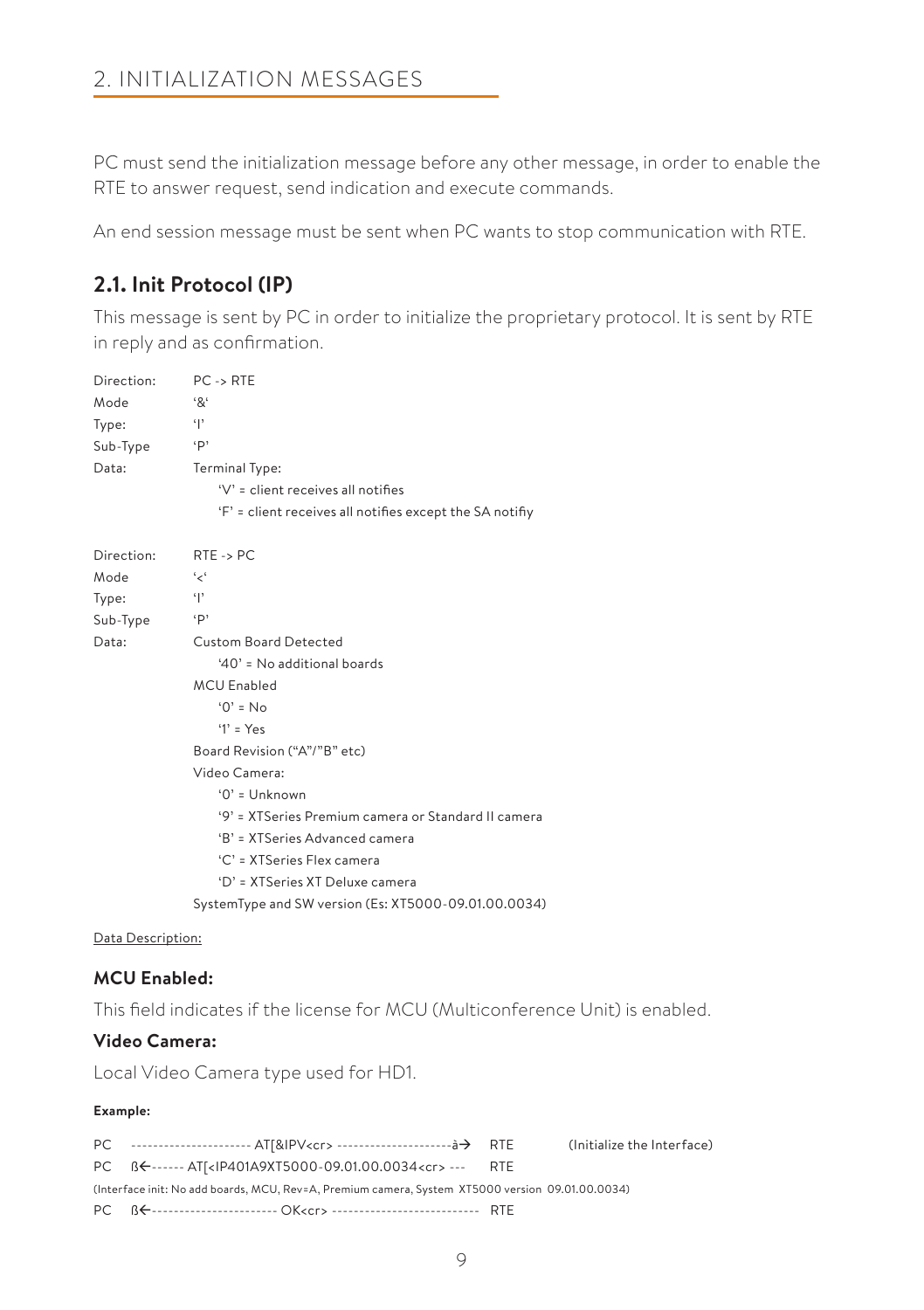# **2.2. End Protocol (IE)**

This message is sent by PC in order to end the session of the proprietary protocol. It is sent by RTE in reply and as confirmation.

| Direction:        | $PC \rightarrow RTE$ |
|-------------------|----------------------|
| Mode              | '&'                  |
| Type:             | $\mathbf{P}$         |
| Sub-Type          | ٠F'                  |
| Data:             | None                 |
| Direction:        | $RTE \rightarrow PC$ |
| Mode              | ' ج'                 |
| Type:             | $\mathbf{P}$         |
| Sub-Type          | ٠F'                  |
| Data:             | None                 |
| $\mathbf{r}$<br>- |                      |

#### **Example:**

|                                                                  | (End Session)   |
|------------------------------------------------------------------|-----------------|
| PC BE--------- AT[ <ie<cr> ------------------------- RTE</ie<cr> | (Session Ended) |
| PC BE------------------ OK <cr> -------------------- RTE</cr>    |                 |

# **2.3. Init Protocol Error (IR)**

This message is sent by RTE to notify an error on the received message:

| Direction: | $RTE \rightarrow PC$            |
|------------|---------------------------------|
| Mode       | ، بر،                           |
| Type:      | $\mathbf{r}$                    |
| Sub-Type   | 'R'                             |
| Data:      | Message Type                    |
|            | Sub-type                        |
|            | Error:                          |
|            | '1' = Bad parameter             |
|            | '2' = Unknown message           |
|            | '3' = Wrong message length      |
|            | $4'$ = Bad mode                 |
|            | '5' = Unable to execute command |
|            | Sub-code                        |
|            | If Unable to execute command    |
|            | '0' = system timeout            |
|            | '1' = system busy               |
|            | If Bad parameter                |
|            | Index number of wrong parameter |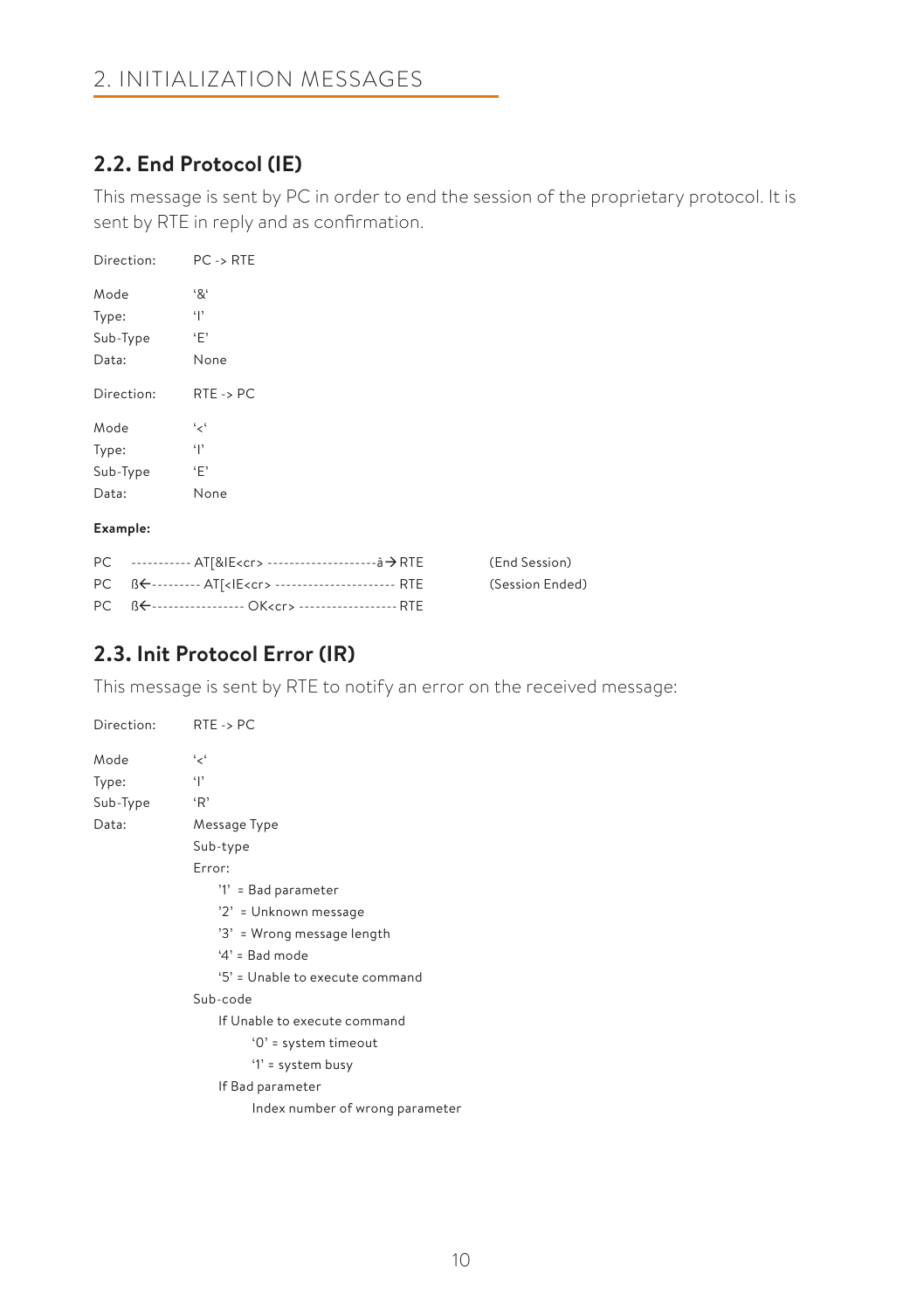Terminal configuration messages can be used to change and/or read the configuration stored in the terminal.

The <mode> **&** command can be used to modify the configuration, while the <mode> ? can be used to read the related values.

# **3.1. Terminal Generic Command (TA)**

This message is sent by PC to request storing/reading different parameters. This message is sent by RTE to reply to a reading request.

| Direction: | $PC \rightarrow RTE$                                          |
|------------|---------------------------------------------------------------|
| Mode       | 8' / ?                                                        |
| Type:      | T                                                             |
| Sub-Type   | 'А'                                                           |
| Data:      | Types of parameter:                                           |
|            | 'D' = Confirm disconnection                                   |
|            | $'S' = Screen saver$                                          |
|            | 'V' = DVI resolution                                          |
|            | 'Q' = Video Quality                                           |
|            | 'B' = Video Quality                                           |
|            | 'O' = Video Position                                          |
|            | 'N' = Call-answer mode parameters                             |
|            | 'A' = Set AutoAnswer and mute audio and video                 |
|            | 'F' = Full screen (only in write mode)                        |
|            | 'L' = Gallery layout                                          |
|            | 'C' = Customization                                           |
|            | 'G' = Administrator PIN (only in write mode by SSH interface) |
|            | 'H' = User PIN (only in write mode by SSH interface)          |
|            | Parameter type 'D'                                            |
|            | Confirm disconnection                                         |
|            | $0' = no$                                                     |
|            | $'1'$ = yes                                                   |
|            | Parameter type 'S'                                            |
|            | Automatic screen saver:                                       |
|            | $0' = no$                                                     |
|            | $'1'$ = yes                                                   |
|            | Automatic screen saver:                                       |
|            | Timeout (2 bytes) in minutes:                                 |
|            | Screen saver status:                                          |
|            | $'0'$ = no active                                             |
|            | $'1'$ = active                                                |
|            |                                                               |
|            |                                                               |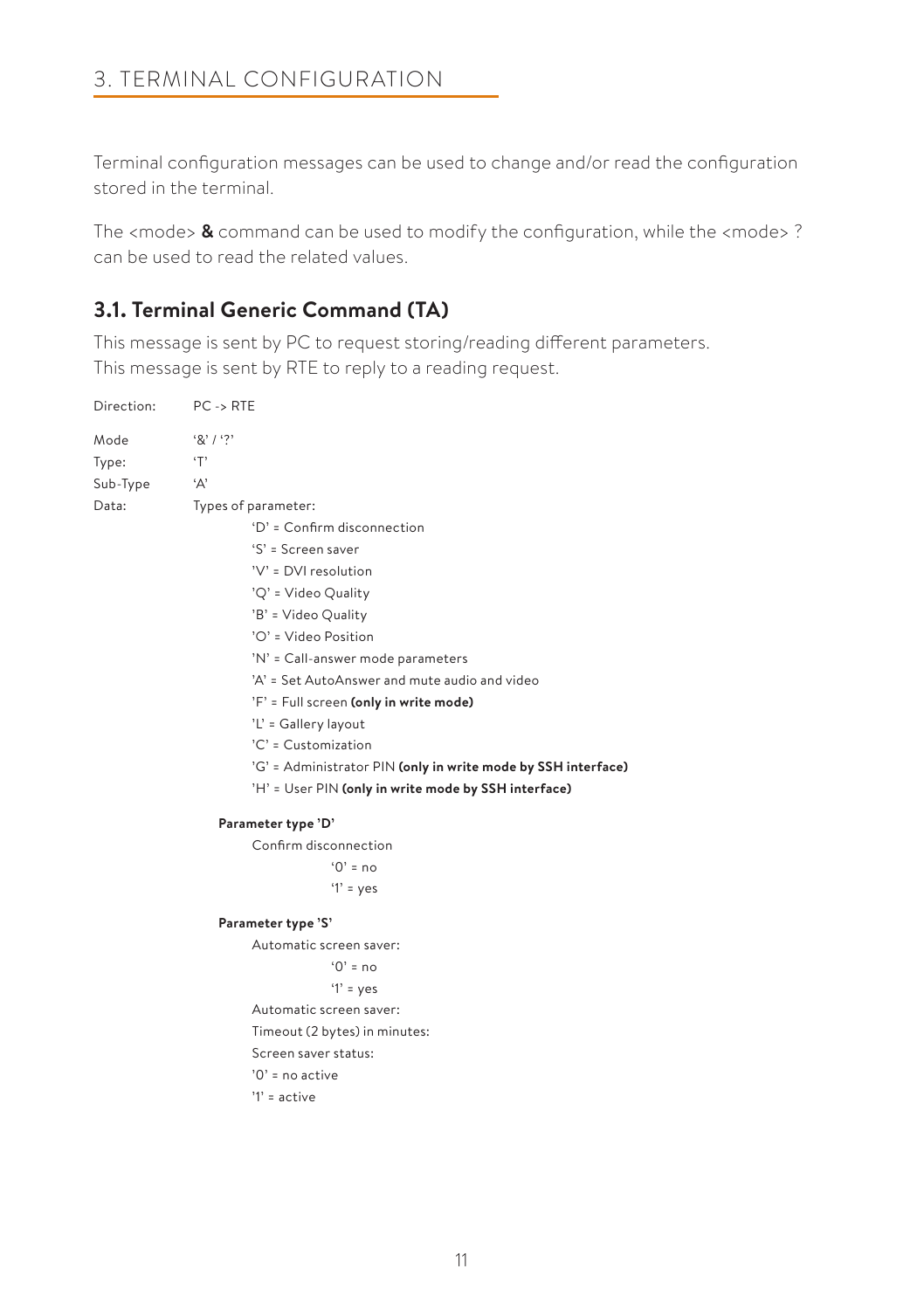#### **Parameter type 'V'**

# DVI Resolution:

 '0' = Automatic  $'7' = 720p60$  '8' = 1080p60 '1' = 720p50 '2' = 1080p50 '3' = 1080p30 '4' = 1080p25 '5' = 480p60 '6' = 1280x1024p60 '9' = 1400x1050p60 'A' = 2160p30 'B' = 2160p25 **Parameter type 'Q'** Error resilience: '0' = no  $'1'$  = yes Bandwidth adapting reduction: '0' = no '1' = yes Error strategies:  $^{\circ}$  0' = no '1' = yes Fluency (3 bytes): "000".."256" Video Quality/Speed (2 bytes):  $"00"$  "64" Video Sharpness:  $^{\circ}$  0' = no  $'1'$  = yes **Parameter type 'B'** NetSense:  $^{\circ}$  0' = no  $'1'$  = yes Flow Control: '0' = no '1' = yes TMMBR RFC5104:  $'0'$  = no '1' = yes Sharpness:  $^{\circ}$  0' = no  $'1'$  = yes Presentation sharpness:  $'0'$  = no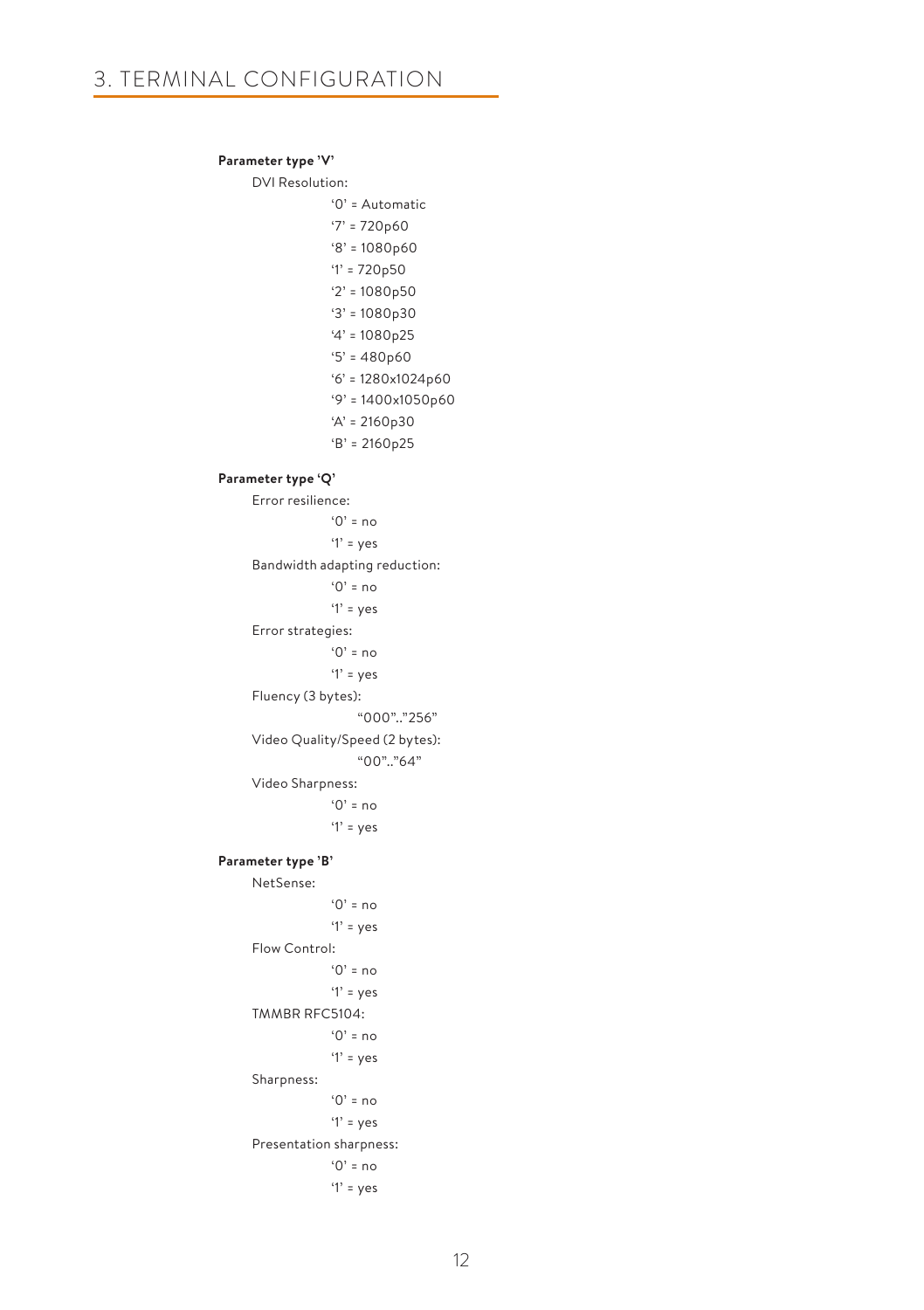Live video on presentation  $'0'$  = no '1' = yes Traffic Shaping '0' = Disabled  $'1' = 1$  ow '2' = Medium  $'3'$  = High Dummy (13 bytes, must be 0) **(for future expansion) Parameter type 'O'** Horizontal Position (4 bytes): '0000' ..'1280' Horizontal Position (4 bytes): '0000' ..'720' Horizontal Dimension (4 bytes): '0000' ..'1280' Vertical Dimension (4 bytes): '0000' '720'  **Parameter type 'N'** Do not disturb: '0' = no '1' = yes VideoPrivacy:  $^{\circ}$  0' = no  $'1'$  = yes Do not disturb except for Trusted:  $'2'$  = no  $'1'$  = yes Dummy (4 bytes, must be 0) **(for future expansion): Parameter type 'A'** AutoAnswer and mute audio-video:  $^{\circ}$  0' = no

'1' = yes

Dummy (5 bytes, must be 0) **(for future expansion ):**

#### **Parameter type 'F'**

Full screen:  $^{\circ}$  0' = no  $'1'$  = yes

#### **Parameter type 'L'**

Gallery layout configuration:

'0' = disabled

'1' = enabled

Gallery layout allowed **(only for read operation):**

 $^{\circ}$ <sup>0</sup> $^{\circ}$  = no

 $'1'$  = yes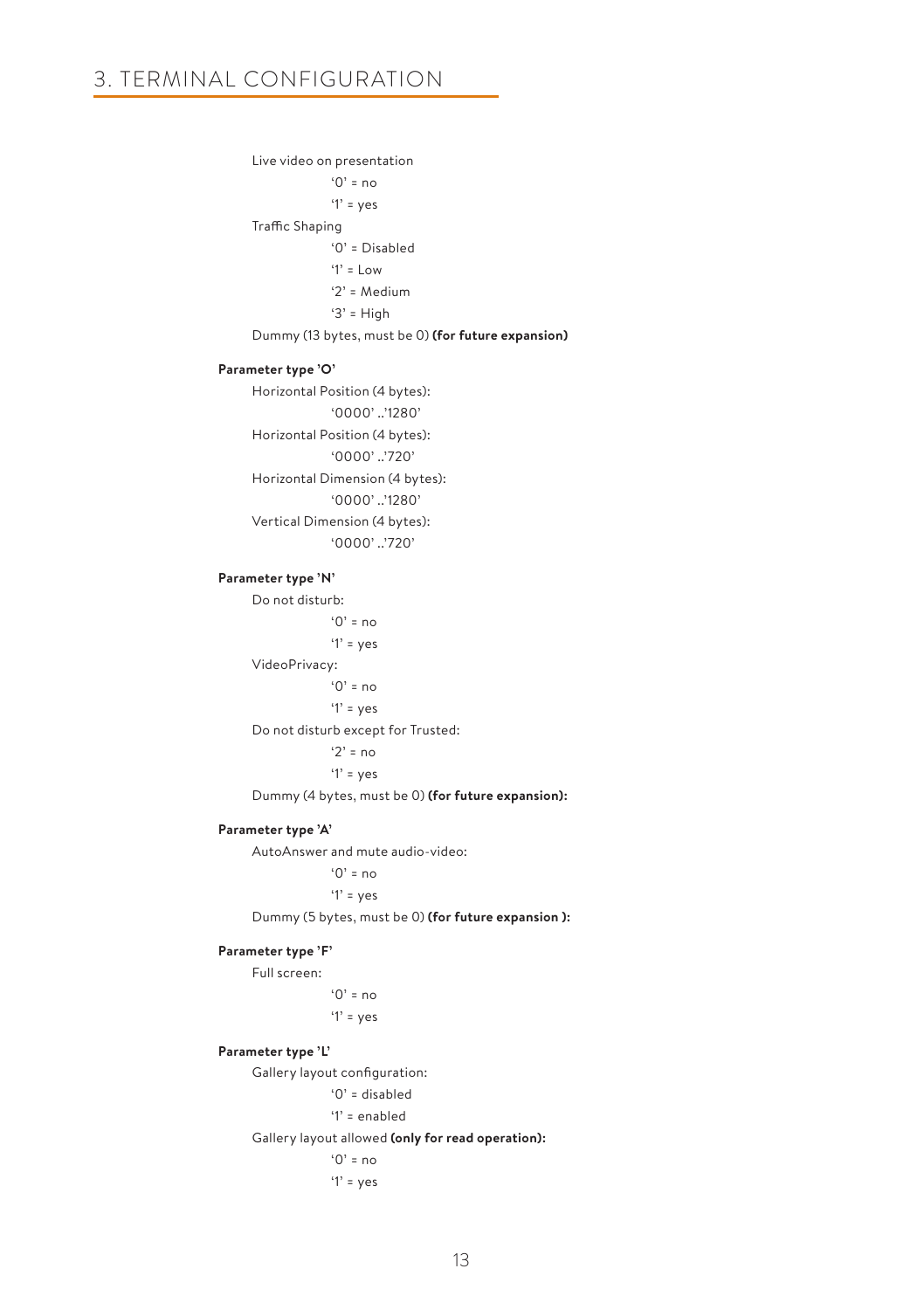```
 Parameter type 'C'
      Home Screen Background:
                   '1' = Video
                   '2' = Image
      Privacy Option:
                   '0' = Automatic
                   '1' = Image
                   '2' = Hide Video
      Display IP address:
                   '0' = No
                   '1' = Yes
      Search Contacts in Directory:
                   '1' = Automatic
                  '2' = Manual
      Hide Recent Calls:
                  '1' = Y_{PS}'2' = No Hide Call Rate in Advanced Calling:
                   '1' = Yes
                  '2' = No Play Startup Sound:
                   '1' = Yes
                  '2' = No Wrap around Menu:
                   '1' = Yes
                  '2' = N_0 Remember Favorite Layouts:
                   '1' = Yes Always
                   '2' = During the call
                   '3' = Never
      Show Remote Name:
                   '1' = Yes
                  '2' = No Dummy (3 bytes, must be 0) (for future expansion):
 Administrator PIN type 'G' (only in write mode by SSH interface) 
      Enable PIN:
```

```
 '0' = Disable
             '1' = Enable
 Old PIN: (4 bytes)
              "0000"…."9999" 
 New PIN: (4 bytes)
             "0000"…."9999"
```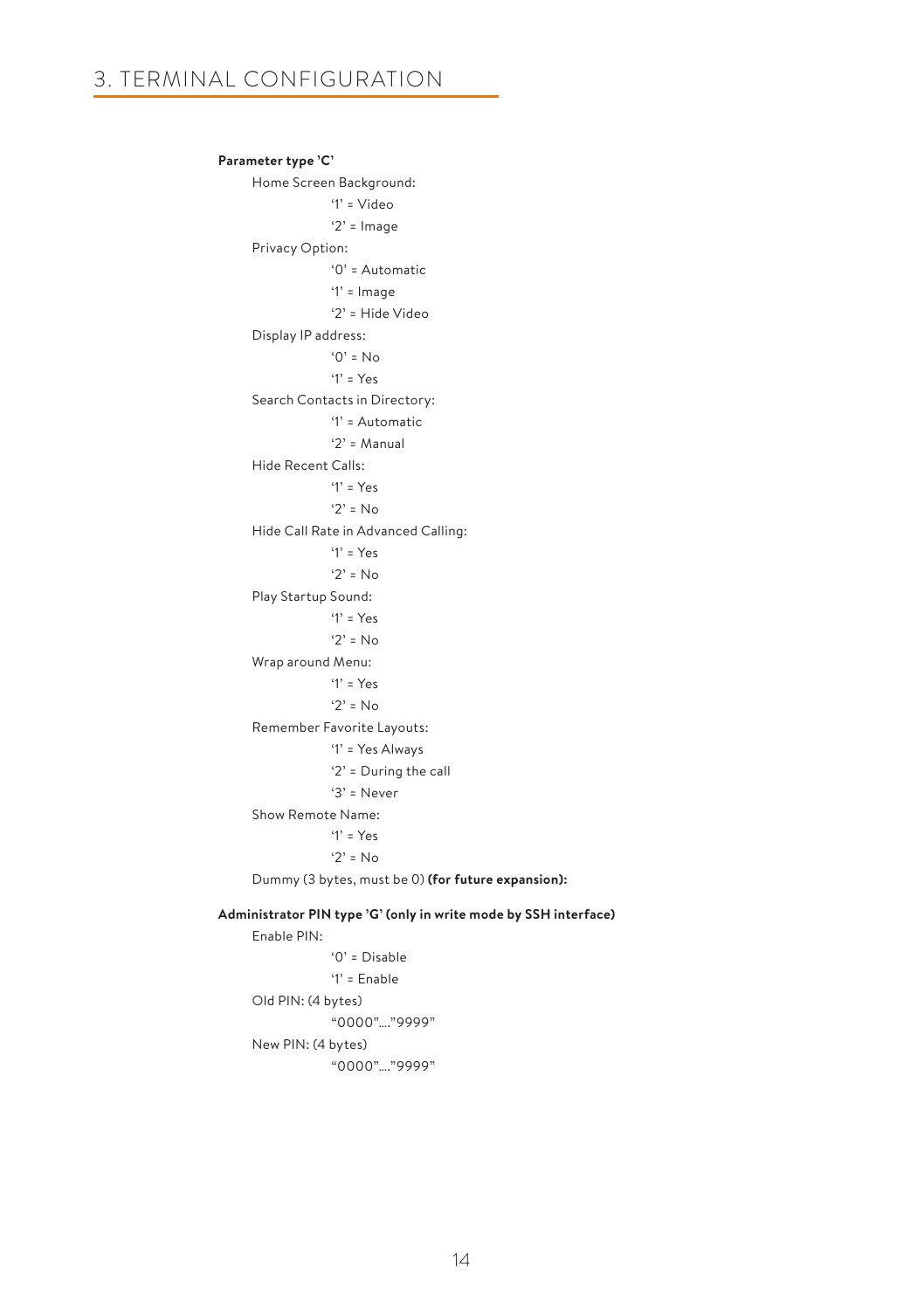#### **User PIN type 'H' (only in write mode by SSH interface**

Enable PIN: '0' = Disable '1' = Enable Old PIN: (4 bytes) "0000"…."9999" New PIN: (4 bytes) "0000"…."9999"

Direction: RTE -> PC Mode '<' Type: 'T' Sub-Type 'A' Data: See above

#### Data Description:

### **Confirm disconnection:**

If this parameter is selected, when the user press the disconnect button a dialog box appears to ask him for a confirmation.

### **Screen saver:**

It is possible to set the screen saver in automatic mode and the value of the relative timeout.

# **Show local info:**

It is possible to show in all pages the own system name and IP address.

# **Video Quality:**

This command can change the quality of the remote video received.

# **Video Position:**

This command can change the video live position and dimension in the screen. Is implicit that the max dimension of the video is 640x480, so if the horizontal or vertical positions are different from 0, the horizontal o vertical dimension has to been changed proportionally to enter in the max dimension.

# **Call-answer mode parameters:**

With the parameter "Do not disturb" it's possible to block all incoming calls. If this parameter is selected, all incoming calls are automatically discarded.

# **Full screen:**

This command hides the graphic interface if full screen is yes. If full screen is no then graphic interface is visible.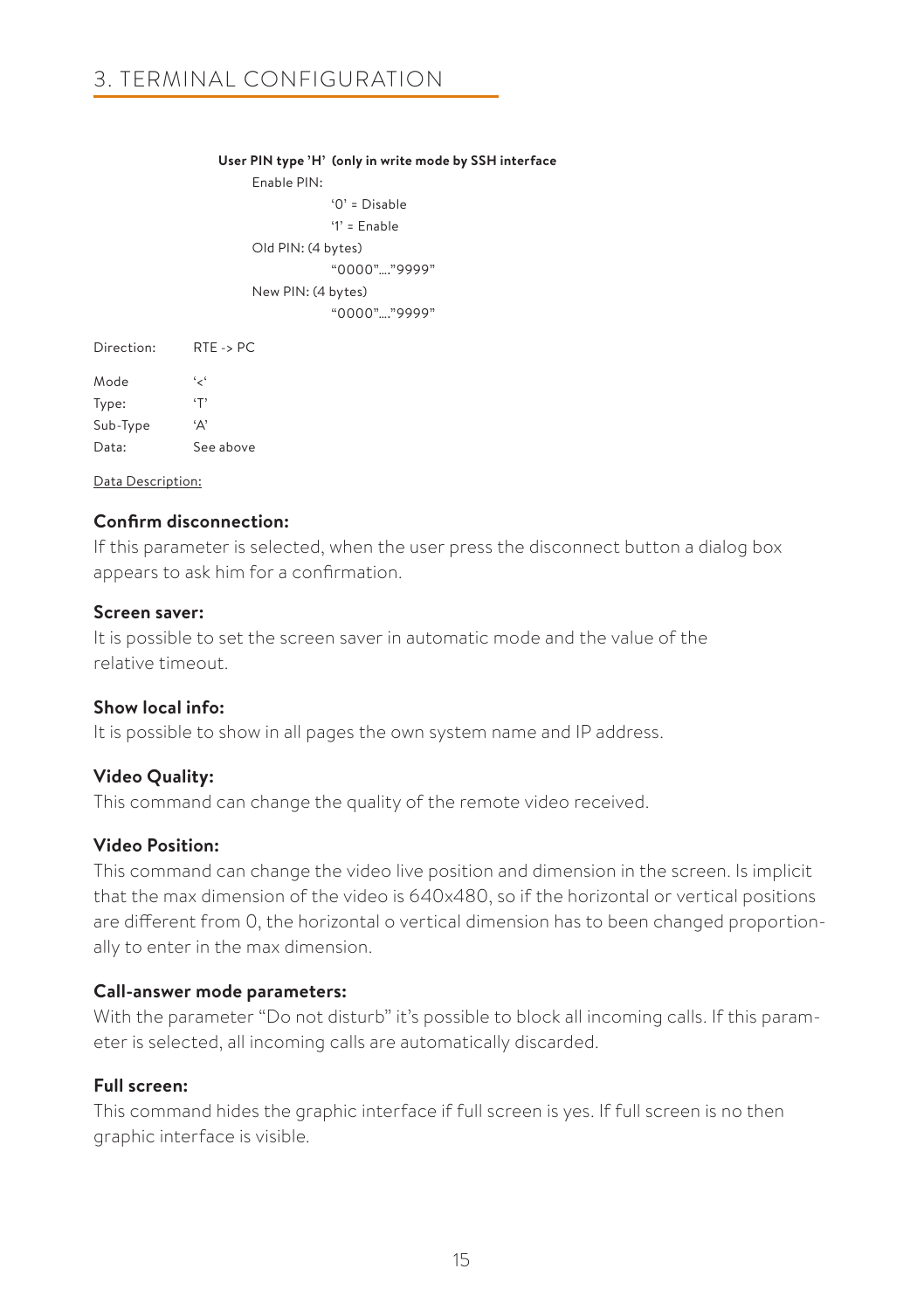# **Gallery layout**

This command is used to set flag to enable strip layout. This is a video mode for which MCU Elite send live video and dual video in a unique video stream composed in a unique video layout instead of two different video streams.

# **Administrator and User PIN**

These commands are used to enable/disable PIN usage to access administrator or user configuration. They can also be used to change PIN. For any change old PIN must be furnished (if you don't change it, set new PIN equal to the old one).

# **3.2. Terminal Date & Time (TT)**

This message is sent by PC to request storing/reading of date & time parameters This message is sent by RTE as reply to a reading request.

| Direction: | $PC \rightarrow RTE$ |
|------------|----------------------|
| Mode       | $8'1'$ ?             |
| Type:      | $\cdot$ T'           |
| Sub-Type   | $\cdot$ T'           |
| Data:      | Day ("01""31")       |
|            | Month ("01""12")     |
|            | Year (4 digit)       |
|            | Hour ("00"23")       |
|            | Minute ("00""59")    |
| Direction: | $RTE \rightarrow PC$ |
| Mode       | و مي ا               |
| Type:      | $\cdot$ T'           |
| Sub-Type   | $\cdot$ T'           |
| Data:      | See above            |

# **3.3. Terminal Date & Time Extended (TB)**

This message is sent by PC to request storing/reading date & time parameters This message is sent by RTE as reply to a reading request.

| Direction: | $PC \rightarrow RTE$                              |
|------------|---------------------------------------------------|
| Mode       | $\{8\}$ / $\{2\}$                                 |
| Type:      | $\cdot$ T'                                        |
| Sub-Type   | B                                                 |
| Data:      | Types of parameter:                               |
|            | $'$ l' = Internet Time                            |
|            | 'S' = First Internet date and time server address |
|            | 'R' =Second Internet date and time server address |
|            | $'Z' = Time$ Zone                                 |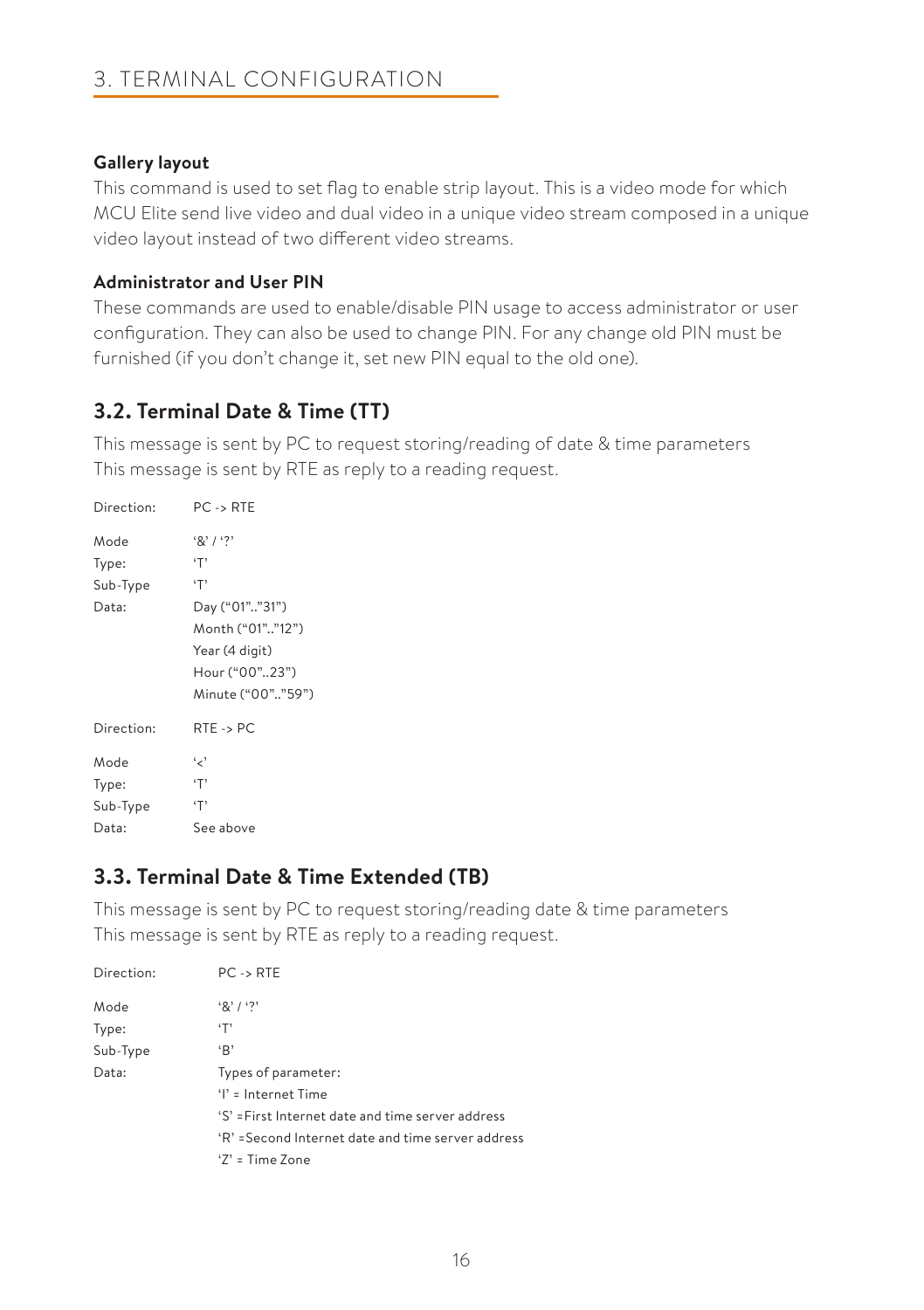#### **Parameter type 'I'**

Enable:  $0 = No$  $1 = Yes$  Use Default internet date and time servers:  $0 = No$  $1 = Yes$ 

Refresh time (in minutes) (fixed 4 bytes): min value 10 max value 1000

#### **Parameter type 'S'**

First Internet date and time server address (max 30 ASCII chars)

#### **Parameter type 'S'**

Second Internet date and time server address (max 30 ASCII chars)

#### **Parameter type 'I'**

Time Zone (2 bytes):

 1 = GMT Greenwich 2 = GMT + 1 (Amsterdam, Rome) 3 = GMT + 2 (Athens, Bucarest, Tel Aviv) 4 = GMT + 3 (Baghdad,Moscow) 5 = GMT + 3.30 (Teheran) 6 = GMT + 4 (Abu Dabhi, Muscat) 7 = GMT + 4.30 (Kabul)  $8 = GMT + 5$  (Islamabad, Karachi) 9 = GMT + 5.30 (Mumbai, New Delhi) 10 = GMT + 5.45 (Kathmandu) 11 = GMT + 6.00 (Almaty, Novosibirsk) 12 = GMT + 6.30 (Yangon-Rangoon) 13 = GMT + 7 (Bangkok, Jakarta) 14 = GMT + 8 (Beijing,Hong Kong) 15 = GMT + 9 (Osaka, Tokyo, Seoul) 16 = GMT + 10 (Melbourne,Sydney) 17 = GMT + 11 (Magadan,Solomon Is.) 18 = GMT + 12.00h (Fiji,Auckland) 19 = GMT + 12.45h (Chatham Island) 20 = GMT + 13.00h (Nuku'alofa) 21 = GMT + 14.00h (Kiritimati) 22 = GMT - 1.00h (Azores,Cape Verde Is.) 23 = GMT - 2.00h (Mid. Atlantic) 24 = GMT - 3.00h (Buenos Aires,Brasilia) 25 = GMT - 3.30h (Newfoundland) 26 = GMT - 4.00h (Santiago) 27 = GMT - 4.30h (Caracas) 28 = GMT - 5.00h (USA,Canada,Bogotà,Lima,Quito) 29 = GMT - 6.00h (Mexico City) 30 = GMT - 7.00h (Arizona) 31 = GMT - 8.00h (Tijuana) 32 = GMT - 9.00h (Alaska) 33 = GMT - 10.00h (Hawaii)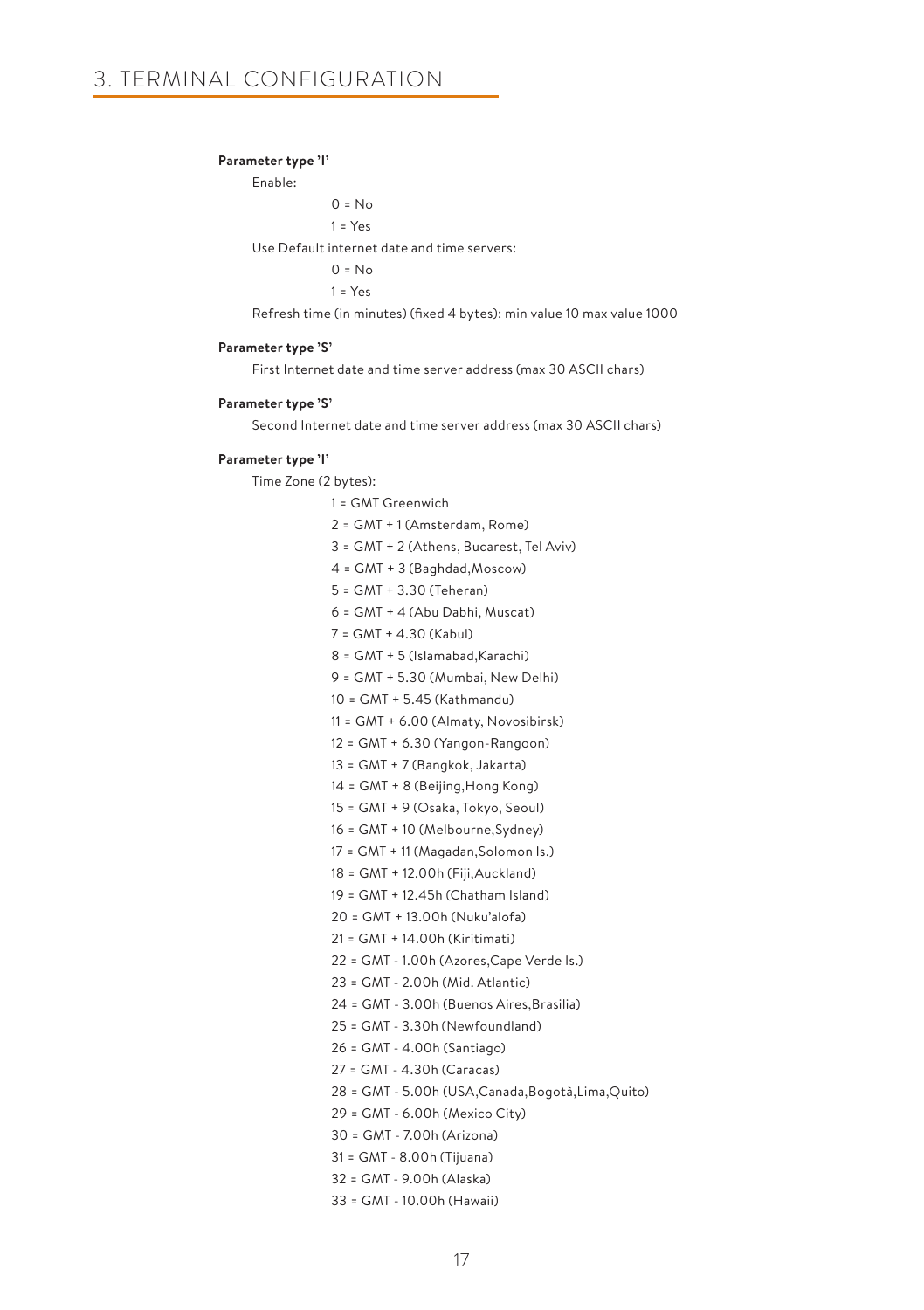|            | 34 = GMT - 11.00h (Samoa, Midway Is.)         |
|------------|-----------------------------------------------|
|            | 35 = GMT - 12.00h (Eniwetok, Kwajalein)       |
|            | Enable daylight time:                         |
|            | $0 = No$                                      |
|            | $1 = Yes$                                     |
|            | Daylight time day start (2 bytes): "01""31"   |
|            | Daylight time month start (2 bytes): "01""12" |
|            | Daylight time day stop (2 bytes) : "01""31"   |
|            | Daylight time month stop (2 bytes): "01""12": |
| Direction: | $RTE \rightarrow PC$                          |
| Mode       | و د                                           |
| Type:      | ٠т,                                           |
| Sub-Type   | ٠B'                                           |

# **3.4. Terminal Call/Answer Mode (TC)**

Data: See above

This message is sent by the PC to request storing/reading of call/answer mode parameters.

| Direction: | $PC \rightarrow RTE$                              |
|------------|---------------------------------------------------|
| Mode       | 8'13'                                             |
| Type:      | $\cdot$ T'                                        |
| Sub-Type   | `C`                                               |
|            | Data:                                             |
|            | Dummy (1 byte, must be 0): (for future expansion) |
|            | Mute on power up:                                 |
|            | $0' = No$                                         |
|            | $'1' = Yes$                                       |
|            | Automatic Answer:                                 |
|            | $'0'$ = Never                                     |
|            | '1' = Yes always                                  |
|            | ' $2'$ = Yes if not in a call                     |
|            | '3' = Yes trusted always                          |
|            | '4' = Yes trusted if not in a call                |
|            | Automatic Answer:                                 |
|            | $'00'$ '30'                                       |
| Direction: | $RTE \rightarrow PC$                              |
| Mode       | ، مج                                              |
| Type:      | T                                                 |
| Sub-Type   | °C                                                |
| Data:      | See above                                         |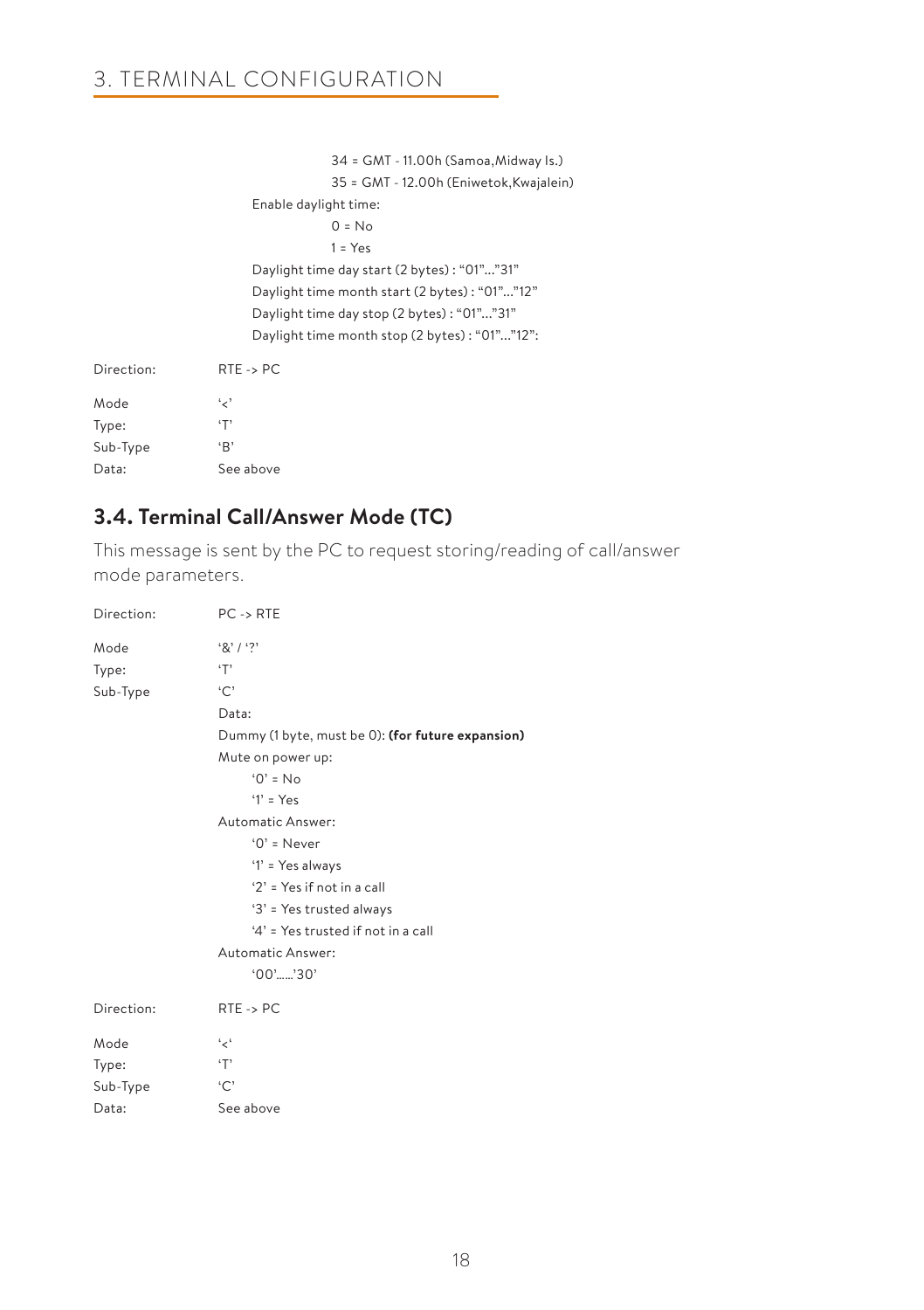# 3. TERMINAL CONFIGURATION

### Data Description:

### **Mute on power up:**

The terminal at the power on is set in mute ('1') or no ('0').

# **Automatic Answer:**

The terminal receiving 1^ incoming call can answer automatically ('1') or wait user operation ('0').

# **3.5. Terminal User Setting (TU)**

This message is sent by PC to request the storage/reading of some parameters of Using Setting page

This message is sent by RTE to reply to a reading request.

| Direction:         | $PC \rightarrow RTE$                              |
|--------------------|---------------------------------------------------|
| Mode               | $8'1'$ ?                                          |
| Type:              | T                                                 |
| Sub-Type           | $\cup$                                            |
| Data:              | Volume Ringing Tone (1 byte):                     |
|                    | .0, .0.                                           |
|                    | Volume Audio Rx (3 bytes):                        |
|                    | $" -44"$ "20"                                     |
|                    | Show Advanced Settings                            |
|                    | $2' = No$                                         |
|                    | $'1' = Yes$                                       |
|                    | Dummy (1 byte, must be 0): (for future expansion) |
|                    | Camera Remote Control                             |
|                    | $'0'$ = Disable                                   |
|                    | $'1'$ = Enable                                    |
| Direction:         | $RTE \rightarrow PC$                              |
| Mode               | ، مج                                              |
| Type:              | T                                                 |
| Sub-Type           | $\cup$                                            |
| Data:              | See above                                         |
| Deta Decentrations |                                                   |

Data Description:

# **Volume Ringing Tone**

Volume of Ringing Tone during an incoming call.

# **Volume Audio Rx**

Volume of audio received.

# **Camera Remote Control**

Enables ("1") or disables ("0") the remote control of local cameras.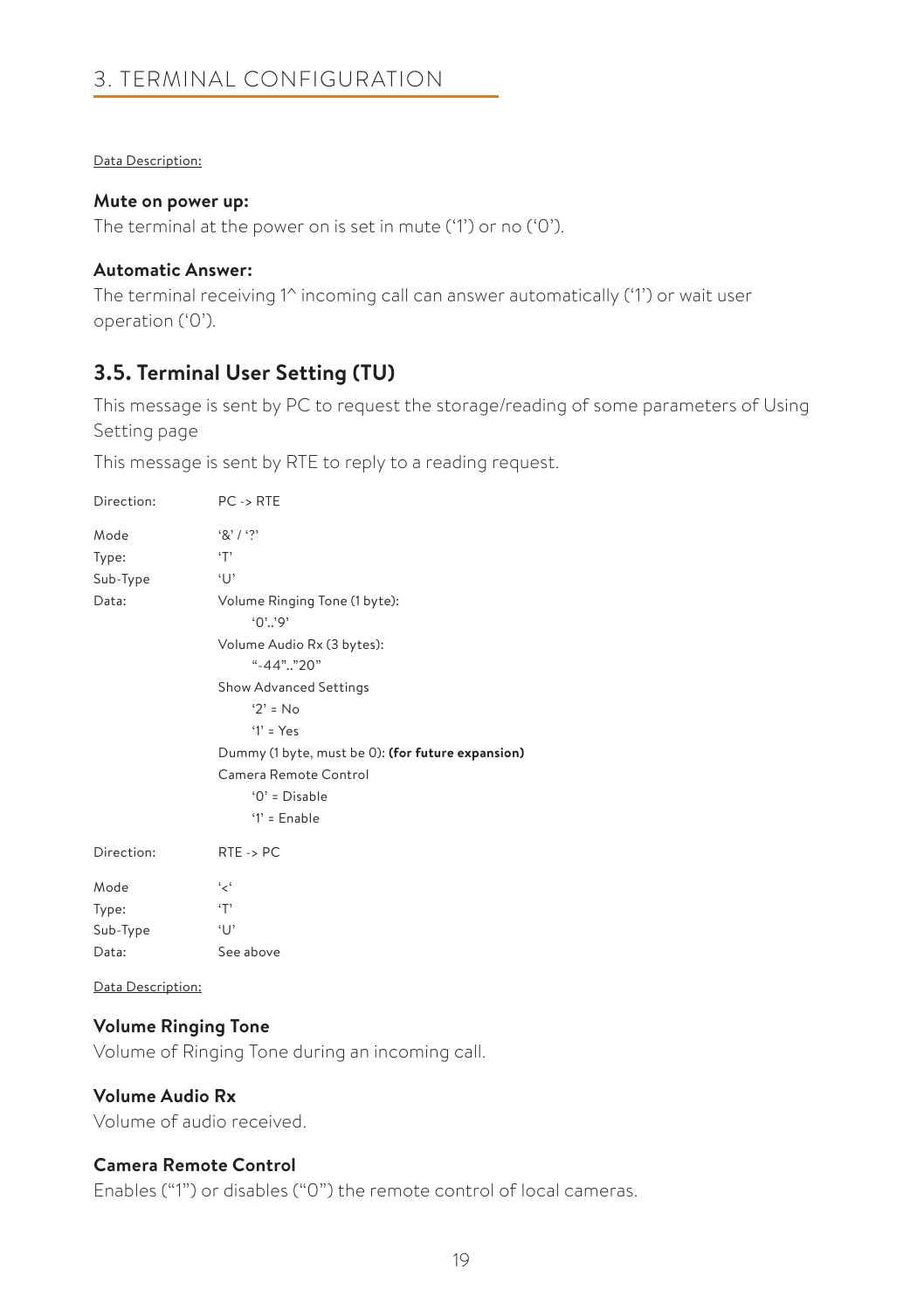# 3. TERMINAL CONFIGURATION

# **3.6. Terminal Video Camera Parameters (TV)**

This message is sent by PC to request storing/reading of video camera parameters. This message is sent by RTE to reply to a reading request.

| Direction:                         | $PC \rightarrow RTE$                                                                                                                                                                                                                                                                                                                                                                                                                                                                                               |
|------------------------------------|--------------------------------------------------------------------------------------------------------------------------------------------------------------------------------------------------------------------------------------------------------------------------------------------------------------------------------------------------------------------------------------------------------------------------------------------------------------------------------------------------------------------|
| Mode<br>Type:<br>Sub-Type<br>Data: | .8<br>T<br>$\vee$<br>Types of parameter:<br>'0' = Old command compatibility: to set only the default camera<br>'G' = Generic command<br>'C' = Camera specific configuration<br>'B' = Camera white balance configuration<br>'L' = Camera backlight, contrast and brightness configuration<br>'E' = Camera exposure compensation configuration<br>'F' = Camera focus configuration<br>'A' = Camera auto-exposure configuration<br>'S' = Camera saturation<br>'H' = HDMI switcher<br>'D' = Flex and Deluxe Parameters |
|                                    | 'l' = Generic extended command                                                                                                                                                                                                                                                                                                                                                                                                                                                                                     |
|                                    | 'M' = Camera specific configuration Extended                                                                                                                                                                                                                                                                                                                                                                                                                                                                       |
|                                    | Parameter type '0'<br>Dummy (5 bytes must be 0) (for future expansion)<br>"00000"                                                                                                                                                                                                                                                                                                                                                                                                                                  |
|                                    | Default Video Input:                                                                                                                                                                                                                                                                                                                                                                                                                                                                                               |
|                                    | $'0' = HD1$                                                                                                                                                                                                                                                                                                                                                                                                                                                                                                        |
|                                    | $'1' = \text{USB}$                                                                                                                                                                                                                                                                                                                                                                                                                                                                                                 |
|                                    | $'2' = HD2$                                                                                                                                                                                                                                                                                                                                                                                                                                                                                                        |
|                                    | $3' = HD3$                                                                                                                                                                                                                                                                                                                                                                                                                                                                                                         |
|                                    | $4' = HD4$                                                                                                                                                                                                                                                                                                                                                                                                                                                                                                         |
|                                    | $5'$ = HD5                                                                                                                                                                                                                                                                                                                                                                                                                                                                                                         |
|                                    | ' $7$ ' = DVI Input                                                                                                                                                                                                                                                                                                                                                                                                                                                                                                |
|                                    | Dummy (1 byte, must be 0) (for future expansion)<br>Dummy (1 byte, must be 0) (for future expansion)                                                                                                                                                                                                                                                                                                                                                                                                               |
|                                    |                                                                                                                                                                                                                                                                                                                                                                                                                                                                                                                    |
|                                    | Parameter type 'G'                                                                                                                                                                                                                                                                                                                                                                                                                                                                                                 |
|                                    | Default camera (2 bytes):                                                                                                                                                                                                                                                                                                                                                                                                                                                                                          |
|                                    | $'01' = HD1$                                                                                                                                                                                                                                                                                                                                                                                                                                                                                                       |
|                                    | $'02' = USB$                                                                                                                                                                                                                                                                                                                                                                                                                                                                                                       |
|                                    | $'03' = HD2$                                                                                                                                                                                                                                                                                                                                                                                                                                                                                                       |
|                                    | $'04' = HD3$                                                                                                                                                                                                                                                                                                                                                                                                                                                                                                       |
|                                    | $'05' = HDA$                                                                                                                                                                                                                                                                                                                                                                                                                                                                                                       |
|                                    | $'06' = HD5$                                                                                                                                                                                                                                                                                                                                                                                                                                                                                                       |
|                                    | '08' = $DVI$ Input                                                                                                                                                                                                                                                                                                                                                                                                                                                                                                 |
|                                    | Camera driver:                                                                                                                                                                                                                                                                                                                                                                                                                                                                                                     |
|                                    | '0' = Automatic                                                                                                                                                                                                                                                                                                                                                                                                                                                                                                    |

'1' = Manual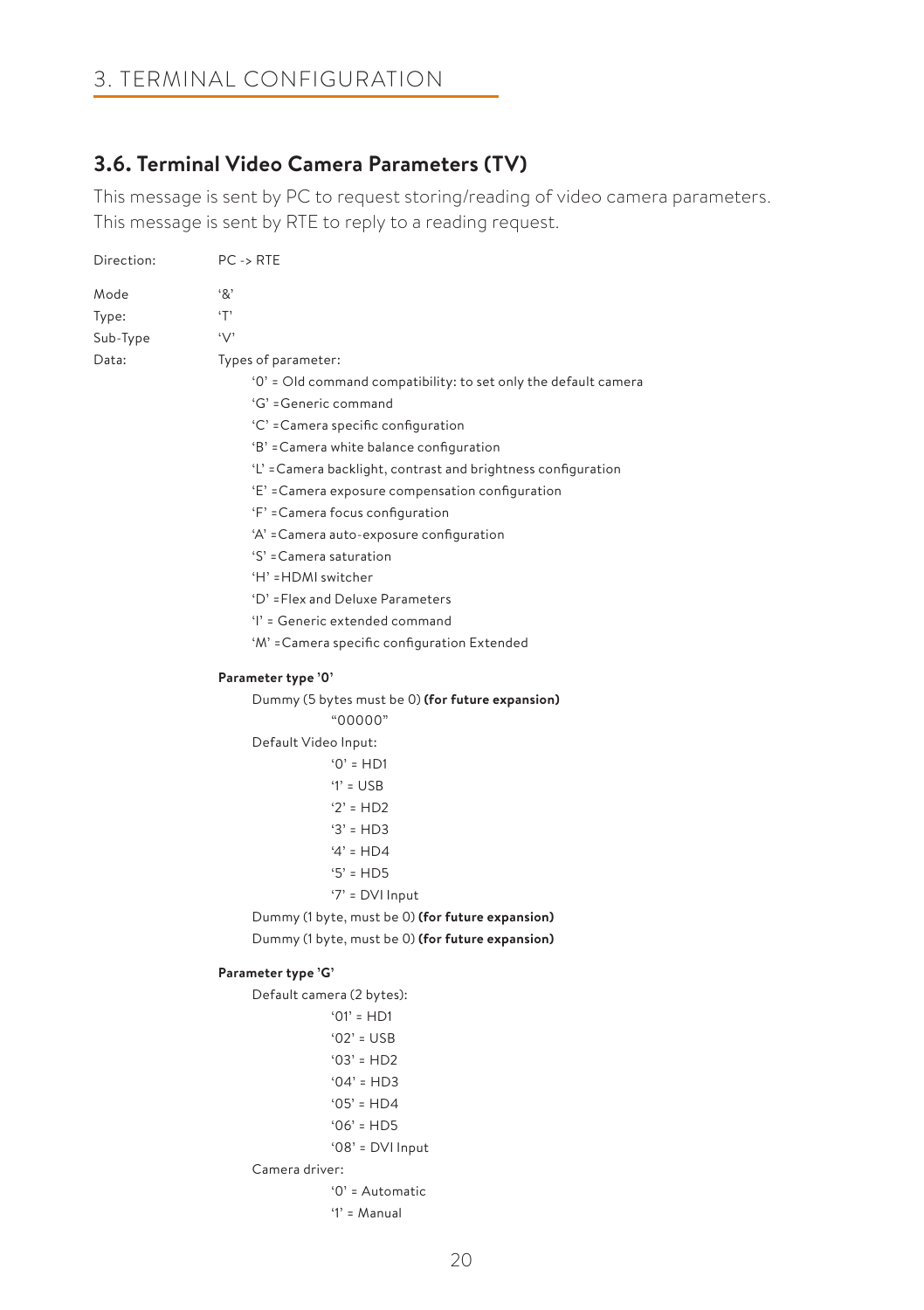```
 Camera control by far site:
                   '0' = No
                   '1' = Yes
      Bring Back to place:
                   '0' = No
                   '1' = Yes
      Always power on camera:
                   '0' = No
                   '1' = Yes
      Camera privacy mode:
                  '0' = No '1' = Yes
      Sharpness
                   '1' = Low
                   '2' = Medium
                   '3' = High
      Digital zoom
                   '0' = No
                   '1' = Yes
 Parameter type 'C'
      Video camera Num (2 bytes):
                  '01' = HD1'02' = USR'03' = HD2'04' = HD3'05' = HDA'06' = HDS '08' = DVI Input
      Enable:
                  '0' = No '1' = Yes
      Moving (PTZ):
                  '0' = No '1' = Yes
 Parameter type 'C' 
      Video camera Num (2 bytes):
                  '01' = HDI'02' = USB
                  '03' = HD2'04' = HD3'05' = HD4'06' = HDS '08' = DVI Input
```
#### **Parameter type 'B'**

Video camera Num (2 bytes):  $'01' = HDI$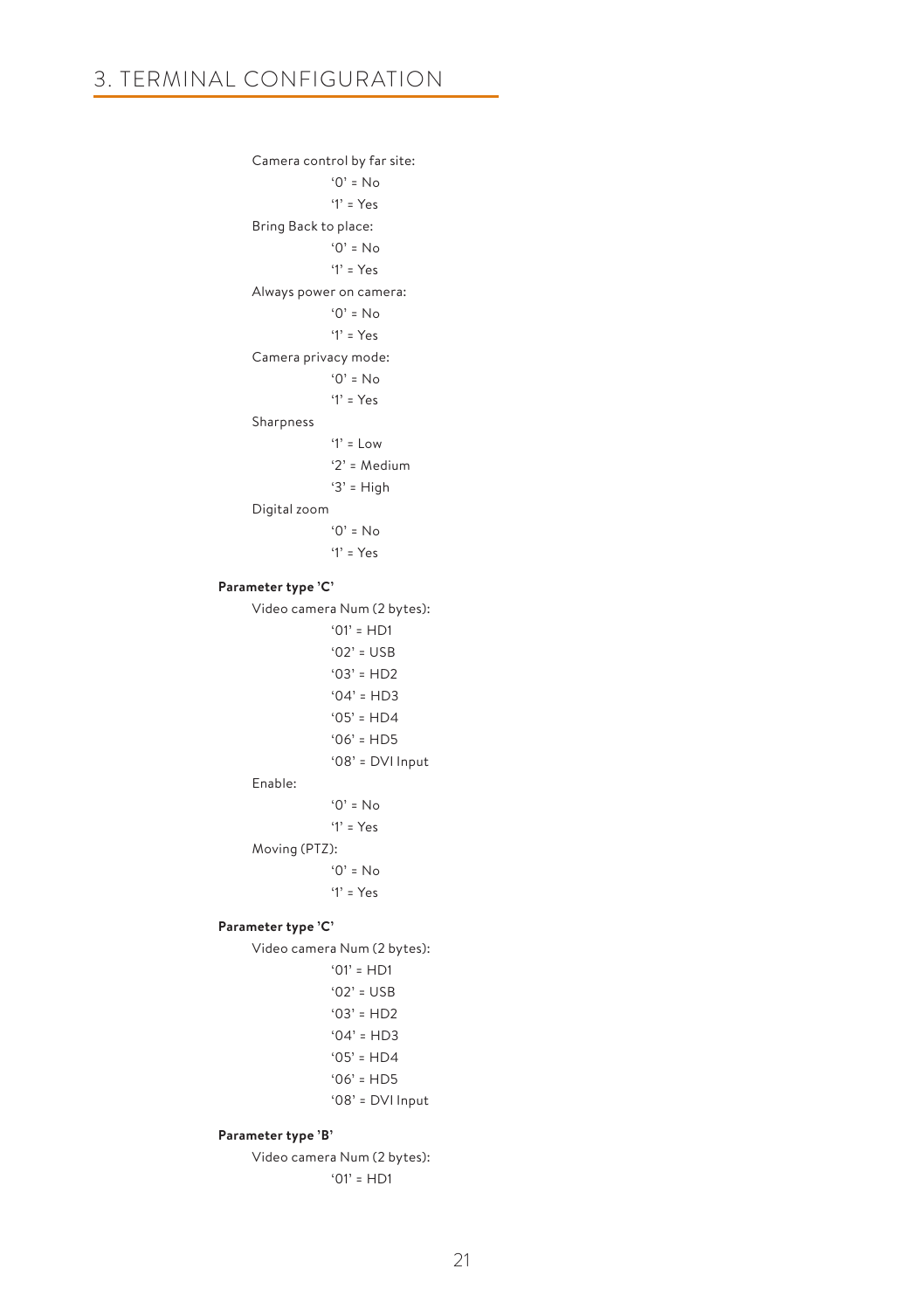'02' = USB  $'03' = HD2$  $'04' = HD3$  $'05' = HDA$  $'06' = HDS$  '08' = DVI Input Video camera Num (2 bytes): '0' = Automatic  $'1'$  = Indoor '2' = Outdoor '3' = Manual '4' = Customize '5' = Wide Automatic

 White balance red value **(only in White Balance Manual mode)** (2 bytes hexadecimal value) White balance blue value **(only in White Balance Manual mode)** (2 bytes hexadecimal value) White balance calibration **(only in White Balance Customize mode):**

'0' = No calibration

'1' = Calibration commandor

#### **Parameter type 'L'**

Video camera Num (2 bytes):

 $'01' = HDI$  $'02' = USB$  $'03' = HD2$  $'04' = HD3$  $'05' = HDA$  $'06' = HDS$  '08' = DVI Input Backlight compensation: '0' = No  $'1'$  = yes

Camera contrast value (2 bytes hexadecimal value)

Camera brightness value (2 bytes hexadecimal value)

Camera sharpness value (2 bytes hexadecimal value)

#### **Parameter type 'E' (not valid for USB camera)**

Video camera Num (2 bytes):

 '01' = HD1  $'03' = HD2$  $'04' = HD3$  $'05' = HDA$  $'06' = HD5$  '08' = DVI Input Exposure compensation:  $'0' = No$  $'1'$  = yes

Exposure level **(only if Exposure compensation yes)** (2 bytes hexadecimal value)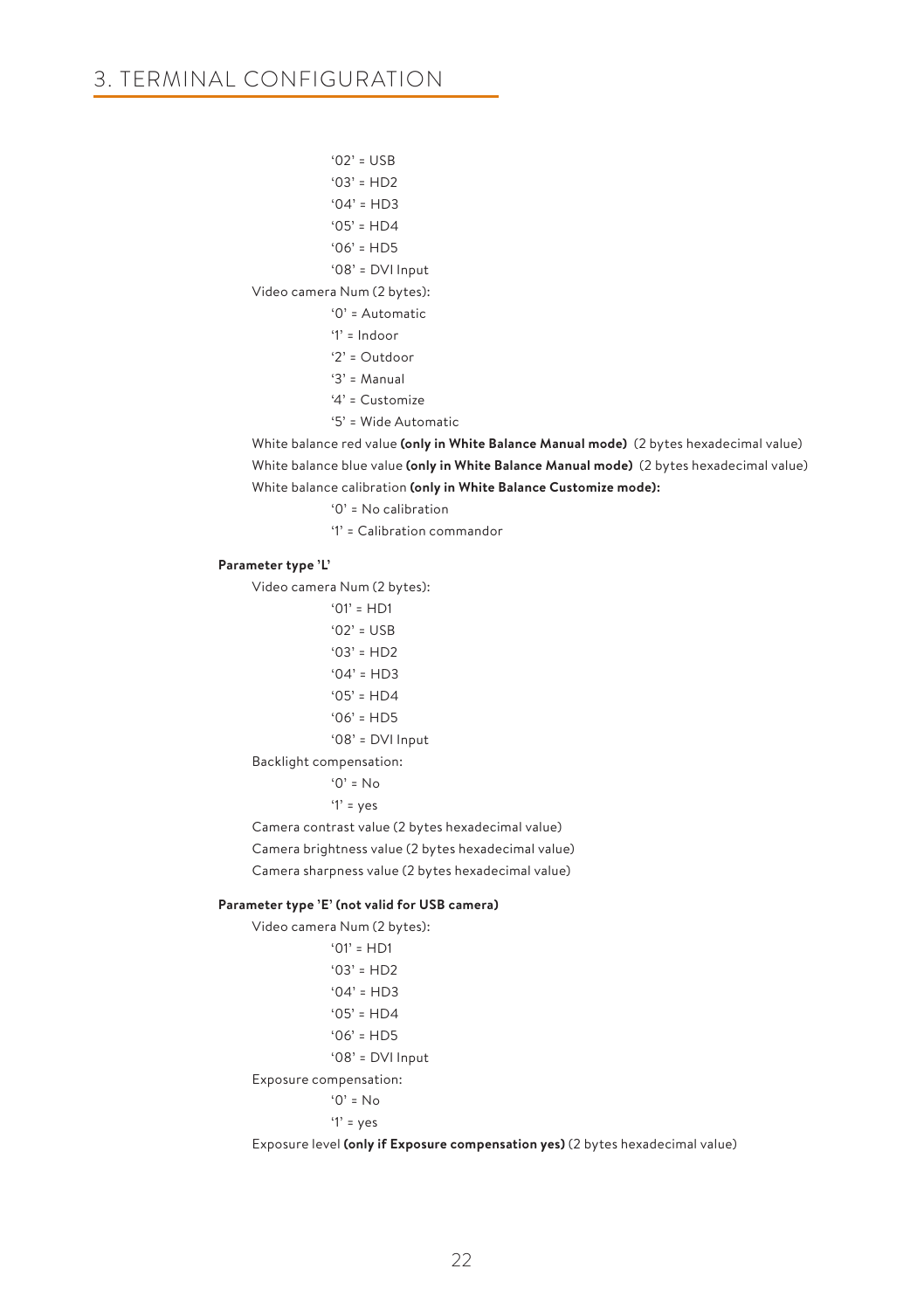#### **Parameter type 'F'**

Video camera Num (2 bytes):

 '01' = HD1  $'02' = USB$  $'03' = HD2$  $'04' = HDB$  $'05' = HD4$ 

 $'06' = HD5$ 

'08' = DVI Input

#### Focus mode:

'0' = Automatic

'1' = Semiautomatic **(not valid for USB camera)**

'2' = Manual

Focus distance **(only if Focus mode is Manual)** (4 bytes hexadecimal value)

#### **Parameter type 'A' (not valid for USB camera)**

Video camera Num (2 bytes):

 $'01' = HDI$  $'03' = HD2$  $'04' = HD3$  $'05' = HDA$  $'06' = HDS$ '08' = DVI Input

Auto Exposure:

'0' = Automatic

'1' = Manual

 Shutter **(only if Auto Exposure is Manual)** (2 bytes hexadecimal value) Iris **(only if Auto Exposure is Manual)** (2 bytes hexadecimal value) Gain **(only if Auto Exposure is Manual**) (2 bytes hexadecimal value)

#### **Parameter type 'S'**

Video camera Num (2 bytes):

 '01' = HD1  $'02' = USB$  '03' = HD2  $'04' = HDB$  $'05' = HD4$  $'06' = HD5$ 

'08' = DVI Input

Saturation: (2 bytes hexadecimal value)

 White Balance Value: (4 bytes hexadecimal value) **(only for USB)** Dummy (6 bytes, must be 0)

#### **Parameter type 'H' (not for CC200)**

Switch Detect Mode: '1' = Yes  $'2' = No$ 

Dummy (10 bytes, must be 0)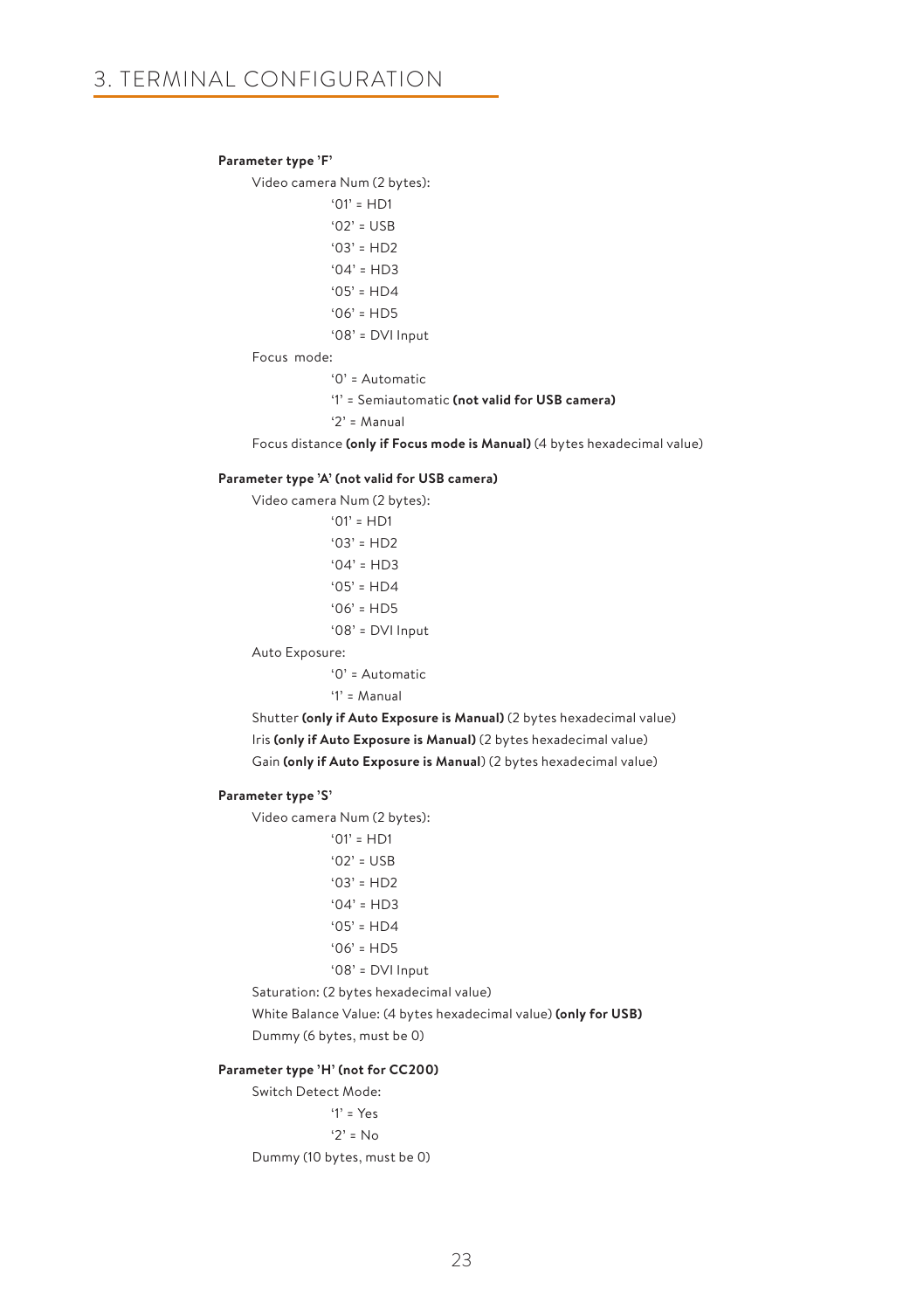#### **Parameter type 'D'**

Video camera Num (2 bytes): '01' = HD1 '03' = HD2  $'04' = HD3$  $'05' = HDA$  $'06' = HD5$  '08' = DVI Input Picture: '0' = Automatic '1' = Manual Hue (2 bytes hexadecimal value) Wide Dynamic range:  $'0'$  = Off '1' = Level-1  $'2' = \text{level-2}$  '3' = Level-3 '4' = Level-4 '5' = Level-5 Ceiling Mount:  $'0' = No$  '1' = Yes IR Receivers:  $'0' = \bigcirc f$  $'1' =$  Both Dummy (10 bytes, must be 0)

# **Parameter type 'I'**

Enable default camera preset: '0' = Disabled '1' = Enabled Default camera preset (3 bytes): '000' ….'121' Dummy (20 bytes, must be 0) **(for future expansion)**

#### **Parameter type 'M'**

Video camera Num (2 bytes):

 '01' = HD1  $'03' = HD2$  $'04' = HD3$  $'05' = HDA$  $'06' = HD5$ 

'08' = DVI Input

### Camera driver:

'2' = XTSeries Premium camera

'3' = XTSeries Standard II camera

'4' = XTSeries Advanced camera

- '5' = XTSeries Flex camera
- '6' = XTSeries Deluxe camera

Dummy (20 bytes, must be 0) **(for future expansion)**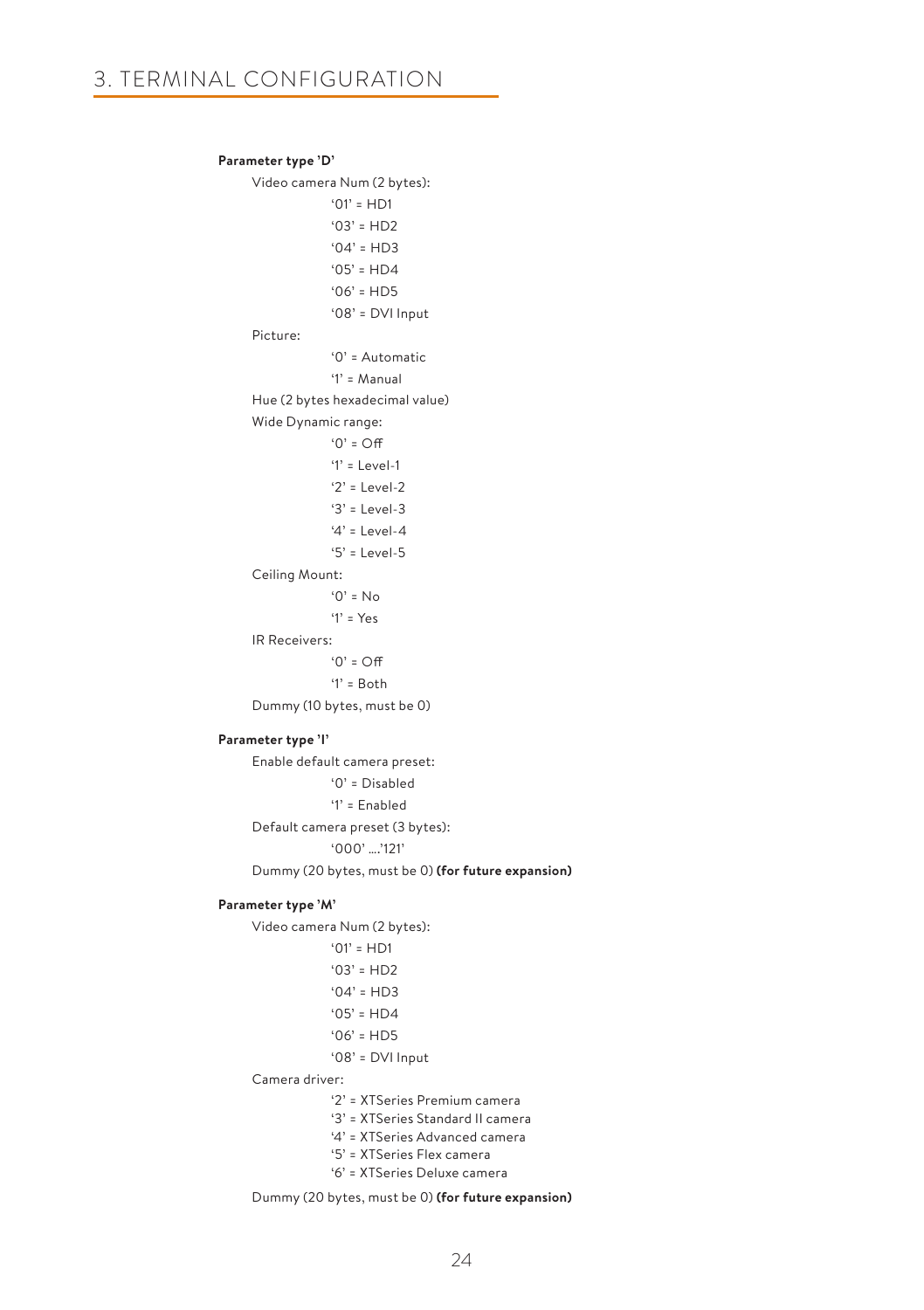# 3. TERMINAL CONFIGURATION

| Direction: | $PC \rightarrow RTE$ |                                                                 |  |
|------------|----------------------|-----------------------------------------------------------------|--|
| Mode       | $\ddots$             |                                                                 |  |
| Type:      | T                    |                                                                 |  |
| Sub-Type   | $\vee$               |                                                                 |  |
| Data:      | Types of parameter:  |                                                                 |  |
|            |                      | '0' = Old command compatibility: to get only the default camera |  |
|            |                      | 'G' = Generic command                                           |  |
|            |                      | 'C' = Camera specific configuration                             |  |
|            |                      | 'B' = Camera white balance configuration                        |  |
|            |                      | 'L' = Camera backlight, contrast and brightness configuration   |  |
|            |                      | 'E' = Camera exposure compensation configuration                |  |
|            |                      | 'F' = Camera focus configuration                                |  |
|            |                      | 'A' = Camera auto-exposure configuration                        |  |
|            |                      | 'S' = Camera saturation configuration                           |  |
|            |                      | 'H' = HDMI switcher                                             |  |
|            |                      | 'D' = Flex and Deluxe Parameters                                |  |
|            |                      | 'l' = Generic extended command                                  |  |
|            |                      | 'M' = Camera specific configuration Extended                    |  |
|            | Parameter type '0'   |                                                                 |  |
|            | None                 |                                                                 |  |
|            |                      |                                                                 |  |
|            | Parameter type 'G'   |                                                                 |  |
|            | None                 |                                                                 |  |
|            | Parameter type 'C'   |                                                                 |  |
|            |                      | Video camera Num (2 bytes):                                     |  |
|            |                      | $'01' = HD1$                                                    |  |
|            |                      | $'02' = USB$                                                    |  |
|            |                      | $'03' = HD2$                                                    |  |
|            |                      | $'04' = HD3$                                                    |  |
|            |                      | $'05' = HDA$                                                    |  |
|            |                      | $'06' = HD5$                                                    |  |
|            |                      | ' $08$ ' = DVI Input                                            |  |
|            | Parameter type 'B'   |                                                                 |  |
|            |                      | Video camera Num (2 bytes):                                     |  |
|            |                      | $'01' = HD1$                                                    |  |
|            |                      | $'02'$ = USB                                                    |  |
|            |                      | $'03' = HD2$                                                    |  |
|            |                      | $'04' = HD3$                                                    |  |
|            |                      | $'05' = HD4$<br>$'06' = HD5$                                    |  |
|            |                      | '08' = DVI Input                                                |  |
|            |                      |                                                                 |  |
|            | Parameter type 'L'   |                                                                 |  |

Video camera Num (2 bytes): '01' = HD1 '02' = USB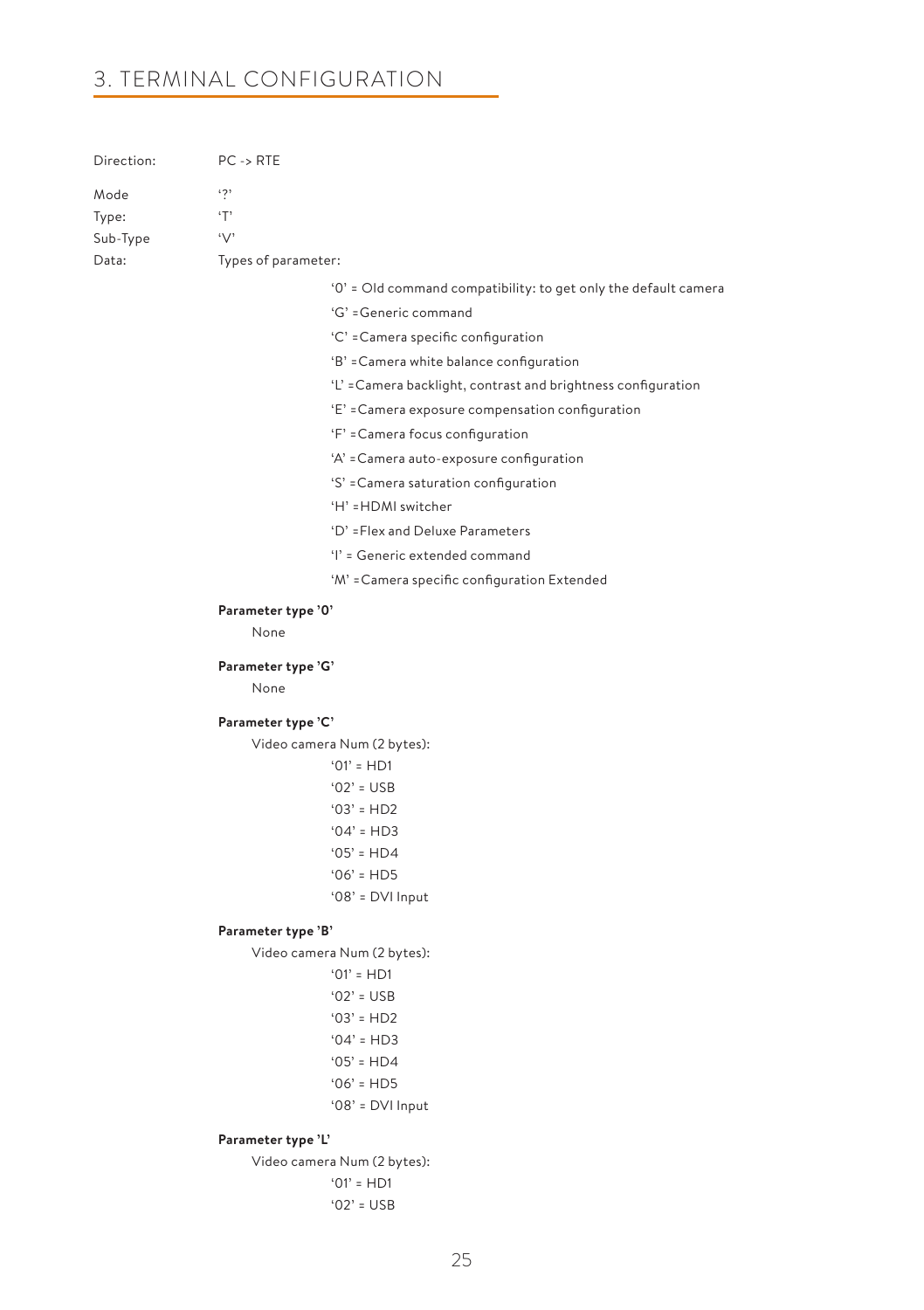'03' = HD2 '04' = HD3

 $'05' = HD4$ 

 $'06' = HDS$ 

'08' = DVI Input

### **Parameter type 'E' (not valid for USB camera)'**

Video camera Num (2 bytes):

 $'01' = HDI$ '03' = HD2

 $'04' = HD3$ 

 $'05' = HDA$ 

 $'06' = HD5$ 

'08' = DVI Input

### **Parameter type 'F'**

Video camera Num (2 bytes):

 '01' = HD1  $'02' = USB$  $'03' = HD2$  $'04' = HD3$  $'05' = HDA$  $'06' = HD5$ '08' = DVI Input

#### **Parameter type 'A' (not valid for USB camera)**

Video camera Num (2 bytes):  $'01' = HDI$ 

> $'03' = HD2$  '04' = HD3  $'05' = HD4$  $'06' = HDS$ '08' = DVI Input

#### **Parameter type 'H'**

None

### **Parameter type 'S'**

Video camera Num (2 bytes):

 '01' = HD1  $'02' = USR$  $'03' = HD2$  $'04' = HD3$  '05' = HD4  $'06' = HDS$ '08' = DVI Input

#### **Parameter type 'D'**

Video camera Num (2 bytes):

 '01' = HD1 '03' = HD2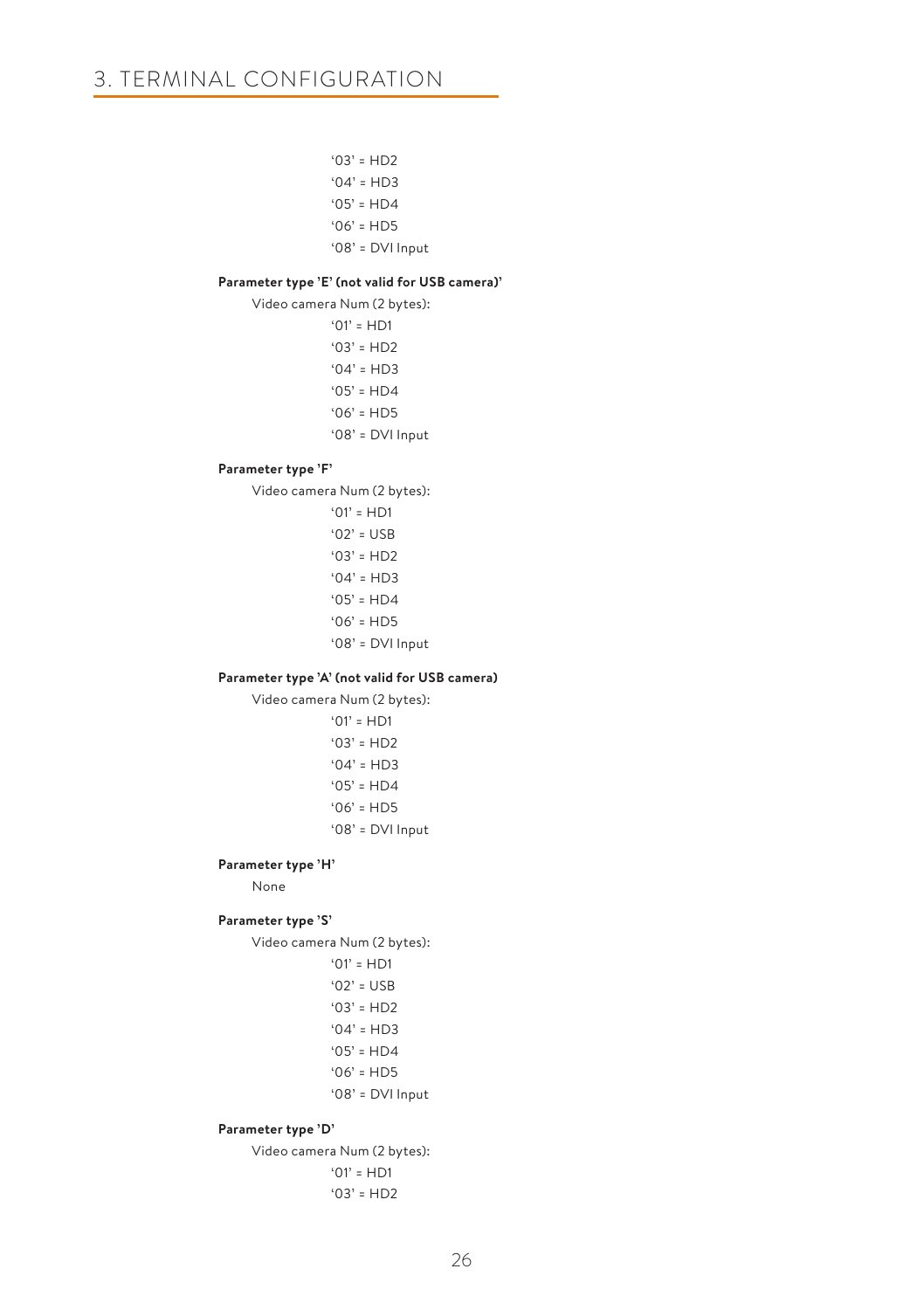$'$ <sup>04' = HD3</sub></sup>  $'05' = HD4$  $'06' = HD5$  '08' = DVI Input **Parameter type 'I'** None **Parameter type 'M'** Video camera Num (2 bytes): '01' = HD1  $'03' = HD2$  $'04' = HD3$  $'05' = HDA$  $'06' = HD5$  '08' = DVI Input Direction: RTE -> PC Mode '<' Type: 'T' Sub-Type 'V' Data: See above

### Data Description:

### **Parameter type 0**

Only for compatibility with the old message AT[&TV000000.

### **Parameter type G**

The camera numeration is different from old command 0 to make it equal to the one used with SF and SY commands.

### **Parameter type C**

The enable field doesn't work for the HD1 camera (it cannot be disabled).

### **Parameter type B**

The white balance calibration is 1 only if white balance mode is Customize and you want to do the same thing as the "Calibration" key in the camera configuration page.

### **Parameter type F**

The focus value is 4 bytes long in the format 'xxxx' where xx is the hexadecimal value of focus. For example, if from GUI you set value 1200, you must send these four bytes '4B0'.

# **3.7. Terminal Monitor Settings (TG)**

This message is sent by PC to request storing/reading of monitor number in the system. This message is sent by RTE to reply to a reading request.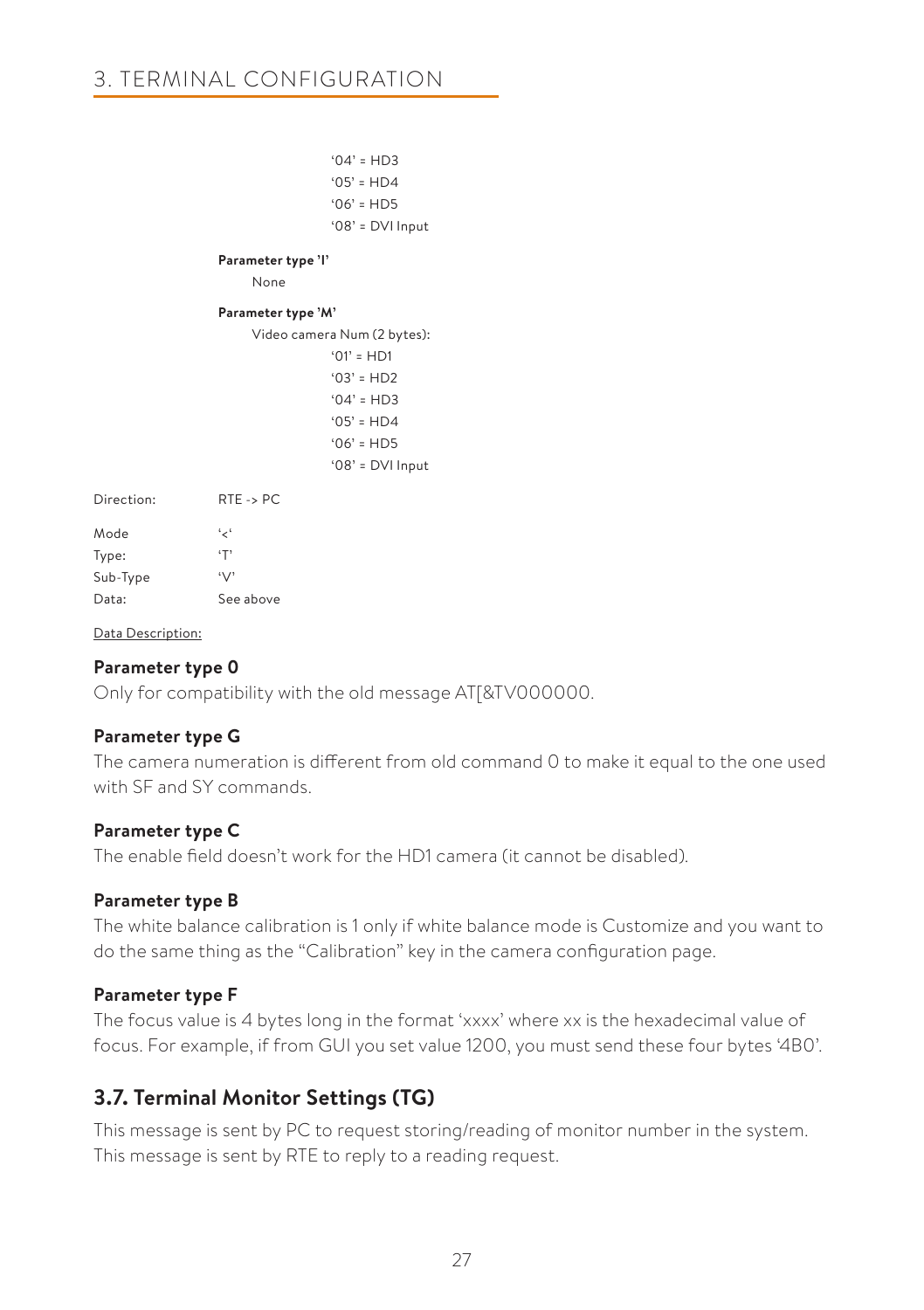# 3. TERMINAL CONFIGURATION

| Direction:                         | $PC \rightarrow RTE$                                                                                                                                                                                                                                                                                                                                                                                                                                    |
|------------------------------------|---------------------------------------------------------------------------------------------------------------------------------------------------------------------------------------------------------------------------------------------------------------------------------------------------------------------------------------------------------------------------------------------------------------------------------------------------------|
| Mode<br>Type:<br>Sub-Type<br>Data: | 8' / ?<br>T<br>'G'<br>Monitor:<br>$'0'$ = Auto Detect<br>$3' = 1$ monitor (HDTV1)<br>'7' = 2 monitors (HDTV1 (Video Rx) + HDTV2 (Menu & Present))<br>'9' = 2 monitors (HDTV1 (Menu & Present) + HDTV2 (Video Rx))<br>$B' = 1$ monitors (HDTV2)<br>$(C) = 2$ monitors (HDTV1 Menu & Video Rx) + HDTV2 (Present))<br>'D' = 2 monitors (HDTV1 (Present) + HDTV2 (Menu & Video Rx))<br>'E' = 2 monitors (HD1 (Pres./Video Rx) + HD2 (Menu & Video Rx/Loc.)) |
| Direction:                         | $RTE \rightarrow PC$                                                                                                                                                                                                                                                                                                                                                                                                                                    |
| Mode<br>Type:<br>Sub-Type<br>Data: | ، مج<br>T<br>G'<br>See above                                                                                                                                                                                                                                                                                                                                                                                                                            |

#### Data Description:

Select the correct output configuration; Auto Detect allows the system to do it by detecting the connected monitors.

# **3.8. Terminal Monitor Settings Extended (TS)**

This message is sent by PC to request storing/reading of monitor number in the system. This message is sent by RTE to reply to a reading request.

# **WARNING:**

| Direction: | $PC \rightarrow RTE$                            |
|------------|-------------------------------------------------|
| Mode       | $8'1'$ ?                                        |
| Type:      | T                                               |
| Sub-Type   | $\mathcal{S}$                                   |
| Data:      | Types of parameter:                             |
|            | $G' =$ Generic                                  |
|            | 'A' = Graphic adjustments                       |
|            | $P' = PIP-PaP-PoP$                              |
|            | Parameter type 'M'                              |
|            | Numbers of monitors (2 bytes):                  |
|            | $00'$ = Auto                                    |
|            | $'01' = H D1$                                   |
|            | $'02' = HD2$                                    |
|            | '03' = HD1 (Menu and Video Rx) + HD2 (Present.) |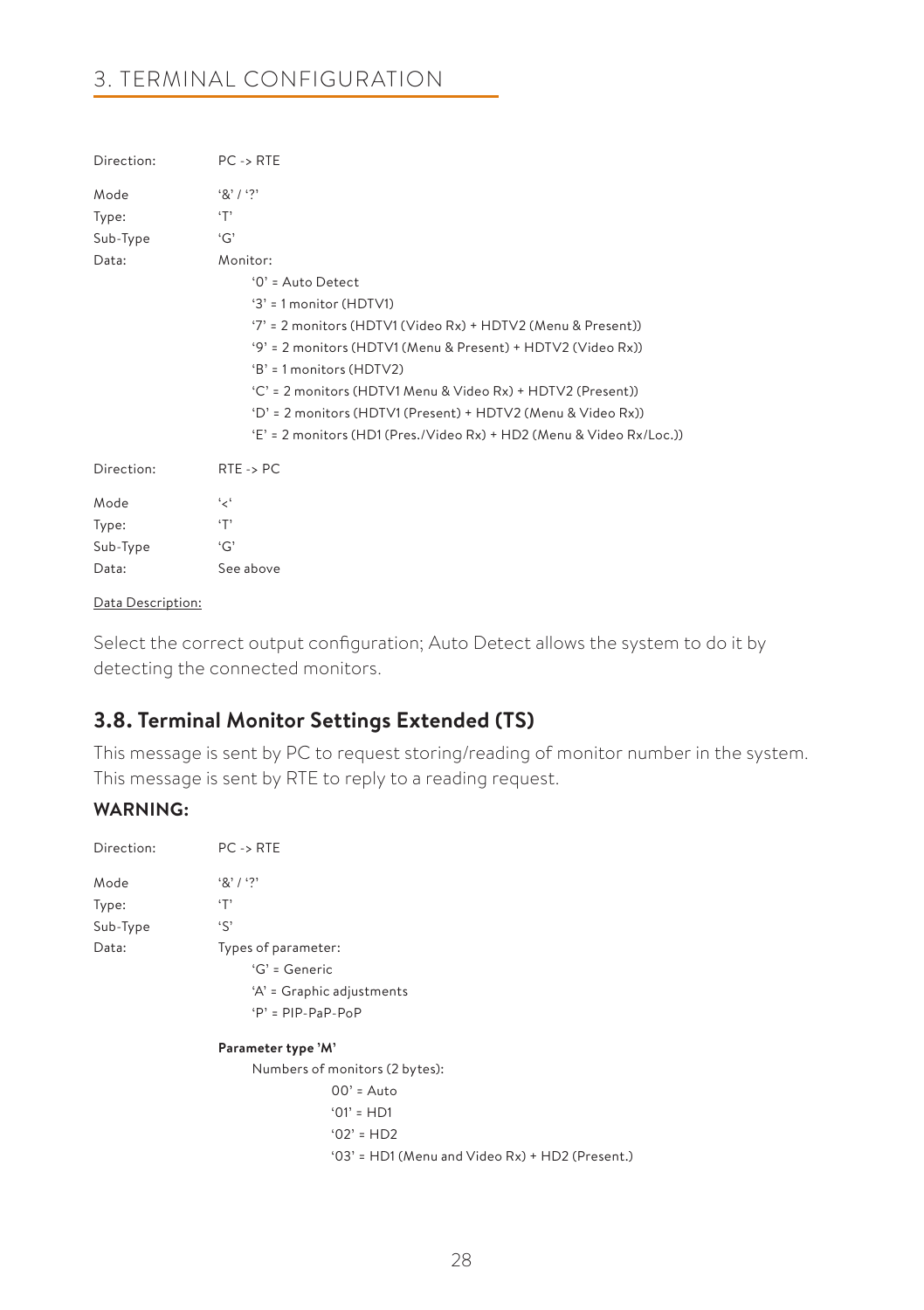```
 '04' = HD1 (Menu and Present.) + HD2 (Video Rx)
             '05' = HD1 (Present.) + HD2 (Menu and Video Rx)
             '06' = HD1 (Video Rx) + HD2 (Menu and Present.)
             '07' = HD1 (Pres./Video Rx) + HD2 (Menu & Video Rx/Loc.)
 Resolution monitor HD1 (2 bytes):
             '00' = Auto
             '01' = 1080p60
             '02' = 1080p50
             '03' = 1080p30
             '04' = 1080p25
            '05' = 720p60'06' = 720p50 '07' = 480p60
             '08' = 1280x1024p60
             '09' = 1400x1050p60
            '10' = 2160p30 '11' = 2160p25
 Resolution monitor HD2 (2 bytes):
             '00' = Auto
             '01' = 1080p60
             '02' = 1080p50
             '03' = 1080p30
             '04' = 1080p25
            '05' = 720p60 '06' = 720p50
             '07' = 480p60
             '08' = 1280x1024p60
             '09' = 1400x1050p60
 Monitor Turn Off:
             '1' = Never
             '2' = Only on shut down
             '3' = On screen saver
 Screen saver timeout (2 bytes):
             '00' = None
             '01' = 15 minutes
             '02' = 30 minutes
            '03' = 1 hour
            '04' = 2 hours
            '05' = 4 hours
 Duplicate to HD2:
             '0' = No
            '1' = Y_{PS} Dummy (10 bytes, must be 0) (for future expansion)
```
#### **Graphic Adjustments 'A'** Monitor:

 $'1' = HDI$  $'2' = H.D2$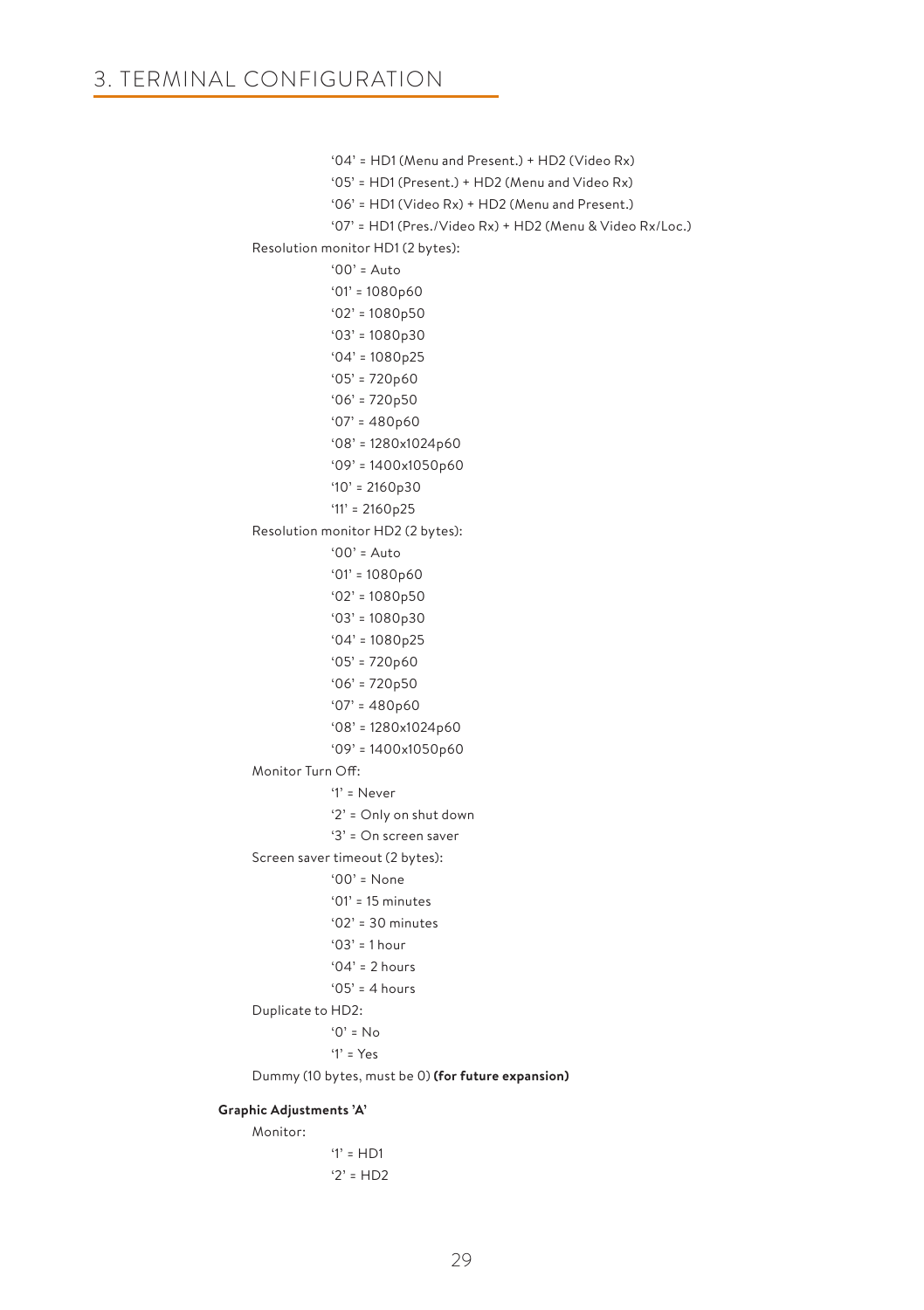Adjustment Mode:

 '1' = Menu and Presentation '2' = Menu, Presentation and Live Video

```
 '3' = Menu
```
Top (4 bytes):

'0000'…..'0100'

Left (4 bytes):

'0000'…..'0100'

Bottom (4 bytes):

'0000'…..'0100'

Right (4 bytes):

'0000'…..'0100'

Dummy (10 bytes, must be 0) **(for future expansion)**

### **PIP-Pap-PoP 'P'**

MultiImage Mode:

 $'0'$  = Auto  $'1' = On$  $'2' = \bigcap f$  MultiImage Mode:  $'0'$  = Auto '1' = PIP  $'2' = PaP$  '3' = PoP PIP Position: '1' = Up/Left '2' = Up/Right '3' = Down/Right '4' = Down/Left PIP Rotation: '1' = Clockwise '2' = Counterclockwise '3' = Fixed '3' = Fixed

PIP Size

#### '1' = Small

'2' = Medium

Dummy (9 bytes, must be 0) **(for future expansion)**

| Direction <sup>.</sup> | $RTE - > PC$ |
|------------------------|--------------|
| Mode                   | د پا         |
| Type:                  | $\cdot$ T'   |
| Sub-Type               | $\zeta$      |
| Data:                  | See above    |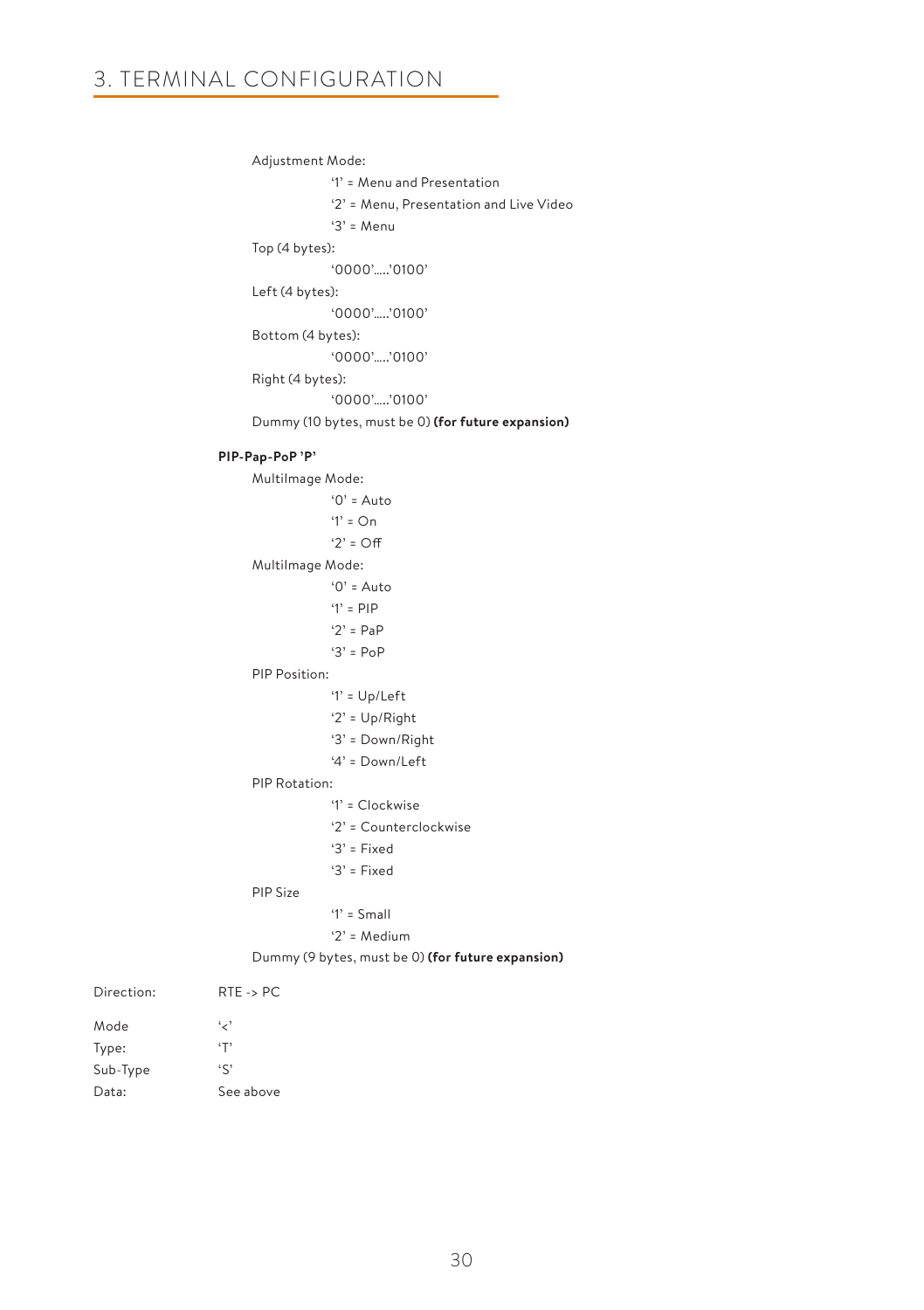# **3.9. Terminal Audio Delay (TY)**

This message is sent by PC to request storing/reading of audio delay parameters. This message is sent by RTE to reply to a reading request.

| Direction: | $PC \rightarrow RTE$                                                                      |
|------------|-------------------------------------------------------------------------------------------|
| Mode       | $8'1'$ ?                                                                                  |
| Type:      | ٠т,                                                                                       |
| Sub-Type   | $\ddot{\mathsf{y}}$                                                                       |
| Data:      | Automatic Audio Delay:<br>$0' = No$<br>$Y' = Yes$<br>Audio Delay (3 bytes):<br>"000""999" |
| Direction: | $RTE \rightarrow PC$                                                                      |
| Mode       | ، بر ،                                                                                    |
| Type:      | $\cdot$ T'                                                                                |
| Sub-Type   | $\ddot{\mathsf{y}}$                                                                       |
| Data:      | See above                                                                                 |

#### Data Description:

# **Audio Delay:**

This parameter is used to achieve lips synchronization of remote user: the delay can be automatic (evaluated by the system) or manual (set by the user).

# **3.10. Terminal Mode Settings (TH)**

This message is sent by PC to request storing/reading H.323 call parameters This message is sent by RTE to reply to a reading request.

| Direction: | $PC \rightarrow RTE$                      |
|------------|-------------------------------------------|
| Mode       | 8' / ?                                    |
| Type:      | ٠т,                                       |
| Sub-Type   | H                                         |
| Data:      | Network:                                  |
|            | $'1' = IP$                                |
|            | $'7' = ISDN$                              |
|            | Audio Coding (valid only for network IP): |
|            | $'0'$ = Automatic                         |
|            | $'1' = G.722$                             |
|            | $'2' = G.728$                             |
|            | $3' = G.711$                              |
|            | $5' = G.722.1$                            |
|            | $6'$ = MPEG4 AAC-LD                       |
|            | $'7' = G.719$                             |
|            | $8' = G.722.1$ Annex C                    |
|            |                                           |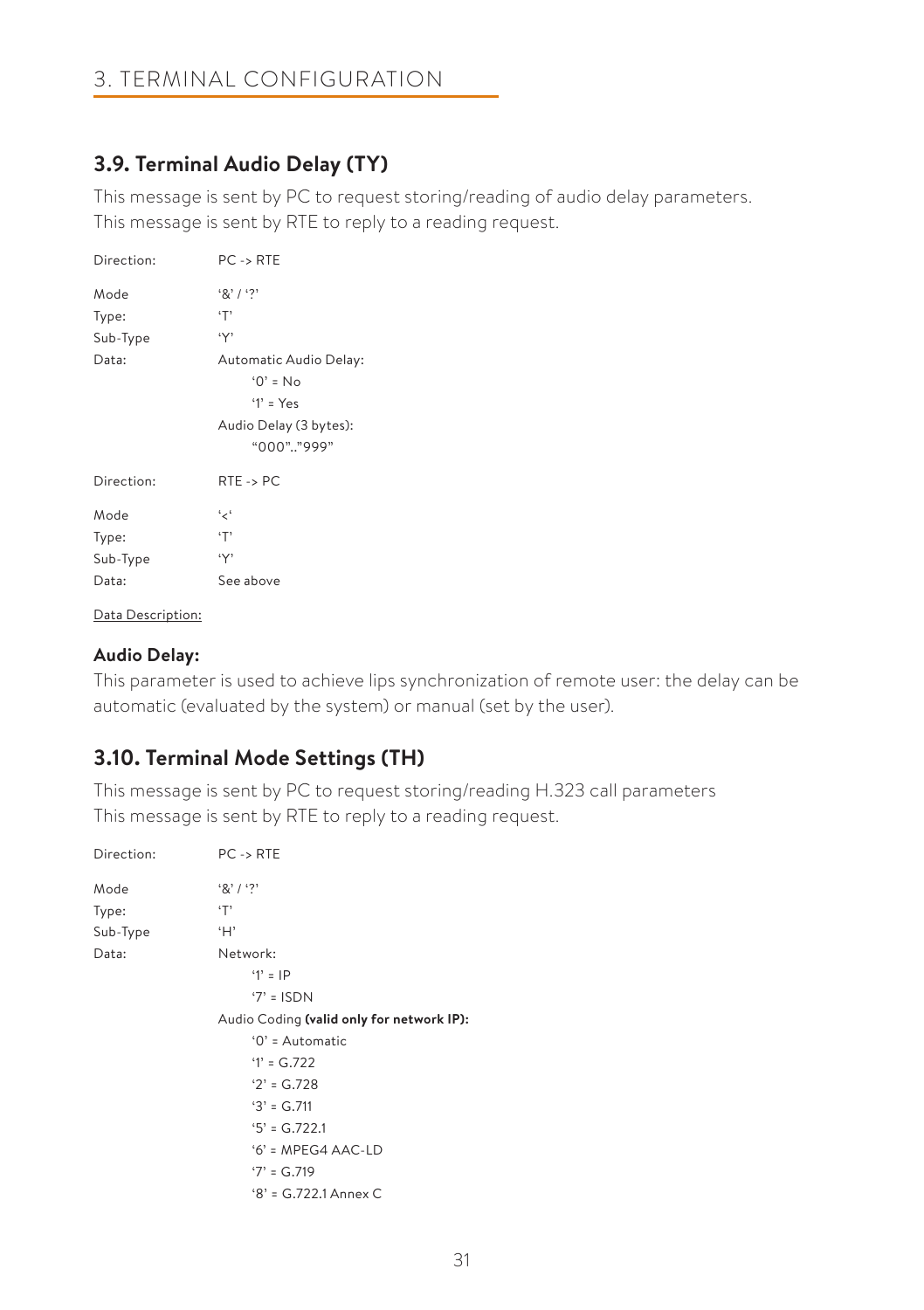$9' = G.729 A$  'A' = MPEG4 AAC-LC 'B' = OPUS **(valid only for SIP calls)** Video Coding **(valid only for network IP):** '0' = automatic  $3' = H.263$  CIF '5' = H.263 4CIF '6' = H.264 CIF '8' = H.264 4CIF '9' = H.263+ SIF 'A' = H.263+ 4SIF 'B' = H.263+ 1024x768 'C' = H.264+ SIF 'D' = H.264+ 4SIF 'E' = H.264 640x480 (VGA) 'F' = H.264 800x600 (SVGA) 'G' = H.264 1024x768 (XGA) 'H' = H.264 1280x1024 (SXGA) 'I' = H.264 1440x900 (WSXGA) 'K' = H.264 w224p 'L' = H.264 w288p 'M' = H.264 w448p 'N' = H.264 w576p 'O' = H.264 720p 'P' = H.264 1080p 'R' = H.264 1280x768 (WXGA) 'S' = H.264 352p 'T' = H.264 576x336  $'U' = H.264640x400$  'V' = H.264 480p 'X' = H.264 240p Rate:  $'1' = 64$  $'2' = 128$  '3' = 192  $4' = 256$  $5' = 320$  $6' = 384$  $'7' = 448$  $'8' = 512$  'C' = 768 'D' = 1920 'E' = 1152 **(valid only for network IP)** 'F' = 1472  $^{\circ}$ G' = 1536 'H' = 2560 **(valid only for network IP)** 'I' = 3072 **(valid only for network IP)** 'J' = 3584 **(valid only for network IP)** 'K' = 4096 **(valid only for network IP)**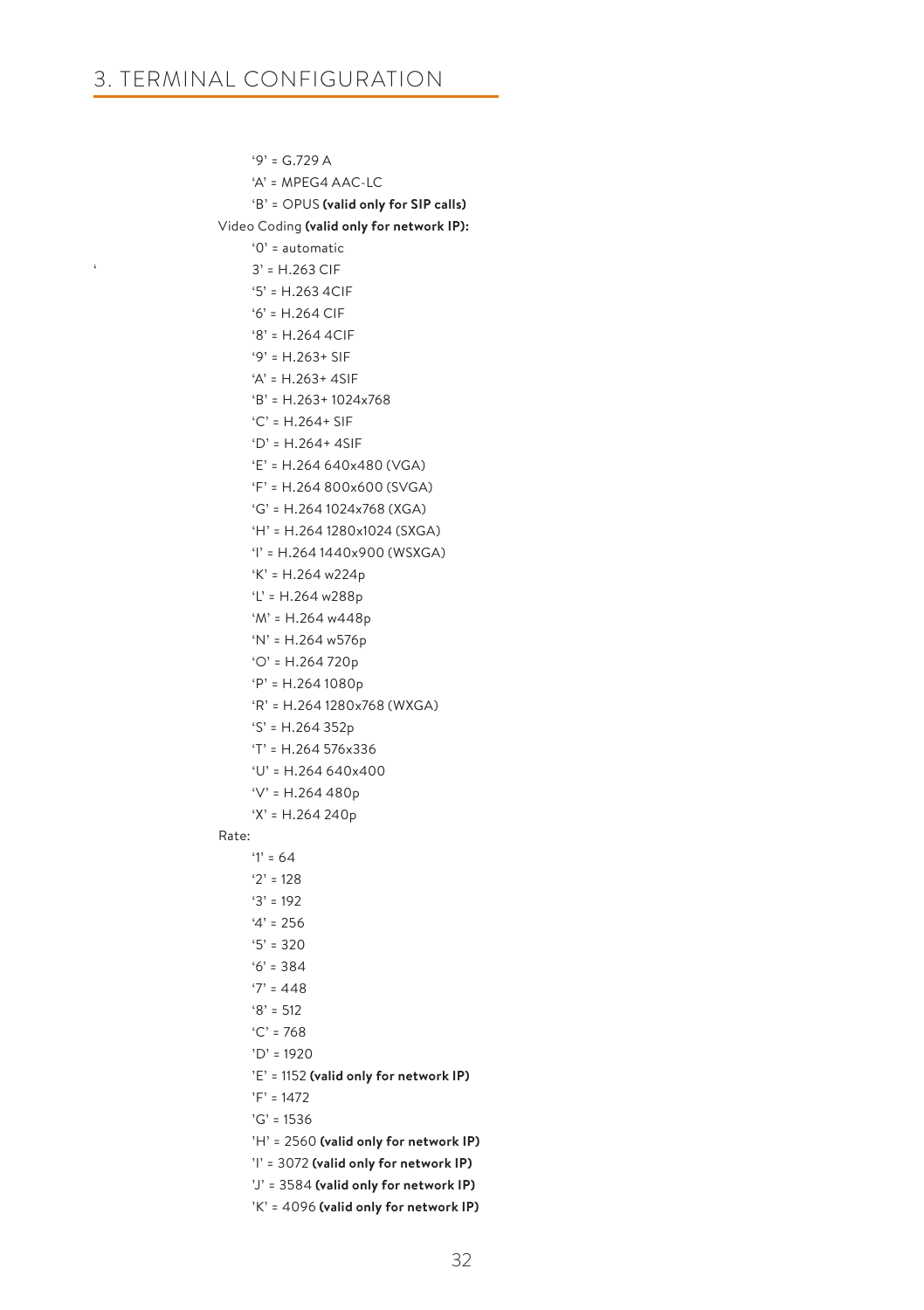'L' = 5120 **(valid only for network IP)** 'M' = 5632 **(valid only for network IP)** 'N' = 6144 **(valid only for network IP)** 'O' = 1728 'P' = 4608 **(valid only for network IP)** 'Q' = 2048 **(valid only for network IP)** 'R' = 896 **(valid only for network IP)** 'S' = 1024 **(valid only for network IP)** 'T' = 1280 **(valid only for network IP)** 'U' = 1408 **(valid only for network IP)** 'V' = 6656 **(valid only for network IP)** 'Z' = 7168 **(valid only for network IP)** 'X' = 7680 **(valid only for network IP)** 'Y' = 8128 **(valid only for network IP)** 'W' = 8192 **(valid only for network IP)** '9' = 10240 **(valid only for network IP)** Dual Video Coding **(valid only for network IP):** '0' = automatic 'E' = H.264 640x480 'F' = H.264 800x600 'G' = H.264 1024x768 'H' = H.264 1280x1024  $'I' = H.2641440x900$  'O' = H.264 720p 'P' = H.264 1080p 'R' = H.264 1280x768 Direction: RTE -> PC

| Mode     | ، ر ،     |
|----------|-----------|
| Type:    | T         |
| Sub-Type | ٠H,       |
| Data:    | See above |

Data Description:

# **Audio Coding:**

Audio codecs used in video communications. G.711: 4kHz audio at 64/56 kbit/ G.722: 7kHz audio at 48/56 kbit/s G.728: audio at 16 kbit/s

#### **Example:**

| PC $\leftarrow$ ------- AT[ <th12371<cr> ----------</th12371<cr>  | <b>RTF</b> |
|-------------------------------------------------------------------|------------|
| PC B <del>E</del> ------------- OK <cr> --------------------</cr> | <b>RTE</b> |

(IP, G.728, H.263, 448, unused)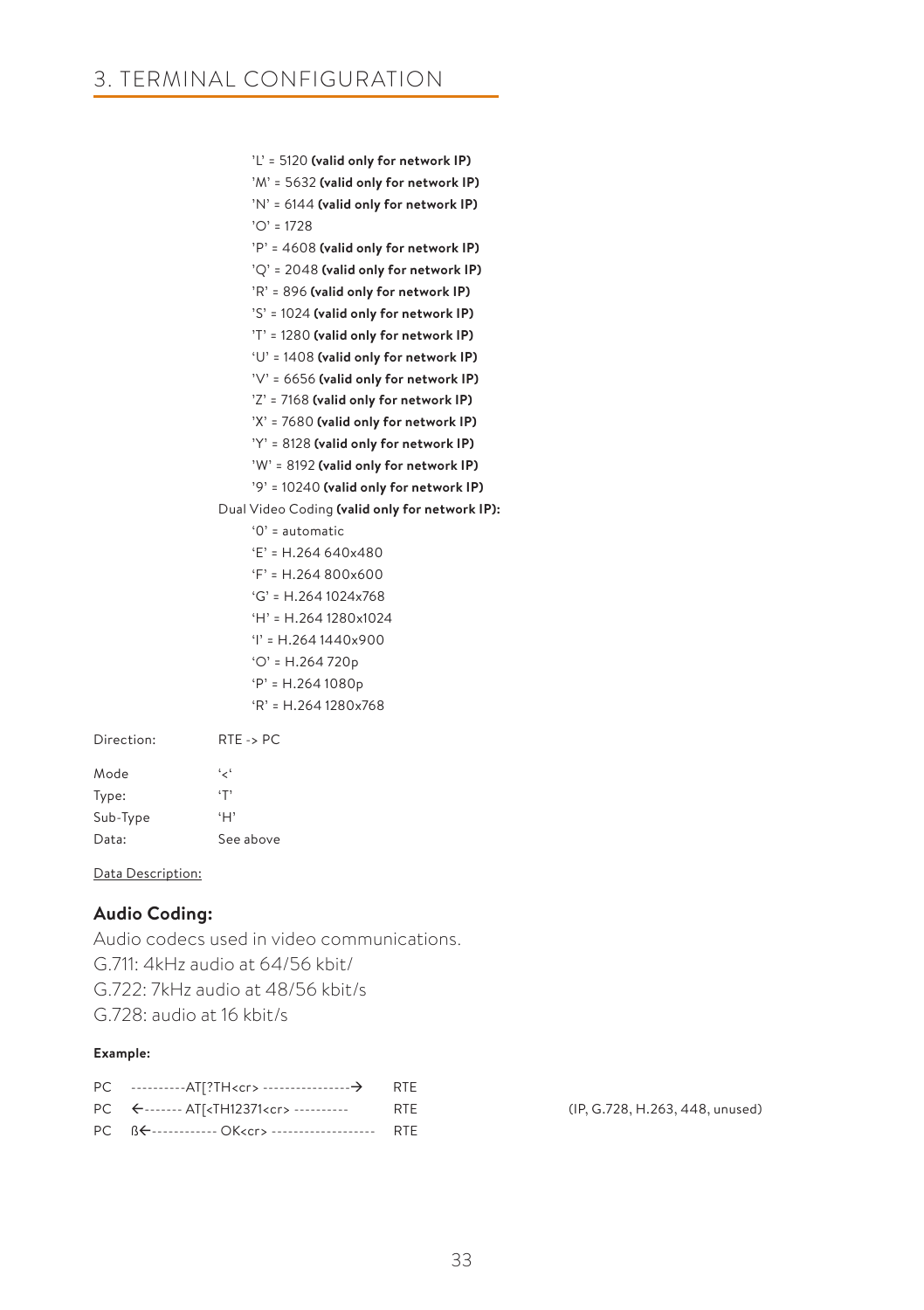# 3. TERMINAL CONFIGURATION

# **3.11. Terminal Mode Settings Extended (TF)**

This message is sent by PC to request storing/reading H.323 call parameters This message is sent by RTE to reply to a reading request.

| Direction: | $PC \rightarrow RTE$                                |
|------------|-----------------------------------------------------|
| Mode       | 8'13'                                               |
| Type:      | T                                                   |
| Sub-Type   | $\cdot_F$                                           |
| Data:      | Network:                                            |
|            | $'1' = IP$                                          |
|            | $'7' = ISDN$                                        |
|            | Command:                                            |
|            | 'A' = Audio Coding (valid only for network IP)      |
|            | 'V' = Video Coding (valid only for network IP)      |
|            | 'D' = Dual Video Coding (valid only for network IP) |
|            | $R' = Rate$                                         |
|            | If command type 'A'                                 |
|            | Audio coding (2 bytes):                             |
|            | '00' = Automatic                                    |
|            | $'01' = G.722$                                      |
|            | $'02' = G.728$                                      |
|            | $'03' = G.711$                                      |
|            | $'05' = G.722.1$                                    |
|            | $'06'$ = MPEG4 AAC-LD                               |
|            | $'07' = G.719$                                      |
|            | $'08' = G.722.1$ Annex C                            |
|            | $'09' = G.729 A$                                    |
|            | '10' = MPEG4 AAC-LC                                 |
|            | '11' = OPUS (valid only for SIP calls)              |
|            | Dummy (10 bytes, must be 0) (for future expansion)  |
|            | If command type 'V'                                 |
|            | Video Coding (3 bytes):                             |
|            | $'000'$ = automatic                                 |
|            | $'002' = H.263$ CIF                                 |
|            | $'003' = H.2634C$ CIF                               |
|            | $'004' = H.263 + SIF$                               |
|            | $'005' = H.263 + 4SIF$                              |
|            | $'006'$ = H.263+ 1024x768 XGA                       |
|            | $'007' = H.264/H.265$ CIF                           |
|            | $'008'$ = H.264/H.265 4CIF                          |
|            | $'009' = H.264/H.265$ SIF                           |
|            | $'010'$ = H.264/H.265 4SIF                          |
|            | $'011' = H.264/H.265640x400$                        |
|            | '012' = H.264/H.265 640x480 VGA                     |

'013' = H.264/H.265 800x600 SVGA

'014' = H.264/H.265 1024x768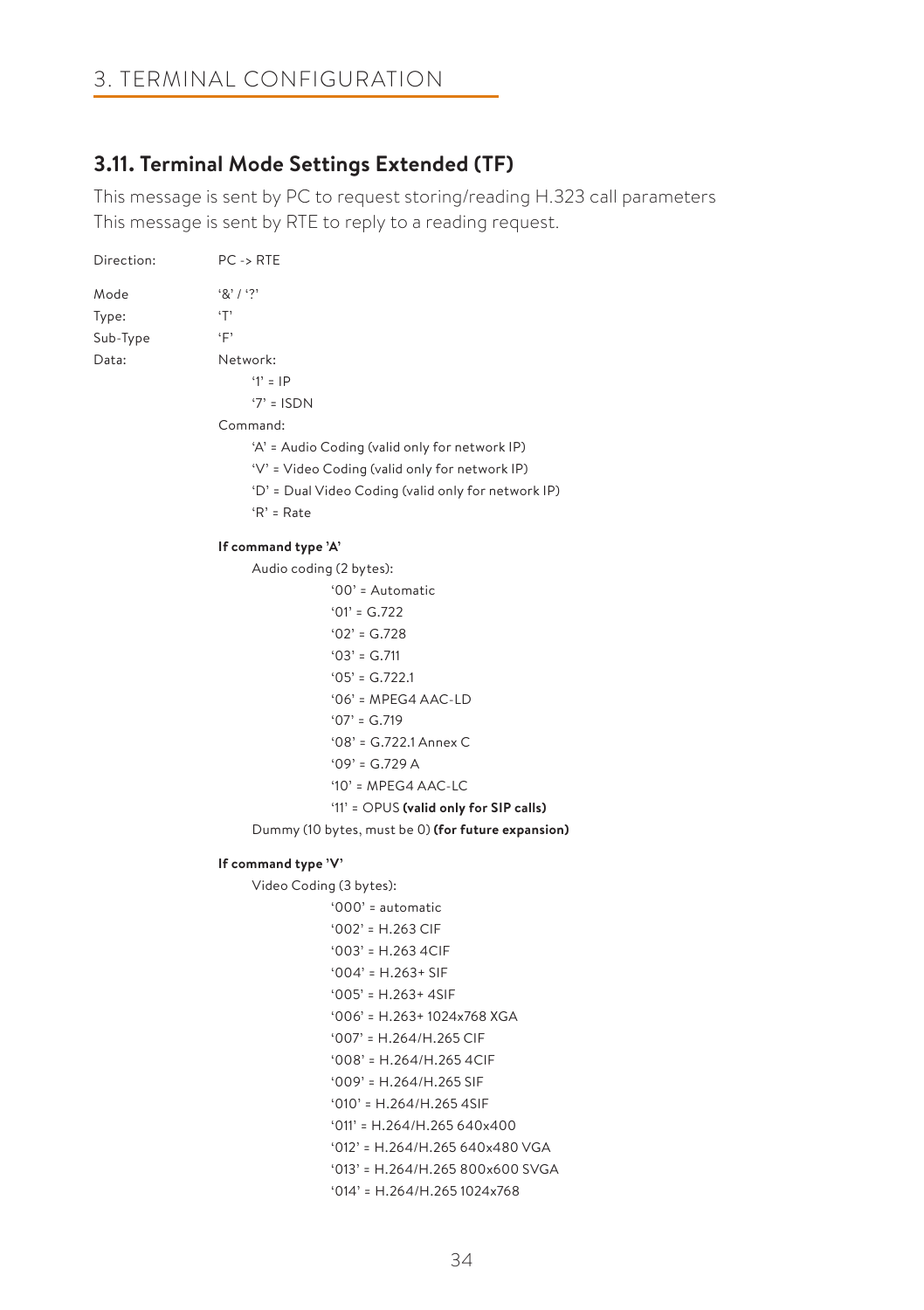'015' = H.264/H.265 w224p '016' = H.264/H.265 w288p '017' = H.264/H.265 576x336 '018' = H.264/H.265 352p '019' = H.264/H.265 w448p '020' = H.264/H.265 w576p '021' = H.264/H.265 720p '022' = H.264/H.265 1280x768 WXGA '023' = H.264/H.265 1280x1024 SXGA '024' = H.264/H.265 1440x900 WSXGA '027' = H.264/H.265 1080p '028' = H.264/H.265 480p '029' = H.264/H.265 240p H.264/H.265 Profile: '0' = H.264 base profile

'1' = H.264 High profile

'2' = H.264 TSVC profile

'3' = H.264 High and TSVC profile

'4' = H.265 base profile

'5' = H.265 TSVC profile

Dummy (10 bytes) **(for future expansion)**

#### **If command type 'D'**

Video Coding (3 bytes):

```
 '000' = automatic 
 '012' = H.264 640x480 (VGA)
 '013' = H.264 800x600 (SVGA)
 '014' = H.264 1024x768 (XGA)
 '021' = H.264 720p 
 '022' = H.264 1280x768
 '023' = H.264 1280x1024 (SXGA)
 '024' = H.264 1440x900 (WSXGA)
 '027' = H.264 1080p
 '030' = H.264 1360x765 (valid only for High Profile)
```
H.264 Profile:

'0' = Base profile

'1' = High profile

Dummy (10 bytes, must be 0) **(for future expansion)**

#### **If command type 'R'**

Rate (2 bytes):

```
'01' = 64'02' = 128'03' = 192'04' = 256'05' = 320'06' = 384'07' = 448'08' = 512 '09' = 768
```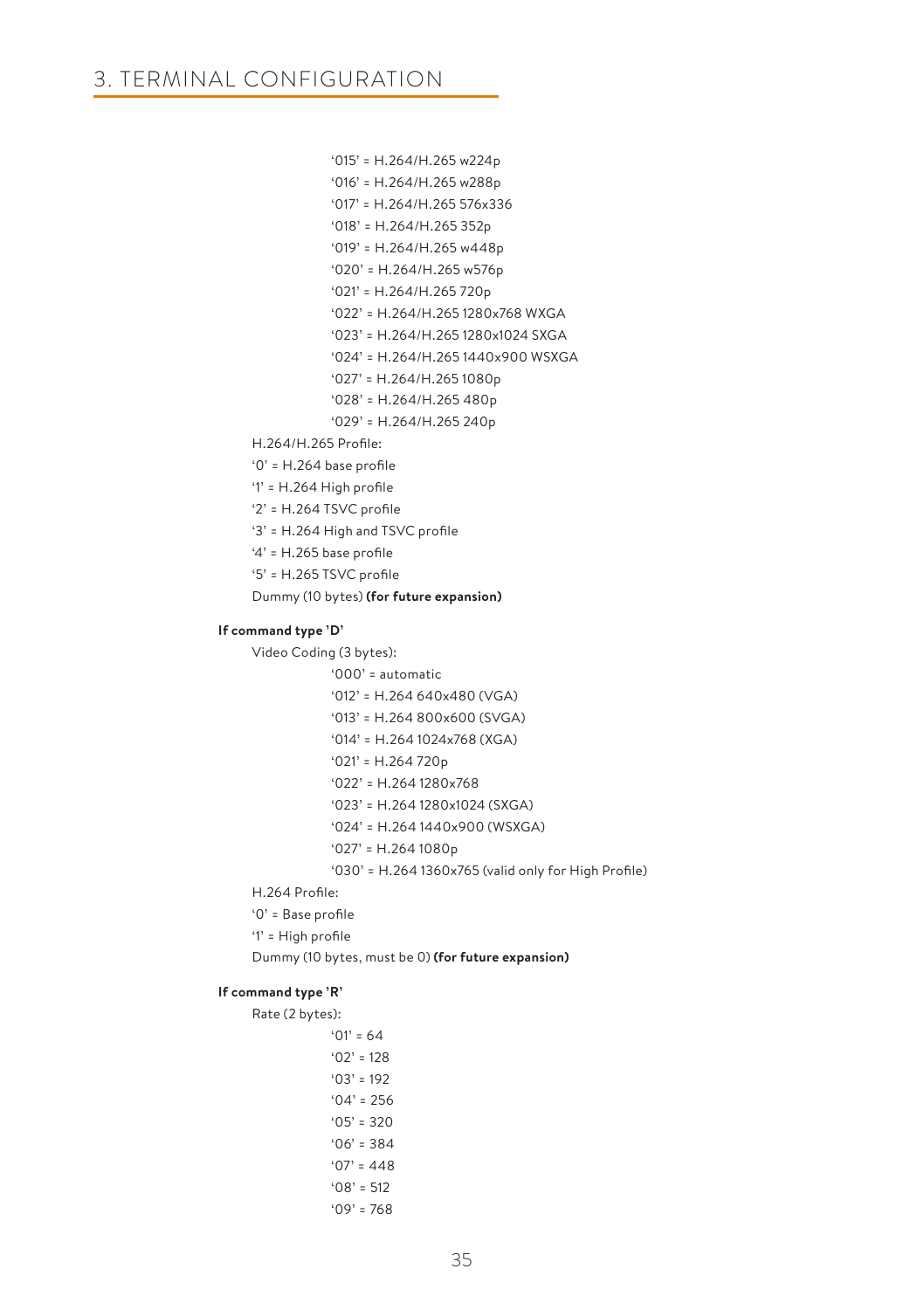| $'10'$ = 1152 (valid only for network IP)          |
|----------------------------------------------------|
| $'11' = 1472$                                      |
| $'12' = 1536$                                      |
| $'13' = 1728$                                      |
| $'14' = 1920$                                      |
| '15' = 2048 (valid only for network IP)            |
| '16' = 2560 (valid only for network IP)            |
| '17' = 3072 (valid only for network IP)            |
| $'18'$ = 3584 (valid only for network IP)          |
| $'19' = 4096$ (valid only for network IP)          |
| $'20'$ = 4608 (valid only for network IP)          |
| '21' = 5120 (valid only for network IP)            |
| $'22'$ = 5632 (valid only for network IP)          |
| '23' = 6144 (valid only for network IP)            |
| $24'$ = 896 (valid only for network IP)            |
| '25' = 1024 (valid only for network IP)            |
| $26'$ = 1280 (valid only for network IP)           |
| '27' = 1408 (valid only for network IP)            |
| $'28'$ = 6656 (valid only for network IP)          |
| '29' = 7168 (valid only for network IP)            |
| '30' = 7680 (valid only for network IP)            |
| '31' = 8128 (valid only for network IP)            |
| '32' = 8192 (valid only for network IP)            |
| '33' = 10240 (valid only for network IP)           |
| Dummy (10 bytes, must be 0) (for future expansion) |

| Direction <sup>.</sup> | $RTE \rightarrow PC$ |
|------------------------|----------------------|
| Mode                   | ، ر ،                |
| Type:                  | $\cdot$ T'           |
| Sub-Type               | ٠Γ                   |
| Data:                  | See above            |

# **3.12. Terminal Capabilities Settings (TI)**

This message is sent by PC to enable parameters on H.323 working mode This message is sent by RTE to reply to a reading request.

| Direction: | $PC \rightarrow RTE$                      |
|------------|-------------------------------------------|
| Mode       | $\{8\}$ / $\{2\}$                         |
| Type:      | ٠т,                                       |
| Sub-Type   | $\cdot$  '                                |
| Data:      | Network:                                  |
|            | '1' = $IP$ or SIP                         |
|            | Types of parameter:                       |
|            | $'A' = H.264$ capability                  |
|            | 'B' = Dual video H.323 (H.239) capability |
|            | $D' = G.722.1$ capability                 |
|            | 'E' = MP4 AAC-LD capability               |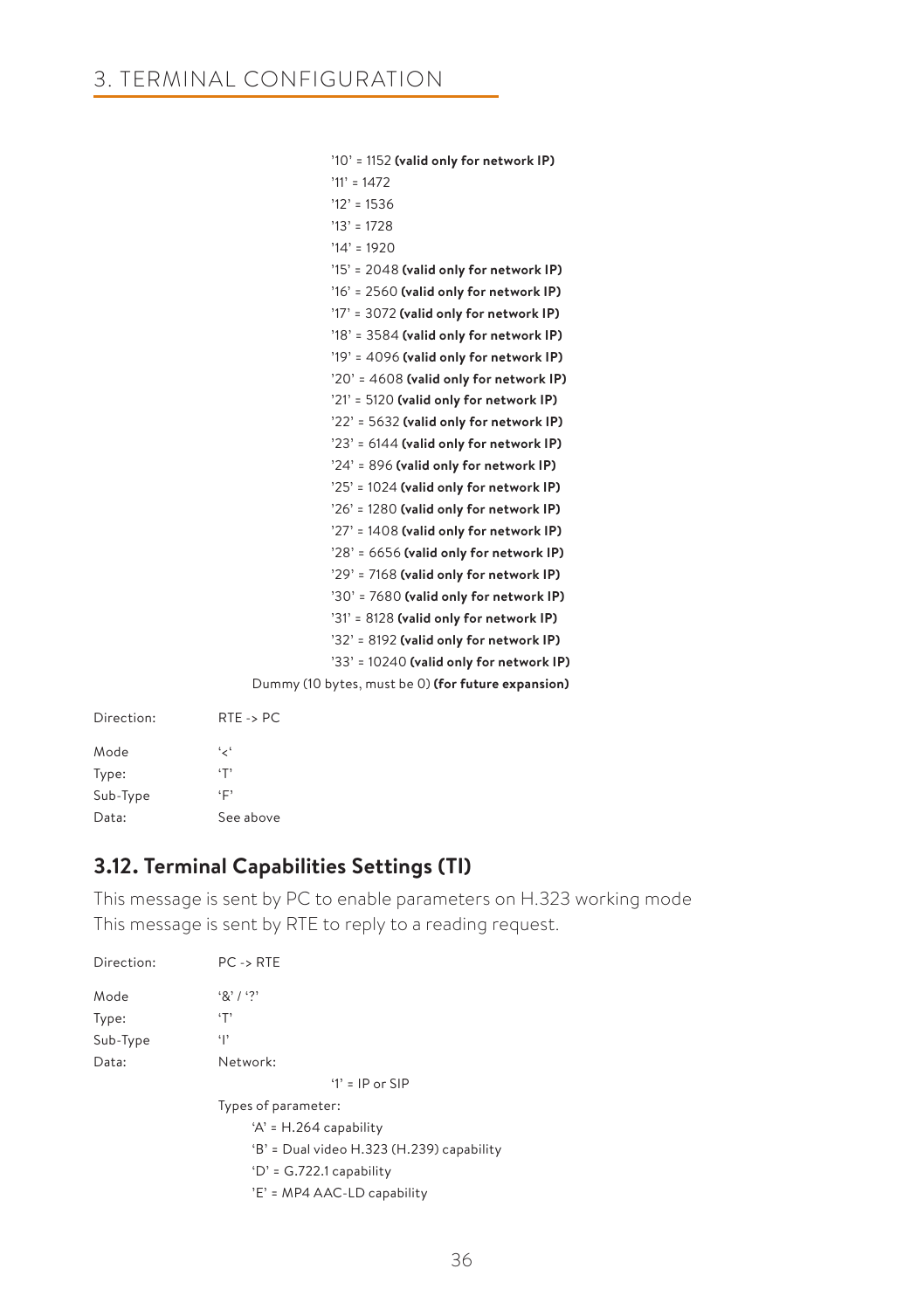'F' = G.719 capability

- 'G' = H.263 Annexes capability
- 'I' = H.264 4CIF capability
- 'J' = HD 720 capability
- 'K' = Dual video H.264 capability
- 'N' = Dual video SIP (BFCP) capability
- 'O' = DTMF RFC2833 (H.323)
- 'P' = RTP Firewall
- 'Q' = 720 60fps capability
- 'R' = HD 1080 capability
- 'S' = 1080 60fps
- 'T' = H.264 HiP
- 'U' = H.264 TSVC
- 'V' = H.264 HiP TSVC
- 'W' = MP4 AAC-LC capability
- 'X' = G.728 capability
- 'Y' = G.729 capability
- 'Z' = DTMF H.245 UII capability
- '1' = Dialing number format mode
- '2' = Separator
- '3' = H.265
- '4' = H.265 SVC
- '5' = Stereo
- '6' = Web Collaboration (WCS)
- '7' = OPUS capability

#### **If type of parameter is 'A'**

Sends H.264 capability:

 $^{\circ}$  0' = no  $'1'$  = yes

### **If type of parameter is 'B'**

Sends dual video H.323 (H.239) capability

 $^{\circ}$  0' = no '1' = yes

#### **If type of parameter is 'D'**

Sends G.722.1 capability

 $^{\circ}$  0' = no '1' = yes

#### **If type of parameter is 'E'**

Sends MP4 AAC-LD capability

'0' = no

'1' = yes

#### **If type of parameter is 'F'**

Sends G.719 capability  $^{\circ}$  0' = no  $'1'$  = yes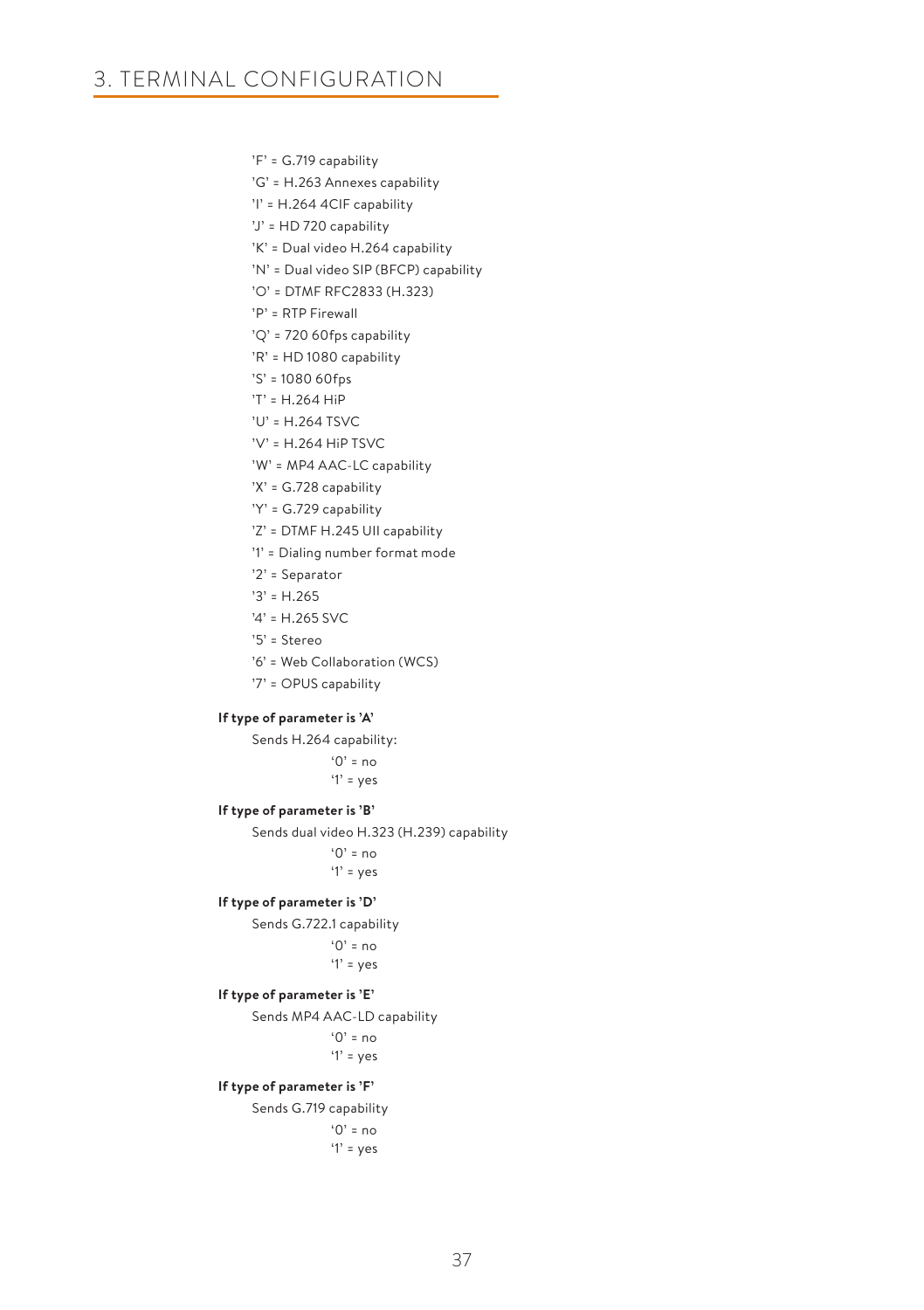#### **If type of parameter is 'I'**

Sends H.264 4CIF capability  $'0'$  = no  $'1'$  = yes

#### **If type of parameter is 'J'**

Sends HD 720 capability

 $'0'$  = no  $'1'$  = yes

#### **If type of parameter is 'K'**

Sends dual video H.264 capability

 $^{\circ}$  0' = no

'1' = yes

### **If type of parameter is 'N'**

Sends BFCP SIP capability  $'0'$  = no

 $'1'$  = yes

#### **If type of parameter is 'O'**

Sends DTMF RFC2833 capability

 $^{\circ}$  0' = no  $'1'$  = yes

#### **If type of parameter is 'P'**

Sends RTP Firewall capability  $^{\circ}$  0' = no  $'1'$  = yes

#### **If type of parameter is 'Q'**

Sends 720 60 fps capability

 $'0' = no$ '1' = yes

#### **If type of parameter is 'R'**

Sends HD 1080 capability

 $'0'$  = no '1' = yes

#### **If type of parameter is 'S'**

Sends 1080 60 fps capability

```
'0' = no
 '1' = yes
```
#### **If type of parameter is 'T'**

Sends H.264 High Profile capability

 $^{\circ}$  0' = no  $'1'$  = yes

#### **If type of parameter is 'U'**

Sends H.264 Scalable Video Coding capability

 $^{\circ}$  0' = no '1' = yes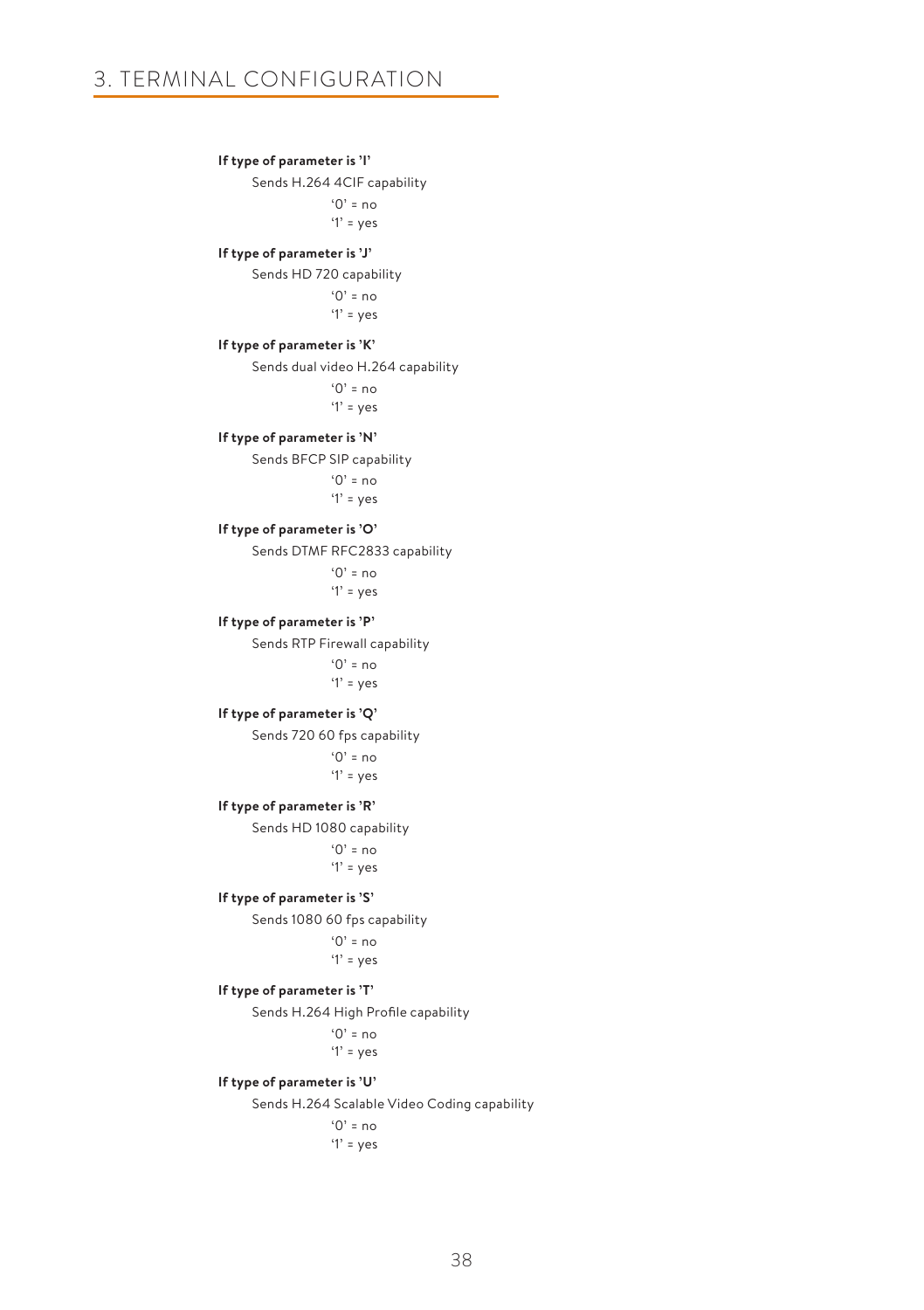#### **If type of parameter is 'V'**

Sends H.264 High Profile and Scalable Video Coding capabilities

 $'0'$  = no  $'1'$  = yes

### **If type of parameter is 'W'**

Sends MP4 AAC-LC capability

 $'0'$  = no '1' = yes

#### **If type of parameter is 'X'**

Sends G.728 capability

 $^{\circ}$  0' = no  $'1'$  = yes

### **If type of parameter is 'Y'**

Sends G.729 capability

 $'Q' = no$  $'1'$  = yes

### **If type of parameter is 'Z'**

Sends DTMF H.245 UII capability

 $^{\circ}$  0' = no  $'1'$  = yes

### **If type of parameter is '1'**

Define Dialing Number format mode:

 '1' = Num + Sep + Ext '2' = Ext + Sep + Num

#### **If type of parameter is '2'**

Define Separator (ASCII string null terminated max 3 characters):

### **If type of parameter is '3'**

Sends H.265 capability  $^{\circ}$  0' = no

 $'1'$  = yes

#### **If type of parameter is '4'**

Sends H.265 SVC capability

 $^{\circ}$  0' = no  $'1'$  = yes

### **If type of parameter is '5'**

Sends audio Stereo capability

 $'0'$  = no  $'1'$  = yes

### **If type of parameter is '6'**

Send/receive presentation by Web Collaboration (WCS):

 $^{\circ}$   $^{\circ}$  = no '1' = yes

#### **If type of parameter is '7'**

Sends OPUS capability

 $'0'$  = no  $'1'$  = yes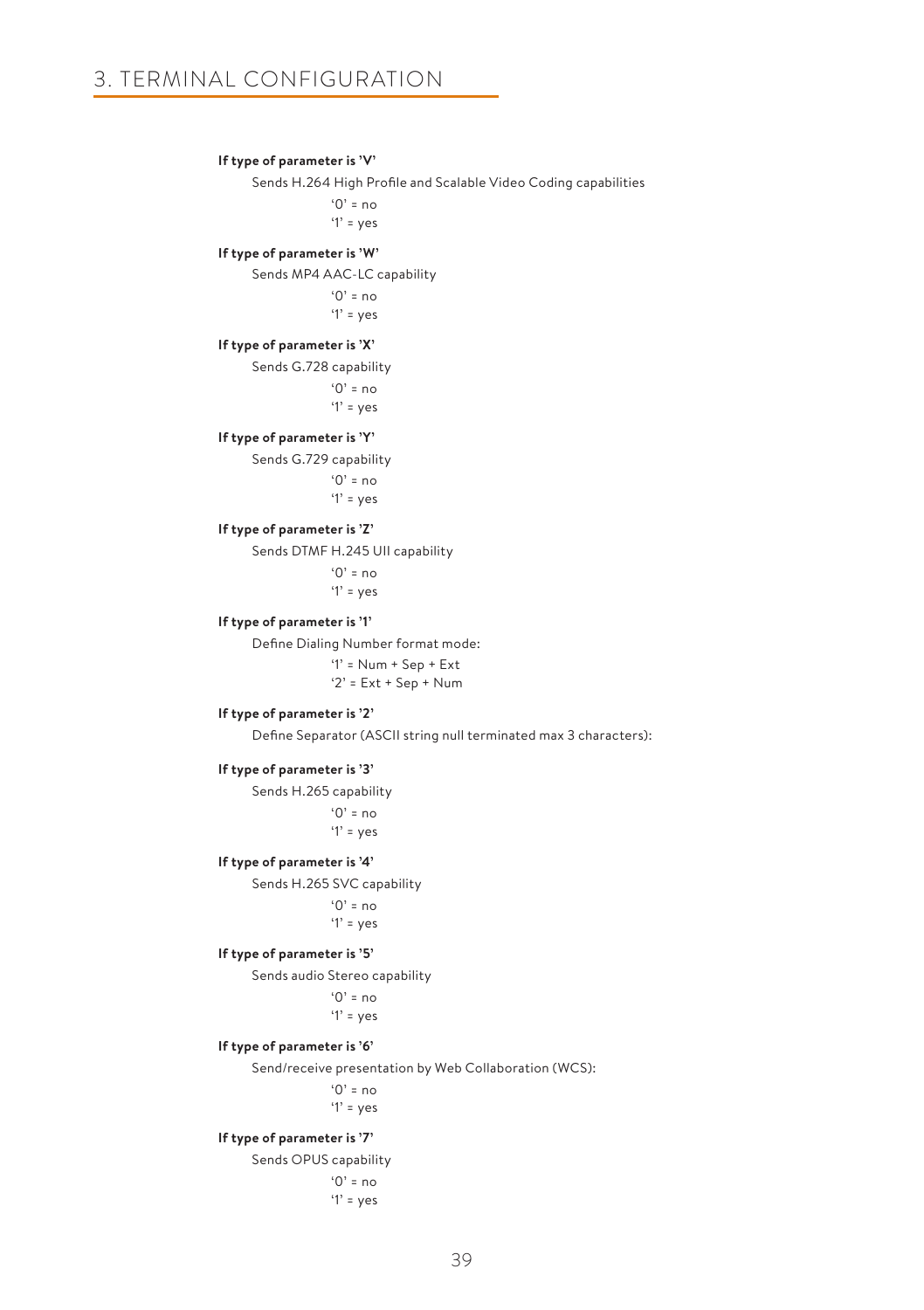| $RTE \rightarrow PC$ |
|----------------------|
| ، ر ،                |
| $\cdot$ T'           |
| Ф                    |
| See above            |
|                      |

Data Description:

**Network:**

Network type

# **Types of parameter:**

Identify the type of capabilities that the system can or cannot send to remote site. For example if the system has not to send the G.722.1 audio capability to remote site, then you have to use the 'E' parameter.

Example:

| PC ---------- AT[&TIOEO <cr> ---------------------- → RTE</cr> |            |
|----------------------------------------------------------------|------------|
| PC BE------- OK <cr> --------------------</cr>                 | <b>RTF</b> |

disable the MP4 AACLD capability

# **3.13. Terminal Location Parameters (TL)**

This message is sent by PC to request storing/reading of parameters about the terminal localization/Country.

| Direction: | $PC \rightarrow RTE$       |
|------------|----------------------------|
| Mode       | (8)12                      |
| Type:      | T                          |
| Sub-Type   | $\cdot$   $\cdot$          |
| Data:      | Country Code ("000" "999") |
|            | Audio Coding:              |
|            | European = '0' (a law)     |
|            | $U.S.A = '1' (mµ law)$     |
|            | Video Frequency:           |
|            | $0' = 50Hz$                |
|            | $'1' = 60Hz$               |
|            | Dial Tone:                 |
|            | $'0'$ = Standard           |
|            | '1' = Continuous           |
|            | Language:                  |
|            | '1' = Italian              |
|            | ' $2$ ' = English          |
|            | $3'$ = French              |
|            | $4'$ = Spanish             |
|            | '5' = German               |
|            | '6' = Portuguese           |
|            |                            |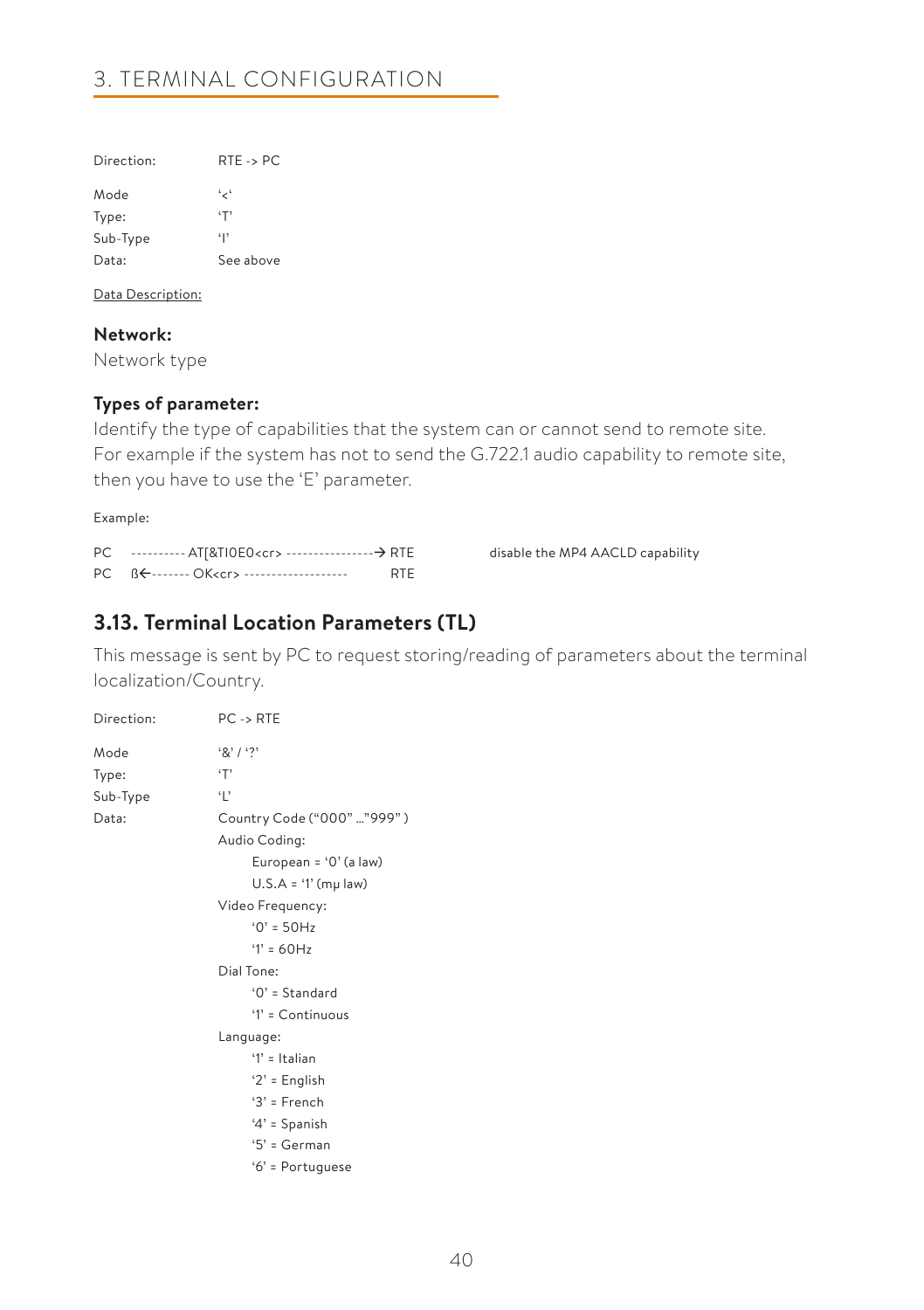'7' = Norwegian '8' = Chinese '9' = Swedish Terminal Name (max 30 chars) Direction: RTE -> PC Mode '<' Type: 'T' Sub-Type 'L' Data: See above

Data Description:

### **Audio Coding:**

Audio coding used in communications without video and generally used in user's own Country. A-law PCM coding -> European MU-law PCM coding -> U.S.A

### **Video Standard:**

Video coding used in users's own Country. Generally 50Hz in Europe and 60Hz in U.S.A.

# **Dial Tone:**

The Dial Tone can be Normal or forced to Continuous.

### **Language:**

Select the language used in the terminal graphic user interface.

### **Terminal Name:**

Name of terminal used as ALIAS.

### **Example:**

PC ---------- AT[?TL<cr> -------------------------------- ATE (Terminal Location Request) PC ßß------- AT[<TL0011502TerminaleName<cr> ----------- RTE (CC=001, mmlaw, 60Hz, NI1, normal, English,name) PC ßß----------------- OK<cr> -------------------- RTE

**3.14. Terminal Location Parameters Extended (TQ)**

This message is sent by PC to request storing/reading of parameters about the terminal localization/Country.

| Direction: | $PC -$ RTF            |
|------------|-----------------------|
| Mode       | (8) / ?               |
| Type:      | $\cdot$ T'            |
| Sub-Type   | 'O'                   |
| Data:      | Type of configuration |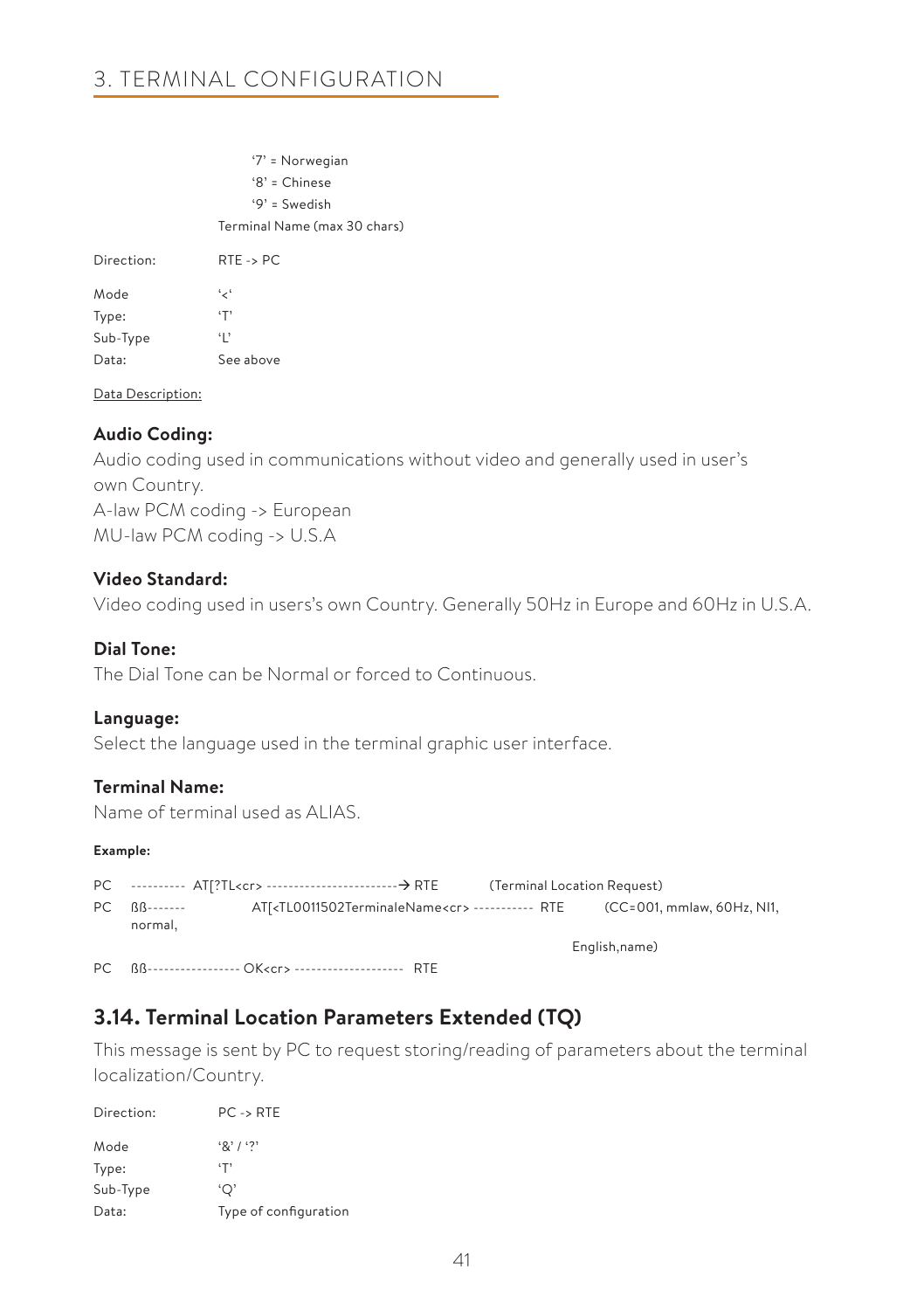'G' = Generic

'N' = First part System name

'M' = Second part System name

'P' = International call prefix

'A' = First part of hexadecimal representation of the System name Unicode

'B' = Second part of hexadecimal representation of the System name Unicode

'W' = Save configuration

#### **If type of parameter is '3'**

Country (three bytes): '001' = Albania '002' = Argentina '003' = Australia '004' = Austria '005' = Bangladesh '006' = Belgium '007' = Bhutan '008' = Brazil '009' = Canada '010' = Chile '011' = China '012' = Cyprus '013' = Czech Rep. '014' = Denmark '015' = Spain '016' = Estonia '017' = Finland '018' = France '019' = Germany '020' = Great Britain '021' = Greece '022' = Hungary '023' = India '024' = Ireland '025' = Israel '026' = Italy '027' = Japan '028' = Korea '029' = Latvia '030' = Lithuania '031' = Luxembourg '032' = Maldives '033' = Malta '034' = Mexico '035' = Nepal '036' = Netherlands '037' = Norway '038' = Pakistan '039' = Poland '040' = Portugal '041' = Romania '042' = Russia '043' = Slovakia '044' = Slovenia '045' = South Africa '046' = Sri Lanka '047' = Sweden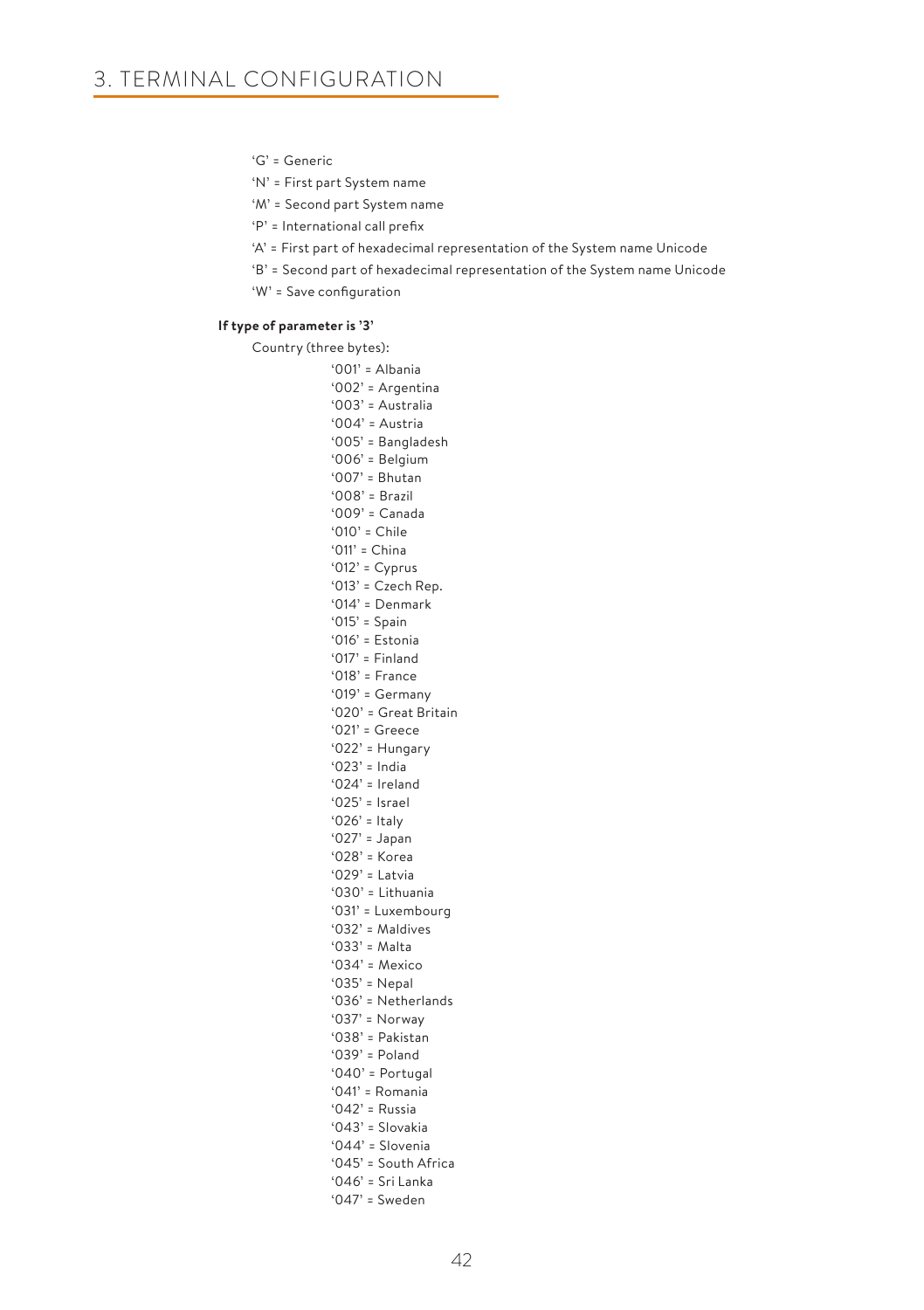```
 '048' = Switzerland
            '049' = 115A '050' = Thailand
             '051' = Serbia
             '052' = Indonesia
             '999' = Others
 Language (three bytes):
             '001' = Italian
             '002' = English
            '003' = French
            '004' = Spanish
            '005' = German
             '006' = Portuguese
             '007' = Norwegian
             '008' = Swedish
            '009' = Chinese
            '010' = Japanese
            '011' = Russian
              '012' = Korean
             '013' = Czech
             '014' = Hungarian
             '015' = Polish
             '016' = Finnish
             '017' = Thai
            '018' = Trad. Chinese
             '019' = Turkish
            '020' = Arabic
             '021' = Farsi
             '022' = Serbian
            '023' = Indonesia
             '024' = Slovak
            '025' = Hebrew
Language (three bytes):
            '0' = European (a law)
            '1' = U.S.A (mμ law)
 Video Frequency:
'0' = Auto
'1' = 50Hz
'2' = 60HzSystem name Display Mode:
             '0' = Automatic
            '1' = System Name Unicode
            '2' = SIP
            '3' = H.323
            '4' = System Name
' 5' = Hostname
```
### **If type of configuration 'P'**

International Call Prefix (max 10 only numeric chars)

### **If type of configuration 'N'**

First part System name (max 64 ASCII chars)

### **If type of configuration 'M'**

Second part System name (max 64 ASCII chars)

#### **If type of configuration 'A'**

First part of hexadecimal representation of the System name Unicode (max 64 ASCII chars)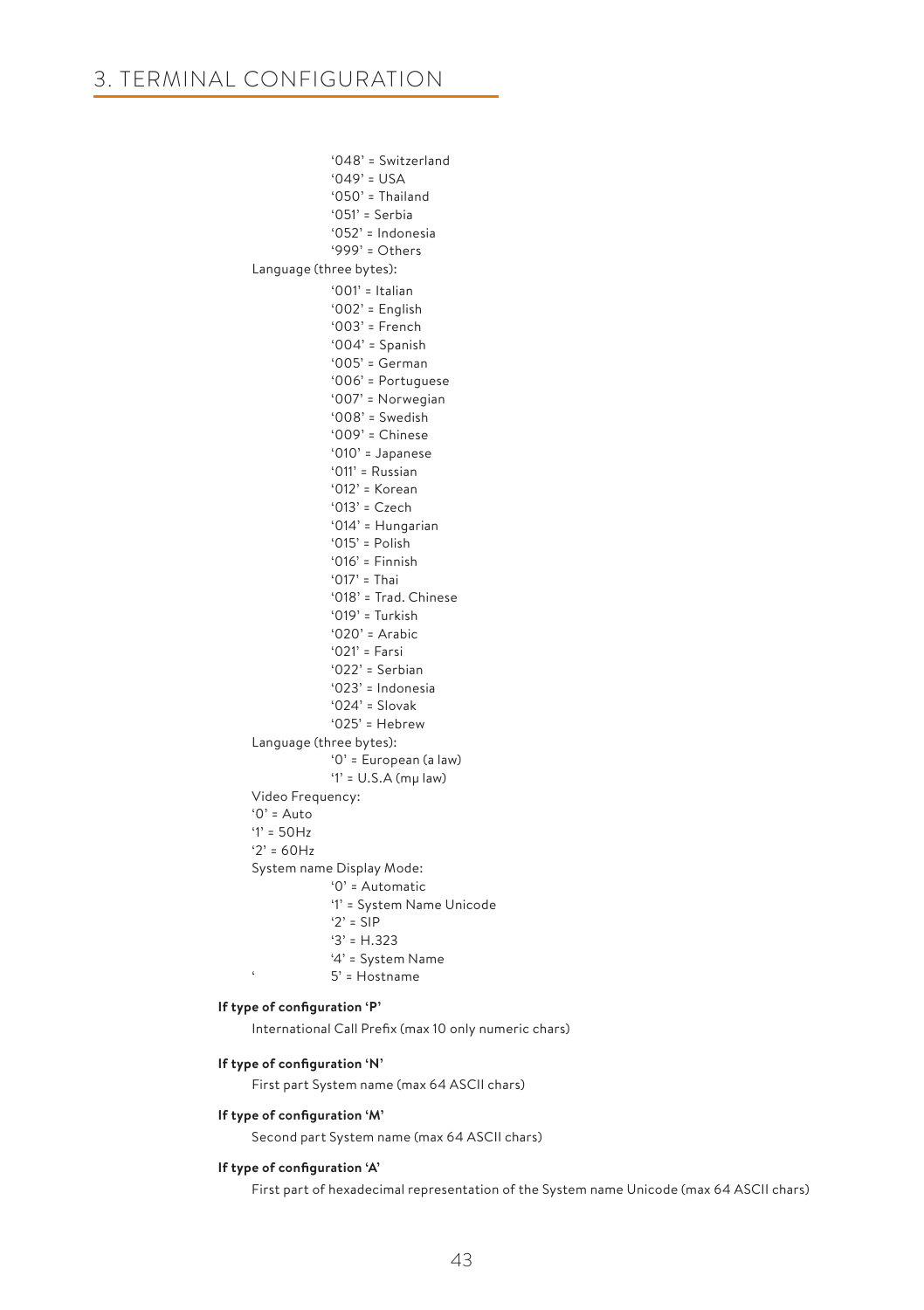### **If type of configuration 'B'**

Second part of hexadecimal representation of the System name Unicode (max 64 ASCII chars)

### **If command type 'W' (Save data):**

Attention: without this command no one of previous commands will be saved

| Direction: | $RTE - > PC$ |
|------------|--------------|
| Mode       | ، ر ،        |
| Type:      | $\cdot$ T'   |
| Sub-Type   | 'О'          |
| Data:      | See above    |

Data Description:

### **Audio Coding:**

Audio coding used in communications without video and generally used in user's own Country. A-law PCM coding -> European MU-law PCM coding -> U.S.A

# **Video Frequency:**

Video coding used in users's own Country. Generally 50Hz in Europe and 60Hz in U.S.A.

### **Language:**

Select the language used in the terminal graphic user interface.

# **System name Unicode**

Changes the system name Unicode. Each character in a Unicode string is represented by 2 bytes. Each byte can be represented in hexadecimal format. To set the system name Unicode using TQA and TQB commands you must know the Unicode value for each character and then change it in the sequence of four hexadecimal characters, adding the character 0 when the Unicode number is minor than 0x1fff.

For example if the name is "Videoconference system" in Russian, it becomes "Система видео-конференции" which is represented by these 25 Unicode characters: \u421\ u438\u441\u442\u435\u43C\u430\u20\u432\u438\u434\u435\u43E\u2D\u43A\u43E\ u43D\u444\u435\u440\u435\u43D\u446\u438\u438

So the command will be

AT[&TQA04210438044104420435043C043000200432043804340435043E002D043A 043E043D0444043504400435043D044604380438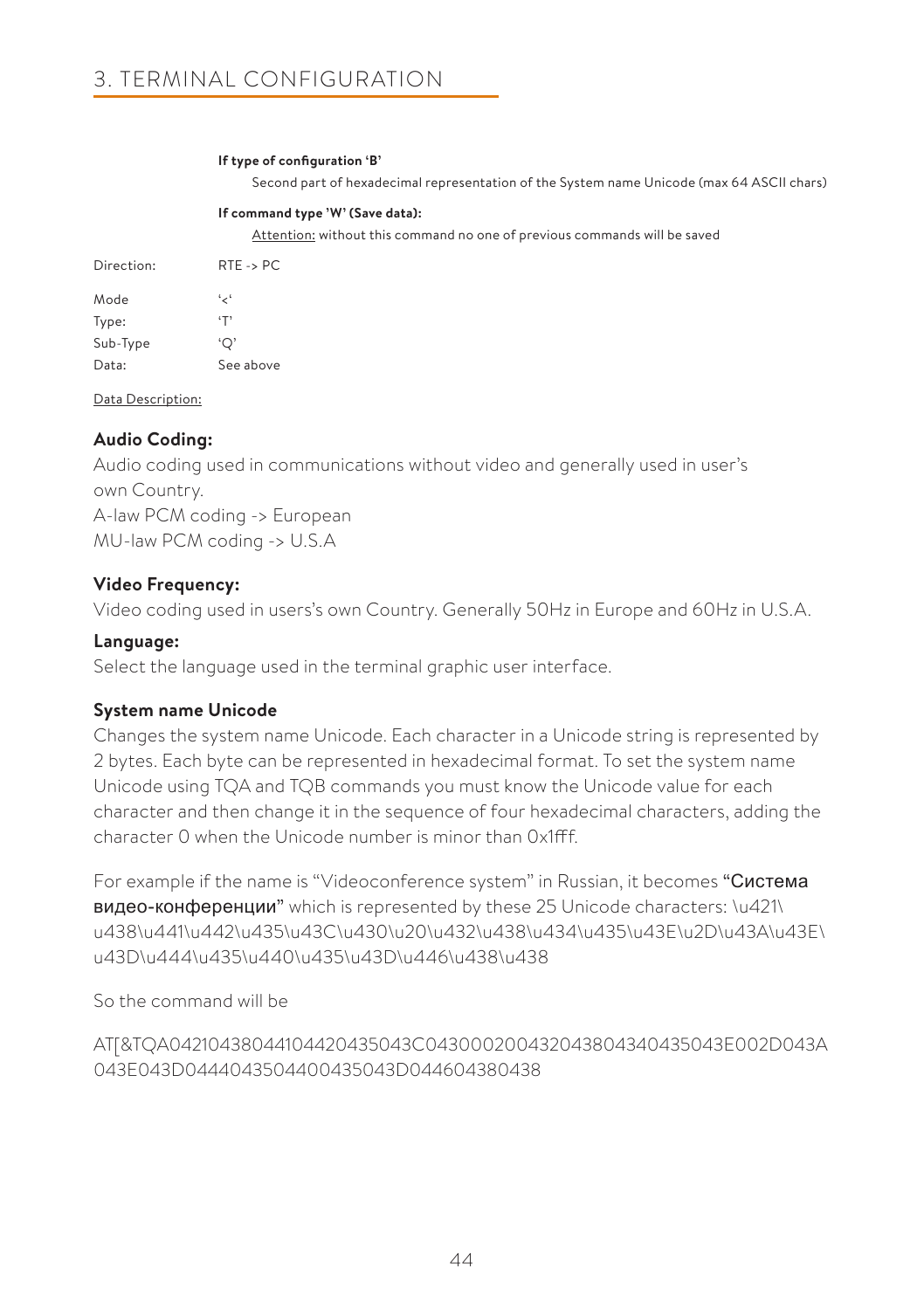# **3.15. Terminal MCU configuration (TM) (NOT SUPPORTED BY KONFTEL CC200)**

This message is sent by PC to request storing/reading of parameters about the MCU configuration.

| Direction: | $PC \rightarrow RTE$          |
|------------|-------------------------------|
| Mode       | 8'1'                          |
| Type:      | T                             |
| Sub-Type   | $^{\circ}M^{\circ}$           |
| Data:      | Type of configuration         |
|            | 'G' = Generic                 |
|            | 'A' = Other Generic settings  |
|            | If type of parameter is '3'   |
|            | Enable:                       |
|            | $0'$ = No                     |
|            | $Y = Yes$                     |
|            | Display Participants Name:    |
|            | $0' = No$                     |
|            | $Y = Yes$                     |
|            | Meeting Time Limit (2 bytes): |
|            | '00' = Unlimited              |
|            | $'01' = 1 hour$               |
|            | $'02' = 2 hours$              |
|            | '04' = 4 hours                |
|            | $'06' = 6$ hours              |
|            | $'08' = 8$ hours              |
|            | ' $10'$ = 10 hours            |
|            | '12' = 12 hours               |
|            | ' $14$ ' = 14 hours           |
|            | ' $18'$ = 18 hours            |
|            | ' $20'$ = 20 hours            |
|            | '24' = 24 hours               |
|            | Max calls limit:              |
|            | $'0' = No$                    |
|            | $Y = Yes$                     |
|            | Max calls limit:              |
|            | $0'$ = No                     |
|            | $Y = Yes$                     |
|            | Max Calls (2 bytes):          |
|            | '02' = $2$ terminals          |
|            | $'03' = 3$ terminals          |
|            | '04' = 4 terminals            |
|            | $'05' = 5$ terminals          |
|            | $'06' = 6$ terminals          |
|            | '07' = $7$ terminals          |
|            | '08' = 8 terminals            |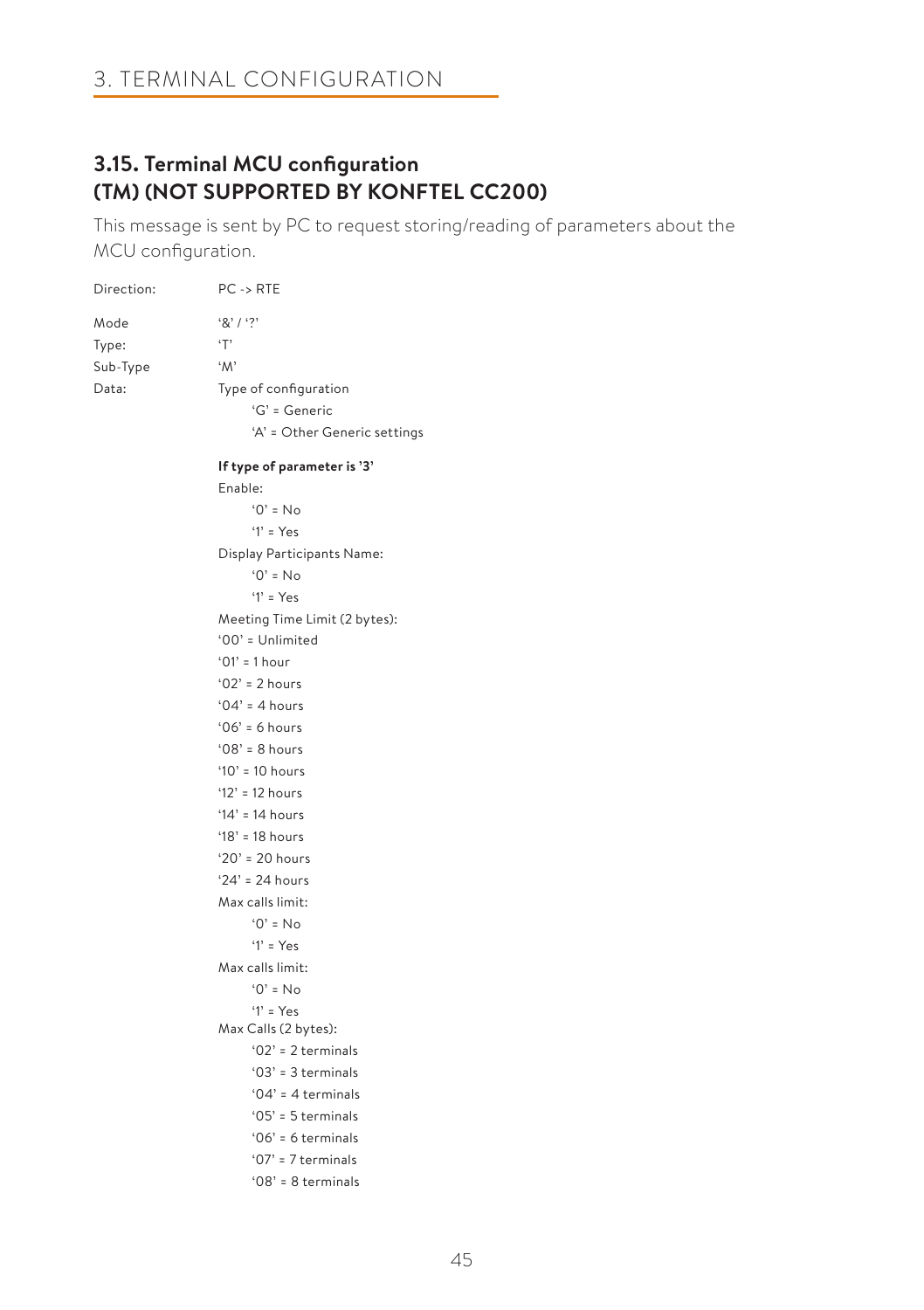Local Audio Video: '0' = No '1' = Yes Local Audio Video: '0' = No '1' = Yes Allow WEB Management: '0' = No '1' = Yes Default layout (2 bytes):

| '00' = Automatic                                                                     |
|--------------------------------------------------------------------------------------|
| '01' = One terminal                                                                  |
| '02' = Two terminals A                                                               |
| '03' = Two terminals B                                                               |
| '04' = Two terminals C                                                               |
| '05' = Two terminals D                                                               |
| '06' = Three terminals A                                                             |
| '07' = Three terminals B                                                             |
| "08" = Four terminals A                                                              |
| '09' = Four terminals B                                                              |
| '10' = Four terminals C                                                              |
| '11' = Five terminals                                                                |
| '12' = Six terminals                                                                 |
| '13' = Seven terminals A                                                             |
| '14' = Seven terminals B                                                             |
| '15' = Seven terminals C                                                             |
| '16' = Eight terminals A                                                             |
| '17' = Eight terminals B                                                             |
| '18' = Eight terminals C                                                             |
| '19' = Eight terminals D                                                             |
| '20' = Nine terminals A                                                              |
| '21' = Nine terminals B                                                              |
| '22' = Nine terminals C<br>Default Lecturer Layout (2 bytes):<br>'01' = One terminal |
| '02' = Two terminals A                                                               |



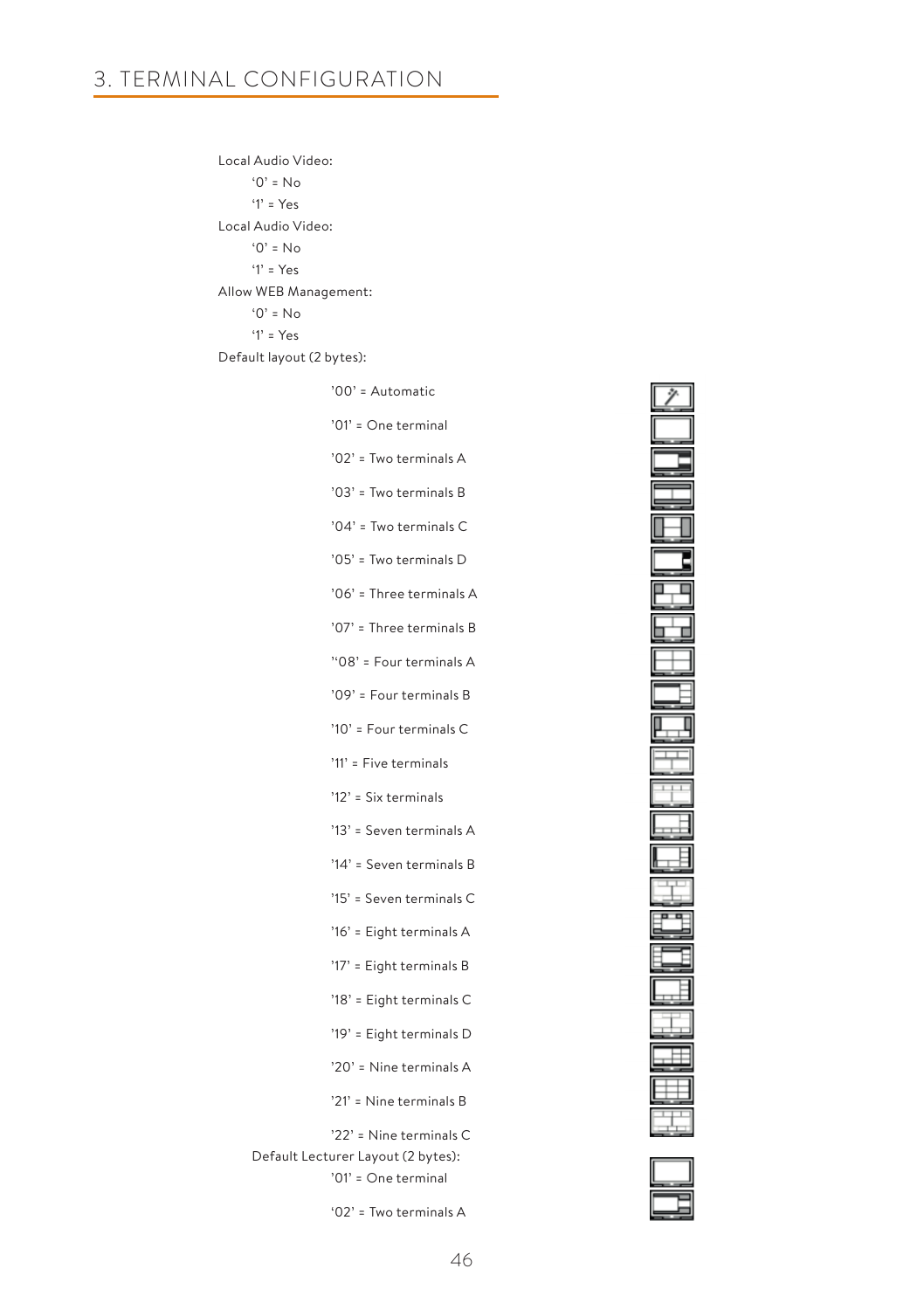#### **If type of configuration 'A'** Hide Meeting Timeout (2 bytes):

|            | $\frac{1}{2}$ in the case of $\frac{1}{2}$ in the back $\frac{1}{2}$ by test. |
|------------|-------------------------------------------------------------------------------|
|            | $'01' = 1$ minute                                                             |
|            | $'02' = 5$ minutes                                                            |
|            | $'03' = 10$ minutes                                                           |
|            | $'04' = 15$ minutes                                                           |
|            | $.05' = 20$ minutes                                                           |
|            | $'06' = 30$ minutes                                                           |
|            | <b>MCU Role:</b>                                                              |
|            | $'1' = Slave$                                                                 |
|            | ' $2$ ' = Master                                                              |
|            | Dummy (19 bytes, must be 0) (for future expansion)                            |
| Direction: | $RTE \rightarrow PC$                                                          |
| Mode       | ، بر،                                                                         |
| Type:      | T                                                                             |
| Sub-Type   | 'M'                                                                           |
| Data:      | See above                                                                     |
|            |                                                                               |

Data Description:

# **3.16. Terminal Encryption Configuration (TO)**

This message is sent by PC to request storing/reading of parameters about encryption configuration.

It is sent by RTE to PC as an answer to reading request.

| Direction: | $PC \rightarrow RTE$                             |
|------------|--------------------------------------------------|
| Mode       | $8'1'$ ?                                         |
| Type:      | ٠т,                                              |
| Sub-Type   | ٠О,                                              |
| Data:      | Command Type:                                    |
|            | 'G' = Generic Command                            |
|            | 'A' = Generic Command                            |
|            | If command type 'G'                              |
|            | Use Encryption:                                  |
|            | $'()' = N_0$                                     |
|            | $Y = Yes$                                        |
|            | Dummy (1 byte, must be 0) (for future expansion) |
|            | Unprotected call:                                |
|            | $'1'$ = Disconnect                               |
|            | $2' = Ask \text{ confirm}$                       |
|            | $3'$ = Inform                                    |
|            | $4'$ = State                                     |
|            | Dummy (1 byte, must be 0) (for future expansion) |
|            | Dummy (1 byte, must be 0) (for future expansion) |
|            | If command type 'A'                              |
|            | Enable Encryption:                               |
|            | $'O' = No$                                       |
|            | $'1' = Yes$                                      |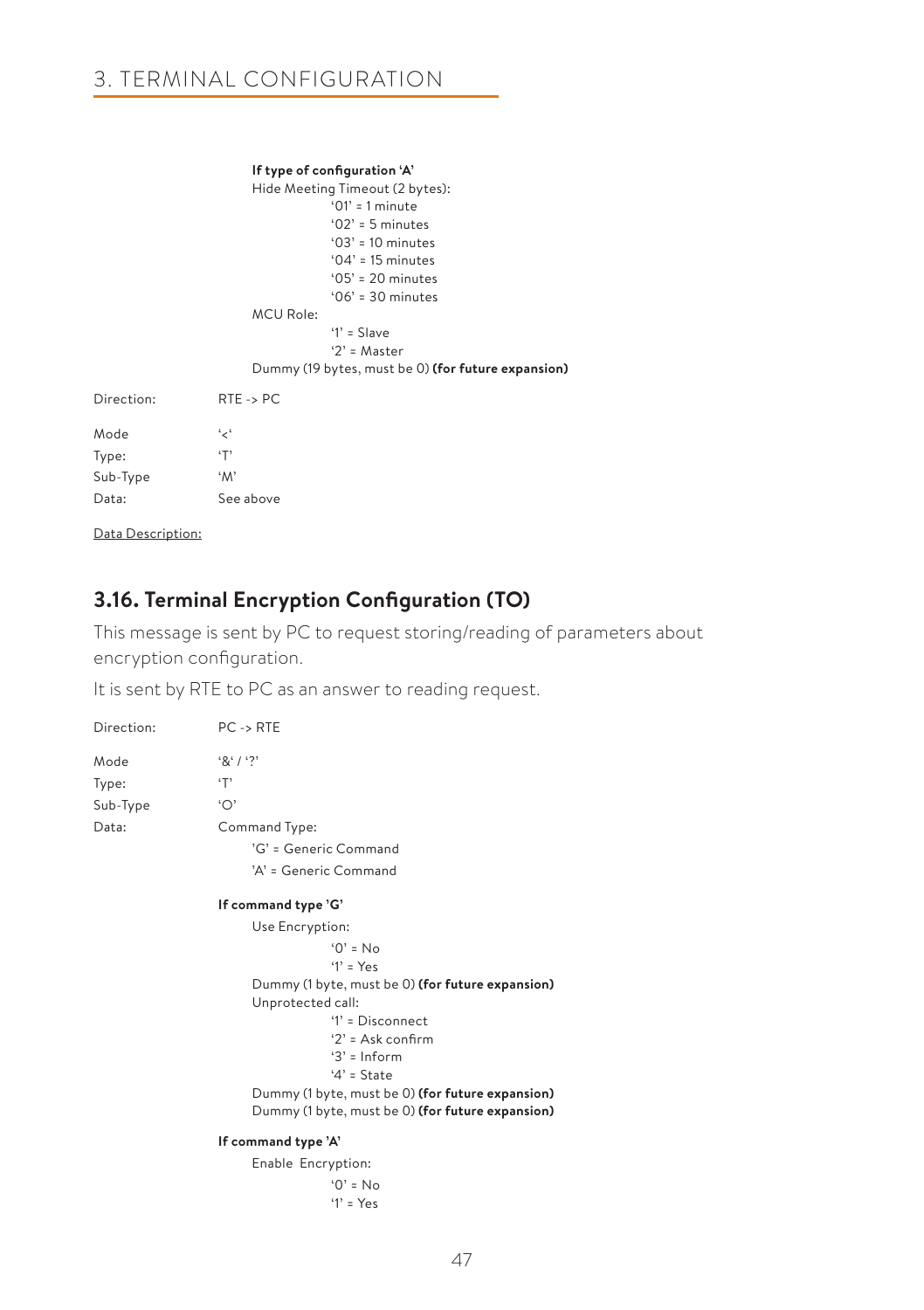```
 Accept Protected Calls:
                                      '0' = No
                                     '1' = Yes
                         Enable Encryption MCU
                                     '0' = No '1' = Yes
                         Unprotected Calls:
                                      '1' = Disconnect
                                     '2' = Ask confirmation 
                                     '3' = Inform
                                     '4' = Show Status
                         SIP Proprietary Encryption
                                      '0' = No
                                      '1' = Yes
                         Audio alert: 
                                     '0' = No '1' = Yes
                         Minimum Key Size for DH:
                                      '1' = High security (1024)
                                     '2' = Very High Security (2048) 
                         Length of AES key: 
                                      '1' = 128 bits
                                     '2' = 256 bits
                                     '3' = 128, 256 bits
                         Unprotected Calls for XTD:
                                     '1' = Disconnect
                                    '2' = Ask confirmation 
                                     '3' = Inform
                                    '4' = Show Status
                                    '5' = Accept, NO Status
                         Dummies (16 bytes, must be 0) (for future expansion)
Direction: RTE -> PC
Mode '<'
Type: 'T'
Sub-Type 'O'
```
# **3.17. Terminal License Management (TW)**

Data: See above

This message is sent by PC to RTE to read/store parameters about licenses status.

It is sent by RTE to PC as an answer to reading request.

| Direction: | $PC \rightarrow RTE$          |
|------------|-------------------------------|
| Mode       | '&'                           |
| Type:      | ٠T'                           |
| Sub-Type   | W'                            |
| Data:      | Command Type:                 |
|            | 'B' = Send license code       |
|            | 'F' = Read licenses from file |
|            | 'S' = Set FTP URL             |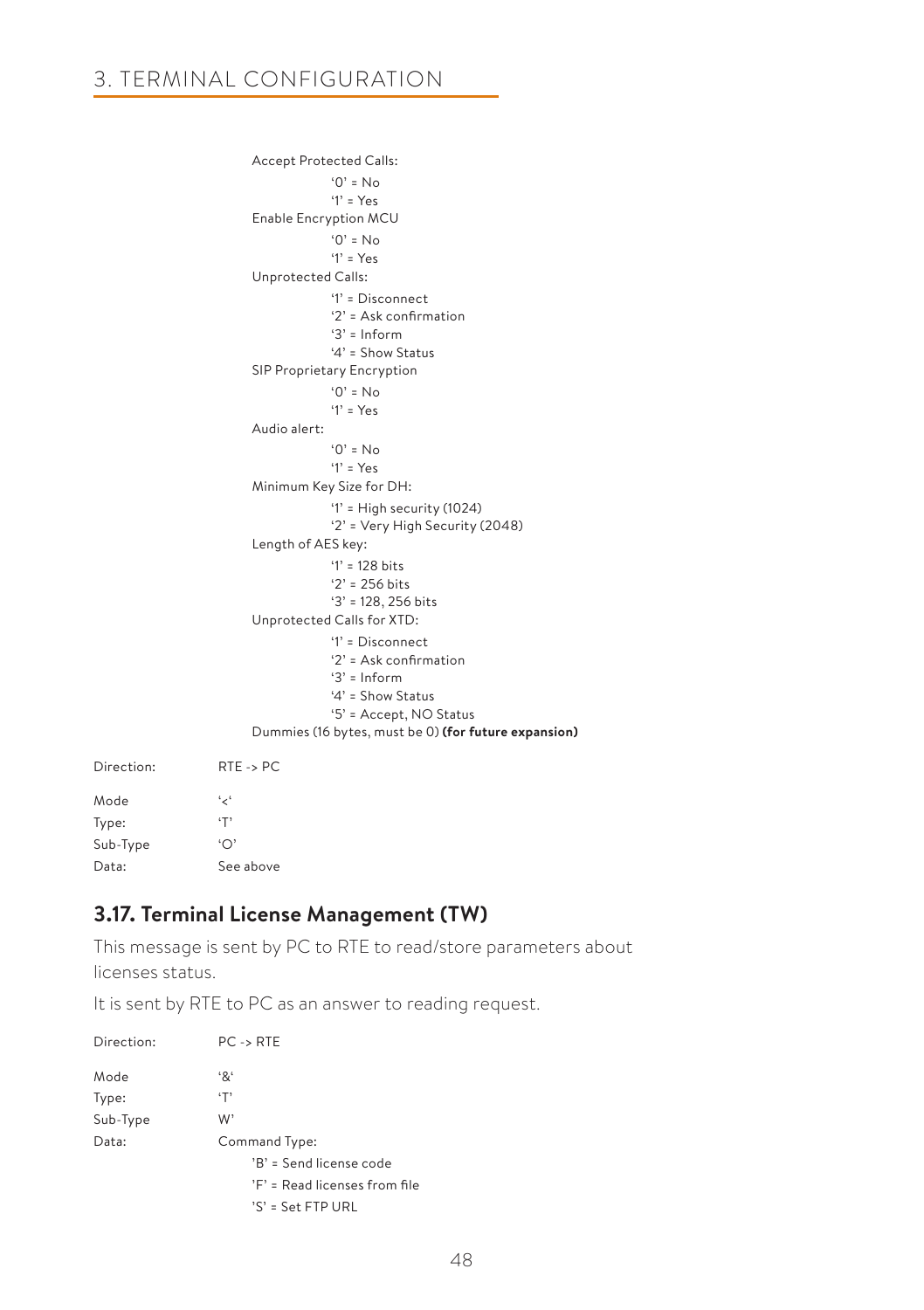### 'U' = Set FTP username

#### 'P' = Set FTP password

 'L' = Download file with one or more licenses code licenses named liclis from FTP server configured with F action command

### **If command type 'B'**

Encoded license option **(ASCII string)**

### **If command type 'F'**

No data

#### **Action type 'U'**

FTP Username (max 60 ASCII chars)

### **Action type 'P'**

FTP Password (max 60 ASCII chars):

#### **If command type 'L'**

No data

| Direction: | $PC \rightarrow RTE$    |
|------------|-------------------------|
| Mode       | $\ddot{\phantom{0}}$    |
| Type:      | $\cdot$ T'              |
| Sub-Type   | W,                      |
| Data:      | Type info about license |
|            | None                    |
|            |                         |

| Data: | Type info about license       |
|-------|-------------------------------|
|       | None                          |
|       | 'L' = Licenses status         |
|       | 'S' = License name and status |
|       | 'F' = Upgrade Software status |

# **If command type none (empty request for old compatibility)**

No data: the command answers with TWL response explained below

#### **If command type 'L'**

No data: the command answers with TWL response explained below

#### **If command type 'S'**

No data: the command answers with the license name for any active license in the system

#### **If command type 'F'**

No data: the command answers with the software upgrade license status and info

| Direction: | $RTE \rightarrow PC$                           |
|------------|------------------------------------------------|
| Mode       | ' ج'                                           |
| Type:      | ٠T'                                            |
| Sub-Type   | 'W'                                            |
| Data:      | Command Type:                                  |
|            | 'L' = Information about system licenses status |
|            | 'S' = License name and status                  |

'F' = Upgrade Software status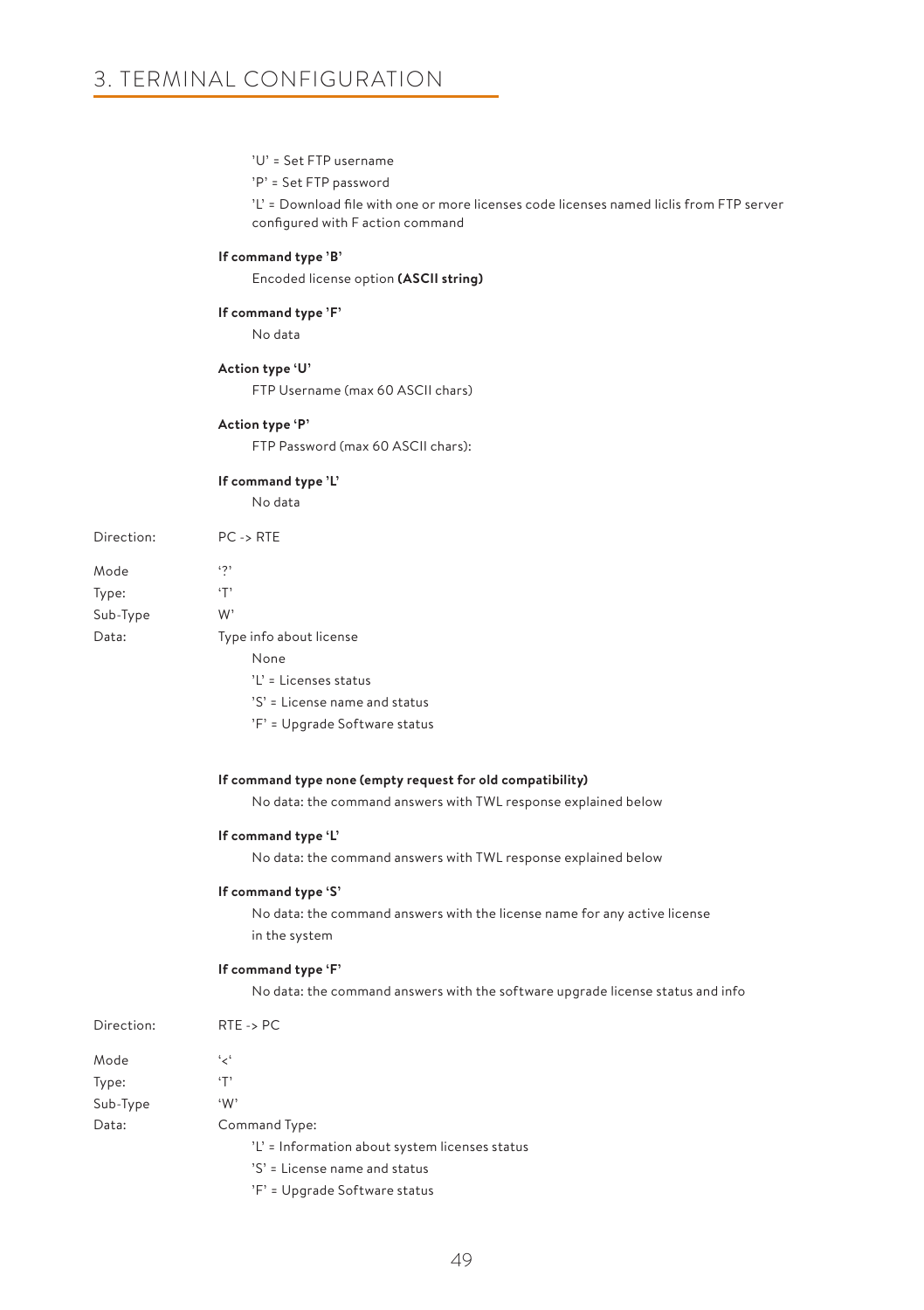### **If command type 'L'**

MCU license '0' = disabled '1' = enabled MCU demo license '0' = disabled '1' = enabled MCU Site extension license '0' = disabled '1' = enabled Rate extension license '0' = disabled '1' = enabled Audio codec G.728 license: '0' = disabled '1' = enabled LAN 10/100 license: '0' = disabled '1' = enabled Avaya Scopia® control license: '0' = disabled '1' = enabled Equinox Desktop Demo license: '0' = disabled '1' = enabled Equinox Desktop license: '0' = disabled '1' = enabled Custom Level 1 license: '0' = disabled '1' = enabled Custom Level 2 license: '0' = disabled '1' = enabled Custom Level 3 license: '0' = disabled '1' = enabled Custom Level 4 license: '0' = disabled '1' = enabled Telepresence license: '0' = disabled '1' = enabled Video HD 1080p Tx/Rx '0' = disabled '1' = enabled Zoom extension license '0' = disabled '1' = enabled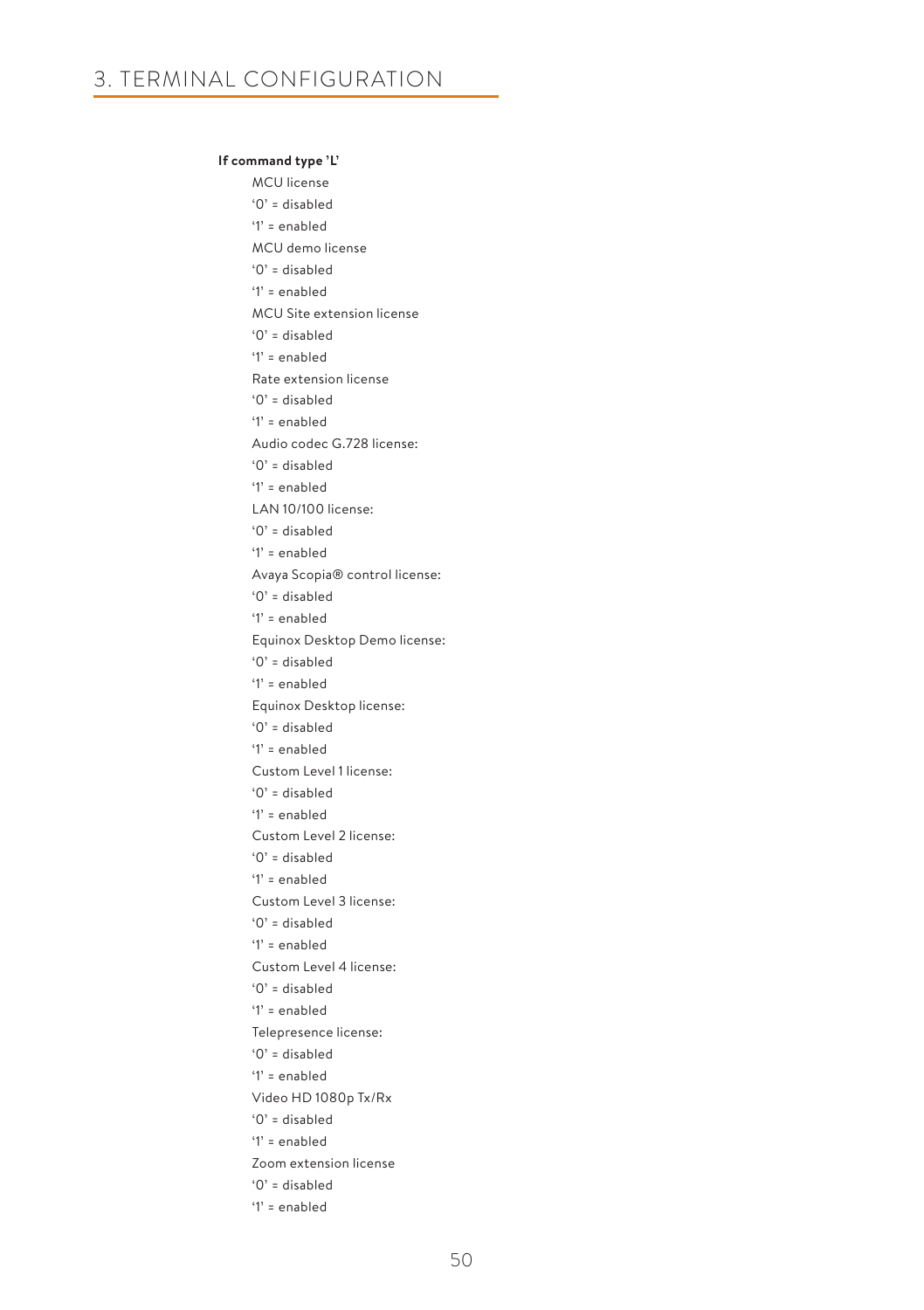Encryption license '0' = disabled '1' = enabled USB recording license '0' = disabled '1' = enabled HDMI Input license '0' = disabled '1' = enabled HDMI Output license '0' = disabled '1' = enabled Lock system customization license '0' = disabled '1' = enabled Dummy (1 byte, must be 0) **(for future license):** '0' = disabled '1' = enabled Dummy (29 bytes , must be 0) **(for future license):** '0' = disabled

'1' = enabled

### **If command type 'S'**

Active license name string (max 64 ASCII chars)

#### **If command type 'F'**

Software Upgrade license status:

- '0' = Current version is not running due to a lack of license
- '1' = Current version is running and enabled

'2' = Current version is running in demo mode

Software upgrade demo in minutes (5 bytes):

Last software version enabled to run (ASCII chars)

### Data Description:

### **Command 'S' 'U' 'P' 'L' 'F'**

The command 'S' saves the FTP URL used to take the liclis file (with command 'L') from which read one or more licenses by 'F' command.

For example if you want XT system reads licenses from ftp://xxx.xxx.xxx.xxx/Licenses/liclis file, you must call 'S command with ftp://xxx.xxx.xxx.xxx/Licenses URL and then call the 'L' command to download the file and the call 'F' command to install licenses form file.

Licenses in liclis file must be written one for line.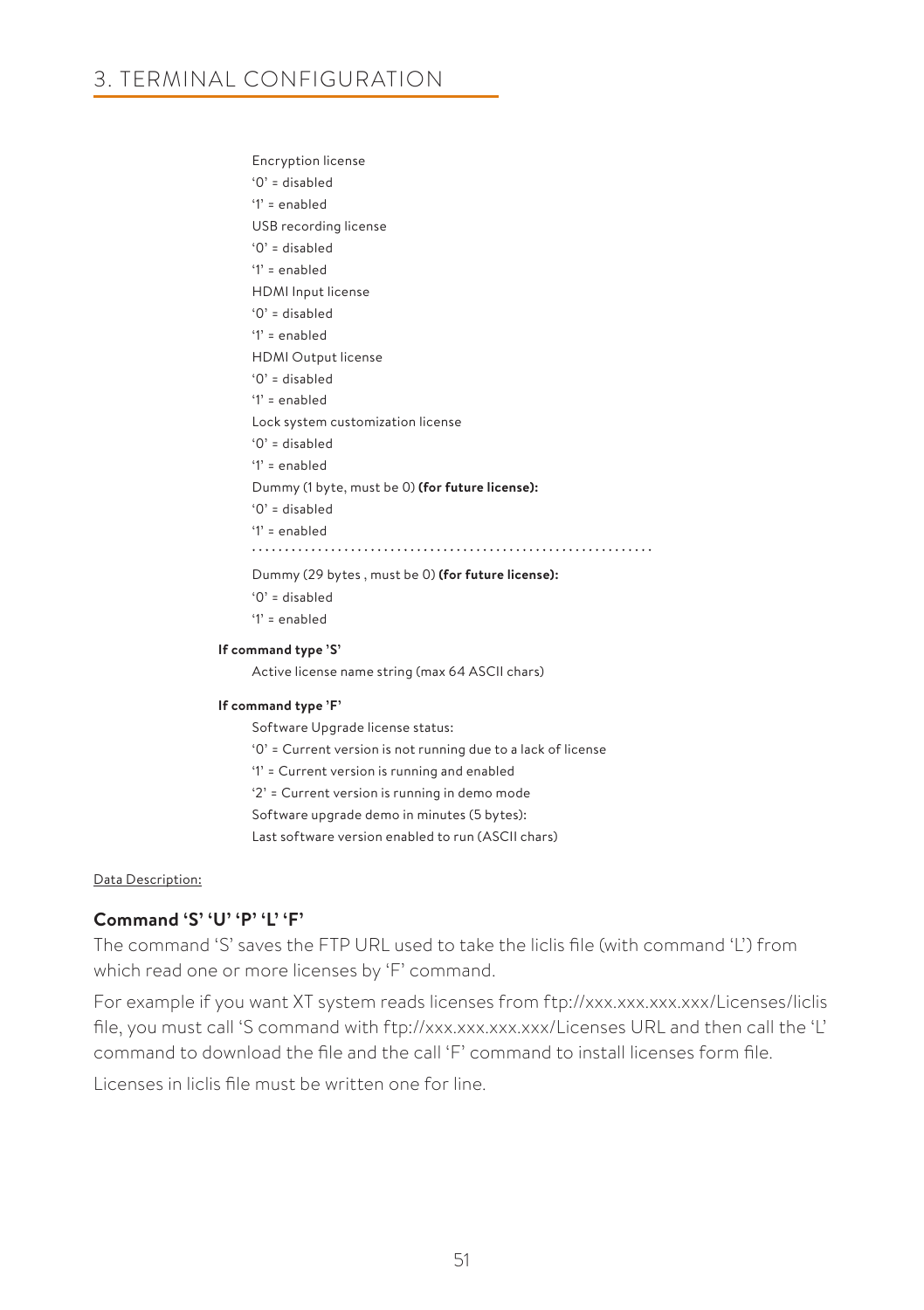# **3.18. Terminal configuration management (TK)**

This message is sent by PC to RTE to request storing/reading of parameters about the system configuration management or to import and export the whole system configuration.

It is sent by RTE to PC as an answer to reading request.

| Direction: | $PC \rightarrow RTE$                                                                                            |  |  |  |
|------------|-----------------------------------------------------------------------------------------------------------------|--|--|--|
| Mode       | '&'                                                                                                             |  |  |  |
| Type:      | ٠т,                                                                                                             |  |  |  |
| Sub-Type   | 'K'                                                                                                             |  |  |  |
| Data:      | Command Type:                                                                                                   |  |  |  |
|            | 'E' = Export the system configuration (Mass configuration)                                                      |  |  |  |
|            | 'l' = Import the system configuration (Mass configuration)                                                      |  |  |  |
|            | 'L' = Export log file                                                                                           |  |  |  |
|            | 'B' = Export the whole system configuration (without passwords) for a backup                                    |  |  |  |
|            | 'A' = Import the whole system configuration (without passwords) for a backup                                    |  |  |  |
|            | 'S' = Export only password (system, WEB and Telnet)                                                             |  |  |  |
|            | 'P' = Import only password (system, WEB and Telnet)                                                             |  |  |  |
|            | 'C' = Export the system configuration (included passwords) (Mass configuration)                                 |  |  |  |
|            | 'D' = Import the system configuration (included passwords) (Mass configuration)                                 |  |  |  |
|            | 'G' = Export the whole system configuration (included passwords) for a backup                                   |  |  |  |
|            | 'H' = Import the whole system configuration (included passwords) for a backup                                   |  |  |  |
|            | 'F' = Set FTP URL                                                                                               |  |  |  |
|            | 'U' = Set FTP username                                                                                          |  |  |  |
|            | 'V' = Set FTP password                                                                                          |  |  |  |
|            | 'M' = Send CSPackage to FTP server configured with F action command                                             |  |  |  |
|            | 'N' = Send exported system configuration file to FTP server configured with<br>F action command                 |  |  |  |
|            | 'O' = Download system configuration file named c_ini from FTP server configured with<br>F action command        |  |  |  |
|            | 'Q' = Download new package version file named XTVersion.exe from FTP server configured<br>with F action command |  |  |  |
|            | 'T' = Start update of new package version previously downloaded by Q command                                    |  |  |  |
|            | 'R' = Configure Import/Export                                                                                   |  |  |  |
|            | If command type 'E'                                                                                             |  |  |  |
|            | No data required                                                                                                |  |  |  |
|            | If command type 'I'                                                                                             |  |  |  |
|            | No data required                                                                                                |  |  |  |
|            | If command type 'L'                                                                                             |  |  |  |
|            | Last minutes to capture: "0""999"                                                                               |  |  |  |
|            | If command type 'B'                                                                                             |  |  |  |
|            | No data required                                                                                                |  |  |  |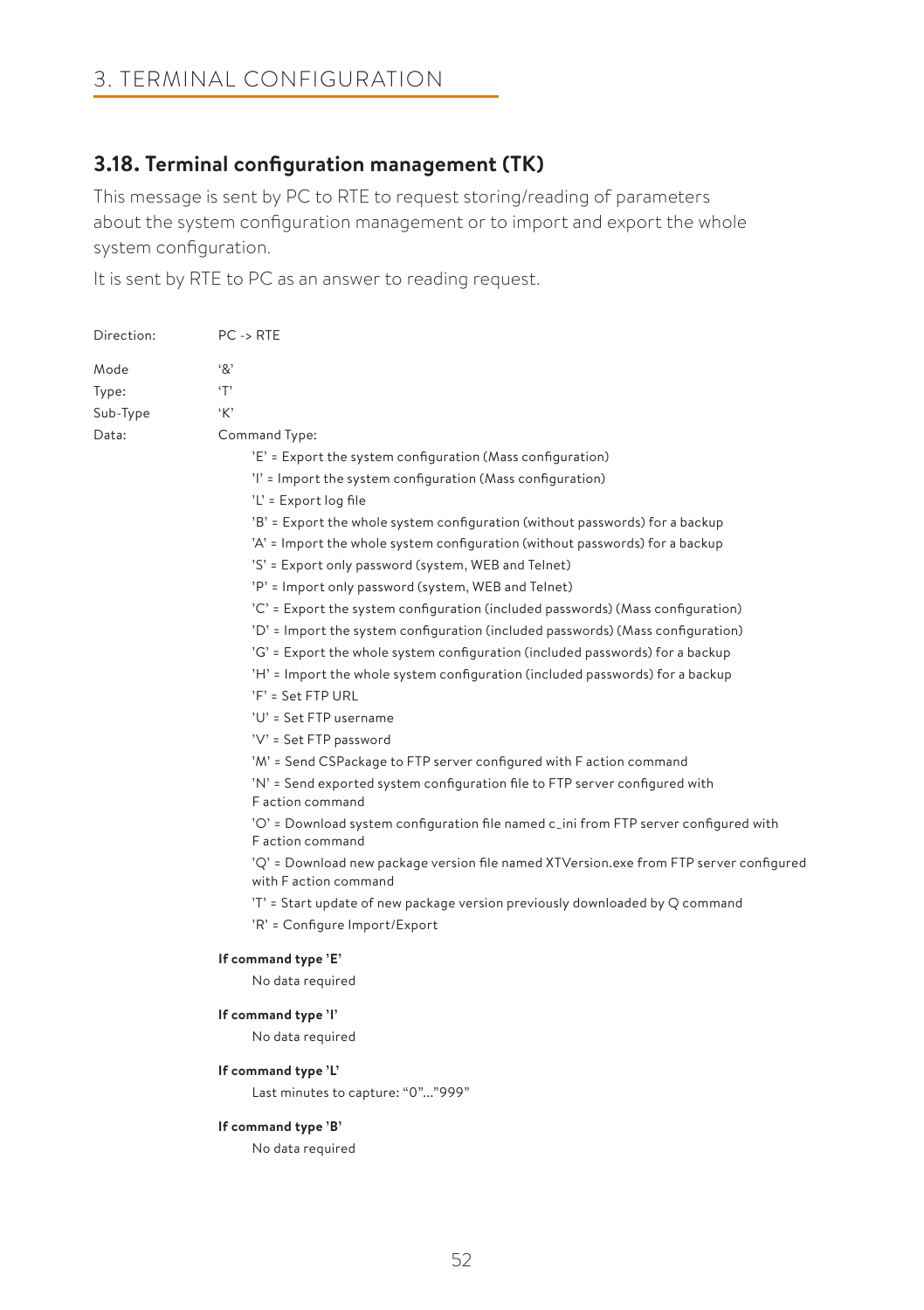**If command type 'A'** No data required

 **If command type 'S'** No data required

 **If command type 'P'** No data required

 **If command type 'C'** No data required

 **If command type 'D'** No data required

 **If command type 'G'** No data required

 **If command type 'H'** No data required

 **If command type 'F'** FTP Server URL (max 60 ASCII chars)

 **If command type 'U'** FTP Username (max 60 ASCII chars)

 **If command type 'V'** FTP Password (max 60 ASCII chars):

 **If command type 'M'** No data required

**If command type 'N'**

No data required

 **If command type 'O'** No data required

 **If command type 'Q'** No data required

**If command type 'T'**

No data required

**If command type 'R'**

Enable to export the local configuration:  $^{\circ}$  0' = No  $'1' = Y_{PS}$  Enable to export the local configuration:  $'0' = No$ '1' = Yes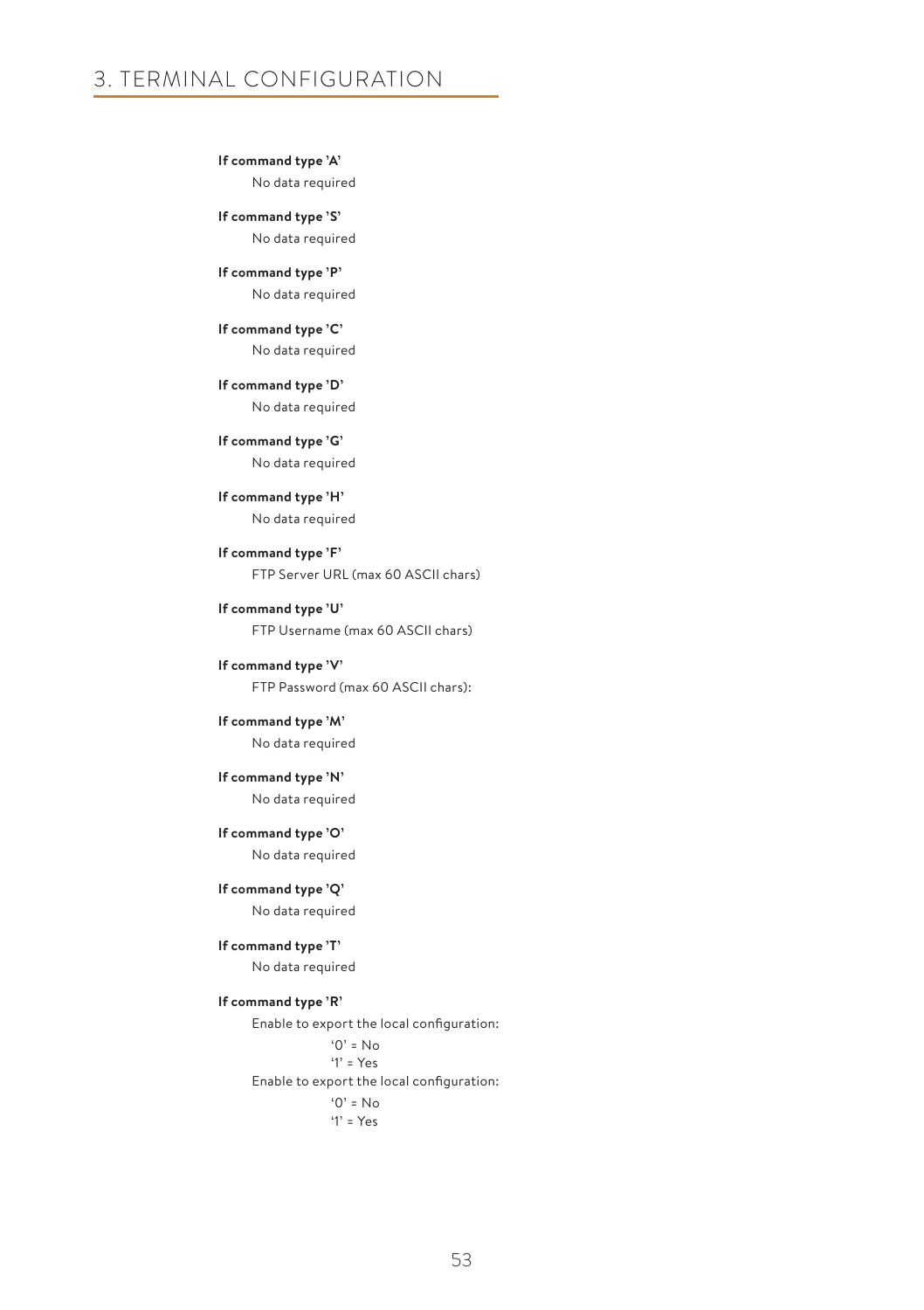| Direction: | $PC \rightarrow RTE$                           |
|------------|------------------------------------------------|
| Mode       | $\mathfrak{c}_2$                               |
| Type:      | T                                              |
| Sub-Type   | K                                              |
| Data:      | Command Type:                                  |
|            | 'R' = Generic Command                          |
| Direction: | $RTE \rightarrow PC$                           |
| Mode       | ، مج                                           |
| Type:      | T                                              |
| Sub-Type   | K                                              |
| Data:      | Command Type:                                  |
|            | 'R' = Generic Command                          |
|            | If command type 'R'                            |
|            | Enable to export the local configuration:      |
|            | $0' = No$                                      |
|            | $Y = Yes$                                      |
|            | Enable to import another system configuration: |

Data Description:

# **Commands 'E' 'B' 'S' 'C' 'G'**

After calling one of export command, the system creates the file contained all configurations. This file can be downloaded by HTTP protocol from the URL http://xxx.xxx.xxx.xxx/web/download/c\_ini or by FTP protocol with 'N' command.

 $^{\circ}$   $^{\circ}$   $\circ$   $^{\circ}$   $\circ$   $\circ$ '1' = Yes

### **Commands 'I' 'A' 'P' 'D' 'H'**

Before performing the import command you must download the file c\_ini contained system configuration by the 'O' command. The file to download must be named c\_ini and must be in the same directory of the URL set by F command.

After calling one of import command, the system read the configuration file sent to the system before, and save all new configurations, and the restart.

### **Command 'L'**

The log data file can be downloaded by HTTP protocol from the URL http://xxx.xxx.xxx. xxx/web/download/g\_slog or by FTP protocol with M command.

### **Commands 'Q' 'T''**

The Q command is used to download the new version package for XT system from the URL previously specified by F command. XT version package must be renamed in XTVersion.exe and must be in the same directory of the URL set by F command.

The T command can be called after the Q command to update the system version.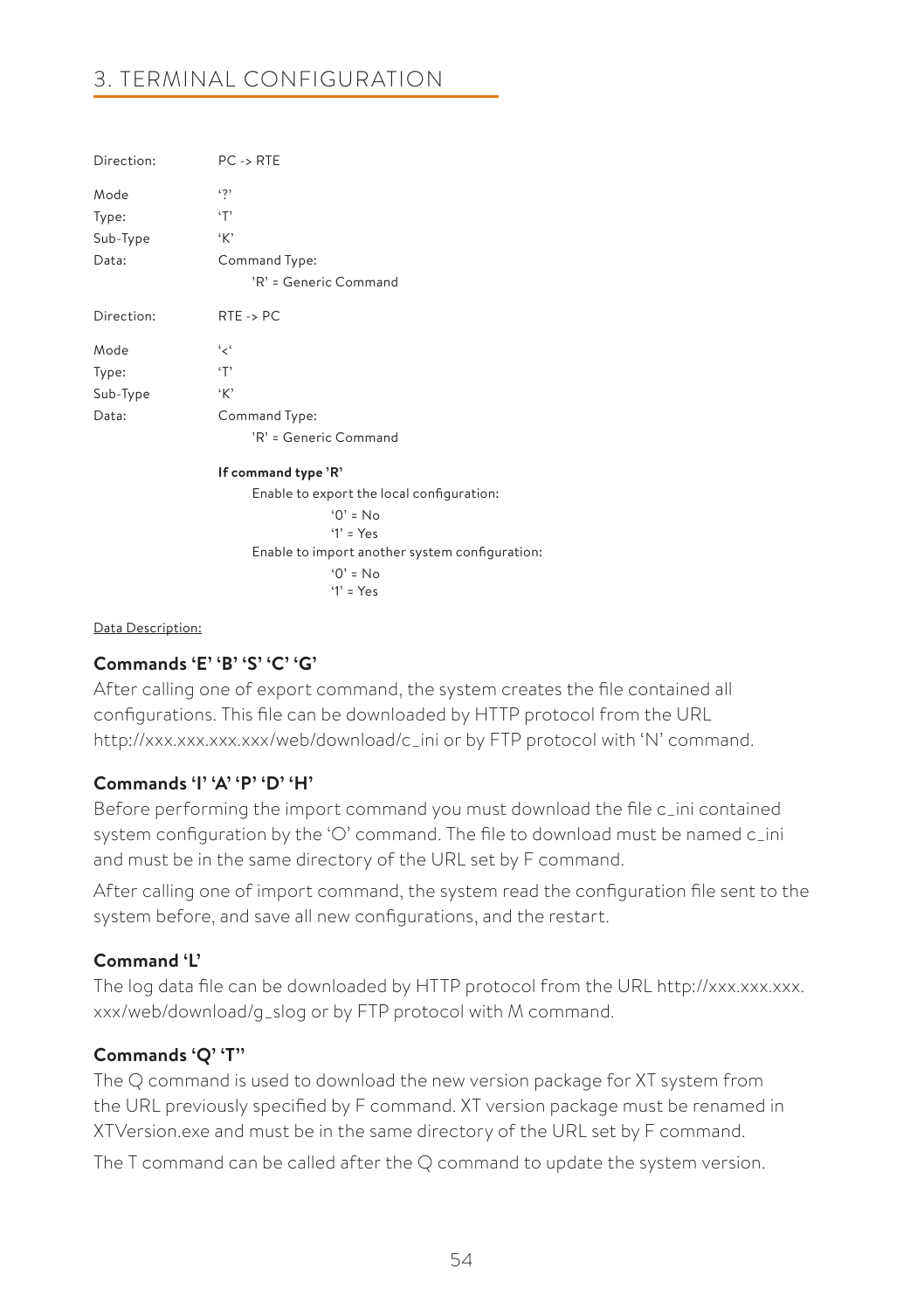# **Command 'F'**

This command saves the FTP URL to which send configuration file or log file used by M and N commands. The same URL is used to take the configuration file for import operation by O command, or to take the new version system package for update system by T command.

For example if you want to configure system by ftp://xxx.xxx.xxx.xxx/Configuration/c\_ini file, you must call 'F command with ftp://xxx.xxx.xxx.xxx/Configuration URL.

For example if you want to update system with new version ftp://xxx.xxx.xxx.xxx/Versions/ XT5000.exe file, you must call 'F command with ftp://xxx.xxx.xxx.xxx/Versions URL.

# **3.19. Terminal Audio Configuration (TN)**

This message is sent by PC to RTE to request storing/reading of parameters about the system configuration management or to import and export the whole system configuration.

It is sent by RTE to PC as an answer to reading request.

| Direction: | $PC \rightarrow RTE$                                                                      |
|------------|-------------------------------------------------------------------------------------------|
| Mode       | 8' / ?                                                                                    |
| Type:      | T                                                                                         |
| Sub-Type   | $^{\circ}N^{\circ}$                                                                       |
| Data:      | Module:                                                                                   |
|            | $'$ l' = Inputs                                                                           |
|            | 'O' = Outputs Warning: not supported. Use T and P modules.                                |
|            | 'H' = Echo canceller                                                                      |
|            | 'D' = Load Default values                                                                 |
|            | $'T' = \text{Tracks}$                                                                     |
|            | 'P' = Physical Output                                                                     |
|            | $'G' = General$                                                                           |
|            | If Module $= 'I'$                                                                         |
|            | Input: (2 bytes)                                                                          |
|            | $'01' = POD1$                                                                             |
|            | $'02' = POD2$                                                                             |
|            | '03' = SPDIF/HD audio input (for XT series is Digital input)<br>'04' = Analog audio input |
|            | '05' = HD audio input                                                                     |
|            | '06' = USB camera audio input                                                             |
|            | '07' = USB microphone audio input                                                         |
|            | '08' = HD2 audio input (not for CC200)                                                    |
|            | Enable:                                                                                   |
|            | $'0'$ = Disabled<br>$'1'$ = Enabled                                                       |
|            | Gain: (2 bytes) '00' '24'                                                                 |
|            | Echo:                                                                                     |
|            | '0' = Not Cancelled<br>$'1' =$ Cancelled                                                  |
|            |                                                                                           |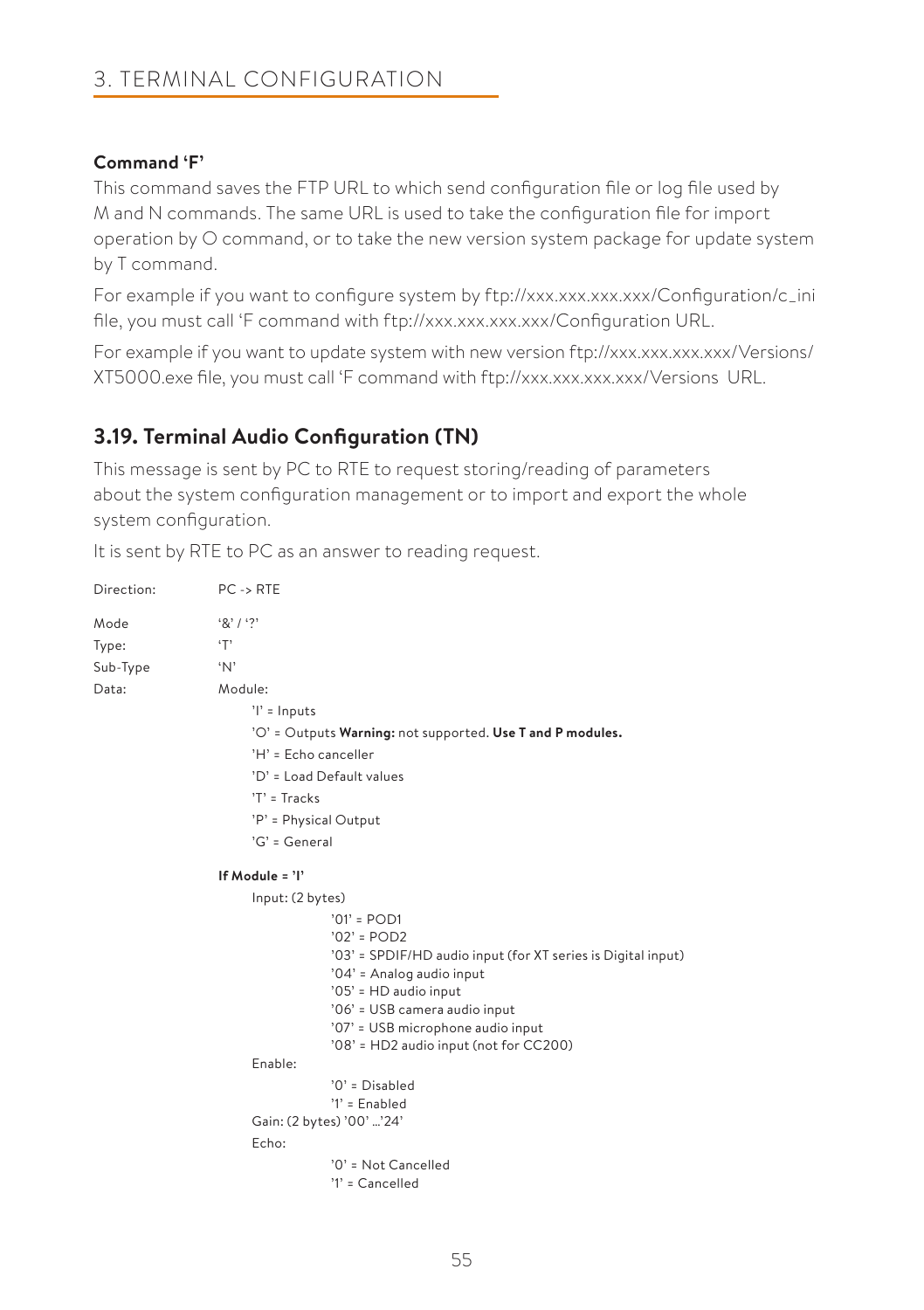Audio selection: '1' = Associated to DVI '2' = Always (this means SPDIF always for SPDIF/HD) '3' = HD camera (used only with SPDIF/HD input) Type: **(valid only for Analog input)**  $'1'$  = Line '2' = Microphone Mode: **(valid only for Analog input)** '1' = Stereo '2' = Mono Ignore Mute (used only with Digital and Analog input) '0' = No '1' = Yes Dummy (1 byte, must be 0) **(for future expansion): If Module = 'O'** Speakers: (1 byte)  $'0'$  = Auto '1' = HD1 '2' = HD2 '3' = All Speakers: (1 byte) '0' = None '1' = HD1 + SPDIF + Analog '2' = HD2 '3' = All Echo cancelled inputs to output: '0' = None '1' = HD1 + SPDIF + Analog '2' = HD2 Rx Remote to output: '0' = None '1' = HD1 + SPDIF + Analog '2' = HD2  $'3' = AII$  Analog to output: '0' = None '1' = HD1 + SPDIF + Analog '2' = HD2 '3' = All  **If Module = 'H'** Automatic Gain Control: '1' = Enabled '0' = Disabled Noise Reduction (Post Filter): '1' = Enabled '0' = Disabled Audio delay automatic estimation: '1' = Yes '0' = No

Apply delay value:

 '1' = Yes  $'0'$  = No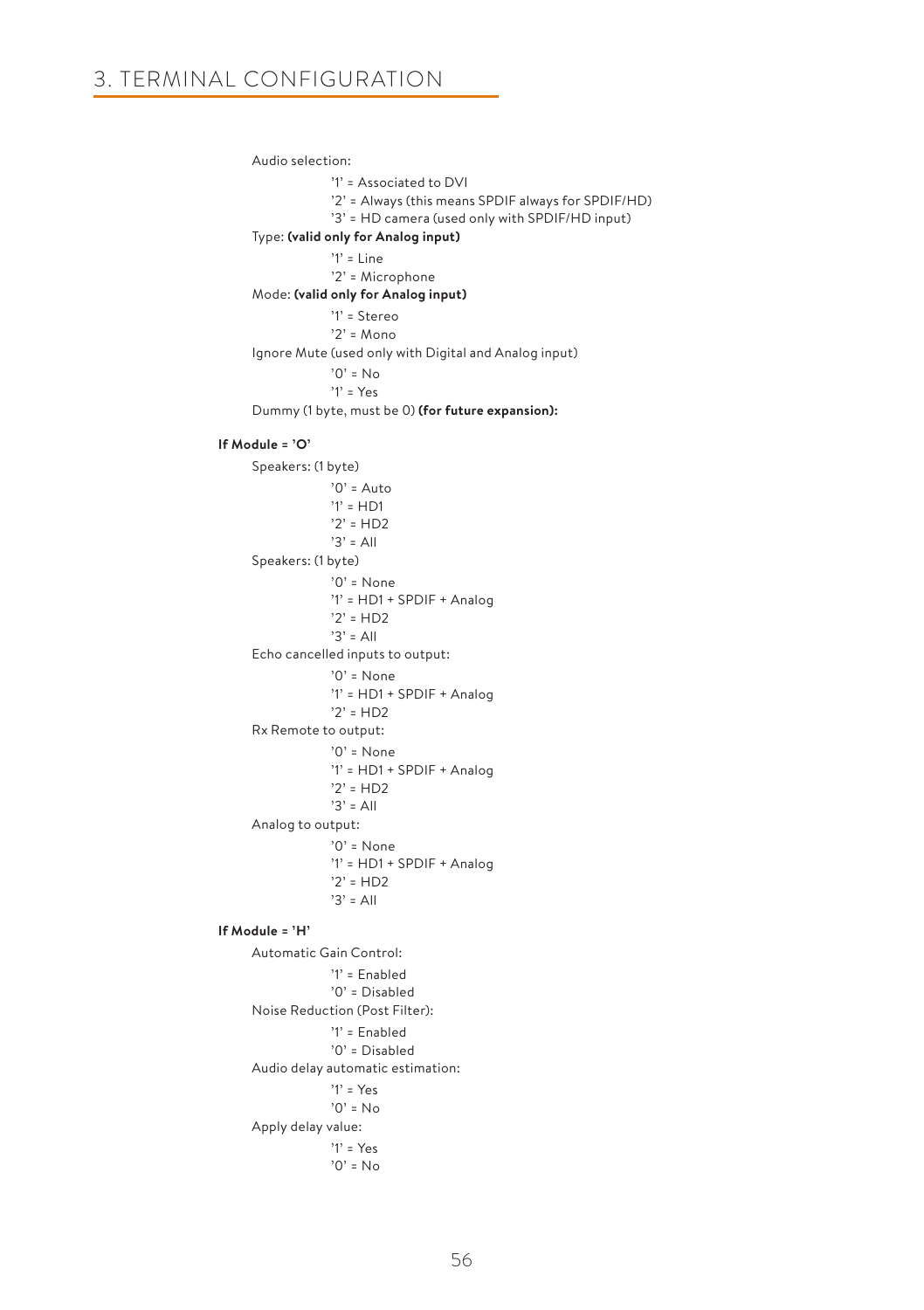Dummy (1 byte, must be 0) **(for future expansion) If Module = 'T'** Track Number (2 bytes): '01' = Track 1 '02' = Track Digital Audio: '1' = Yes  $'0' = No$  Echo cancelled inputs: '1' = Yes  $'0' = No$  Rx Remote: '1' = Yes  $'0'$  = No Analog Audio: '1' = Yes  $'0' = No$  HD1: '1' = Yes  $'0' = No$  HD2: **not for CC200** '1' = Yes  $'0' = No$  Dummy (9 bytes) **(for future expansion): If Module = 'P'** HD1 Output:  $'00' = \bigcap_{i=1}^{n}$ '01' = Track 1 '02' = Track 2 HD2 Output:  $'00' = \bigcap_{i=1}^{n}$ '02' = Track 2 Digital Audio Output: '00' = Off '01' = Track 1 '02' = Track 2 Analog Audio Output:  $'00' = \bigcap_{i=1}^{n}$ '01' = Track 1 '02' = Track 2 USB headset:  $'00' = \bigcirc$ ff '01' = Track 1 '02' = Track 2 Dummy (10 bytes, must be 0) **(for future expansion):**

Dummy (1 byte, must be 0) **(for future expansion)**

### **If Module = 'D'**

Type:

 '1' = Load default values for audio input configuration '2' = Load default values for audio output configuration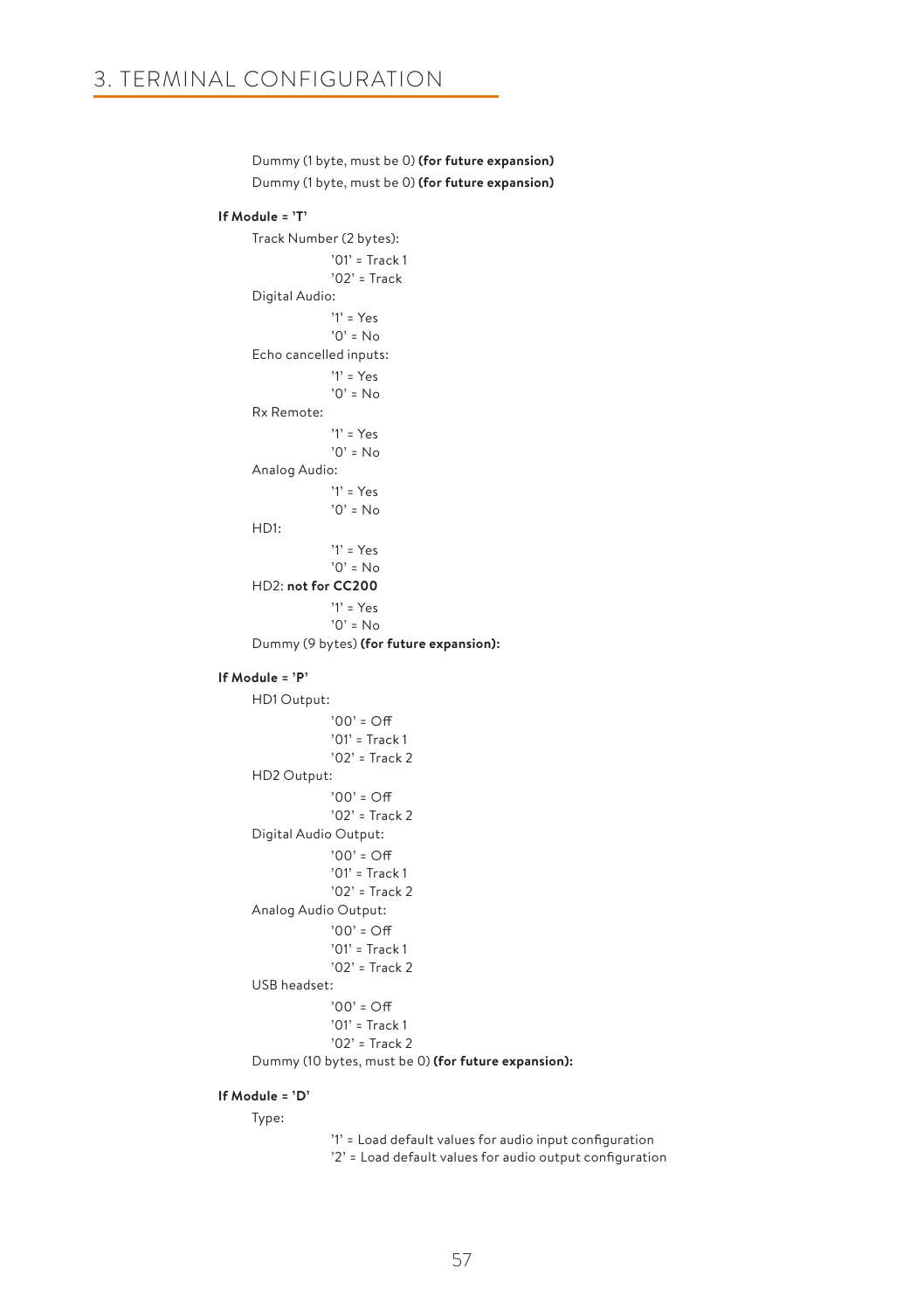### **If Module = 'G'**

Audio Inputs Management: '0' = Automatic '1' = Manual Audio Outputs Management: '0' = Automatic '1' = Manual Dummy (10 bytes, must be 0) **(for future expansion):**

| Direction: | $RTE \rightarrow PC$ |
|------------|----------------------|
| Mode       | ، ر ،                |
| Type:      | $\cdot$ T'           |
| Sub-Type   | $^{\circ}$ N'        |
| Data:      | See above            |

### Data Description:

### **Inputs:**

The input module selected the audio input to configure. XT system can have 7 different sources:

> '01' = POD1 (audio digital) '02' = POD2 (audio digital) '03' = Digital (optical connector) '04' = Analog audio input '05' = HD audio input '06' = USB camera audio input '07' = USB microphone audio input

The **Enable** parameter enables or disables the audio from that source.

The **Gain** increases or decreases the source volume.

The **Echo** parameter allows to choose if the echo canceller must cancel the audio source or not. It's useful to enable the canceller for those inputs that can capture remote signals, like a microphone.

The **Audio selection** parameter to choose if this input can be heard always or only when is selected the DVI input (this can be useful for example if the audio input comes from a PC). For SPDIF only you can choice to hear always SPDIF or HD, considering that only one of these can be selected at the same time.

The **Type** and **Mode** parameters are used only with the analog input to specify which kind of input has been connected (change automatically gain and power supply).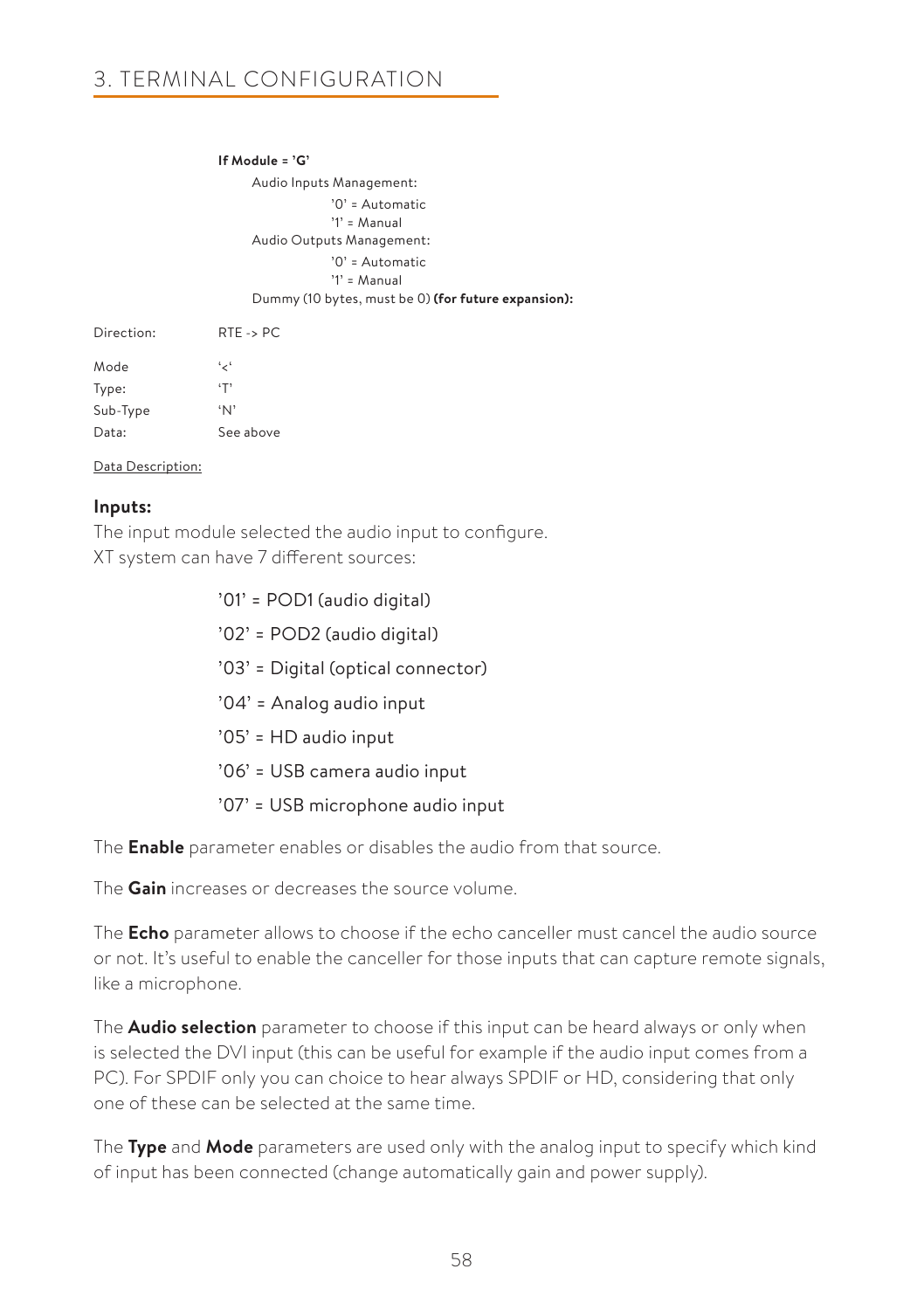The **Ignore Mute** is used to send always this audio input to remote side also when the system is in Mute state and only if the input is not cancelled.

### **Outputs:**

The output module specifies how to configure audio outputs.

### **Tracks:** Not supported by CC200.

**Physical Output:** Not supported by CC200.

**Echo canceller: Automatic Gain Control** (AGC) can be enabled/disabled by selecting '1' or '0'

**Noise Reduction** can be enabled/disabled by selecting '1' or '0'

**Audio delay automatic estimation** enables the automatic estimation of monitor audio delay and applies this delay to improve echo canceller performance.

**Apply delay value** applies only the last delay calculated, but stops its computation.

### **Load default values**

Leads back the system again to the factory default values for the audio inputs or outputs configuration.

### **General**

This module allows to activate or not some automatism on Inputs or Outputs like the mute of HD1 monitor when USB headset is plugged in the system.

# **3.20. Terminal presentation configuration (TD)**

This message is sent by PC to request storing/reading of presentation parameters. This message is sent by RTE as reply to a reading request.

| Direction: | $PC \rightarrow RTE$                           |
|------------|------------------------------------------------|
| Mode       | $\frac{1}{2}$ $\frac{1}{2}$                    |
| Type:      | ٠т,                                            |
| Sub-Type   | 'D'                                            |
| Data:      | Types of parameter:                            |
|            | 'L' = Presentation Mode configuration          |
|            | 'D' = Dual video configuration                 |
|            | 'A' = Presentation Mode configuration extended |
|            | Parameter type 'L'                             |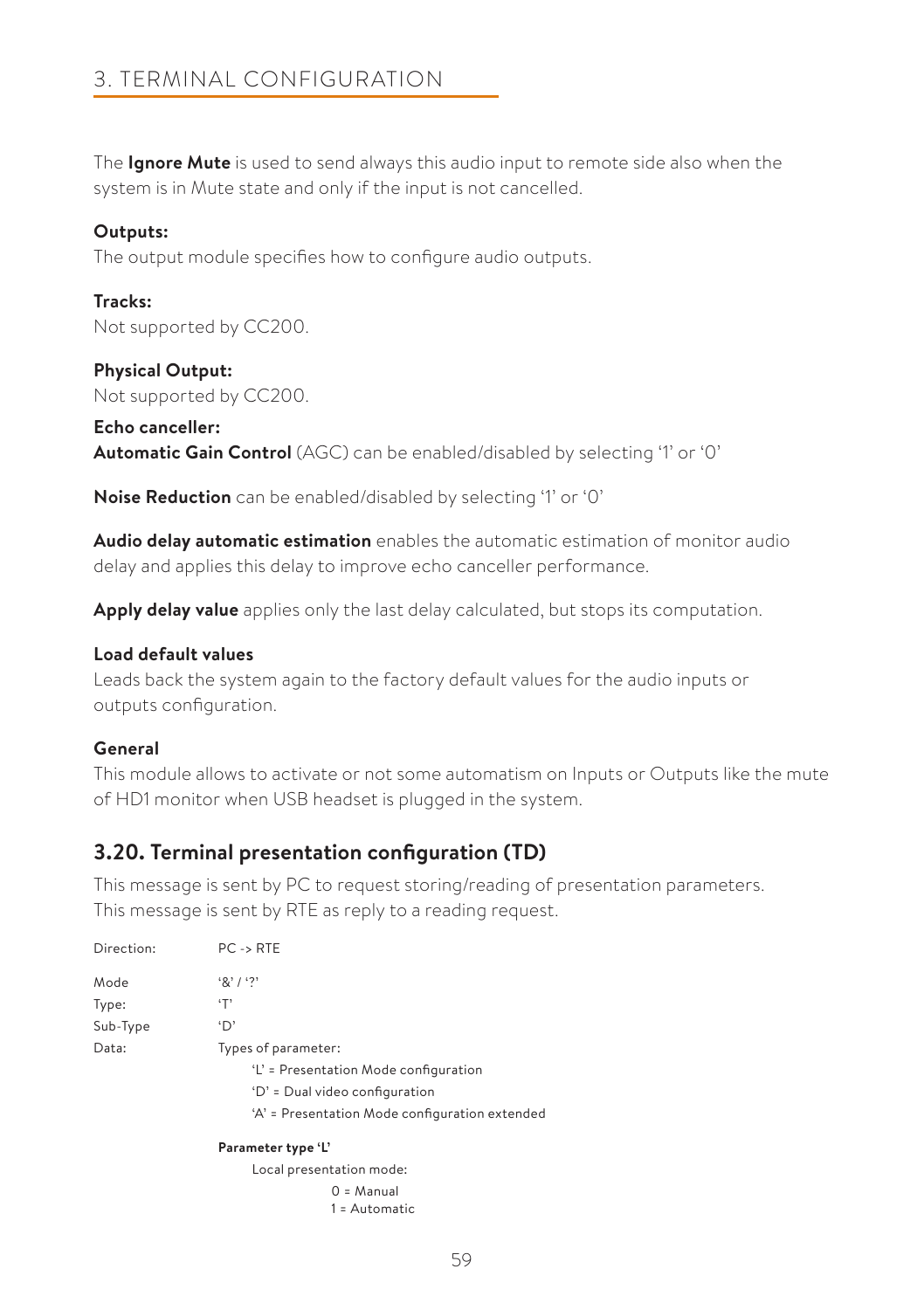```
Show warnings (local presentation mode)
           0 = No1 = yesKeep aspect ratio:
           0 = No1 = yes
```
### **Parameter type 'D'**

Use manual DualVideo bandwidth:  $0 = No$  1 = yes DualVideo/live bandwidth (2 bytes): 10 = 10% for dual video 20 = 20% for dual video 30 = 30% for dual video 40 = 40% for dual video 50 = 50% for dual video 60 = 60% for dual video 70 = 70% for dual video 80 = 80% for dual video 90 = 90% for dual video

### **Parameter type 'A'**

Hide Presentation Icon:  $0 = No$  $1 = yes$ Dummy (20 bytes):

| Direction <sup>.</sup> | $RTE \rightarrow PC$ |
|------------------------|----------------------|
| Mode                   | و ر،                 |
| Type:                  | $\cdot$ T'           |
| Sub-Type               | $\mathbf{D}$         |
| Data:                  | See above            |

# **3.21. Telepresence configuration (TP)**

This message is sent by PC to request reading of presentation parameters. his message is sent by RTE as reply to a reading request.

### **WARNING:**

| Direction: | $PC \rightarrow RTE$        |
|------------|-----------------------------|
| Mode       | $\ddot{\phantom{0}}$        |
| Type:      | ٠T'                         |
| Sub-Type   | ٠p                          |
| Data:      | Types of parameter:         |
|            | 'G' = Generic Configuration |

**If parameter type 'G'**

None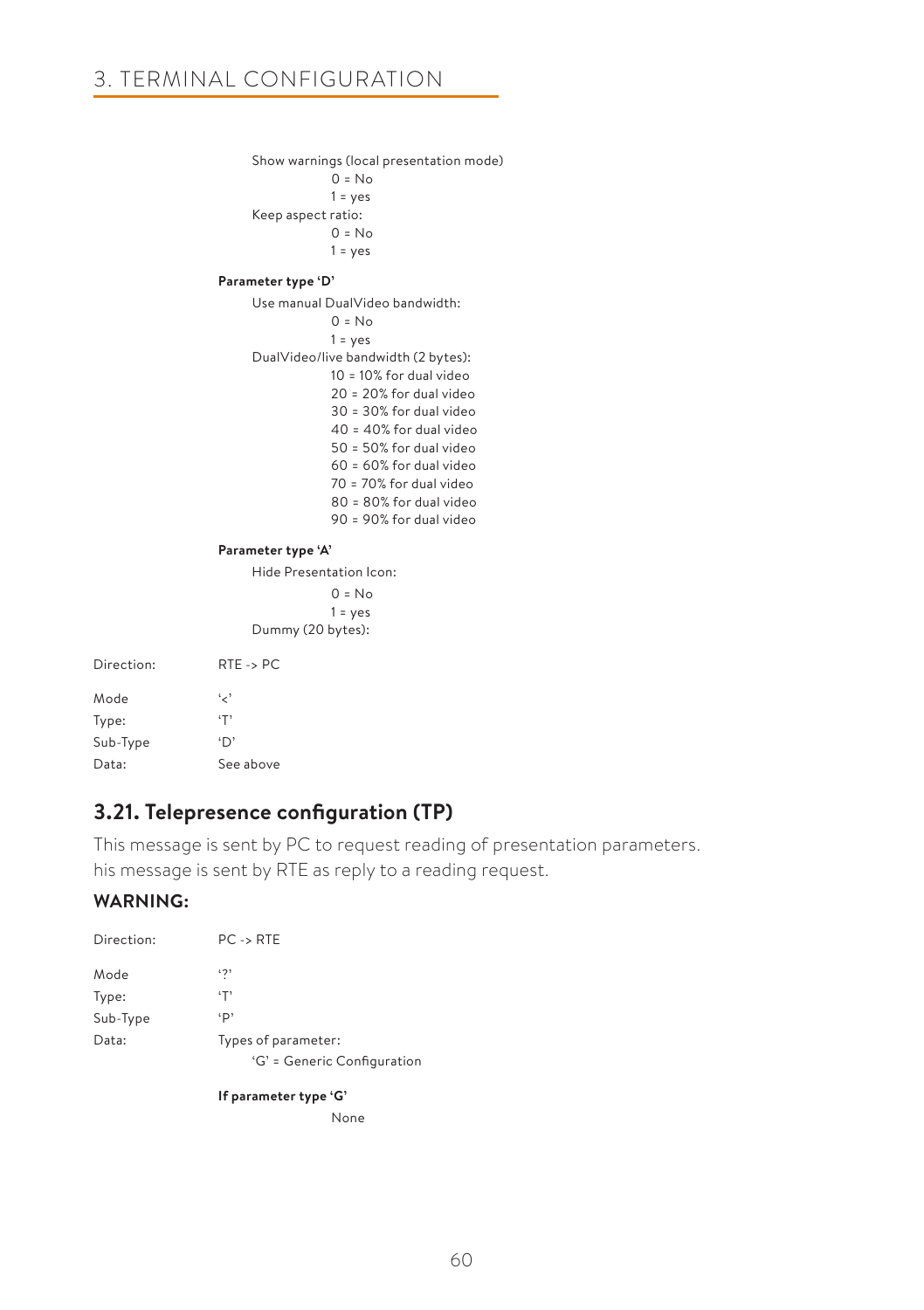| Direction: | $RTE \rightarrow PC$   |                                               |                        |
|------------|------------------------|-----------------------------------------------|------------------------|
| Mode       | و د                    |                                               |                        |
| Type:      | T                      |                                               |                        |
| Sub-Type   | $\cdot$ p              |                                               |                        |
| Data:      | Types of parameter:    |                                               |                        |
|            |                        | 'G' = Generic Configuration                   |                        |
|            | If parameter type 'G'  |                                               |                        |
|            | Enabled:               |                                               |                        |
|            |                        | '0' = Telepresence is disabled                |                        |
|            |                        | '1' = Telepresence is enabled                 |                        |
|            | Type:                  |                                               |                        |
|            |                        | $0'$ = Unknown                                |                        |
|            |                        | '1' = System is primary (central)             |                        |
|            |                        | '2' = System is auxiliary left                |                        |
|            |                        | '3' = System is auxiliary right               |                        |
|            | MonitorSize:           |                                               |                        |
|            |                        | $1' =$ Monitor 50 inch                        |                        |
|            |                        | $2'$ = Monitor 55 inch                        |                        |
|            |                        | $3'$ = Monitor 60 inch                        |                        |
|            |                        | $4'$ = Monitor 65 inch                        |                        |
|            | Number of chair's raw: |                                               |                        |
|            |                        | $'1' = One raw$                               |                        |
|            |                        | ' $2'$ = Two raw                              |                        |
|            | Primary IP address:    |                                               |                        |
|            |                        | XXX.XXX.XXX.XXX<br>Auxiliary left IP address: | (fixed len = 15 chars) |
|            |                        | XXX.XXX.XXX.XXX                               | (fixed len = 15 chars) |
|            |                        | Auxiliary right IP address:                   |                        |
|            |                        | XXX.XXX.XXX.XXX                               | (fixed len = 15 chars) |

Data Description:

# **IP Address:**

In the primary system , the primary IP address is always 0 In the auxiliary system the two auxiliary IP address are always 0

# **3.22. Recording Settings (TJ)**

This message is sent by PC to request storing/reading recording parameters. This message is sent by RTE to reply to a reading request.

| Direction: | $PC \rightarrow RTE$         |
|------------|------------------------------|
| Mode       | '&'                          |
| Type:      | ٠T'                          |
| Sub-Type   | ʻJ'                          |
| Data:      | Type:                        |
|            | $C =$ Configuration          |
|            | R = Remote server parameters |
|            | F = FTP remote server URL    |

U = FTP remote server user Name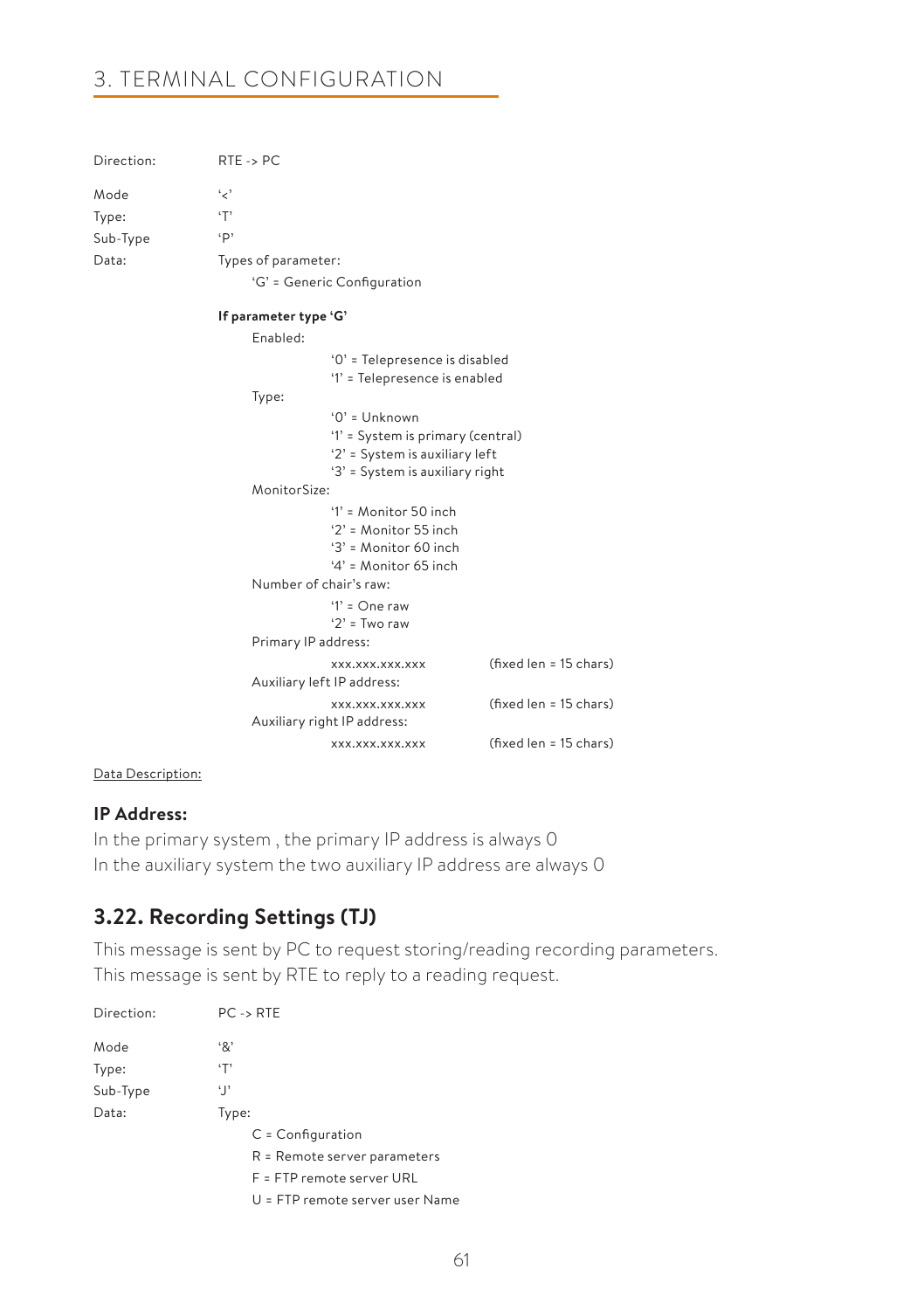```
 P = FTP remote server password
      O = ASSR remote server owner
      L = Label
 If command type 'C' 
      Resolution (2 bytes):
                   '01' = H.264,1080p
                  '02' = H.264,720p'03' = H.264,640 \times 480'04' = H.264,w360p
      Bit rate (2 bytes):
                  '01' = 384'02' = 448 '03' = 512
                  '04' = 768'05' = 896'06' = 1024'07' = 1152 '08' = 1280
                  '09' = 1408 '10' = 1472
                  '11' = 1536 '12' = 1728
                   '13' = 1920
                   '14' = 2048
                  '15' = 2560 '16' = 3072
                   '17' = 3584
                   '18' = 4096
                   '19' = 4608
                   '20' = 5120
                   '21' = 5632
                   '22' = 6144
      Audio Alert:
                  '0' = No '1' = Yes
      Location 
                   '1' = No Recording
                   '2' = Automatic
                   '3' = USB storage
                   '4' = Equinox Recording Server
      Ignore Mute on Playback 
                   '0' = No
                   '1' = Yes
      Upload Video 
                  '0' = No '1' = Yes
      Date & Time 
                   '0' = No
```
'1' = Yes

62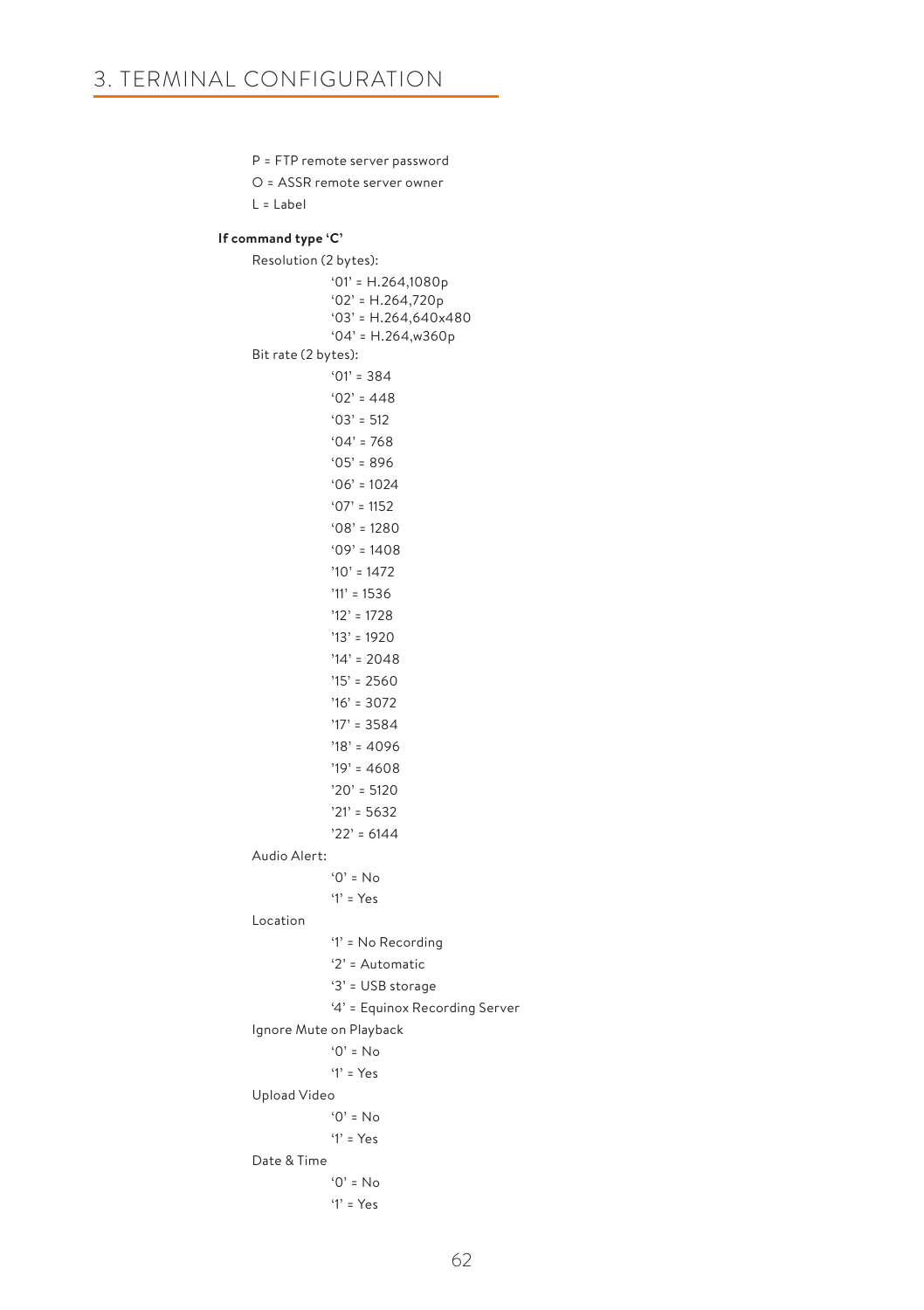|            | Digital Signature                                  |  |  |  |  |
|------------|----------------------------------------------------|--|--|--|--|
|            | $'0' = No$                                         |  |  |  |  |
|            | $'1' = Yes$                                        |  |  |  |  |
|            | Dummy (5 bytes, must be 0)                         |  |  |  |  |
|            | If command type 'R'                                |  |  |  |  |
|            | Save on external server:                           |  |  |  |  |
|            | $'0'$ =no                                          |  |  |  |  |
|            | $'1'$ =yes                                         |  |  |  |  |
|            | FTP Secure Connection:                             |  |  |  |  |
|            | $'0'$ =no                                          |  |  |  |  |
|            | $'1'$ = yes                                        |  |  |  |  |
|            | External server type (2 bytes):                    |  |  |  |  |
|            | '01' = Generic                                     |  |  |  |  |
|            | $'02' = ASSR$                                      |  |  |  |  |
|            | ASSR server TenantID (10 bytes):                   |  |  |  |  |
|            | '0000000000''9999999999                            |  |  |  |  |
|            | Dummy (10 bytes, must be 0)                        |  |  |  |  |
|            | If command type 'F'                                |  |  |  |  |
|            | FTP remote server URL (max 64 ASCII chars)         |  |  |  |  |
|            | If command type 'U'                                |  |  |  |  |
|            | FTP remote server user (max 64 ASCII chars)        |  |  |  |  |
|            | If command type 'P'                                |  |  |  |  |
|            | FTP remote server password (max 64 ASCII chars)    |  |  |  |  |
|            | If command type 'O'                                |  |  |  |  |
|            | ASSR remote server file owner (max 64 ASCII chars) |  |  |  |  |
|            | If command type 'L'                                |  |  |  |  |
|            | Label (max 64 ASCII chars)                         |  |  |  |  |
| Direction: | $PC \rightarrow RTE$                               |  |  |  |  |
| Mode       | $\cdot$ ?                                          |  |  |  |  |
| Type:      | $\cdot$ T'                                         |  |  |  |  |
| Sub-Type   | ٠J,                                                |  |  |  |  |
| Data:      | Type:                                              |  |  |  |  |
|            | $C =$ Configuration                                |  |  |  |  |
|            | R = Remote server parameters                       |  |  |  |  |
|            | F = FTP remote server URL                          |  |  |  |  |
|            | U = FTP remote server user Name                    |  |  |  |  |
|            | P = FTP remote server password                     |  |  |  |  |
|            | O = ASSR remote server owner                       |  |  |  |  |
|            | $L =$ Label                                        |  |  |  |  |
|            | If command type 'C'                                |  |  |  |  |
|            | None                                               |  |  |  |  |
|            | If command type 'R'                                |  |  |  |  |

None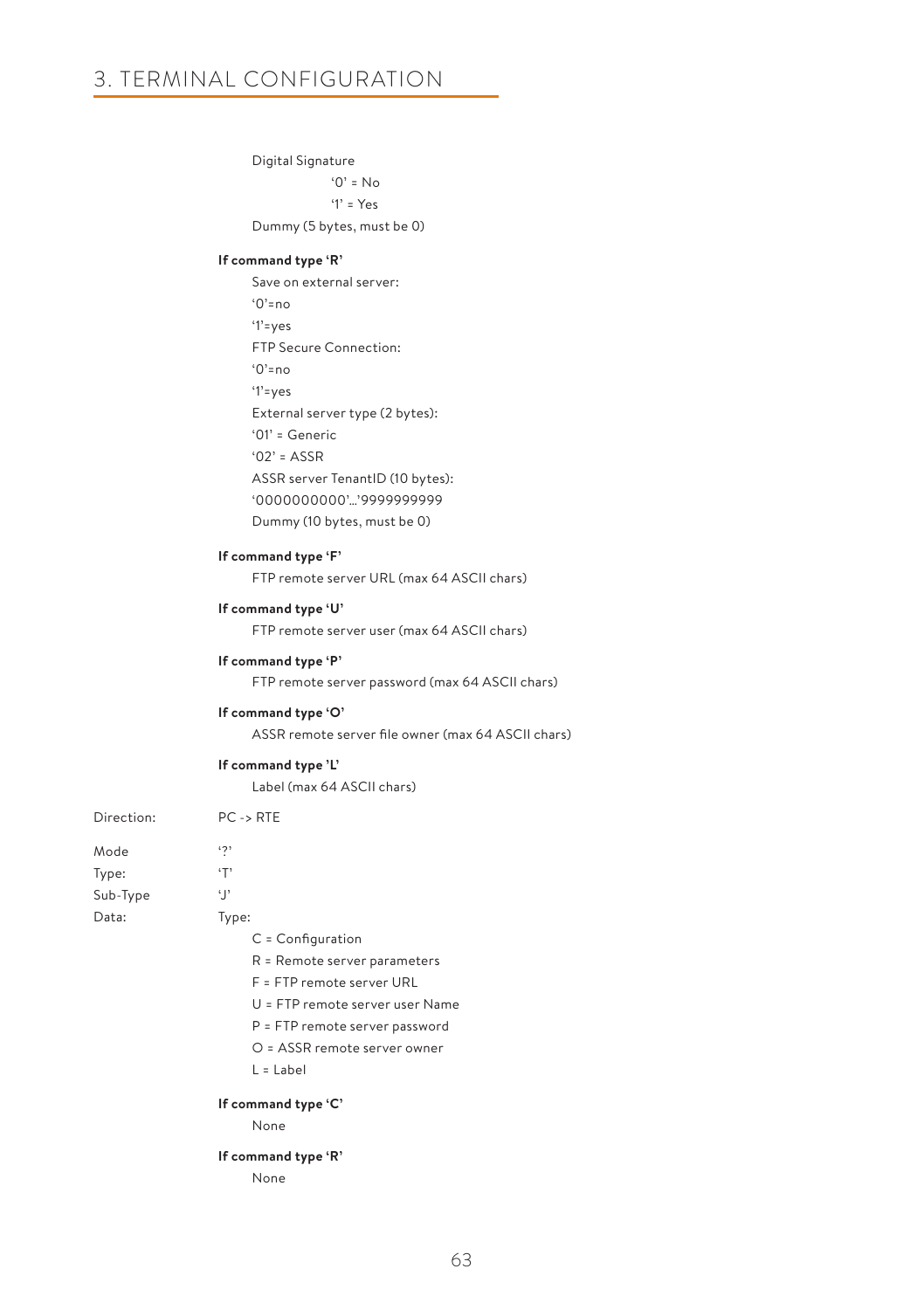### **If command type 'F'**

None

**If command type 'U'** 

None

# **If command type 'P'**

None

# **If command type 'O'**

None

### **If command type 'L'**

Label (max 64 ASCII chars)

| Direction: | $RTE \rightarrow PC$ |
|------------|----------------------|
| Mode       | ، بر ،               |
| Type:      | $\cdot$ T'           |
| Sub-Type   | $\cdot$  '           |
| Data:      | See above            |
|            |                      |

# **3.23. Terminal Error Indication (TE)**

This message is sent by RTE to notify an error on the received message:

| Direction:        | $RTE \rightarrow PC$            |  |  |  |  |
|-------------------|---------------------------------|--|--|--|--|
| Mode              | ، مخ                            |  |  |  |  |
| Type:             | T                               |  |  |  |  |
| Sub-Type          | ٠Ε'                             |  |  |  |  |
| Data:             | Message Type                    |  |  |  |  |
|                   | Sub-type                        |  |  |  |  |
|                   | Error:                          |  |  |  |  |
|                   | '1' = Bad parameter             |  |  |  |  |
|                   | '2' = Unknown message           |  |  |  |  |
|                   | '3' = Wrong message length      |  |  |  |  |
|                   | $4'$ = Bad mode                 |  |  |  |  |
|                   | '5' = Unable to execute comman  |  |  |  |  |
|                   | Sub-code                        |  |  |  |  |
|                   | If Unable to execute command    |  |  |  |  |
|                   | '0' = system timeout            |  |  |  |  |
|                   | '1' = system busy               |  |  |  |  |
|                   | If Bad parameter                |  |  |  |  |
|                   | Index number of wrong parameter |  |  |  |  |
| Data Description: |                                 |  |  |  |  |
| Example:          |                                 |  |  |  |  |

| PC ----------- AT[&TAF1 <cr> -------------------à→ RTE<br/>PC ← ß--------- ATI<teta50------------------<br>RTE</teta50------------------<br></cr> | (Request the Full screen mode<br>(The command cannot be executed) |
|---------------------------------------------------------------------------------------------------------------------------------------------------|-------------------------------------------------------------------|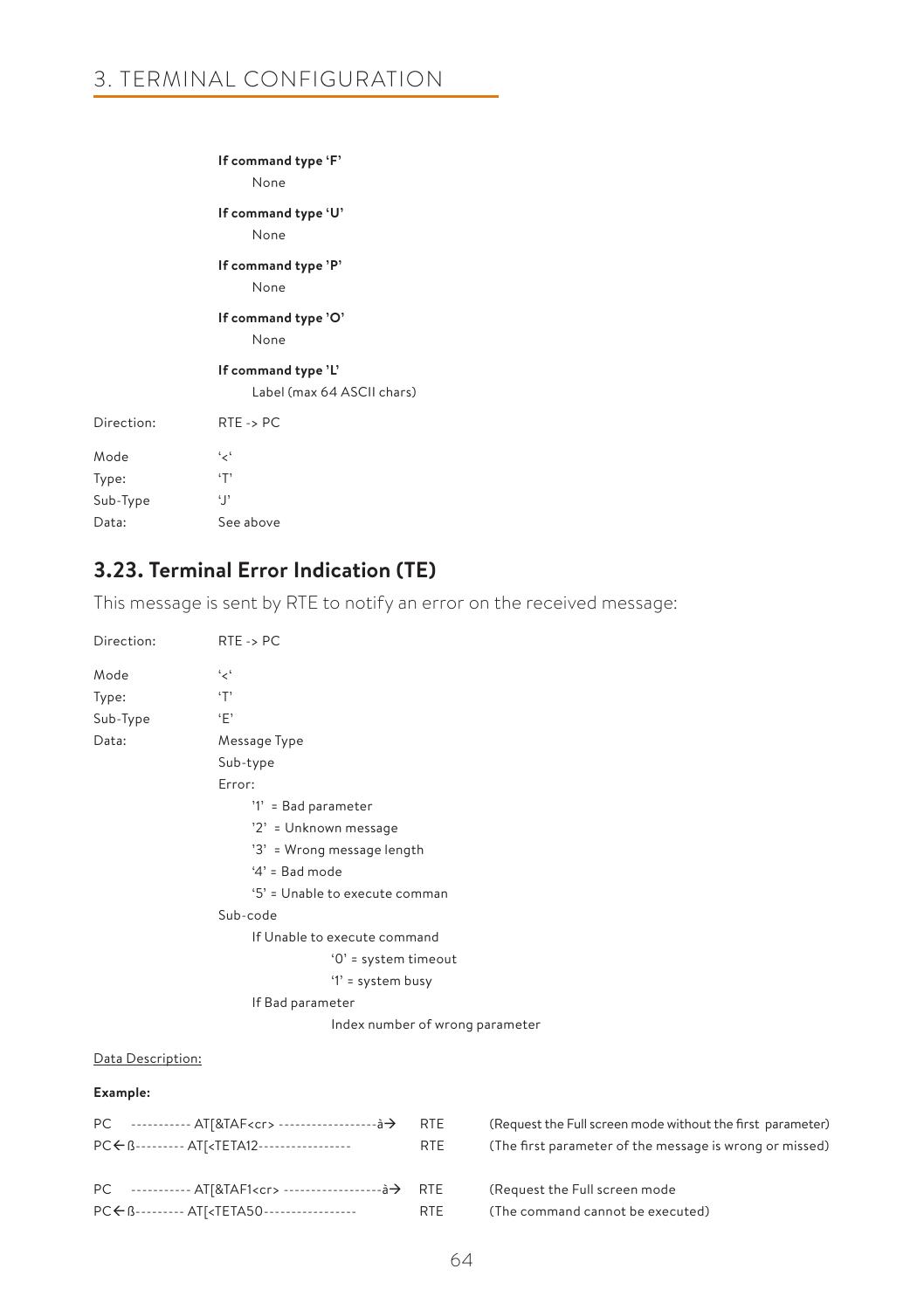Network configuration messages can be used to change and/or read the configuration stored in the terminal.

The <mode> **&** command can be used to modify the configuration, while the <mode> **?**  can be used to read the related values.

# **4.1. Network IP Configuration (NL)**

This message is sent by PC to request storing/reading of some parameters about the IP Configuration.

This message is sent by the RTE to reply to a reading request.

| Direction: | $PC \rightarrow RTE$  |                        |
|------------|-----------------------|------------------------|
| Mode       | $8'1'$ ?              |                        |
| Type:      | 'N'                   |                        |
| Sub-Type   | Ч,                    |                        |
| Data:      | Automatic IP address: |                        |
|            | $'0' = No$            |                        |
|            | $'1' = Yes$           |                        |
|            | IP address:           |                        |
|            | XXX.XXX.XXX.XXX       | (fixed len = 15 chars) |
|            | Subnet mask:          |                        |
|            | XXX.XXX.XXX.XXX       | (fixed len = 15 chars) |
|            | Gateway IP address:   |                        |
|            | XXX.XXX.XXX.XXX       | (fixed len = 15 chars) |
| Direction: | $RTE \rightarrow PC$  |                        |
| Mode       | ' ح'                  |                        |
| Type:      | 'N'                   |                        |
| Sub-Type   | $\cdot$   $\cdot$     |                        |
| Data:      | See above             |                        |

Data Description:

# **Automatic IP Address:**

Select Yes ("1") to get an IP address from a DHCP server; select No ("0") to assign a static IP address to the terminal.

Example: Static IP address, IP address 192.168.110.017, subnet mask 255.255.255.000, gateway IP address 192.168.110.001

| PC $\mathbb{R}$ $\leftarrow$ --- AT[ <nl0192.168.110.017255.255.255.000192.168.110.001<cr> ---------</nl0192.168.110.017255.255.255.000192.168.110.001<cr> | <b>RTE</b> |  |
|------------------------------------------------------------------------------------------------------------------------------------------------------------|------------|--|
|                                                                                                                                                            |            |  |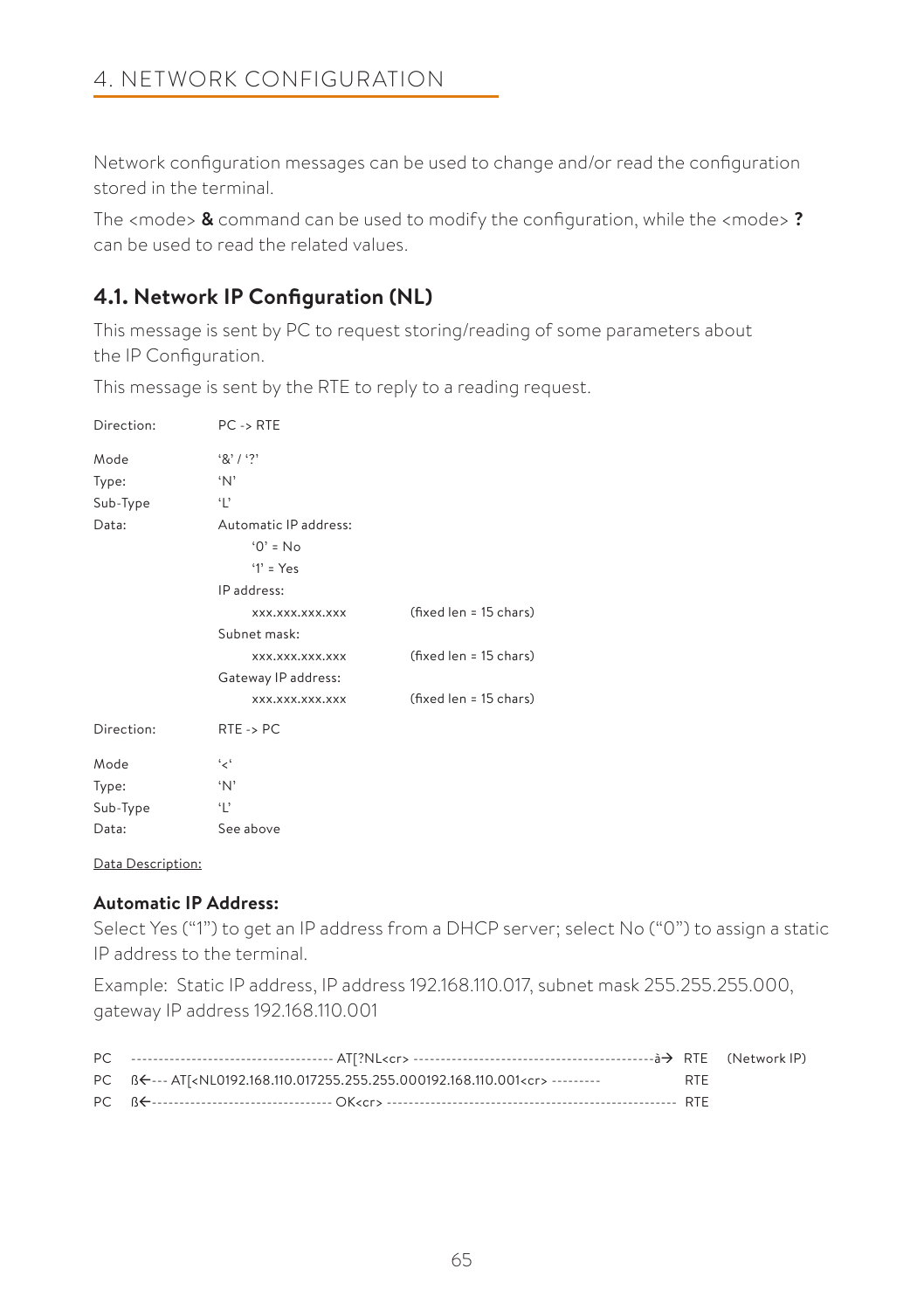# 4. NETWORK CONFIGURATION

# **4.2. Network IP Configuration Extended (ND)**

This message is sent by PC to request storing/reading of some parameters about the IP Configuration.

This message is sent by the RTE to reply to a reading request.

| Direction: | $PC \rightarrow RTE$                                         |                                               |  |  |  |
|------------|--------------------------------------------------------------|-----------------------------------------------|--|--|--|
| Mode       | 8' / ?                                                       |                                               |  |  |  |
| Type:      | 'N'                                                          |                                               |  |  |  |
| Sub-Type   | 'D'                                                          |                                               |  |  |  |
| Data:      | Network type:                                                |                                               |  |  |  |
|            | $'1' = GLAN1$                                                |                                               |  |  |  |
|            | '4' = GLAN2 or WiFi for Konftel CC200                        |                                               |  |  |  |
|            | Command type:                                                |                                               |  |  |  |
|            | 'C' = Configuration                                          |                                               |  |  |  |
|            | 'M' = MacAddress (only for read operation)                   |                                               |  |  |  |
|            | 'T' = MTU size                                               |                                               |  |  |  |
|            | 'B' = Bandwidth                                              |                                               |  |  |  |
|            | 'A' = Bandwidth Extended                                     |                                               |  |  |  |
|            | 'S' = Speed/Duplex                                           |                                               |  |  |  |
|            | 'X' = 802.1x Parameters                                      |                                               |  |  |  |
|            | 'U' = 802.1x User                                            |                                               |  |  |  |
|            | 'P' = 802.1x Password                                        |                                               |  |  |  |
|            | 'V' = VLAN                                                   |                                               |  |  |  |
|            | $'F' =$ Configuration                                        |                                               |  |  |  |
|            | 'G' = 802.1x Parameters                                      |                                               |  |  |  |
|            | 'H' = 802.1x User                                            |                                               |  |  |  |
|            | $'l' = 802.1x$ Password                                      |                                               |  |  |  |
|            | 'L' = VLAN                                                   |                                               |  |  |  |
|            | 'W' = Save data set with commands 'F', 'G', 'H', 'I' and 'L' |                                               |  |  |  |
|            | If command type 'C' or 'F'                                   |                                               |  |  |  |
|            | Automatic IP address:                                        |                                               |  |  |  |
|            | $'0' = No$                                                   |                                               |  |  |  |
|            | $'1' = Yes$                                                  |                                               |  |  |  |
|            | IP address:                                                  |                                               |  |  |  |
|            | XXX.XXX.XXX.XXX<br>Subnet mask:                              | (fixed len = 15 chars)                        |  |  |  |
|            |                                                              |                                               |  |  |  |
|            | xxx.xxx.xxx.xxx<br>Gateway IP address:                       | (fixed len = 15 chars)                        |  |  |  |
|            | XXX.XXX.XXX.XXX                                              | (fixed len = 15 chars)                        |  |  |  |
|            | DNS IP address:                                              |                                               |  |  |  |
|            | XXX.XXX.XXX.XXX                                              | (fixed len = 15 chars)                        |  |  |  |
|            | If command type 'M'                                          |                                               |  |  |  |
|            | MAC-address:                                                 |                                               |  |  |  |
|            |                                                              | xx: xx: xx: xx: xx: xx (fixed len = 17 chars) |  |  |  |
|            | If command type 'T'                                          |                                               |  |  |  |
|            | MTU size (four bytes):                                       |                                               |  |  |  |
|            | '1280'  '1500'                                               |                                               |  |  |  |
|            |                                                              |                                               |  |  |  |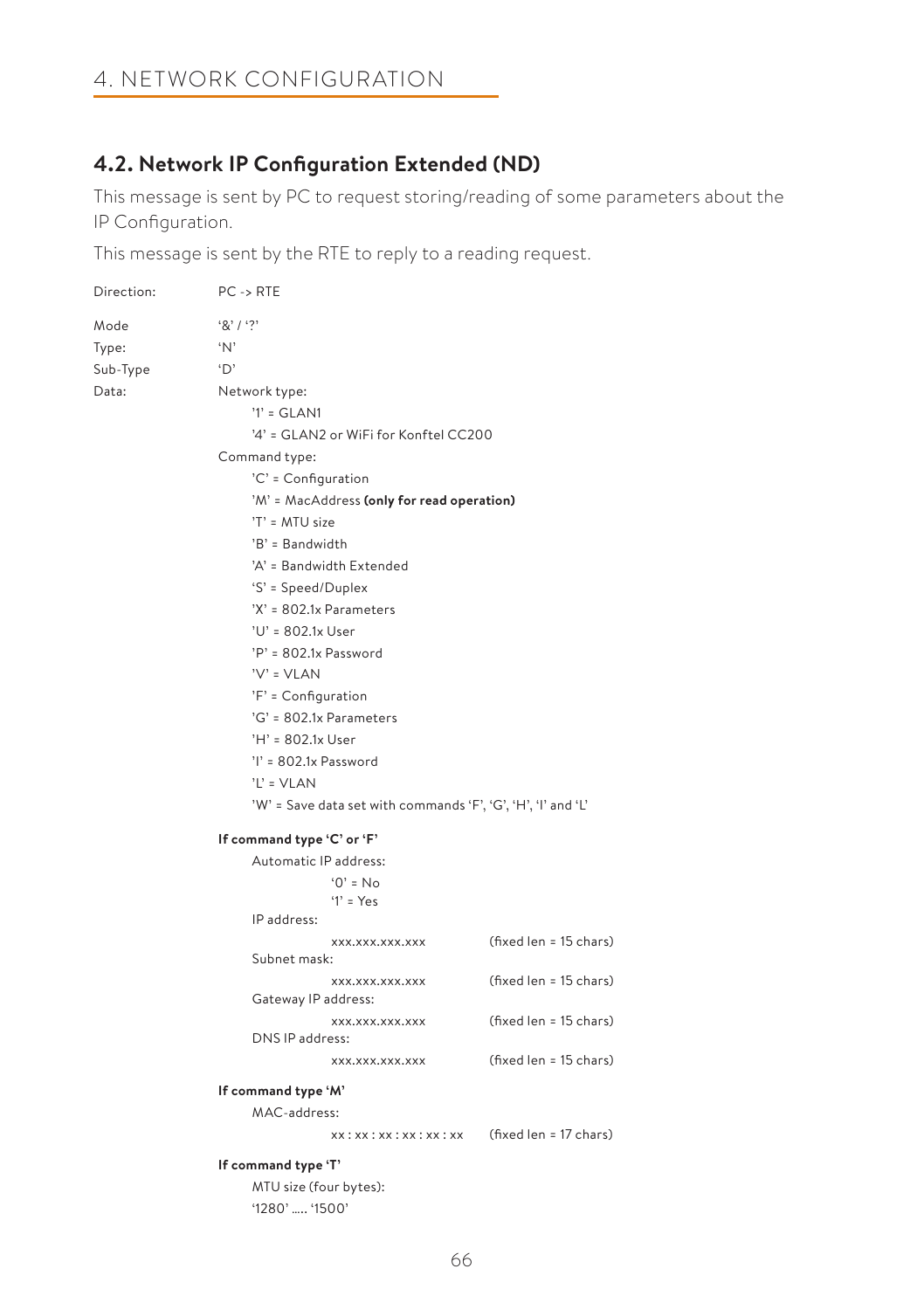### **If command type 'B'**

Enabled:  $'0' = No$  '1' = Yes Max bandwidth Rx (KB) (fixed four bytes) Max bandwidth Tx (KB) (fixed four bytes)

#### **If command type 'A'**

Enabled:  $'0' = No$  '1' = Yes Max bandwidth Rx (KB) (fixed ten bytes) Max bandwidth Tx (KB) (fixed ten bytes)

#### **If command type 'S'**

Speed/Duplex Mode:

 '0' = Automatic '1' = Manual '2' = Auto – up to 100/Full '3' = Auto – up to 100/Half '4' = Auto – up to 10/Full '5' = Auto – up to 10/Half

Speed:

'1'= 10 Mbps

'2'= 100 Mbps

 Duplex Mode '1'= Half

'2'= Full

### **If command type 'X' or 'G'**

Enable:

 $^{\circ}$   $\Omega$ <sup>2</sup> = No '1' = Yes Dummy (20 bytes, must be 0)

#### **If command type 'U' or 'H'**

802.1x User Name (max 64 ASCII chars)

### **If command type 'P' or 'I'**

802.1x Password (max 64 ASCII chars)

### **If command type 'V' or 'L'**

Enable:

```
'0' = No '1' = Yes
 ID (fixed four bytes):
              '0001' ….. '4094'
Dummy (10 bytes, must be 0)
```
### **If command type 'W' (Save data)**

Attention: without this command, **'F, 'G', 'H', 'I'** and **'L'** commands will not be saved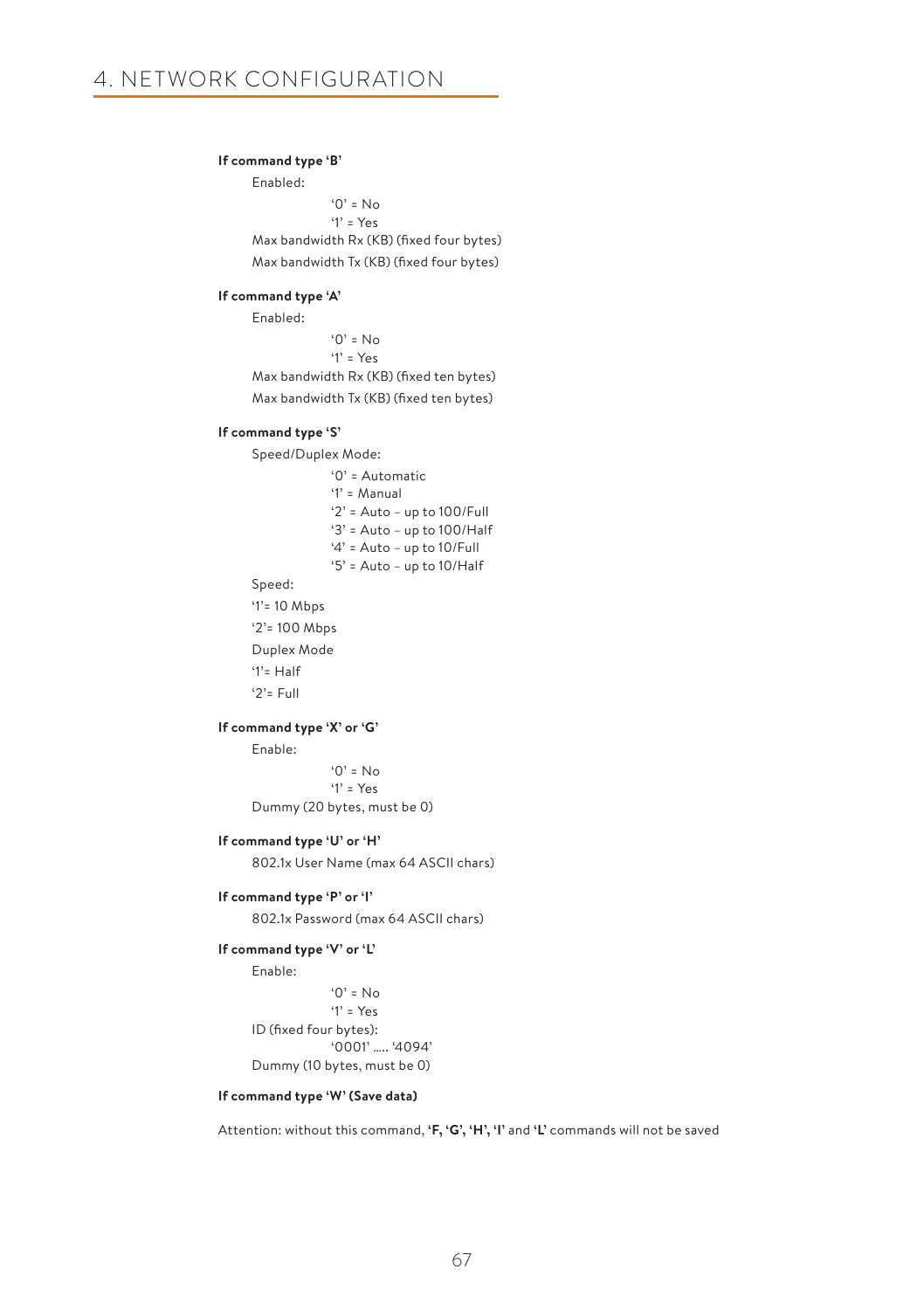# 4. NETWORK CONFIGURATION

| Direction: | $RTE \rightarrow PC$ |
|------------|----------------------|
| Mode       | ، ر ،                |
| Type:      | $^{\circ}$ N'        |
| Sub-Type   | $\Delta$             |
| Data:      | See above            |
|            |                      |

Data Description:

**WARNING:** Commands 'F', 'G', 'H', 'I' and 'L' have been added which are the same as commands 'C', 'X', 'U', 'P' and 'V'. The difference is that while the last group has immediate effect, the first one has effect only after the save command 'W'. This command is needed to change in the same time different network parameters (i.e. IP static address and VLAN value associated with it) which can work together so system could be correctly configured at one time without losing the IP connection capability.

### **Automatic IP Address:**

Select Yes ("1") to get an IP address from a DHCP server; select No ("0") to assign a static IP address to the terminal.

# **4.3. Protocol SIP Configuration (NM)**

This message is sent by PC to request storing/reading of some parameters about the SIP Configuration.

This message is sent by the RTE to reply to a reading request.

| Direction: | $PC \rightarrow RTE$                               |
|------------|----------------------------------------------------|
| Mode       | 8' / ?                                             |
| Type:      | 'N'                                                |
| Sub-Type   | 'M'                                                |
| Data:      | Command Type:                                      |
|            | 'G' = Generic Command                              |
|            | 'N' = First part User                              |
|            | 'F' = Second part User                             |
|            | 'U' = First part Authentication Name               |
|            | 'V' = Second part Authentication Name              |
|            | $'P' =$ Password                                   |
|            | 'R' = Server 1 parameters (use O command)          |
|            | 'X' = Server 1 parameters (use O command)          |
|            | 'A' = Server 1 DNS name (use M command)            |
|            | 'C' = First part Server 1 DNS name (use M command) |
|            | 'D' = Second part Server 1 DNS name (use Q command |
|            | 'S' = Server Type (not used)                       |
|            | 'l' = Index of type of server selected             |
|            | 'H' = Number of type of servers (only in get mode) |
|            | 'L' = Server type name (only in get mode)          |
|            | 'T' = SIP TLS configuration                        |
|            | 'O' = SIP Server configuration                     |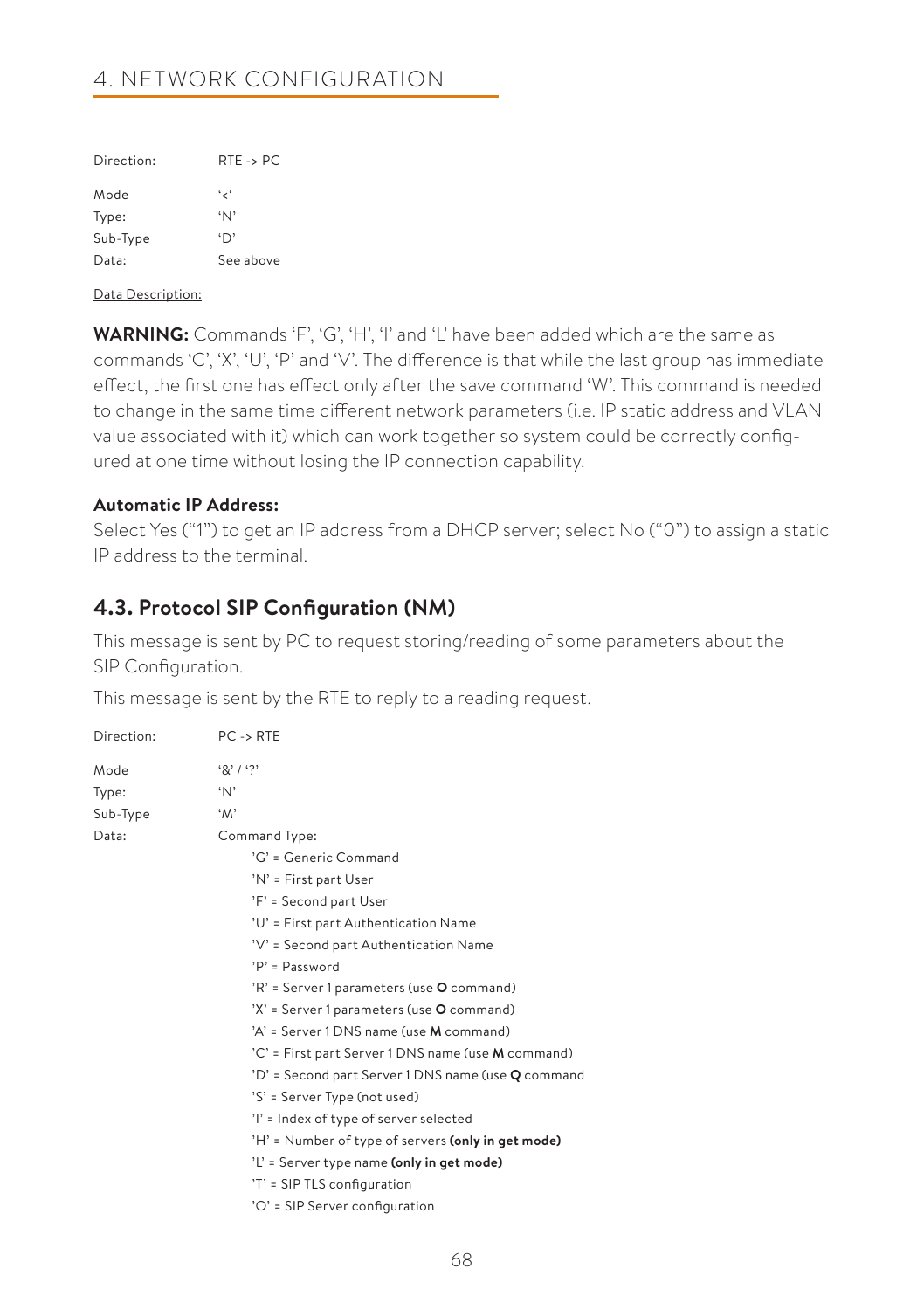'M' = First part Server DNS name

'Q' = Second part Server DNS name

'W' = Save

#### **If command type 'G'**

Transport Outbound Call:

 $'0'$  = TCP

'1' = UDP

 $'2'$  = TLS

 UDP Listening Port (ASCII digit of fixed len = 5) TCP Listening Port (ASCII digit of fixed len = 5)

#### **If command type 'N'**

First part User (max 64 ASCII chars)

### **If command type 'F'**

Second part User (max 64 ASCII chars)

### **If command type 'U'**

First part Authentication name (max 64 ASCII chars)

### **If command type 'V'**

Second part Authentication name (max 64 ASCII chars)

### **If command type 'P'**

Password (max 64 ASCII chars)

### **If command type 'R'** (use **O** command)

Use Server1:  $'0'$  = no '1' = Yes Dummy (20 bytes, must be 0)

#### **If command type 'X'** (use **O** command)

Use Server1: '0' = no '1' = Yes Dummy (20 bytes, must be 0)

### **If command type 'A'** (use **M** command)

Server 1 DNS name (max 32 ASCII chars)

### **If command type 'C'** (use **M** command)

First part Server 1 DNS name (max 64 ASCII chars)

#### **If command type 'D'** (use **Q** command)

Second part Server 1 DNS name (max 64 ASCII chars) **(This is used only if the Proxy name length is larger than 64)** 

#### **If command type 'S' (no longer used)**

ServerType:

 '00' = Automatic '01' = Cisco UCM '02' = Microsoft LCS '03' = Microsoft OCS '04' = Alcatel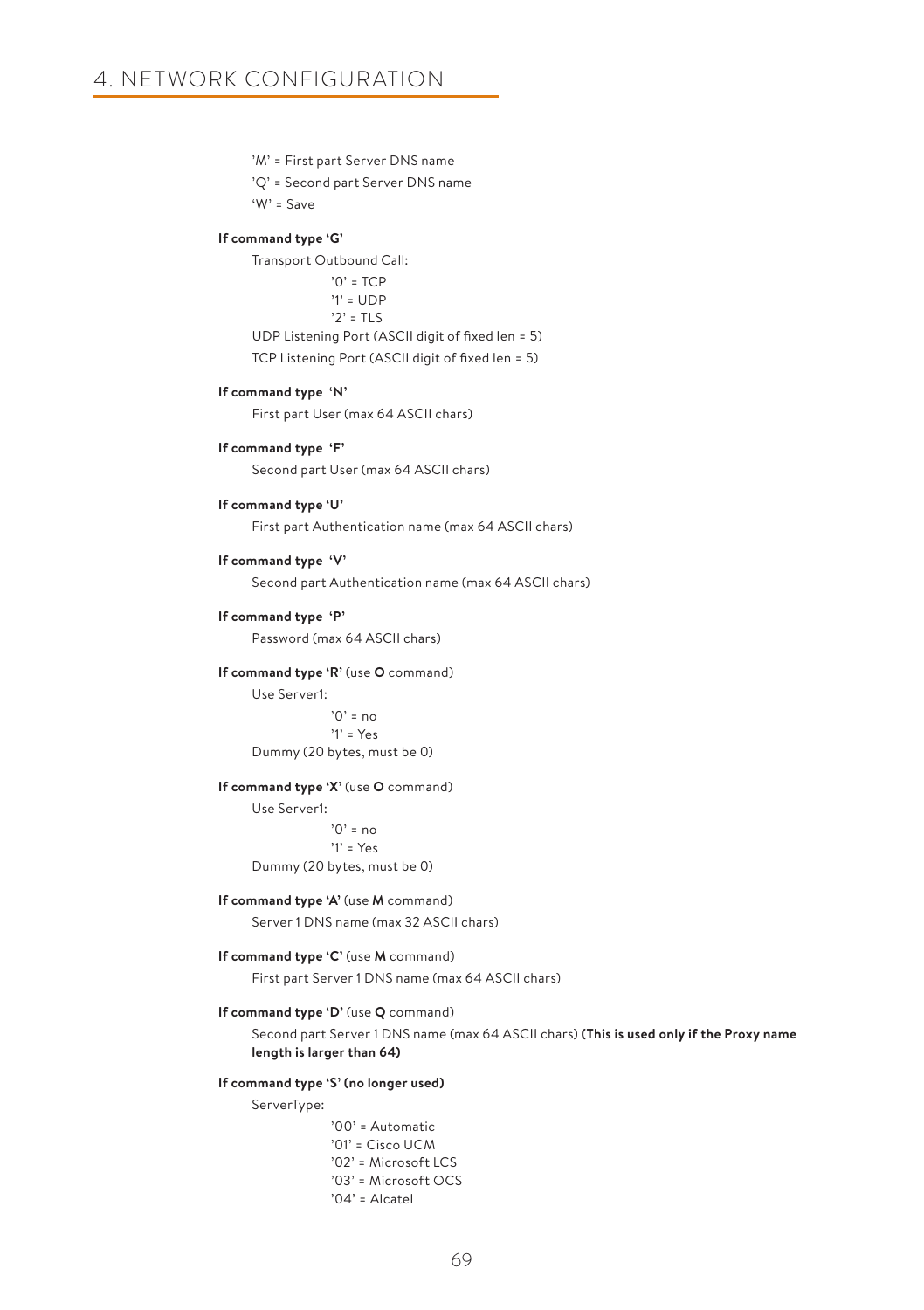# 4. NETWORK CONFIGURATION

```
 '05' = Nortel
                  '06' = Siemens
                  '07' = Avaya
                   '08' = Asterisk
                  '09' = SER
                   '10' = Telio
                  '11' = Mns'12' = BroadSoft
                  '13' = Minimal options
                  '14' = All options
 If command type 'I' 
      Index of type of server selected (3 bytes )
                   '000' ….' Number of type of servers - 1'
 If command type 'H' 
      Number of type of servers (3 bytes) (not writable)
 If command type 'L' (not writable, only with get command)
      Index of type of server (3 bytes)
                   '000' ….' Number of type of servers - 1'
     Name of type of server (max 64 ASCII chars)
 If command type 'T' 
      Use TLS:
                  '0' = No '1' = Yes
     TLS Listening Port (ASCII digit of fixed length = 5)
      Verify certificate:
                  '0' = No '1' = Yes
     Transport Outbound BFCP:
                  '1' = TCP preferred
                  '2' = UDP preferred
                  '3' = TCP only
                  '4' = UDP only
     Verify Certificate Revocation:
                  '1' = Yes Always
                  '2' = Yes if possible
                   '3' = No
     Disable TLS 1.0/1.1:
                  '1' = Yes
                  '2' = NoCertificate Hostname Validation:
                  '1' = Accept All
                  '2' = Accept Validated or same default certificate
                  '3' = Accept Validated Only
      Verify Certificate Key Usage:
                   '1' = Yes
                  '2' = NoTransport Inbound Call:
                  '1' = Accept All
                  '2' = Accept only TLS calls
      Scheme: 
                  '1' =sip;
                  '2' = sips:
     Dummy (13 bytes, must be 0) (for future expansion):
```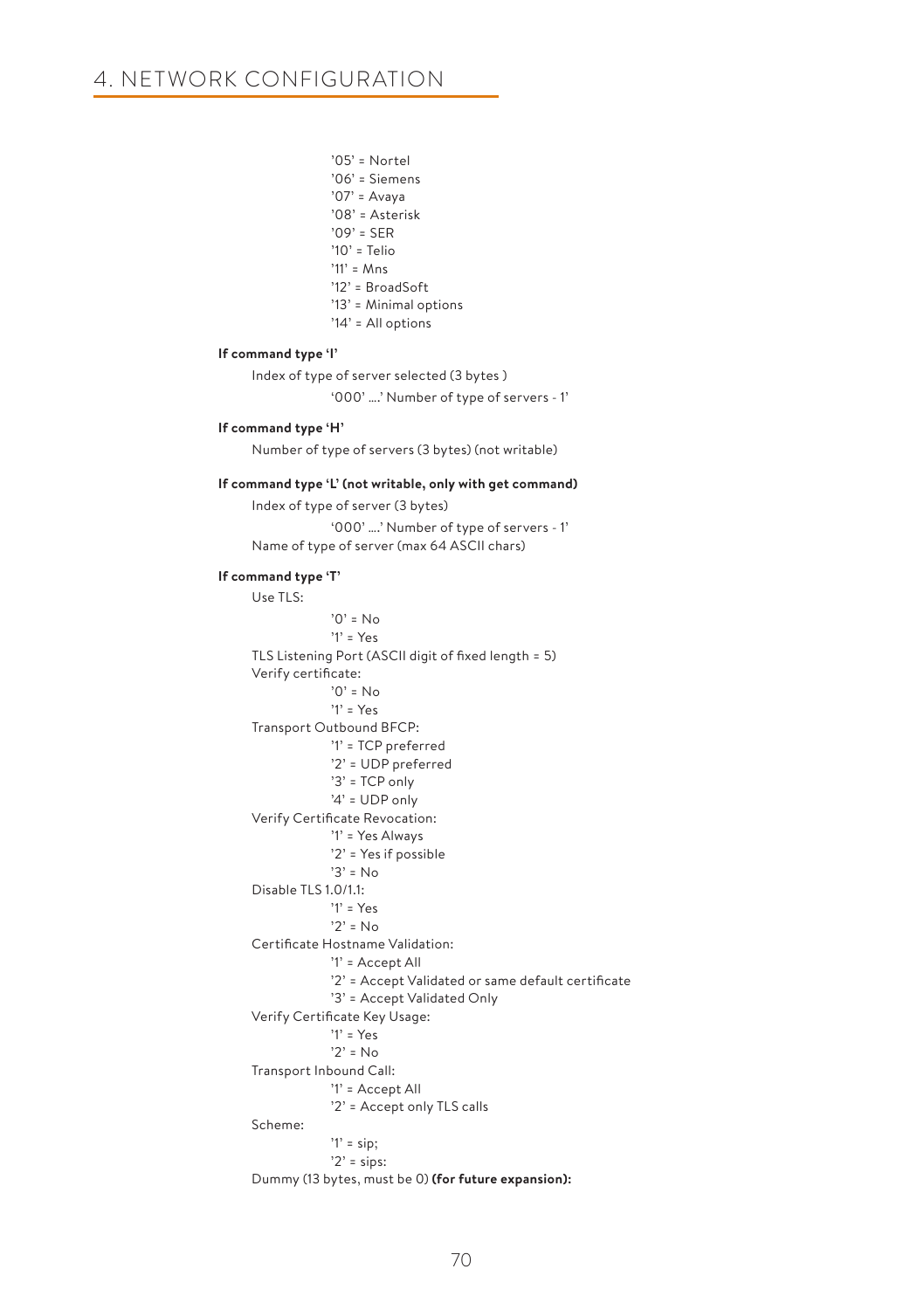### **If command type 'O'**

Server Index (3 bytes): '001'.. '003' Use Server:  $'0'$  = no '1' = Yes Dummy (20 bytes, must be 0) **(for future expansion)**

### **If command type 'M'**

Server Index (3 bytes): '001'.. '003' First part Server DNS name (max 64 ASCII chars)

#### **If command type 'Q'**

Server Index (3 bytes): '001'.. '003' Second part Server DNS name (max 64 ASCII chars) **(This is used only if the Server name length is larger than 64)**

#### **If command type 'W' (Save data):**

Attention: without this command no one of previous commands will be saved

| Direction: | $RTE \rightarrow PC$ |
|------------|----------------------|
| Mode       | ، ر،                 |
| Type:      | 'N'                  |
| Sub-Type   | 'M'                  |
| Data:      | See above            |

Data Description:

### **Server 1 parameters**

Starting from version 8\_3\_1\_X SIP configuration has been changed to manage more than one SIP server (for redundancy) and to simplify the procedure system removed Proxy and Registrar and inserted the unique Server concept. To maintain compatibility with old AT commands clients, Proxy and Registar configuration is assumed to be the same as the new Server 1. These commands are deprecated: use **O** command.

### **First part Server 1 DNS name**

To maintain compatibility with old AT commands clients, Proxy First part name or Registar name are assumed to be the same as the new Server 1 first part DNS name. These commands are deprecated: use **M** command.

### **Second part Server 1 DNS name**

To maintain compatibility with old AT commands clients, Proxy Second part name is assumed to be the same as the new Server 1 second part DNS name (to be used if Server1 DNS name is longer than 64 characters). This command is deprecated: use **Q** command.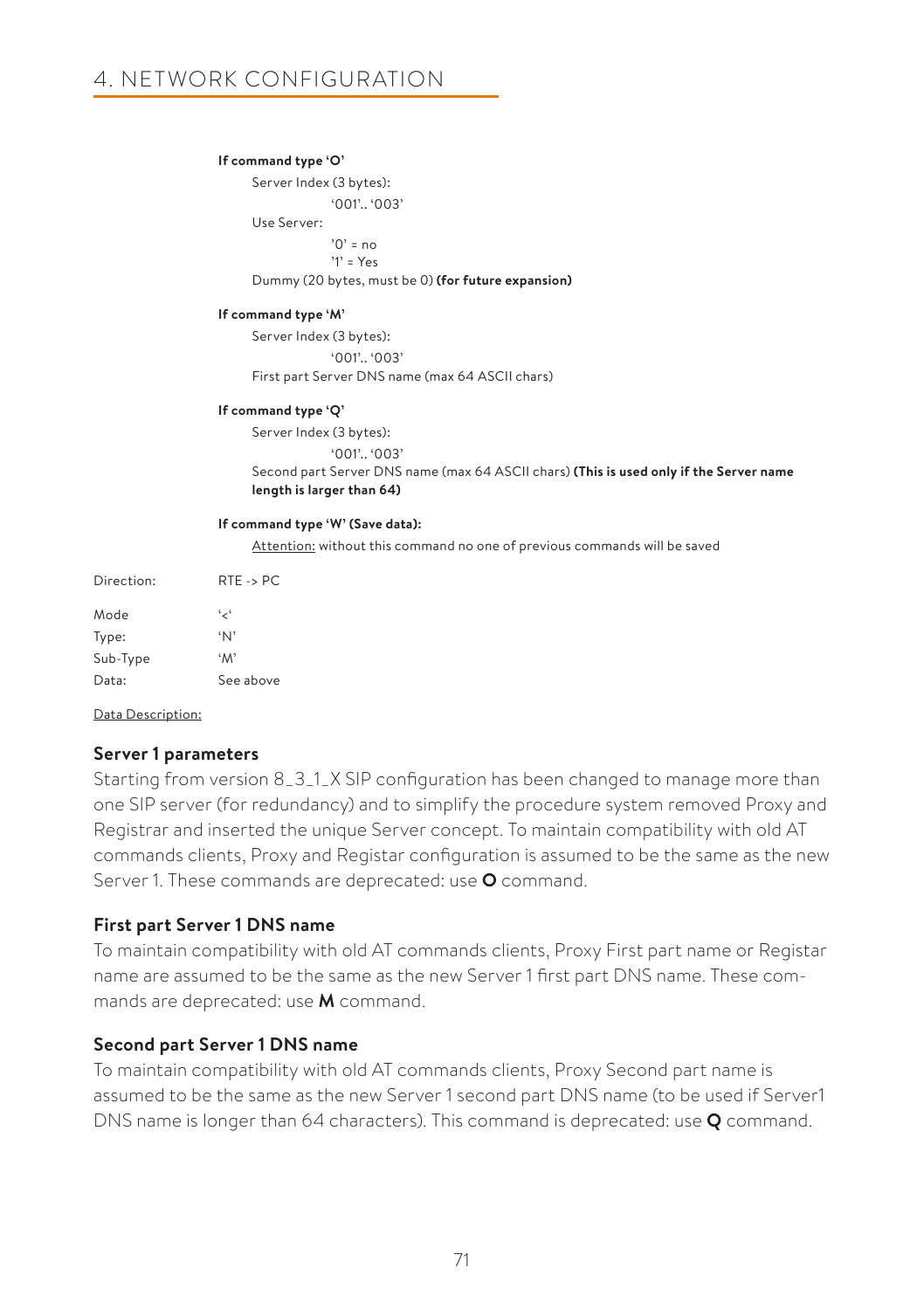# 4. NETWORK CONFIGURATION

### **SIP Server configuration**

Index actually can be only '001', or '002' or '003'

# **First part Server DNS name**

Index actually can be only '001', or '002' or '003'

### **Second part Server DNS name**

Index actually can be only '001', or '002' or '003'

# **4.4. Network NAT & Dynamic Ports Setting (NT)**

This message is sent by PC to request storing/reading of some parameters about the NAT (Network Address Translation) and Dynamic ports configuration.

This message is sent by the RTE to reply to a reading request.

| Direction: | $PC \rightarrow RTE$          |                                                      |  |  |
|------------|-------------------------------|------------------------------------------------------|--|--|
| Mode       | 8'13'                         |                                                      |  |  |
| Type:      | $\Delta$                      |                                                      |  |  |
| Sub-Type   | $\cdot$ T'                    |                                                      |  |  |
| Data:      | Command Type                  |                                                      |  |  |
|            | 'N' = NAT parameters          |                                                      |  |  |
|            | 'S' = NAT server address      |                                                      |  |  |
|            | 'K' = NAT parameters extented |                                                      |  |  |
|            | 'A' = Public address          |                                                      |  |  |
|            | 'P' = Dynamic Ports           |                                                      |  |  |
|            | 'T' = Refresh time            |                                                      |  |  |
|            | If command type 'N'           |                                                      |  |  |
|            | NAT enable:                   |                                                      |  |  |
|            |                               | $'0' = No$                                           |  |  |
|            |                               | $'1' = Y_{PS}$                                       |  |  |
|            | NAT Type:                     |                                                      |  |  |
|            |                               | $'1' = Manual$                                       |  |  |
|            |                               | '2' = HTTP autodiscovery<br>'3' = STUN autodiscovery |  |  |
|            | NAT autolearning:             |                                                      |  |  |
|            |                               | $0' = No$                                            |  |  |
|            |                               | $Y = Yes$                                            |  |  |
|            | Server port (5 bytes)         |                                                      |  |  |
|            |                               | Refresh time (2 bytes) in seconds                    |  |  |
|            | If command type 'S'           |                                                      |  |  |
|            |                               | NAT server name (max 30 ASCII chars):                |  |  |
|            | If command type 'K'           |                                                      |  |  |
|            | Keep Alive:                   |                                                      |  |  |
|            |                               | $0' = No$                                            |  |  |
|            |                               | $'1' = Yes$                                          |  |  |
|            |                               | Dummy (20 bytes, must be 0)                          |  |  |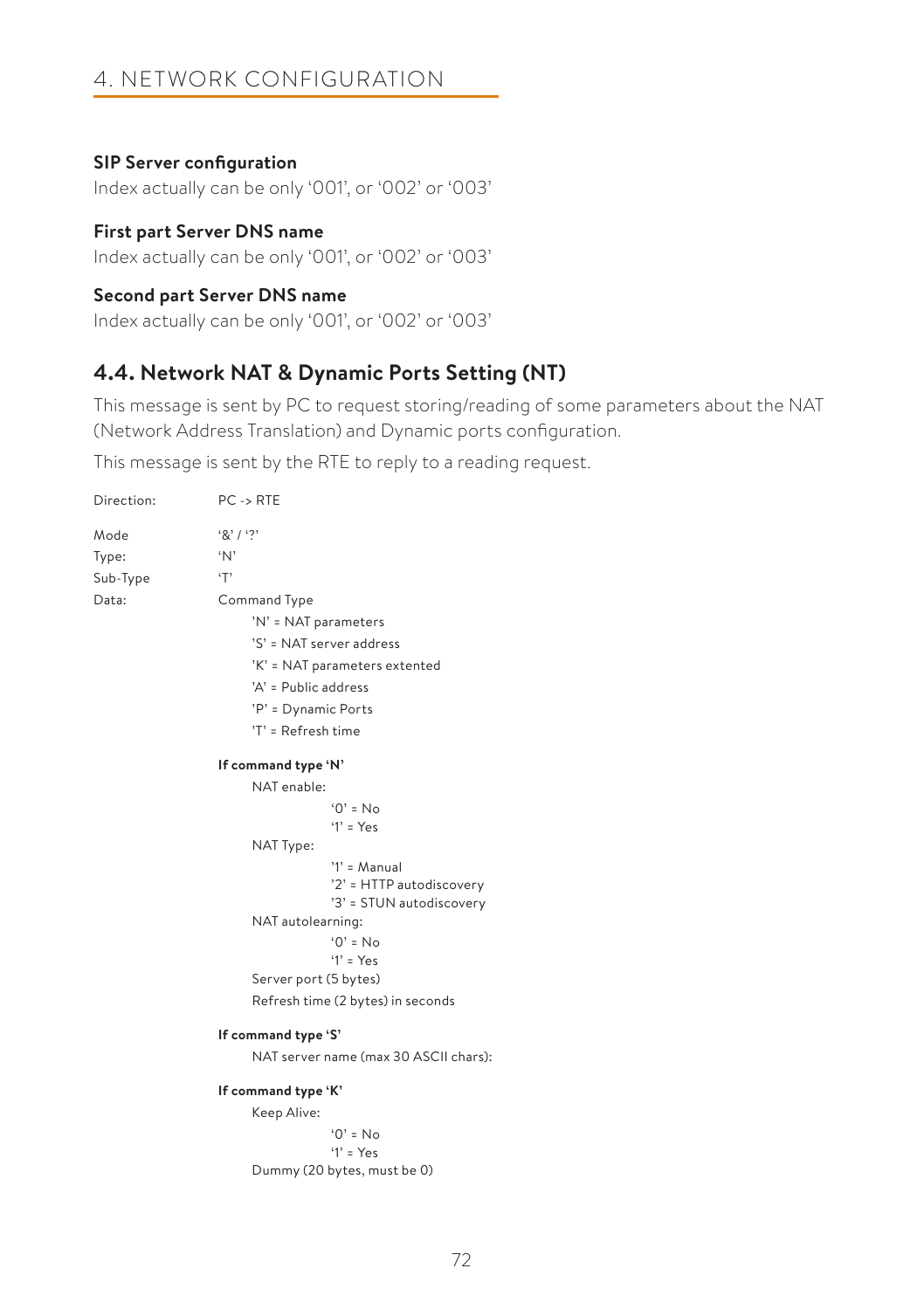### **If command type 'A'**

Public IP address (max 15 ASCII chars):

### **If command type 'P'**

Auto Detect TCP port  $'0' = No$  '1' = Yes TCP Port init number (ASCII digit of fixed len = 5) Auto Detect UDP port '0' = No '1' = Yes UDP Port init number (ASCII digit of fixed len = 5)

### **If command type 'T'**

Refresh time (4 bytes) in seconds '0000' …. '9999' Dummy (10 bytes, must be 0) **(for future expansion)**

| Direction: | $RTE \rightarrow PC$ |
|------------|----------------------|
| Mode       | ، ر ،                |
| Type:      | $^{\circ}N$          |
| Sub-Type   | $\cdot$ T'           |
| Data:      | See above            |

Data Description:

# **NAT enable:**

Select Yes ("1") if a NAT (Network Address Translation) is used to go outside the local network.

### **Nat server name:**

IP address of NAT device.

### **Public IP Address:**

IP address to be used in an H.323 connection for calls outside local network.

### **TCP Port init:**

Init TCP port value used in an H.323 connection for calls outside local network.

### **UDP Port init:**

Init UDP port value used in an H.323 connection for calls outside local network.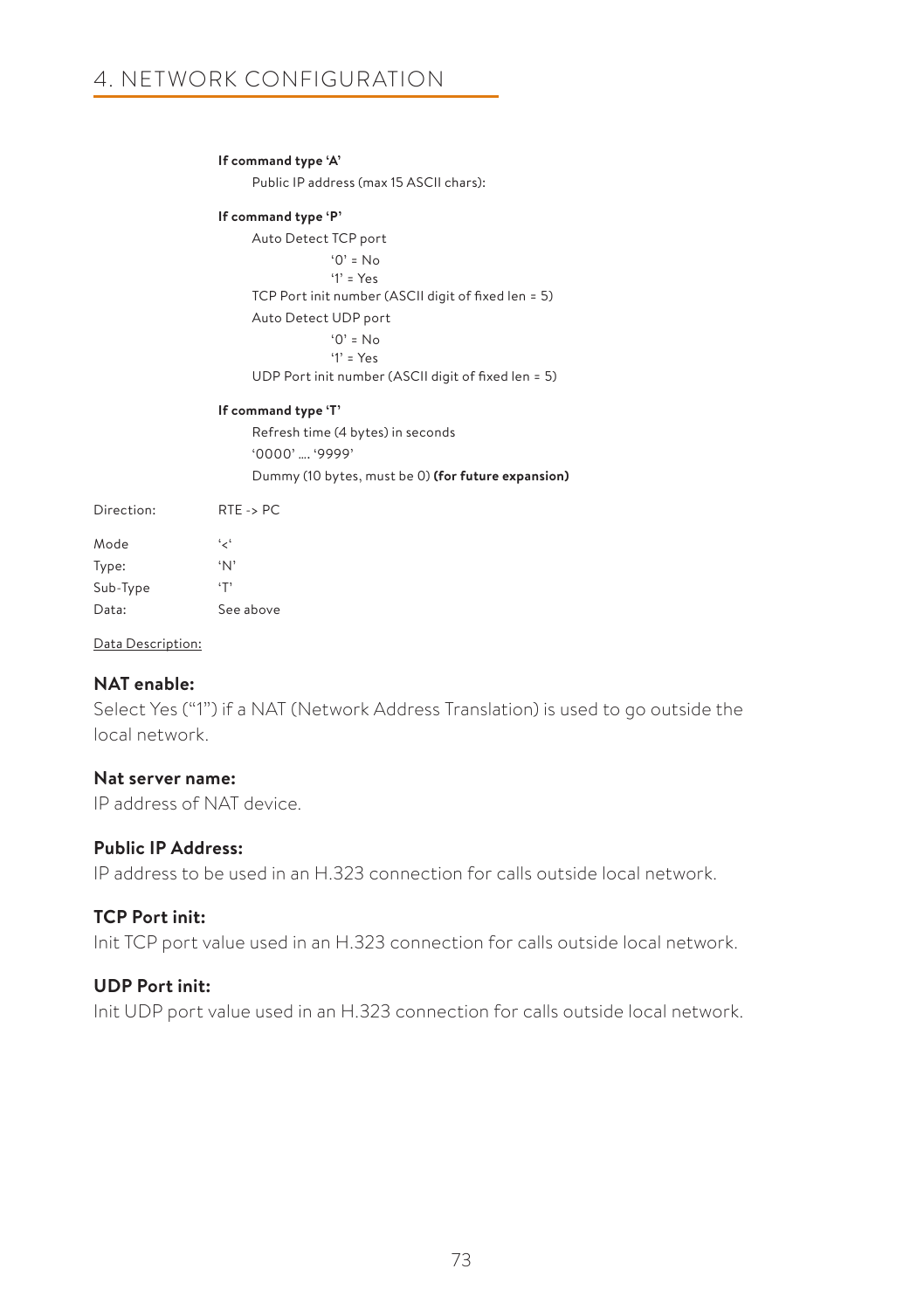# 4. NETWORK CONFIGURATION

# **4.5. Network LAN Settings (NB)**

This message is sent by PC to request storing/reading generic network parameters.

It is sent by RTE to answer a reading request.

| Direction:        | $PC \rightarrow RTE$ |                                                    |
|-------------------|----------------------|----------------------------------------------------|
| Mode              | $8'1'$ ?             |                                                    |
| Type:             | 'N'                  |                                                    |
| Sub-Type          | B                    |                                                    |
| Data:             | Item:                |                                                    |
|                   |                      | 'G' = Generic configuration                        |
|                   | If item 'G':         |                                                    |
|                   | Use IPV6:            |                                                    |
|                   |                      | $0' = No$                                          |
|                   |                      | $'1' = Yes$                                        |
|                   | Priority:            |                                                    |
|                   |                      | $'1' = GLAN1$                                      |
|                   |                      | ' $2$ ' = GLAN2 or WiFi                            |
|                   |                      | Dummy (10 bytes, must be 0) (for future expansion) |
| Direction:        | $RTE \rightarrow PC$ |                                                    |
| Mode              | ، مج                 |                                                    |
| Type:             | 'N'                  |                                                    |
| Sub-Type          | B                    |                                                    |
| Data:             | See above            |                                                    |
| Data Description: |                      |                                                    |

# **4.6. Network Protocols Setting (NA)**

This message is sent by PC to request storing/reading generic protocols parameters

It is sent by RTE to answer a reading request.

| Direction: | $PC \rightarrow RTE$                                                                             |  |
|------------|--------------------------------------------------------------------------------------------------|--|
| Mode       | $8'1'$ ?                                                                                         |  |
| Type:      | ʻΝ'                                                                                              |  |
| Sub-Type   | 'Α'                                                                                              |  |
| Data:      | Item:                                                                                            |  |
|            | 'G' = Generic configuration                                                                      |  |
|            | If item 'G':                                                                                     |  |
|            | Default Protocol:                                                                                |  |
|            | $'0'$ = Automatic<br>$1' =$ SIP<br>$'2' = H323$<br>$3' = ISDN$<br>Default Protocol:<br>$0' = No$ |  |
|            | $Y = Yes$                                                                                        |  |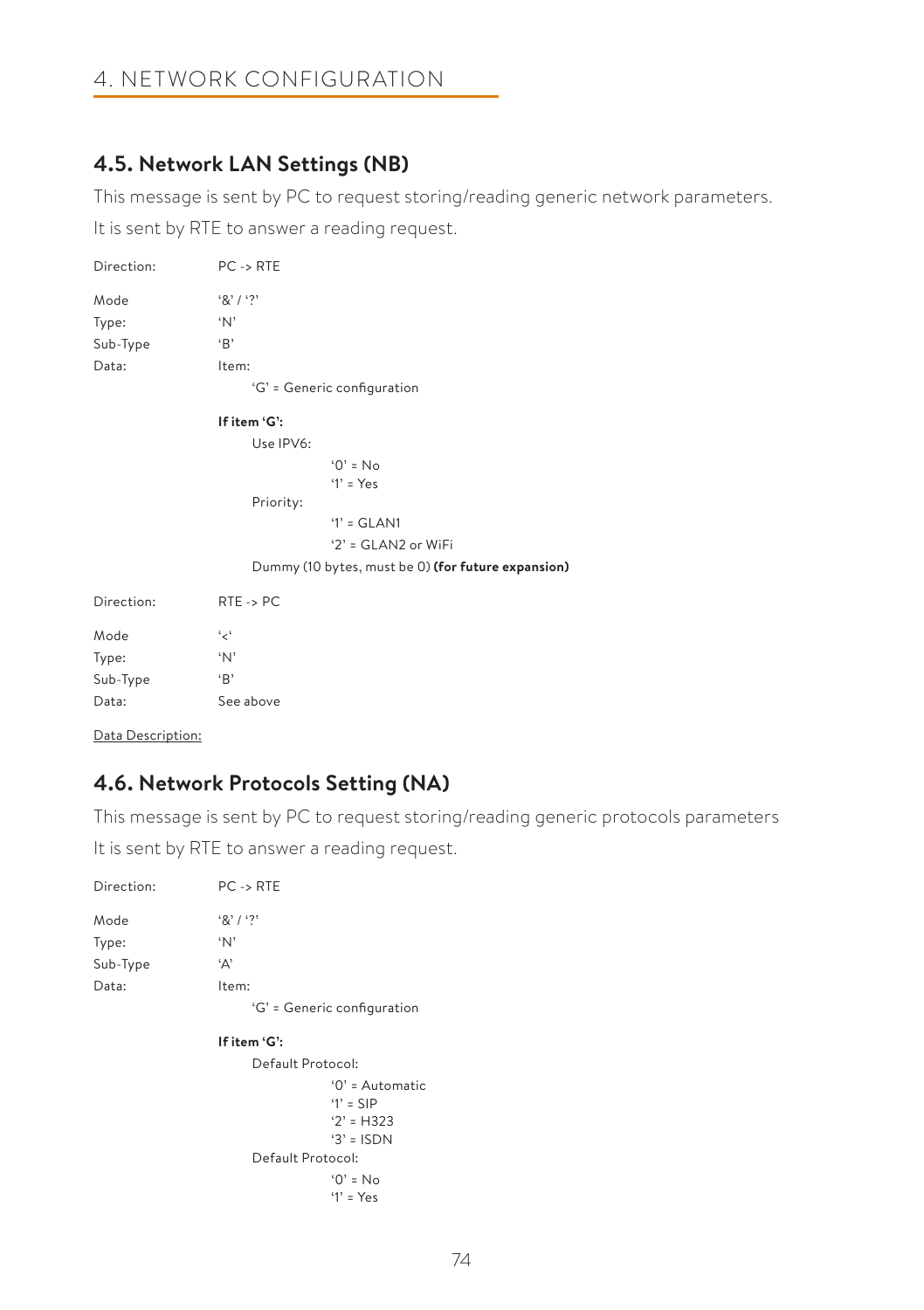```
 Use H.323:
                                     '0' = No
                                     '1' = Yes
                         Use ISDN:
                                    '0' = No '1' = Yes
                         Reject SIP incoming calls:
                                    '1' = Only on GLAN1
                                    '2' = Only on GLAN2 or WiFi
                                    '3' = On GLAN1 and GLAN2 or WiFi
                                     '4' = No
                         Reject H323 incoming calls: 
                                    '1' = Only on GLAN1
                                    '2' = Only on GLAN2 or WiFi
                                    '3' = On GLAN1 and GLAN2 or Wifi
                                    '4' = No Dummy (8 bytes, must be 0) (for future expansion)
Direction: PTE - PC
```

| <b>170 CG.LIOU</b> | 17. IL - 2 F C |
|--------------------|----------------|
| Mode               | ، ر ،          |
| Type:              | $^{\circ}N$    |
| Sub-Type           | ۰Δ'            |
| Data:              | See above      |

Data Description:

## **4.7. Network LAN H.323 Setting (NH)**

This message is sent by PC to request storing/reading of some H.323 configuration parameters.

It is sent by RTE to answer a reading request.

| Direction: | $PC \rightarrow RTE$                        |
|------------|---------------------------------------------|
| Mode       | 8' / ?                                      |
| Type:      | ʻΝ'                                         |
| Sub-Type   | ʻΗ'                                         |
| Data:      | Item:                                       |
|            | A' = First part of H.323 name               |
|            | 'H' = Second part of H.323 name             |
|            | 'B' = First part of H.323 number            |
|            | 'l' = Second part of H.323 number           |
|            | 'G' = Gatekeeper                            |
|            | 'C' = Refuse calls by IP address            |
|            | 'D' = Advanced parameters                   |
|            | 'L' = First part of IP/DNS Gatekeeper name  |
|            | 'M' = Second part of IP/DNS Gatekeeper name |
|            | 'W' = Save All                              |
|            | 16:1 4.75111.2221                           |

### **If item A (First part H.323 name) :**

First part name string (max 64 chars)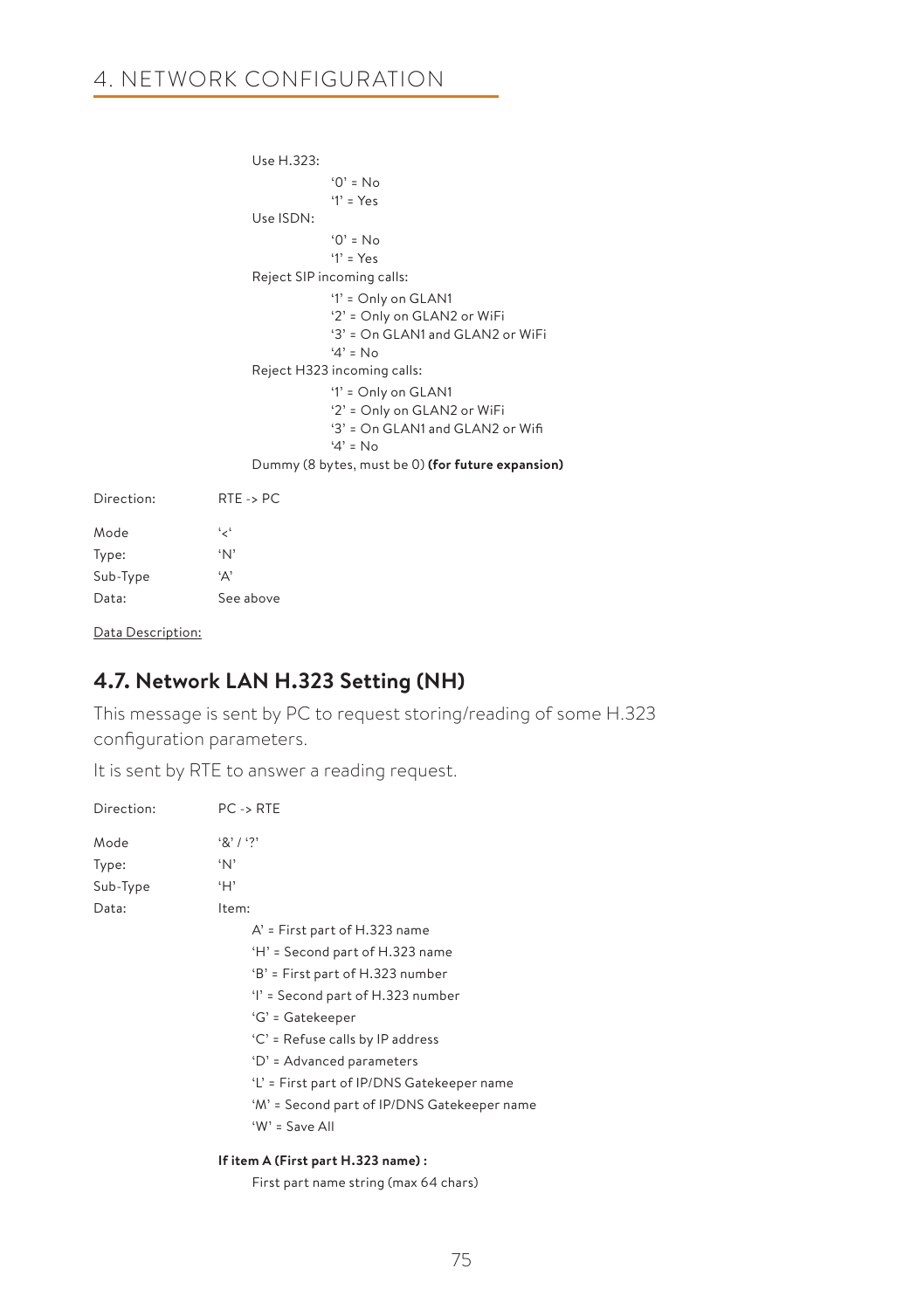#### **If item H (Second part H.323 name) :**

Second part name string (max 64 chars)

#### **If item B (First part H.323 number) :**

First part number value (max 64 digits)

#### **If item I (Second part H.323 number) :**

Second part number value (max 64 digits)

#### **If item G (Gatekeeper) :**

Use Gatekeeper:  $^{\circ}$   $\Omega$ <sup>2</sup> = No '1' = Yes Automatic Gatekeeper IP address:  $'0' = No$  '1' = Yes Gatekeeper IP address:

xxx.xxx.xxx.xxx (max 15 chars)

#### **If item C (Refuse calls by IP address) :**

Refuse calls:  $'0'$  = No '1' = Yes

#### **If item D (Advanced parameters) :**

Use H.460: '0' = No '1' = Yes Automatic registration:  $'0'$  = No '1' = Yes Registration expiration time in seconds (3 bytes): '000' … '300' Registration interval time in seconds (3 bytes): '10' … '30'

#### **If item L (First part IP/DNS gatekeeper name) :**

First part name string (max 64 chars)

#### **If item M (First part IP/DNS gatekeeper name) :**

Second part name string (max 64 chars)

#### **If item W (Write data) :**

Attention: without this command no one of previous commands will be saved

| Direction: | $RTE \rightarrow PC$ |
|------------|----------------------|
| Mode       | ، ر ،                |
| Type:      | $^{\circ}N$          |
| Sub-Type   | ʻΗ'                  |
| Data:      | See above            |

Data Description: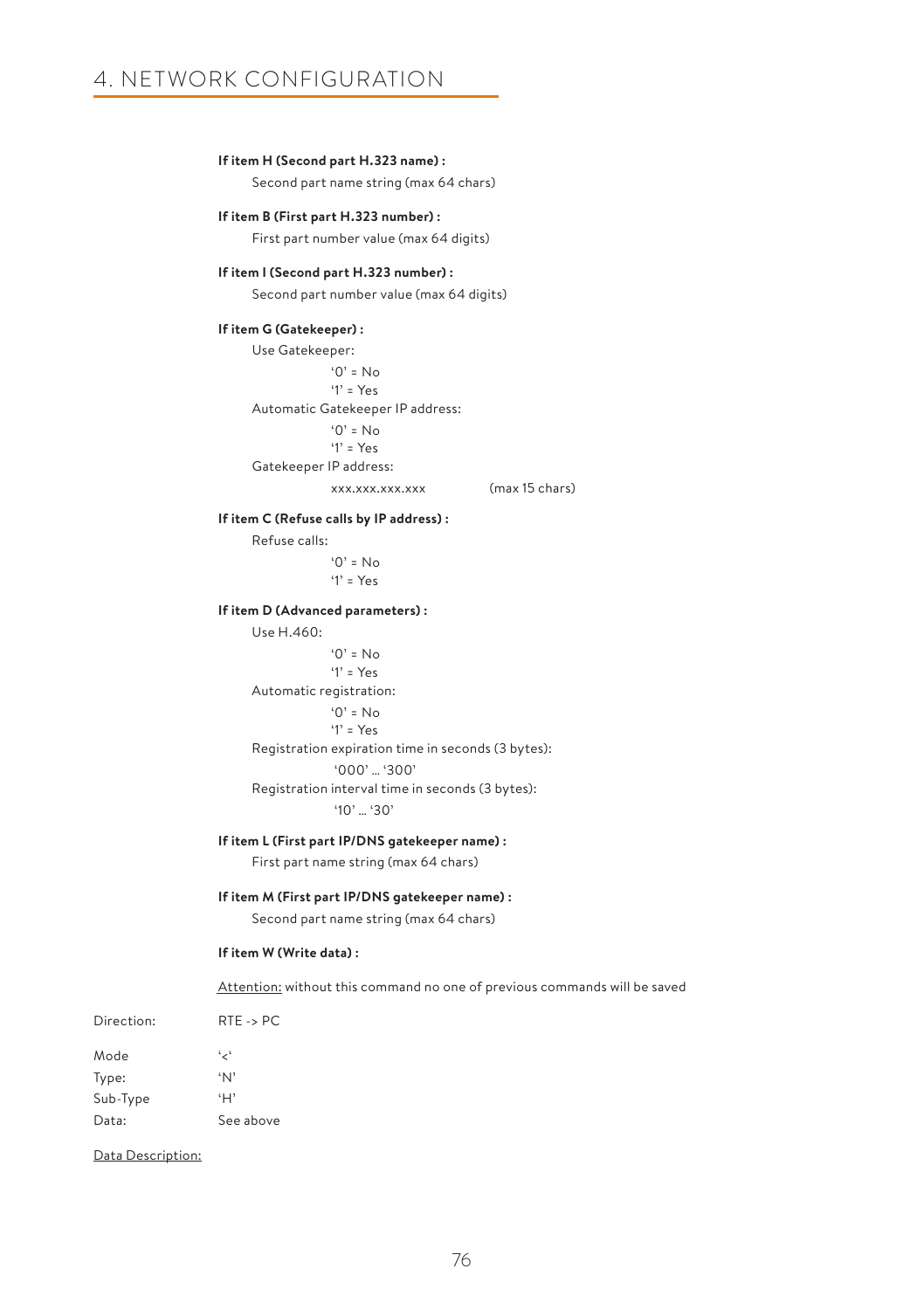### **Name H.323**

Name used by the terminal to register to a gatekeeper.

## **Number H.323**

Identification number used by the terminal to register to a gatekeeper.

You can use "Gatekeeper IP" address" or "First/Second part IP/DNS gatekeeper name" fields to save it.

### **Gatekeeper**

A gatekeeper is a very useful, but optional, component of an H.323-enabled network. Gatekeepers are needed to ensure reliable, commercially feasible communications. A gatekeeper is often referred to as the brain of the H.323 enabled network because of the central management and control services it provides. When a gatekeeper exists all endpoints (terminals, gateways, and MCUs) must be registered with it. Registered endpoints' control messages are routed through the gatekeeper. The gatekeeper and the endpoints it administers form a management zone.

A gatekeeper provides several services to all endpoints in its zone. These services include:

- **Address translation:** A gatekeeper maintains a database for translation between aliases, such as international phone numbers, and network addresses.
- **Admission and access control of endpoints:** This control can be based on bandwidth availability, limitations on the number of simultaneous H.323 calls, or the registration privileges of endpoints.
- **Bandwidth management:** Network administrators can manage bandwidth by specifying limitations on the number of simultaneous calls and by limiting authorization of specific terminals to place calls at specified times.
- **Routing capability:** A gatekeeper can route all calls originating or terminating in its zone. This capability provides numerous advantages. First, accounting information of calls can be maintained for billing and security purposes. Second, a gatekeeper can re-route a call to an appropriate gateway based on bandwidth availability. Third, re-routing can be used to develop advanced services such as mobile addressing, call forwarding, and voice mail diversion.

## **"Gatekeeper IP address" and "First/Second part IP/DNS gatekeeper name"**

You can use the first one only to save the gatekeeper IP address. You can use the second if you need to save the gatekeeper address as a URL or IP. Please note that is saved address set by the last field called.

### **Example:**

| PC BE--------------- AT( <nhaterminalname<cr> ------------------- RTE (Name H.323: TerminalName)</nhaterminalname<cr> |  |
|-----------------------------------------------------------------------------------------------------------------------|--|
| PC B<---------------- AT <nhb1234<cr> --------------------- RTE (Number H.323:1234)</nhb1234<cr>                      |  |
| PC BE---- AT[ <nhg00000.000.000.000<cr> --------------- RTE (Gatekeeper: No)</nhg00000.000.000.000<cr>                |  |
| PC BE------------------------ OK <cr> ------------------------------- RTE</cr>                                        |  |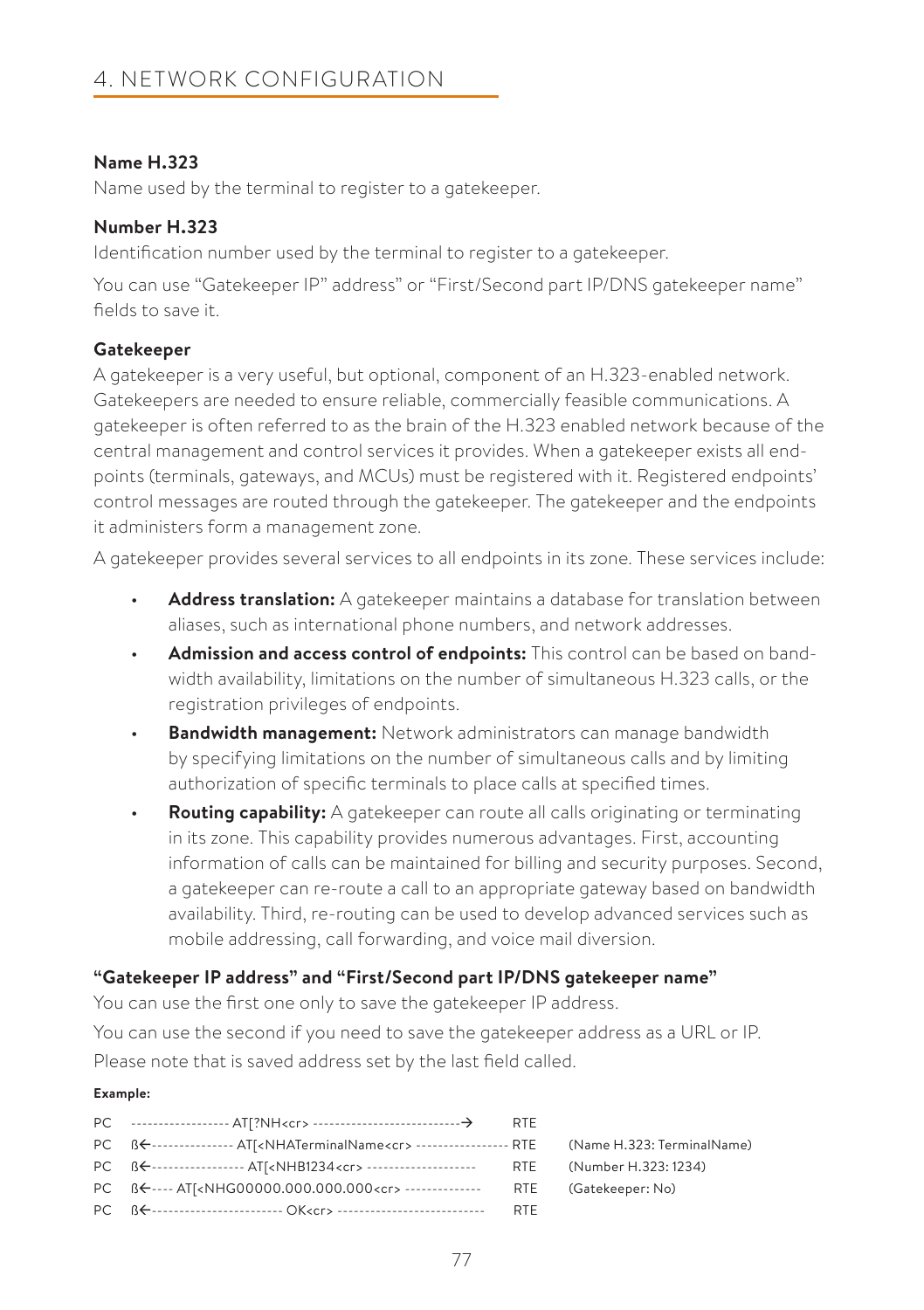## **4.8. Network Gatekeeper Authentication Setting (NJ)**

This message is sent by PC to request storing/reading gatekeeper authentication parameters.

It is sent by RTE to answer a reading request.

| Direction: | $PC \rightarrow RTE$                                                      |  |  |
|------------|---------------------------------------------------------------------------|--|--|
| Mode       | $8'1'$ ?                                                                  |  |  |
| Type:      | 'N'                                                                       |  |  |
| Sub-Type   | q.                                                                        |  |  |
| Data:      | Item:                                                                     |  |  |
|            | 'A' = Authentication parameters                                           |  |  |
|            | 'U' = Authentication User name                                            |  |  |
|            | 'P' = Authentication Password                                             |  |  |
|            | 'W' = Save All                                                            |  |  |
|            | If item A (Authentication parameters):                                    |  |  |
|            | Enable:                                                                   |  |  |
|            | $'0' = No$                                                                |  |  |
|            | $'1' = Yes$                                                               |  |  |
|            | Mode:                                                                     |  |  |
|            | '00' = Automatic                                                          |  |  |
|            | $'01' = H.235 D$<br>$'02' = MD5$                                          |  |  |
|            | Gatekeeper ID (max 30 ASCII chars)                                        |  |  |
|            |                                                                           |  |  |
|            | If item U (Authentication user name) :                                    |  |  |
|            | UserName (max 30 ASCII chars)                                             |  |  |
|            | If item P (Authentication password):                                      |  |  |
|            | UserName (max 30 ASCII chars)                                             |  |  |
|            | If item W (Write data):                                                   |  |  |
|            | Attention: without this command no one of previous commands will be saved |  |  |
| Direction: | $RTE \rightarrow PC$                                                      |  |  |
| Mode       | ' ج'                                                                      |  |  |
| Type:      | 'N'                                                                       |  |  |
| Sub-Type   | q,                                                                        |  |  |
| Data:      | See above                                                                 |  |  |

Data Description:

## **4.9. Network SNMP Management (NS)**

This message is sent by PC to request storing/reading of some SNMP Management configuration parameters.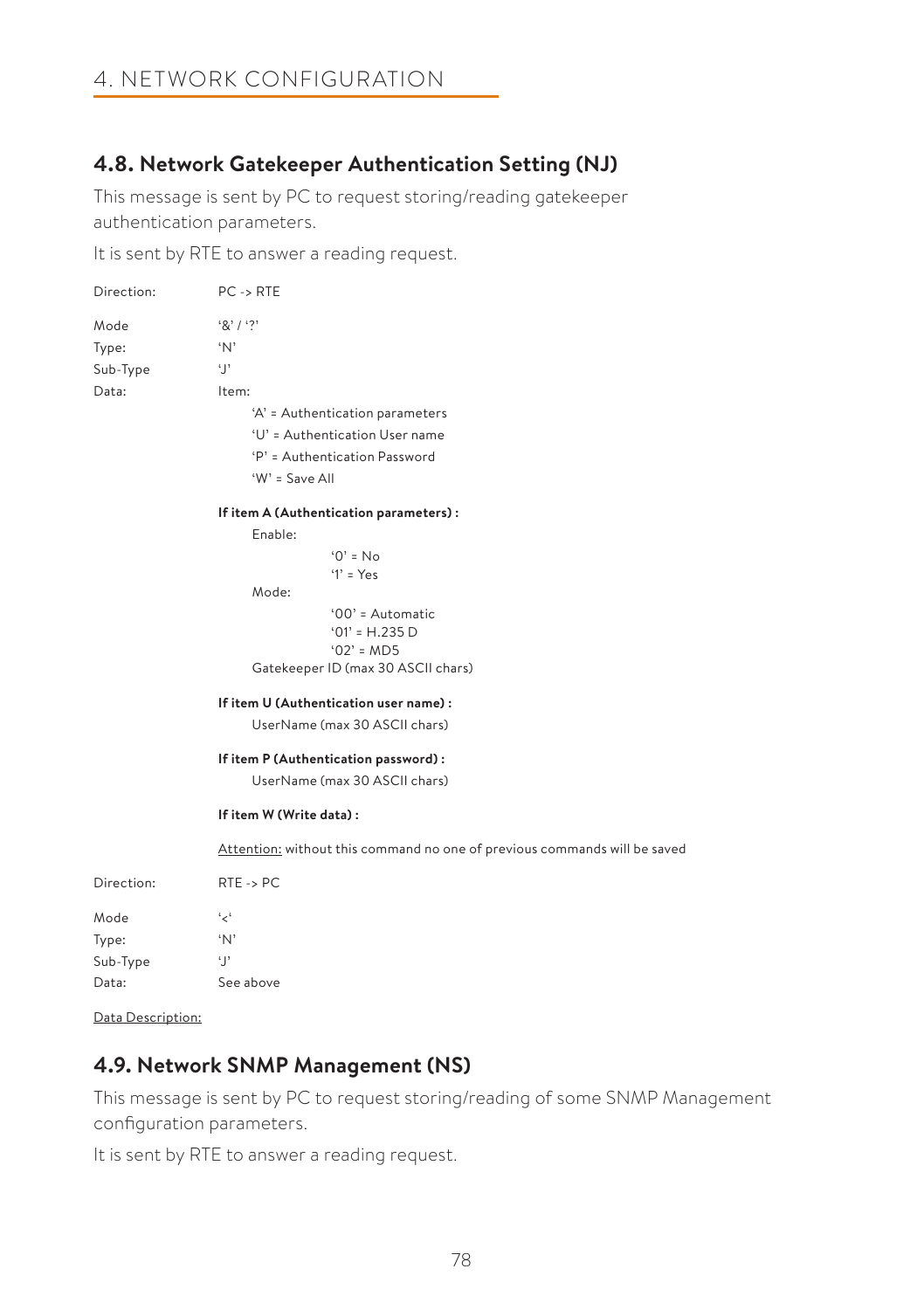| Direction: | $PC \rightarrow RTE$ |
|------------|----------------------|
| Mode       | 8' / ?               |
| Type:      | $^{\circ}$ N'        |
| Sub-Type   | $\zeta$              |
| Data:      | ltem:                |
|            |                      |

 'A' = Generic configuration 'N' = Administrator Name

'L' = Location

- 'R' = Read configuration parameters
- 'S' = Write configuration parameters
- 'C' = Community Read
- 'D' = Community Write

'W' = Save Alls

#### **If item 'A' (IP address) :**

SNMP Management

 $'0' = No$  $'1' = Y_{PS}$ Enable Traps: '0' = No '1' = Yes Dummy (14 bytes, must be 0) **(for future expansion)**

#### **If item 'N' :**

Administrator name (max 30 ASCII chars)

#### **If item 'L' :**

Location (max 30 ASCII chars)

#### **If item 'R' (Read Config parameters) :**

| Enable all addresses:      |                        |
|----------------------------|------------------------|
| $0' = No$<br>'1' = $Yes$   |                        |
| Address                    |                        |
| XXX.XXX.XXX.XXX<br>Address | (fixed len = 15 chars) |
| XXX.XXX.XXX.XXX            | (fixed len = 15 chars) |

#### **If item 'S' (Save Config parameters) :**

|         | $\frac{1}{2}$ is the colling parameter sy . |                        |
|---------|---------------------------------------------|------------------------|
|         | Enable all addresses:                       |                        |
|         | $0' = No$                                   |                        |
|         | $'1' = Yes$                                 |                        |
| Address |                                             |                        |
|         | XXX.XXX.XXX.XXX                             | (fixed len = 15 chars) |
| Address |                                             |                        |
|         | XXX.XXX.XXX.XXX                             | (fixed len = 15 chars) |

#### **If item 'C' :**

Community Read (max 30 ASCII chars):

### **If item 'D' :**

Community Write (max 30 ASCII chars)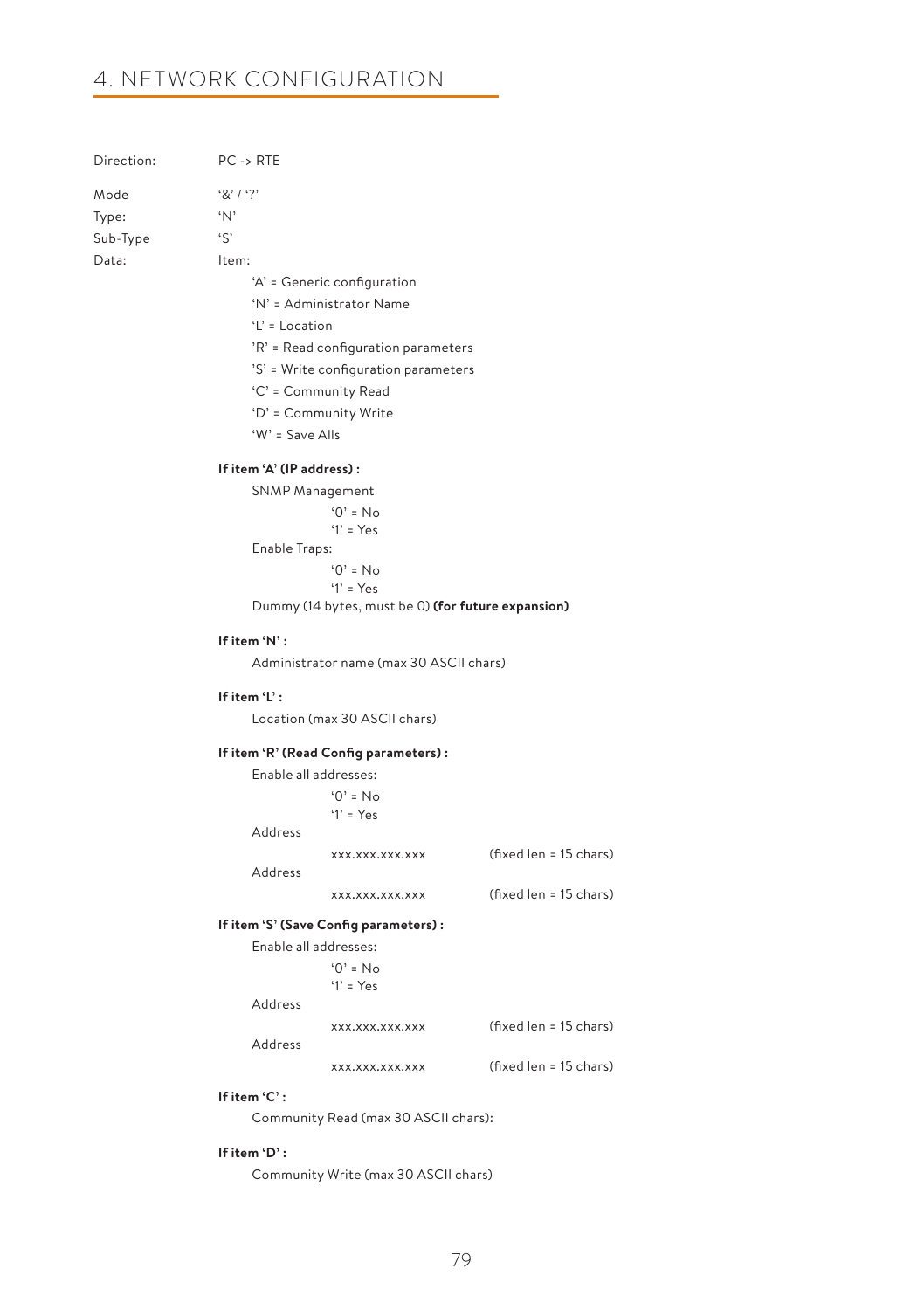#### **If item W (Write data) :**

Attention: without this command no one of previous commands will be saved

| Direction: | $RTE \rightarrow PC$ |
|------------|----------------------|
| Mode       | ، ر،                 |
| Type:      | $^{\circ}$ N'        |
| Sub-Type   | $\mathfrak{c}$       |
| Data:      | See above            |

Data Description:

### **SNMP Active**

To enable SNMP (Simple Network Management Protocol) in the system.

### **Administrator nam**

The textual identification of the contact person for managed node

### **Location**

The physical location of this node (e.g., "telephone closet, 3rd floor")

## **4.10. Network QoS Management (NQ)**

This message is sent by PC to request storing/reading of some QoS Management configuration parameters.

It is sent by RTE to answer a reading request.

| Direction: | $PC \rightarrow RTE$                      |                                 |  |  |
|------------|-------------------------------------------|---------------------------------|--|--|
| Mode       | 8' / ?                                    |                                 |  |  |
| Type:      | 'N'                                       |                                 |  |  |
| Sub-Type   | 'Q'                                       |                                 |  |  |
| Data:      | Item:                                     |                                 |  |  |
|            | 'G' = Generic configuration               |                                 |  |  |
|            |                                           | 'P' = Precedence/TOS parameters |  |  |
|            | 'D' = DiffServe parameters                |                                 |  |  |
|            | If item 'G' (Generic configuration) :     |                                 |  |  |
|            | Use QoS:                                  |                                 |  |  |
|            | $0' = No$                                 |                                 |  |  |
|            | $'1' = Yes$                               |                                 |  |  |
|            |                                           | Quality of service:             |  |  |
|            |                                           | $'1'$ = Precedence/TOS          |  |  |
|            |                                           | $'2'$ = DiffServe               |  |  |
|            | If item 'P' (Precedence/TOS parameters) : |                                 |  |  |
|            | Audio TOS:                                |                                 |  |  |
|            |                                           | $'1' = Normal$                  |  |  |
|            |                                           | '2' = Minimize delay            |  |  |
|            |                                           | '3' = Maximize Throughput       |  |  |
|            |                                           | '4' = Maximize Reliability      |  |  |

'5' = Minimize Mon.Cost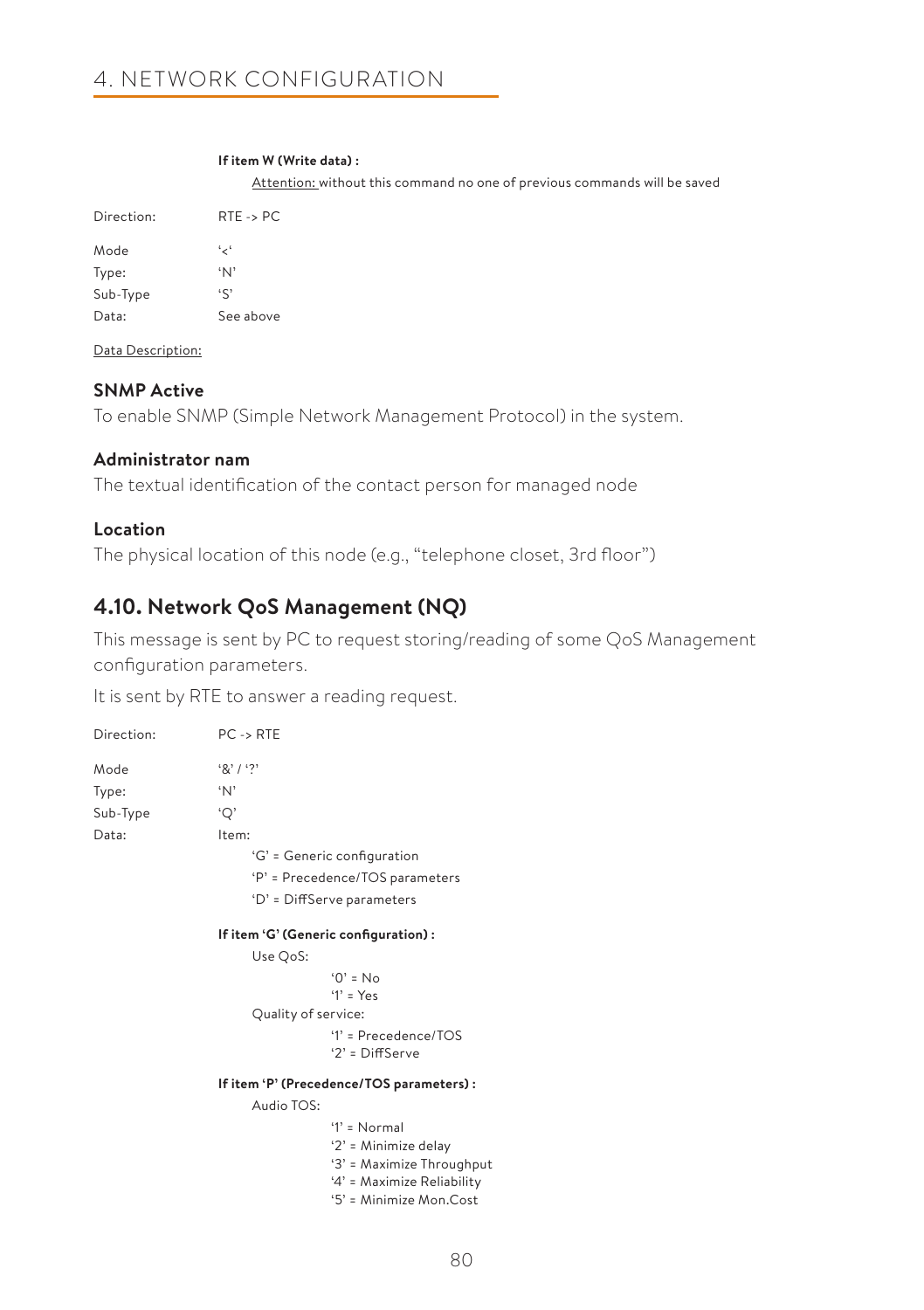Audio Precedence:

'0' = 0-Routine

 '1' = 1-Priority '2' = 2-Immediate '3' = 3-Flash '4' = 4-Flash Override '5' = 5-CRITIC/ECP '6' = 6-Internet Control '7' = 7-Network Control Video TOS: '1' = Normal '2' = Minimize delay '3' = Maximize Throughput '4' = Maximize Reliability '5' = Minimize Mon.Cost Video Precedence: '0' = 0-Routine '1' = 1-Priority '2' = 2-Immediate '3' = 3-Flash '4' = 4-Flash Override '5' = 5-CRITIC/ECP '6' = 6-Internet Control '7' = 7-Network Control Data TOS: '1' = Normal '2' = Minimize delay '3' = Maximize Throughput '4' = Maximize Reliability '5' = Minimize Mon.Cost Data Precedence: '0' = 0-Routine '1' = 1-Priority '2' = 2-Immediate '3' = 3-Flash '4' = 4-Flash Override '5' = 5-CRITIC/ECP '6' = 6-Internet Control '7' = 7-Network Control Signal TOS: '1' = Normal '2' = Minimize delay '3' = Maximize Throughput '4' = Maximize Reliability '5' = Minimize Mon.Cost Signal Precedence:  $^{\circ}$  0<sup>-</sup> Routine '1' = 1-Priority '2' = 2-Immediate '3' = 3-Flash '4' = 4-Flash Override '5' = 5-CRITIC/ECP '6' = 6-Internet Control '7' = 7-Network Control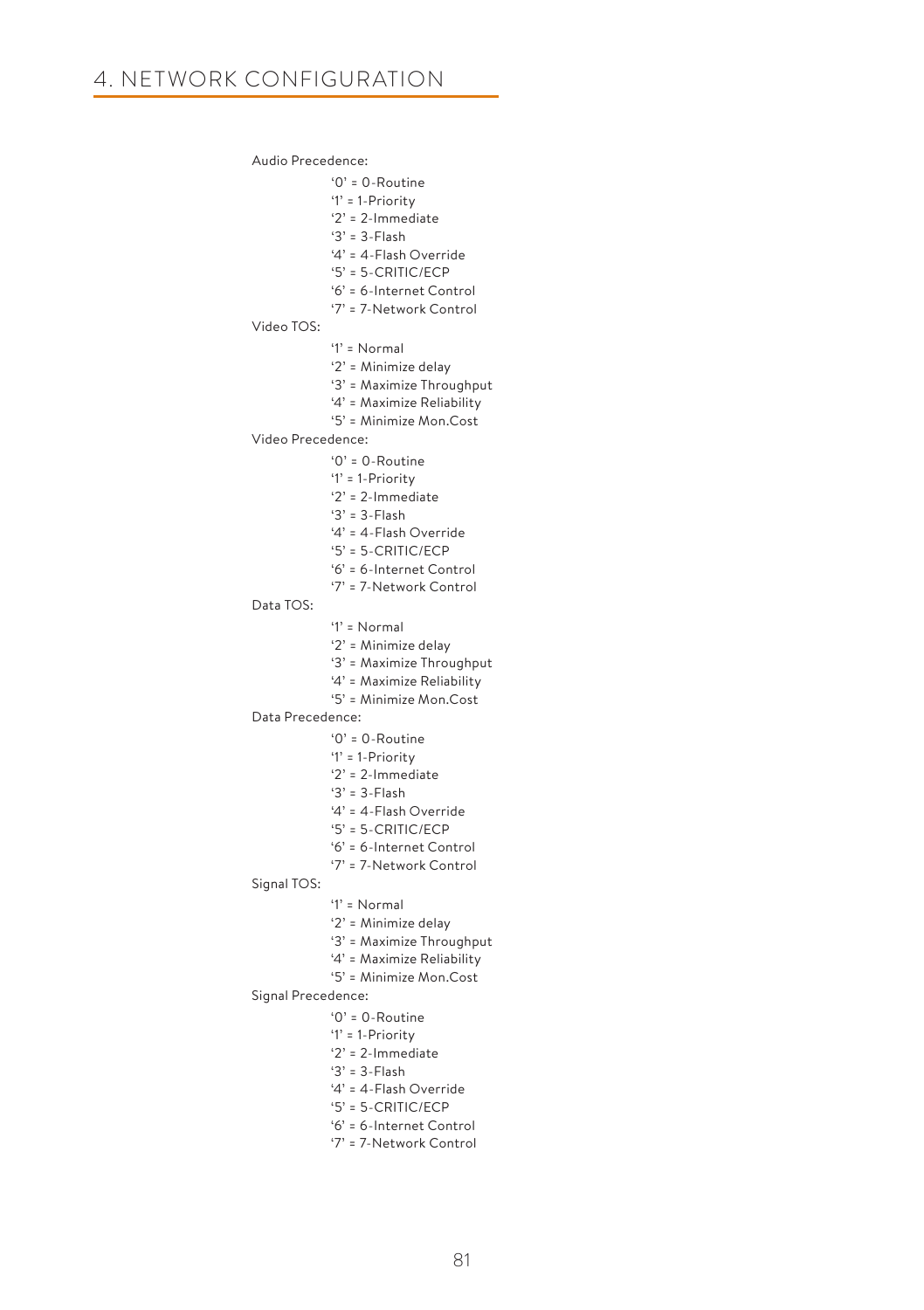#### **If item 'D' (DiffServe parameters):**

Audio DiffServe value (2 bytes) : "00"…"63" Video DiffServe value (2 bytes) : "00"…"63" Data DiffServe value (2 bytes) : "00"…"63" Signal DiffServe value (2 bytes) : "00"…"63"

| Direction <sup>*</sup> | $RTE \rightarrow PC$ |
|------------------------|----------------------|
| Mode                   | ، ر ،                |
| Type:                  | $^{\circ}N$          |
| Sub-Type               | 'О'                  |
| Data:                  | See above            |

Data Description:

## **4.11. Network ISDN Configuration (NO)**

This message is sent by PC to request storing/reading of some ISDN configuration parameters.

| Direction: | $PC \rightarrow RTE$                                 |  |  |
|------------|------------------------------------------------------|--|--|
| Mode       | $8'1'$ ?                                             |  |  |
| Type:      | 'N'                                                  |  |  |
| Sub-Type   | `O`                                                  |  |  |
| Data:      | Item:                                                |  |  |
|            | $G' = General$                                       |  |  |
|            | 'S' = Service configuration                          |  |  |
|            | 'Z' = Service number for all rates in automatic mode |  |  |
|            | 'A' = Service number for 64k rate                    |  |  |
|            | 'B' = Service number for 128k rate                   |  |  |
|            | 'C' = Service number for 192k rate                   |  |  |
|            | 'D' = Service number for 256k rate                   |  |  |
|            | 'F' = Service number for 320k rate                   |  |  |
|            | 'F' = Service number for 384k rate                   |  |  |
|            | 'H' = Service number for 448k rate                   |  |  |
|            | 'I' = Service number for 512k rate                   |  |  |
|            | 'L' = Service number for 768k rate                   |  |  |
|            | 'N' = Service number for 1472k rate                  |  |  |
|            | 'O' = Service number for 1536k rate                  |  |  |
|            | 'P' = Service number for 1728k rate                  |  |  |
|            | 'Q' = Service number for 1920k rate                  |  |  |
|            | If item G (General):                                 |  |  |
|            | Enable:                                              |  |  |
|            | $0' = No$                                            |  |  |
|            | $'1' = Y_{PS}$                                       |  |  |
|            | Gateway IP address:                                  |  |  |
|            | (fixed len = 15 chars)<br>XXX.XXX.XXX.XXX            |  |  |
|            |                                                      |  |  |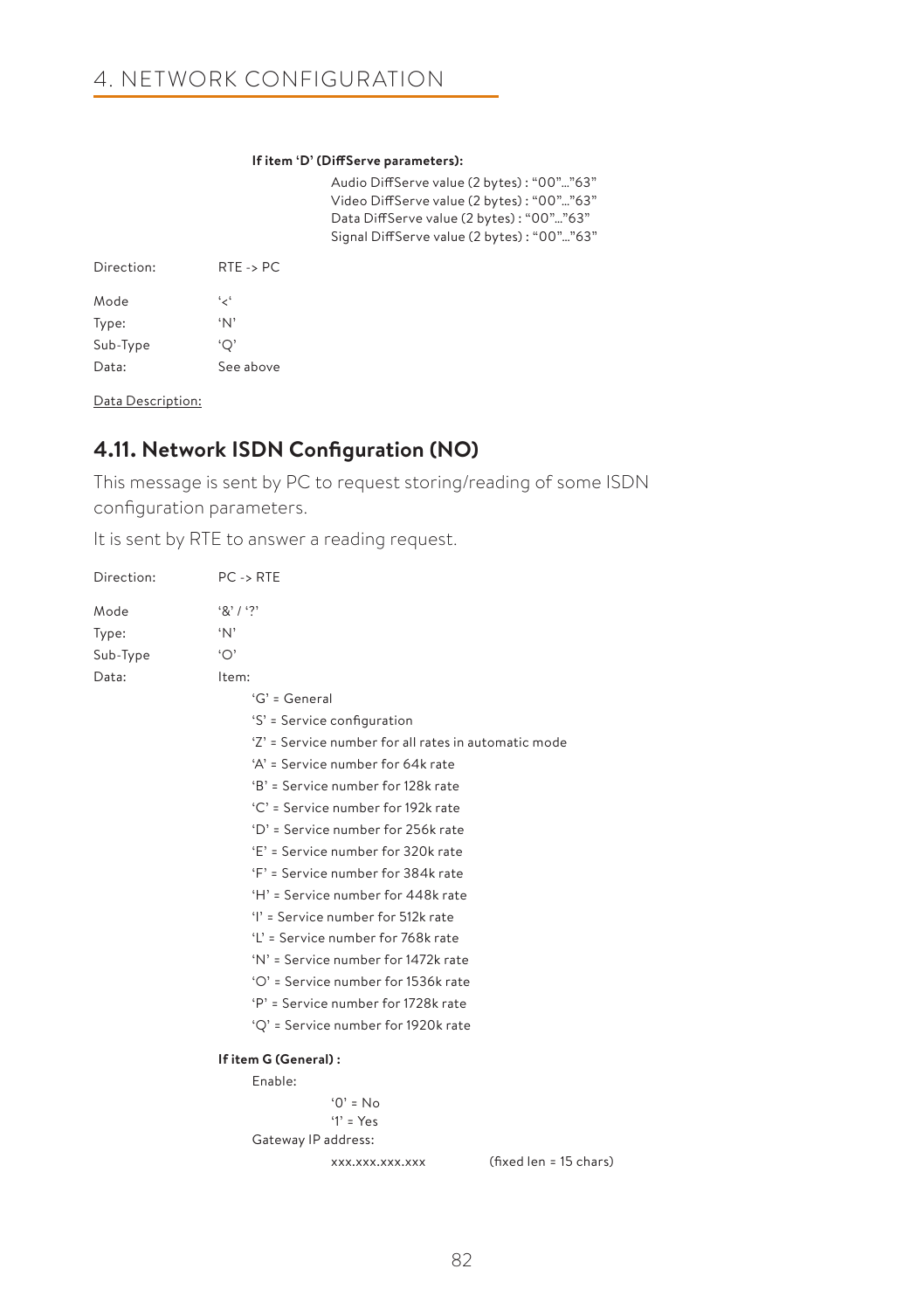#### **If item S (Service configuration) :**

Service mode: '0' = Manual '1' = Automatic

**If item Z, A, B, C, D, E, F, H, I, L, N, O, P, Q (Service number) :**

Service number (max 32 ASCII chars)

| Direction: | $RTE \rightarrow PC$ |
|------------|----------------------|
| Mode       | ، ر ،                |
| Type:      | $^{\circ}N^{\circ}$  |
| Sub-Type   | $\Omega$             |
| Data:      | See above            |

Data Description:

## **4.12. Predefined Party Configuration (NP)**

This message is sent by PC to request storing/reading predefined party configuration parameters.

| Direction:                         | $PC \rightarrow RTE$                                        |                              |
|------------------------------------|-------------------------------------------------------------|------------------------------|
| Mode<br>Type:<br>Sub-Type<br>Data: | $8'1'$ ?<br>$\Delta$<br>$\cdot$ p<br>Item:<br>'G' = General |                              |
|                                    | If item G:                                                  |                              |
|                                    | Enable:                                                     |                              |
|                                    |                                                             | $'O' = No$                   |
|                                    |                                                             | $'1' = Yes$                  |
|                                    | Protocol:                                                   |                              |
|                                    |                                                             | $'1' = IP$                   |
|                                    |                                                             | $6' =$ SIP                   |
|                                    |                                                             | $7' = ISDN$                  |
|                                    |                                                             | Number (max 32 ASCII chars): |
| Direction:                         | $RTE \rightarrow PC$                                        |                              |
| Mode                               | ، رِ ،                                                      |                              |
| Type:                              | 'N'                                                         |                              |
| Sub-Type                           | $\cdot$ p                                                   |                              |
| Data:                              | See above                                                   |                              |
| Data Description                   |                                                             |                              |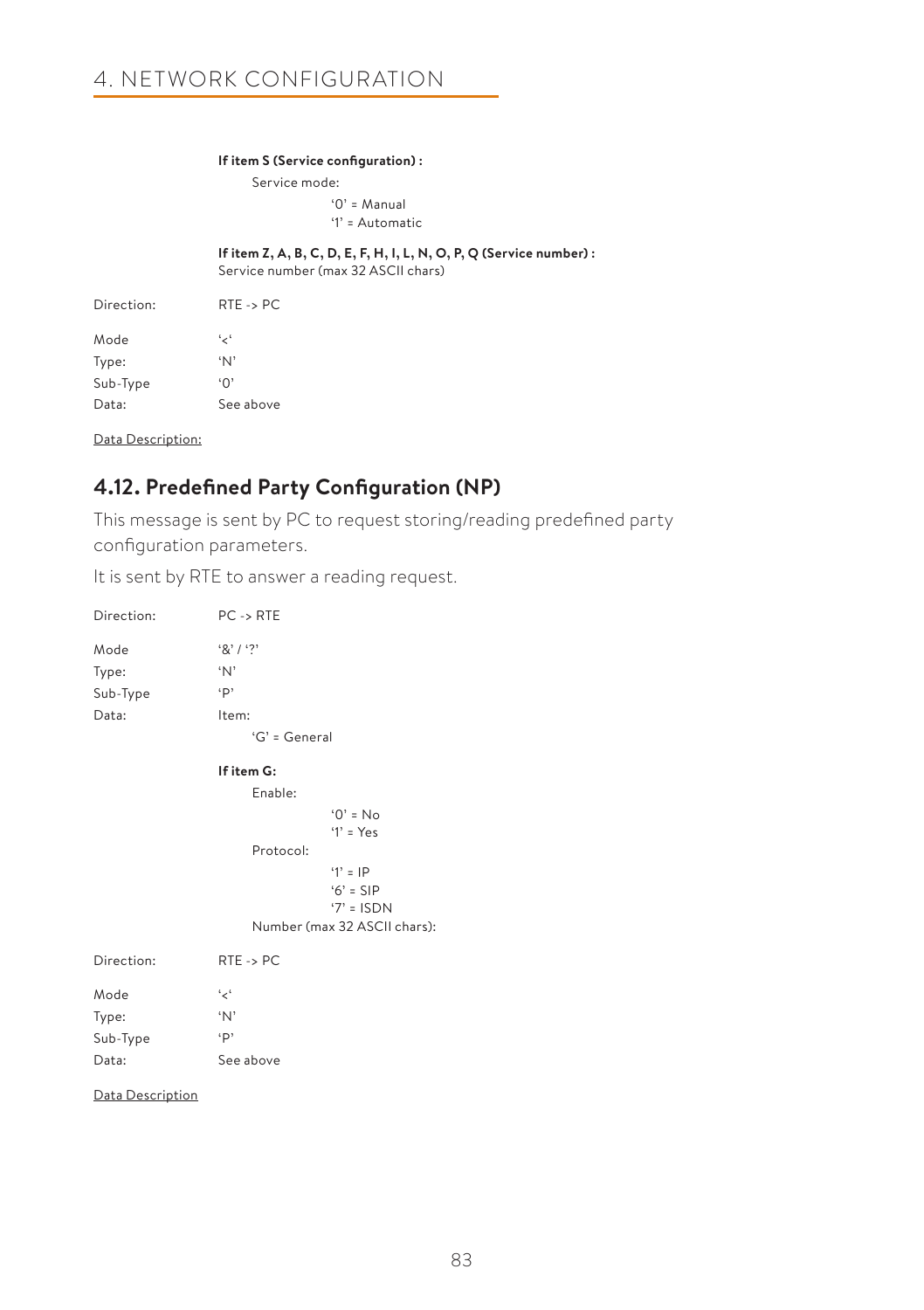## **4.13. Network Web Management (NK)**

This message is sent by PC to request storing/reading of some Web Management configuration parameters.

| Direction: | $PC \rightarrow RTE$           |                                                     |                        |
|------------|--------------------------------|-----------------------------------------------------|------------------------|
| Mode       | 8' / ?                         |                                                     |                        |
| Type:      | 'N'                            |                                                     |                        |
| Sub-Type   | K                              |                                                     |                        |
| Data:      | Item:                          |                                                     |                        |
|            |                                | 'G': Generic command                                |                        |
|            |                                | 'A': Address command                                |                        |
|            |                                | 'B': Extended parameters command                    |                        |
|            |                                | 'S': Password (Only in write mode by SSH interface) |                        |
|            | If Item 'G' (Generic command): |                                                     |                        |
|            | Web Management:                |                                                     |                        |
|            |                                | $'0' = No$                                          |                        |
|            |                                | $'1' = Yes$                                         |                        |
|            |                                | Disconnection due to inactivity:                    |                        |
|            | $0'$ = Never                   |                                                     |                        |
|            | $'1' = 5$ minutes              |                                                     |                        |
|            | $2' = 10$ minutes              |                                                     |                        |
|            | $3' = 15$ minutes              |                                                     |                        |
|            | $4' = 30$ minutes              |                                                     |                        |
|            |                                | HTTPS: (deprecated)                                 |                        |
|            |                                | $'0' = No$                                          |                        |
|            |                                | $Y' = Yes$                                          |                        |
|            | If Item 'A' (Address command): |                                                     |                        |
|            | Enable all addresses:          |                                                     |                        |
|            |                                | $'0' = No$                                          |                        |
|            |                                | $'1'$ = Yes                                         |                        |
|            | Address                        |                                                     |                        |
|            |                                | XXX.XXX.XXX.XXX                                     | (fixed len = 15 chars) |
|            | Sub-net mask                   |                                                     |                        |
|            |                                | XXX.XXX.XXX.XXX                                     | (fixed len = 15 chars) |
|            |                                | If Item 'B' (Extended parameters command):          |                        |
|            |                                | Enable login attempts:                              |                        |
|            |                                | $'0' = No$<br>$'1' = Yes$                           |                        |
|            | Login denied time:             |                                                     |                        |
|            | $'1' = 30$ minutes             |                                                     |                        |
|            | ' $2' = 1$ hour                |                                                     |                        |
|            | $3' = 2$ hours                 |                                                     |                        |
|            | $4' = 4$ hours                 |                                                     |                        |
|            |                                | Enable download directory password:                 |                        |
|            |                                | $Y' = Yes$                                          |                        |
|            |                                | $2' = No$                                           |                        |
|            |                                |                                                     |                        |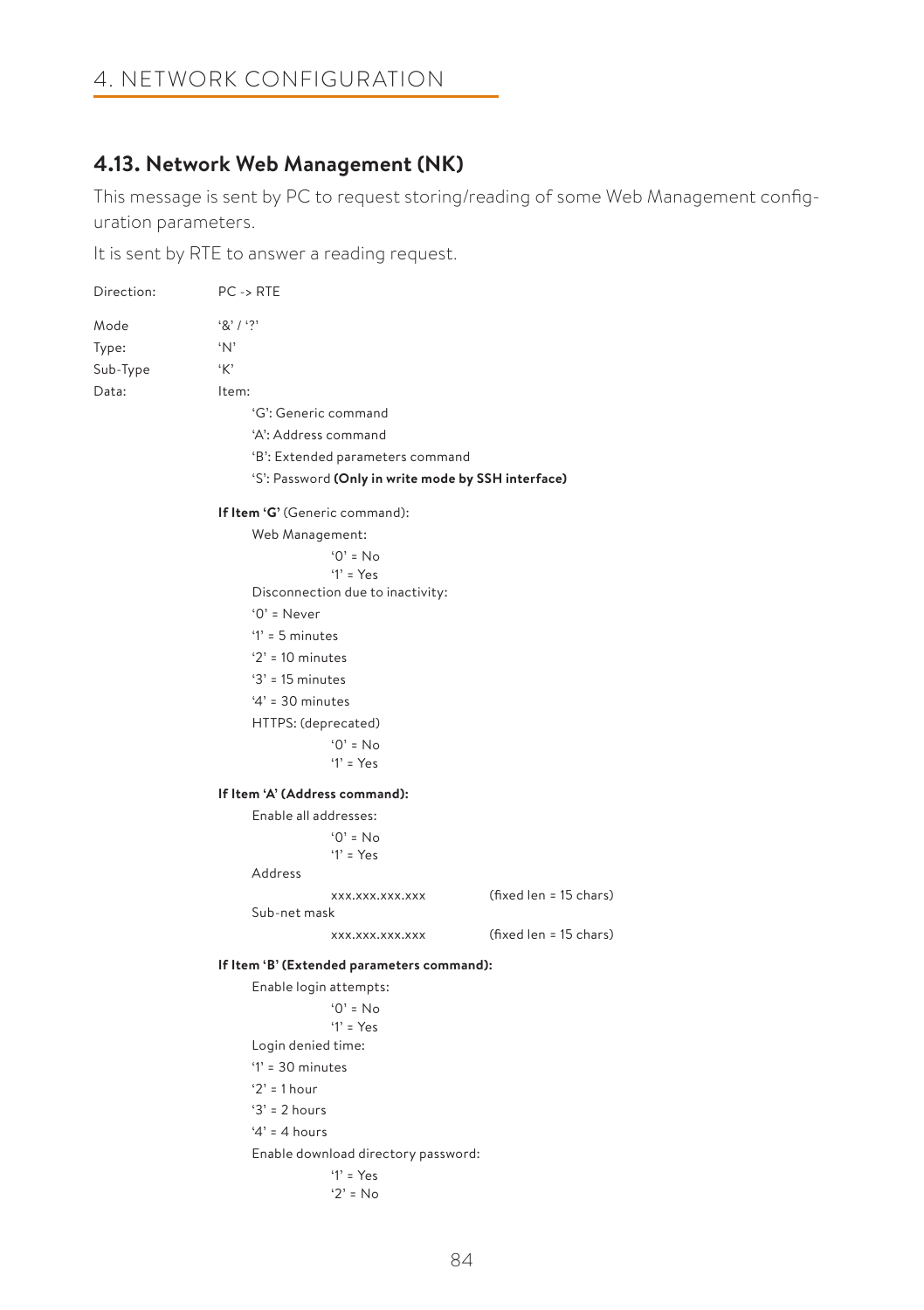Disable TLS 1.0/1.1: '1' = Yes '2' = No Dummy (8 bytes, must be 0) **(for future expansion)**

**If Item 'S' (Password) (only in write mode by SSH interface):**

Password (max 30 ASCII chars)

| Direction: | $RTE \rightarrow PC$ |
|------------|----------------------|
| Mode       | ، ر ،                |
| Type:      | $^{\circ}$ N'        |
| Sub-Type   | K                    |
| Data:      | See above            |

Data Description:

### **Use Web**

System management from Web can be enabled ("1") or disabled ("0").

### **IP Address**

All terminals can have access to the system using a Web Browser; it is possible to enable only a set of IP addresses to access the Web server.

## **4.14. Network Presence Configuration (NR)**

This message is sent by PC to request storing/reading of some Presence configuration parameters.

| Direction: | $PC \rightarrow RTE$                    |
|------------|-----------------------------------------|
| Mode       | 8' / ?                                  |
| Type:      | ʻΝ'                                     |
| Sub-Type   | R                                       |
| Data:      | Item:                                   |
|            | 'G': Generic command                    |
|            | 'N': User Name                          |
|            | 'P': Password                           |
|            | 'A': Domain                             |
|            | 'I': IP address                         |
|            | 'W' = Save All                          |
|            | If Item 'G':                            |
|            | Use XMPP:                               |
|            | $'O' = No$                              |
|            | $'1' = Yes$                             |
|            | Port (5 bytes)                          |
|            | Server Type (2 bytes):                  |
|            | $'01'$ = Generic                        |
|            | '02' = Avaya One-X Portal for IP Office |
|            | '03' = Avaya Aura                       |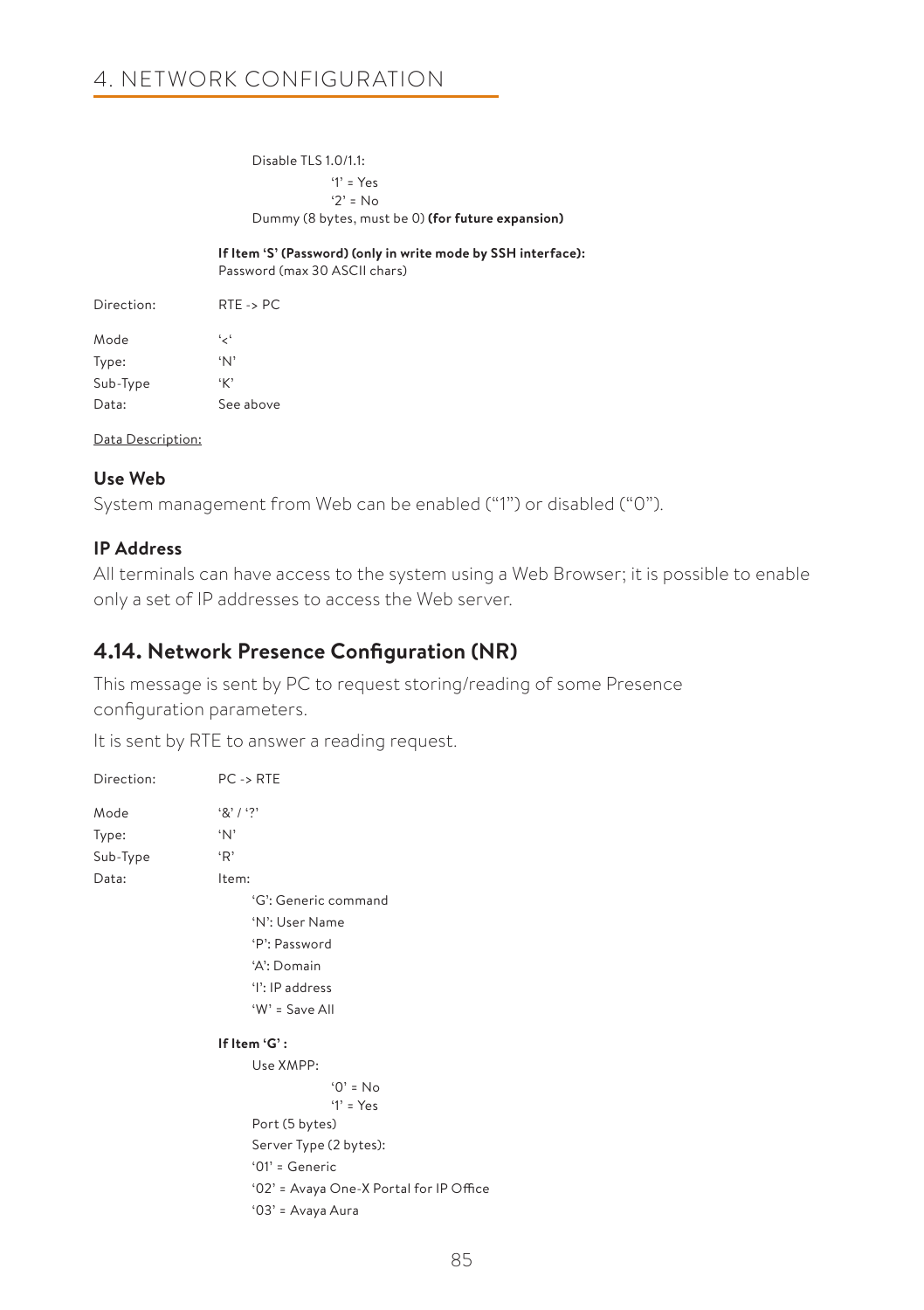Always accept subscription: '0' = No '1' = Yes Automatic mutual subscription: '0' = No '1' = Yes Show advanced subscription options:  $'0' = No$  '1' = Yes Automatic Favorites subscription:  $'0' = No$  '1' = Yes Dummies (10 bytes, must be 0) **(for future expansion)**

#### **If Item 'N'**

User Name (max 50 ASCII chars)

### **If Item 'P'**

Password (max 50 ASCII chars)

#### **If Item 'A':**

Domain (max 50 ASCII chars)

### **If Item 'I':**

xxx.xxx.xxx.xxx (fixed len = 15 chars)

#### **If Item 'W'**

Attention: without this command no one of previous commands will be saved

| Direction: | $RTE \rightarrow PC$ |
|------------|----------------------|
| Mode       | ، ر ،                |
| Type:      | $^{\circ}N$          |
| Sub-Type   | P                    |
| Data:      | See above            |

Data Description:

## **4.15. Network Error Indication (NE)**

RTE sends this message to show an error on the received message:

| Direction: | $RTE \rightarrow PC$       |
|------------|----------------------------|
| Mode       | ، برء                      |
| Type:      | 'N'                        |
| Sub-Type   | ٠F'                        |
| Data:      | Message Type               |
|            | Sub-type                   |
|            | Error:                     |
|            | '1' = Bad parameter        |
|            | '2' = Unknown message      |
|            | '3' = Wrong message length |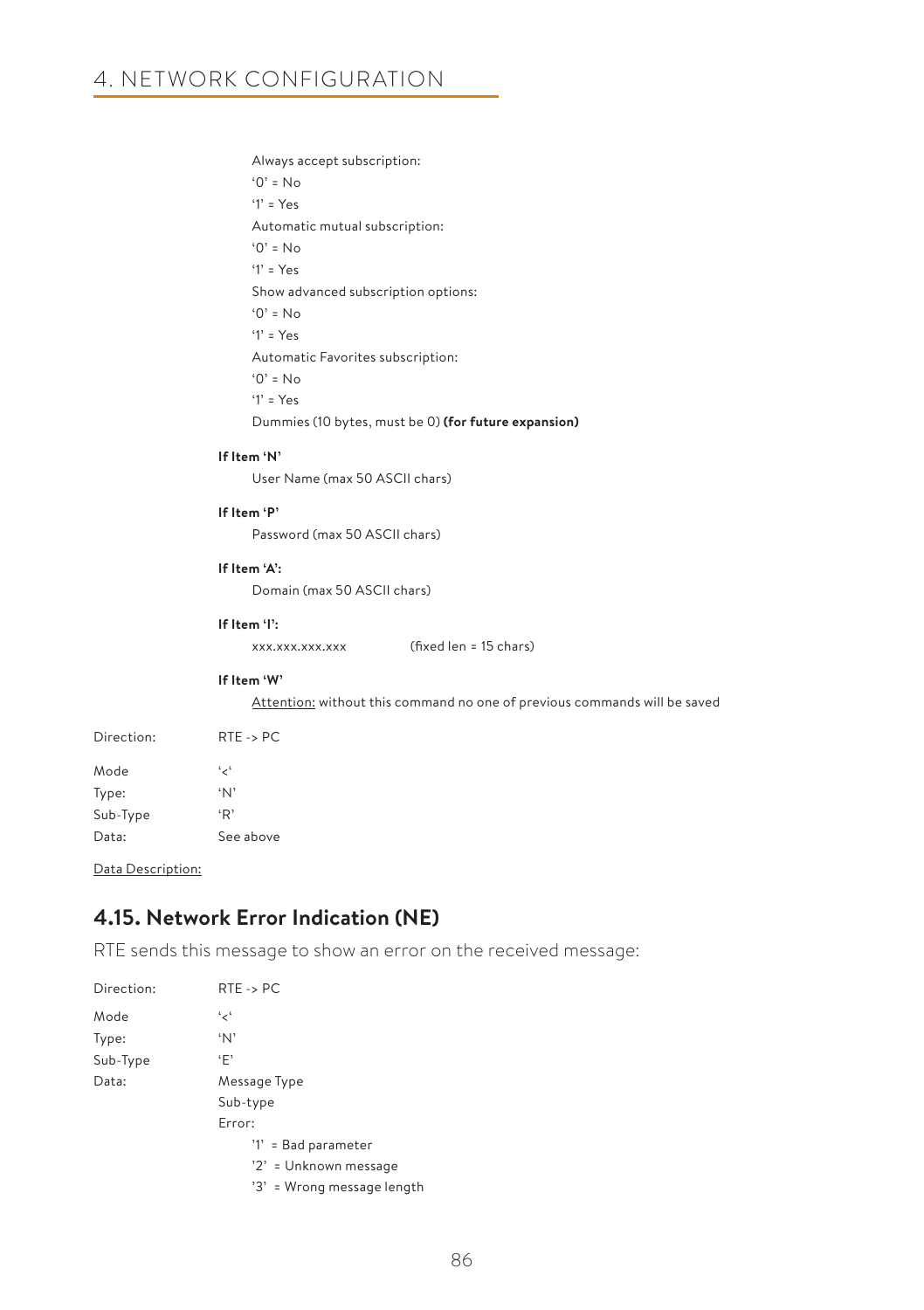'4' = Bad mode '5' = Unable to execute command Sub-code If Unable to execute command '0' = system timeout '1' = system busy If Bad parameter Index number of wrong parameter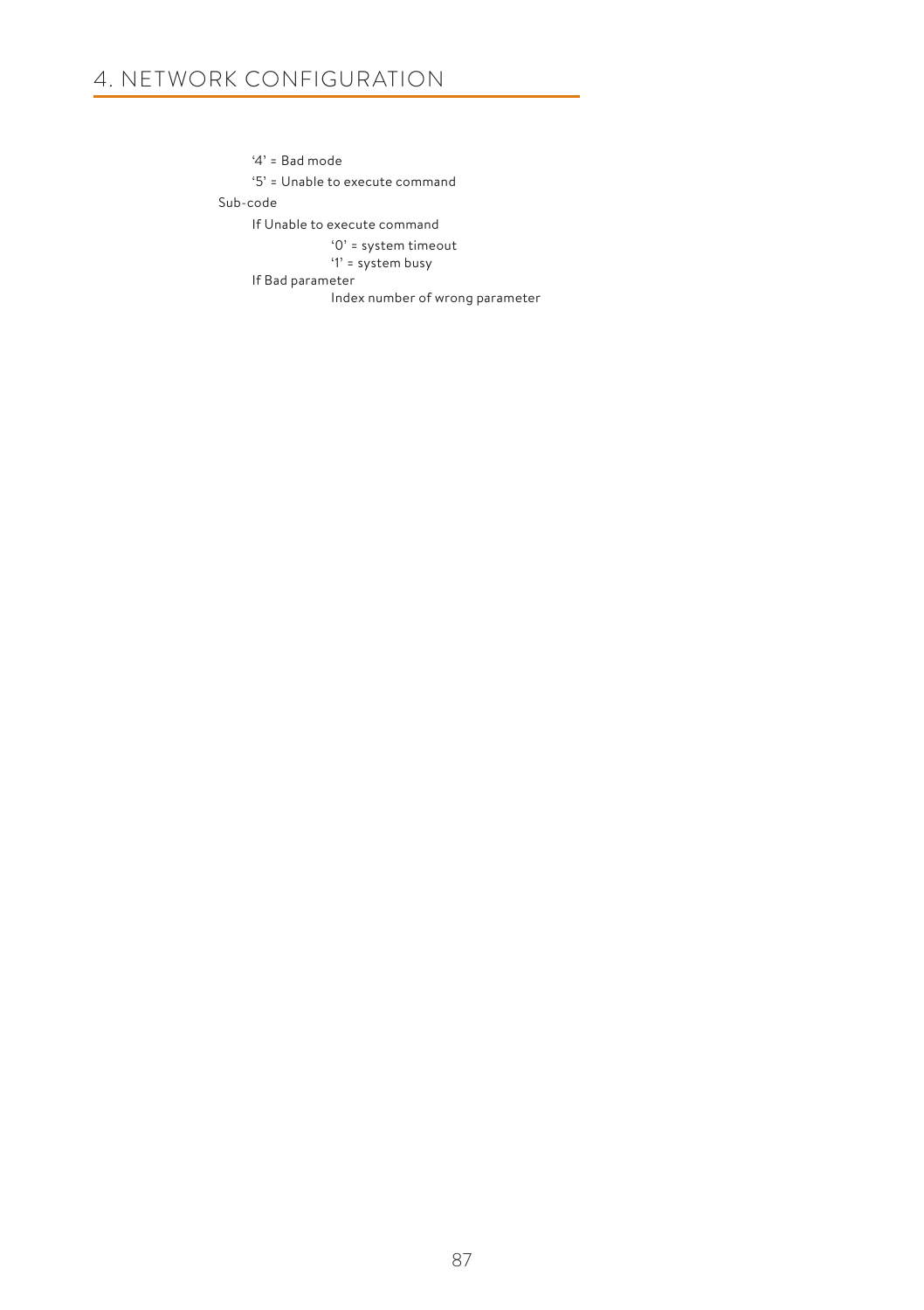Terminal configuration messages can be used to change and/or read the configuration stored in the terminal.

The <mode> **&** command can be used to modify the configuration, while the <mode> **?** can be used to read the related values.

## **5.1. Web Video Configuration (RW)**

This message is sent by PC to request storing/reading of some Web Video configuration parameters.

It is sent by RTE to answer a reading request.

| Direction: | $PC \rightarrow RTE$         |                                                    |                        |
|------------|------------------------------|----------------------------------------------------|------------------------|
| Mode       | $8'1'$ ?                     |                                                    |                        |
| Type:      | 'R'                          |                                                    |                        |
| Sub-Type   | W                            |                                                    |                        |
| Data:      | Item:                        |                                                    |                        |
|            |                              | G: Generic command                                 |                        |
|            |                              | A: Address command                                 |                        |
|            | If Item G (Generic command): |                                                    |                        |
|            |                              | WEB video management:                              |                        |
|            |                              | $'0'$ = Disable                                    |                        |
|            |                              | $'1'$ = Enable                                     |                        |
|            |                              | Dummy (10 bytes, must be 0) (for future expansion) |                        |
|            | If Item A (Address command): |                                                    |                        |
|            |                              | Enable all IP addresses:                           |                        |
|            |                              | $'0' = No$                                         |                        |
|            |                              | $'1' = Yes$                                        |                        |
|            | Address                      |                                                    |                        |
|            |                              | XXX.XXX.XXX.XXX                                    | (fixed len = 15 chars) |
|            | Subnet mask                  |                                                    |                        |
|            |                              | XXX.XXX.XXX.XXX                                    | (fixed len = 15 chars) |
| Direction: | $RTE \rightarrow PC$         |                                                    |                        |
| Mode       | ، ب                          |                                                    |                        |
| Type:      | 'R'                          |                                                    |                        |
| Sub-Type   | W                            |                                                    |                        |
| Data:      | See above                    |                                                    |                        |

Data Description:

## **5.2. Download Configuration (RD)**

This message is sent by PC to request storing/reading of some Download configuration parameters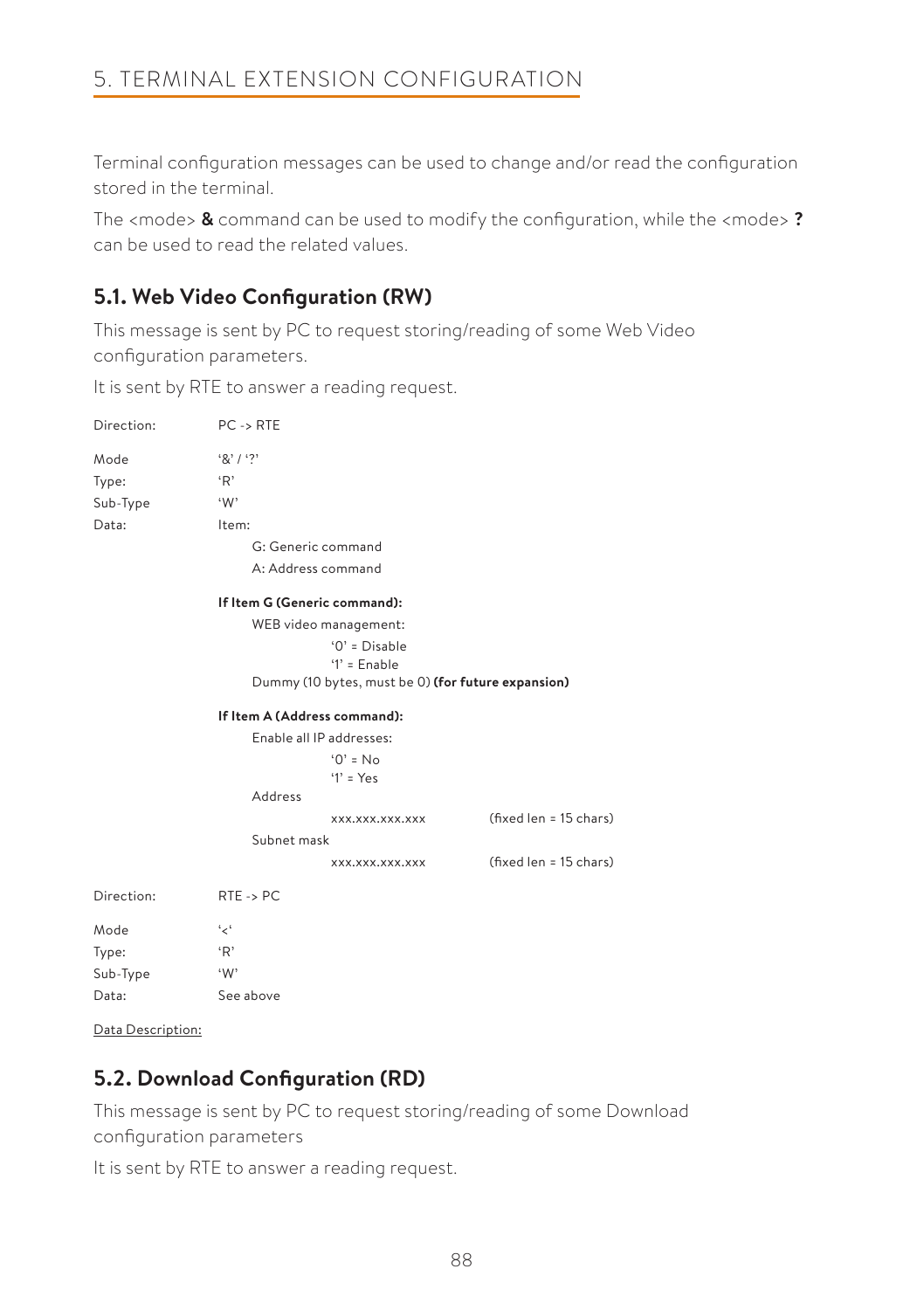| Direction: | $PC \rightarrow RTE$ |                                                   |                        |  |
|------------|----------------------|---------------------------------------------------|------------------------|--|
| Mode       | $8'1'$ ?             |                                                   |                        |  |
| Type:      | R                    |                                                   |                        |  |
| Sub-Type   | 'D'                  |                                                   |                        |  |
| Data:      | Item:                |                                                   |                        |  |
|            |                      | G: Generic command                                |                        |  |
|            |                      | A: Address command                                |                        |  |
|            |                      | If Item G (Generic command):                      |                        |  |
|            |                      | Download management:                              |                        |  |
|            |                      | $'0'$ = Disable<br>$T =$ Enable                   |                        |  |
|            | Verify Signature     |                                                   |                        |  |
|            |                      | $2'$ = Disable<br>$1'$ = Enable                   |                        |  |
|            |                      | Password Protect (only for read operation:        |                        |  |
|            |                      | $2' = Disable$                                    |                        |  |
|            |                      | $'1'$ = Enable                                    |                        |  |
|            |                      | Dummy (8 bytes, must be 0) (for future expansion) |                        |  |
|            |                      | If Item A (Address command):                      |                        |  |
|            |                      | Enable all IP addresses:                          |                        |  |
|            |                      | $'0' = No$                                        |                        |  |
|            |                      | $'1' = Yes$                                       |                        |  |
|            | Address              |                                                   |                        |  |
|            |                      | XXX.XXX.XXX.XXX                                   | (fixed len = 15 chars) |  |
|            | Subnet mask          |                                                   |                        |  |
|            |                      | XXX.XXX.XXX.XXX                                   | (fixed len = 15 chars) |  |
| Direction: | $RTE \rightarrow PC$ |                                                   |                        |  |
| Mode       | ' بر'                |                                                   |                        |  |
| Type:      | ίK,                  |                                                   |                        |  |
| Sub-Type   | 'D'                  |                                                   |                        |  |

Data Description:

Data: See above

## **5.3. Netlog Configuration (RN)**

This message is sent by PC to request storing/reading of some Netlog configuration parameters.

| Direction: | $PC \rightarrow RTE$ |
|------------|----------------------|
| Mode       | 8' / ?               |
| Type:      | ٠R'                  |
| Sub-Type   | 'N'                  |
| Data:      | Item:                |
|            | G: Generic command   |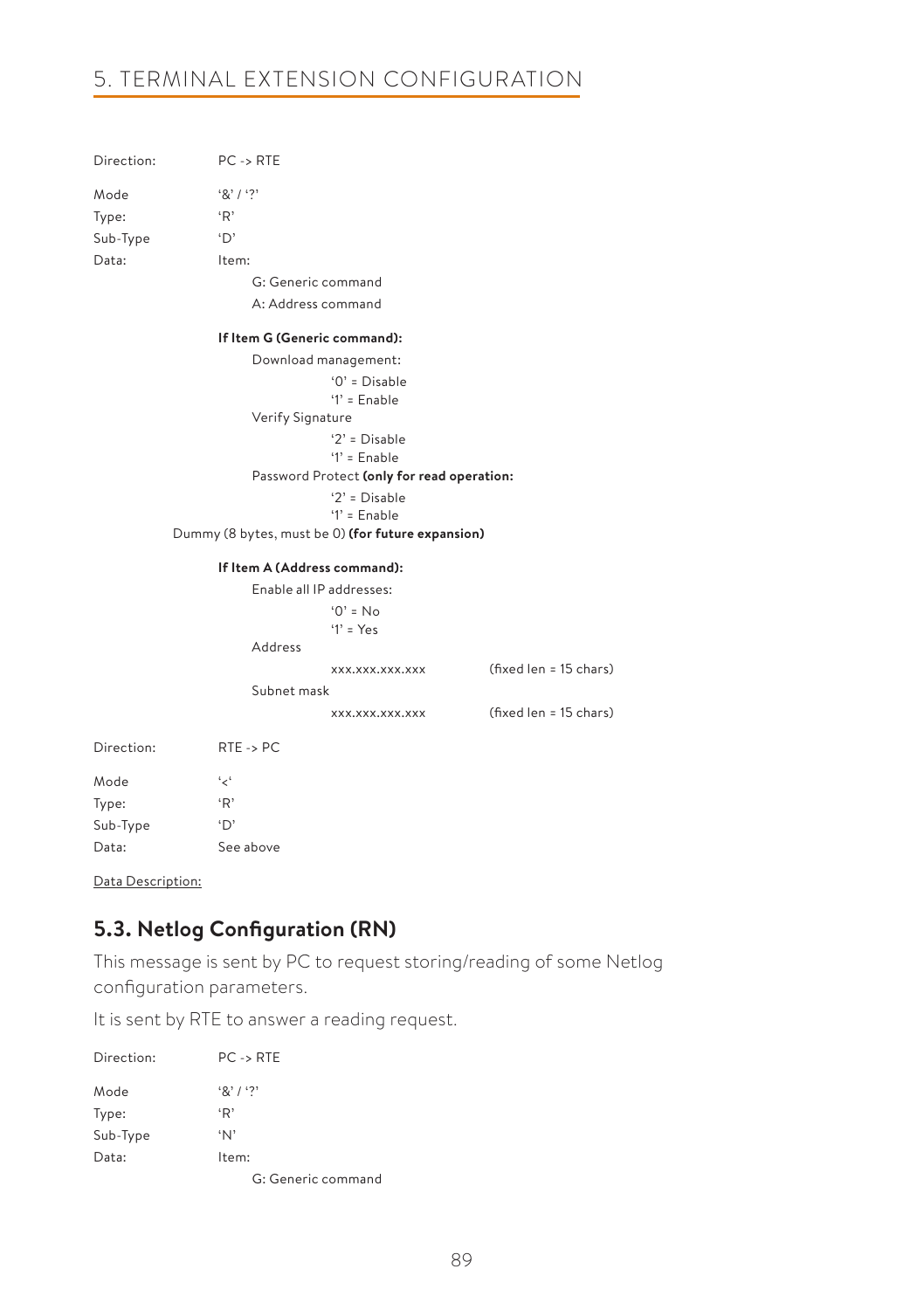|            | If Item G (Generic command):                       |
|------------|----------------------------------------------------|
|            | Enabled:                                           |
|            | $'0'$ = Disable<br>$'1'$ = Enable<br>FTP enabled:  |
|            |                                                    |
|            | $'0'$ = Disable<br>$'1'$ = Enable                  |
|            | Dummy (10 bytes, must be 0) (for future expansion) |
| Direction: | $RTE \rightarrow PC$                               |
| Mode       | ، بر،                                              |
| Type:      | 'R'                                                |
| Sub-Type   | 'N'                                                |
| Data:      | See above                                          |
|            |                                                    |

Data Description:

## **5.4. Audio Analyzer Configuration (RA)**

This message is sent by PC to request storing/reading of some Audio analyzer configuration parameters.

| Direction:        | $PC \rightarrow RTE$                               |
|-------------------|----------------------------------------------------|
| Mode              | 8' / ?                                             |
| Type:             | 'R'                                                |
| Sub-Type          | 'А'                                                |
| Data:             | Item:                                              |
|                   | G: Generic command                                 |
|                   | If Item G (Generic command):                       |
|                   | Enabled:                                           |
|                   | $'0'$ = Disable                                    |
|                   | $1'$ = Enable                                      |
|                   | Automatic:                                         |
|                   | $'0'$ = Disable<br>$'1'$ = Enable                  |
|                   | Dummy (10 bytes, must be 0) (for future expansion) |
| Direction:        | $RTE \rightarrow PC$                               |
| Mode              | ، ج'                                               |
| Type:             | 'R'                                                |
| Sub-Type          | 'Α'                                                |
| Data:             | See above                                          |
| Data Description: |                                                    |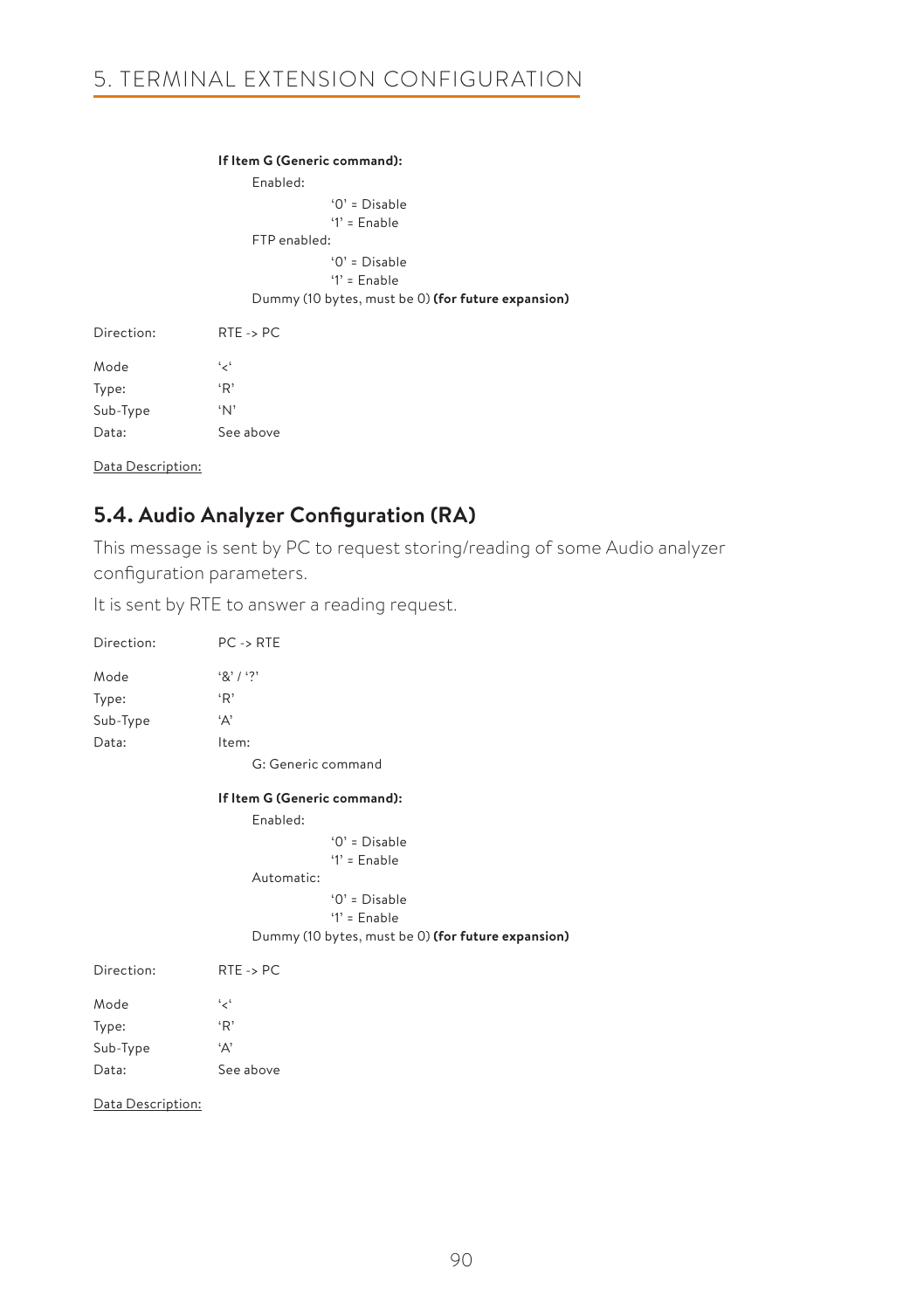## **5.5. Equinox Management Configuration (RS)**

This message is sent by PC to request storing/reading of some Equinox management configuration parameters.

It is sent by RTE to answer a reading request.

| Direction: | $PC \rightarrow RTE$                                                           |
|------------|--------------------------------------------------------------------------------|
| Mode       | 8' / ?                                                                         |
| Type:      | 'R'                                                                            |
| Sub-Type   | 'S'                                                                            |
| Data:      | Item:                                                                          |
|            | 'G': Generic command                                                           |
|            | 'U': Cloud URL (only for read operation)                                       |
|            | If Item 'G' (Generic command):                                                 |
|            | Automatic IP Address:                                                          |
|            | $0' = No$                                                                      |
|            | $'1' = Yes$                                                                    |
|            | IP Address:                                                                    |
|            | $'1' = Local$                                                                  |
|            | $2' = Cloud$                                                                   |
|            | Dummy (9 bytes, must be 0) (for future expansion)                              |
|            | If Item 'U' (Cloud URL) (only for read operation):<br>URL (max 64 ASCII chars) |
| Direction: | $RTE \rightarrow PC$                                                           |
| Mode       | ، رِ ،                                                                         |
| Type:      | 'R'                                                                            |
| Sub-Type   | $\mathfrak{s}$                                                                 |
| Data:      | See above                                                                      |

Data Description:

## **5.6. Certificate Configuration (RC)**

This message is sent by PC to request storing/reading of some Certificate configuration parameters.

| Direction: | $PC \rightarrow RTE$ |
|------------|----------------------|
| Mode       | 8' / ?               |
| Type:      | ίŖ,                  |
| Sub-Type   | $\cdot$ C            |
| Data:      | Item:                |
|            | 'G': Generic command |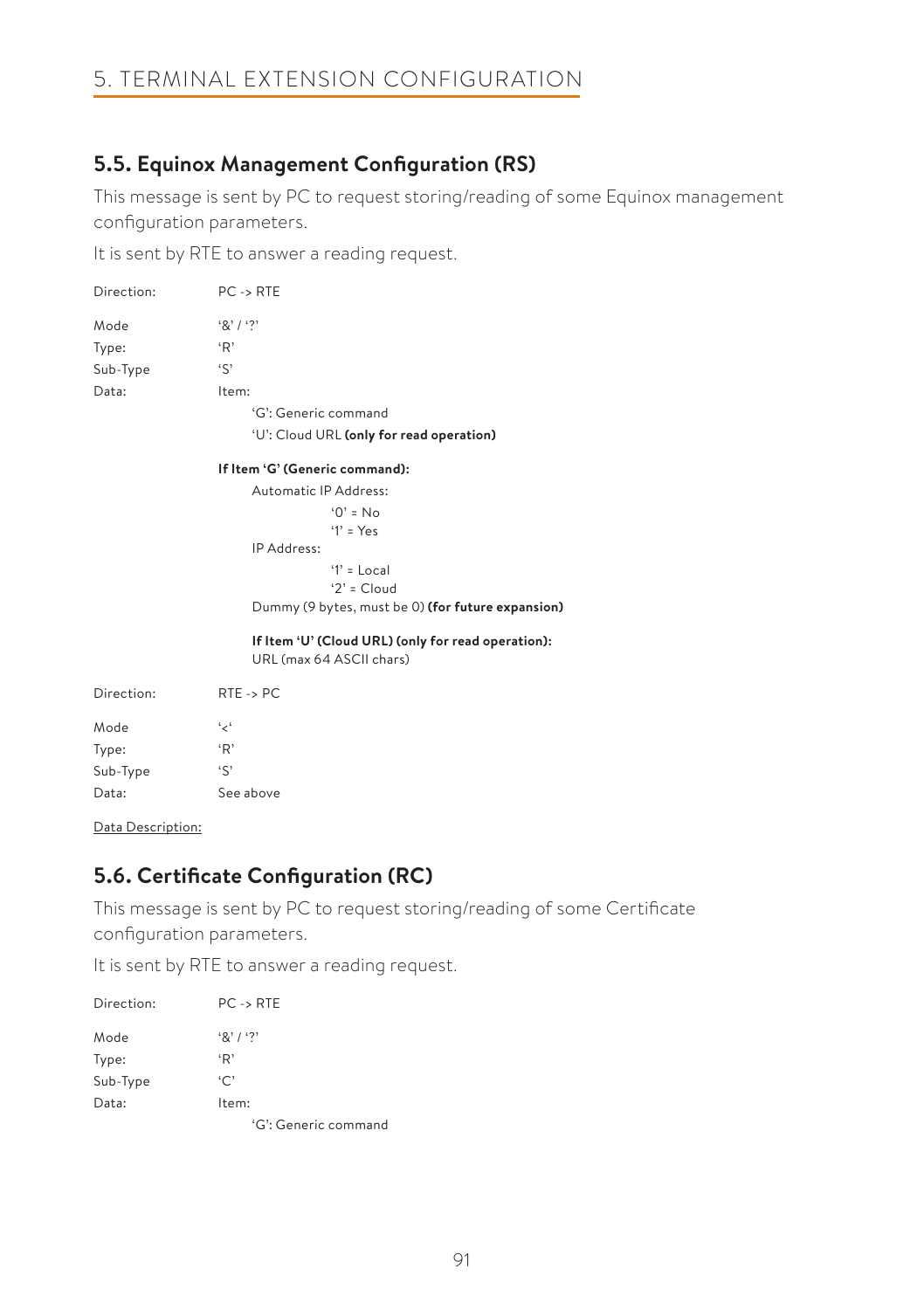#### **If Item G (Generic command):**

Key Length: '1' = High Security (1024) '2' = Very High Security (2048) Warning days before expiration (3 bytes): 30….120 Dummy (7 bytes, must be 0) **(for future expansion)** Direction: RTE -> PC Mode '<'

| Type:    | ٠R,          |
|----------|--------------|
| Sub-Type | $\cdot \cap$ |
| Data:    | See above    |

Data Description:

## **5.7. SSH Configuration (RH)**

This message is sent by PC to request storing/reading of some SSH configuration parameters.

It is sent by RTE to answer a reading request.

| Direction: | $PC \rightarrow RTE$                                                                                 |  |  |
|------------|------------------------------------------------------------------------------------------------------|--|--|
| Mode       | $8'1'$ ?                                                                                             |  |  |
| Type:      | R                                                                                                    |  |  |
| Sub-Type   | H                                                                                                    |  |  |
| Data:      | Item:                                                                                                |  |  |
|            | G: Generic command                                                                                   |  |  |
|            | P: Password command (Only in write mode by SSH interface)                                            |  |  |
|            | If Item G (Generic command):                                                                         |  |  |
|            | Mode:                                                                                                |  |  |
|            | $'0'$ = Disable                                                                                      |  |  |
|            | Dummy (10 bytes, must be 0) (for future expansion)                                                   |  |  |
|            | If Item P (Password command) (Only in write mode by SSH interface):<br>Password (max 30 ASCII chars) |  |  |
| Direction: | $RTE \rightarrow PC$                                                                                 |  |  |
| Mode       | ، مج                                                                                                 |  |  |
| Type:      | 'R'                                                                                                  |  |  |
| Sub-Type   | H                                                                                                    |  |  |

Data: See above

Data Description: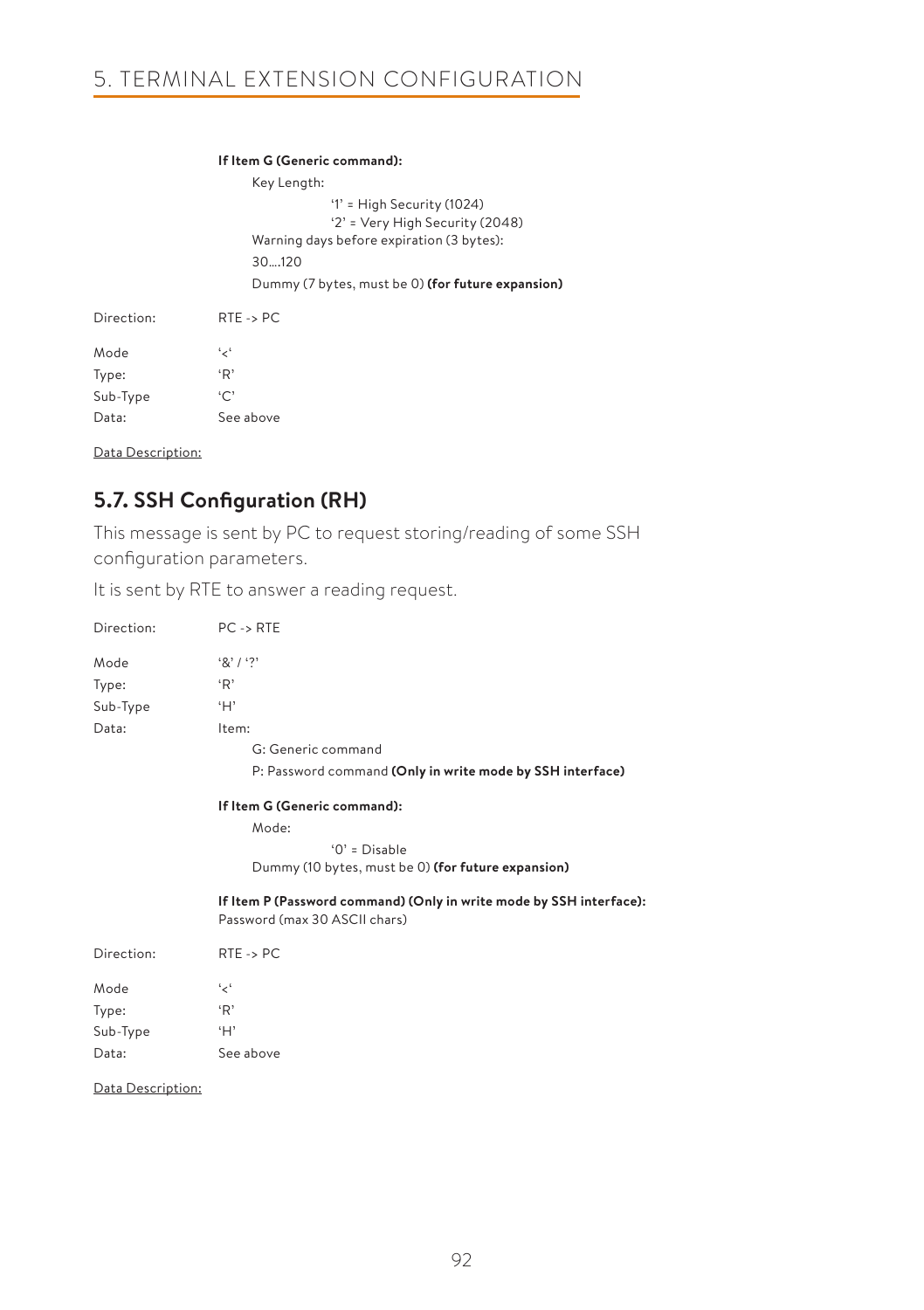## **5.8. Telnet Configuration (RT)**

This message is sent by PC to request storing/reading of some Telnet configuration parameters

It is sent by RTE to answer a reading request.

| Direction: | $PC \rightarrow RTE$                                                              |                              |                                                           |  |
|------------|-----------------------------------------------------------------------------------|------------------------------|-----------------------------------------------------------|--|
| Mode       | $8'1'$ ?                                                                          |                              |                                                           |  |
| Type:      | 'R'                                                                               |                              |                                                           |  |
| Sub-Type   | T                                                                                 |                              |                                                           |  |
| Data:      | Item:                                                                             |                              |                                                           |  |
|            |                                                                                   | G: Generic command           |                                                           |  |
|            |                                                                                   | A: Address command           |                                                           |  |
|            |                                                                                   |                              | P: Password command (Only in write mode by SSH interface) |  |
|            |                                                                                   | If Item G (Generic command): |                                                           |  |
|            |                                                                                   | Telnet management:           |                                                           |  |
|            |                                                                                   | $'0'$ = Disable              |                                                           |  |
|            |                                                                                   | $'1'$ = Enable               |                                                           |  |
|            | Dummy (10 bytes, must be 0) (for future expansion)                                |                              |                                                           |  |
|            | If Item A (Address command):                                                      |                              |                                                           |  |
|            | Enable all IP addresses:                                                          |                              |                                                           |  |
|            |                                                                                   | $'0' = No$                   |                                                           |  |
|            |                                                                                   | $Y = Yes$                    |                                                           |  |
|            | Address                                                                           |                              |                                                           |  |
|            |                                                                                   | XXX.XXX.XXX.XXX              | (fixed len = 15 chars)                                    |  |
|            | Subnet mask                                                                       |                              |                                                           |  |
|            |                                                                                   | XXX.XXX.XXX.XXX              | $(fixed len = 15 chars)$                                  |  |
|            | If Item P (Only in write mode by SSH interface):<br>Password (max 30 ASCII chars) |                              |                                                           |  |
| Direction: | $RTE \rightarrow PC$                                                              |                              |                                                           |  |
| Mode       | ، ج'                                                                              |                              |                                                           |  |
| Type:      | R                                                                                 |                              |                                                           |  |
| Sub-Type   | $\cdot$ T'                                                                        |                              |                                                           |  |
| Data:      | See above                                                                         |                              |                                                           |  |

Data Description:

## **5.9. Terminal MSS configuration (RM)**

This message is sent by PC to request storing/reading of parameters about the MCU configuration.

| Direction: | $PC -$ RTF            |
|------------|-----------------------|
| Mode       | 8' / ?                |
| Type:      | ٠R'                   |
| Sub-Type   | $^{\circ}M^{\circ}$   |
| Data:      | Type of configuration |
|            | $G' =$ Generic        |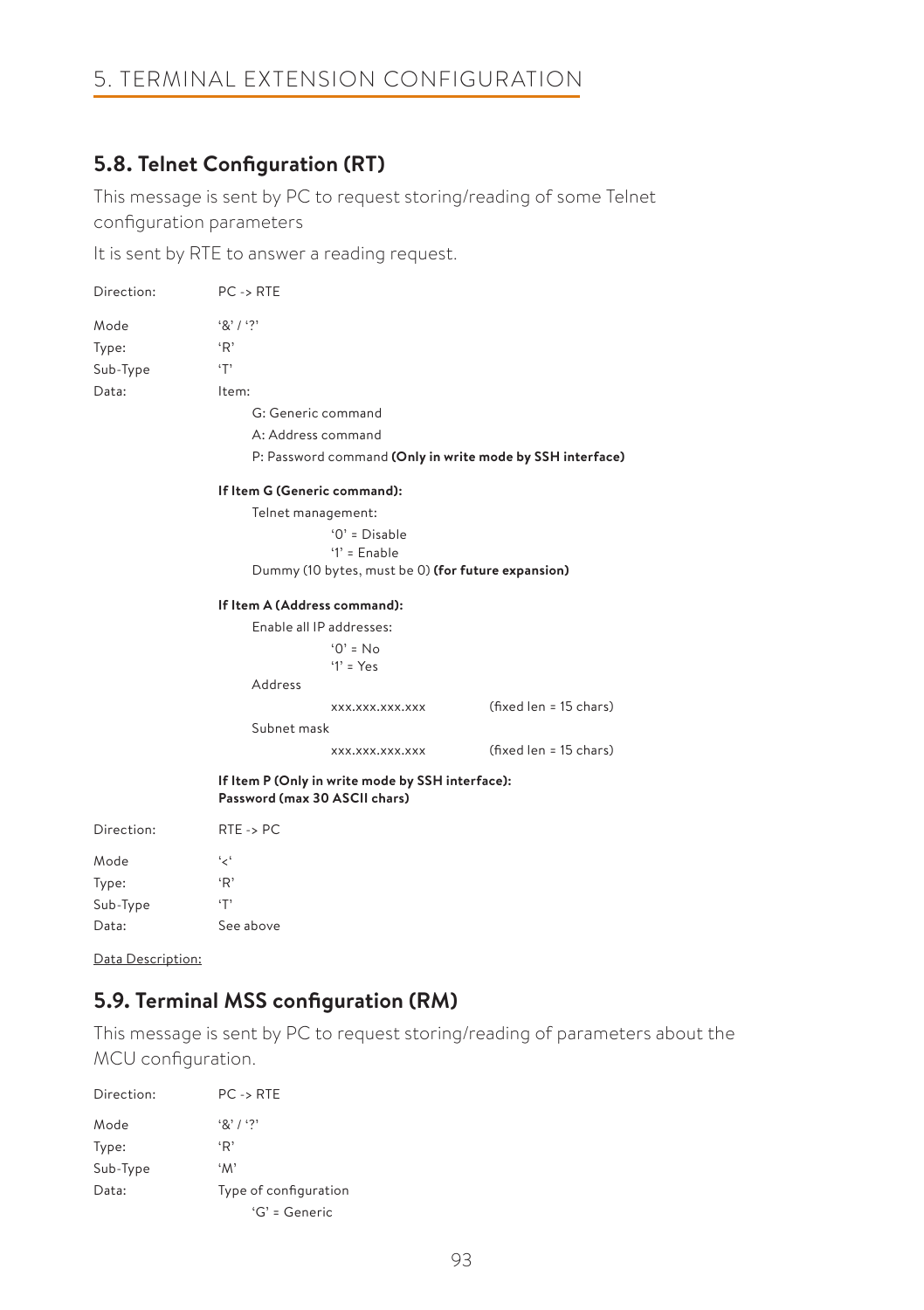| If type of configuration 'G':           |                             |  |
|-----------------------------------------|-----------------------------|--|
| Enable:                                 |                             |  |
|                                         | $'0' = No$                  |  |
| $Y = Yes$<br>Display Participants Name: |                             |  |
|                                         | $'0' = No$                  |  |
|                                         | $Y = Yes$                   |  |
|                                         | Default layout (2 bytes):   |  |
|                                         | 00' = Automatic             |  |
|                                         | '01' = $One terminal$       |  |
|                                         | '02' = Two terminals $A$    |  |
|                                         | '03' = Two terminals B      |  |
|                                         | '04' = Two terminals $C$    |  |
|                                         | '05' = Two terminals D      |  |
|                                         | '06' = Three terminals A    |  |
|                                         | '07' = Three terminals B    |  |
|                                         | "08' = Four terminals A     |  |
|                                         | '09' = Four terminals B     |  |
|                                         | '10' = $Four$ terminals $C$ |  |
|                                         | '11' = Five terminals       |  |
|                                         | ' $12$ ' = Six terminals    |  |
|                                         | '13' = Seven terminals A    |  |
|                                         | '14' = Seven terminals B    |  |
|                                         | '15' = Seven terminals C    |  |
|                                         | '16' = Eight terminals A    |  |
|                                         | '17' = Eight terminals B    |  |
|                                         | '18' = Eight terminals C    |  |
|                                         | '19' = Eight terminals D    |  |
|                                         | '20' = Nine terminals A     |  |
|                                         | '21' = Nine terminals B     |  |
|                                         | ' $22$ ' = Nine terminals C |  |

e de la colone de la colone de la colone de la colone de la colone de la colone de la colone de la colone de l

Dummy (16 bytes, must be 0) **(for future expansion)**

| Direction <sup>.</sup> | $RTE \rightarrow PC$ |
|------------------------|----------------------|
| Mode                   | ، ر ،                |
| Type:                  | ٠R,                  |
| Sub-Type               | 'M'                  |
| Data:                  | See above            |

Data Description: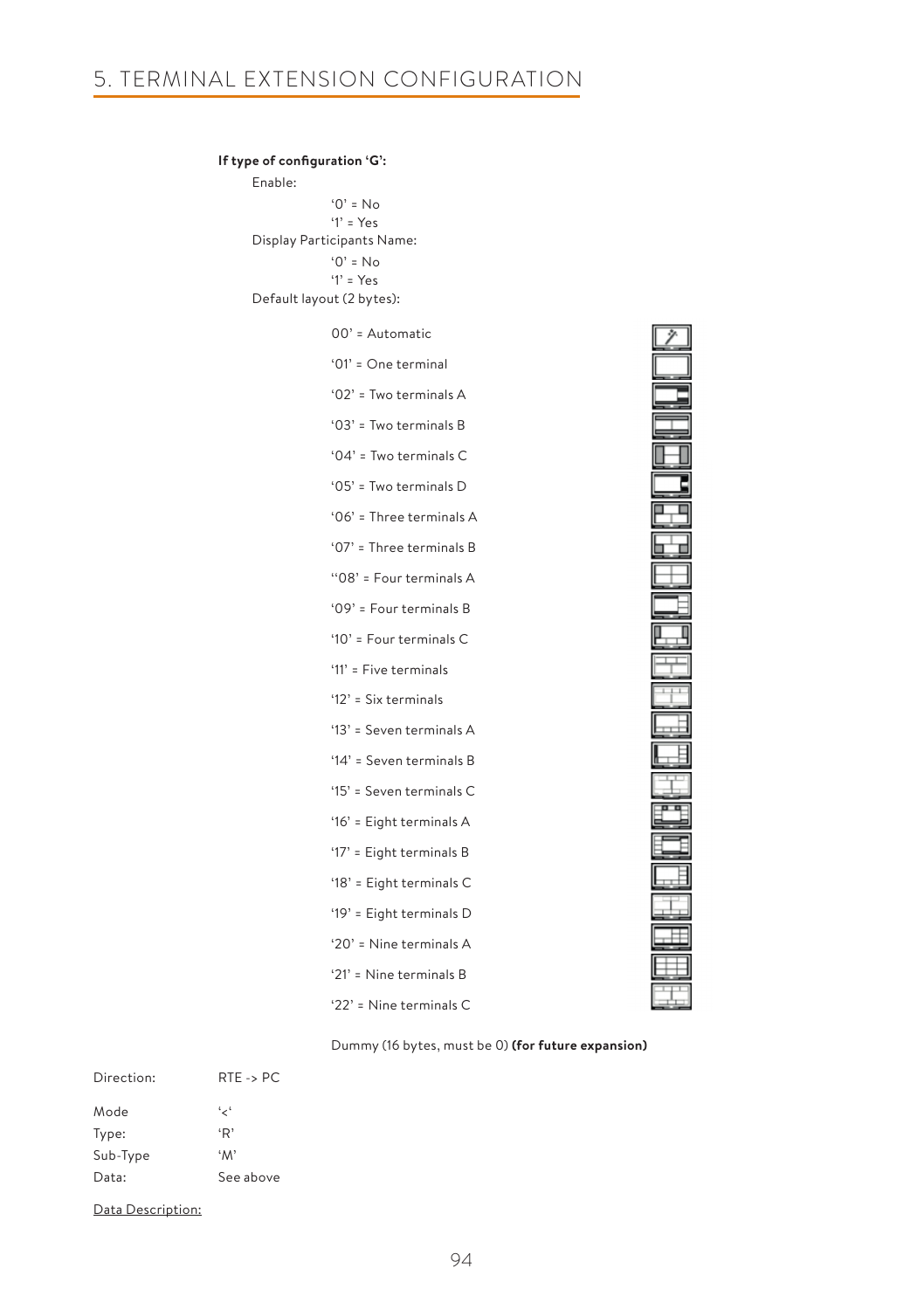## **5.10. Enhanced Access Security Gateway (EASG) Configuration (RG)**

This message is sent by PC to request storing/reading of some Enhanced Access Security Gateway (EASG)configuration parameters.

It is sent by RTE to answer a reading request.

| Direction:                   | $PC \rightarrow RTE$ |  |
|------------------------------|----------------------|--|
| Mode                         | 8' / ?               |  |
| Type:                        | ίŖ,                  |  |
| Sub-Type                     | G'                   |  |
| Data:                        | Item:                |  |
| 'G': Generic command         |                      |  |
| If Item G (Generic command): |                      |  |

EASG Enable:  $^{\circ}$   $^{\circ}$   $\circ$  No  $'1' = Y_{\text{PS}}$ Dummy (10 bytes, must be 0) **(for future expansion)**

| Direction: | $RTE \rightarrow PC$ |
|------------|----------------------|
| Mode       | ، بر،                |
| Type:      | ٠R,                  |
| Sub-Type   | G                    |
| Data:      | See above            |

Data Description:

## **5.11. Calendar Credential Configuration (RF)**

This message is sent by PC to request storing/reading of some calendar configuration parameters.

| Direction: | $PC \rightarrow RTE$         |  |  |
|------------|------------------------------|--|--|
| Mode       | $8'1'$ ?                     |  |  |
| Type:      | ٠R,                          |  |  |
| Sub-Type   | ٠Ε,                          |  |  |
| Data:      | Item:                        |  |  |
|            | G: Generic command           |  |  |
|            | A: e-mail address or domain  |  |  |
|            | U: User name                 |  |  |
|            | P: Authentication Password   |  |  |
|            | R: Room e-mail               |  |  |
|            | If Item G (Generic command): |  |  |
|            | Calendar Enable:             |  |  |
|            | $0' = No$                    |  |  |
|            | '1' = $Y_{PS}$               |  |  |
|            |                              |  |  |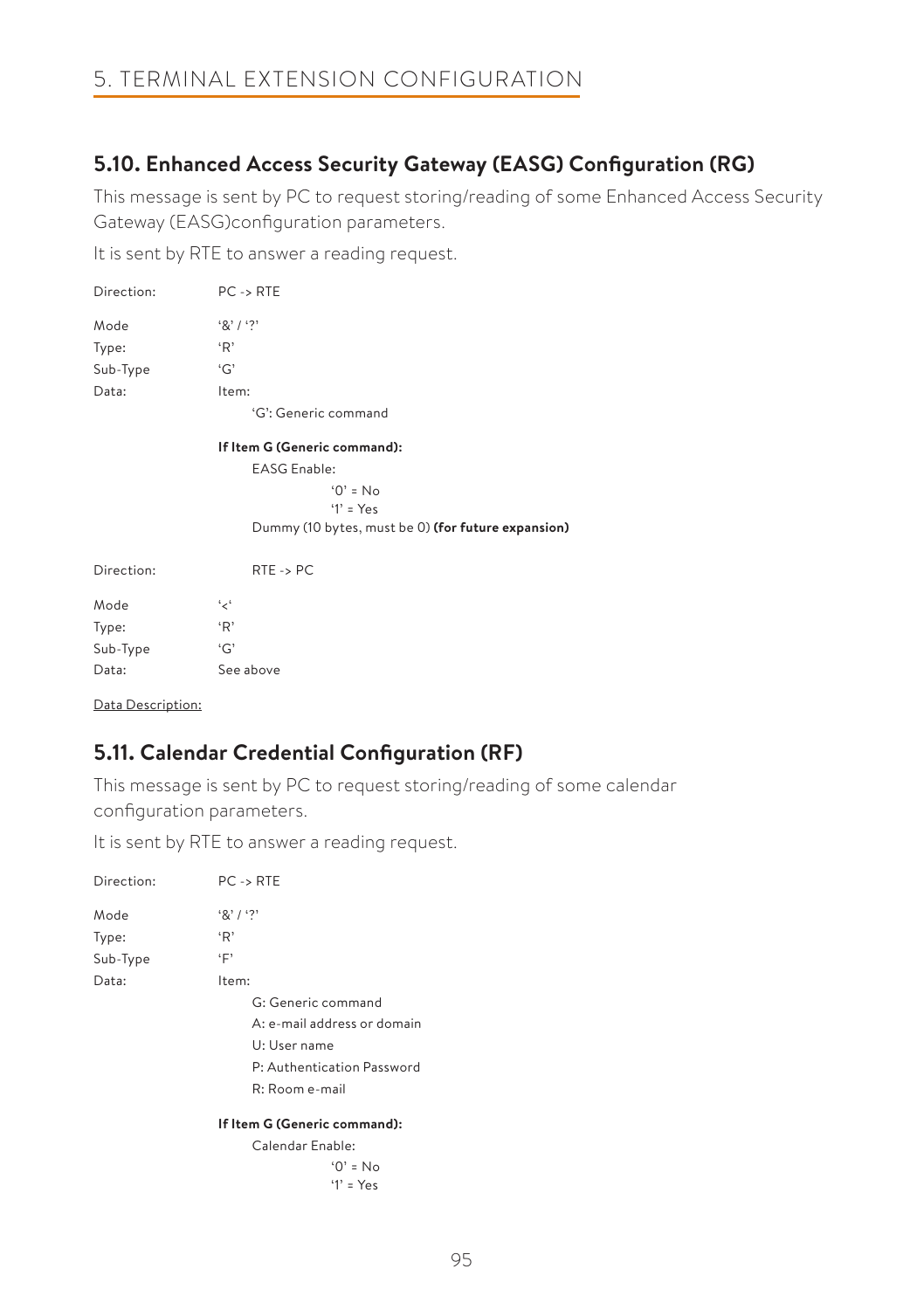Automatic Join to important meetings: '0' = No '1' = Yes Dummy (20 bytes, must be 0) **(for future expansion) If Item A (e-mail address or domain):** e-mail address or domain (max 64 ASCII chars) **If Item U (User name):** User name (max 64 ASCII chars) **If Item P (Authentication Password) (only in save mode):** Authentication Password (max 64 ASCII chars) **If Item R (Room e-mail):** Room e-mail (max 64 ASCII chars) Direction: RTE -> PC Mode '<' Type: 'R'

Data Description:

Sub-Type 'G' Data: See above

### **e-mail address or domain**

This field must be empty if you are using Office 365.

### **Room e-mail**

This field must be set only if the system has an associated account.

### **Authentication Password**

This field can be only saved and not read for privacy and security reasons.

## **5.12. Streaming Configuration (RI)**

This message is sent by PC to request storing/reading streaming configuration parameters

| Direction: | $PC \rightarrow RTE$ |                      |
|------------|----------------------|----------------------|
| Mode       | 8' / ?               |                      |
| Type:      | ٠R,                  |                      |
| Sub-Type   | $\cdot$  '           |                      |
| Data:      | Item:                |                      |
|            |                      | 'G': Generic command |
|            |                      | 'A': First part URL  |
|            |                      | 'B': Second part URL |
|            |                      | 'C':First part Key   |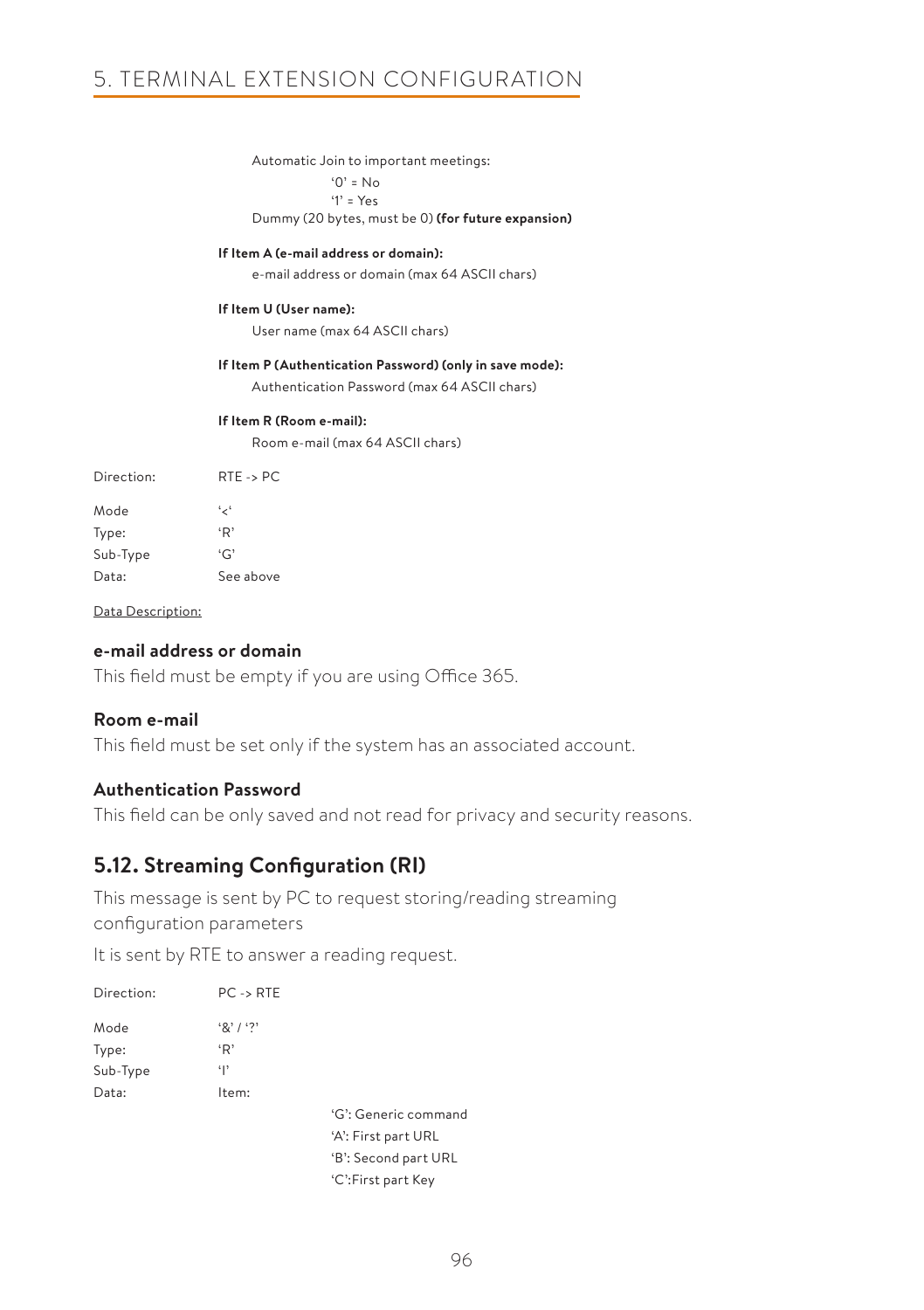```
 'D':Second part Key
```

```
 'W' = Save all
```
### **If Item 'G' (Generic command):**

Streaming Enable: '0' = No '1' = Yes Audio Alert:  $'0' = No$  '1' = Yes Dummy (20 bytes, must be 0) **(for future expansion)**

#### **If Item A (e-mail address or domain):**

e-mail address or domain (max 64 ASCII chars)

#### **If Item 'A':**

First part URL (max 64 ASCII chars)

#### **If Item 'B':e):**

Second part URL (max 64 ASCII chars)

#### **If Item 'C':**

First part key (max 64 ASCII chars)

#### **If Item 'D':**

Second part key (max 64 ASCII chars)

#### **If Item 'W':**

Attention: without this command no one of previous commands will be saved

| Direction <sup>.</sup> | $RTE \rightarrow PC$ |
|------------------------|----------------------|
| Mode                   | ، ر ،                |
| Type:                  | ٠R,                  |
| Sub-Type               | $\mathbf{P}$         |
| Data:                  | See above            |

Data Description:

## **5.13. Terminal Extension Configuration Error Indication (RE)**

RTE sends this message to show an error on the received message:

| Direction: | $RTE \rightarrow PC$ |                            |
|------------|----------------------|----------------------------|
| Mode       | ، ج'                 |                            |
| Type:      | 'R'                  |                            |
| Sub-Type   | ٠F'                  |                            |
| Data:      | Message Type         |                            |
|            | Sub-type             |                            |
|            | Error:               |                            |
|            |                      | '1' = Bad parameter        |
|            |                      | '2' = Unknown message      |
|            |                      | '3' = Wrong message length |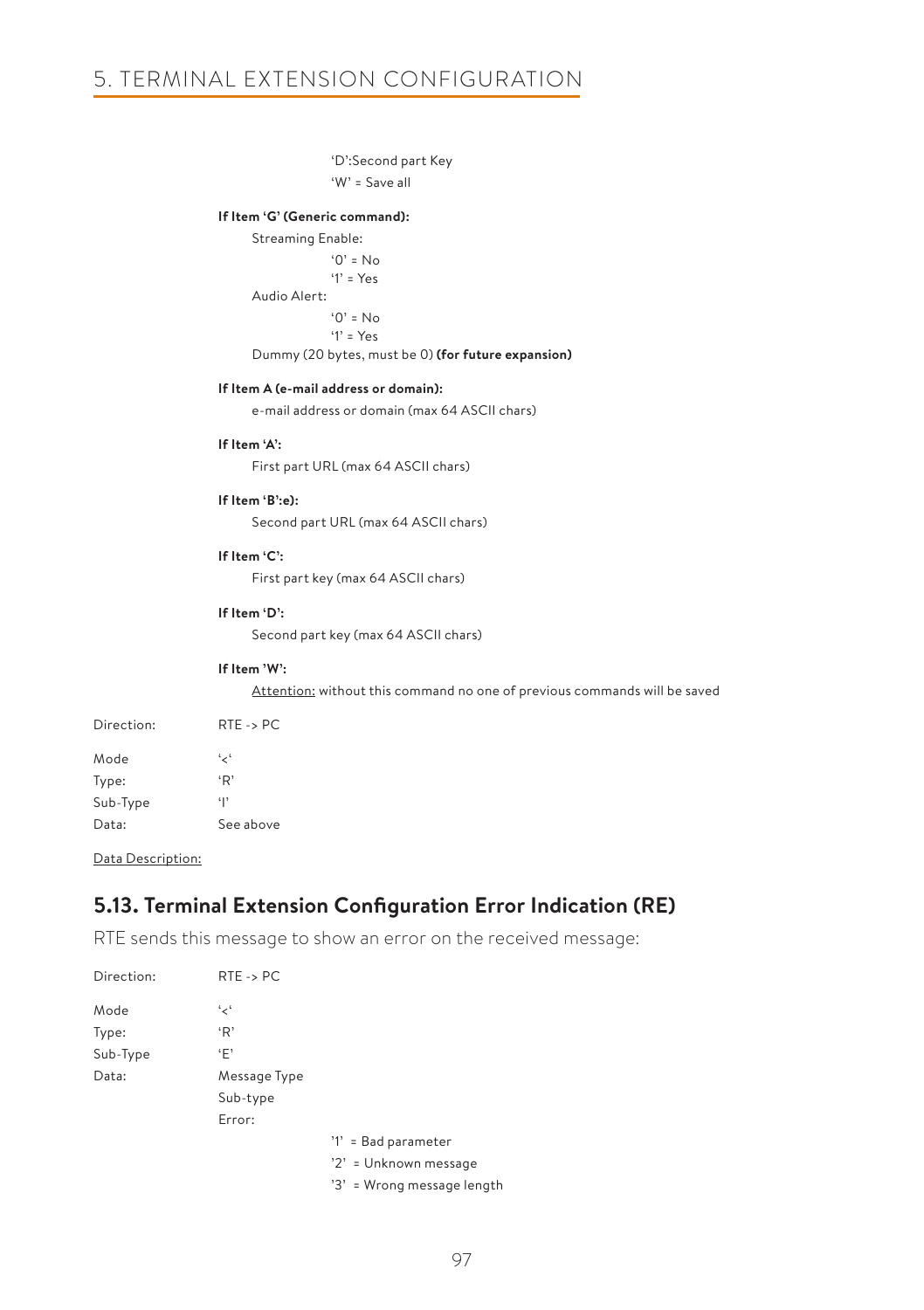'4' = Bad mode

'5' = Unable to execute command

Sub-code

If Unable to execute command

'0' = system timeout

'1' = system busy

If Bad parameter

Index number of wrong parameter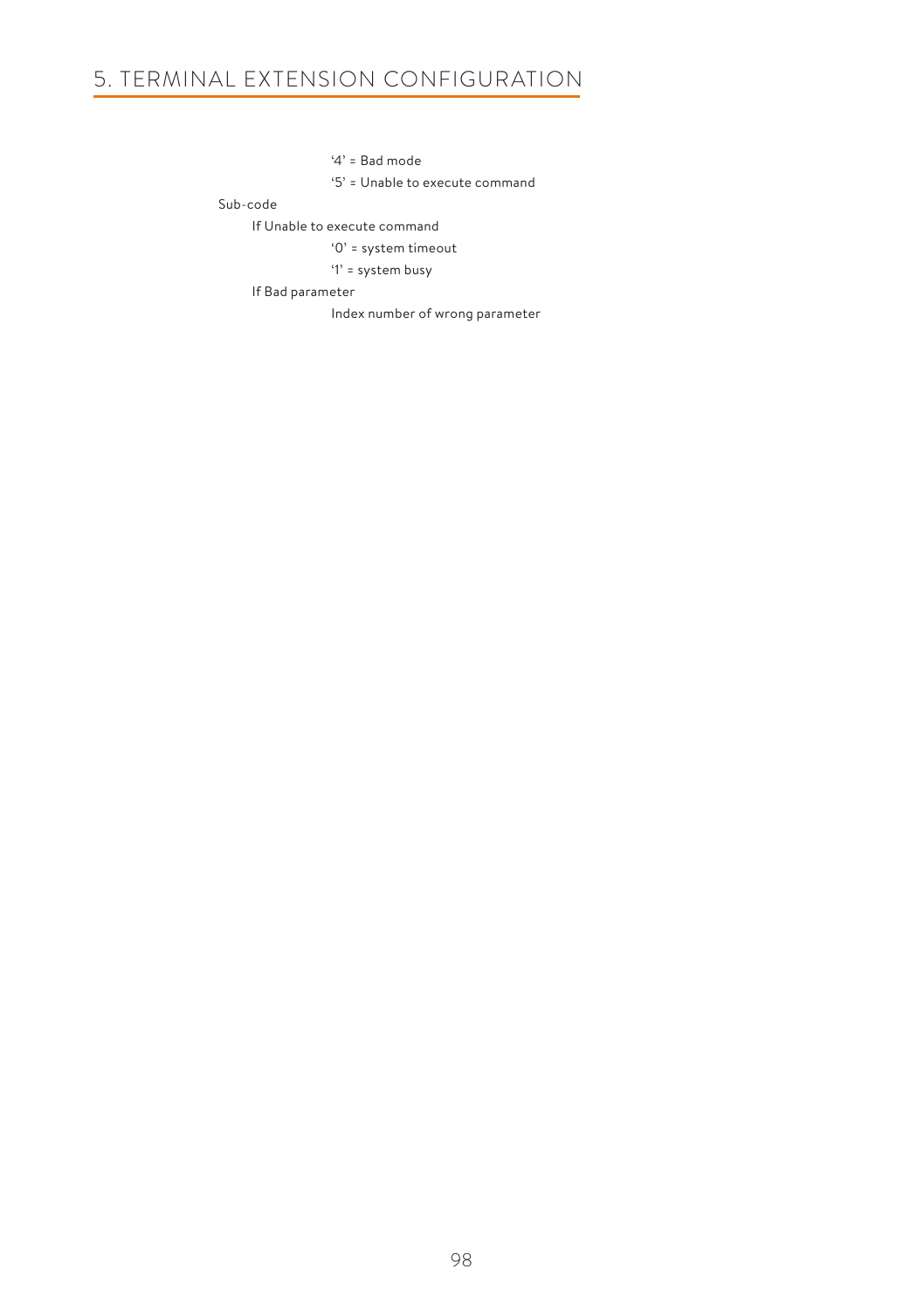Phone directory configuration messages can be used to change and/or read the phone directory entries stored in the terminal or to access data stored in a remote LDAP server.

These messages can be used also to configure LDAP servers and to retrieve information about last calls.

The <mode> **&** command can be used to modify the configuration, while the <mode> **?** can be used to read the related values.

## **6.1. File Descriptor (DF)**

PC sends this message to ask for the max number of records that can be stored in the Phone Directory (General information) and how many records have already been stored.

| Direction:                         | $PC \rightarrow RTE$                                                                            |                                                                                 |
|------------------------------------|-------------------------------------------------------------------------------------------------|---------------------------------------------------------------------------------|
| Mode<br>Type:<br>Sub-Type<br>Data: | $\mathfrak{c}$<br>$\Delta$<br>$\overline{F}$<br>Request:<br>'A' = Number of records             | '0' = General information                                                       |
| Direction:                         | $RTE \rightarrow PC$                                                                            |                                                                                 |
| Mode<br>Type:<br>Sub-Type<br>Data: | ، ج'<br>$\Delta$<br>$\cdot$ F'<br>Request:<br>See above<br>If request '0' (General information) | MaxRecord (3 bytes)<br>'000' '999'<br>NameSize (3 bytes)<br>'000' '999'         |
|                                    |                                                                                                 | CompanyNameSize (3 bytes)<br>'000' '999'<br>NumberSize (3 bytes)<br>'000' '999' |
|                                    | If request '0' (General information)                                                            | NumRecord (3 bytes)<br>'000' '999'                                              |

## **MaxRecord:**

Max number of record that can be stored in the Phone Directory.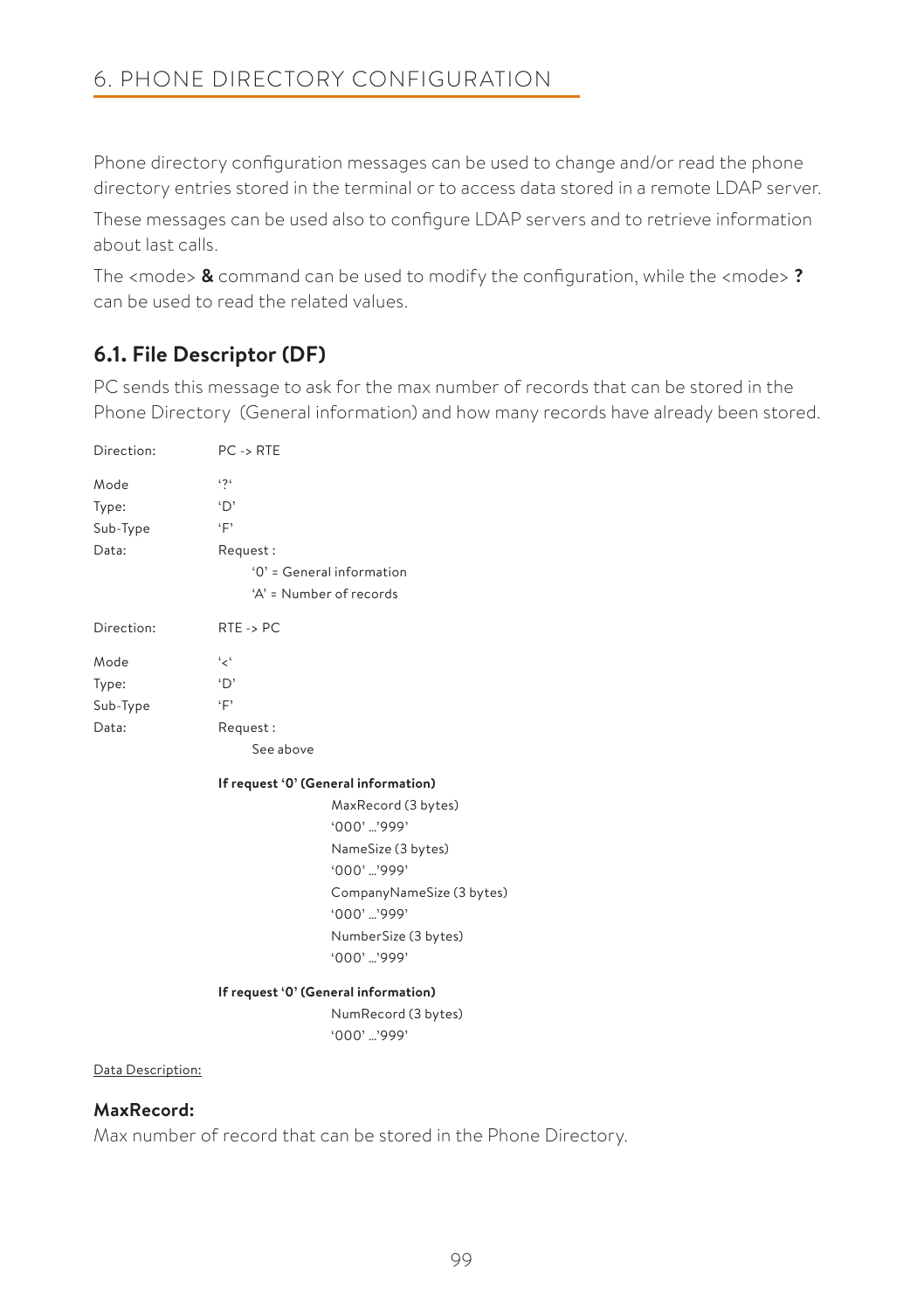# 6. PHONE DIRECTORY CONFIGURATION

## **NumRecord:**

Number of record already stored in the Phone Directory.

## **NameSize:**

Max number of characters in Name.

### **CompanyNameSize:**

Max number of characters in Company Name.

## **NumberSize:**

Max number of characters of Number fields.

## **6.2. Read Record with index (DR)**

PC sends this message to ask for the i-th record stored.

| Direction:                         | $PC \rightarrow RTE$                                                                                                                                                                                                         |
|------------------------------------|------------------------------------------------------------------------------------------------------------------------------------------------------------------------------------------------------------------------------|
| Mode<br>Type:<br>Sub-Type<br>Data: | $\mathfrak{c}$<br>$\Delta$<br>R<br>Type of Information:<br>'A' = information about stored record<br>Index (3 bytes):<br>'000''NumRecord-1'                                                                                   |
| Direction:                         | $RTE \rightarrow PC$                                                                                                                                                                                                         |
| Mode<br>Type:<br>Sub-Type<br>Data: | ، بر ،<br>$\Delta$<br>R<br>Item:<br>'0' = General information<br>'N' = User Name<br>'C' = Company Name<br>'A' = Other Flags<br>'1' = $1^{\wedge}$ number                                                                     |
|                                    | If item '0' (General Information)<br>Type of information:<br>'A' = information about stored record<br>Index (3 bytes)<br>'000' ' NumRecord-1'<br>Found:<br>$'1' = Yes$<br>$'2' = No$<br>Trusted:<br>$0' = No$<br>$'1' = Yes$ |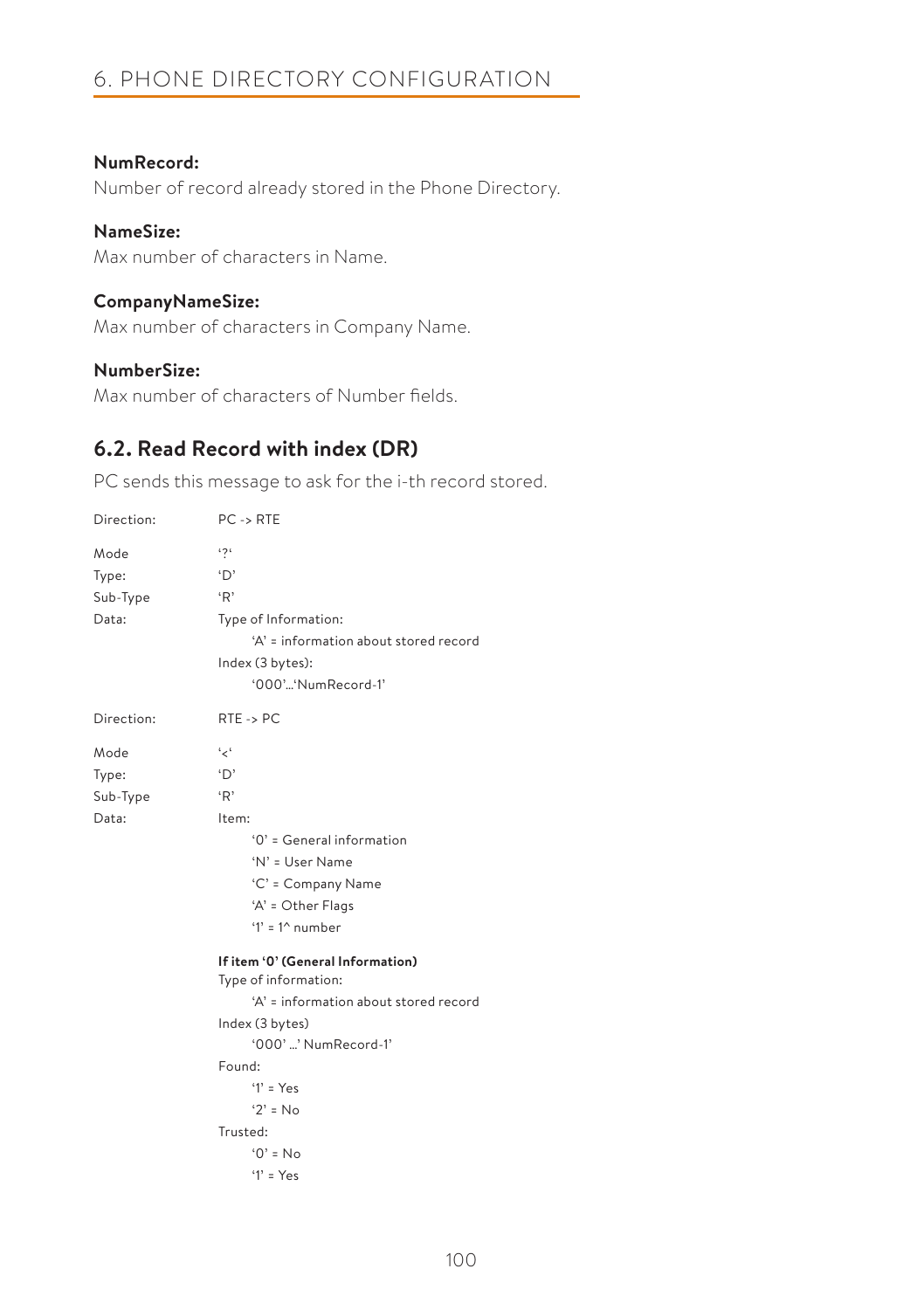#### Type of Call:

 $'L' = IP (LAN)$  'S' = SIP 'G' = ISDN

 Dummy (1 byte, must be 0) **(for future expansion)** Dummy (1 byte must be 0) **(for future expansion)**

#### **If item 'N' (User Name)**

Name (NameSize of ASCII chars)

#### **If item 'C' (Company Name)**

Company (CompanyNameSize of ASCII chars)

#### **If item 'C' (Company Name)**

Rate (2 bytes):  $`01' = 64$  $'02' = 128$  $'03' = 192$  $A' = 256$  $'05' = 320$  $'06' = 384$  $'07' = 448$  $'08' = 512$  $'09' = 768$  '10' = 1152 **(valid only for network IP and SIP)**  $'11' = 1472$  $'12' = 1536$  '13' = 1728  $'14' = 1920$  '15' = 2048 **(valid only for network IP and SIP)** '16' = 2560 **(valid only for network IP and SIP)** '17' = 3072 **(valid only for network IP and SIP)** '18' = 3584 **(valid only for network IP and SIP)** '19' = 4096 **(valid only for network and SIP)** '20' = 4608 **(valid only for network and SIP)** '21' = 5120 **(valid only for network and SIP)** '22' = 5632 **(valid only for network and SIP)** '23' = 6144 **(valid only for network and SIP)** '24' = 896 **(valid only for network and SIP)** '25' = 1024 **(valid only for network and SIP)** '26' = 1280 **(valid only for network and SIP)** '27' = 1408 **(valid only for network and SIP)** '28' = 6656 **(valid only for network and SIP)** '29' = 7168 **(valid only for network IP and SIP)** '30' = 7680 **(valid only for network IP and SIP)** '31' = 8128 **(valid only for network IP and SIP)** '32' = 8192 **(valid only for network SIP)** '33' = 10240 **(valid only for network SIP)** Dummy (1 byte, must be 0) **(for future expansion)** Dummy (1 byte, must be 0) **(for future expansion)**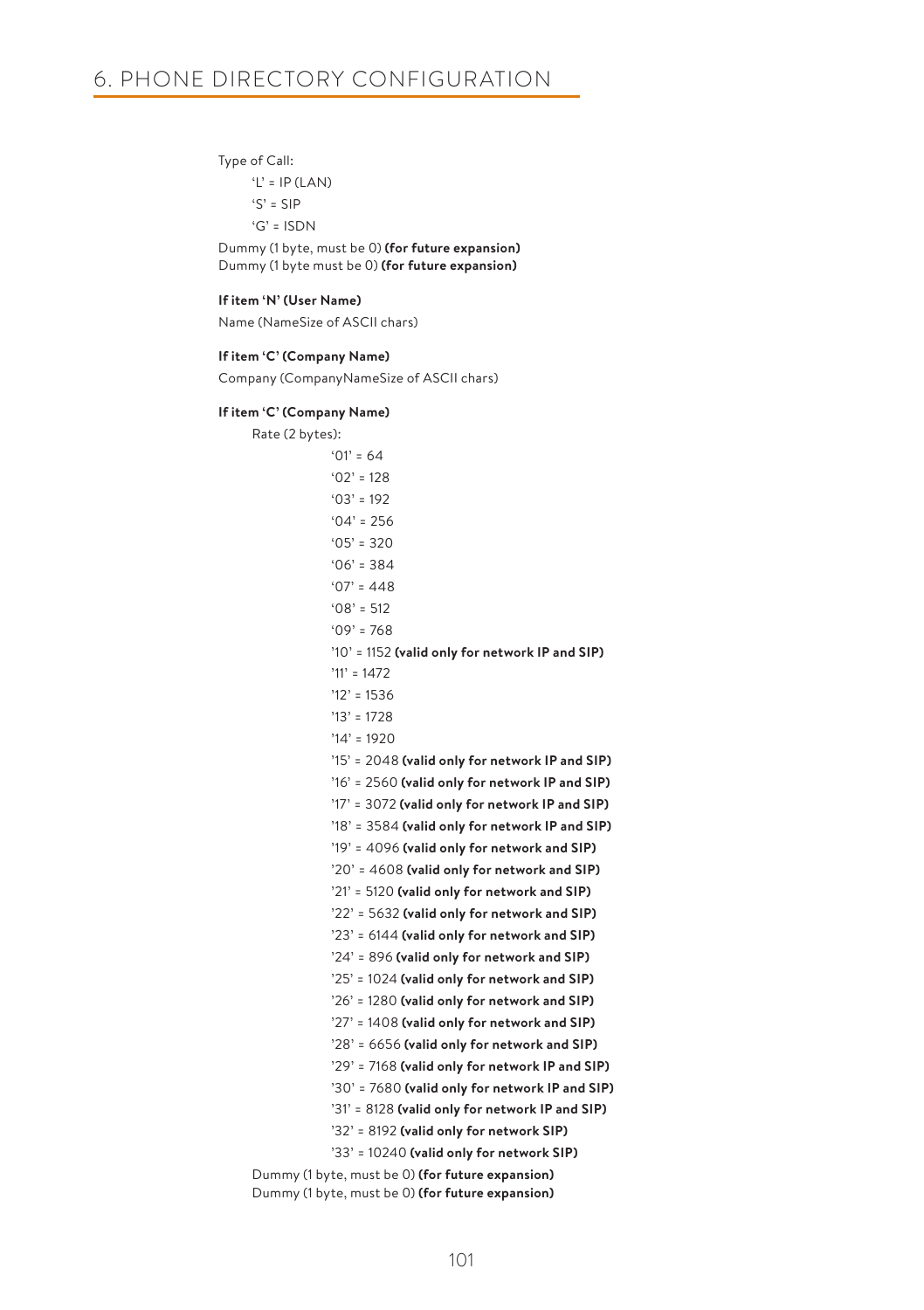### **If item '1' (1^ number)**

Number1 (NumberSize of ASCII chars)

#### Data Description:

**Index:** Record index.

**Found:** Flag to indicate if a record was found.

**Name:**

User Name.

## **CompanyName:**

Company Name.

### **Type of Call:**

Selects the network interface hosting the call.

### **Rate:**

Selects the desired rate for the call.

### **Number1:**

Number used to make call.

### **Example:**

|                                                                           | RTE.       | Read the 2 <sup>^</sup> record in the directory |
|---------------------------------------------------------------------------|------------|-------------------------------------------------|
| PC BE-------------- AT  <dr0a00110l00<cr>------------</dr0a00110l00<cr>   | <b>RTE</b> | General: index 1, found, audio-video            |
|                                                                           |            | Call, net                                       |
| PC BE--------------- ATI <drnrossi<cr>--------------------</drnrossi<cr>  | RTE.       | User name: rossi                                |
| PC BE---------------- AT[ <drcxxyyzz<cr>-----------------</drcxxyyzz<cr>  | <b>RTE</b> | Company Name: XXYYZZ                            |
| PC BE--------------- AT[ <dr10390712189701<cr>-----</dr10390712189701<cr> | <b>RTE</b> | First Number: 0390712189701                     |
|                                                                           | <b>RTE</b> |                                                 |

## **6.3. Read Record with index (DL)**

PC sends this message to ask for the i-th record stored.

**WARNING:** this message is the same as DR message except before call it, is necessary to call almost one time the DFA message.

| Direction: | $PC \rightarrow RTE$                  |  |
|------------|---------------------------------------|--|
| Mode       | $\mathfrak{c}$                        |  |
| Type:      | 'D'                                   |  |
| Sub-Type   | ٠,                                    |  |
| Data:      | Type of Information:                  |  |
|            | 'A' = information about stored record |  |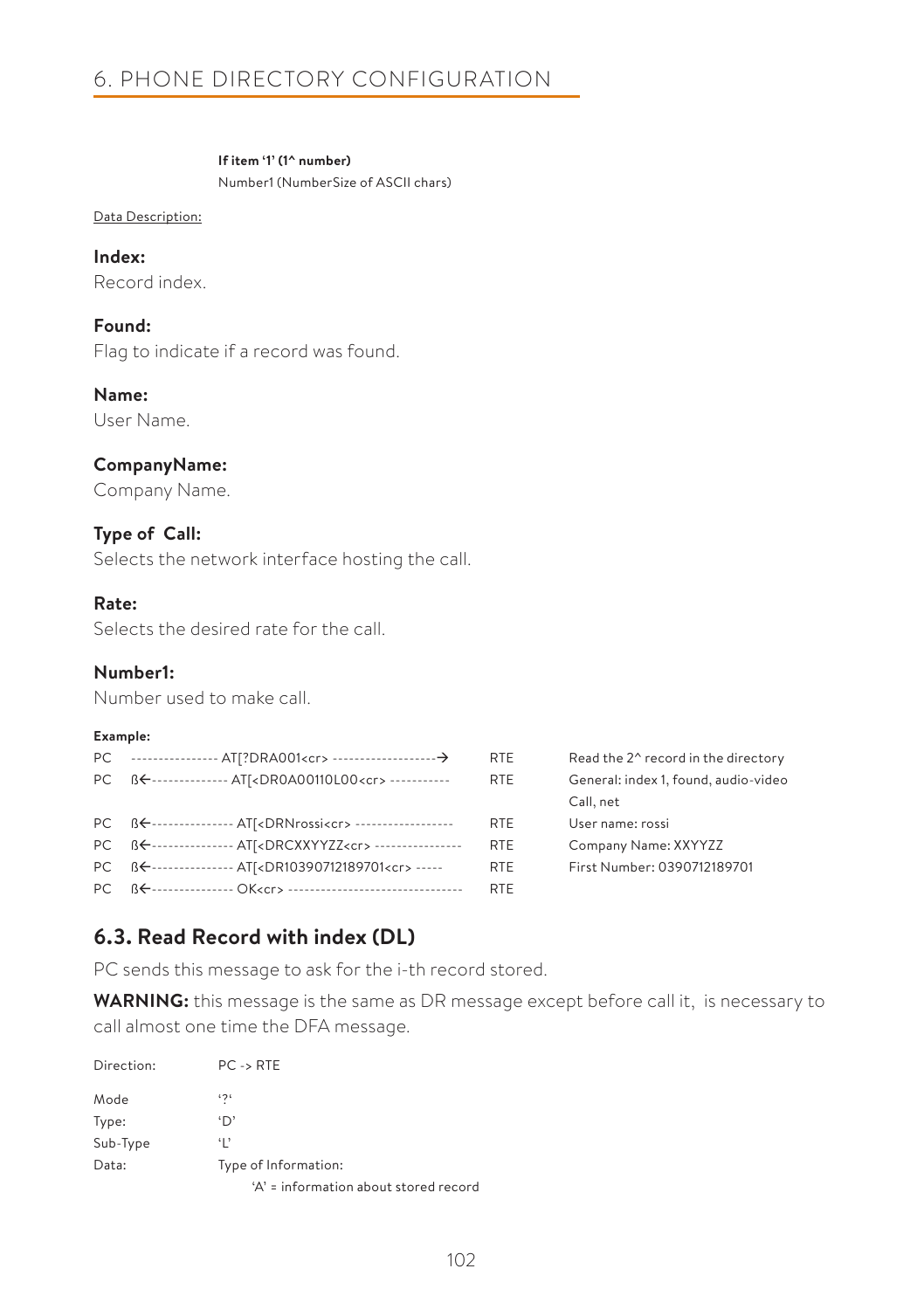## 6. PHONE DIRECTORY CONFIGURATION

 Index (3 bytes): '000'…'NumRecord-1' Direction: RTE -> PC Mode '<' Type: 'D' Sub-Type 'L' Data: Item: '0' = General information 'N' = User Name 'C' = Company Name 'A' = Other Flags '1' = 1^ number **If item '0' (General Information)** Type of information: 'A' = information about stored record Index (3 bytes) '000' …'NumRecord-1' Found:  $'1' = Y_{PS}$  '2' = No Trusted:  $'0' = No$  $'1' = Y_{\text{PS}}$  Type of Call:  $'L' = IP (LAN)$  'S' = SIP 'G' = ISDN Dummy (1 byte, must be 0) **(for future expansion)** Dummy (1 byte must be 0) **(for future expansion) If item 'N' (User Name)** Name (NameSize of ASCII chars)

#### **If item 'C' (Company Name)**

Company (CompanyNameSize of ASCII chars)

#### **If item 'A' (Other Flags)**

Rate (2 bytes):  $'01' = 64$  '02' = 128  $'03' = 192$  $04' = 256$  $'05' = 320$  $'06' = 384$  $'07' = 448$  $'08' = 512$  $'09' = 768$  '10' = 1152 **(valid only for network IP and SIP)** '11' = 1472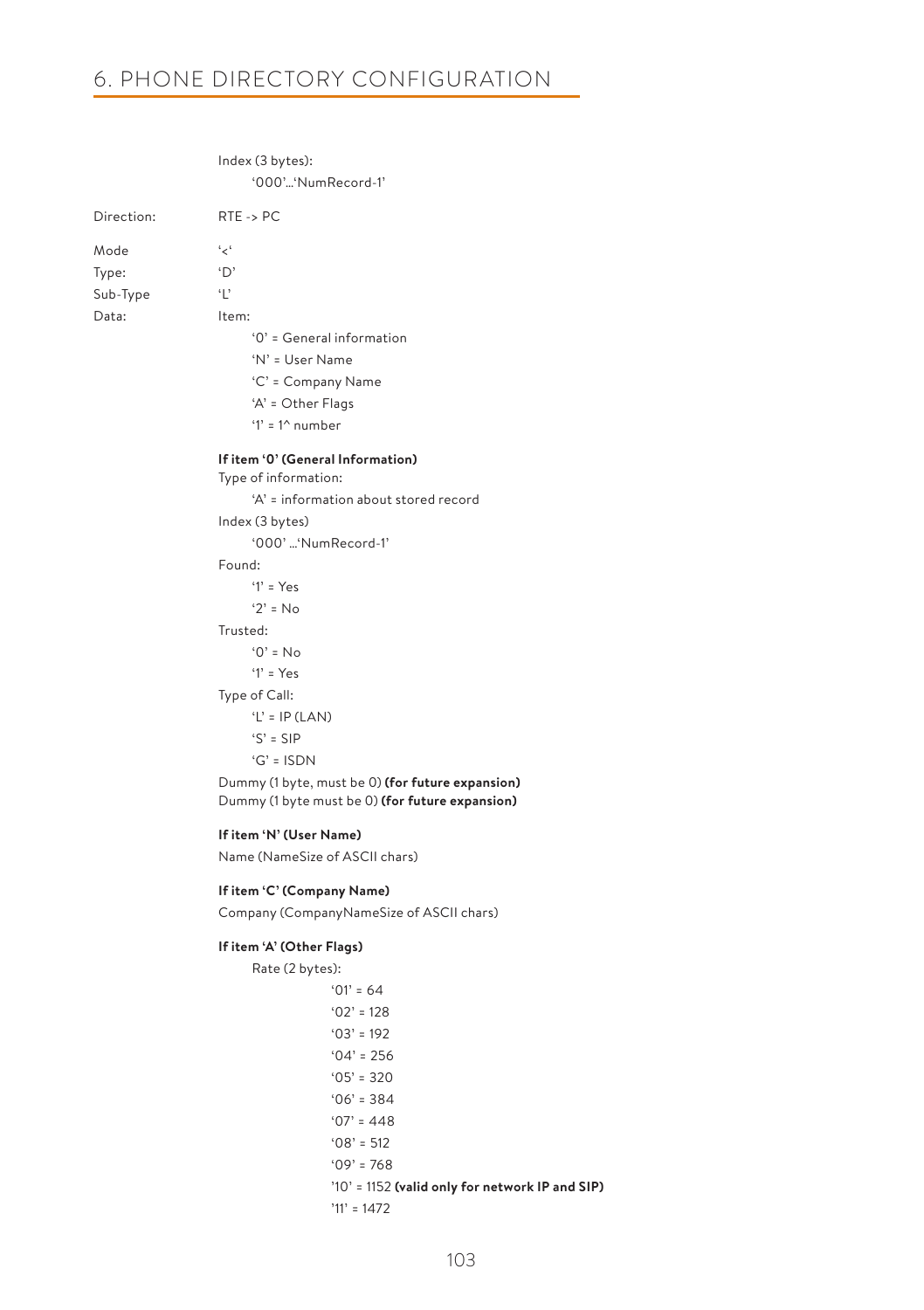| $'12' = 1536$                                     |
|---------------------------------------------------|
| $'13' = 1728$                                     |
| $'14' = 1920$                                     |
| '15' = 2048 (valid only for network IP and SIP)   |
| $'16'$ = 2560 (valid only for network IP and SIP) |
| '17' = 3072 (valid only for network IP and SIP)   |
| '18' = 3584 (valid only for network IP and SIP)   |
| $'19' = 4096$ (valid only for network and SIP)    |
| $'20'$ = 4608 (valid only for network and SIP)    |
| '21' = 5120 (valid only for network and SIP)      |
| '22' = 5632 (valid only for network and SIP)      |
| '23' = 6144 (valid only for network and SIP)      |
| '24' = 896 (valid only for network and SIP)       |
| '25' = 1024 (valid only for network and SIP)      |
| '26' = 1280 (valid only for network and SIP)      |
| $'27'$ = 1408 (valid only for network and SIP)    |
| $'28'$ = 6656 (valid only for network and SIP)    |
| '29' = 7168 (valid only for network IP and SIP)   |
| '30' = 7680 (valid only for network IP and SIP)   |
| '31' = 8128 (valid only for network IP and SIP)   |
| '32' = 8192 (valid only for network SIP)          |
| $33'$ = 10240 (valid only for network SIP)        |
| Dummy (1 byte, must be 0) (for future expansion)  |
| Dummy (1 byte, must be 0) (for future expansion)  |

 **If item '1' (1^ number)**

Number1 (NumberSize of ASCII chars)

### Data Description:

**Index:** Record index.

**Found:** Flag to indicate if a record was found.

**Name:** User Name.

### **CompanyName:**

Company Name.

### **Type of Call:**

Selects the network interface hosting the call.

### **Rate:**

Selects the desired rate for the call.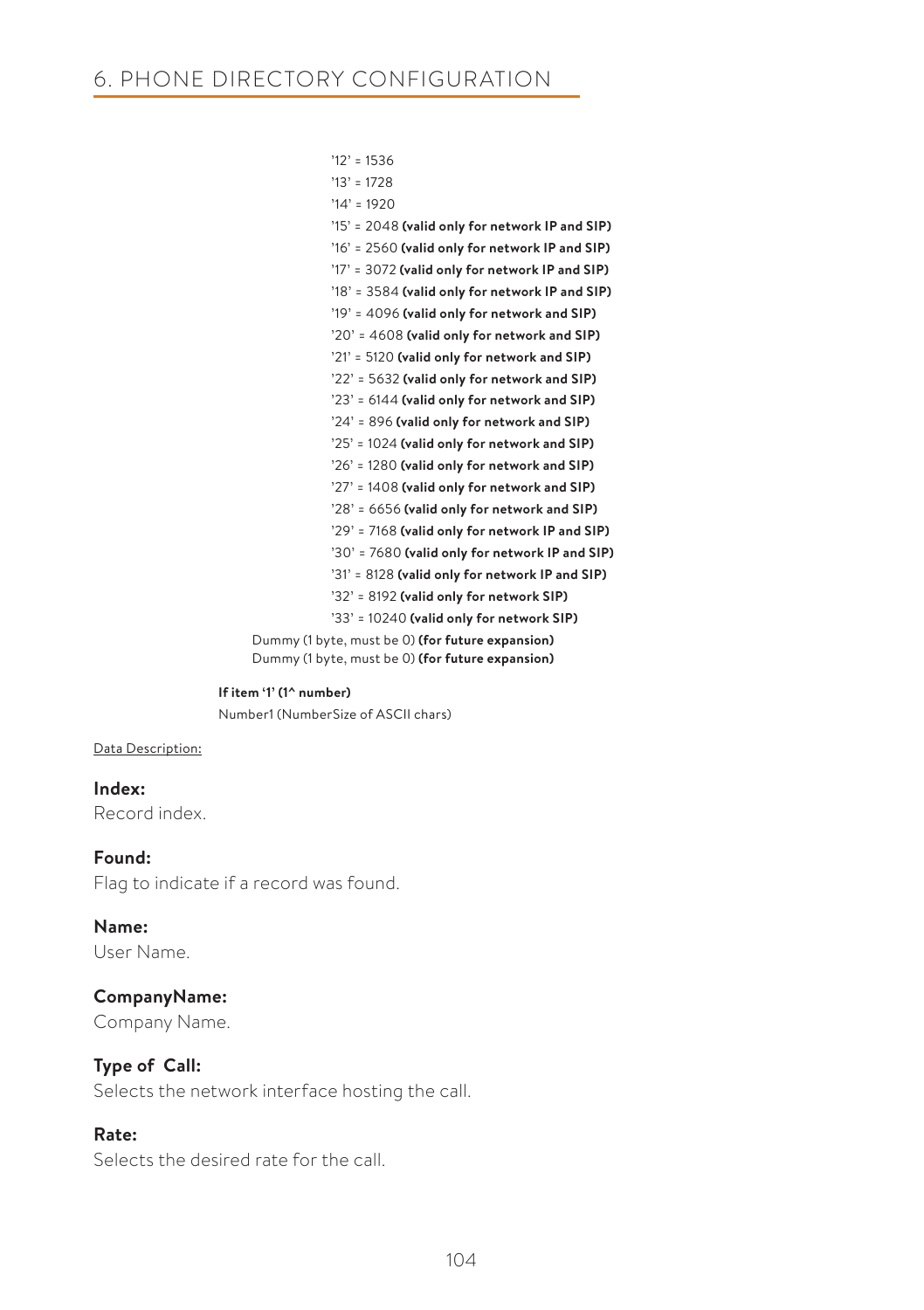## **Number1:**

Number used to make call.

#### **Example:**

|                                                                           | RTE.       | Read the 2^ record in the directory  |
|---------------------------------------------------------------------------|------------|--------------------------------------|
| PC BE--------------- AT<br>DR0A00110L00 <cr>------------</cr>             | <b>RTE</b> | General: index 1, found, audio-video |
|                                                                           |            | Call, net LAN                        |
| PC BE--------------- ATI <drnrossi<cr>--------------------</drnrossi<cr>  | <b>RTE</b> | User name: rossi                     |
| PC BE--------------- ATI <drcxxyyzz<cr>-----------------</drcxxyyzz<cr>   | <b>RTF</b> | Company Name: XXYYZZ                 |
| PC BE--------------- AT[ <dr10390712189701<cr>-----</dr10390712189701<cr> | <b>RTE</b> | First Number: 0390712189701          |
|                                                                           | <b>RTE</b> |                                      |

## **6.4. Delete Record with index (DD)**

PC sends this message to delete the i-th record stored in the required list.

Note: after the update the indexes list must be updated.

| Direction: | $PC \rightarrow RTE$                 |
|------------|--------------------------------------|
| Mode       | '&'                                  |
| Type:      | 'D'                                  |
| Sub-Type   | 'D'                                  |
| Data:      | Type of Information:                 |
|            | 'A'= information about stored record |
|            | Index (3 bytes)                      |
|            | $'000'$ 'NumRecord-1'                |

#### Data Description:

#### **Example:**

1) Delete with success

|     | PC BE---------------- OK <cr> --------------------------------- RTE</cr> |            |
|-----|--------------------------------------------------------------------------|------------|
|     | 1) Delete with error                                                     |            |
| PC. | PC BE--------------- AT[ <dedd50<cr> ----------------- RTE</dedd50<cr>   | <b>RTE</b> |

Delete 1^ record on the directory Record deleted

Delete 1^ record on the directory Error: unable to execute command.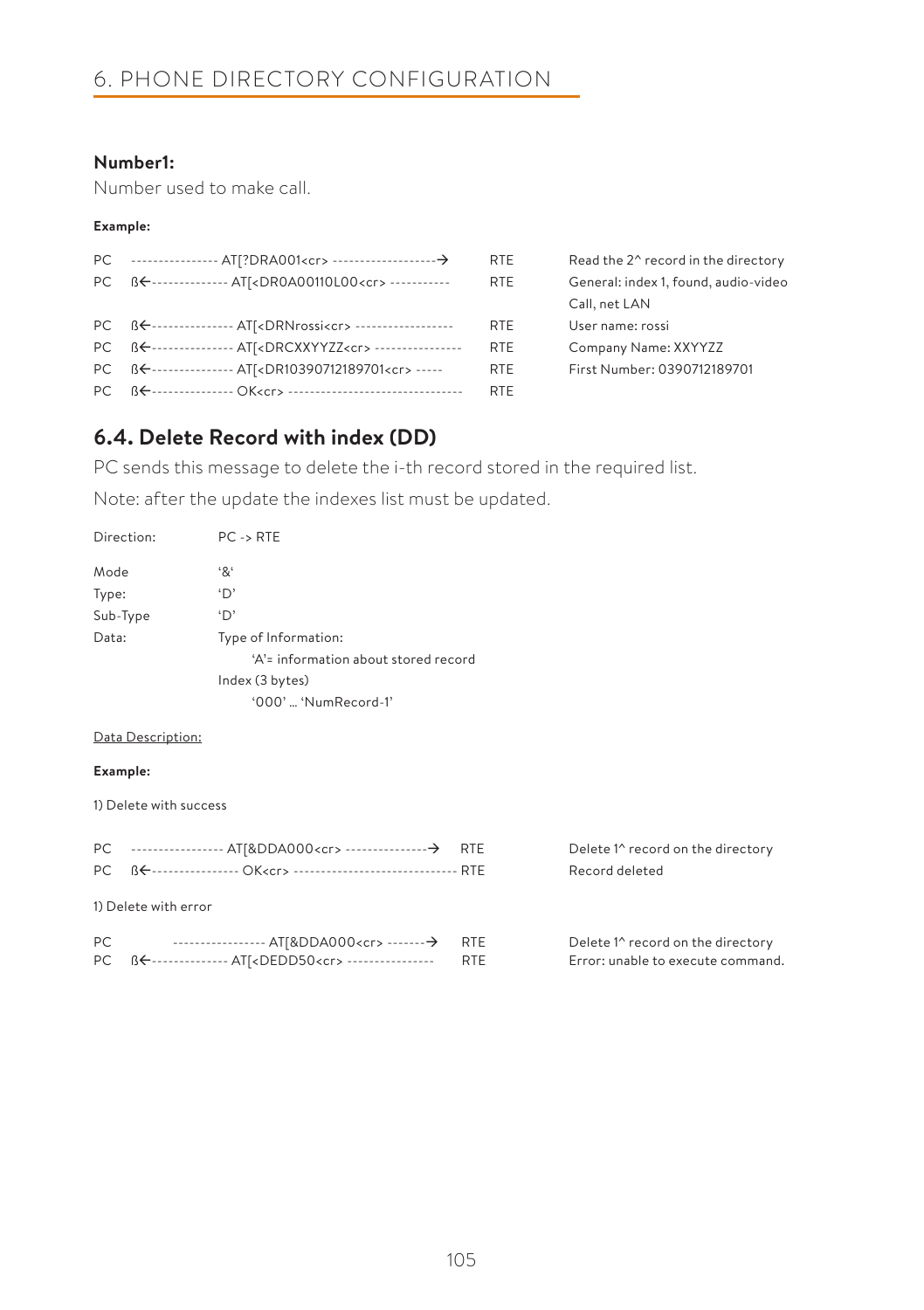## **6.5. Insert New Record (DI)**

PC sends this message to ask for a new record creation. Is not possible to modify an existing record; you need to delete it and then create it again.

| Direction: | $PC \rightarrow RTE$                             |
|------------|--------------------------------------------------|
| Mode       | $^{\mathfrak{c}}8^{\mathfrak{c}}$                |
| Type:      | $\Delta$                                         |
| Sub-Type   | $\ddot{\ }$                                      |
| Data:      | Item:                                            |
|            | $'0'$ = General information                      |
|            | $'N' = User Name$                                |
|            | 'C' = Company Name                               |
|            | 'A' = Other Flags                                |
|            | '1' = $1^{\wedge}$ number                        |
|            | 'W' = Save record                                |
|            | If item '0' (General Information)                |
|            | Trusted:                                         |
|            | $0' = No$                                        |
|            | $'1' = Yes$                                      |
|            | Type of Call:                                    |
|            | 'L' = $IP$                                       |
|            | $'S' = SIP$                                      |
|            | $'G' = ISDN$                                     |
|            | Dummy (1 byte, must be 0) (for future expansion) |
|            | If item 'N' (User Name)                          |
|            | Name (NameSize of ASCII chars)                   |

#### **If item 'C' (Company Name)**

Company (CompanyNameSize of ASCII chars)

#### **If item 'A' (Other Flags)**

Rate (2 bytes):  $'01' = 64$  '02' = 128 '03' = 192  $'04' = 256$  $'05' = 320$  '06' = 384  $'07' = 448$  $'08' = 512$  '09' = 768 '10' = 1152 **(valid only for network IP and SIP)** '11' = 1472  $'12' = 1536$  '13' = 1728 '14' = 1920 '15' = 2048 **(valid only for network IP and SIP)** '16' = 2560 **(valid only for network IP and SIP)**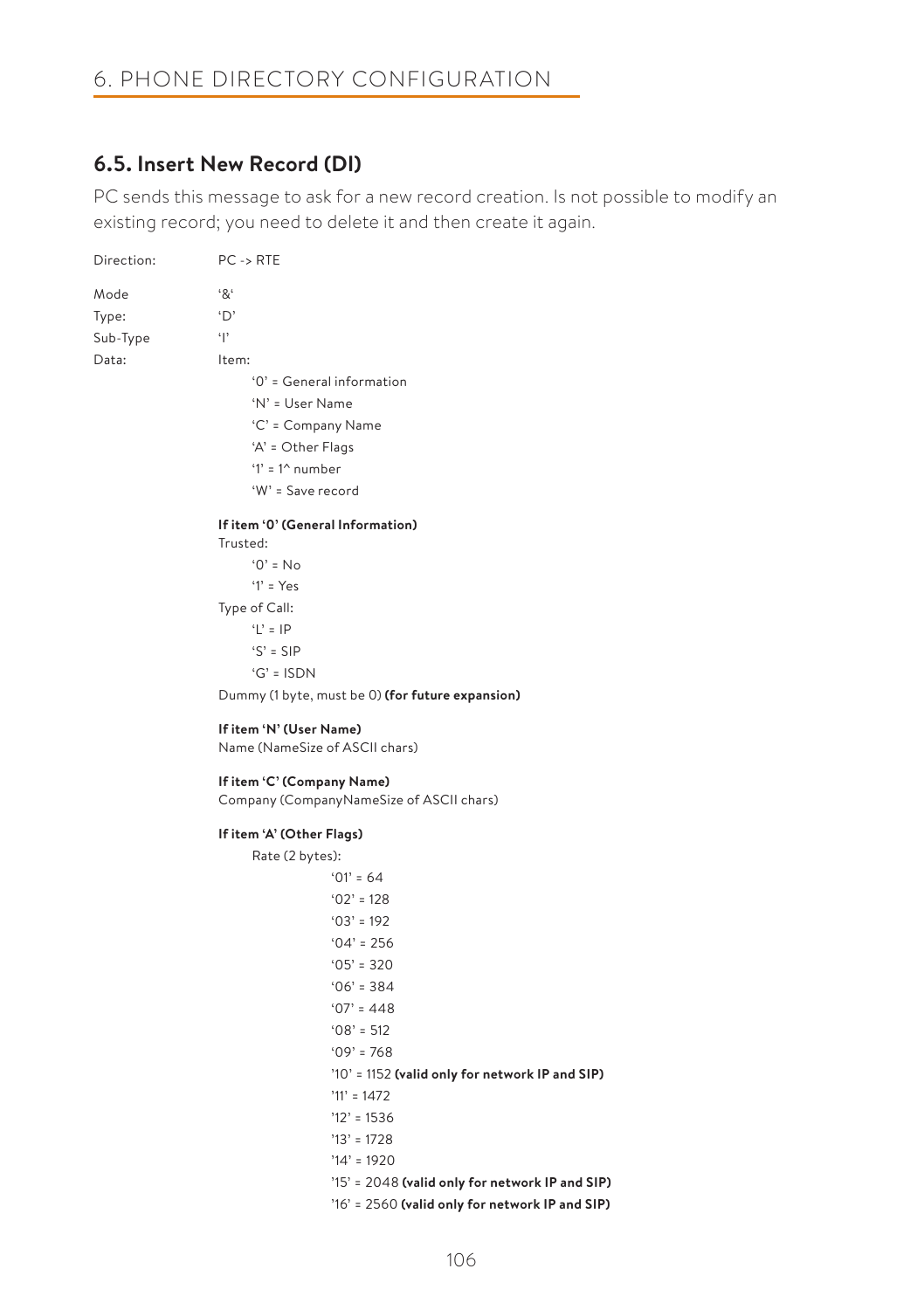'17' = 3072 **(valid only for network IP and SIP)** '18' = 3584 **(valid only for network IP and SIP)** '19' = 4096 **(valid only for network and SIP)** '20' = 4608 **(valid only for network and SIP)** '21' = 5120 **(valid only for network and SIP)** '22' = 5632 **(valid only for network and SIP)** '23' = 6144 **(valid only for network and SIP)** '24' = 896 **(valid only for network and SIP)** '25' = 1024 **(valid only for network and SIP)** '26' = 1280 **(valid only for network and SIP)** '27' = 1408 **(valid only for network and SIP)** '28' = 6656 **(valid only for network and SIP)** '29' = 7168 **(valid only for network IP and SIP)** '30' = 7680 **(valid only for network IP and SIP)** '31' = 8128 **(valid only for network IP and SIP)** '32' = 8192 **(valid only for network SIP)** '33' = 10240 **(valid only for network SIP)** Dummy (1 byte, must be 0) **(for future expansion)**

Dummy (1 byte, must be 0) **(for future expansion)**

#### **If item '1' (1^ number)**

Number1 (NumberSize of ASCII chars)

#### Data Description:

|                                                                                  | General: audio-video call, net LAN,,<br>no additional numbers |
|----------------------------------------------------------------------------------|---------------------------------------------------------------|
| PC BE--------------- OK <cr> ----------------------------------- RTE</cr>        |                                                               |
|                                                                                  | User name: rossi                                              |
|                                                                                  |                                                               |
| PC ---------------- AT[ <dicxxyyzz<cr> ------------------&gt; RTE</dicxxyyzz<cr> | Company Name: XXYYZZ                                          |
|                                                                                  |                                                               |
| PC ---------------- AT[ <di10390712189701<cr> ----&gt; RTE</di10390712189701<cr> | First Number: 0390712189701                                   |
|                                                                                  |                                                               |
|                                                                                  | Save record                                                   |
| PC BE---------------- OK <cr> ----------------------------------- RTE</cr>       |                                                               |

## **6.6. Recent Call General Descriptor (DQ)**

PC sends this message to ask for the max and current number of records in recent calls list.

| Direction: | $PC \rightarrow RTE$        |
|------------|-----------------------------|
| Mode       | $\mathfrak{c}$              |
| Type:      | 'D'                         |
| Sub-Type   | 'O'                         |
| Data:      | Request:                    |
|            | $'0'$ = General information |
|            | $A' =$ Number of records    |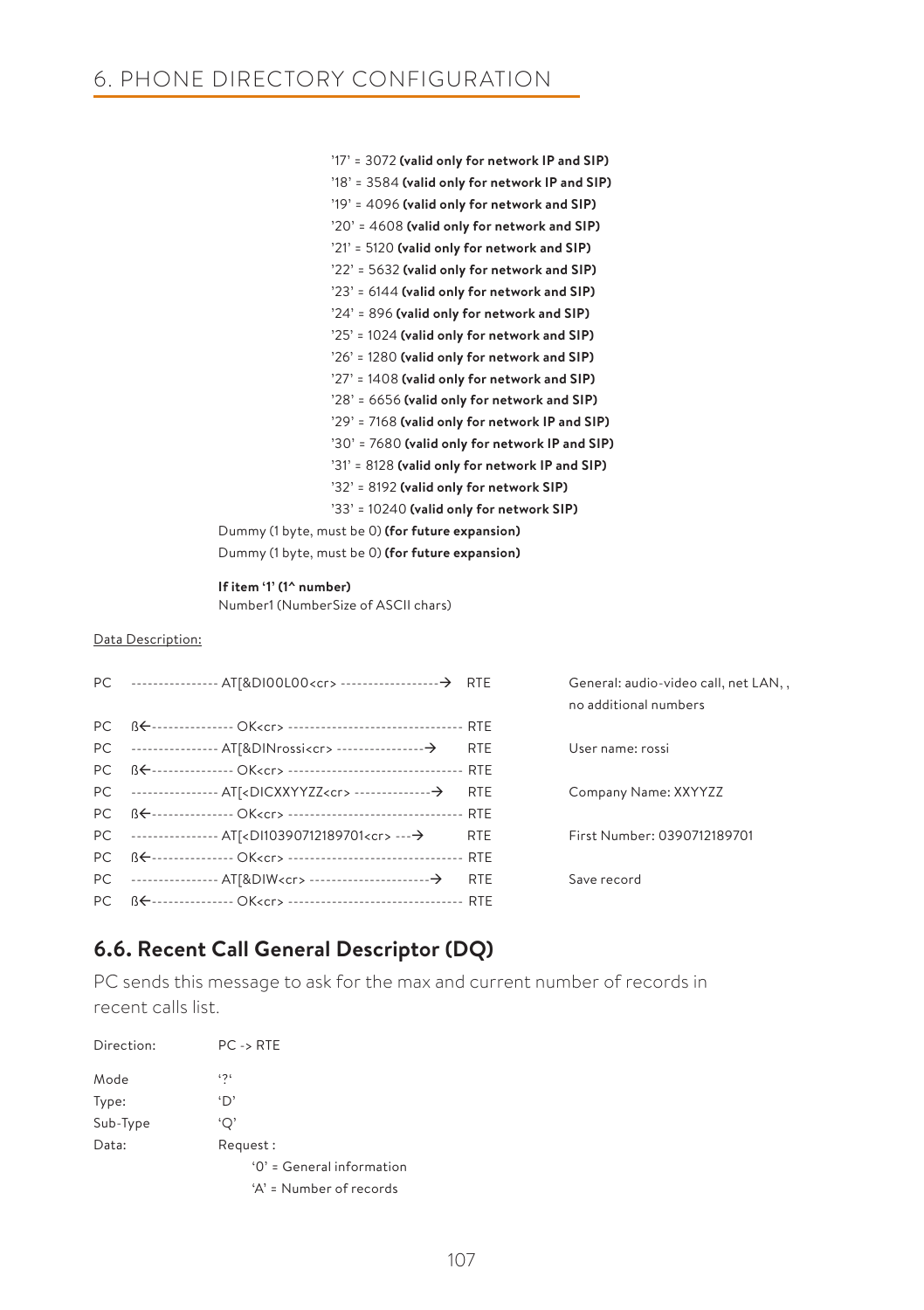# 6. PHONE DIRECTORY CONFIGURATION

| Direction: | $RTE \rightarrow PC$                 |
|------------|--------------------------------------|
| Mode       | ، برء                                |
| Type:      | 'D'                                  |
| Sub-Type   | 'Q'                                  |
| Data:      | Request:                             |
|            | See above                            |
|            | If request '0' (General information) |
|            | MaxRecord (3 bytes)                  |
|            | $'000'$ '999'                        |
|            | If request '0' (General information) |
|            | NumRecord (3 bytes)                  |
|            | $'000'$ '999'                        |
|            |                                      |

Data Description:

## **6.7. Read recent calls Info with index (DT)**

PC sends this message to ask for the i-th recent call record stored.

| Direction: | $PC \rightarrow RTE$                |
|------------|-------------------------------------|
| Mode       | $\mathfrak{c}$                      |
| Type:      | 'D'                                 |
| Sub-Type   | T                                   |
| Data:      | Type of Information:                |
|            | 'A' = information about stored item |
|            | Index (3 bytes):                    |
|            | '000''NumRecord-1'                  |
| Direction: | $RTE \rightarrow PC$                |
| Mode       | ، ج'                                |
| Type:      | $\Delta$                            |
| Sub-Type   | T                                   |
| Data:      | Item:                               |
|            | '0' = General information           |
|            | 'N' = First Part Name               |
|            | 'M' = Second Part Name              |
|            | 'A' = First Part Number             |
|            | 'B' = Second Part Number            |
|            | $D' = Date$                         |
|            | $H' = Time$                         |
|            | $T = Duration$                      |
|            | If item 'A' (Other Flags)           |
|            | Index (3 bytes)                     |
|            | '000''NumRecord-1'                  |
|            | Found:                              |
|            | $'1' = Yes$                         |
|            | $'2' = No$                          |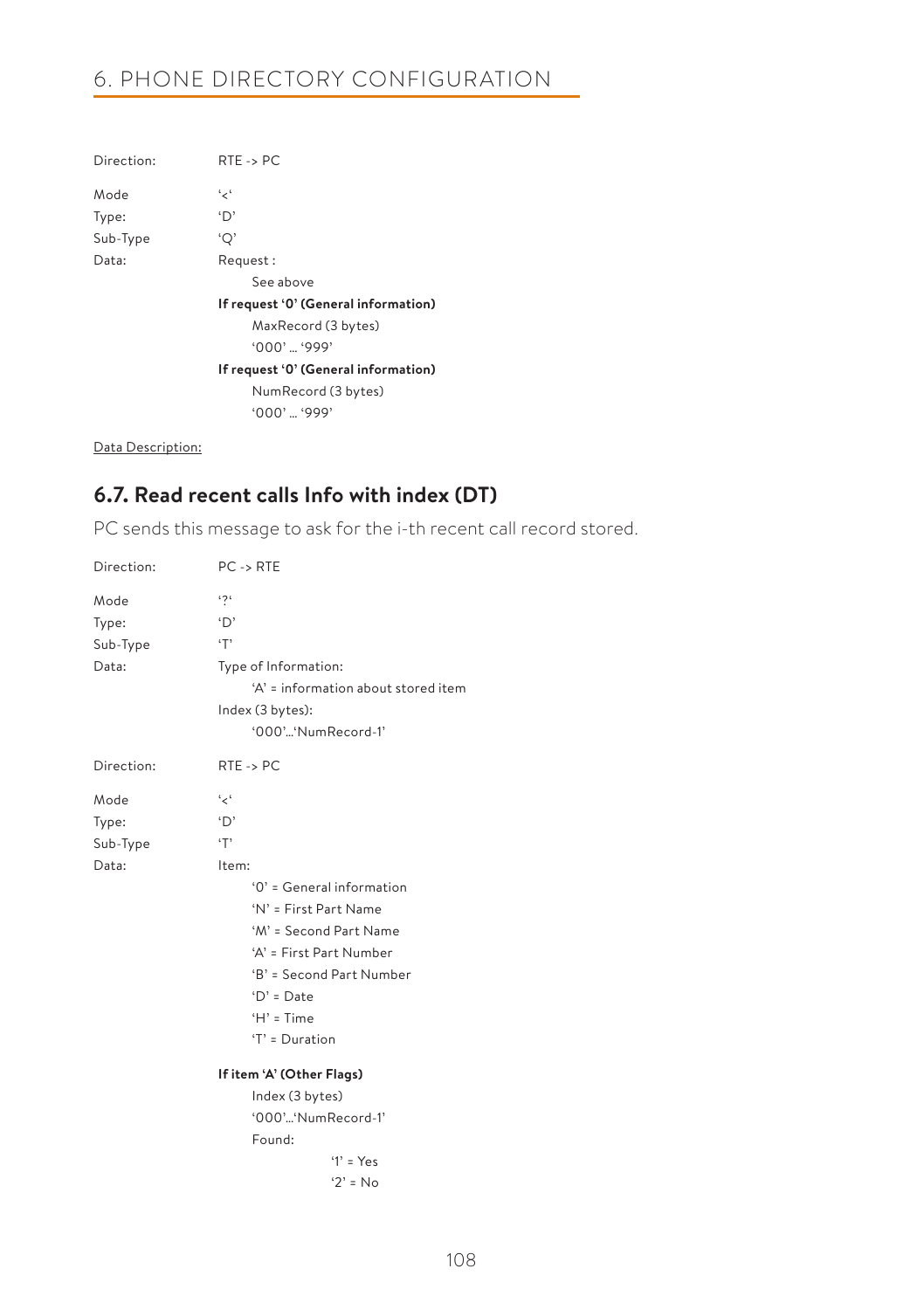Network:

```
 'L' = IP (LAN)
              'S' = SIP
             ' = ISDN
 Type:
              'I' = Incoming 
              'O' = Outgoing
              'M' = Missed
 Speech :
              'I' = Incoming 
              'O' = Outgoing
```
'M' = Missed

## Total calls (fixed 10 bytes):

#### **If item 'N'**

First part name (max 64 ASCII chars)

#### **If item 'M'**

Second part name (max 64 ASCII chars)

#### **If item A'**

First part number (max 64 ASCII chars)

#### **If item 'B'**

Second part number (max 64 ASCII chars)

#### **If item 'D'**

Date (ASCII string)

### **If item 'H'**

Time (ASCII string)

#### **If item 'T'**

Duration (ASCII string)

#### Data Description:

**Index:** Record index.

### **Found:**

Flag to indicate if a record was found.

### **Name:**

Name of remote terminal.

### **CompanyName:**

Company Name.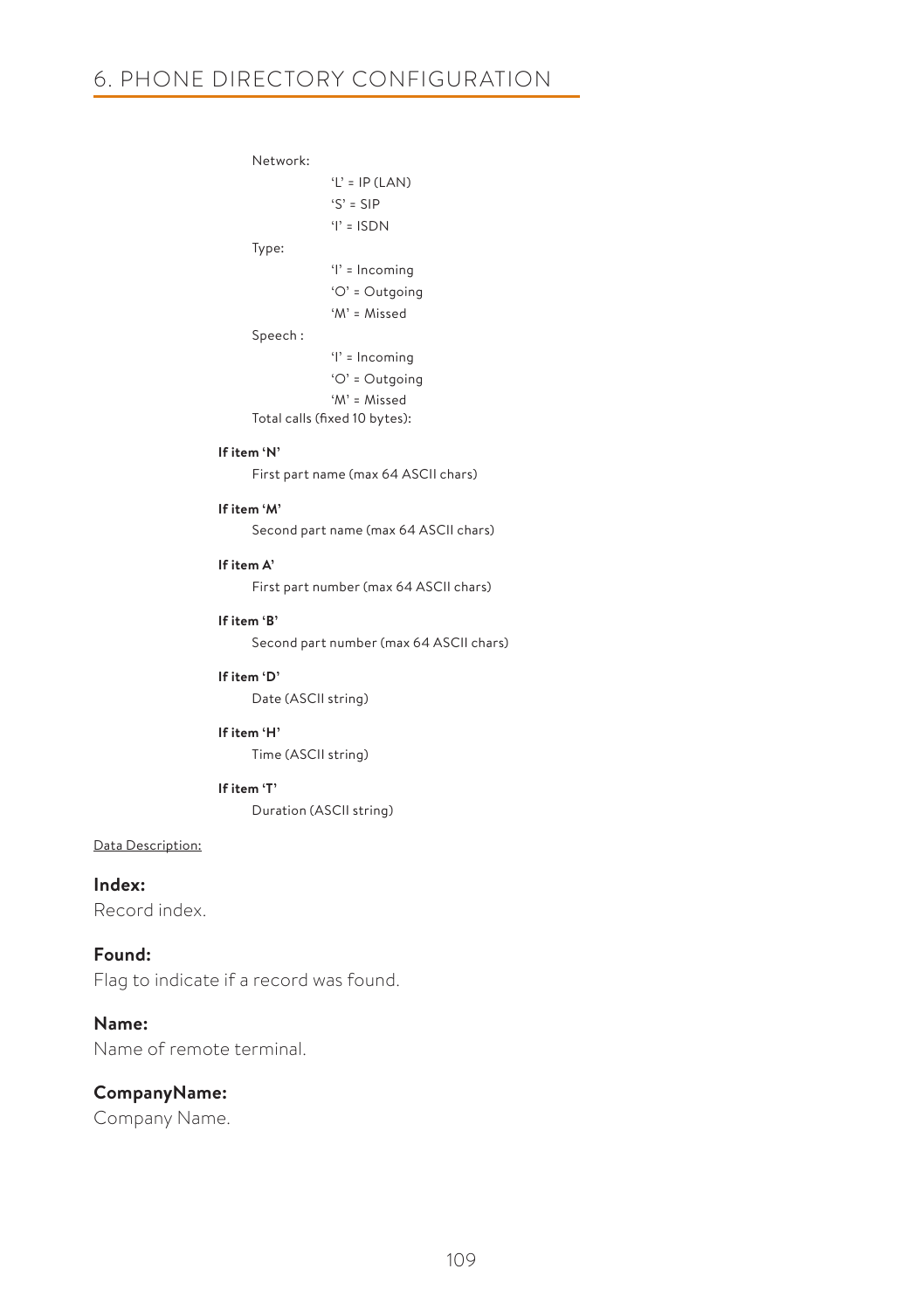## **Type of Call:**

Recognizes the network interface hosting.

### **Rate:**

Selects the desired rate for the call.

## **6.8. Delete recent calls item (DV)**

PC sends this message to delete the i-th record stored in the required list.

Note: after the update the indexes list must be updated.

| Direction: | $PC \rightarrow RTE$              |
|------------|-----------------------------------|
| Mode       | '&'                               |
| Type:      | 'D'                               |
| Sub-Type   | $\vee$                            |
| Data:      | Type:                             |
|            | 'A'= Remove all items             |
|            | 'I'= Remove items by index        |
|            | If item 'A' (Remove all items)    |
|            | None                              |
|            | If item 'I' (General Information) |
|            | Index (3 bytes)                   |
|            | $(0.00)$ 'NumRecord-1'            |

Data Description:

## **6.9. Export recent call file (DH)**

This message is sent by PC to RTE to export the recent calls file.

| Direction: | $PC \rightarrow RTE$               |
|------------|------------------------------------|
| Mode       | '&'                                |
| Type:      | 'D'                                |
| Sub-Type   | H                                  |
| Data:      | Command Type:                      |
|            | 'E' = Export the recent calls file |

### Data Description:

### **Command 'E'**

The recent calls file can be downloaded by HTTP protocol from the URL http://xxx.xxx. xxx.xxx/web/download/recentcalls.xml.

It is in an XML file in this format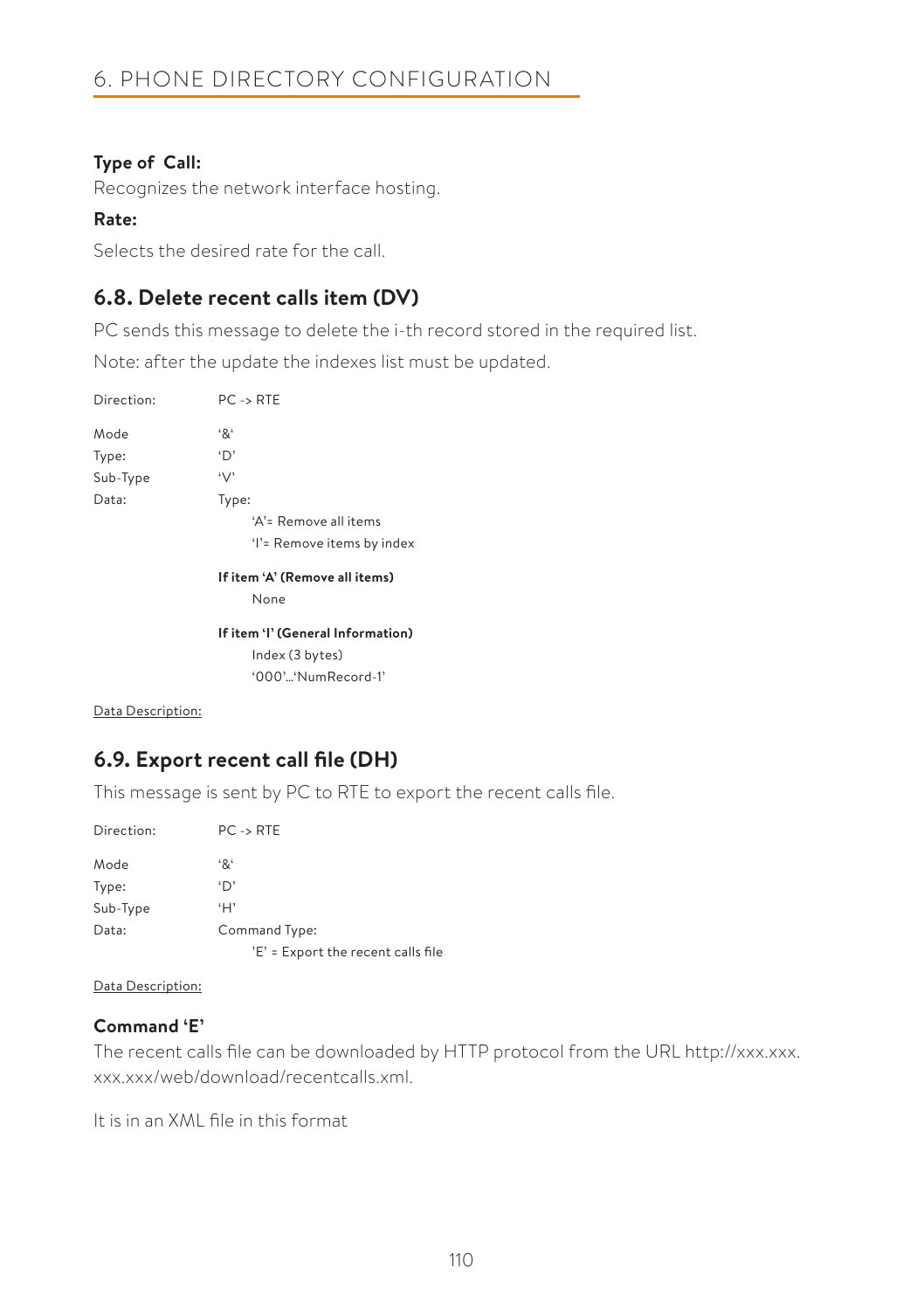```
<?xml version="1.0" encoding="UTF-8"?>
```

```
<Data Name="LastCalls" Version="1.0">
```
<List Name="LastCallsList">

<ListItem Name="LastCallsItem">

```
 <FieldUNICODESTRING Name="NameInNotebook"><![CDATA[]]></FieldUNICODESTRING>
```
<FieldSTRING Name="TerminalIdentifier">Name</FieldSTRING>

<FieldSTRING Name="E164">7132414</FieldSTRING>

<FieldSTRING Name="Alias">7132414</FieldSTRING>

<FieldSTRING Name="IPAddress">10.134.72.202</FieldSTRING>

<DialedNumber Name="DialedNumber"></DialedNumber>

<FieldINT Name="Network">5</FieldINT>

<FieldINT Name="Rate">255</FieldINT>

<FieldBOOL Name="Incoming">1</FieldBOOL>

<FieldBOOL Name="Speech">0</FieldBOOL>

<FieldBOOL Name="Missed">0</FieldBOOL>

<FieldDATETIME Name="StartTime">

<FieldDay Name="Day">4</FieldDay>

<FieldMonth Name="Month">7</FieldMonth>

<FieldYear Name="Year">2017</FieldYear>

<FieldHours Name="Hours">8</FieldHours>

<FieldMinutes Name="Minutes">50</FieldMinutes>

<FieldSeconds Name="Seconds">58</FieldSeconds>

</FieldDATETIME>

<FieldDATETIME Name="EndTime">

<FieldDay Name="Day">4</FieldDay>

<FieldMonth Name="Month">7</FieldMonth>

<FieldYear Name="Year">2017</FieldYear>

<FieldHours Name="Hours">8</FieldHours>

<FieldMinutes Name="Minutes">56</FieldMinutes>

- <FieldSeconds Name="Seconds">36</FieldSeconds>
- </FieldDATETIME>

<FieldINT Name="DisconnectionCause">0</FieldINT>

<FieldBOOL Name="LocalAddressbookEntry">0</FieldBOOL>

</ListItem>

</List> </Data>

NameInNotebook tag contains the Unicode character sequence as a CDATA.

Network tag can have these values:

5 = H323  $11 =$  SIP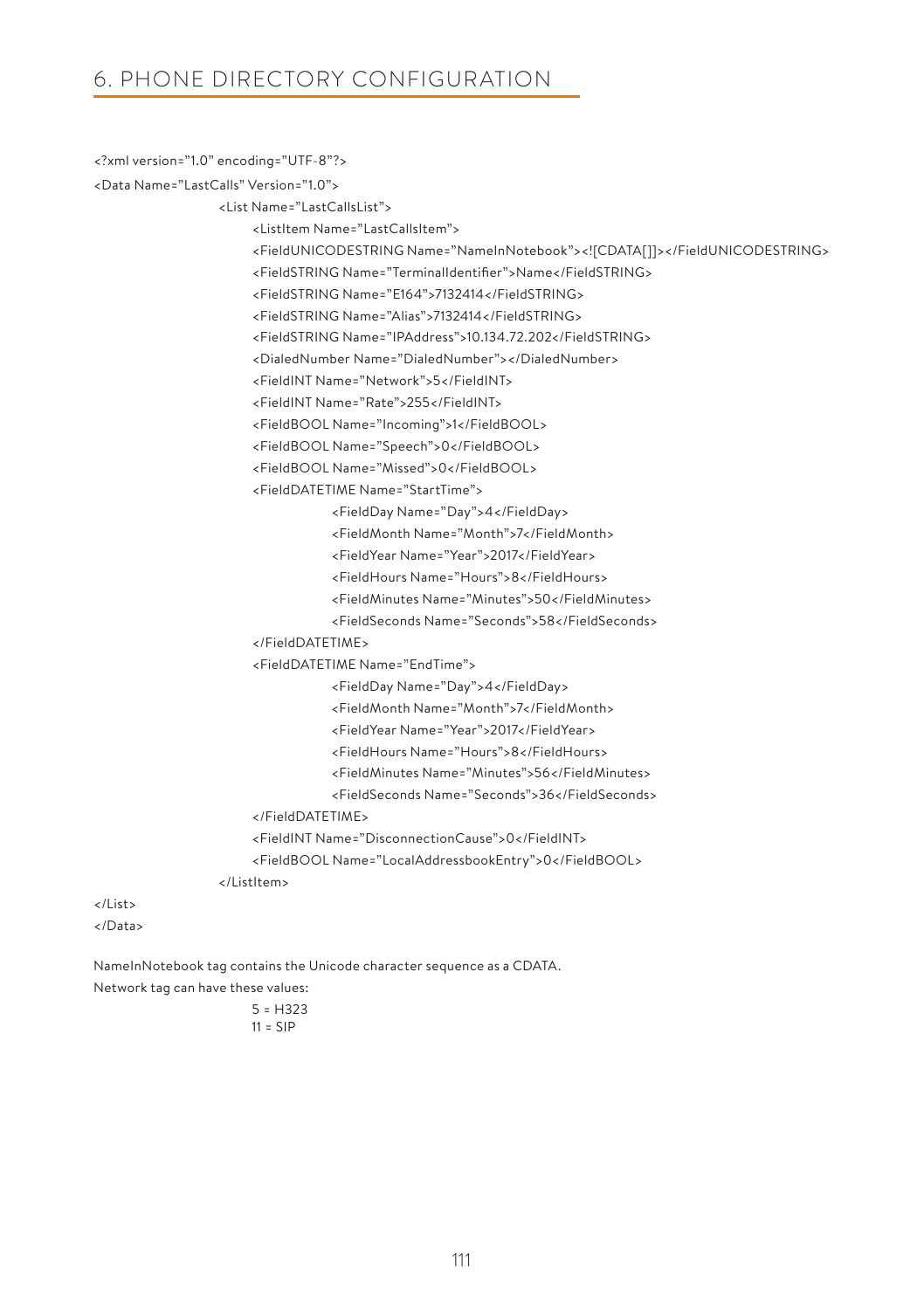## **6.10. Generic LDAP information (DG)**

This message is sent by PC to request some generic parameters about LDAP server configuration.

| Direction: | $PC \rightarrow RTE$                          |
|------------|-----------------------------------------------|
| Mode       | $\ddot{\phantom{0}}$                          |
| Type:      | ٠D,                                           |
| Sub-Type   | 'G'                                           |
| Data:      | None                                          |
| Direction: | $RTE \rightarrow PC$                          |
| Mode       | ، بر ،                                        |
| Type:      | 'D'                                           |
| Sub-Type   | 'G'                                           |
| Data:      | Index of selected LDAP server (3 bytes)       |
|            | '000''Number of configured servers -1'        |
|            | Number of configured servers (3 bytes)        |
|            | $'000'$ '999'                                 |
|            | Index of last connected LDAP server (3 bytes) |
|            | '000''Number of configured servers -1'        |

### Data Description:

This command is used to know if the local phonebook or a remote (LDAP) one is selected (if index of selected server is 0 then the phonebook is local, if a positive number then is the index of loaded LDAP server and it is equal to the index of last connected LDAP server).

Another useful information is the max number of servers configured in the system.

|  | <b>RTF</b> |
|--|------------|

E Local phonebook selected, two server configurated, server 1 is the last connected

## **6.11. Insert new LDAP server (DS)**

This message is sent by PC to request the storage of a new LDAP server configuration.

| Direction: | $PC \rightarrow RTE$       |
|------------|----------------------------|
| Mode       | '&'                        |
| Type:      | 'D'                        |
| Sub-Type   | $\mathfrak{c}$             |
| Data:      | Command type:              |
|            | 'T' = Server type and port |
|            | $'N' =$ Server name        |
|            | 'P' = Server Password      |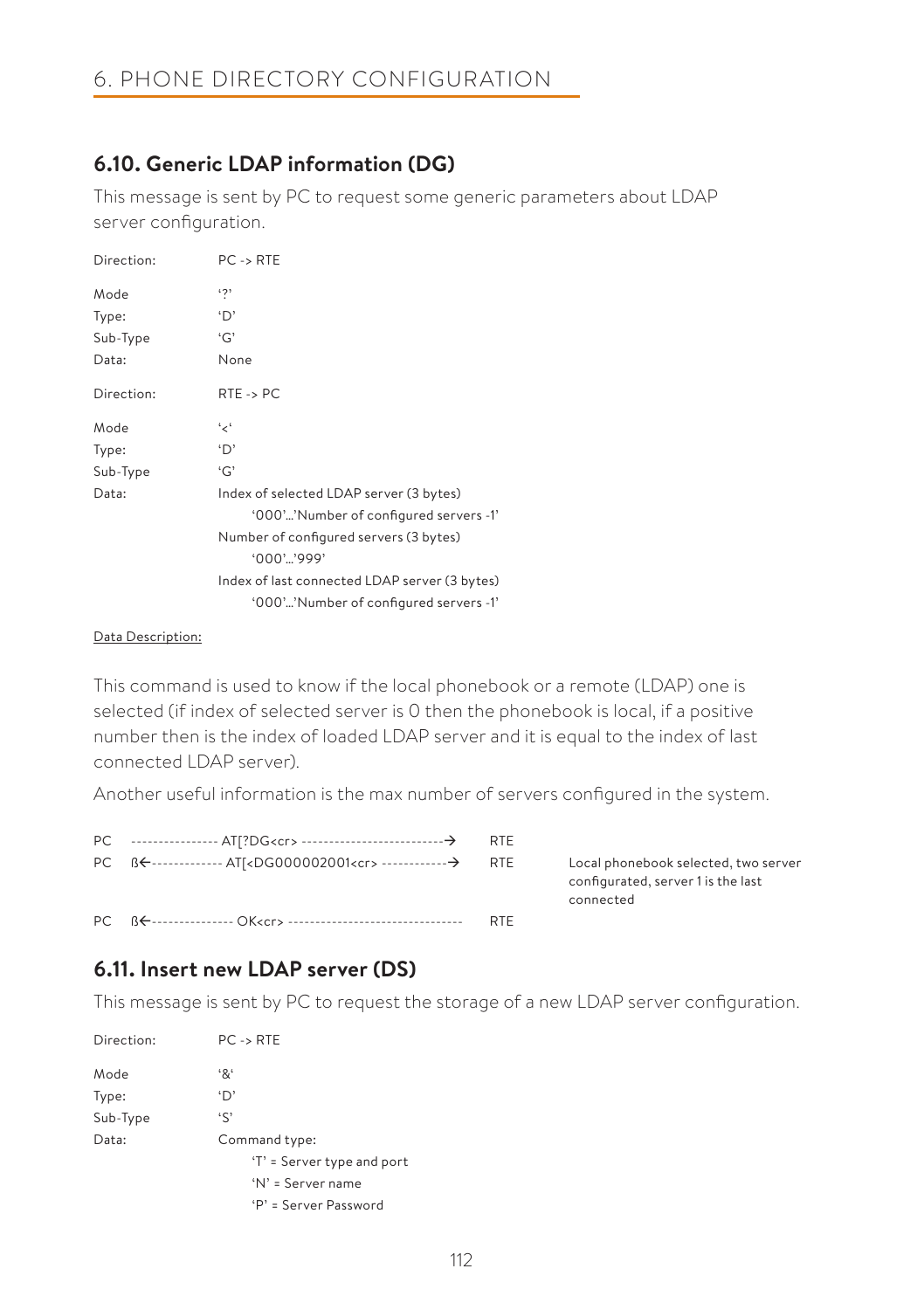- 'B' = Server first part bind (user) value
- 'C' = Server second part bind (user) value
- 'L' = Server first part base value
- 'M' = Server second part base value
- 'Q' = Server first part filter value
- 'R' = Server second part filter value
- 'F' = Server first part RootDN value
- 'G' = Server second part RootDN value
- 'A' = Server generic info
- 'W' = Save all

#### **If Command type 'T' (Server type and port):**

Server type

- 1 = Avaya XTSeries
- 2 = Equinox Management
- 3 = Remote H.350 (generic)
- 4 = Remote H.350 (third party)
- $5 =$ Cloud

Server port (5 bytes)

#### **If Command type 'N' (Server name):**

Name (NameSize of ASCII chars)

**If Command type 'P' (Server Password):**

Password (PasswordSize of ASCII chars)

- **If Command type 'B' (Server first part bind (user) value):** Server first part bind (user) value (max 83 ASCII chars)
- **If Command type 'C' (Server second part bind (user) value):**
	- Server second part bind (user) value (max 80 ASCII chars)
- **If Command type 'L' (Server first part base value):** Server first part base value (max 83 ASCII chars)
- **If Command type 'M' (Server second part base value):** Server second part base value (max 80 ASCII chars)
- **If Command type 'Q' (Server first part filter value):** Server first part filter value (max 83 ASCII chars)
- **If Command type 'R' (Server second part filter value):** Server second part filter value (max 80 ASCII chars
- **If Command type 'F' (Server first part RootDN value):** Server first part RootDN value (max 83 ASCII chars)
- **If Command type 'G' (Server second part RootDN value):** Server second part RootDN value (max 80 ASCII chars)

#### **If Command type 'A' (Server generic info)** Preferred

 $'0' = No$  '1' = Yes Dummy (10 bytes, must be 0) **(for future expansion)**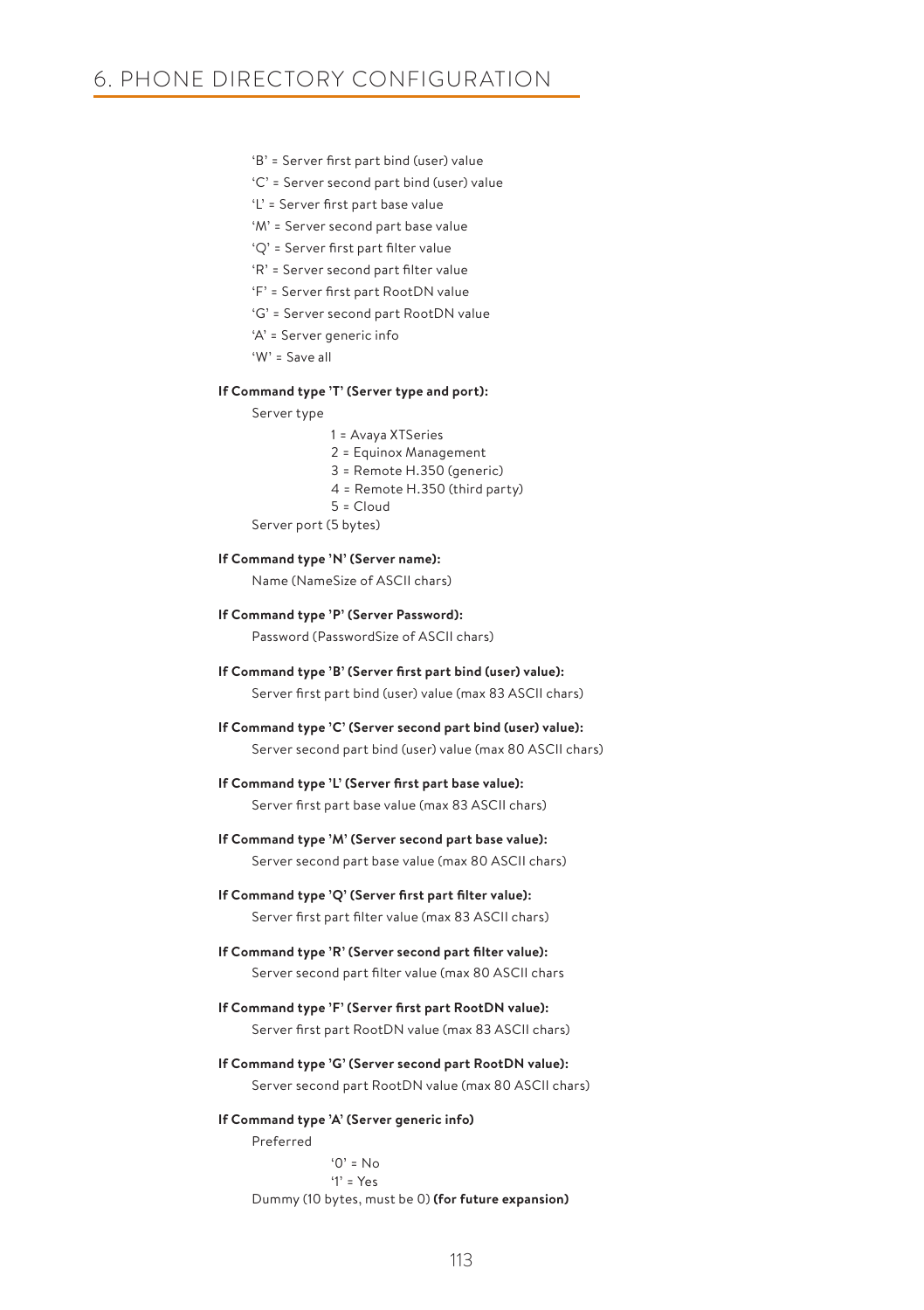#### **If Command type 'W' (Save all):**

Attention: without this command no one of previous commands will be saved

Data Description:

### **Command type 'N'**

The server name.

## **Command type 'B' and 'C'**

The LDAP server bind value can be 163 characters long, so the bind could be divided into two parts: first part is sent with command type 'B', second part is sent with command type 'C'. Command type 'C' has always to be sent after the command type 'B' and it must be used only if the bind value is longer than 83 characters.

### **Command type 'L' and 'M'**

The LDAP server base value can be 163 characters long, so the base could be divided into two parts: first part is sent with command type 'L', second part is sent with command type 'M'. Command type 'M' has always to be sent after the command type 'L' and it must be used only if the base is longer than 83 characters.

### **Command type 'Q' and 'R'**

The LDAP server filter value can be 163 characters long, so the filter could be divided into two parts: first part is sent with command type 'Q', second part is sent with command type 'R'. Command type 'R' has always to be sent after the command type 'Q' and it must be used only if the filter is longer than 83 characters. The most common filter value is "(objectClass=inetOrgPerson)".

### **Command type 'F' and 'G'**

The LDAP server filter value can be 163 characters long, so the filter could be divided into two parts: first part is sent with command type 'F', second part is sent with command type 'G'. Command type 'G' has always to be sent after the command type 'F' and it must be used only if the RootDN is longer than 83 characters.

|     |                                                                              | <b>RTE</b> | Name = 192.168.114.197                         |
|-----|------------------------------------------------------------------------------|------------|------------------------------------------------|
| PC. |                                                                              | <b>RTE</b> |                                                |
| PC. |                                                                              | <b>RTE</b> | Password = $123456$                            |
| PC. |                                                                              | <b>RTF</b> |                                                |
|     | PC --------------- AT[&DSBcn=Admin,dc=radvision,dc=com <cr> ------ &gt;</cr> | <b>RTE</b> | $Bind = cn = Admin, dc =$<br>radvision, dc=com |
|     |                                                                              | <b>RTE</b> |                                                |
|     |                                                                              | <b>RTE</b> | Base =dc=radvision,dc=com                      |
|     |                                                                              | <b>RTE</b> |                                                |
|     | PC ----------------- AT[&DSQ(objectClass=inetOrgPerson) <cr> ---&gt;-</cr>   | <b>RTE</b> | Filter = (objectClass=ine<br>tOrgPerson)       |
| PC. |                                                                              | <b>RTE</b> |                                                |
| P   |                                                                              | <b>RTE</b> | Save new server                                |
| PC. |                                                                              | <b>RTF</b> |                                                |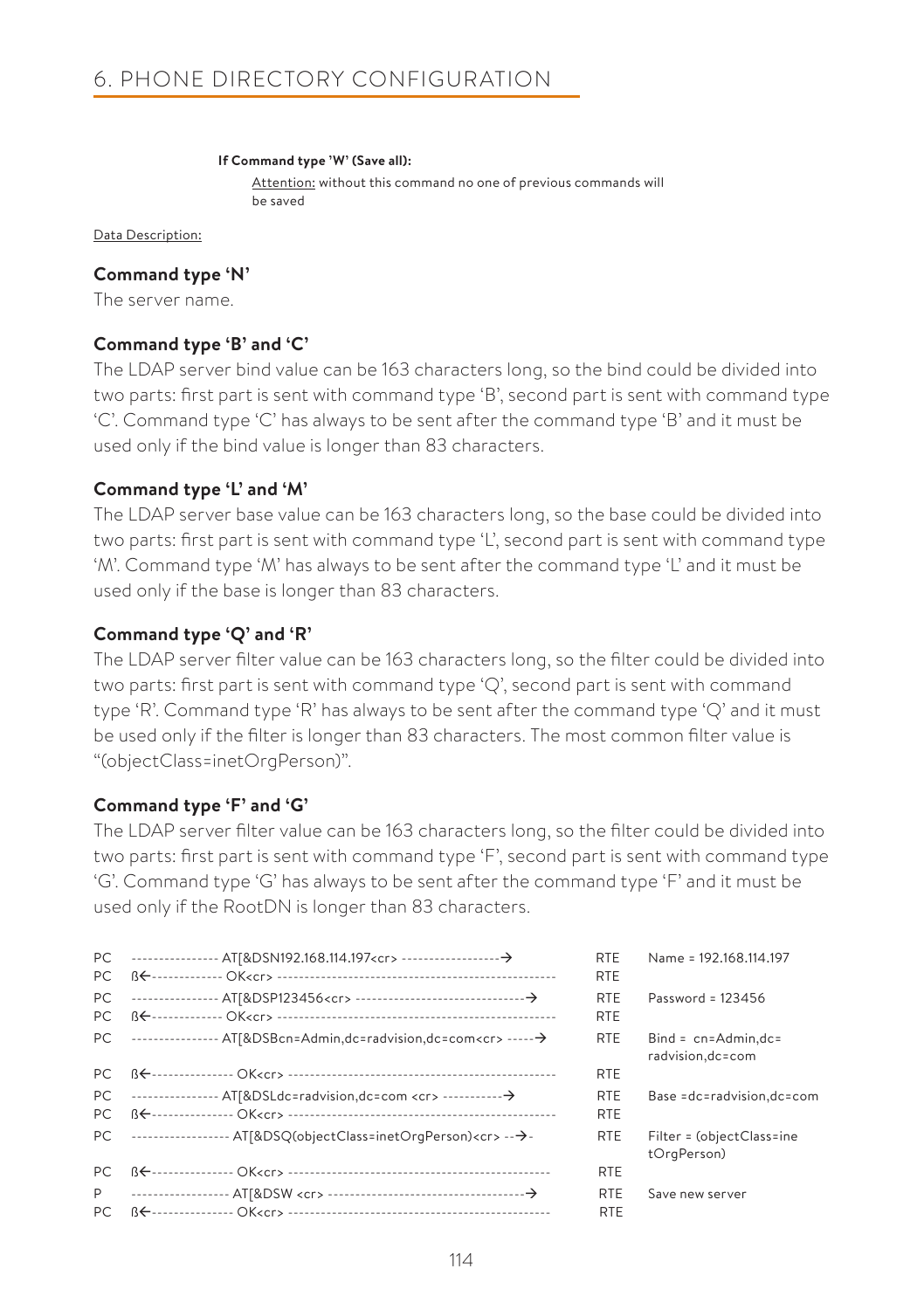# 6. PHONE DIRECTORY CONFIGURATION

## **6.12. Read LDAP server configuration (DP)**

This message is sent by PC to request a LDAP server configuration.

This message is sent by RTE to reply to a reading request.

| $\ddot{\phantom{0}}$<br>Mode<br>'D'<br>Type:<br>$\cdot$ P<br>Sub-Type<br>Index (3 bytes)<br>Data:<br>'000''Number of configured servers -1'<br>$RTE \rightarrow PC$<br>Direction:<br>، بر ،<br>Mode<br>'D'<br>Type:<br>$\cdot$ p<br>Sub-Type |
|----------------------------------------------------------------------------------------------------------------------------------------------------------------------------------------------------------------------------------------------|
|                                                                                                                                                                                                                                              |
|                                                                                                                                                                                                                                              |
|                                                                                                                                                                                                                                              |
|                                                                                                                                                                                                                                              |
|                                                                                                                                                                                                                                              |
|                                                                                                                                                                                                                                              |
|                                                                                                                                                                                                                                              |
|                                                                                                                                                                                                                                              |
|                                                                                                                                                                                                                                              |
| Data:<br>Item:                                                                                                                                                                                                                               |
| 'G' = Generic Server info                                                                                                                                                                                                                    |
| 'T' = Server type and port                                                                                                                                                                                                                   |
| 'N' = Server name                                                                                                                                                                                                                            |
| 'P' = Server Password                                                                                                                                                                                                                        |
| 'B' = Server first part bind (user) value                                                                                                                                                                                                    |
| 'C' = Server second part bind (user) value                                                                                                                                                                                                   |
| 'L' = Server first part base value                                                                                                                                                                                                           |
| 'M' = Server second part base value                                                                                                                                                                                                          |
| 'Q' = Server first part filter value                                                                                                                                                                                                         |
| 'R' = Server second part filter value                                                                                                                                                                                                        |
| 'F' = Server first part RootDN value                                                                                                                                                                                                         |
| 'H' = Server second part RootDN value                                                                                                                                                                                                        |
| If Command type is 'G':                                                                                                                                                                                                                      |
| Index of LDAP server (3 bytes)                                                                                                                                                                                                               |
| '000''Number of configured servers -1'<br>Locked (valid only for Local LDAP server):                                                                                                                                                         |
| $0 = Not locked$                                                                                                                                                                                                                             |
| $1 =$ Locked                                                                                                                                                                                                                                 |
| Preferred:                                                                                                                                                                                                                                   |
| $2 = No$                                                                                                                                                                                                                                     |
| $1 = Yes$                                                                                                                                                                                                                                    |
| Disable Remote Access (valid only for Local LDAP server):                                                                                                                                                                                    |
| $1 = Yes$                                                                                                                                                                                                                                    |
| $2 = No$                                                                                                                                                                                                                                     |
| $2 = No$                                                                                                                                                                                                                                     |
| Dummy (2 bytes, must be 0) (for future expansion)                                                                                                                                                                                            |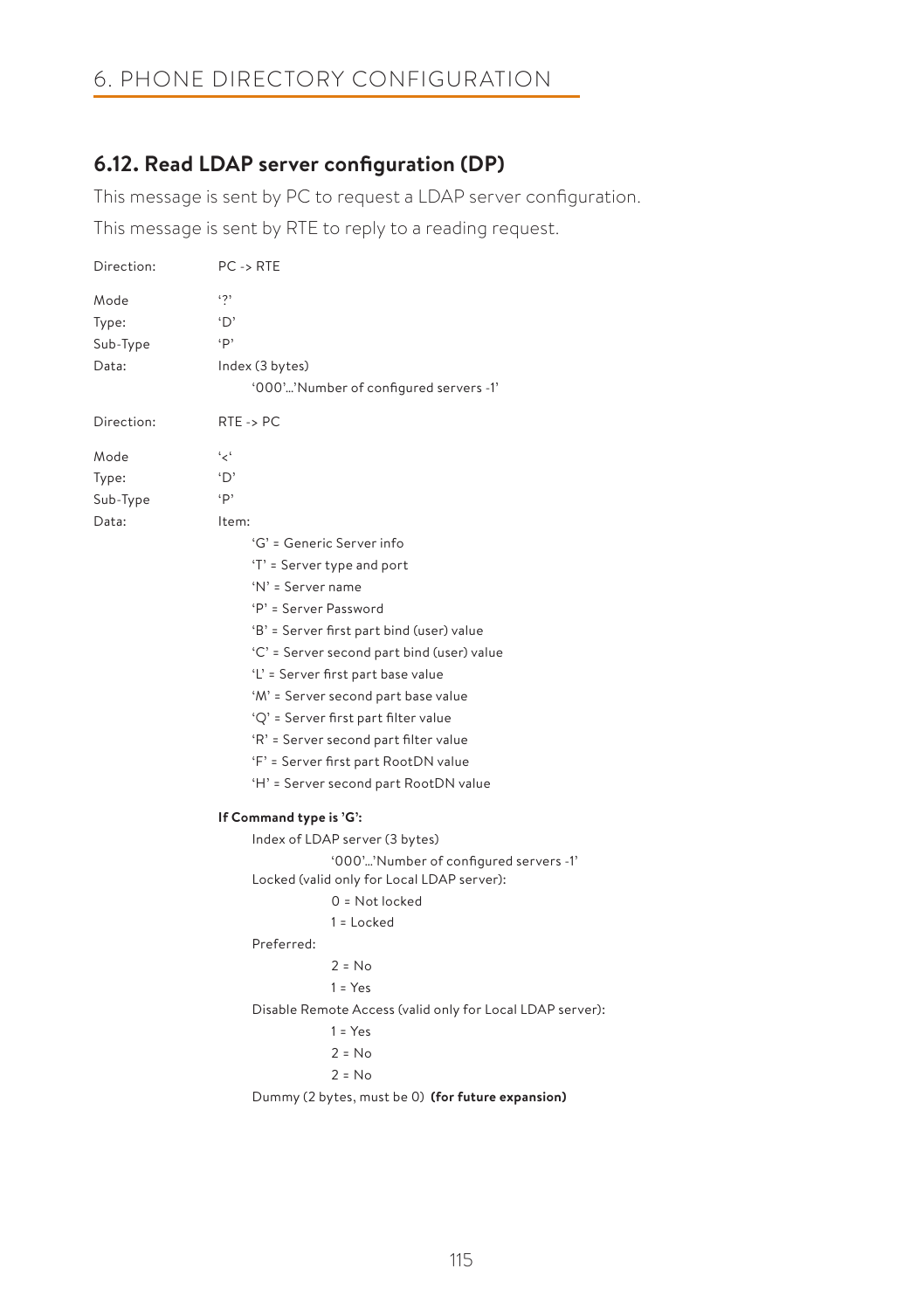### **If Command type is 'T':**

Server type

- 0 = Local LDAP server
- 1 = Avaya XTSeries
- 2 = Equinox Management
- 3 = Remote H.350 (generic)
- 4 = Remote H.350 (third party)
- 5 = Cloud

Server port (5 bytes)

#### **If Command type is 'N':**

Name (NameSize of ASCII chars)

#### **If Command type is 'P':**

Password (PasswordSize of ASCII chars)

#### **If Command type is 'B':**

Server first part bind (user) value (max 83 ASCII chars)

#### **If Command type is 'C':**

Server second part bind (user) value (max 80 ASCII chars)

#### **If Command type is 'L':**

Server first part base value (max 83 ASCII chars)

### **If Command type is 'M':**

Server second part base value (max 80 ASCII chars)

#### **If Command type is 'Q':**

Server first part filter value (max 83 ASCII chars)

#### **If Command type is 'R':**

Server second part filter value (max 80 ASCII chars)

#### **If Command type is 'F':**

Server first part RootDN value (max 83 ASCII chars)

#### **If Command type is 'H':**

Server second part RootDN value (max 80 ASCII chars)

| RTE BE--------------------- AT[?DP001 <cr>----------------------------</cr>                            |     | PC Request to view the LDAP server<br>configuration with index 1 |
|--------------------------------------------------------------------------------------------------------|-----|------------------------------------------------------------------|
|                                                                                                        |     | PC Index 1                                                       |
| RTE ----------------- AT[ <dpn192.168.114.197<cr> -----→</dpn192.168.114.197<cr>                       |     | PC Name: 192.168.114.197                                         |
| RTE ---------------- AT<br>AT<br>AT<br>AT<br>                                                          |     | PC Password: 123456                                              |
| RTE --------------- AT[ <dpbcn=admin,dc=radvision,dc=com<cr>--→</dpbcn=admin,dc=radvision,dc=com<cr>   | PC. | First part Bind: = cn=Ad<br>min,dc=radvision,dc=com              |
|                                                                                                        |     | PC Second part Bind:                                             |
| RTE --------------- AT[ <dpldc=radvision,dc=com<cr>--→</dpldc=radvision,dc=com<cr>                     |     | PC First part Base: =                                            |
|                                                                                                        |     | dc=radvision,dc=com                                              |
|                                                                                                        |     | PC Second part Base:                                             |
| RTE ---------------- AT[ <dpq(objectclass=inetorgperson)<cr>--&gt;</dpq(objectclass=inetorgperson)<cr> |     | PC First part Filter: =                                          |
|                                                                                                        |     | (objectClass=inetOrgPerson)                                      |
|                                                                                                        |     | PC Second part Filter:                                           |
|                                                                                                        | PC. |                                                                  |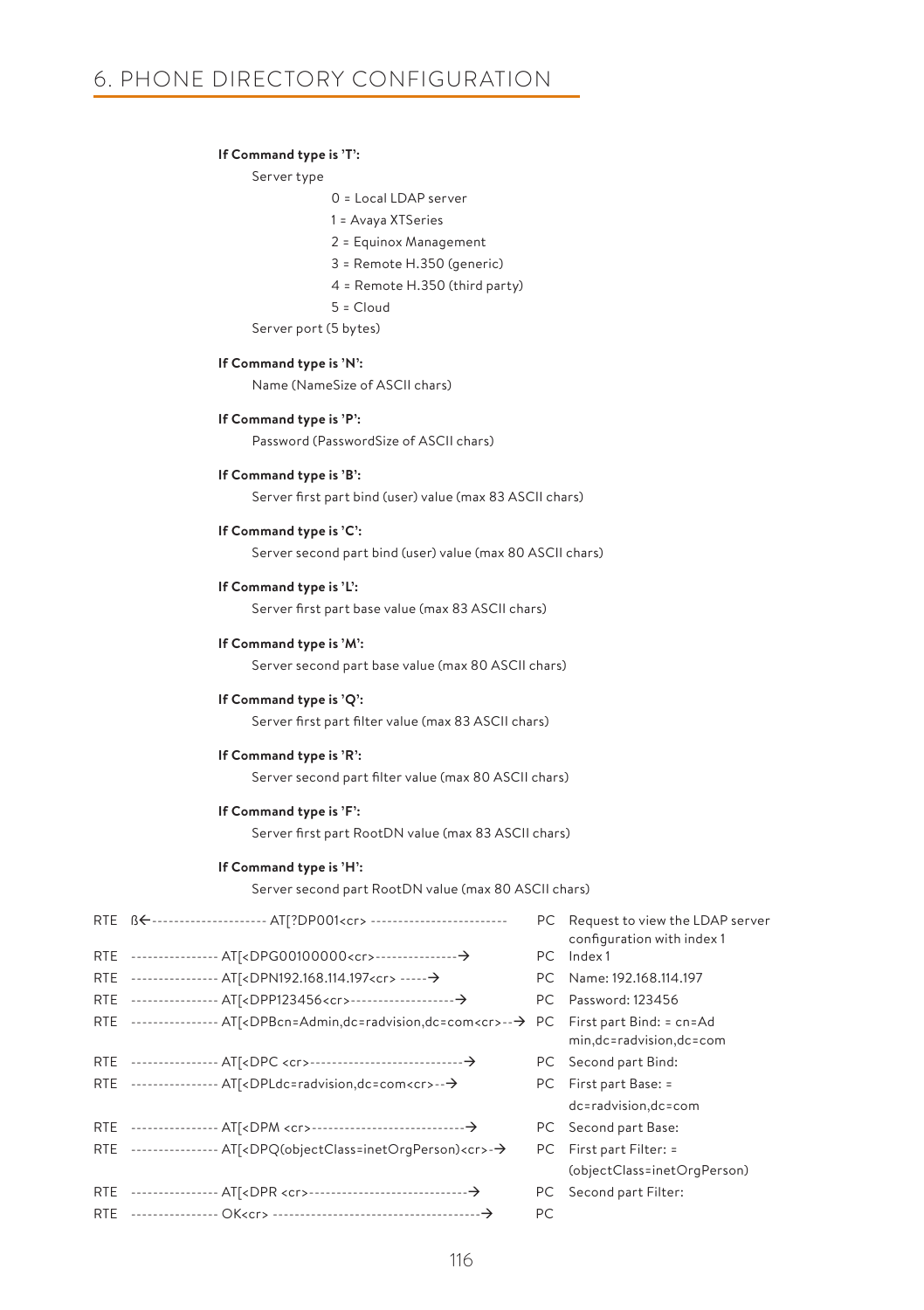# 6. PHONE DIRECTORY CONFIGURATION

## **6.13. Modify LDAP server configuration (DM)**

This message is sent by PC to modify a LDAP server configuration.

| Direction: | $PC \rightarrow RTE$                                      |  |
|------------|-----------------------------------------------------------|--|
| Mode       | $\cdot$ 8'                                                |  |
| Type:      | $\Delta$                                                  |  |
| Sub-Type   | $^{\circ}M^{\circ}$                                       |  |
| Data:      | Item:                                                     |  |
|            | Index of LDAP server (3 bytes)                            |  |
|            | '000''Number of configured servers -1'                    |  |
|            | Command type:                                             |  |
|            | 'T' = Server type and port                                |  |
|            | 'A' = Server generic info                                 |  |
|            | 'N' = Server name                                         |  |
|            | 'P' = Server Password                                     |  |
|            | 'B' = Server first part bind (user) value                 |  |
|            | 'C' = Server second part bind (user) value                |  |
|            | 'L' = Server first part base value                        |  |
|            | 'M' = Server second part base value                       |  |
|            | 'Q' = Server first part filter value                      |  |
|            | 'R' = Server second part filter value                     |  |
|            | 'F' = Server first part RootDN value                      |  |
|            | 'G' = Server second part RootDN value                     |  |
|            | 'W' = Save all                                            |  |
|            | If Command type is 'T':                                   |  |
|            | Server type                                               |  |
|            | 1 = Avaya XTSeries                                        |  |
|            | 2 = Equinox Management                                    |  |
|            | 3 = Remote H.350 (generic)                                |  |
|            | 4 = Remote H.350 (third party)                            |  |
|            | $5 = Cloud$                                               |  |
|            | Server port (5 bytes)                                     |  |
|            | If Command type is 'A':                                   |  |
|            | Locked (valid only for Local LDAP server):                |  |
|            | $0 = Not locked$                                          |  |
|            | $1 =$ Locked                                              |  |
|            | Preferred:                                                |  |
|            | $'2' = No$<br>$Y = Yes$                                   |  |
|            | Disable remote Access (valid only for Local LDAP server): |  |
|            | $1 = Yes$                                                 |  |
|            | $2 = No$                                                  |  |
|            | Dummy (8 bytes, must be 0) (for future expansion)         |  |
|            |                                                           |  |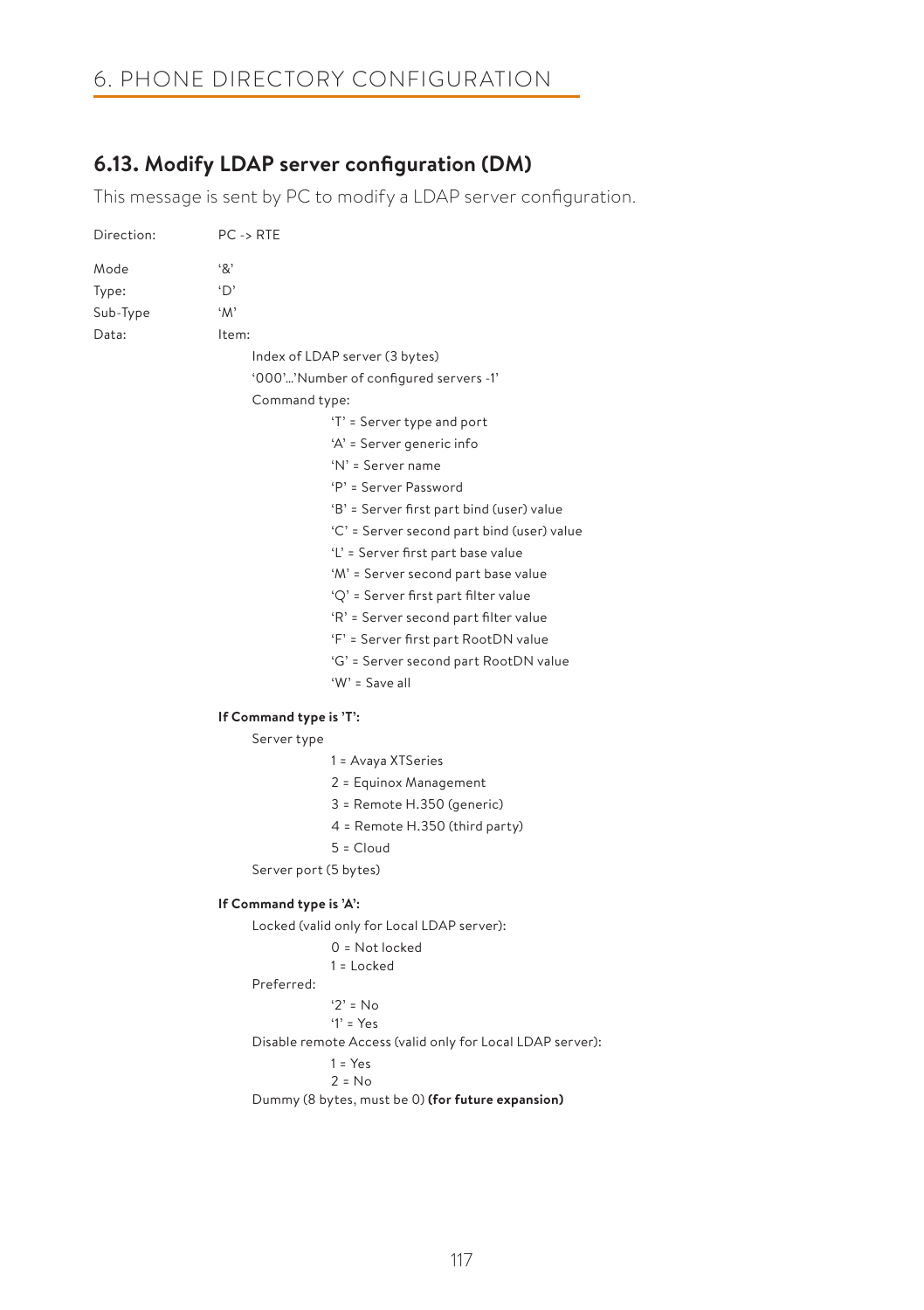# 6. PHONE DIRECTORY CONFIGURATION

- **If Command type is 'N':** Name (NameSize of ASCII chars)
- **If Command type is 'P':** Password (PasswordSize of ASCII chars)
- **If Command type is 'B':** Server first part bind (user) value (max 83 ASCII chars)
- **If Command type is 'C':** Server second part bind (user) value (max 80 ASCII chars)
- **If Command type is 'L':** Server first part base value (max 83 ASCII chars)
- **If Command type is 'M':** Server second part base value (max 80 ASCII chars)
- **If Command type is 'Q':** Server first part filter value (max 83 ASCII chars)
- **If Command type is 'R':** Server second part filter value (max 80 ASCII chars)
- **If Command type is 'F':** Server first part RootDN value (max 83 ASCII chars)
- **If Command type is 'G':** Server second part RootDN value (max 80 ASCII chars)

## **If Command type is 'W':**

Attention: without this command no one of previous commands will be saved

### Data Description:

### **Server Index'**

If the index is '000', the server to modify is the local server, but for this server you can modify only the password.

|                                                                                                                                                                                                                                                                                                                                                                                                                                                                                     | Name = 192.168.114.197                                                                                          |
|-------------------------------------------------------------------------------------------------------------------------------------------------------------------------------------------------------------------------------------------------------------------------------------------------------------------------------------------------------------------------------------------------------------------------------------------------------------------------------------|-----------------------------------------------------------------------------------------------------------------|
|                                                                                                                                                                                                                                                                                                                                                                                                                                                                                     |                                                                                                                 |
| <b>RTE</b>                                                                                                                                                                                                                                                                                                                                                                                                                                                                          | Password = 123456                                                                                               |
| <b>RTE</b>                                                                                                                                                                                                                                                                                                                                                                                                                                                                          |                                                                                                                 |
|                                                                                                                                                                                                                                                                                                                                                                                                                                                                                     | Bind = cn=Admin,dc=radvi<br>sion, dc=com                                                                        |
| <b>RTE</b>                                                                                                                                                                                                                                                                                                                                                                                                                                                                          |                                                                                                                 |
| <b>RTE</b>                                                                                                                                                                                                                                                                                                                                                                                                                                                                          | $Base =$<br>dc=radvision,dc=com                                                                                 |
| <b>RTE</b>                                                                                                                                                                                                                                                                                                                                                                                                                                                                          |                                                                                                                 |
| <b>RTE</b>                                                                                                                                                                                                                                                                                                                                                                                                                                                                          | Filter = (objectClass=<br>inetOrgPerson)                                                                        |
| <b>RTE</b>                                                                                                                                                                                                                                                                                                                                                                                                                                                                          |                                                                                                                 |
| <b>RTE</b>                                                                                                                                                                                                                                                                                                                                                                                                                                                                          | Save new server                                                                                                 |
| <b>RTE</b>                                                                                                                                                                                                                                                                                                                                                                                                                                                                          |                                                                                                                 |
| BE--------------- OK <cr> ---------------------------------<br/>PC ----------------------- AT[&amp;DM001Ldc=radvision,dc=com <cr> ---→<br/>B<del>E</del>---------------- OK<cr> -----------------------------------<br/>PC ----------------- AT[&amp;DM001Q(objectClass=inetOrgPerson)<cr> ----- &gt;<br/>BE---------------- OK<cr> ----------------------------------<br/>----------------- AT[&amp;DM001W <cr> --------------------------------&gt;</cr></cr></cr></cr></cr></cr> | <b>RTE</b><br><b>RTE</b><br>PC --------------- AT[&DM001Bcn=Admin,dc=radvision,dc=com <cr> ------ &gt; RTE</cr> |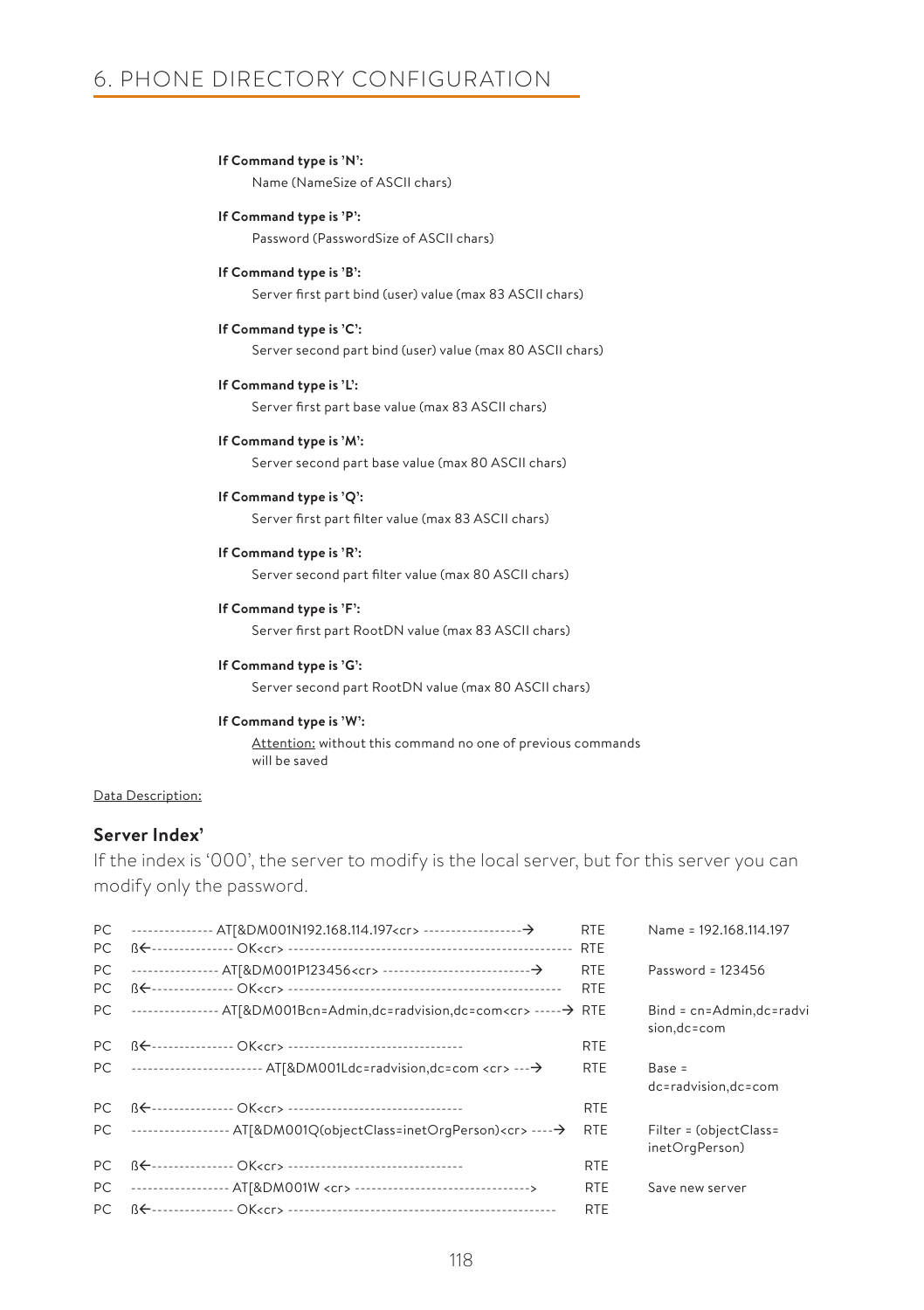## **6.14. Delete LDAP server (DB)**

This message is sent by PC to request to delete a LDAP server configuration.

| Direction: | $PC \rightarrow RTE$                         |
|------------|----------------------------------------------|
| Mode       | ٠&٠                                          |
| Type:      | 'D'                                          |
| Sub-Type   | B                                            |
| Data:      | Index of LDAP server to be deleted (3 bytes) |
|            | '000''Number of configured servers -1"       |

### Data Description:

The Local server with index '000' cannot be deleted.

## **6.15. Connect a LDAP server (DC)**

This message is sent by PC to request to connect to a LDAP server.

To know the phonebook entries of a connected LDAP server, you have to use the usual DR command.

You can't insert, delete or modify a record in a remote LDAP server (the DI and DD commands fail).

| Direction: | $PC \rightarrow RTE$                      |
|------------|-------------------------------------------|
| Mode       | ٠&٠                                       |
| Type:      | 'D'                                       |
| Sub-Type   | $\cdot$ C'                                |
| Data:      | Index of LDAP server to connect (3 bytes) |
|            | '000''Number of configured servers -1'    |

### Data Description:

This command is used to connect to a LDAP server so that you can read all its records. This operation can require some time. Index value of "000" must be used to select local phonebook.

## **6.16. Calendar General Descriptor (DO)**

PC sends this message to ask for the max and current number of records in calendar list.

| Direction: | $PC \rightarrow RTE$      |
|------------|---------------------------|
| Mode       | $\mathfrak{c}$            |
| Type:      | 'D'                       |
| Sub-Type   | '∩'                       |
| Data:      | Request:                  |
|            | 'A' = General information |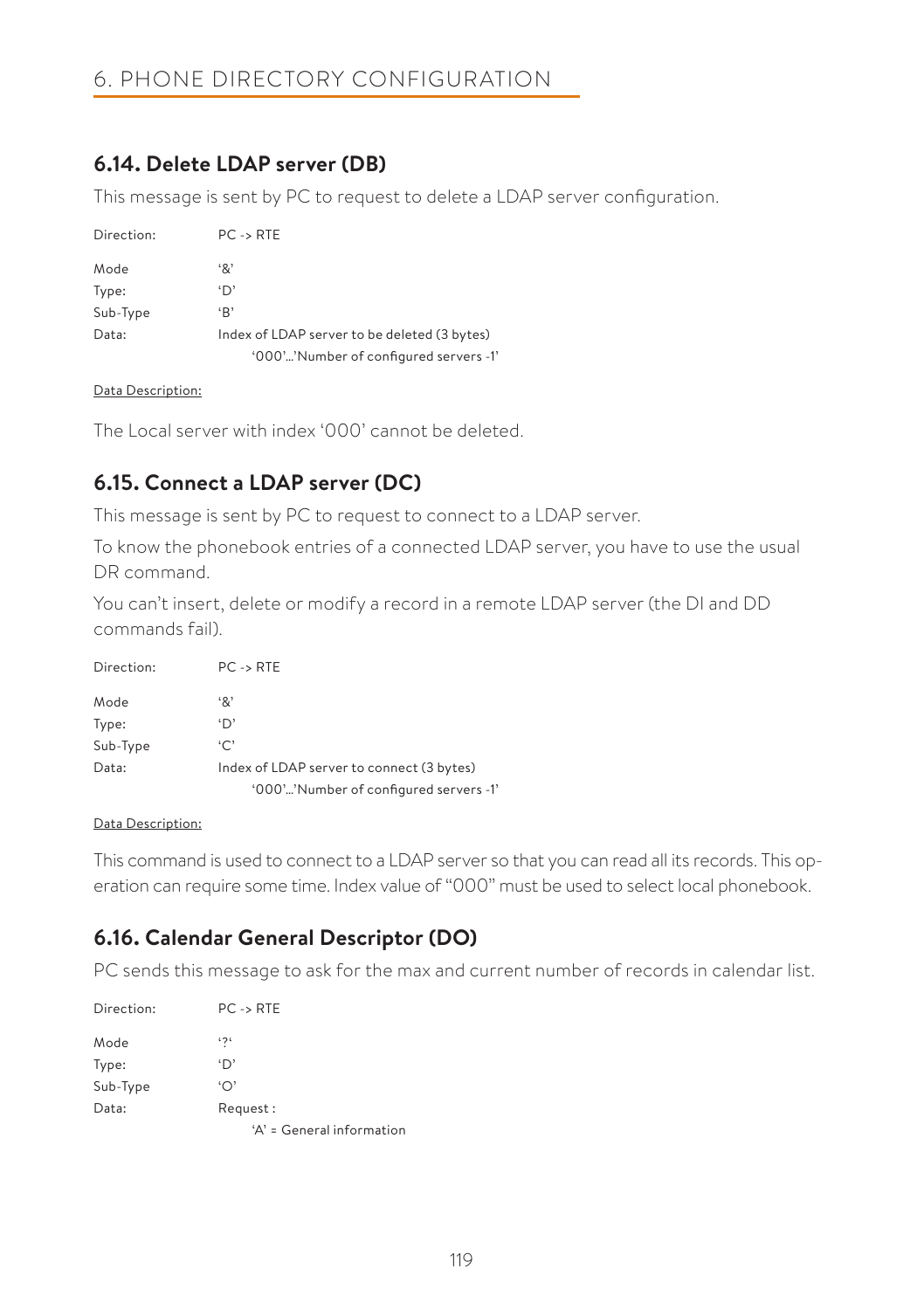### **If request 'A' (General information)**

Number of Item (3 bytes) '000' … '999' Dummy (20 bytes, must be 0) **(for future expansion)**

Data Description:

## **Number of item:**

Number of item present in the calendar list,

## **6.17. Read Calendar Item with index (DA)**

PC sends this message to ask for the i-th calendar item.

| Direction: | $PC \rightarrow RTE$                                                                                                       |
|------------|----------------------------------------------------------------------------------------------------------------------------|
| Mode       | $\mathfrak{c}$                                                                                                             |
| Type:      | 'D'                                                                                                                        |
| Sub-Type   | 'Α'                                                                                                                        |
| Data:      | Index (3 bytes):                                                                                                           |
|            | '000''NumRecord-1'                                                                                                         |
| Direction: | $RTE \rightarrow PC$                                                                                                       |
| Mode       | عر ع                                                                                                                       |
| Type:      | $\Delta$                                                                                                                   |
| Sub-Type   | 'Д'                                                                                                                        |
| Data:      | Item:                                                                                                                      |
|            | 'A' = General information                                                                                                  |
|            | 'N' = First Part Name                                                                                                      |
|            | 'M' = Second Part Name                                                                                                     |
|            | 'O' = First Part Organizer                                                                                                 |
|            | 'P' = Second Part Organizer                                                                                                |
|            | 'D' = Start Time                                                                                                           |
|            | $C' =$ End Time                                                                                                            |
|            |                                                                                                                            |
|            | If item "A" (General Information)                                                                                          |
|            | Index (3 bytes)                                                                                                            |
|            | '000''NumRecord-1'                                                                                                         |
|            | Found:                                                                                                                     |
|            | $2' = No$                                                                                                                  |
|            | $'1' = Yes$                                                                                                                |
|            | Can Join:                                                                                                                  |
|            | $'0' = No$                                                                                                                 |
|            | $'1' = Yes$                                                                                                                |
|            | Status (2 bytes):                                                                                                          |
|            | '01' = Free for next 15 minutes<br>'02' = Starts in less 15 minutes<br>'03' = Starts in less 5 minutes<br>$'04'$ = Started |
|            | '05' = Started and Joined<br>$'06'$ = Ended                                                                                |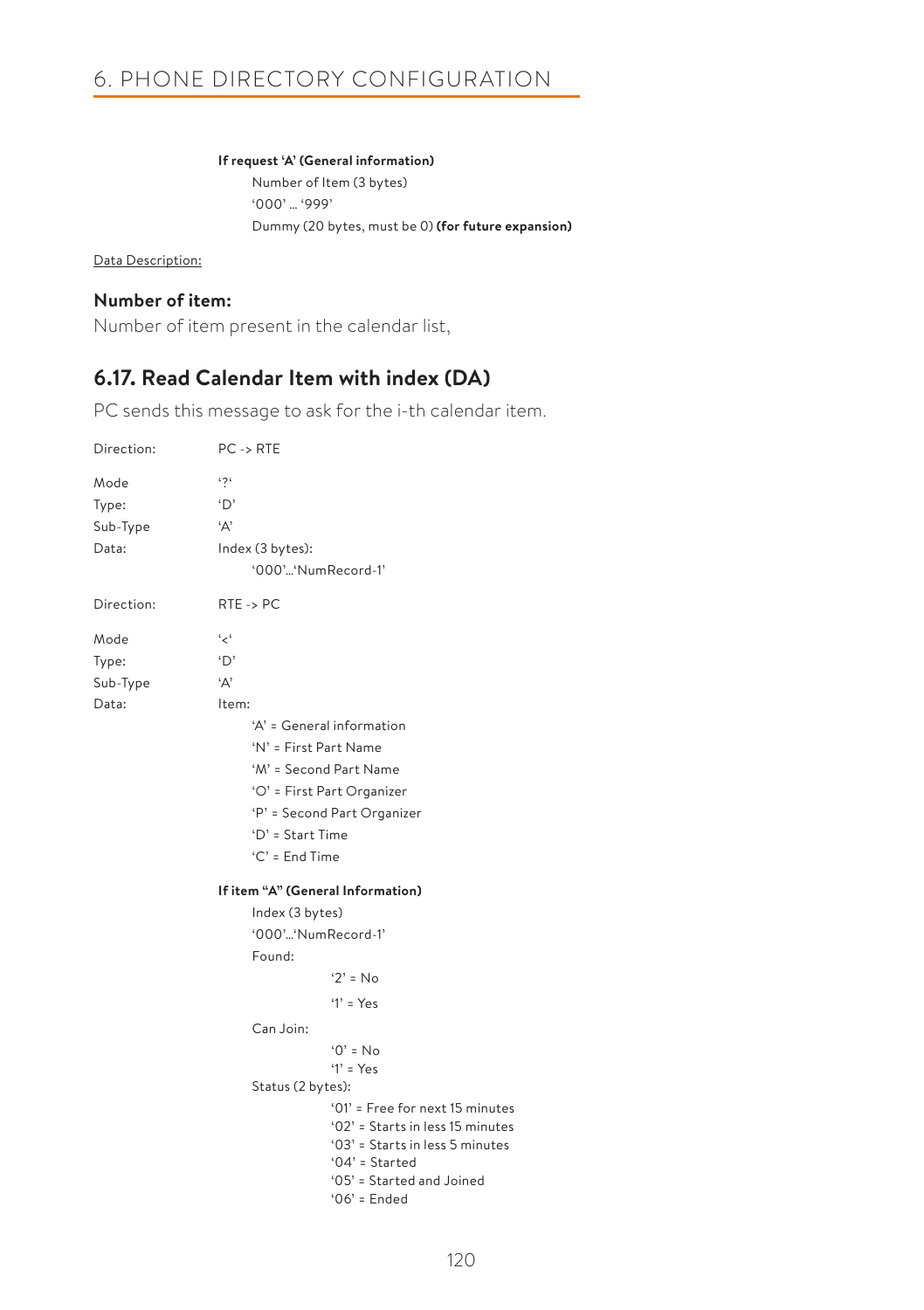Dummy (20 bytes, must be 0) **(for future expansion)**

#### **If item "N"**

First part name (max 64 ASCII chars)

### **If item "M"**

Second part name (max 64 ASCII chars)

#### **If item "O"**

First part organizer (max 64 ASCII chars)

### **If item "P"**

Second part organizer (max 64 ASCII chars)

### **If item "D"**

Start Time (ASCII string)

## **If item "C"**

End Time (ASCII string)

### Data Description:

**Index:** Item index.

**Found:** Flag to indicate if a item was found.

# **Name:**

Name of meeting.

### **Organizer:**

Name of meeting's organizer.

### **Start time:**

Time and date of meeting's start.

### **End time:**

Time and date of meeting's end.

## **6.18. FQDN Aliases list management (DN)**

PC sends this message to manage FQDN used by calendar.

| Direction: | $PC \rightarrow RTE$ |
|------------|----------------------|
| Mode       | $\mathfrak{c}$       |
| Type:      | 'D'                  |
| Sub-Type   | $^{\circ}N^{\circ}$  |
| Data:      | Action:              |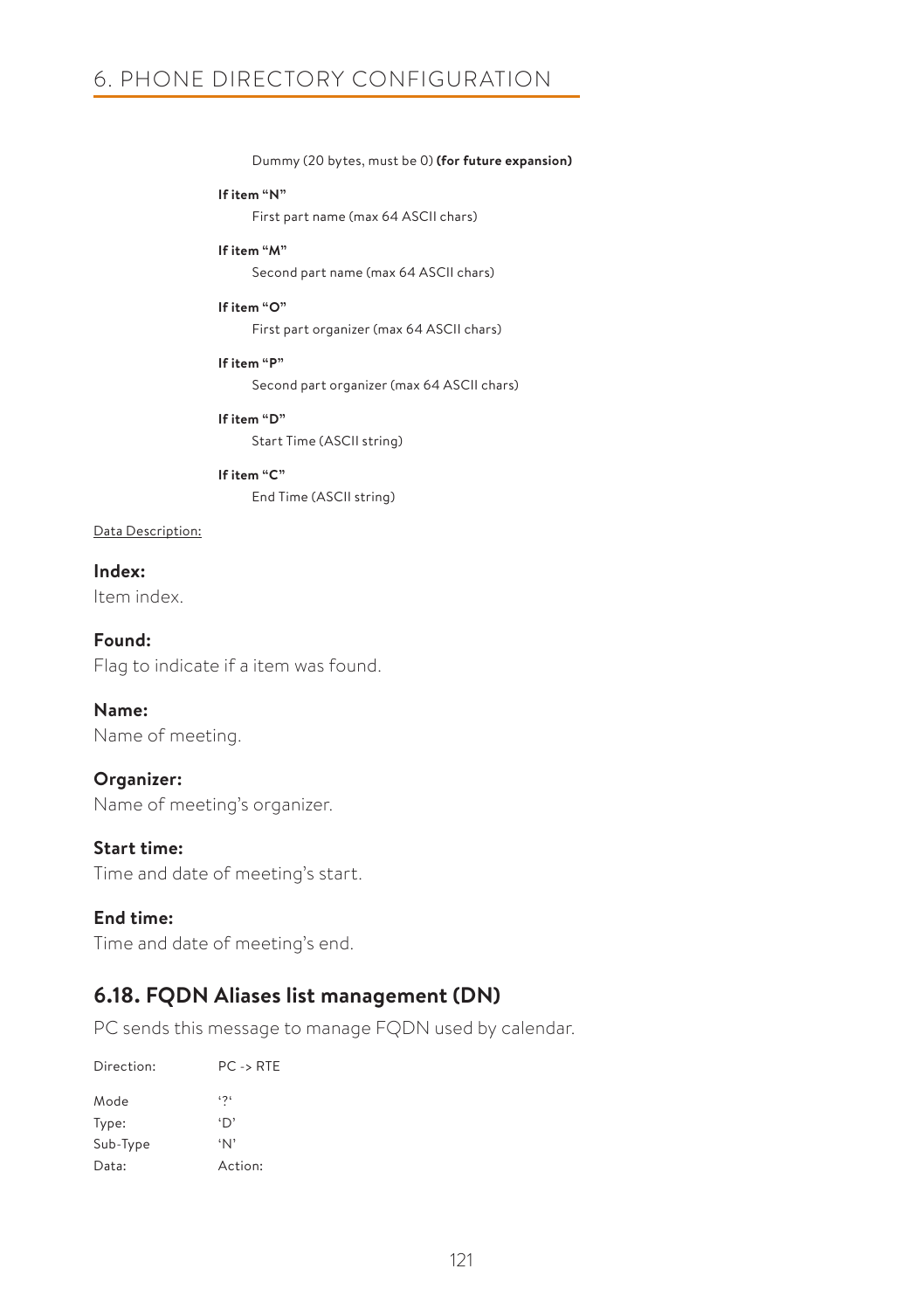'N' = Add new FQDN

'M' = Modify existing FQDN

'D' = Delete existing FQDN

#### **If Action 'N' (Add new FQDN)**

Sub-Command

'A'= Generic information

'F'= First part meeting FQDN name

'G'= Second part meeting FQDN name

'H'= First part dialing FQDN name

'I'= Second part dialing FQDN name

'P'= Prefix

'W'= Save All

**If Sub-Command 'A' (Generic Information**

Call Protocol:

#### $'1'$ = SIP

#### '2'= H323

Dummy (20 bytes, must be 0) **(for future expansion)**

#### **If Sub-Command 'F' (First part meeting FQDN name)**

First part meeting FQDN name (max 64 ASCII chars)

#### **If Sub-Command 'G' (Second part meeting FQDN name)**

Second part meeting FQDN name (max 64 ASCII chars)

#### **If Sub-Command 'H' (First part dialing FQDN name)**

First part dialing FQDN name (max 64 ASCII chars))

#### **If Sub-Command 'I' (Second part dialing FQDN name)**

Second part dialing FQDN name (max 64 ASCII chars)

#### **If Sub-Command 'P' (Prefix)**

Prefix (max 64 ASCII chars)

### **If Sub-Command 'W' (Save all):**

Attention: without this command no one of previous 'N' Sub-commands will be saved

#### **If Action 'M' (Modify existing FQDN)**

Sub-Command 'A'= Generic information

- 'F'= First part meeting FQDN name
- 'G'= Second part meeting FQDN name
- 'H'= First part dialing FQDN name

'I'= Second part dialing FQDN name

'P'= Prefix

'W'= Save All

#### **If Sub-Command 'A' (Generic Information)**

Index of FQDN item (3 bytes)

'000'…'Number of configured FQDN -1'

### Call Protocol:

'1'= SIP

'2'= H323

Dummy (20 bytes, must be 0) **(for future expansion)**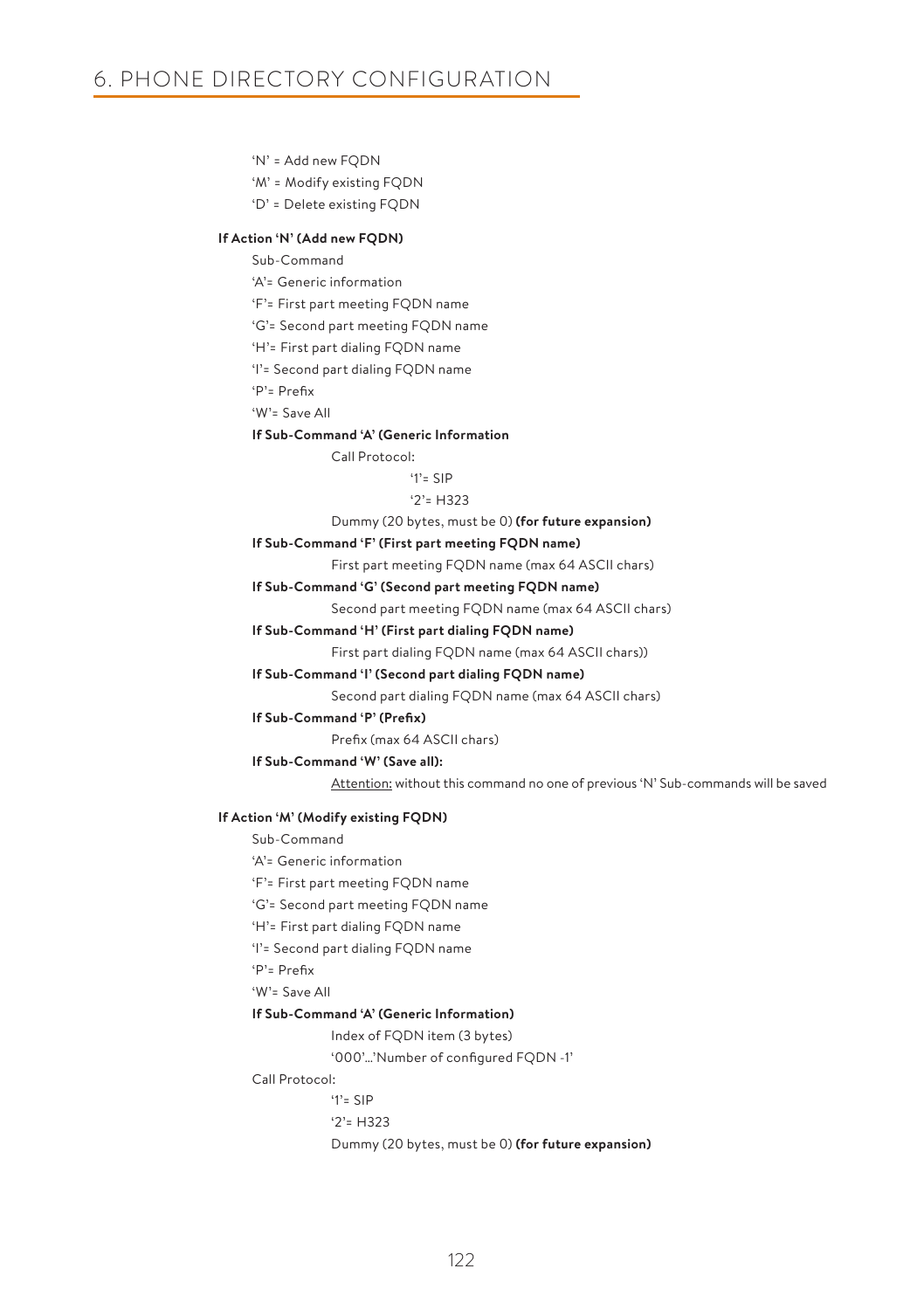#### **If Sub-Command 'F' (First part meeting FQDN name)**

Index of FQDN item (3 bytes) '000'…'Number of configured FQDN -1' First part meeting FQDN name (max 64 ASCII chars)

#### **If Sub-Command 'G' (Second part meeting FQDN name)**

Index of FQDN item (3 bytes) '000'…'Number of configured FQDN -1' First part dialing FQDN name (max 64 ASCII chars)

#### **If Sub-Command 'H' (First part meeting FQDN name)**

Index of FQDN item (3 bytes) '000'…'Number of configured FQDN -1' Second part meeting FQDN name (max 64 ASCII chars)

#### **If Sub-Command 'I' (Second part meeting FQDN name)**

Index of FQDN item (3 bytes) '000'…'Number of configured FQDN -1' Second part dialing FQDN name (max 64 ASCII chars)

#### **If Sub-Command 'P' (Prefix)**

Index of FQDN item (3 bytes) '000'…'Number of configured FQDN -1' Prefix (max 64 ASCII chars)

#### **If Sub-Command 'W' (Save all):**

Index of FQDN item (3 bytes) '000'…'Number of configured FQDN -1' Attention: without this command no one of previous 'M' Sub-commands will be saved

#### **If Action 'M' (Modify existing FQDN)**

Index of FQDN item to be deleted (3 bytes) '000'…'Number of configured FQDN -1'

| Direction: | $PC \rightarrow RTE$                          |
|------------|-----------------------------------------------|
| Mode       | $\mathfrak{c}$                                |
| Type:      | 'D'                                           |
| Sub-Type   | 'N'                                           |
| Data:      | Request:                                      |
|            | $A' = General information$                    |
|            | 'R' = Read an existing FQDN                   |
|            | If request 'A' (General information)          |
|            | None                                          |
|            | <b>If request 'R'</b> (Read an existing FQDN) |
|            | Index of FQDN item (3 bytes)                  |

'000'…'Number of configured FQDN -1'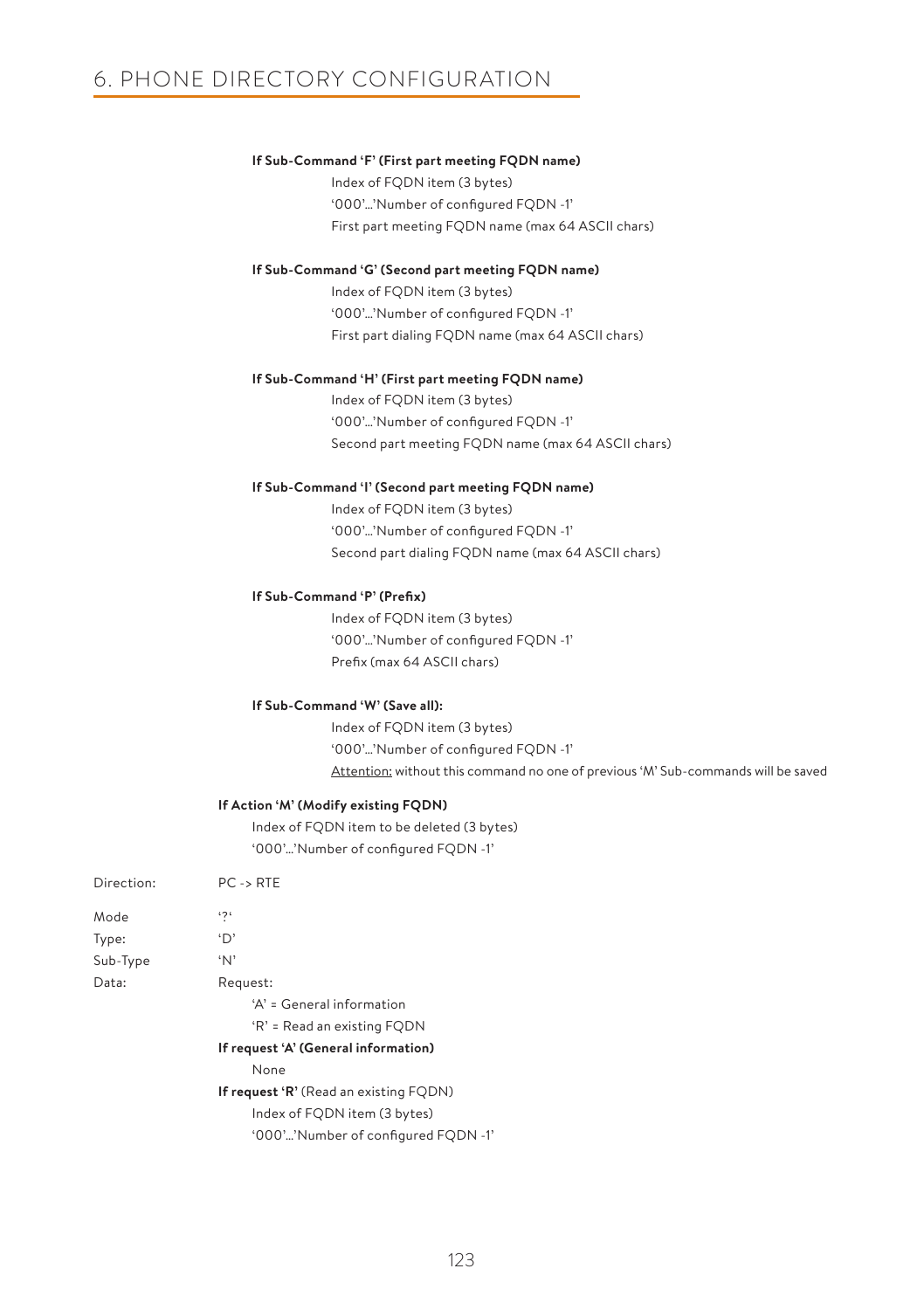## 6. PHONE DIRECTORY CONFIGURATION

| Direction: | $RTE \rightarrow PC$        |  |
|------------|-----------------------------|--|
| Mode       | ' ج'                        |  |
| Type:      | 'D'                         |  |
| Sub-Type   | ʻΝ'                         |  |
| Data:      | Response:                   |  |
|            | 'A' = General information   |  |
|            | 'R' = Read an existing FQDN |  |
|            |                             |  |

#### **If response 'A' (General information)**

Number of Item (3 bytes) '000' … '999' Dummy (20 bytes, must be 0) **(for future expansion)**

#### **If Action 'R' (Read an existing FQDN)**

Item:

- 'G'= Generic information
- 'F'= First part meeting FQDN name
- 'G'= Second part meeting FQDN name
- 'H'= First part dialing FQDN name
- 'I'= Second part dialing FQDN name

'P'= Prefix

#### **If Item 'G' (Generic Information)**

Index of FQDN item (3 bytes)

'000'…'Number of configured FQDN -1'

Call Protocol:

#### '1'= SIP

#### '2'= H323

Dummy (20 bytes, must be 0) **(for future expansion)**

### **If Item 'F' (First part meeting FQDN name))**

First part meeting FQDN name (max 64 ASCII chars)

#### **If Item 'G' (Second part meeting FQDN name)**

Second part meeting FQDN name (max 64 ASCII chars)

### **If Item 'H' (First part dialing FQDN name)**

First part dialing FQDN name (max 64 ASCII chars)

### **If Item 'I' (Second part dialing FQDN name)**

Second part dialing FQDN name (max 64 ASCII chars)

#### **If Item 'P' (Prefix)**

Prefix (max 64 ASCII chars)

### Data Description: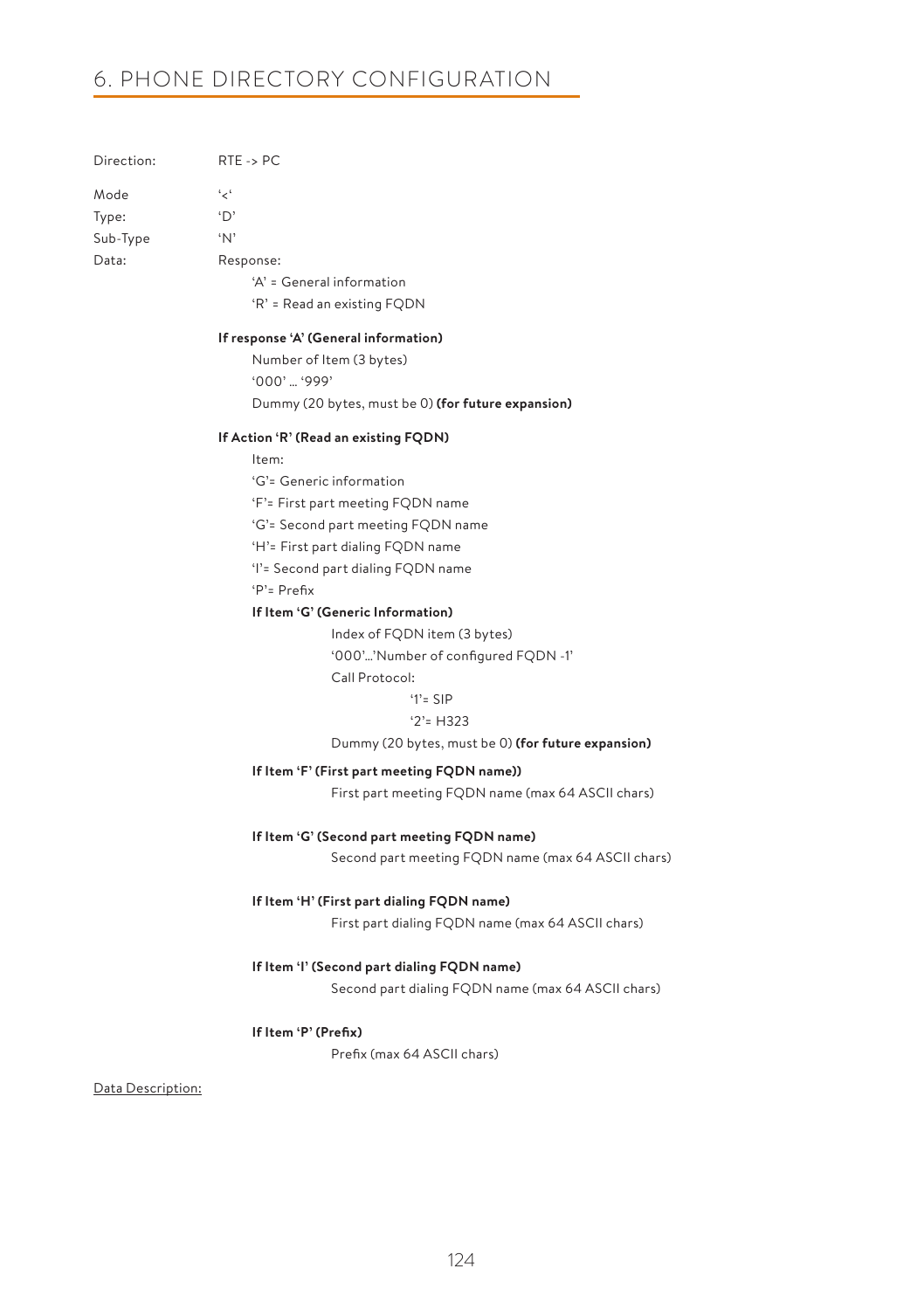# 6. PHONE DIRECTORY CONFIGURATION

## **6.19. Phone Directory Configuration Error Message**

This message is sent by RTE to notify an error on the received message:

| Direction:                                    | $RTE \rightarrow PC$            |
|-----------------------------------------------|---------------------------------|
| Mode                                          | ، بر ،                          |
| Type:                                         | 'D'                             |
| Sub-Type                                      | ٠F'                             |
| Data:                                         | Message Type                    |
|                                               | Sub-type                        |
|                                               | Error:                          |
|                                               | '1' = Bad parameter             |
|                                               | '2' = Unknown message           |
| '3' = Wrong message length<br>$4'$ = Bad mode |                                 |
|                                               |                                 |
|                                               | '5' = Unable to execute command |
|                                               | Sub-code                        |
|                                               | If Unable to execute command    |
|                                               | $'0'$ = system timeout          |
|                                               | '1' = system busy               |
|                                               | If Bad parameter                |
|                                               | Index number of wrong parameter |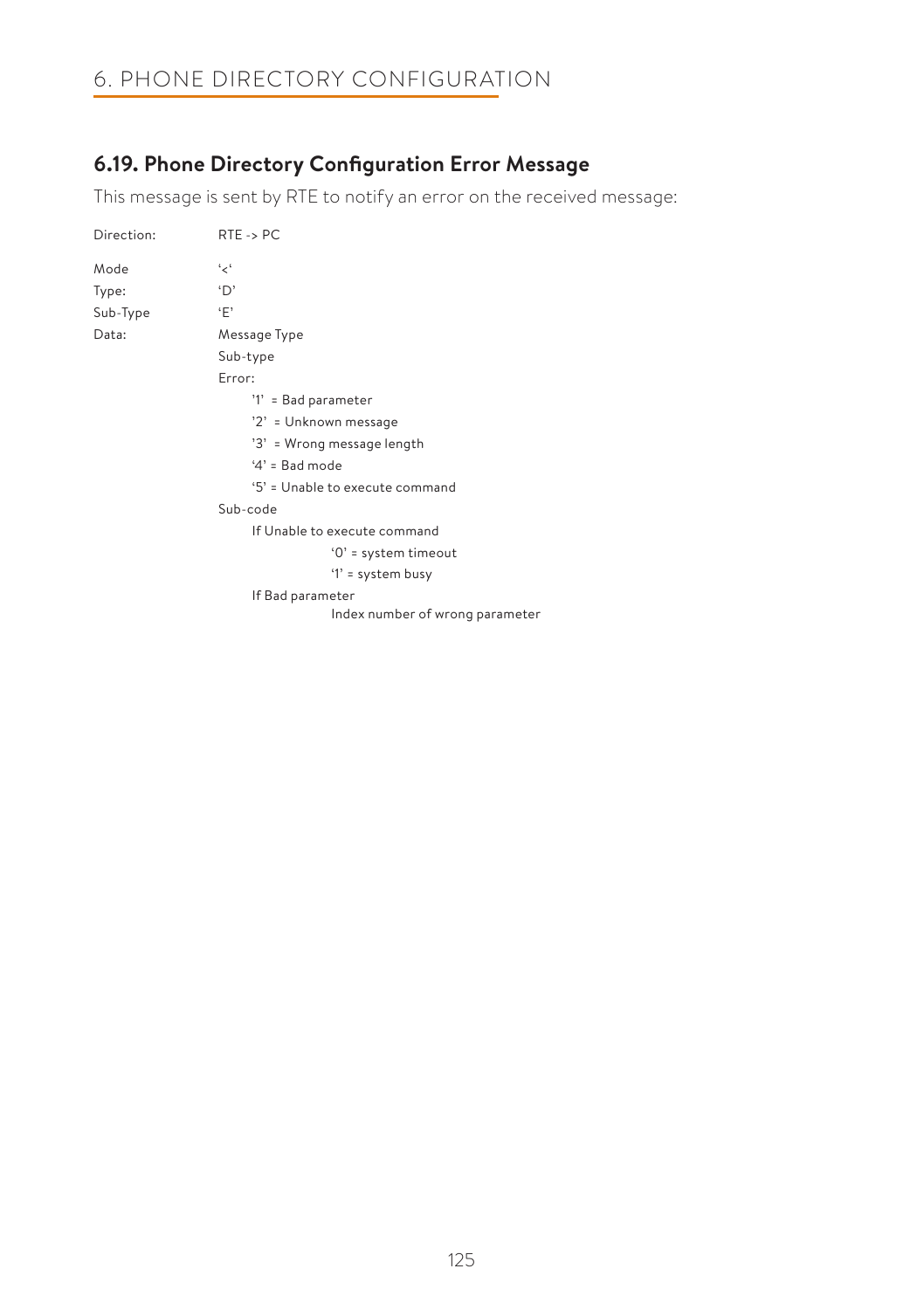# 7. CALL CONTROL MESSAGES

The call control messages can manage actions related to calls.

# **7.1. Make a call (CD)**

PC send this message to make a call.

| Direction: | $PC \rightarrow RTE$              |
|------------|-----------------------------------|
| Mode       | '&'                               |
| Type:      | `C`                               |
| Sub-Type   | 'D'                               |
| Data:      | Call:                             |
|            | '1''F' (hexadecimal value)        |
|            | CallType:                         |
|            | '1' = Audio only                  |
|            | '8' = Audio/Video                 |
|            | 'R' = From last calls list        |
|            | 'C' = From contacts list          |
|            | 'M' = From calendar meetings list |
|            | Interface:                        |
|            | $'1' = IP$                        |
|            | '5' = MCU (activation)            |
|            | $6'$ = SIP                        |
|            | $'7' = ISDN$                      |
|            | 'D' = Default system interface    |

Number (ASCII string)

### Data Description:

## **Call:**

Call progressive number: first, second, etc. For additional calls this number must be different from 1, but it can be any number (valid only for ISDN additional calls).

## **Number:**

Number to call.

## **CallType:**

If CallType is R the number must be the index of the Recent Calls list element to call If CallType is C the number must be the index of the Contacts list element to call If CallType is M the number must be the index of the Calendar meetings list element. In these cases Interface field will not be taken in account.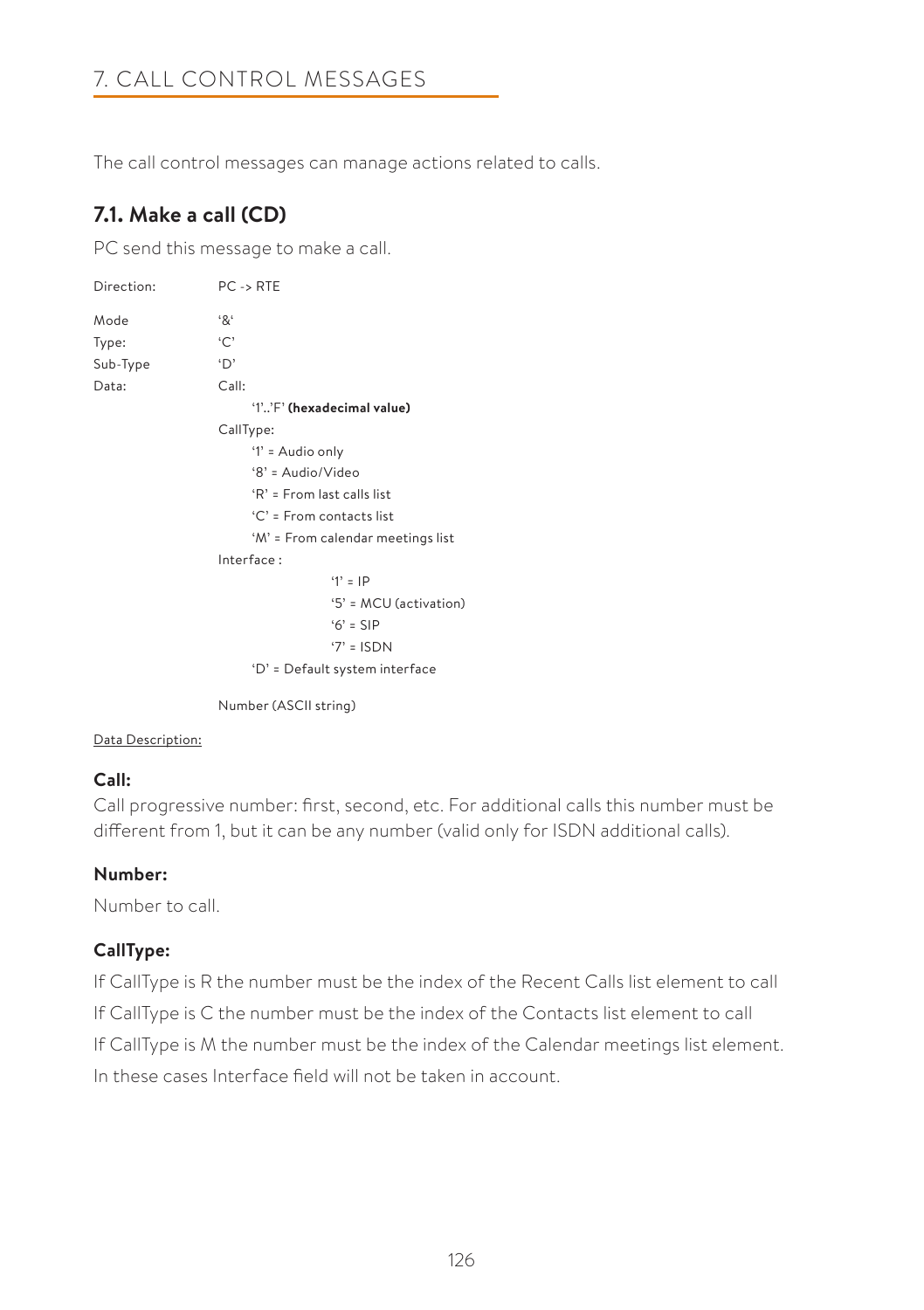## **7.2. Make call at a specified rate (CM)**

PC sends this message to make a call at a specified rate, without changing the system rate.

| Direction: | $PC \rightarrow RTE$                     |
|------------|------------------------------------------|
| Mode       | $^{\mathfrak{c}}8^{\mathfrak{c}}$        |
| Type:      | ۲C'                                      |
| Sub-Type   | $^{\circ}M^{\circ}$                      |
| Data:      | CallType:                                |
|            | '1' = Audio only                         |
|            | '8' = Audio/Video                        |
|            | Interface:                               |
|            | $'1' = IP$                               |
|            | $6'$ = SIP                               |
|            | $'7' = ISDN$                             |
|            | Rate:                                    |
|            | $1' = 64$                                |
|            | $'2' = 128$                              |
|            | $3' = 192$                               |
|            | $4' = 256$                               |
|            | $5' = 320$                               |
|            | $6' = 384$                               |
|            | $'7' = 448$                              |
|            | $8' = 512$                               |
|            | $°C = 768$                               |
|            | 'D' = 1152 (valid only for network IP)   |
|            | $E' = 1472$                              |
|            | $'F' = 1536$                             |
|            | $G' = 1920$                              |
|            | $H' = 2560$                              |
|            | $Y = 3072$                               |
|            | $'J' = 3584$                             |
|            | $'K' = 4096$                             |
|            | $'L' = 5120$                             |
|            | $'M' = 5632$                             |
|            | $'N' = 6144$                             |
|            | 'O' = 1728 (valid only for network IP)   |
|            | 'P' = 4608 (valid only for network IP)   |
|            | $'Q' = 2048$ (valid only for network IP) |
|            | 'R' = 896 (valid only for network IP)    |
|            | 'S' = 1024 (valid only for network IP)   |
|            | 'T' = 1280 (valid only for network IP)   |
|            | 'U' = 1408 (valid only for network IP)   |
|            | $'V' = 6656$ (valid only for network IP) |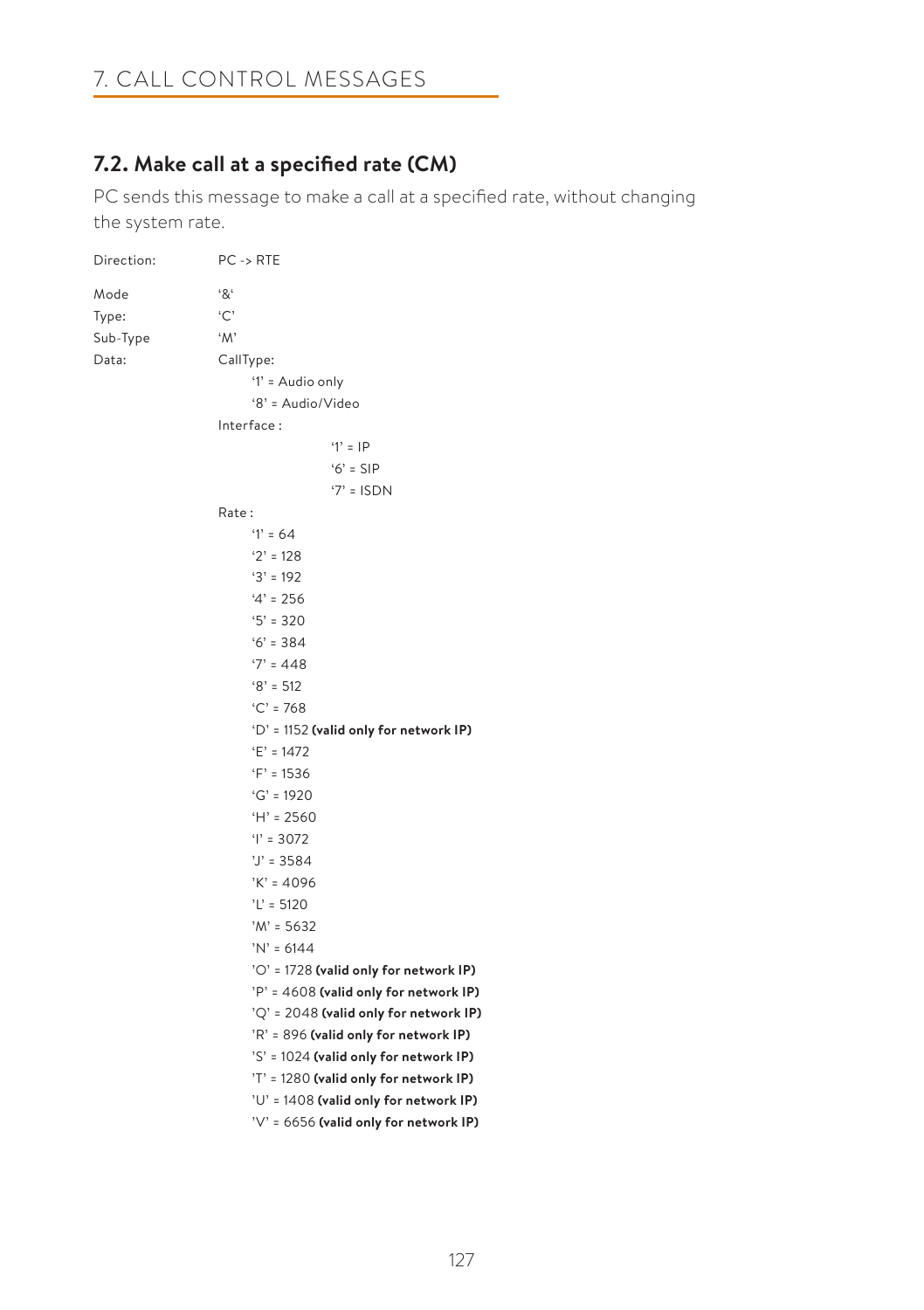'Z' = 7168 **(valid only for network IP)** 'X' = 7680 **(valid only for network IP)** 'Y' = 8128 **(valid only for network IP)** 'W' = 8192 **(valid only for network IP)** '9' = 10240 **(valid only for network IP)** Rate : Dummy (1 byte, must be 0) **(for future expansion)**  Number (ASCII string)

### Data Description:

### **Rate:**

It is possible to select the call rate. If channels are not aggregated, it is necessary to specify all the numbers to call.

## **Number:**

The length of all numbers must be the same, the difference being referred to the first number (radix).

If the numbers are equal, you have to repeat the last digit.

# **7.3. Send a DTMF digit (CF)**

PC sends this message to make a call.

| Direction: | $PC -$ RTF        |
|------------|-------------------|
| Mode       | ۰χ.               |
| Type:      | $\cdot$ C         |
| Sub-Type   | ٠Γ                |
| Data:      | $'0'$ '9','#','*' |

Data Description:

## **7.4. Answer an incoming call (CA)**

PC sends this message to answer to an incoming call.

| Direction: | $PC \rightarrow RTE$                             |
|------------|--------------------------------------------------|
| Mode       | $^{\mathfrak{c}}8^{\mathfrak{c}}$                |
| Type:      | `C`                                              |
| Sub-Type   | 'Α'                                              |
| Data:      | Call:                                            |
|            | $'1'$ 'N'                                        |
|            | Dummy (1 byte, must be 0) (for future expansion) |

Data Description: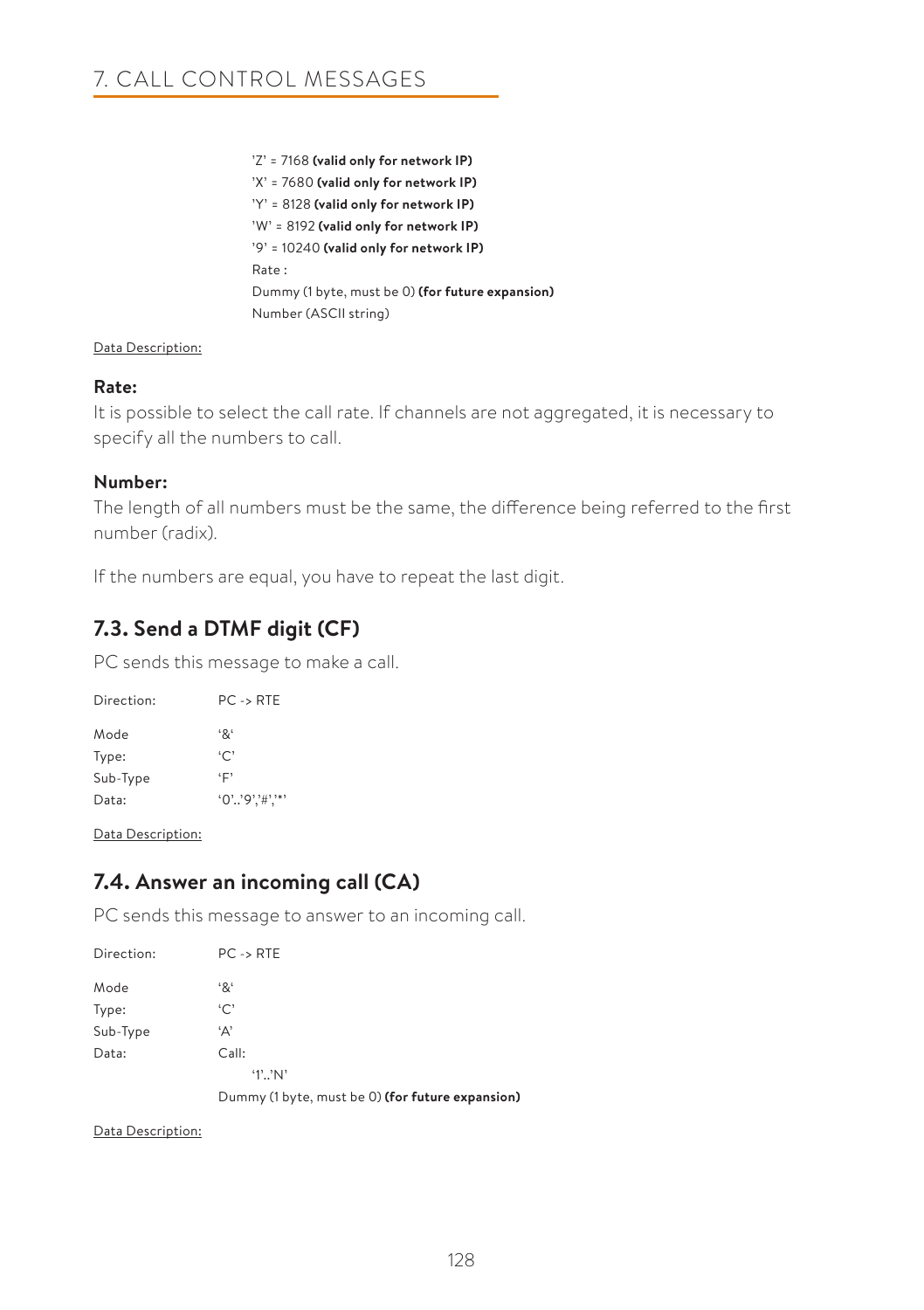## **Call:**

Call progressive numbers: first, second, etc. **(at present the only call accepted is the first).**

## **7.5. Answer an incoming call extension (CG)**

PC sends this message to answer to or reject an incoming call also in MCU mode.

| Direction: | $PC \rightarrow RTE$                         |
|------------|----------------------------------------------|
| Mode       | '&'                                          |
| Type:      | ٠C'                                          |
| Sub-Type   | G'                                           |
| Data:      | Action:                                      |
|            | $'0'$ = Reject                               |
|            | $'1' = Accept$                               |
|            | Call identification number (10 fixed bytes): |
|            | Dummy (1 byte, must be 0):                   |
|            |                                              |

Data Description:

## **Call identification number:**

Is the number of call that comes with SC "Incoming call in connection" notification message. If the SC message is "Incoming call in idle", that has no number, this parameter has to be always equal to '0000000001'.

### **Action:**

If you want to accept the incoming call, this parameter has to be 1. If you want to reject the incoming call, this parameter has to be 0.

## **7.6. Disconnect a call (CH)**

PC sends this message to disconnect a call.

| Direction: | $PC \rightarrow RTE$ |            |
|------------|----------------------|------------|
| Mode       | '&'                  |            |
| Type:      | ٠C'                  |            |
| Sub-Type   | Ή,                   |            |
| Data:      | Call:                |            |
|            | $'1'$ 'N'            |            |
|            | Interface:           |            |
|            |                      | $'1' = IP$ |

Data Description: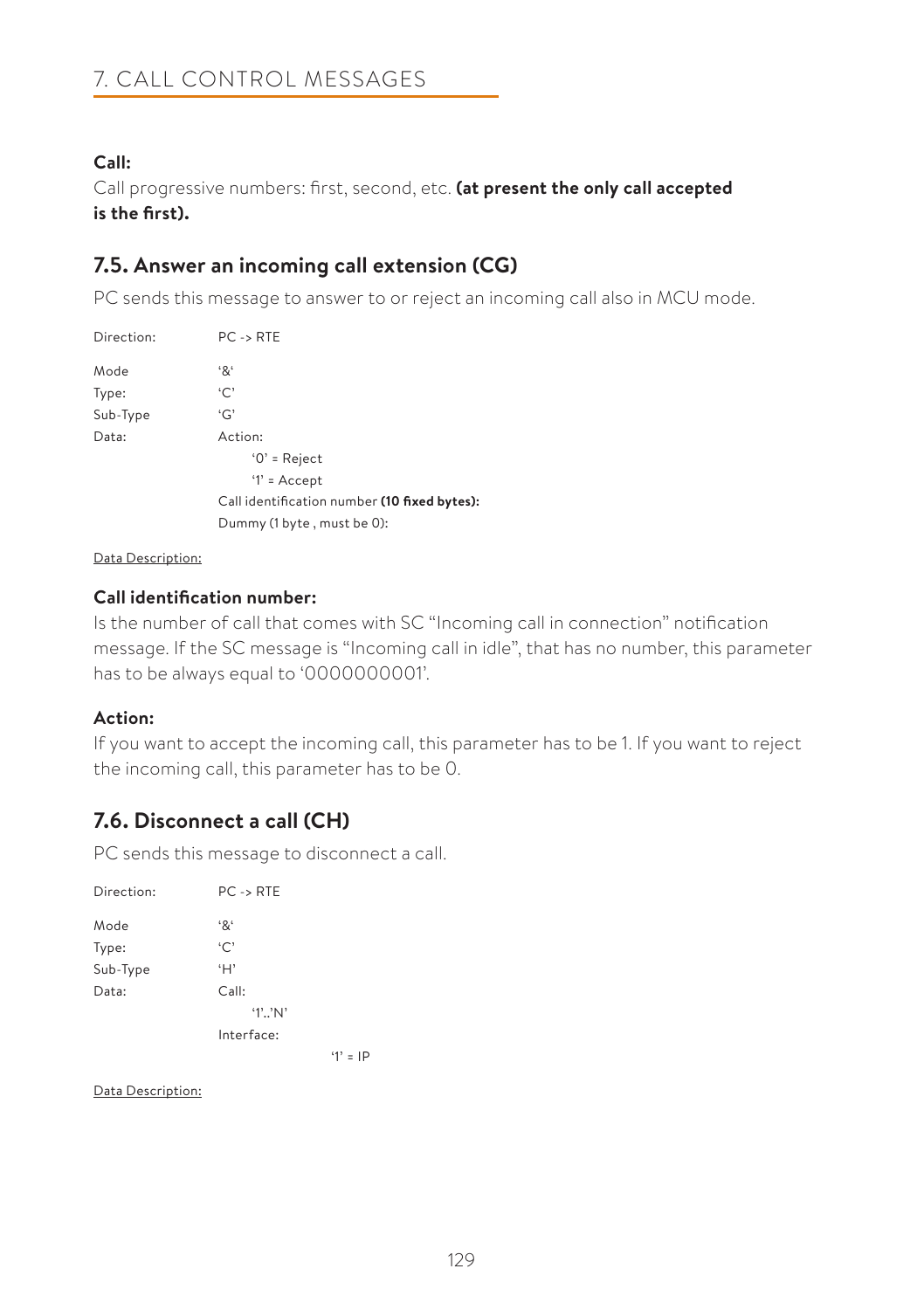## **Call:**

Call progressive numbers: first, second, etc. (the whole connection is disconnected).

# **7.7. Connection Status (CB)**

PC sends this message to know the connection status.

| Direction:                         | $PC \rightarrow RTE$                                                                                                                                                                                                                                                                                                                                                                                                                                                                                                                                                                                                                                                                                                                     |
|------------------------------------|------------------------------------------------------------------------------------------------------------------------------------------------------------------------------------------------------------------------------------------------------------------------------------------------------------------------------------------------------------------------------------------------------------------------------------------------------------------------------------------------------------------------------------------------------------------------------------------------------------------------------------------------------------------------------------------------------------------------------------------|
| Mode<br>Type:<br>Sub-Type<br>Data: | $\mathfrak{c}_{2}$<br>`C`<br>B                                                                                                                                                                                                                                                                                                                                                                                                                                                                                                                                                                                                                                                                                                           |
| Direction:                         | $RTE \rightarrow PC$                                                                                                                                                                                                                                                                                                                                                                                                                                                                                                                                                                                                                                                                                                                     |
| Mode<br>Type:<br>Sub-Type<br>Data: | و د<br>$\cdot$ $\sim$<br>B<br>Current network type for the call:<br>$1' =$ SIP<br>$5' = IP$<br>$'6'$ = MCU<br>$7'$ = ISDN<br>Call status (2 bytes):<br>$"02"$ = idle<br>"05" = first call started<br>"06" = first setup sent to network<br>"07" = the remote system is ringing after the first call<br>"08" = first incoming call<br>"09" = first call connected<br>"10" = a following call is started<br>"11" = a following setup has been sent to network<br>"12" = the remote system is ringing after a following call<br>"13" = following incoming call<br>"14" = following call connected<br>"20" = waiting the complete disconnection<br>"31" = MCU IP active<br>Video active:<br>$0' = no$<br>$'1'$ = yes<br>Data channel active: |
|                                    | $0' = no$<br>$'1'$ = yes<br>Connected number (ASCII string). Note: not valid in MCU                                                                                                                                                                                                                                                                                                                                                                                                                                                                                                                                                                                                                                                      |

### Data Description:

This command can be used to know the connection status of a system at any time.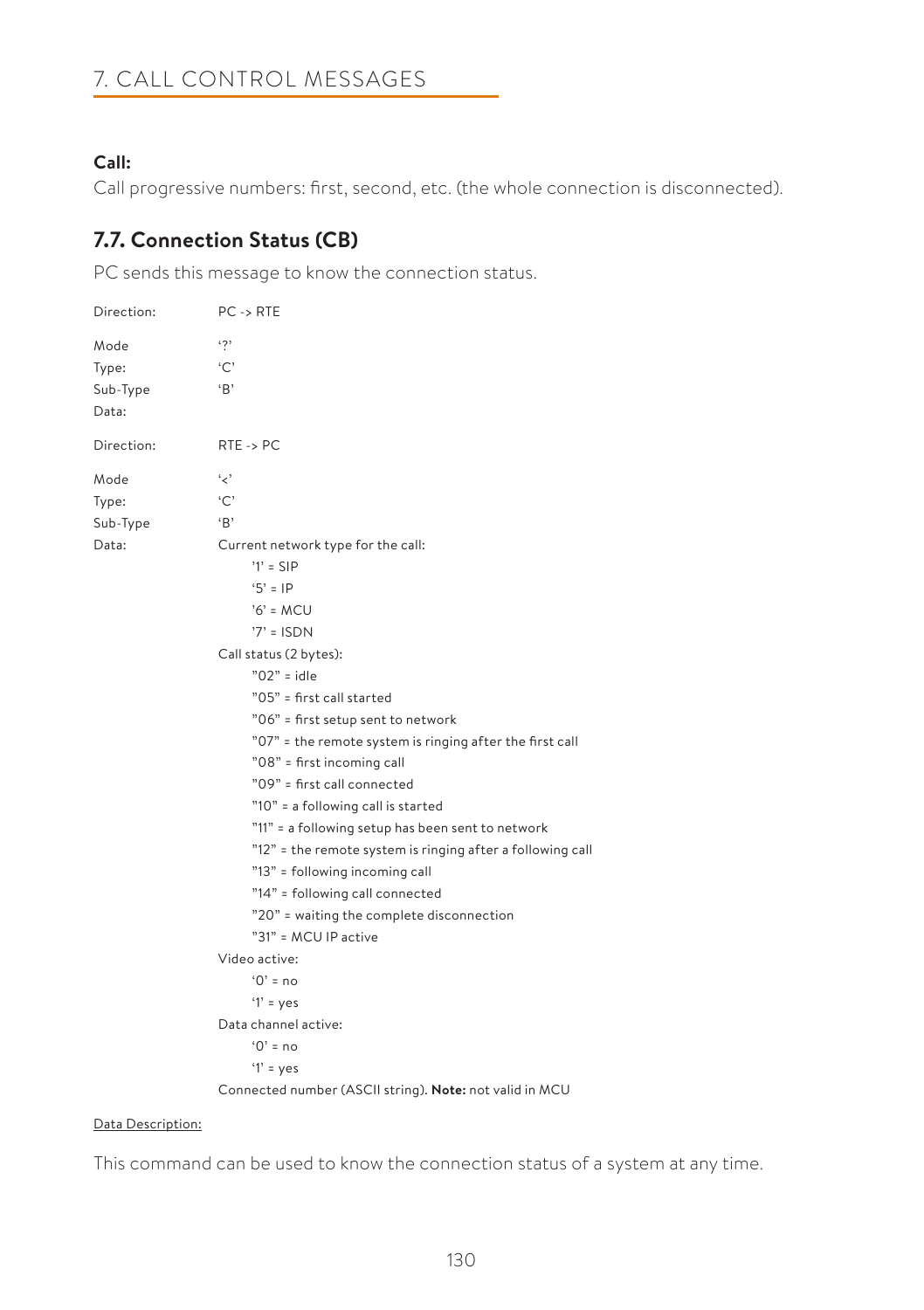# 7. CALL CONTROL MESSAGES

# **7.8. Connection H323 Status (CL)**

PC sends this message to know the parameters of the active H.323 connection.

| Direction: | PC -> RTE                               |
|------------|-----------------------------------------|
| Mode       | $\ddot{\phantom{0}}$                    |
| Type:      | C                                       |
| Sub-Type   | $\mathbf{r}$                            |
| Data:      |                                         |
|            |                                         |
| Direction: | $RTE \rightarrow PC$                    |
| Mode       | و د                                     |
| Type:      | C                                       |
| Sub-Type   | $\ddot{\phantom{0}}$                    |
| Data:      | Audio Coding (2 bytes):                 |
|            | '00' = Audio Off                        |
|            | $'01' = G.723$                          |
|            | '02' = G.711 48k A-law                  |
|            | $'03' = G.71156k A-law$                 |
|            | $'04' = G.71164$ A-law                  |
|            | '05' = G.711 48k Mu-law                 |
|            | '06' = G.711 56k Mu-law                 |
|            | '07' = G.711 64 Mu-law                  |
|            | $'08' = G.728$                          |
|            | $'09' = G.72248k$                       |
|            | $'10' = G.72256k$                       |
|            | $11' = G.72264k$                        |
|            | $'12' = PT 724$                         |
|            | $'13' = PT 716$                         |
|            | $'14' = G.722.124K$                     |
|            | $15' = G.722.132K$                      |
|            | $16' = G.722.1$                         |
|            | '18' = MP4 AAC-LD                       |
|            | '19' = MP4 AAC-LD 48K                   |
|            | '20' = MP4 AAC-LD 56K                   |
|            | '21' = MP4 AAC-LD 64K                   |
|            | '22' = MP4 AAC-LD 128K<br>$23' = G.711$ |
|            | $24' = G.722$                           |
|            | '25' = G.722.1 Annex C                  |
|            | '26' = G.722.1 Annex C 24K              |
|            | '27' = G.722.1 Annex C 32K              |
|            | '28' = G.722.1 Annex C 48K              |
|            | $29' = G.719$                           |
|            | $30'$ = G.719 32K                       |
|            | $31' = G.71948K$                        |
|            | $32' = G.71964K$                        |
|            | $33' = G.71996K$                        |
|            | $34' = G.719128K$                       |
|            |                                         |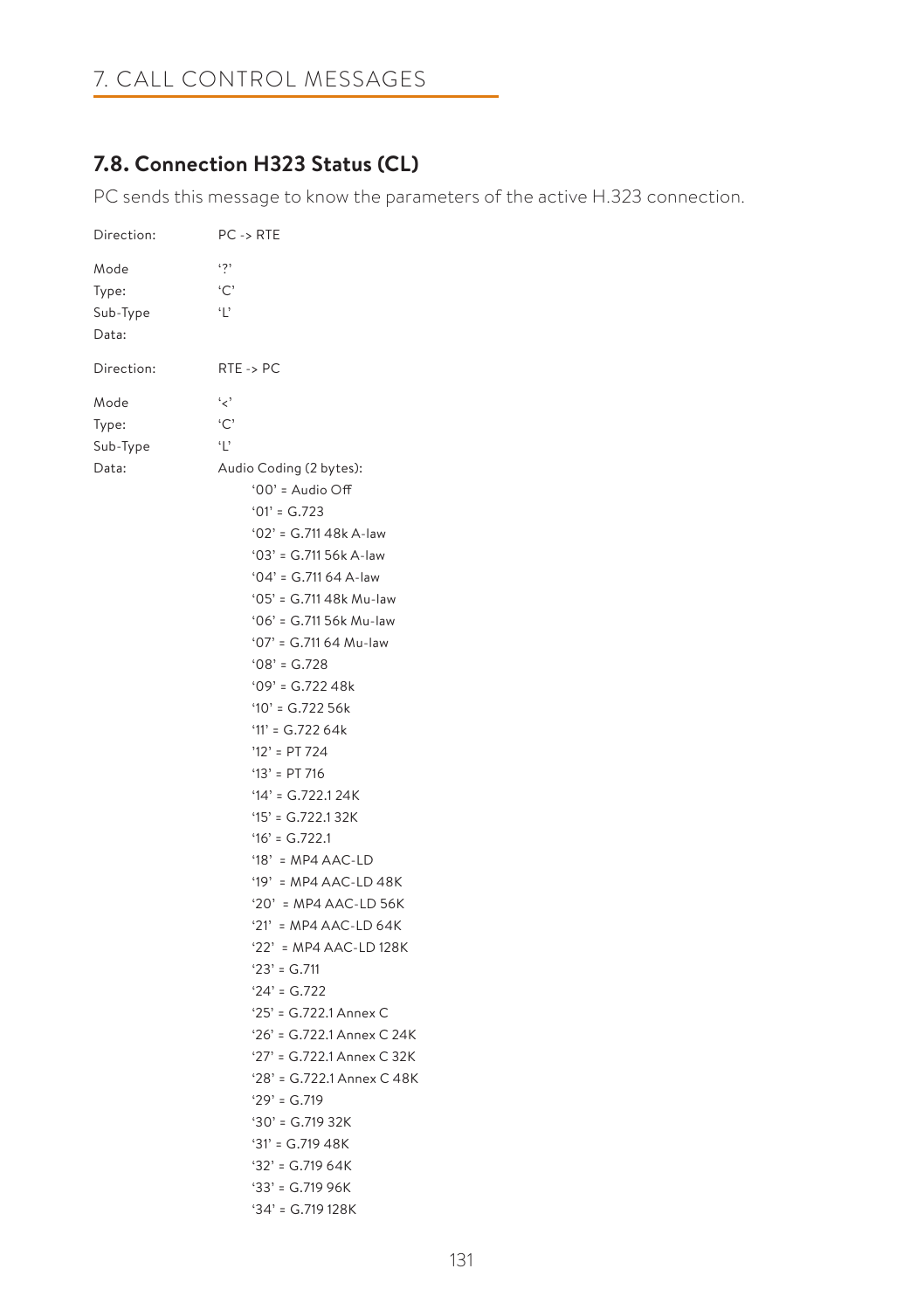'35' = G.729 Annex A '36' = OPUS Video Coding (2 bytes): '00' = Video off '01' = H.261 CIF '02' = H.261 QCIF '03' = H.263 CIF '04' = H.263 QCIF '05' = H.263 SQCIF '06' = H.263 4CIF '07' = H.263 1024x768 '08' = H.263 800x600 '09' = H.263 640x480 '10' = H.263 SIF '11' = H.263 4SIF '12' = H.263 ICIF '13' = H.263 ISIF '14' = H.264 CIF '15' = H.264 QCIF  $'16' = H.261$  $'17' = H.263$  '18' = H.263 custom '19' = H.263 1280x1024 '20' = H.263 1280x720 '21' = H.263 1024x576 '22' = H.263 768x448 '23' = H.263 576x448 '24' = H.263 528x400 '25' = H.263 512x288 '26' = H.263 320x240 '27' = H.264 '28' = H.264 4CIF '29' = H.264 SQCIF '30' = H.264 SIF '31' = H.264 4SIF '32' = H.264 1280x1024 '33' = H.264 1280x720 '34' = H.264 1024x768 '35' = H.264 1024x576 '36' = H.264 800x600 '37' = H.264 768x448 '38' = H.264 640x480 '39' = H.264 576x448  $'40'$  = H.264 528x400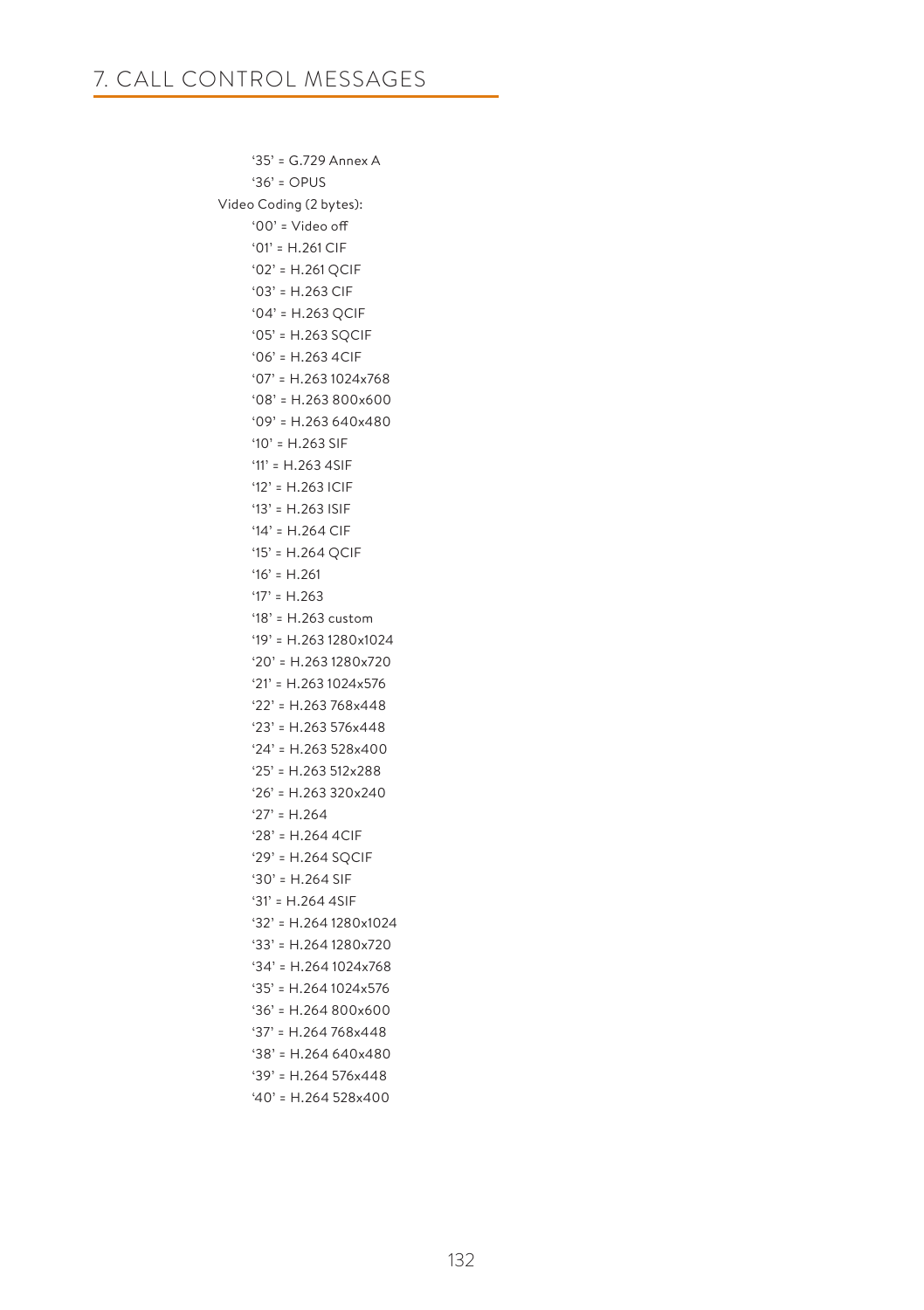```
'41' = H.264512x288 '42' = H.264 320x240
     '43' = H.264 ICIF
     '44' = H.264 ISIF
     '45' = H.264 custom
     '46' = H.264 sharpness
     '47' = H.263 1920x1080
     '48' = H.264 1920x1080
     '49' = H.263 400x224
     '50' = H.264 400x224
     '51' = H.264 1920x1080p
     '52' = H.264 1280x768
     '53' = H.264 1440x900
     '54' = H.264 1680x1050
     '55' = H.264 1600x1200
     '56' = H.264 1920x1200
     '57' = H.264 624x352
     '58' = H.264 576x336
 Number of channels connected (2 bytes):
```
### Data Description:

This command can be used to know some parameters related to current H.323 connection.

## **7.9. Remote Presentation Management (CV)**

PC sends this message to start/stop or change the video source for Remote Presentation streaming.

| Direction: | $PC \rightarrow RTE$                                              |
|------------|-------------------------------------------------------------------|
| Mode       | '&'                                                               |
| Type:      | `C`                                                               |
| Sub-Type   | $\vee$                                                            |
| Data:      | Action (1 byte)                                                   |
|            | $'0'$ = Stop presentation                                         |
|            | $'1'$ = Start presentation                                        |
|            | Video Source Index (2 bytes)                                      |
|            | '01' = USB Input Only with Konftel AV Grabber connected to USB    |
|            | '02' = Whiteboard Only for CC200 connected with Web-collaboration |
|            | $'08'$ = Automatic                                                |

### Data Description:

### **Action**

If you want to start presentation stream, you must set Action to 1, and the video source to one of the available video inputs.

If you want stop presentation stream, you must set Action to 0.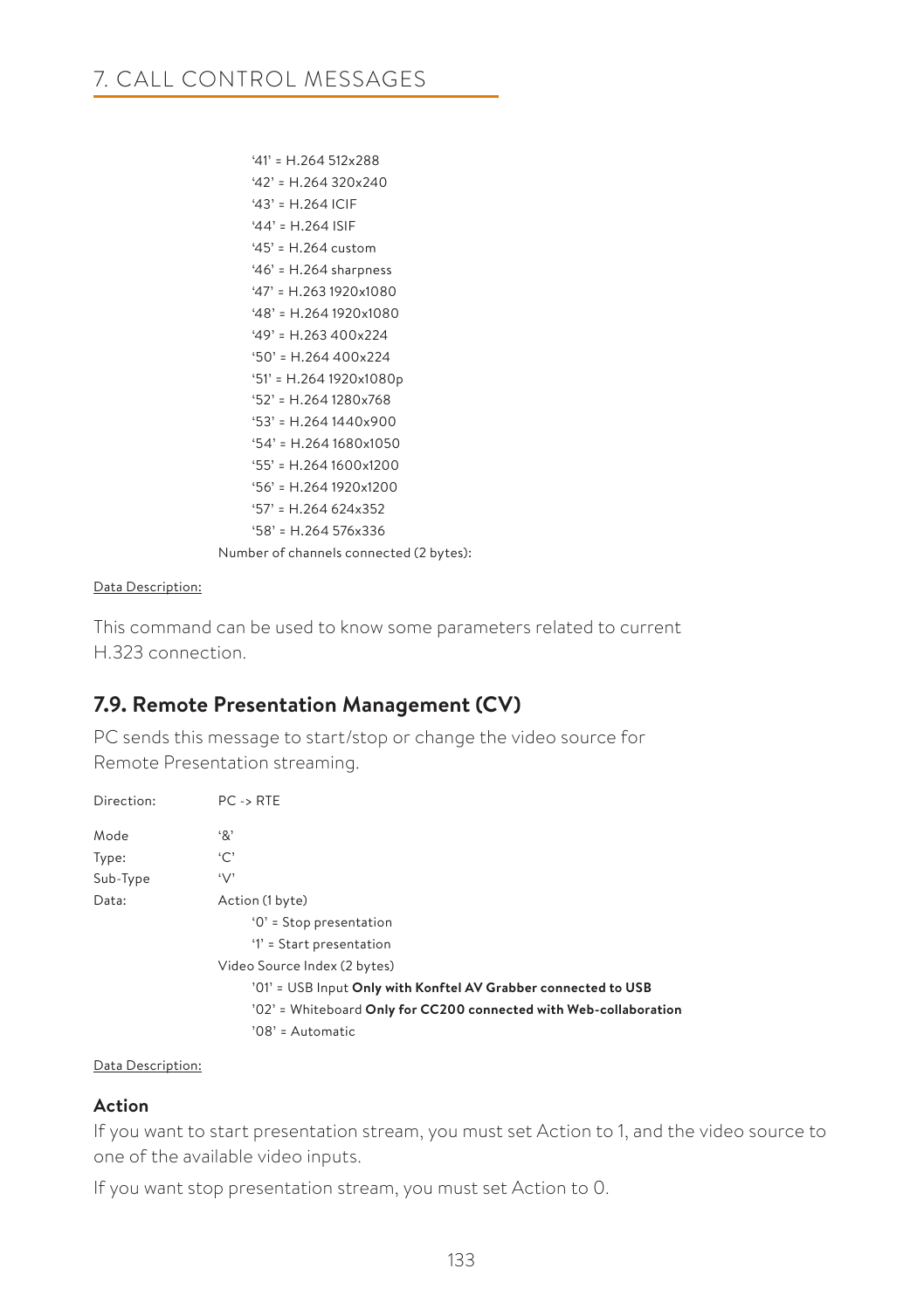## **Video Source Index**

If you select Automatic, system sends as presentation the last presentation source used.

If the screen link was connected to the system as last action, this will be sent as presentation.

If an MP4 file is playing, this will be sent as presentation.

If in a CU system screen was split to see another application, this application will be sent as presentation.

If no one of previous sources is present, DVI or HDMI input will be sent as presentation according to system type and configuration.

Whiteboard is only if you are connected to a meeting with Web-collaboration.

## **7.10. Remote Presentation Status (CC)**

PC sends this message to known the remote presentation streaming status.

| Direction: | $PC \rightarrow RTE$         |
|------------|------------------------------|
| Mode       | $\mathfrak{c}_2$             |
| Type:      | `C`                          |
| Sub-Type   | `C`                          |
| Data:      |                              |
| Direction: | $RTE \rightarrow PC$         |
| Mode       | و مي                         |
| Type:      | $\cdot \cap$                 |
| Sub-Type   | `C`                          |
| Data:      | Status (1 byte):             |
|            | $'0'$ = Inactive             |
|            | $'1'$ = Active               |
|            | Video Source Index (2 bytes) |
|            | '08' = DVI Input             |

### Data Description:

### **Status**

If presentation is not active Status is equal to 0.

If presentation is active, Status is equal to 1 and the video source index is the video input selected for this stream.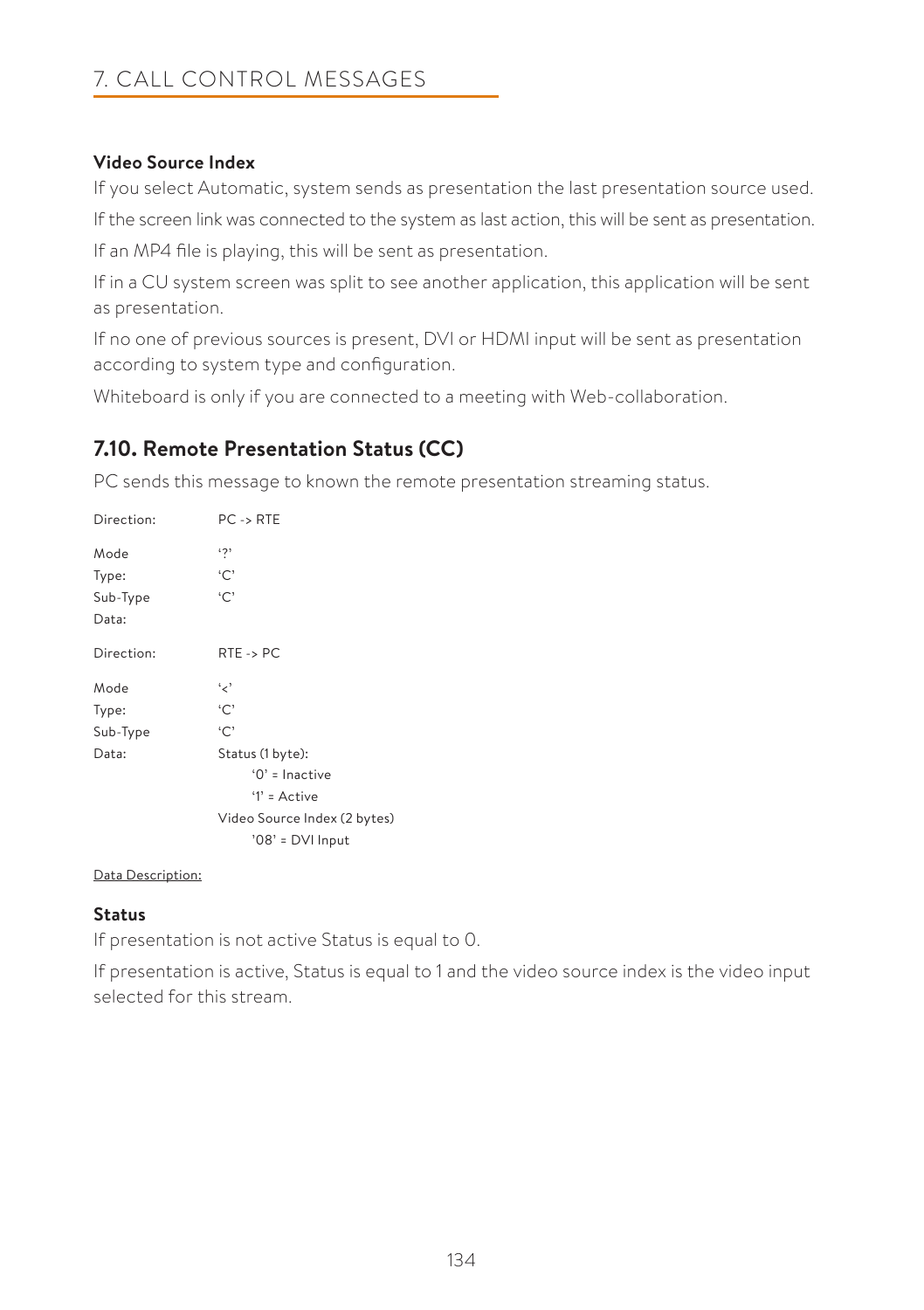## **7.11. Calendar meeting action (CN)**

PC sends this message to select what to do about the current calendar meeting.

| Direction: | $PC \rightarrow RTE$                 |
|------------|--------------------------------------|
| Mode       | '&'                                  |
| Type:      | `C`                                  |
| Sub-Type   | $^{\circ}N^{\circ}$                  |
| Data:      | Calendar Meeting Index (3 byte):     |
|            | '000'  Calendar Meeting items -1     |
|            | Action                               |
|            | '1' = Join the meeting               |
|            | '2' = Snooze warning for the meeting |
|            | '3' = Ignore the meeting             |

Data Description:

# **7.12. Call Error Indication (CE)**

RTE sends this message to show an error on the received message:

| Direction: | $RTE \rightarrow PC$            |
|------------|---------------------------------|
| Mode       | ' پ'                            |
| Type:      | `C`                             |
| Sub-Type   | $\cdot_F$                       |
| Data:      | Message Type                    |
|            | Sub-type                        |
|            | Error:                          |
|            | '1' = Bad parameter             |
|            | '2' = Unknown message           |
|            | '3' = Wrong message length      |
|            | $4'$ = Bad mode                 |
|            | '5' = Unable to execute command |
|            | Sub-code                        |
|            | If Unable to execute command    |
|            | $'0'$ = system timeout          |
|            | '1' = system busy               |
|            | If Unable to execute command    |
|            | Index number of wrong parameter |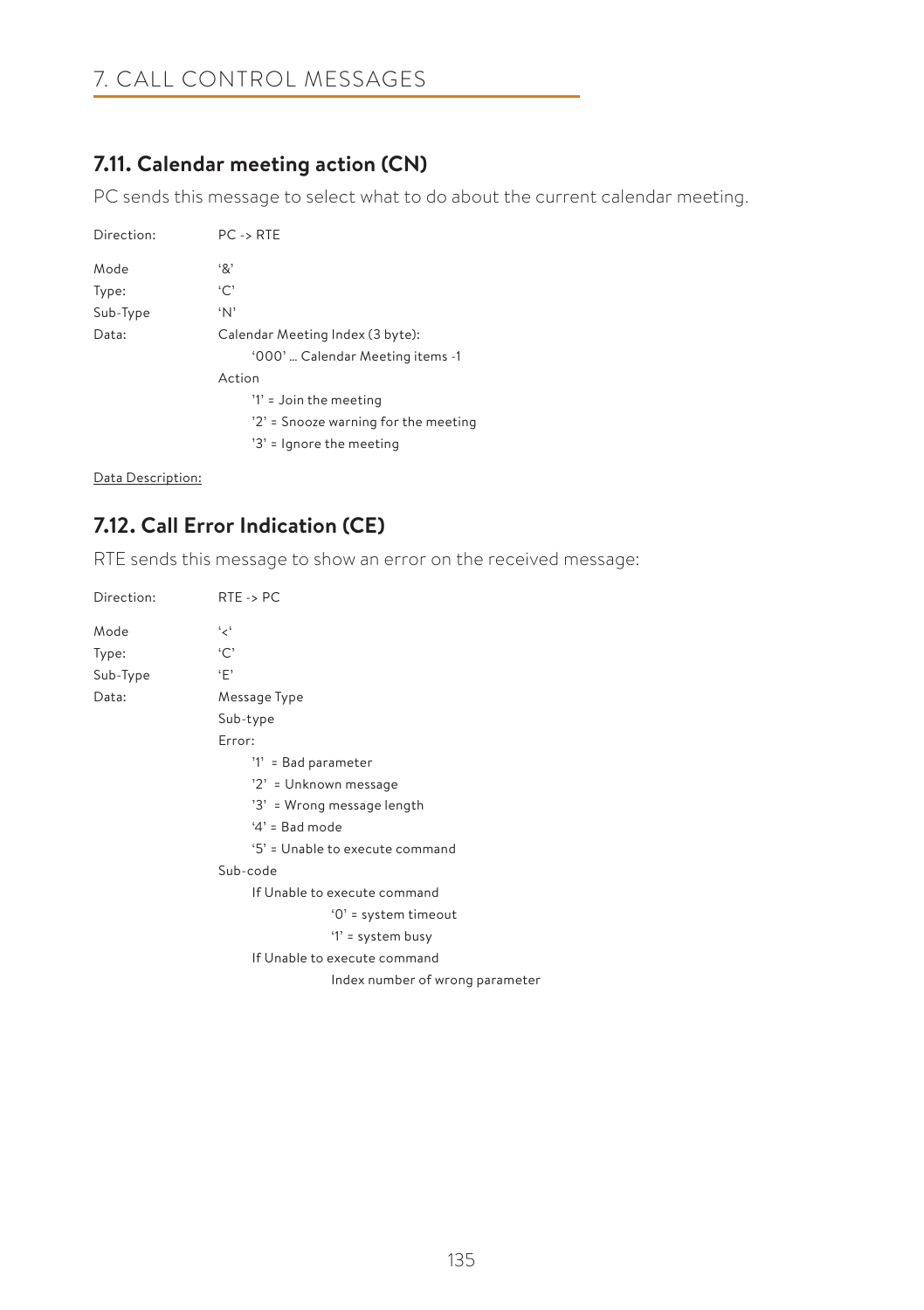The multipoint call control messages can manage actions related to calls in a Multipoint session hosted by the system.

## **8.1. Connect a terminal (MD)**

PC sends this message to connect a terminal to a conference.

| Direction: | $PC \rightarrow RTE$                       |
|------------|--------------------------------------------|
| Mode       | .8.                                        |
| Type:      | 'M'                                        |
| Sub-Type   | 'D'                                        |
| Data:      | Conference: '00''NN' (2 bytes)             |
|            | Terminal: '00''NN' (2 bytes)               |
|            | Call type:                                 |
|            | '0' = Audio only                           |
|            | $8' = \Delta u \text{di}_Q / \text{video}$ |
|            | 'R' = From last calls list                 |
|            | $C'$ = From contacts list                  |
|            | Interface:                                 |
|            | $1' =  P $                                 |
|            | $6' =$ SIP                                 |
|            | $7' = ISDN$                                |
|            | Number (ASCII string)                      |

### Data Description:

## **Conference:**

Conference number. At the moment it can be only '00'.

### **Terminal:**

Terminal number. '00' is the local terminal, always connected. At the moment the maximum number is '08'.

## **CallType:**

It is possible to select call type: audio only or audio/video.

## **Number:**

Number to call.

## **CallType:**

If CallType is R the number must be the index (three digits) of the Recent Calls list element to call

If CallType is C the number must be the index (three digits) of the Contacts list element to call.

In these cases Interface field will not be taken in account.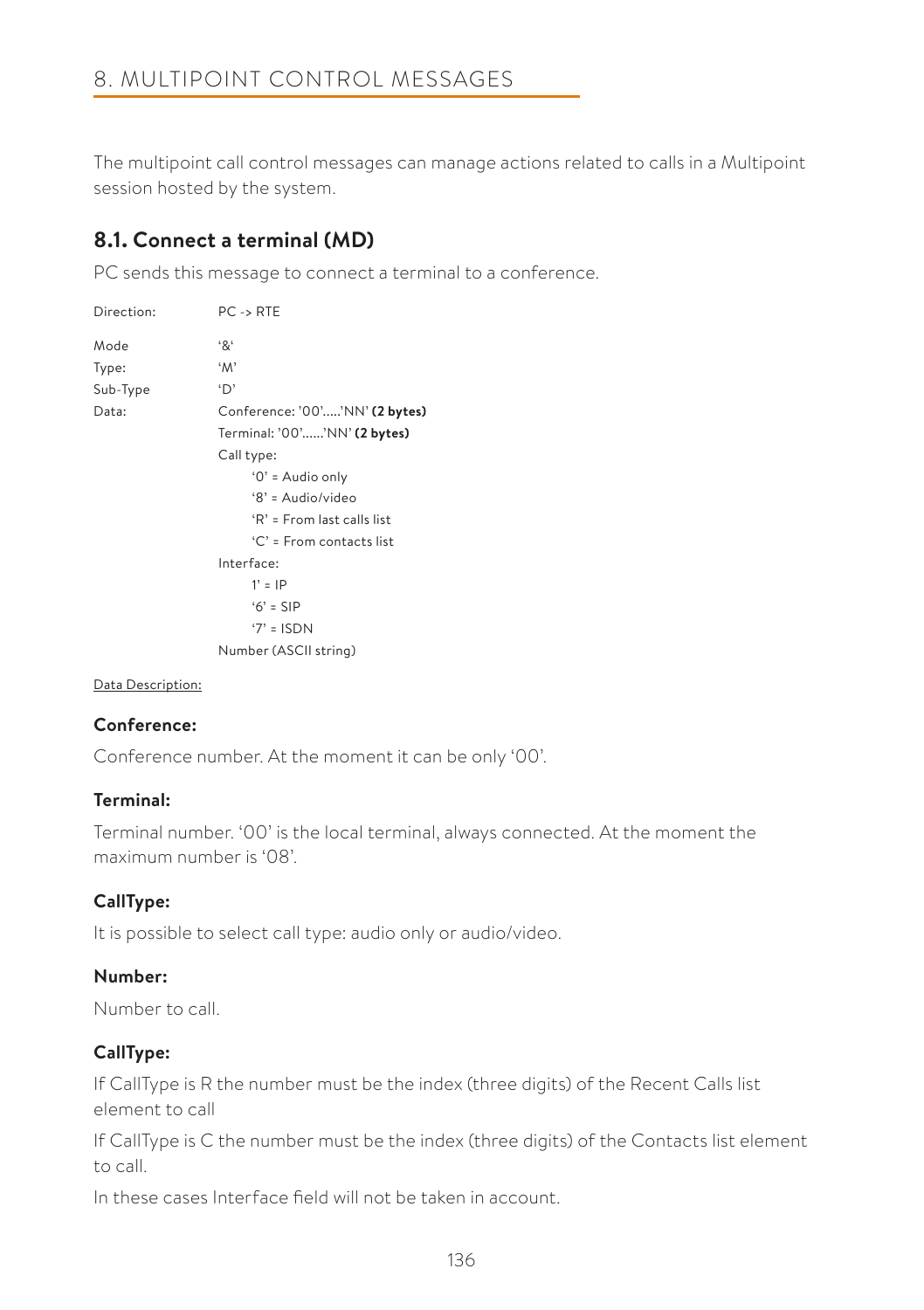## **8.2. Disconnect a terminal (MH)**

PC sends this message to disconnect a terminal from a conference.

| Direction: | $PC \rightarrow RTE$           |
|------------|--------------------------------|
| Mode       | '&'                            |
| Type:      | $^{\circ}M^{\circ}$            |
| Sub-Type   | ʻΗ'                            |
| Data:      | Conference: '00''NN' (2 bytes) |
|            | Terminal: '00''NN' (2 bytes)   |

Data Description:

## **Conference:**

Conference number. At the moment it can be only '00'.

## **Terminal:**

Terminal number. '00' is the local terminal, always connected. At the moment the maximum number is '08'.

## **8.3. Close a conference (MO)**

PC sends this message to close a conference.

| Direction: | $PC \rightarrow RTE$           |
|------------|--------------------------------|
| Mode       | '&'                            |
| Type:      | $^{\circ}M^{\circ}$            |
| Sub-Type   | $\Delta$                       |
| Data:      | Conference: '00''NN' (2 bytes) |

Data Description:

## **Conference:**

Conference number. At the moment it can be only '00'.

## **8.4. Terminal status (MT)**

PC sends this message to ask for the status of a terminal in a multiconference.

RTE sends this message in reply.

| Direction: | $PC \rightarrow RTE$           |
|------------|--------------------------------|
| Mode       | $\ddotsc$                      |
| Type:      | $^{\circ}M^{\circ}$            |
| Sub-Type   | ٠T'                            |
| Data:      | Conference: '00''NN' (2 bytes) |
|            | Terminal: '00''NN' (2 bytes)   |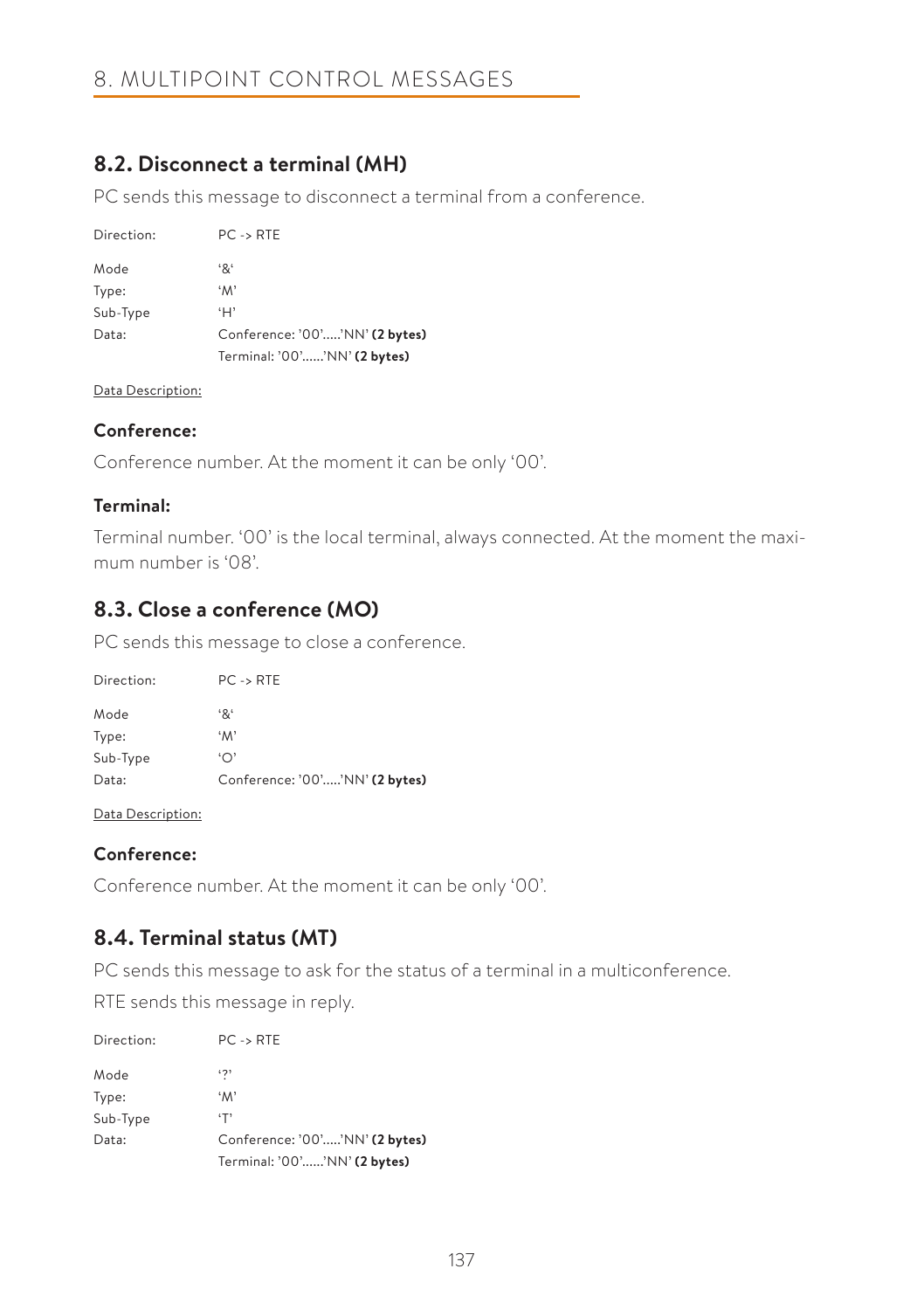# 8. MULTIPOINT CONTROL MESSAGES

| Direction: | $RTE \rightarrow PC$                    |
|------------|-----------------------------------------|
| Mode       | ς,                                      |
| Type:      | $^{\circ}M^{\circ}$                     |
| Sub-Type   | T                                       |
| Data:      | Conference: '00''NN' (2 bytes)          |
|            | Terminal: '00''NN' (2 bytes)            |
|            | Connection status:                      |
|            | '0' = disconnected                      |
|            | $'1'$ = connected                       |
|            | Audio status:                           |
|            | $'0'$ = disconnected                    |
|            | $'1' = connected$                       |
|            | '2' = connected, but disabled (in mute) |
|            | Video status:                           |
|            | $'0'$ = disconnected                    |
|            | $'1'$ = connected                       |
|            | '2' = active speaker                    |
|            | '3' = previous active speaker           |
|            | '4' = chairman (broadcast video)        |
|            | Channel status 1 (1 byte):              |
|            | '0' = disconnected                      |
|            | '1' = connected synchronized            |
|            | '2' = connected, but not synchronized   |
|            |                                         |
|            | Channel status 12 (1 byte):             |
|            | $'0'$ = disconnected                    |
|            | '1' = connected synchronized            |
|            | '2' = connected, but not synchronized   |
|            | Terminal Name: (ASCII string)           |
|            |                                         |

Data Description:

### **Conference:**

Conference number. At the moment it can be only '00'.

### **Terminal:**

Terminal number. '00' is the local terminal, always connected. At the moment the maximum number is '08'.

### **Channel status:**

Terminal number. '00' is the local terminal, always connected. At the moment the maximum number is '08'.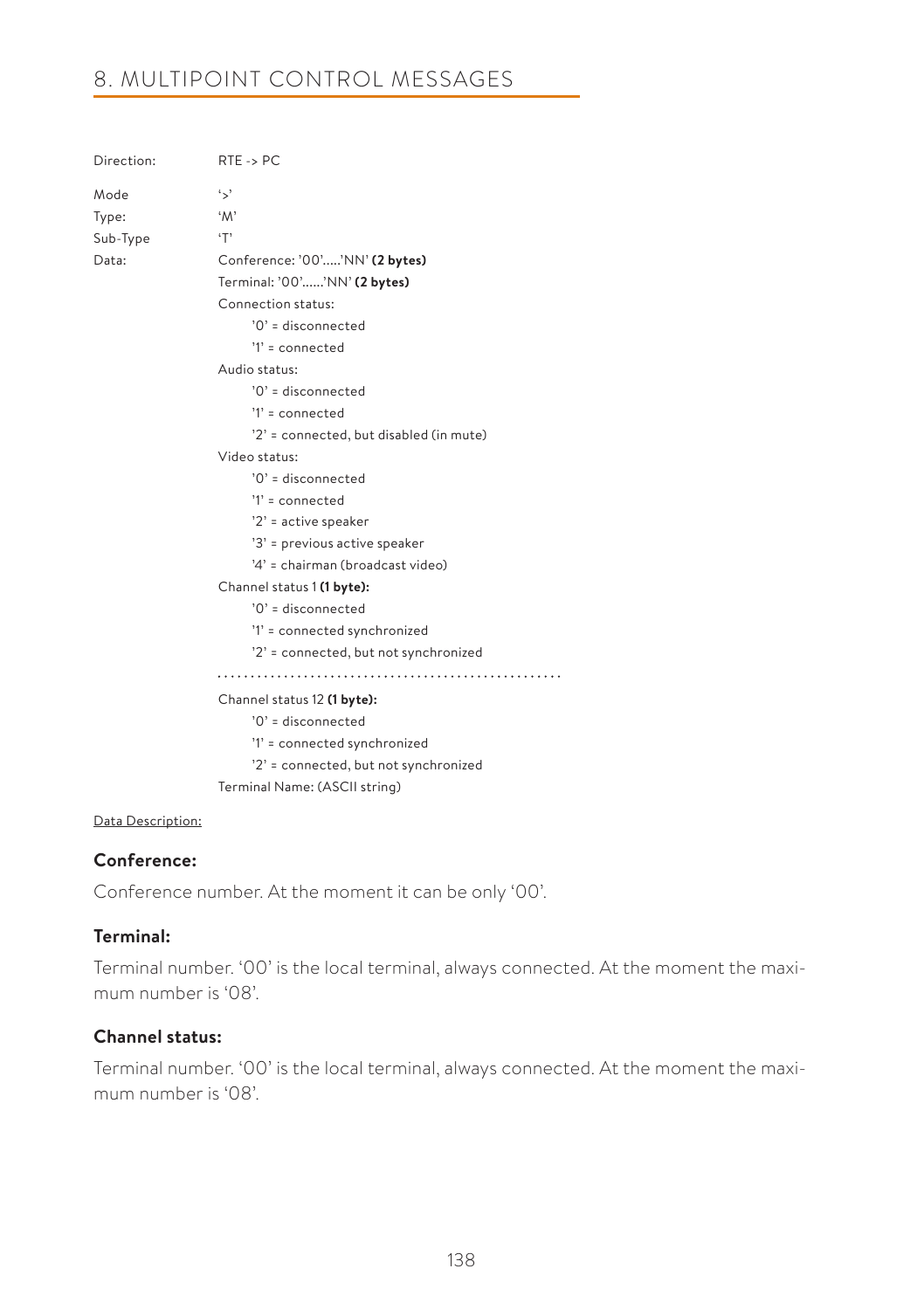## **8.5. Terminal audio status (MA)**

PC sends this message to set the terminal audio status.

| Direction: | $PC \rightarrow RTE$           |
|------------|--------------------------------|
| Mode       | '&'                            |
| Type:      | $^{\circ}M^{\circ}$            |
| Sub-Type   | 'Α'                            |
| Data:      | Conference: '00''NN' (2 bytes) |
|            | Terminal: '00''NN' (2 bytes)   |
|            | Audio status:                  |
|            | $'0'$ = disabled               |
|            | $'1' = not disabled$           |

### Data Description:

## **Conference:**

Conference number. At the moment it can be only '00'.

## **Terminal:**

Terminal number. '00' is the local terminal. At the moment the maximum number is '08'.

## **8.6. Terminal information (MG)**

PC sends this message to ask for some information about the terminal.

| Direction: | $RTE \rightarrow PC$              |
|------------|-----------------------------------|
| Mode       | $\mathfrak{c}_2$                  |
| Type:      | 'M'                               |
| Sub-Type   | 'G'                               |
| Data:      | Conference: '00''NN' (2 bytes)    |
|            | Terminal: '00''NN' (2 bytes)      |
|            | Information:                      |
|            | 'C' = Some connection information |
| Direction: | $RTE \rightarrow PC$              |
| Mode       | ٠.,                               |
| Type:      | $^{\circ}M^{\circ}$               |
| Sub-Type   | 'G'                               |
| Data:      | Conference: '00''NN' (2 bytes)    |
|            | Terminal: '00''NN' (2 bytes)      |
|            | Information:                      |
|            | 'C' = Some connection information |
|            | If Some connection information:   |
|            | Call network:                     |
|            | $'1' = LAN$                       |
|            | $'6' =$ SIP                       |
|            | $7' = ISDN$                       |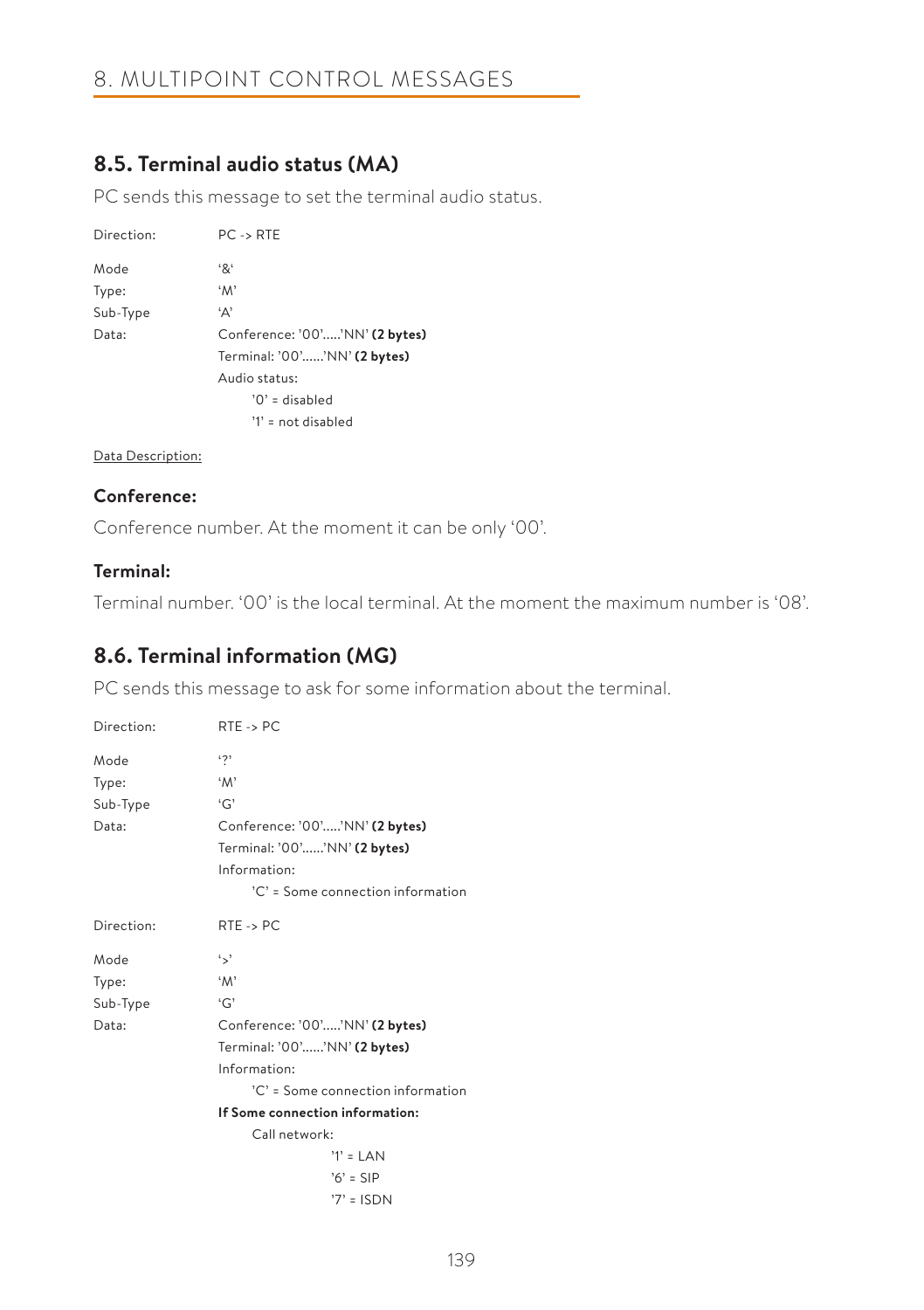```
 Encryption status:
              '0' = no encryption
              '1' = disactivated
              '2' = activated
              '3' = asymmetric
 Encryption status:
              '0' = none
              '1' = chairman
              '2' = on floor requested
```
### Data Description:

### **Conference:**

Conference number. At the moment it can be only '00'.

### **Terminal:**

Terminal number. '00' is the local terminal, always connected. At the moment the maximum number is '08'.

## **Call network:**

Network used by terminal for the connection; information is valid only if the terminal is connected.

## **8.7. Terminal video status (MV)**

PC sends this message to set terminal video status

| Direction: | $PC \rightarrow RTE$           |
|------------|--------------------------------|
| Mode       | $\mathfrak{c}_{2}$             |
| Type:      | $^{\circ}M^{\circ}$            |
| Sub-Type   | $\vee$                         |
| Data:      | Conference: '00''NN' (2 bytes) |
|            | Terminal: '00''NN' (2 bytes)   |
|            | Video status:                  |
|            | $'0'$ = normal                 |
|            | $'1'$ = broadcast              |

Data Description:

## **Conference:**

Conference number. At the moment it can be only '00'.

## **Terminal:**

Terminal number. '00' is the local terminal, always connected. At the moment the maximum number is '08'.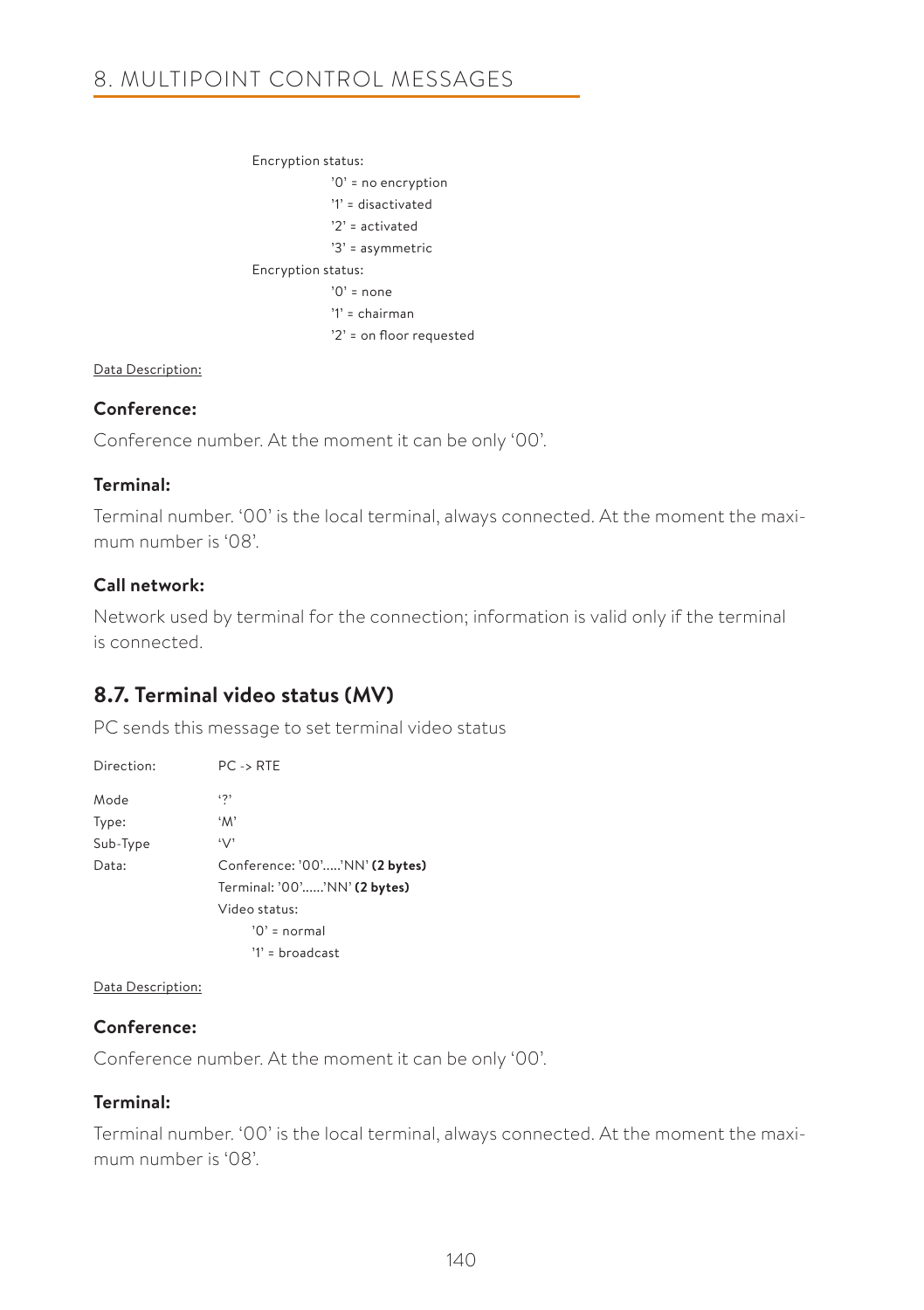## **8.8. Conference finish time configuration (MF)**

PC sends this message to ask for or save conference ending time.

RTE send this message to reply.

| Direction: | $PC \rightarrow RTE$                        |
|------------|---------------------------------------------|
| Mode       | $'8'$ / '?'                                 |
| Type:      | 'M'                                         |
| Sub-Type   | $\cdot$ F'                                  |
| Data:      | Conference: '00''NN' (2 bytes)              |
|            | Unlimited time:                             |
|            | '0' = finish at the time and date specified |
|            | $'1'$ = never finish                        |
|            | Hour: (2 bytes)                             |
|            | Minutes: (2 bytes)                          |
|            | Day: (2 bytes)                              |
|            | Month: (2 bytes)                            |
|            | Year: (4 bytes)                             |
| Direction: | $RTE \rightarrow PC$                        |
| Mode       | ٠.,                                         |
| Type:      | $^{\circ}M^{\circ}$                         |
| Sub-Type   | ٠Ε,                                         |
| Data:      | See above                                   |
|            |                                             |

Data Description:

## **Conference:**

Conference number. At the moment it can be only '00'.

## **Unlimited time:**

If equal to '1', then the conference never ends and other parameters do not take any sense.

If equal to '0', then the conference ends at time/date specified in the other parameters.

## **8.9. Conference video layout configuration (ML)**

PC sends this message to set or get the MCU layout configuration.

RTE send this message to reply.

| Direction: | $PC \rightarrow RTE$           |
|------------|--------------------------------|
| Mode       | 18'1'                          |
| Type:      | $^{\circ}M^{\circ}$            |
| Sub-Type   | ٠,                             |
| Data:      | Conference: '00''NN' (2 bytes) |
|            | Layout type (2 bytes):         |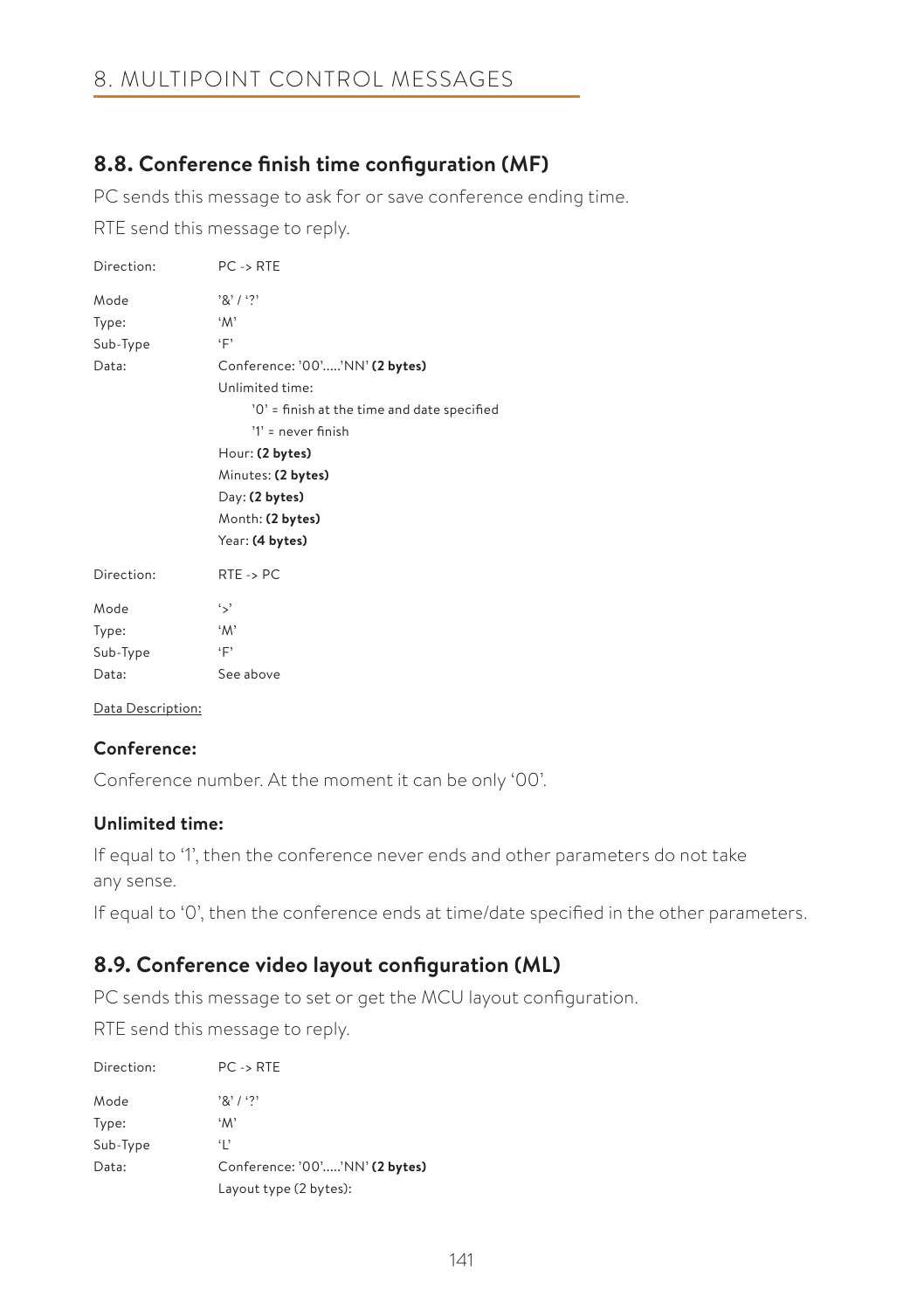|   | '00' = Automatic         |
|---|--------------------------|
|   | '01' = One terminal      |
|   | '02' = Two terminals A   |
|   | '03' = Two terminals B   |
|   | '04' = Two terminals C   |
|   | '05' = Three terminals A |
|   | '06' = Three terminals B |
| , | '07' = Four terminals A  |
|   | '08' = Four terminals B  |
|   | '09' = Four terminals C  |
|   | '10' = Seven terminals A |
|   | '11' = Eight terminals C |
|   | '12' = Nine terminals A  |
|   | '13' = Nine terminals B  |
|   | '14' = Two terminals D   |
|   | '15' = Five terminals    |
|   | '16' = Six terminals     |
|   | '17' = Seven terminals B |
|   | '18' = Seven terminals C |
|   | '19' = Eight terminals A |
|   | '20' = Eight terminals B |
|   | '21' = Eight terminals D |
|   | '22' = Nine terminals C  |
|   |                          |

| Ī |
|---|
|   |
|   |
|   |
|   |
|   |
|   |
|   |
|   |
|   |
|   |
|   |
| l |
|   |
|   |
|   |
|   |

| Direction <sup>.</sup> | $RTE \rightarrow PC$ |
|------------------------|----------------------|
| Mode                   | $\ddot{\phantom{0}}$ |
| Type:                  | $^{\circ}M^{\circ}$  |
| Sub-Type               | $\cdot$   '          |
| Data:                  | See above            |

Data Description: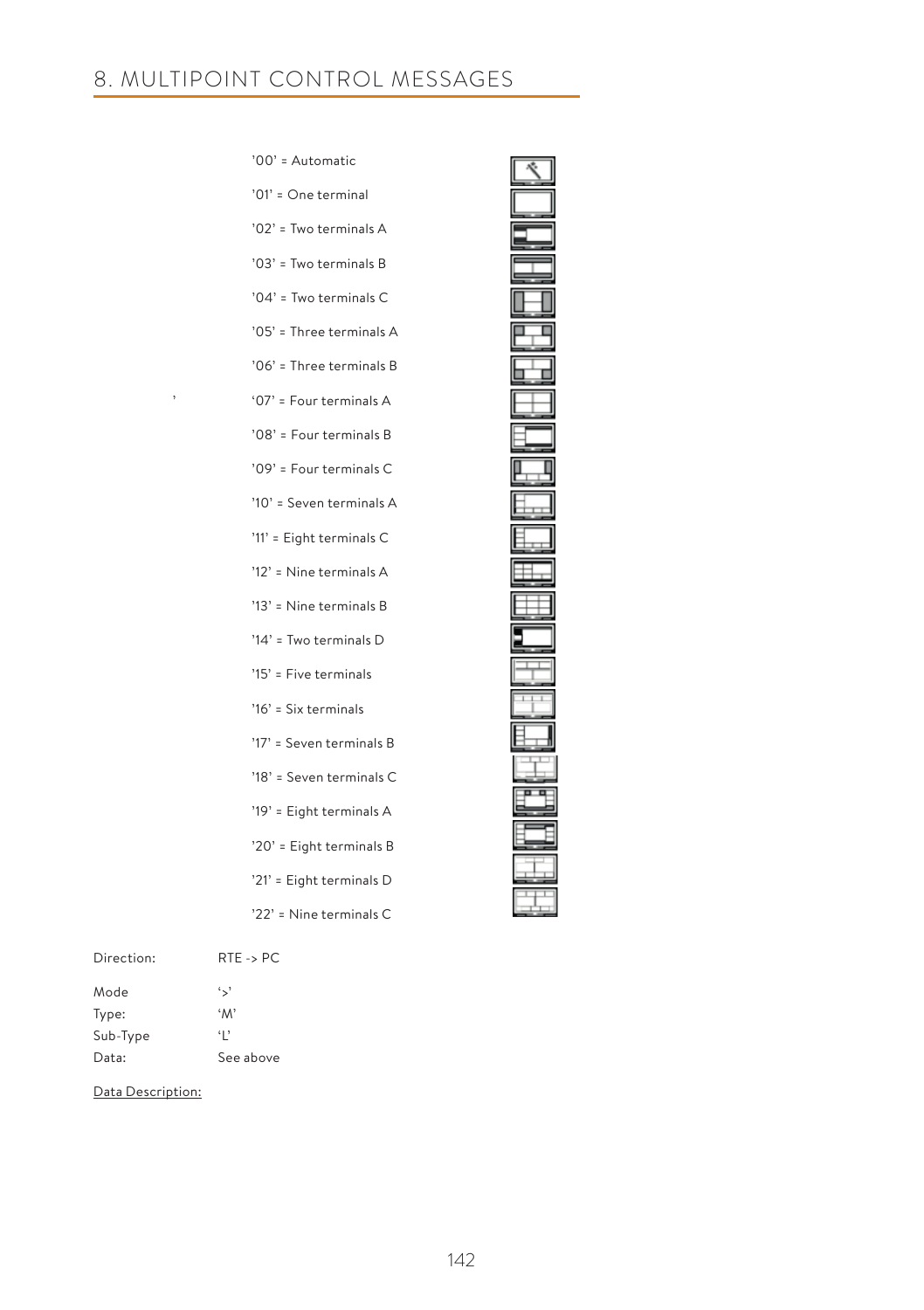## **Conference:**

Conference number. Currently, only '00'.

## **Layout type:**

Define the video layout in MCU mode to see remote terminals.

A specific layout can be selected only if enough terminals are connected to the multipoint session (Ex. If are connected five terminals, you can't choose seven, eight and nine layouts).

## **8.10. Conference indication messages (MS)**

RTE sends this message to notify some conference and terminals status.

| Direction: | $RTE \rightarrow PC$ |                                         |  |  |
|------------|----------------------|-----------------------------------------|--|--|
| Mode       | '<'                  |                                         |  |  |
| Type:      | $^{\circ}M^{\circ}$  |                                         |  |  |
| Sub-Type   | $\cdot$ S'           |                                         |  |  |
| Data:      | Message Type:        |                                         |  |  |
|            |                      | '1' = Terminal name indication          |  |  |
|            |                      | '2' = Terminal video status             |  |  |
|            |                      | '3' = Terminal audio status             |  |  |
|            |                      | '5' = Terminal connection status        |  |  |
|            |                      | '6' = Terminal encryption status        |  |  |
|            |                      | '7' = Terminal H243 status              |  |  |
|            |                      | '8' = Conference video status           |  |  |
|            |                      | '9' = Conference close indication       |  |  |
|            |                      | If Terminal name indication:            |  |  |
|            | Data                 | Conference: '00''NN' (2 bytes)          |  |  |
|            |                      | Terminal: '00''NN' (2 bytes)            |  |  |
|            |                      | Terminal: '00''NN' (2 bytes)            |  |  |
|            |                      | If Terminal video status:               |  |  |
|            | Data                 | Conference: '00''NN' (2 bytes)          |  |  |
|            |                      | Terminal: '00''NN' (2 bytes)            |  |  |
|            |                      | Video status:                           |  |  |
|            |                      | '0' = disconnected                      |  |  |
|            |                      | '1' = connected                         |  |  |
|            |                      | '2' = active speaker                    |  |  |
|            |                      | '3' = previous active speaker           |  |  |
|            |                      | '4' = chairman (broadcast video)        |  |  |
|            |                      | If Terminal audio status:               |  |  |
|            | Data                 | Conference: '00''NN' (2 bytes)          |  |  |
|            |                      | Terminal: '00''NN' (2 bytes)            |  |  |
|            |                      | Audio status:                           |  |  |
|            |                      | '0' = disconnected                      |  |  |
|            |                      | $'1'$ = connected                       |  |  |
|            |                      | '2' = connected, but disabled (in mute) |  |  |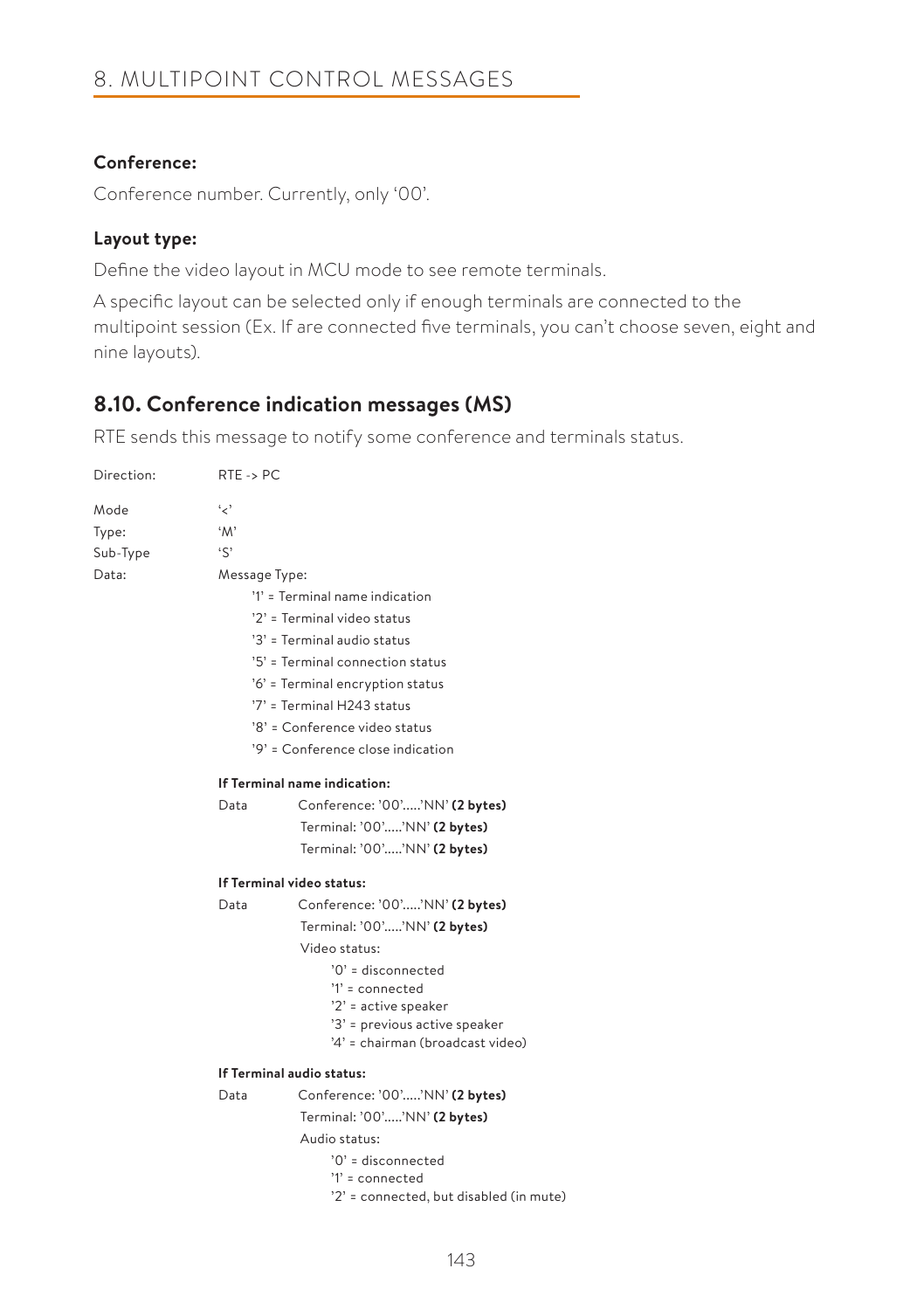### **If Terminal connection status:**

```
 Data Conference: '00'.....'NN' (2 bytes)
             Terminal: '00'.....'NN' (2 bytes)
              Connection status:
                  '0' = disconnected
                  '1' = connected
```
#### **If Terminal encryption status:**

 Data Conference: '00'.....'NN' **(2 bytes)** Terminal: '00'.....'NN' **(2 bytes)** Encryption status: '0' = no encryption '1' = disactivated '2' = activated '3' = asymmetric

#### **If Terminal H243 status:**

 Data Conference: '00'.....'NN' **(2 bytes)** Terminal: '00'.....'NN' **(2 bytes)** H243 status:

'0' = none

'1' = chairman

'2' = on floor requested

#### **if Conference video status:**

| Data | Conference: '00''NN' (2 bytes) |
|------|--------------------------------|
|      | Video status:                  |
|      | $'1'$ = continuos presence     |
|      | '2' = voice switching          |
|      |                                |

### **if Conference close indication:**

Data Conference: '00'.....'NN' **(2 bytes)**

### Data Description:

### **Conference:**

Conference number. At the moment it can be only '00'.

### **Terminal:**

Terminal number.

### **Message Type:**

If the message type is Encryption, than the information is never available for the local terminal.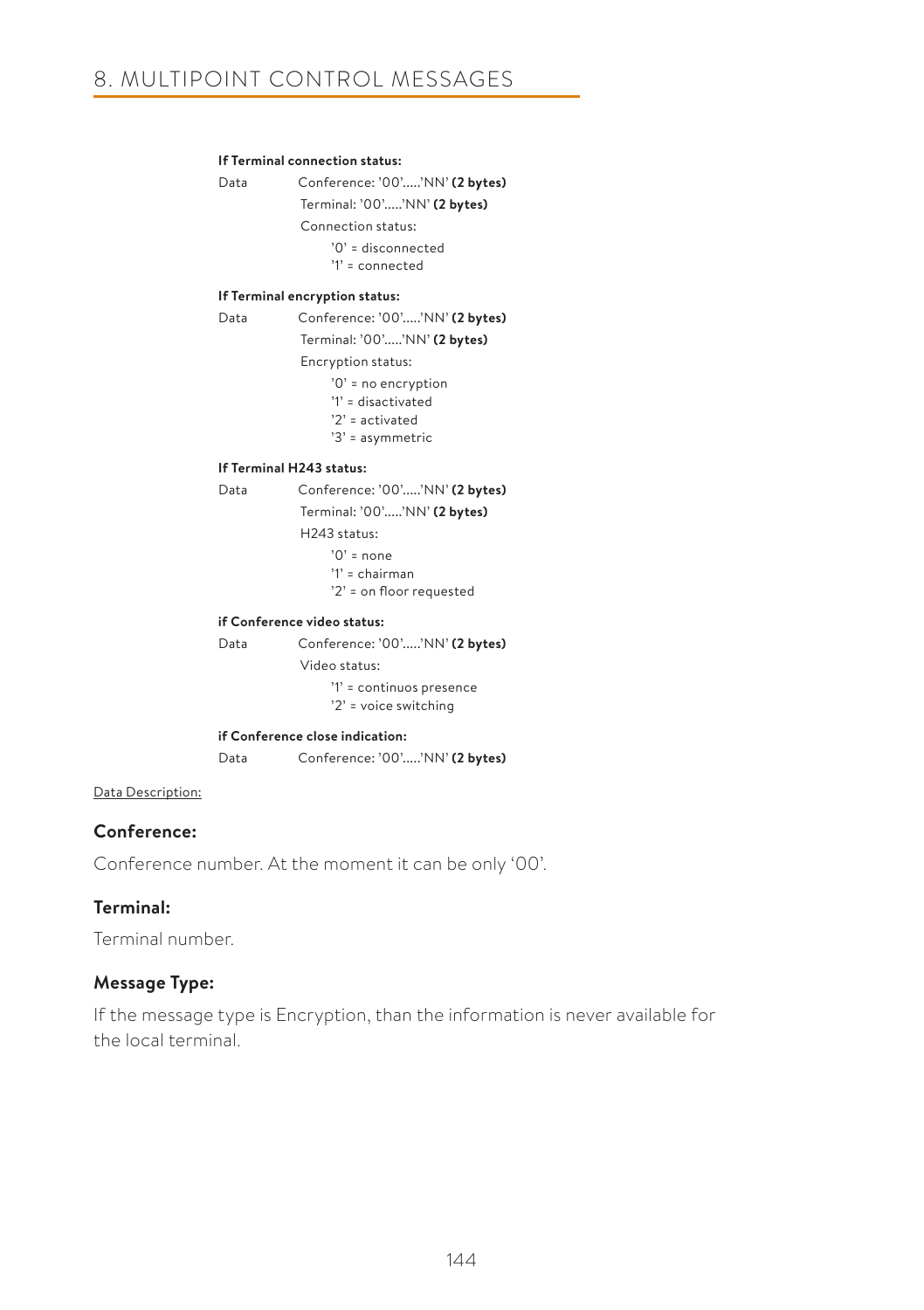# 8. MULTIPOINT CONTROL MESSAGES

## **8.11. Multipoint Error Indication (ME)**

RTE sends this message to show an error on the received message.

| Direction: | $RTE \rightarrow PC$            |
|------------|---------------------------------|
| Mode       | ، مج                            |
| Type:      | 'M'                             |
| Sub-Type   | ٠F'                             |
| Data:      | Message Type                    |
|            | Sub-type                        |
|            | Error:                          |
|            | '1' = Bad parameter             |
|            | '2' = Unknown message           |
|            | '3' = Wrong message length      |
|            | $4'$ = Bad mode                 |
|            | '5' = Unable to execute comman  |
|            | Error:                          |
|            | If Unable to execute command    |
|            | $'0'$ = system timeout          |
|            | '1' = system busy               |
|            | If Unable to execute command    |
|            | Index number of wrong parameter |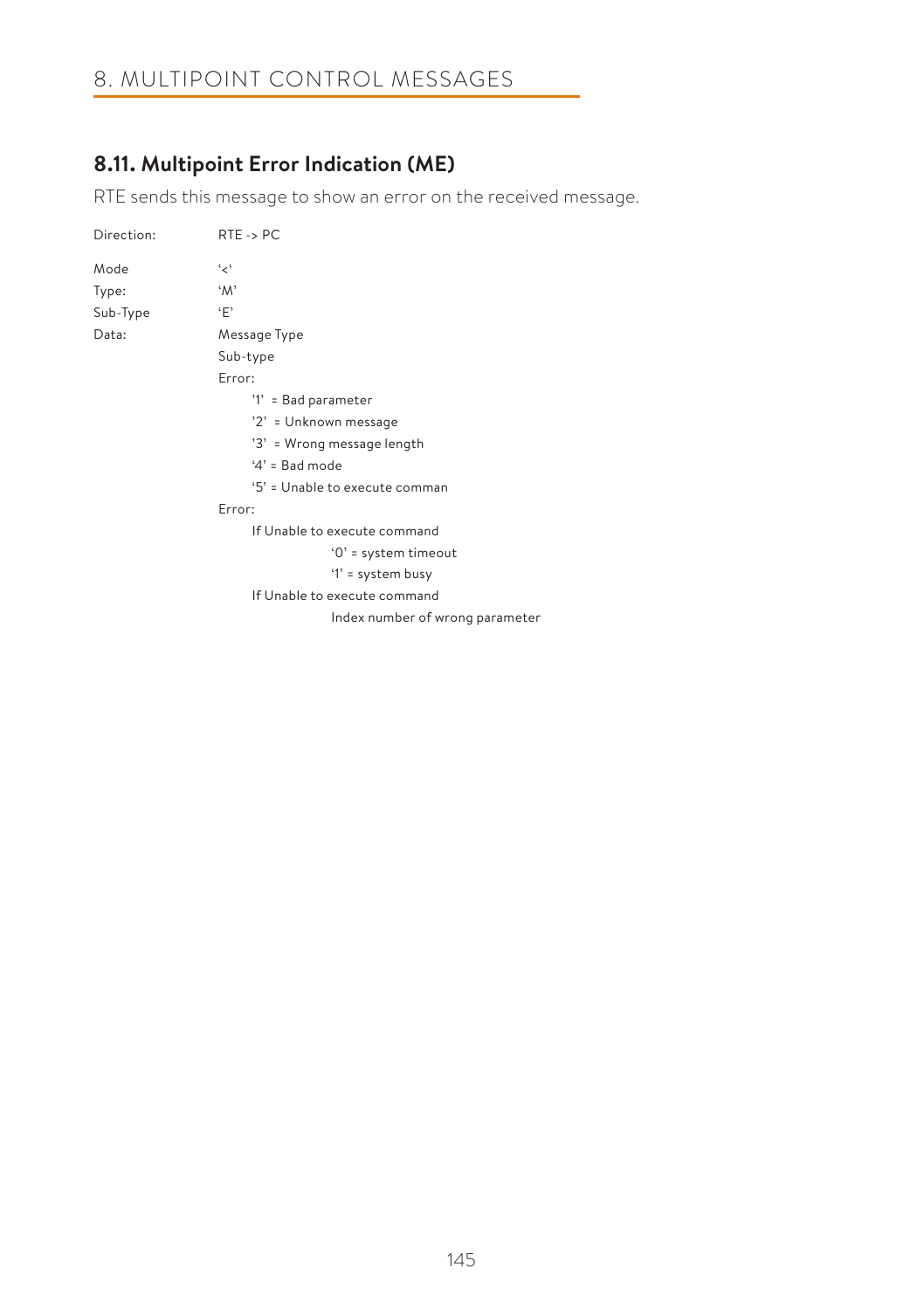The control and indication messages can be used by PC to perform some actions to manage the system.

RTE sends these messages to notify some system's status changes.

## **9.1. Call Status (SC)**

RTE sends this message to PC to show a status change on the call.

| Direction: | $RTE \rightarrow PC$                             |  |  |
|------------|--------------------------------------------------|--|--|
| Mode       | ورء                                              |  |  |
| Type:      | $\mathfrak{c}$                                   |  |  |
| Sub-Type   | C                                                |  |  |
| Data:      | Call:                                            |  |  |
|            | '1''F' (Hexadecimal number)                      |  |  |
|            | Interface:                                       |  |  |
|            | $'1' = IP$                                       |  |  |
|            | $6' =$ SIP                                       |  |  |
|            | $'7' = ISDN$                                     |  |  |
|            | CallType:                                        |  |  |
|            | '1' = Release Indication with Progress Indicator |  |  |
|            | '2' = Setup acknowledge                          |  |  |
|            | '3' = Call proceeding                            |  |  |
|            | '4' = Information element                        |  |  |
|            | '5' = Alerting                                   |  |  |
|            | '6' = Incoming call in idle                      |  |  |
|            | 'G' = Incoming call in connection                |  |  |
|            | '7' = Call connected                             |  |  |
|            | '9' = Release Indication                         |  |  |
|            | 'A" = Release Confirmation                       |  |  |
|            | 'B' = Display Information Element                |  |  |
|            | 'C" = Charge advise information element          |  |  |
|            | 'D' = Suspend Confirm                            |  |  |
|            | 'E' = Resume Confirm                             |  |  |
|            | 'F' = Call Advice                                |  |  |
|            | 'H' = Presentation Status                        |  |  |
|            | If Release Indication with progress indicator:   |  |  |
|            | SourceRelease:                                   |  |  |
|            | '0' = Internal Error                             |  |  |
|            | $1'$ = Timeout                                   |  |  |
|            | '2' = Network                                    |  |  |
|            | Cause: (3 chars - See Appendix A Table)          |  |  |
|            | Progress Indicator (3 chars)                     |  |  |
|            | $008 = in band info$                             |  |  |
|            | If Incoming Call in idle:<br>CallType:           |  |  |
|            | '1' = Audio only                                 |  |  |
|            | '8' = Audio/video                                |  |  |
|            | Calling Number (ASCII string)                    |  |  |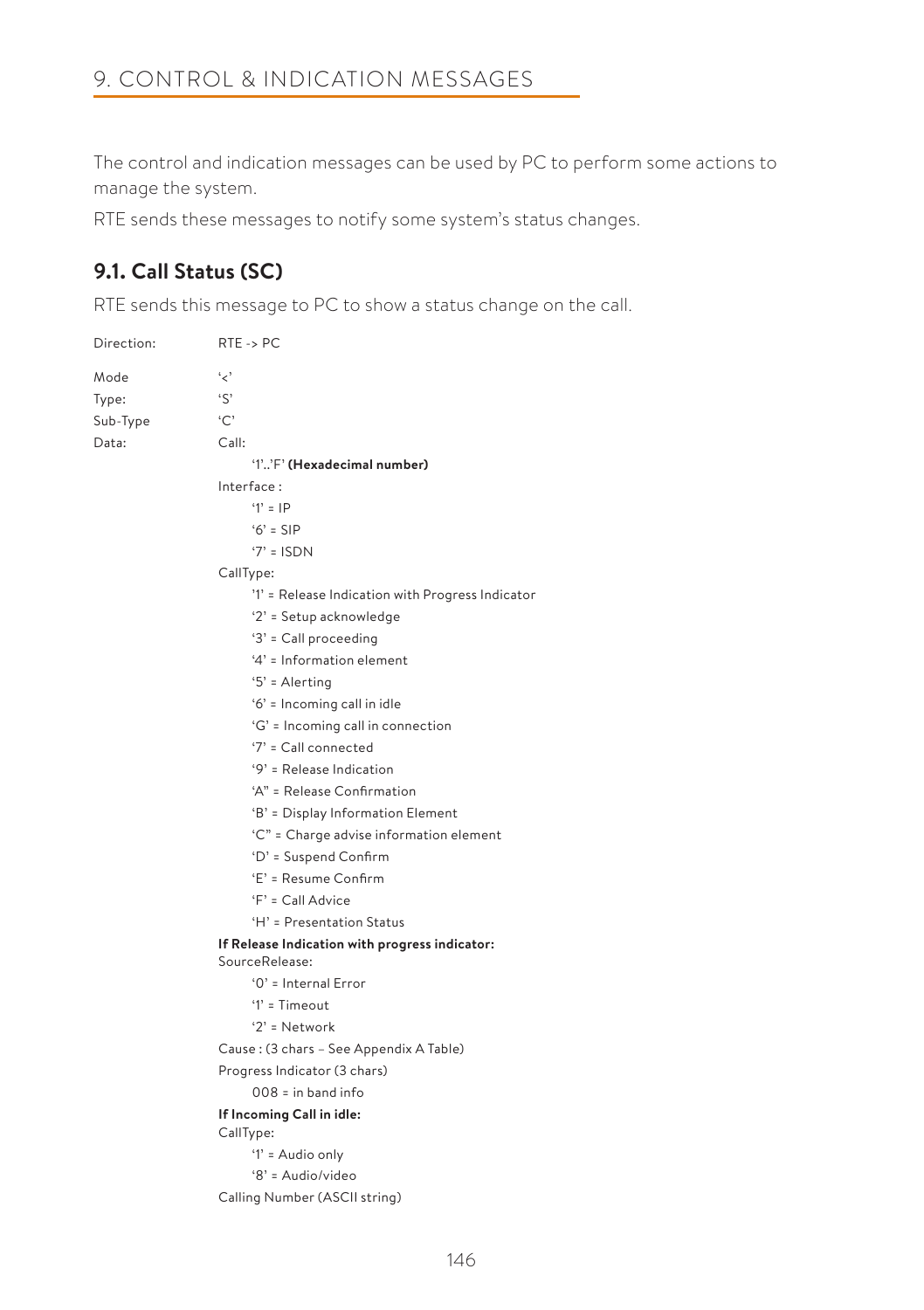#### **If Incoming Call in connection:**

CallType:

'1' = Audio only '8' = Audio/video

 Dummy (1 byte, must be 0) **(for future expansion)** Called Number (ASCII string)

#### **If Incoming call connected :**

CallType: '1' = Audio only '8' = Audio/video Number of aggregate channels (1..F **Hexadecimal**)

Calling Number (ASCII string)

# **If Release Indication :** SourceRelease:

'0' = Internal Error

'1' = Timeout

'2' = Network

Cause : (3 chars - See ETS 300 Table 4.13)

#### **If Display Indication :**

ASCII string to display

#### **If Charge Advise :**

Charge advice string to display

### **If Information element :**

information ( ASCII string)

#### **If Call Advice:** CallType:

 '1' = Audio only '8' = Audio/video

Calling Number (ASCII string)

#### **If Presentation Status:**

Status (2 bytes): '01' = Can start presentation with Web Collaboration '8' = Audio/video Dummy (10 bytes, must be 0) **(for future expansion)**

#### Data Description:

#### **Examples:**

Make an unrestricted undefined call at number 192.168.187.68 using the IP interface

| PC ------------------- AT[&CD181192.168.187.86 <cr> ------à→ RTE</cr>                      | (Make a call at number 192.168.187.86) |
|--------------------------------------------------------------------------------------------|----------------------------------------|
| PC BE----------------- OK <cr> ---------------------------------- RTE</cr>                 |                                        |
| PC B <del>C</del> ----------------- ATI <sc113<cr> ------------------------ RTE</sc113<cr> | (Call proceeding)                      |
| PC BE----------------- ATI <sc115<cr> ------------------------ RTE</sc115<cr>              | (Alerting)                             |
| PC BE----------------- AT[ <sc11780name<cr> ----------- RTE</sc11780name<cr>               | (Outgoing call connected)              |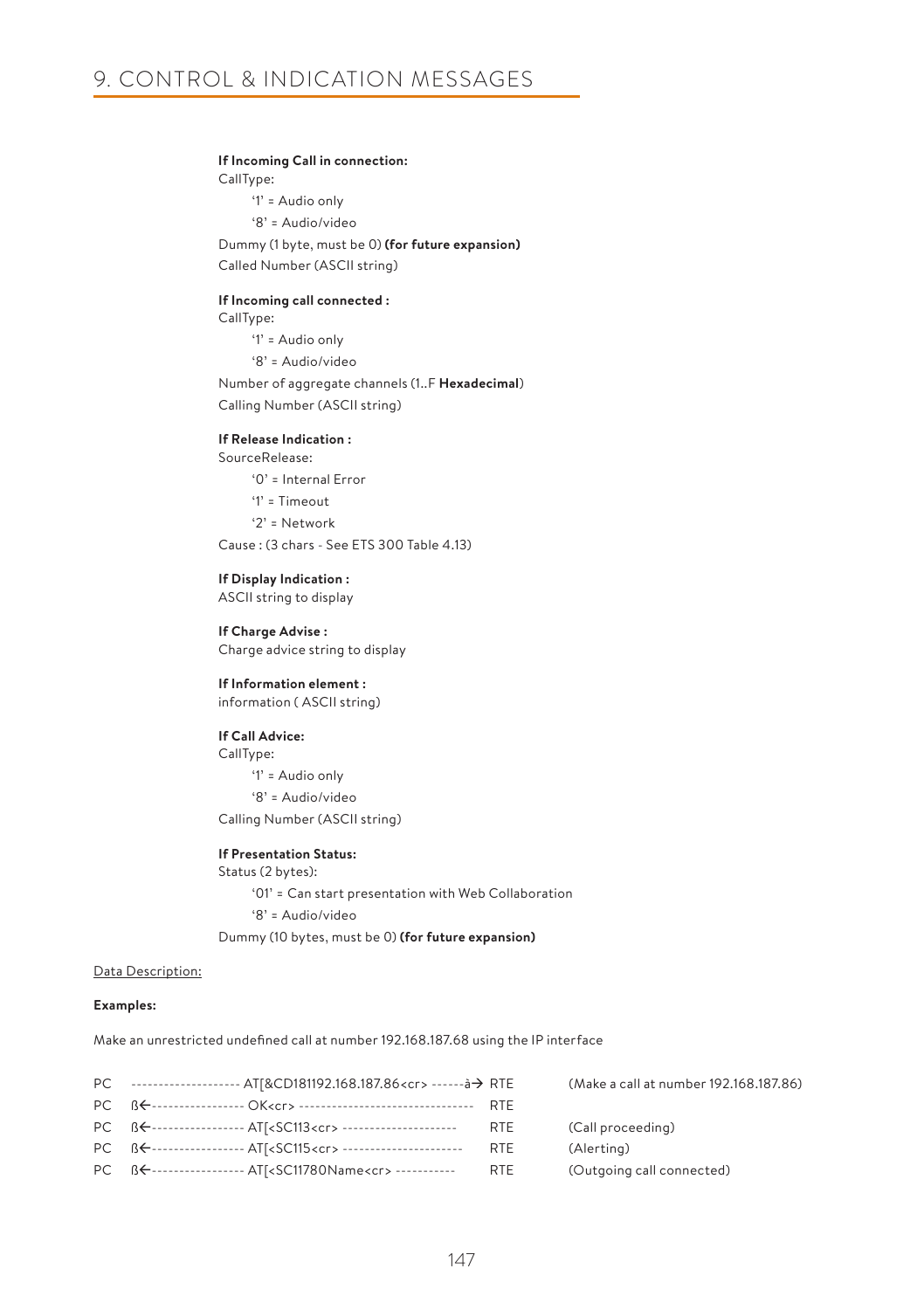# **9.2. Video Camera Command/Status (SF)**

PC sends this message to select/manage local or remote cameras.

It is sent by RTE to indicate camera selection as an answer to PC request or to indicate an action executed by the remote terminal.

| Direction: | $PC \rightarrow RTE$                                                                  |
|------------|---------------------------------------------------------------------------------------|
| Mode       | $^{\circ}8^{\circ}$                                                                   |
| Type:      | $\cdot$ S'                                                                            |
| Sub-Type   | 'F'                                                                                   |
| Data:      | VideoCameraNum (2 ASCII digits):                                                      |
|            | '00' = Current camera selected                                                        |
|            | $'01' = HD1$                                                                          |
|            | $'02' = USB$                                                                          |
|            | $'03' = HD2$                                                                          |
|            | $'04' = HD3$                                                                          |
|            | $'05' = HD4$                                                                          |
|            | $'06' = HD5$                                                                          |
|            | '08' = DVI Input For this input, selection and AutoAdjust are the only valid commands |
|            | Site:                                                                                 |
|            | $0'$ = local                                                                          |
|            | $'1'$ = remote                                                                        |
| Site:      |                                                                                       |
|            | $'0'$ = select                                                                        |
|            | '1' = pan with timeout                                                                |
|            | '2' = tilt with timeout                                                               |
|            | '3' = zoom with timeout                                                               |
|            | '5' = recall preset                                                                   |
|            | '6' = store preset                                                                    |
|            | $'$ : stop action                                                                     |
|            | '7' = pan continually                                                                 |
|            | '8' = tilt continually                                                                |
|            | '9' = zoom continually                                                                |
|            | 'B' = extended recall preset                                                          |
|            | 'C' = extended store preset                                                           |
|            | 'X' = DVI autoadjust (valid only for local DVI input)                                 |
|            | 'F' = pan-tilt with timeout                                                           |
|            | 'G' = pan-tilt continually                                                            |
|            | 'D' = Direct Pan and Tilt position                                                    |
|            | 'Z' = Direct zoom position                                                            |
|            | If pan ('1' or '7'):                                                                  |
|            | $R' = Right$                                                                          |
|            | $'L' = Left$                                                                          |
|            | If tilt ('2' or '8'):                                                                 |
|            | $U' = Up$                                                                             |
|            | $D' = Down$                                                                           |
|            | If zoom ('3' or '9'):                                                                 |
|            |                                                                                       |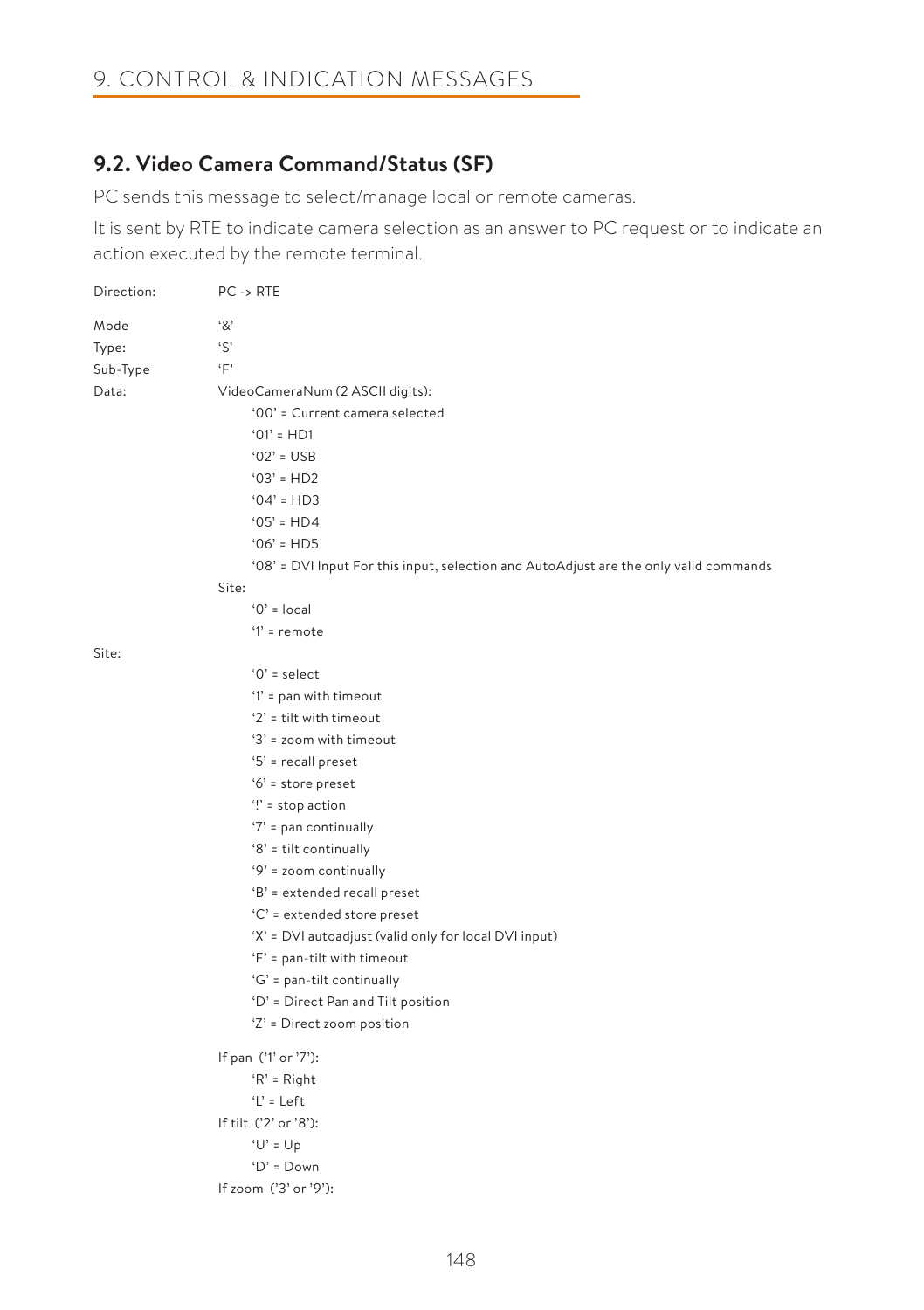|            | $'t' = zoom$ in                                          |
|------------|----------------------------------------------------------|
|            | $-4$ = zoom out                                          |
|            | If preset or store ('5' or '6')                          |
|            | '0''F' (Hexadecimal Number)                              |
|            | If extended preset recall or store ('B' or 'C')          |
|            | 3 bytes (Decimal Number)                                 |
|            | If pan-tilt ('F' or 'G'):                                |
|            | $'1' = Up-Right$                                         |
|            | ' $2$ ' = $Up$ -Left                                     |
|            | '3' = Down-Right                                         |
|            | $4'$ = Down-Left                                         |
|            | If Direct Pan and Tilt position ('D')                    |
|            | Pan Position 4 bytes (Four hexadecimal digits)           |
|            | Tilt Position 4 bytes (Four hexadecimal digits)          |
|            | If Direct Zoom position ('Z')                            |
|            | Zoom Position 4 bytes (Four hexadecimal digits)          |
|            |                                                          |
| Mode       | $\cdot$ ?                                                |
| Type:      | ۰S,                                                      |
| Sub-Type   | $\cdot_F$                                                |
| Data:      | Type of information:                                     |
|            | None: Current camera and site                            |
|            | 'D': Current pan-tilt position for selected local camera |
|            | 'Z': Current zoom position for selected local camera     |
|            | 'B': Current stored local presets                        |
|            | If type of information: none:                            |
|            | None                                                     |
|            | If type of information 'D':                              |
|            | None                                                     |
|            |                                                          |
|            | If type of information 'Z':                              |
|            | None                                                     |
|            | If type of information 'B':                              |
|            | Group of 20 presets (2 bytes):                           |
|            | '01' '07' (max 122 presets)                              |
| Direction: | $RTE \rightarrow PC$                                     |
| Mode       | ، ج'                                                     |
| Type:      | ۰S,                                                      |
| Sub-Type   | $\cdot_F$                                                |
| Data:      | Type of information:                                     |
|            | None: Current camera and site                            |
|            | 'D': Current pan-tilt position for selected local camera |
|            | 'Z': Current zoom position for selected local camera     |
|            | 'B': Current stored camera presets                       |
|            |                                                          |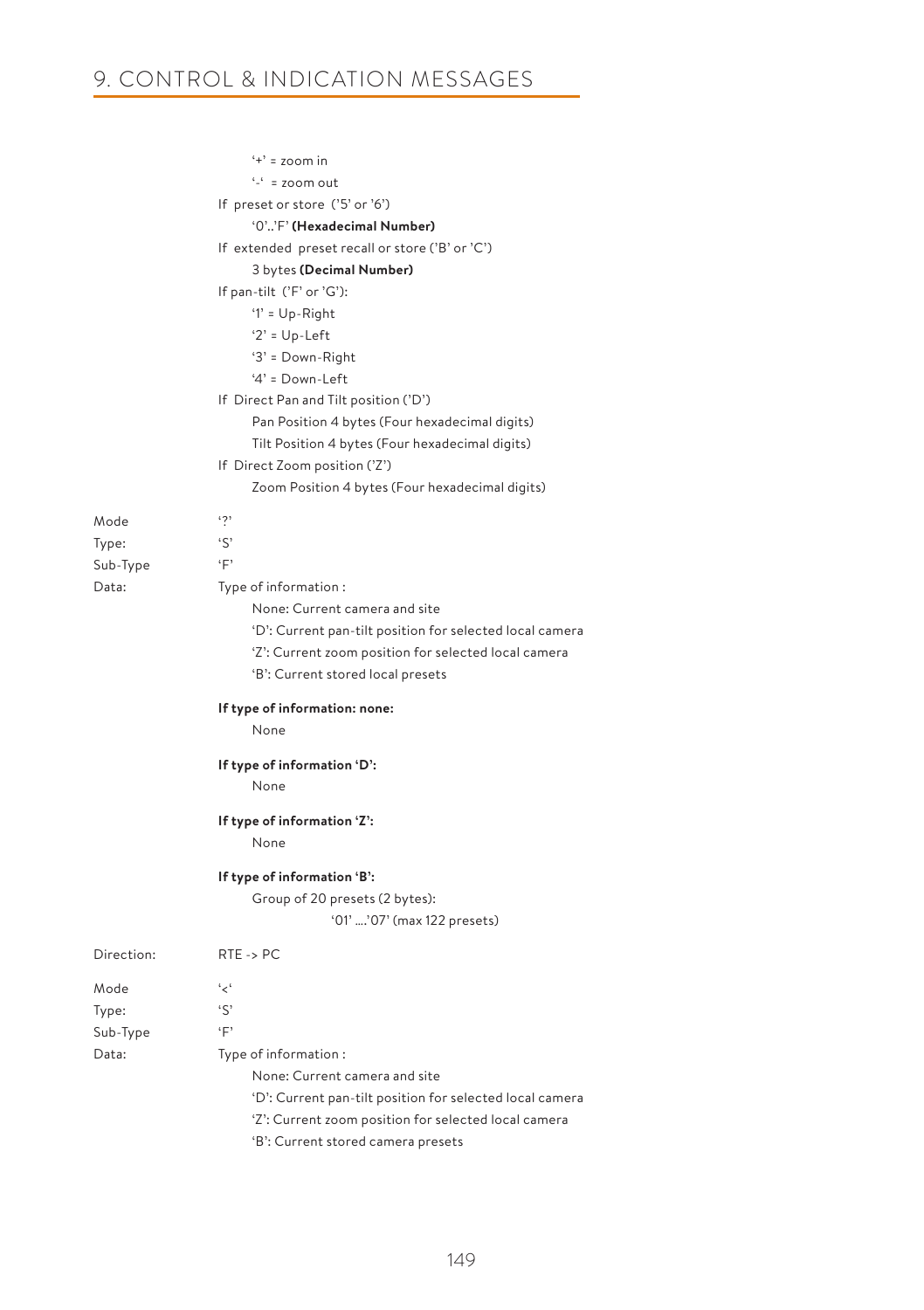#### **If type of information: none:**

VideoCameraNum (2 ASCII digits)

 $'01' = HD1$  '02' = USB  $'03' = HD2$  $'04' = HDB$  $'05' = HD4$  $'06' = HD5$  '08' = DVI Input For this input, selection and AutoAdjust are the only valid commands

Site:

 $'0'$  = local

'1' = remote

#### **If type of information 'D':**

VideoCameraNum (2 ASCII digits)

 '01' = HD1  $'02' = USB$  $'03' = HD2$  $'04' = HDB$  $'05' = HD4$ '06' = HD5

'08' = DVI Input For this input, selection and AutoAdjust are the only valid

Pan Position 4 bytes (Four hexadecimal digits)

Tilt Position 4 bytes (Four hexadecimal digits)

#### **If type of information 'Z':**

VideoCameraNum (2 ASCII digits)

 $'01' = HDI$  '02' = USB  $'03' = HD2$  $'04' = HD3$  $'05' = HDA$ 

 $'06' = HD5$ 

 '08' = DVI Input For this input, selection and AutoAdjust are the only valid Zoom Position 4 bytes (Four hexadecimal digits)

#### **If type of information 'B':**

Group of 20 presets (2 bytes):

'01' ….'07' (max 122 presets)

20 presets status (20 bytes). Each byte is the status of a preset

'0' = Preset free

'1' = Preset busy

#### Data Description:

### **VideoCameraNum:**

Number associated to the camera.

Possible numbers are :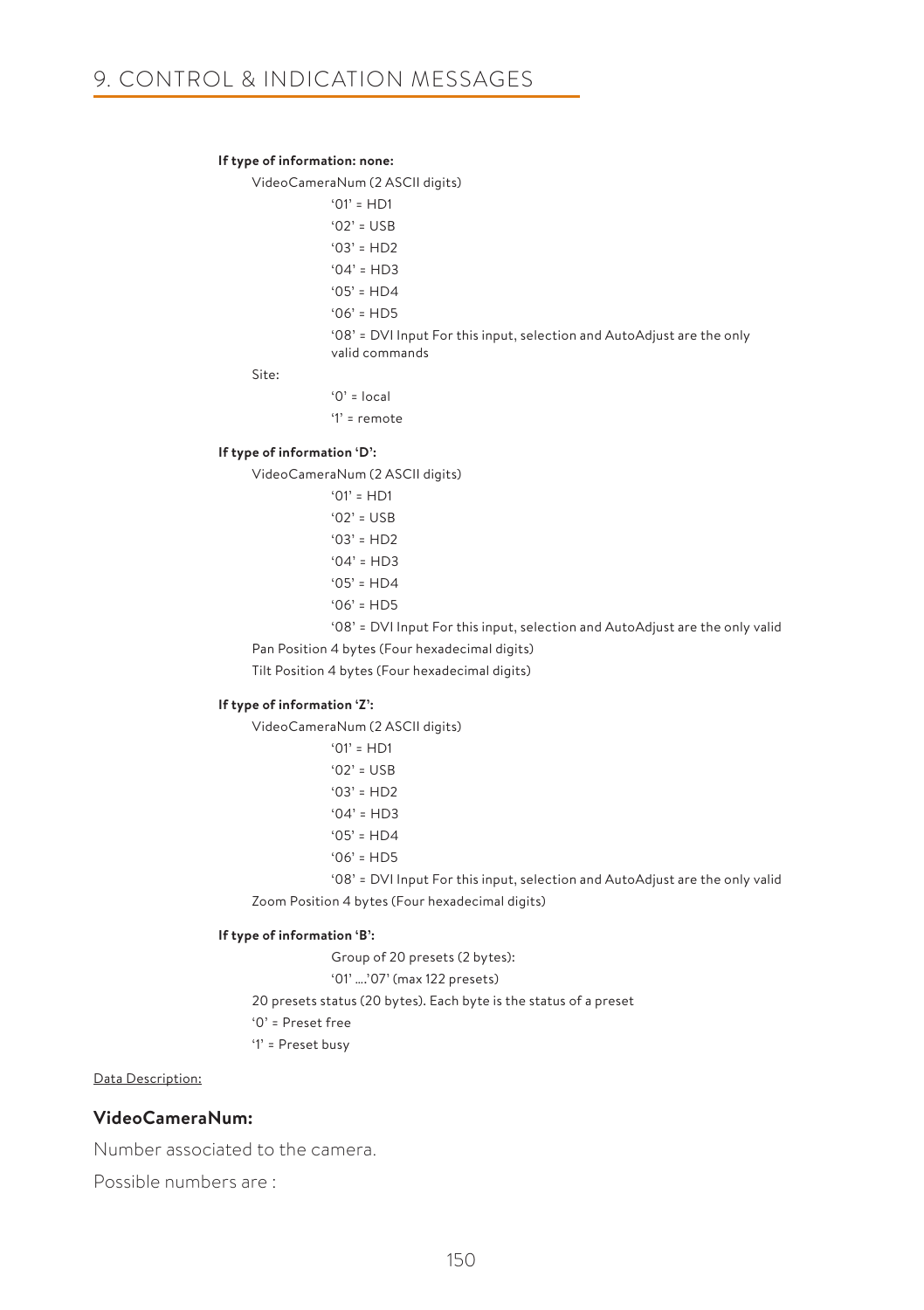- $'$ <sup>1</sup> = HD1
- $'$  02' = USB
- $'03' = HD2$
- $'04' = HD3$
- $'05' = HDA$
- $'06' = HDS$

'08' = DVI Input For this input, selection and AutoAdjust are the only valid commands If the number is 00, then the action is referred to the current selected camera.

The number associated to a camera of remote terminal may be obtained by receiving a camera information message.

# **Site:**

This parameter indicates if message is for local ('0') or remote ('1') camera.

# **Command:**

Command to be executed: select (select video-camera), pan, tilt, zoom, recall and store preset.

The commands with timeout move camera with a fixed timeout, than stop it; on the other hand pan, tilt and zoom commands continuously move camera until the stop command is sent. This is valid only for local site : remote site always uses timeout. So if you want to prevent this behavior, movement command must be sent more than one time with a frequency lower than the stop timeout.

Moreover if you move camera continually, it moves slower than you move with remote controller because the acceleration is made by internal camera driver only if it receives more than one movement command. Therefore also in this case if you want to increase speed you must send more than one movement continually command

For commands D and Z (direct movements) these are bytes values ranges:

- For Premium and Standard II cameras PAN position ranges from 0xFA60 to 0x05A0 (center 0x0000) while TILT position ranges from 0xFE98 to 0x0168 (center 0x0000). For example to move camera left-down you can send command AT[&SF010DFA600168. ZOOM position ranges from 0x0000 to 0x4000 for optical zoom and up to 0x7E80 for digital zoom.
- For Advanced camera PAN position ranges from 0xE1E5 to 0x1E1B (center 0x0000), TILT position ranges from 0xFC75 to 0x0FF0 (center 0x0000). ZOOM position ranges from 0x0000 to 0x4000 for optical zoom and up to 0x7aC0 for digital zoom.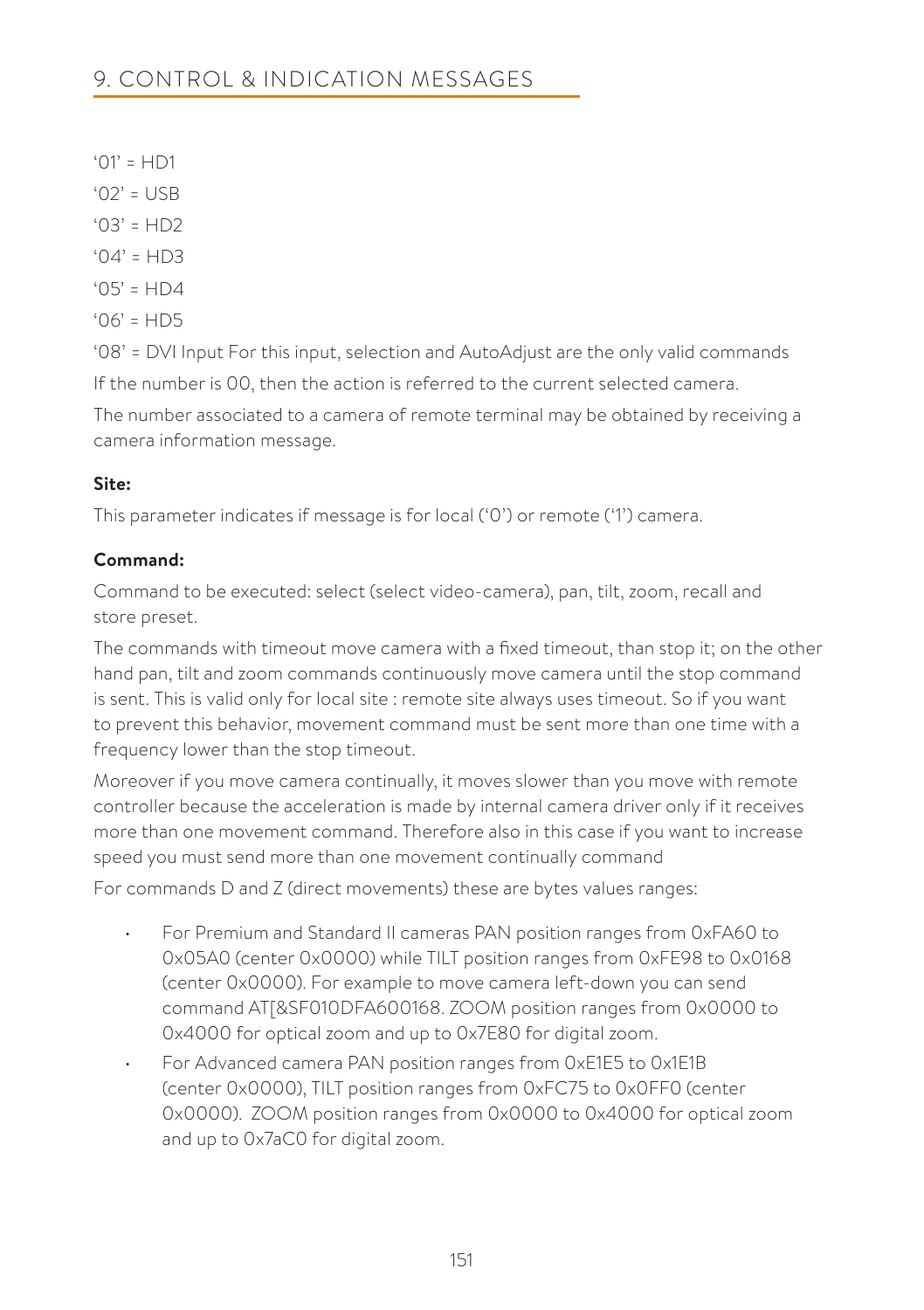• For Flex and Deluxe camera PAN position ranges from 0xDDA0 to 0x2260 (center 0x0000), TILT position ranges from 0x0A00 to 0xF600 (center 0x0000). ZOOM position ranges from 0x0000 to 0x4000 for optical zoom and up to 0x406E for digital zoom.

### **Group of preset:**

If you to know currently stored camera presets you can use the AT[?SFBxy command where xy are two bytes which indicates the group of 20 presets you want to know.

If you want to know state for presets from number 1 to 20, you must call command AT[?SFB01 and the response is like AT[<SFB0100000000000000000000 where each 0 means that preset 1 is free, preset2 is free preset 3 is free and so on until the twentieth. If you want to know status for other preset you must send command AT[?SFB02, AT[?SFB03 and so on until AT[?SFB07 which return only the last two presets state (121 e 122).

#### Example: move the main camera (01) to right

|                                                                                                         | <b>RTE</b> |                                                             |
|---------------------------------------------------------------------------------------------------------|------------|-------------------------------------------------------------|
| PC <----------------- OK <cr> -----------------------</cr>                                              | <b>RTE</b> |                                                             |
| Example: move the main camera (01) to right                                                             |            |                                                             |
|                                                                                                         | <b>RTE</b> |                                                             |
| PC <---------------- AT[ <sfb0200001000000010000000<cr> ------------ RTE</sfb0200001000000010000000<cr> |            | Presets number<br>25 and 33 are busy, all other<br>are free |
| PC <----------------- OK <cr> -----------------------</cr>                                              | <b>RTE</b> |                                                             |

# **9.3. Video Camera Command (SY)**

PC sends this message to move local cameras without changing the current video source

| Direction: | $PC \rightarrow RTE$     |                                                                              |
|------------|--------------------------|------------------------------------------------------------------------------|
| Mode       | 8' / ?                   |                                                                              |
| Type:      | $\mathcal{S}'$           |                                                                              |
| Sub-Type   | $\cdot_Y$                |                                                                              |
| Data:      |                          | VideoCameraNum (2 ASCII digits)                                              |
|            |                          | '00' = Current Camera selected                                               |
|            |                          | $'01' = HD1$                                                                 |
|            |                          | $'02' = USB$                                                                 |
|            |                          | $'03' = HD2$                                                                 |
|            |                          | $'04' = HD3$                                                                 |
|            |                          | $'05' = HD4$                                                                 |
|            |                          | $'06' = HD5$                                                                 |
|            |                          | '08' = DVI Input For this input, selection and AutoAdjust are the only valid |
|            | Command:                 |                                                                              |
|            | $'1'$ = pan with timeout |                                                                              |
|            | $2$ = tilt with timeout  |                                                                              |
|            |                          |                                                                              |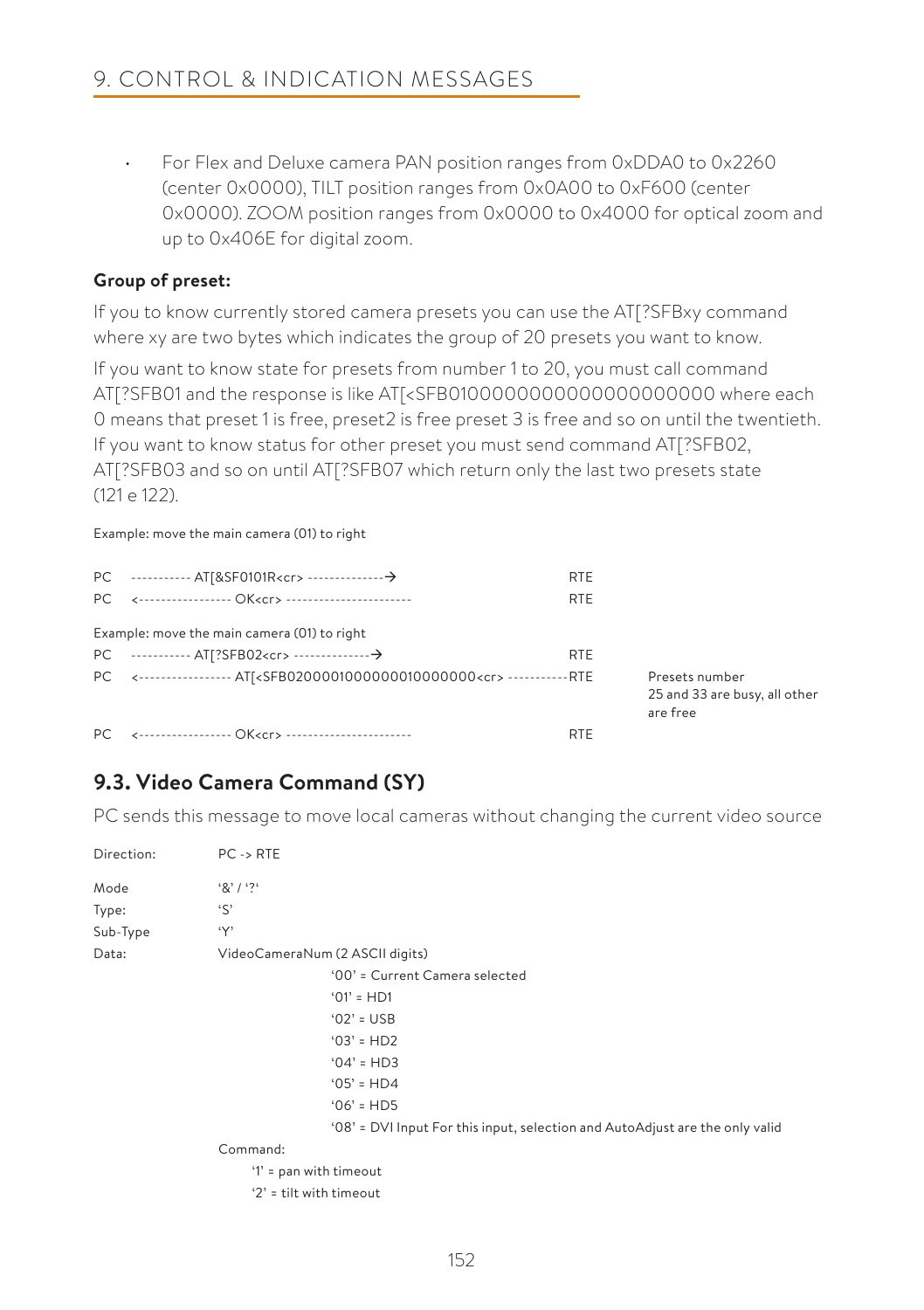'3' = zoom with timeout '5' = recall preset '6' = store preset '!' = stop action '7' = pan continually '8' = tilt continually '9' = zoom continuously 'F' = pan-tilt with timeout 'G' = pan-tilt continually 'D' = Direct Pan and Tilt position 'Z' = Direct zoom position If pan : 'R' = Right 'L' = Left If tilt:  $'U' = U_D$  'D' = Down If zoom:  $'$  =  $z$ 00m in  $\frac{1}{2}$  = zoom out If preset or store (3 bytes) if pan-tilt ('F' or 'G'): '1' = Up-Right '2' = Up-Left '3' = Down-Right '4' = Down-Left If Direct Pan and Tilt position ('D') Pan Position 4 bytes (Four hexadecimal digits) Tilt Position 4 bytes (Four hexadecimal digits) If Direct Zoom position ('Z') Zoom Position 4 bytes (Four hexadecimal digits)

Data Description:

### **VideoCameraNum:**

Number associated to the camera.

Possible numbers are :

 $'01' = HDI$ 

'02' = USB

 $'03' = HD2$ 

- $'04' = HD3$
- $'05' = HDA$

 $'06' = HDS$ 

'08' = DVI Input For this input, selection and AutoAdjust are the only valid commands If the number is 00, then the action is referred to the current selected camera.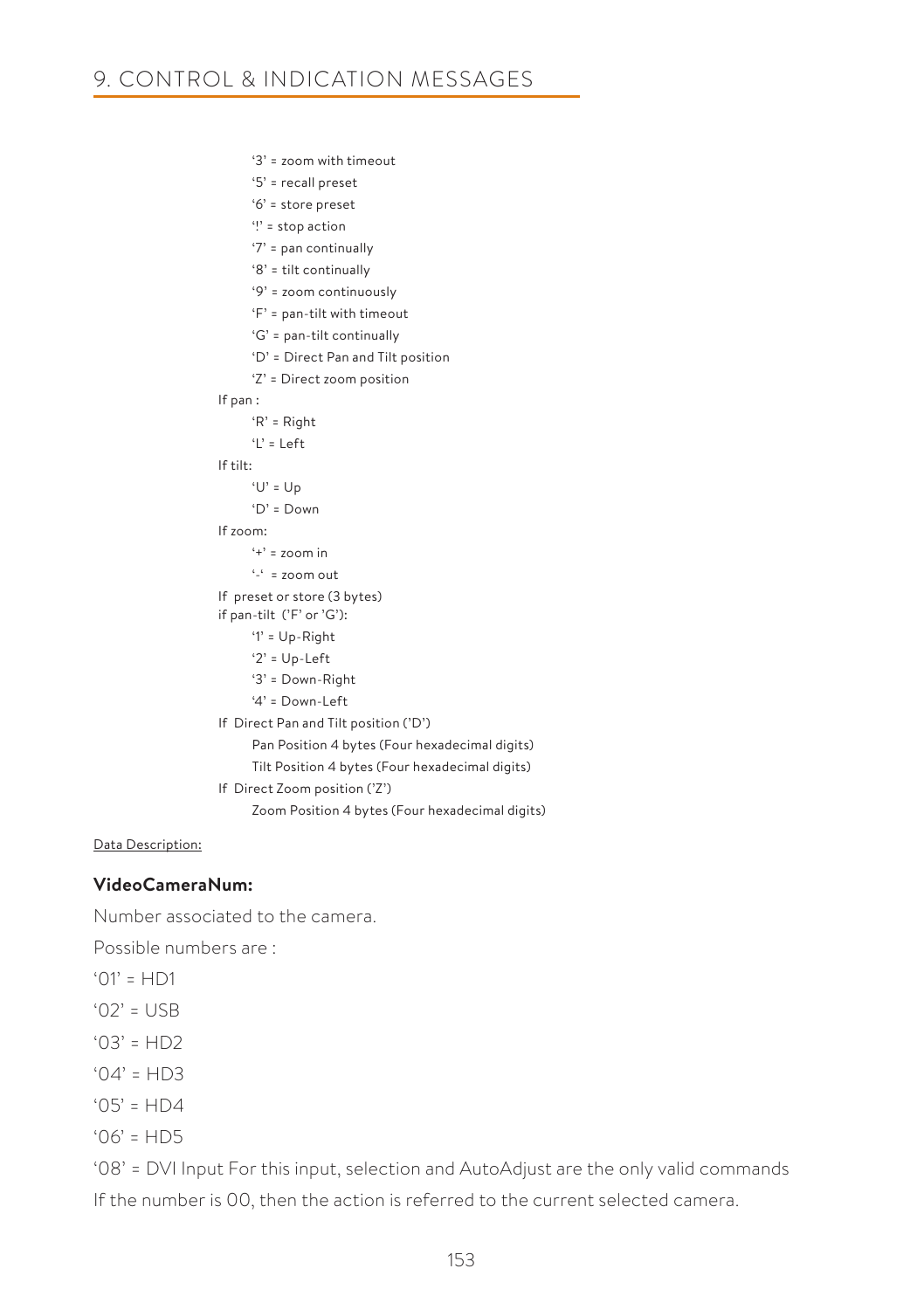# **Command:**

Command to be executed: pan, tilt, zoom, recall and store preset.

The commands with timeout move camera with a fixed timeout (500 ms), than stop it; on the other hand pan, tilt and zoom commands continuously move camera until the stop command is sent

Example: move the main camera (01) to right

|                                                             | <b>RTF</b> |
|-------------------------------------------------------------|------------|
| PC <----------------- OK <cr> ------------------------</cr> | <b>RTF</b> |

# **9.4. Board Reboot (SG)**

PC sends this message to reboot or shutdown the board.

RTE send this message to notify a reboot or shutdown system.

| Direction: | $PC \rightarrow RTE$ |
|------------|----------------------|
| Mode       | 8' /                 |
| Type:      | $\mathfrak{c}$       |
| Sub-Type   | G                    |
| Data:      | Command:             |
|            | $T =$ reboot         |
|            | $2' =$ shutdown      |

Data Description:

#### **Example: reboot the board**

| PC ----------- AT[&SG1 <cr> -----------------→</cr> | <b>RTF</b> |
|-----------------------------------------------------|------------|
|                                                     | <b>RTF</b> |

# **9.5. Conference Control (SH)**

This message is sent by PC to RTE to take the control over a conference from a terminal in a multi-point connection.

This message is sent by RTE to PC to indicate a status or ack in a conference in a multi-point connection or to respond to a request.

| Direction: | $PC \rightarrow RTE$                                       |
|------------|------------------------------------------------------------|
| Mode       | '&'                                                        |
| Type:      | $\mathcal{S}'$                                             |
| Sub-Type   | ʻΗ'                                                        |
| Data:      | Command:                                                   |
|            | 'C' = Chair control request                                |
|            | $F = Floor request$                                        |
|            | 'B' = Send a video terminal in broadcast (make a lecturer) |
|            | $V' =$ Request to view a terminal video                    |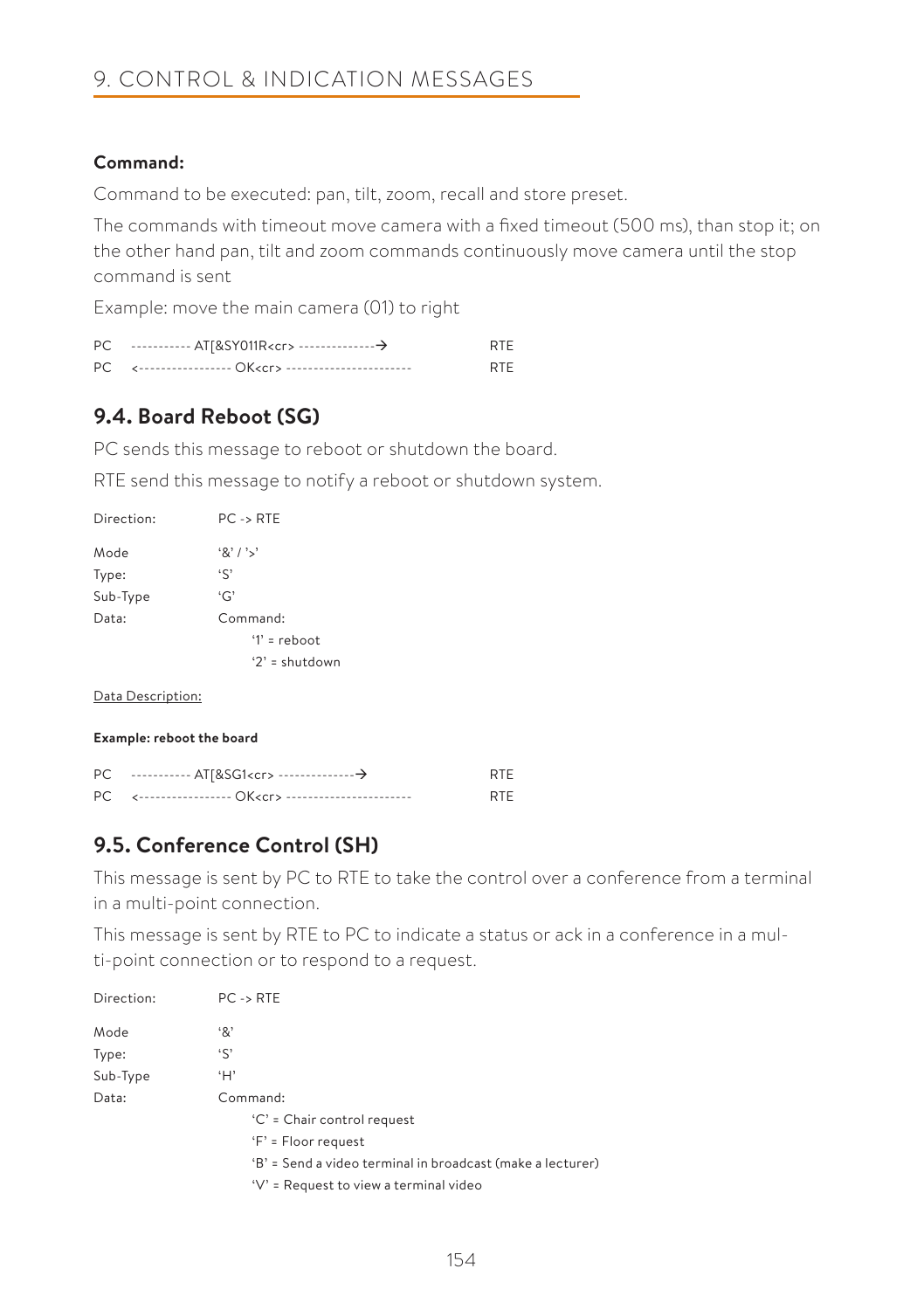'D' = Drop a terminal

'A' = Drop all terminals

#### **If command 'C' (Request chair control)**

#### Action:

 '1' = request chair control '0' = release chair control

#### **If command 'F' (Request floor)**

none

#### **If command 'B' (Send a video terminal in broadcast)**

 Terminal Idx ("000"…"999" index of Terminal in list) Action:

'1' = request to start video broadcast

'0' = request to end video broadcast

#### **If command 'V' (Request to view a terminal video)**

 Terminal Idx ("000"…"999" index of Terminal in list) Action:

'1' = request to start view locally the terminal video

'0' = request to end view locally the terminal video

#### **If command 'D' (Drop a terminal)**

Terminal Idx ("000"…"999" index of Terminal in list)

#### **If command 'A' (Drop all terminals)**

none

| Direction: | $PC \rightarrow RTE$                       |
|------------|--------------------------------------------|
| Mode       | $\ddot{\phantom{0}}$                       |
| Type:      | $\mathcal{S}'$                             |
| Sub-Type   | ʻΗ'                                        |
| Data:      | Command:                                   |
|            | 'N' = Request number of terminal in list   |
|            | 'L' = Request terminal info                |
|            | 'C' = Request chair control status         |
|            | 'B' = Request local video broadcast status |
|            |                                            |

#### **If command 'N' (Request number of terminal in list)**

none

#### **If command 'L' (Request terminal info)**

 none (all the terminals in the list) or Terminal Idx ("000"…"999" index of Terminal in list)

#### **If command 'C' (Request chair control status)**

none

#### **If command 'B' (Request local video broadcast status)**

none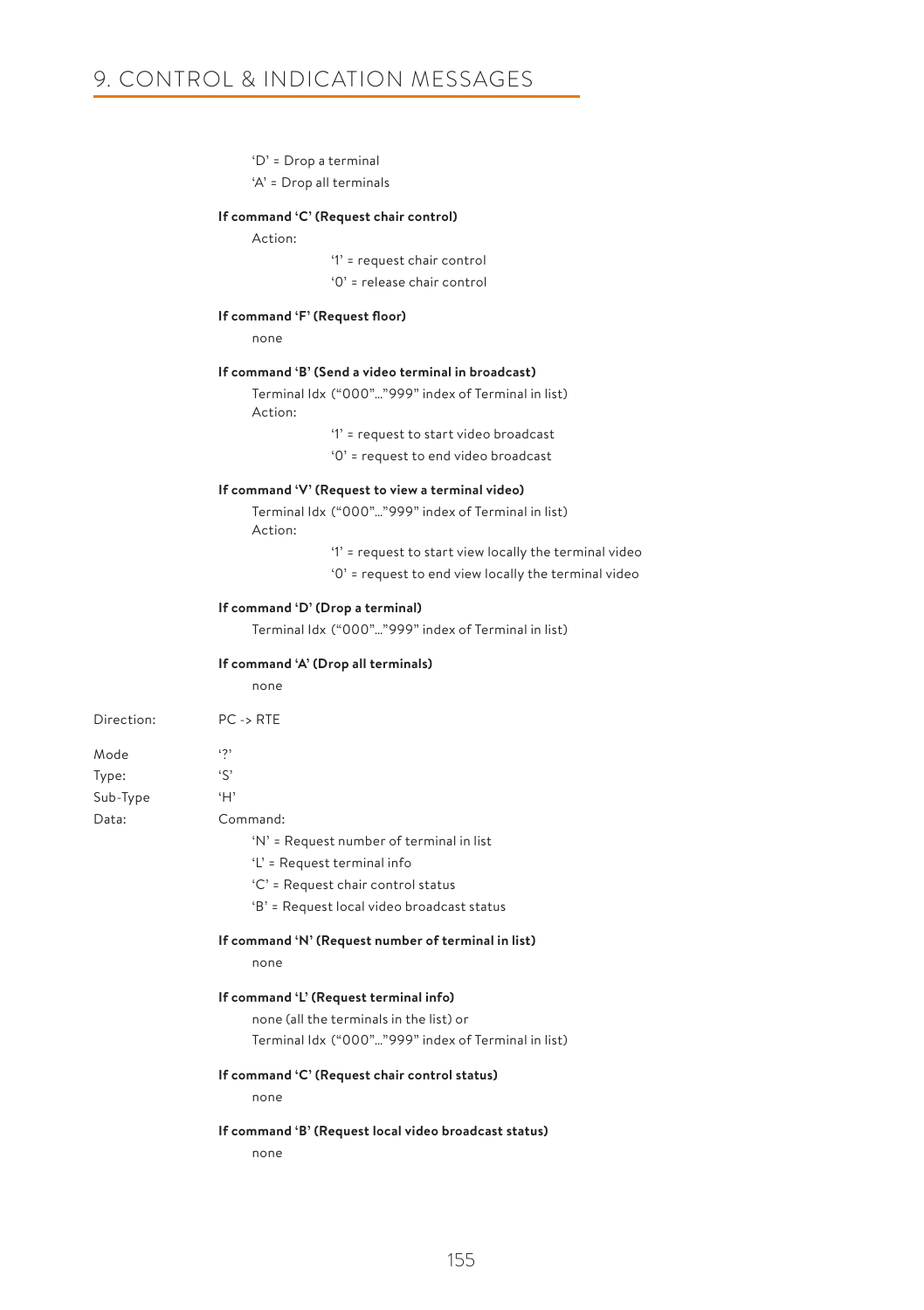# 9. CONTROL & INDICATION MESSAGES

| Direction: | $RTE \rightarrow PC$ |
|------------|----------------------|
| Mode       | د ،                  |
| Type:      | $\zeta$              |
| Sub-Type   | H                    |
| Data:      | Type of message:     |
|            | $R' = Respo$         |
|            |                      |

ponse

'I' = Indication

#### **If type of message 'R' (Response)**

```
 'N' = Number of terminals in list (Response to 'N' request command) (three bytes)
```
'L' = Terminal list (Response to 'L' request command)

Terminal Idx ("000"…"999" index of Terminal in list)

 MCU Id ("000"…"999" MCU identification number for the terminal) TE Id ("000"…"999" TE identification number for the terminal)

Broadcast:

'0' = not in broadcast

'1' = in broadcast

Locally Viewed:

'0' = not viewed

'1' = viewed

Floor:

'0' = not requested

'1' = requested

Terminal name string (max 30 chars)

'C' = Chair control status (Response to 'C' request command)

Status:

'0' = local terminal not owned chair control

'1' = local terminal owned chair control

'B' = Local video broadcast status (Response to 'B' request command)

Status:

'0' = not in broadcast

'1' = in broadcast

#### **If type of message 'I' (Indication)**

 '07' = Terminal list is changed or the status of a remote terminal is changed '08' = Local Terminal Chair or Broadcast status is changed )

#### Data Description:

#### **Chair control request**

This message is sent when the terminal wishes to become conductor. If the terminal is already the conductor of the conference, this message can be used to release the conductor-ship.

### **Floor Request**

This message is sent when the terminal wishes to go on air.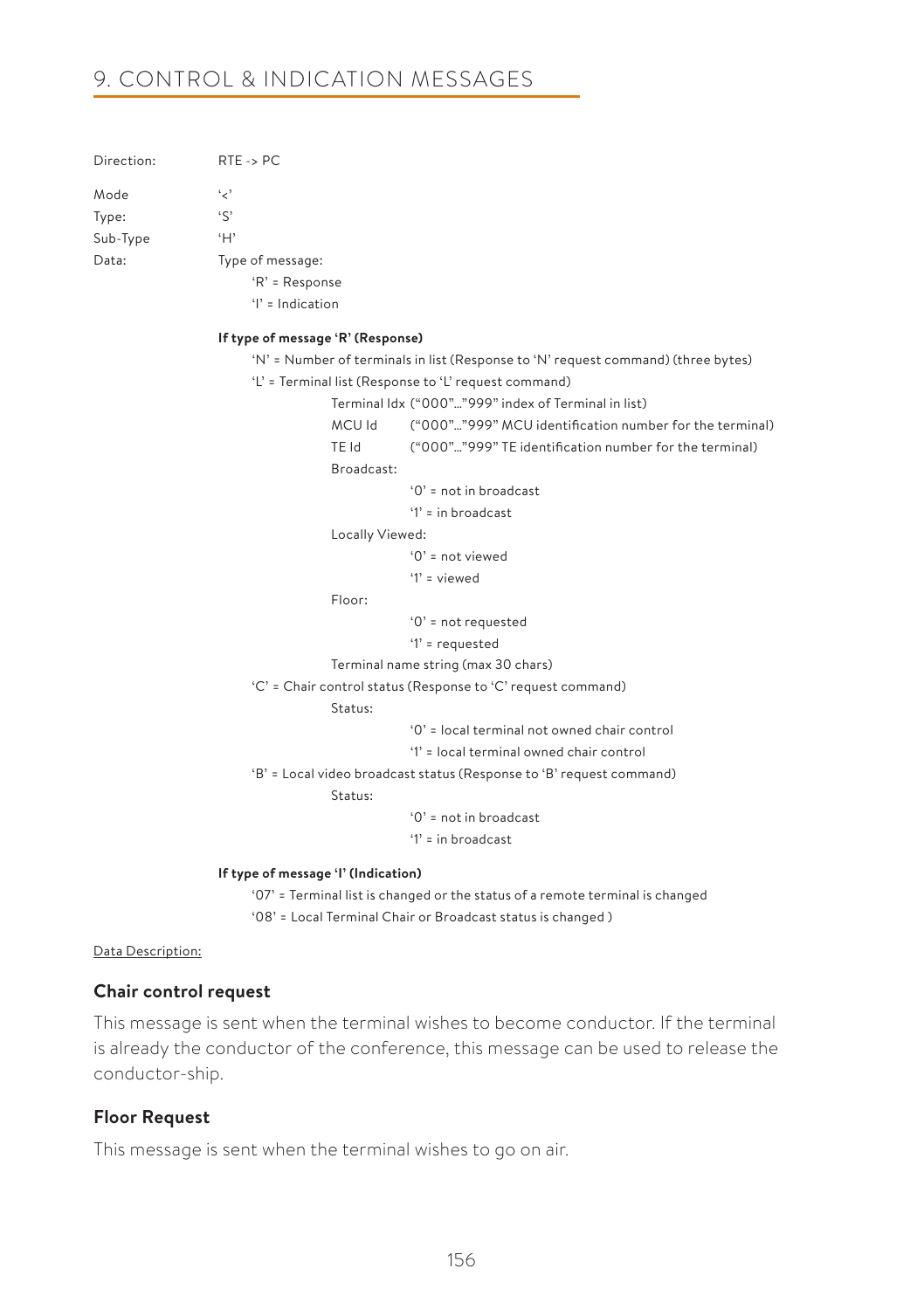### **Send a video terminal in broadcast**

This message is sent when the terminal wishes to put a terminal on air. To perform this action if the system is not the MCU manager, is necessary to send the chair control request before this command. Index is the same as the which one returned by AT[?SHL command. To send in broadcast the local terminal the index to use is 0.

### **Request to view a terminal video**

This message is sent when the terminal wishes to view a terminal different from the one in broadcast (this command works for some type of multiconference unit only). The same message can be used to end the forced terminal display.

# **Drop a terminal**

This message is sent from conductor to disconnect another terminal. This command has effect only if the applicant is the conductor.

# **Drop all terminals**

This message is sent from conductor to disconnect all terminals. This command has effect only if the applicant is the conductor. This command close the conference too.

### **Number of terminal in list**

This message is sent by participant wishing to know all terminals connected in the multiconference. The response is a number of messages, one for terminal, in each one being specified the index, the name and others information about the terminal status.

### **Request terminal list**

This message is sent to know information about one or all terminals connected in the multiconference. The response is one or more messages, in each one being specified the index, the name and others information about the terminal status.

### **Request chair control status**

This message is sent to know the chair status of the local terminal.

### **Local video broadcast status**

This message is sent to know the floor status of a terminal.

### **Terminal Idx**

It is the index returned with the response for the terminal list request. The local terminal has always index '000'.

### **Indication messages**

When indication messages are numer '07' and '08', to known how is changed, call the AT[?SH messages.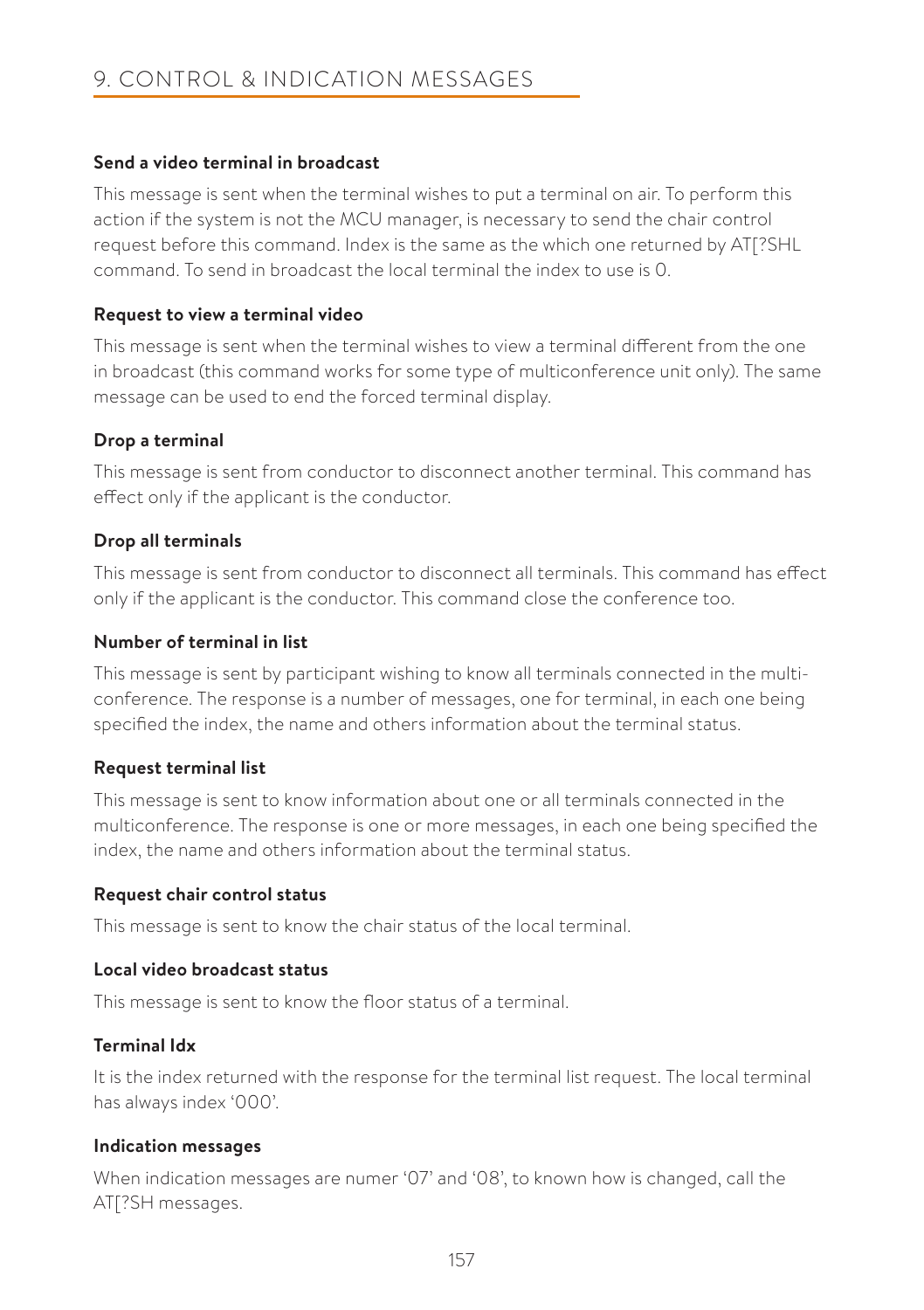# **9.6. Mute Command/Status (SM)**

This message is sent by RTE to PC to indicate the status of mute.

PC send this message to modify or know the status of mute.

| Direction: | $PC \rightarrow RTE$                       |
|------------|--------------------------------------------|
| Mode       | $8'1'$ ?                                   |
| Type:      | 'S'                                        |
| Sub-Type   | 'M'                                        |
| Data:      | Mute:<br>$'0' = Disable$<br>$'1'$ = Enable |
|            |                                            |
| Direction: | $RTE \rightarrow PC$                       |
| Mode       | و ر ،                                      |
| Type:      | $\mathfrak{c}$                             |
| Sub-Type   | $^{\circ}M^{\circ}$                        |
| Data:      | Mute:                                      |
|            | $'0' = Disable$                            |

# **9.7.Remote Video Indication (SO)**

This message is sent by RTE to PC as indication of remote video status.

This message should be used to know whether the remote video is displayed or not on the monitor.

| Direction: | $RTE \rightarrow PC$ |
|------------|----------------------|
| Mode       | و ر،                 |
| Type:      | $\zeta$              |
| Sub-Type   | $\Delta$             |
| Data:      | Remote Video:        |
|            | $'0' = \bigcirc f$   |
|            | $1' = \bigcap$       |

# **9.8. Privacy Command/Status (SP)**

This message is sent by RTE to PC as response to a Privacy Status Request (SP).

PC sends this message to modify or know the video privacy status.

| Direction: | $PC \rightarrow RTE$ |
|------------|----------------------|
| Mode       | 8' / ?               |
| Type:      | $\mathfrak{c}$       |
| Sub-Type   | p,                   |
| Data:      | Privacy:             |
|            | $'0'$ = Disable      |
|            | $'1'$ = Enable       |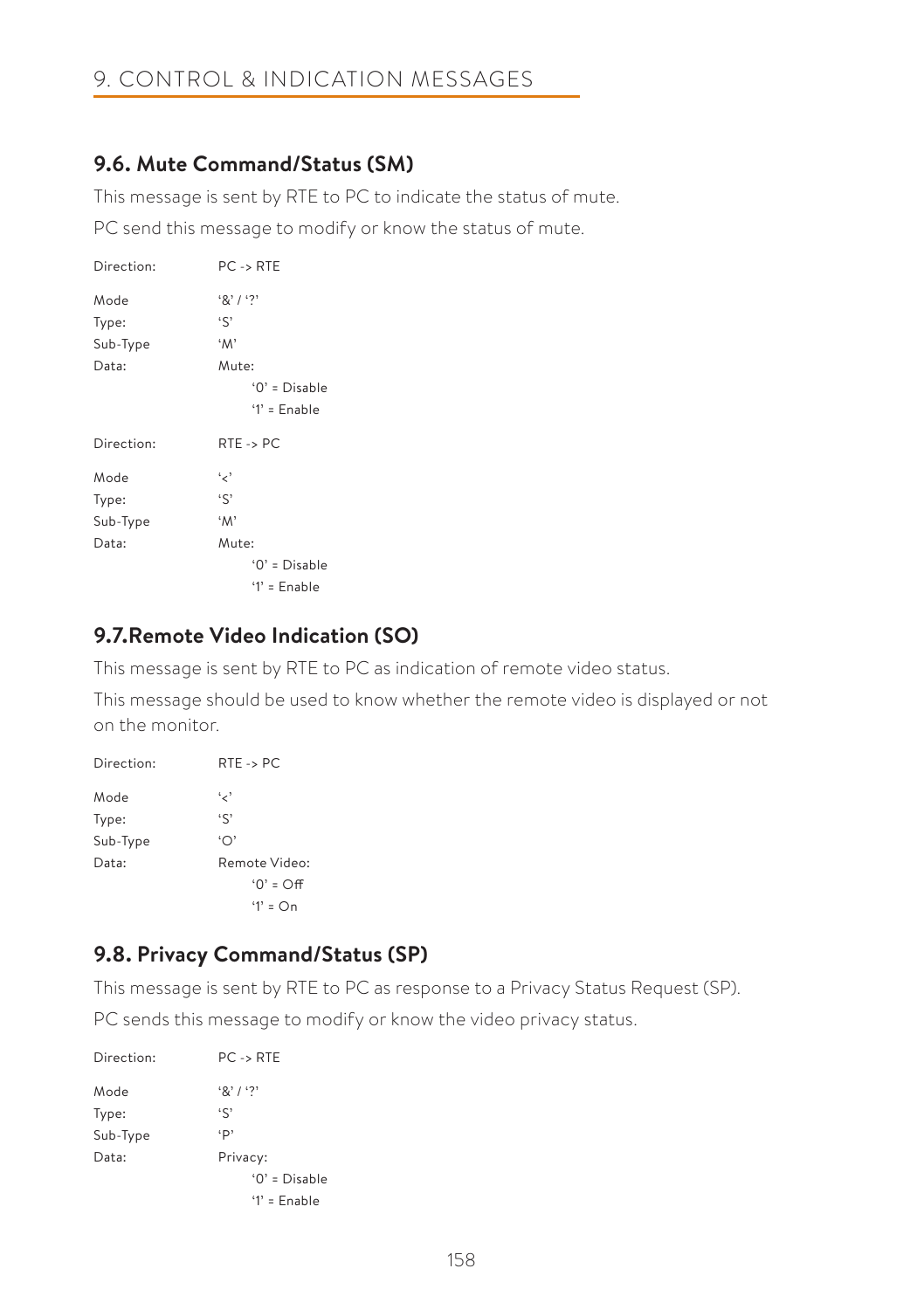# 9. CONTROL & INDICATION MESSAGES

| Direction: | $RTE \rightarrow PC$ |
|------------|----------------------|
| Mode       | و ر،                 |
| Type:      | $\mathfrak{c}$       |
| Sub-Type   | p,                   |
| Data:      | Privacy:             |
|            | $'0'$ = Disable      |
|            | $'1'$ = Enable       |

# **9.9. SelfView Command/Status (SS)**

This message is sent by RTE to PC to indicate the self-view status.

PC sends this message to modify or know the self-view status.

| Direction: | $PC \rightarrow RTE$ |
|------------|----------------------|
| Mode       | $8'1'$ ?             |
| Type:      | $\mathfrak{c}$       |
| Sub-Type   | $\mathfrak{c}$       |
| Data:      | SelfView:            |
|            | $'0' = Disable$      |
|            | $'1'$ = Enable       |
|            |                      |
| Direction: | $RTE \rightarrow PC$ |
| Mode       | و ر،                 |
| Type:      | $\mathfrak{c}$       |
| Sub-Type   | $\mathfrak{c}$       |
| Data:      | SelfView:            |
|            | $'0' = Disable$      |
|            | $'1'$ = Enable       |

# **9.10. Picture In Picture Command/Status (ST)**

This message is sent by RTE to PC to indicate the picture in picture (PIP) status.

PC sends this message to modify or know the picture in picture (PIP) status.

| Direction: | $PC \rightarrow RTE$ |
|------------|----------------------|
| Mode       | 8' / ?               |
| Type:      | $\zeta$              |
| Sub-Type   | ٠т,                  |
| Data:      | Picture in Picture:  |
|            | $'0'$ = Disable      |
|            | $'1'$ = Enable       |
|            |                      |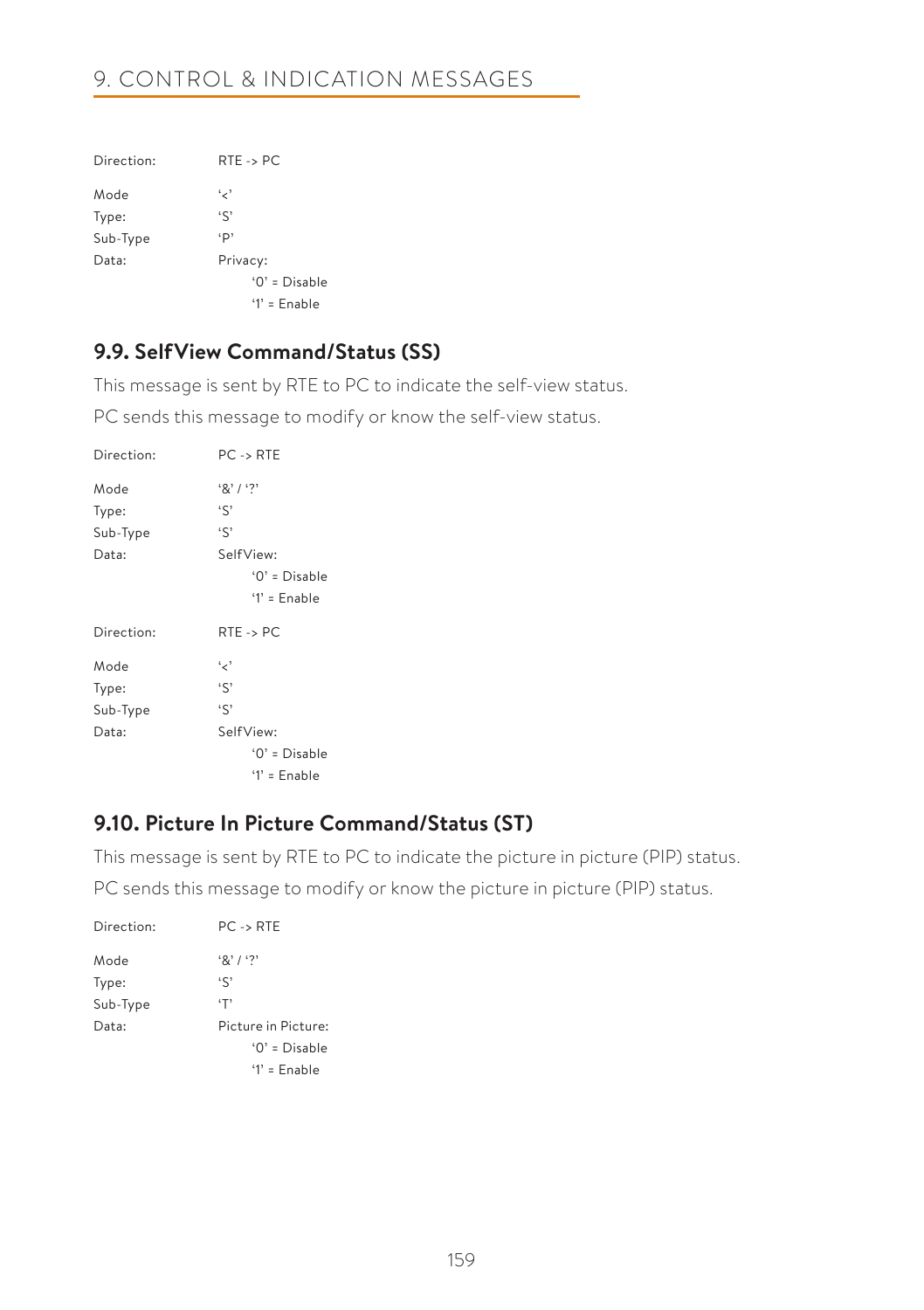# 9. CONTROL & INDICATION MESSAGES

| Direction: | $RTE \rightarrow PC$ |
|------------|----------------------|
| Mode       | و ر،                 |
| Type:      | $\mathfrak{c}$       |
| Sub-Type   | $\cdot$ T'           |
| Data:      | Picture in Picture:  |
|            | $'0'$ = Disabled     |
|            | $'1'$ = Enabled      |

#### Data Description:

During a call, the local image of your own camera can be displayed in one corner of the screen by selecting the position and removed by selecting '0'.

# **9.11. Volume Command/Status (SV)**

This message is sent by PC to RTE to change/request the value of audio volume in Rx during a connection.

RTE sends this message as response to a status request.

| Direction: | $PC \rightarrow RTE$                     |
|------------|------------------------------------------|
| Mode       | 8' / ?                                   |
| Type:      | $\mathfrak{c}$                           |
| Sub-Type   | $\vee$                                   |
| Data:      | Volume Audio Rx (3 bytes):<br>"-44" "20" |
| Direction: | $RTE \rightarrow PC$                     |
| Mode       | و ر،                                     |
| Type:      | $\mathfrak{c}$                           |
| Sub-Type   | $\vee$                                   |
| Data:      | Volume Audio Rx (3 bytes):               |
|            | "-44" "20"                               |

# **9.12. Infrared remote control emulation (SW)**

This message is sent by PC to RTE to emulate a remote control key pressure.

| Direction: | $PC \rightarrow RTE$                |
|------------|-------------------------------------|
| Mode       | $\cdot$ 8'                          |
| Type:      | $\mathfrak{c}$                      |
| Sub-Type   | W                                   |
| Data:      | Key (3 bytes):<br>$'000'$ = key '0' |
|            | '001' = key '1'                     |
|            | '002' = key '2'                     |
|            | $'003'$ = key '3'                   |
|            | $'004'$ = key '4'                   |
|            | $'005'$ = key '5'                   |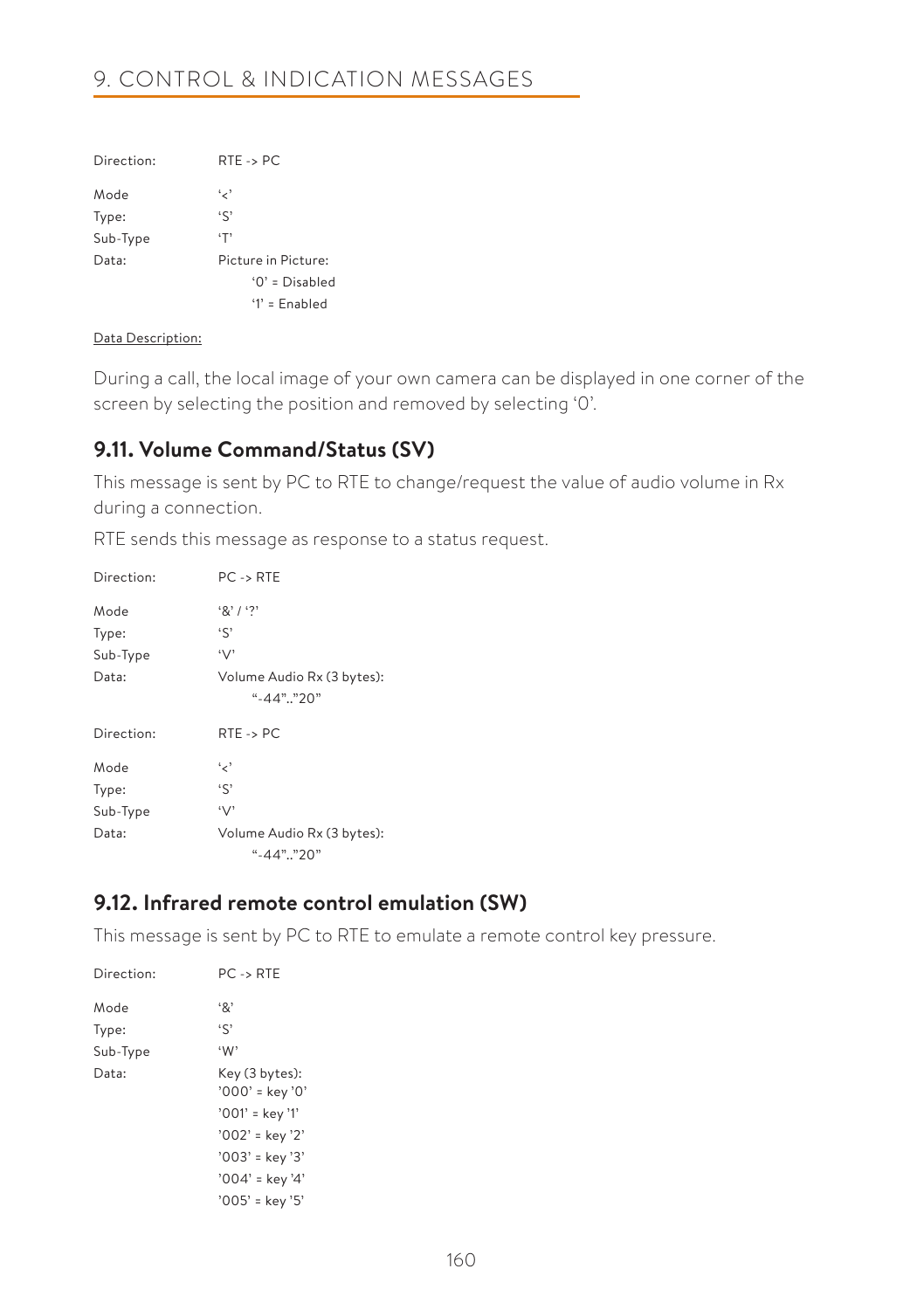'006' = key '6' '007' = key '7' '008' = key '8' '009' = key '9' '010' = key '\*' '011' = key '#' '013' = key Power '014' = key '?' '015' = key Call '016' = key Disconnect '017' = key 'C' '018' = key Contacts '019' = key 1/a/A '025' = key 'layouts' '026' = key 'pip' '027' = key Arrow Up '028' = key Arrow Right '029' = key Arrow Down '030' = key Arrow Left '031' = key 'ok' '032' = key 'memo' '033' = key 'select' '035' = key 'near' '036' = key 'far' '037' = key Zoom '-' '038' = key Zoom '+'' '039' = key Video privacy '040' = key Volume '-' '041' = key Volume '+' '042' = key Mute '043' = key 'presentation' '044' = key Back '045' = key 'inputs' '046' = key red (circle) '047' = key yellow (square) '048' = key blue (star) '049' = key green (triangle) '050' = key '.' (valid only for CU-360 system) '051' = key @ (valid only for CU-360 system) '052' = key '-' (valid only for CU-360 system) '060' = key '0' held down '061' = key '1' held down '062' = key '2' held down '063' = key '3' held down '064' = key '4' held down '065' = key '5' held down '066' = key '6' held down '067' = key '7' held down '068' = key '8' held down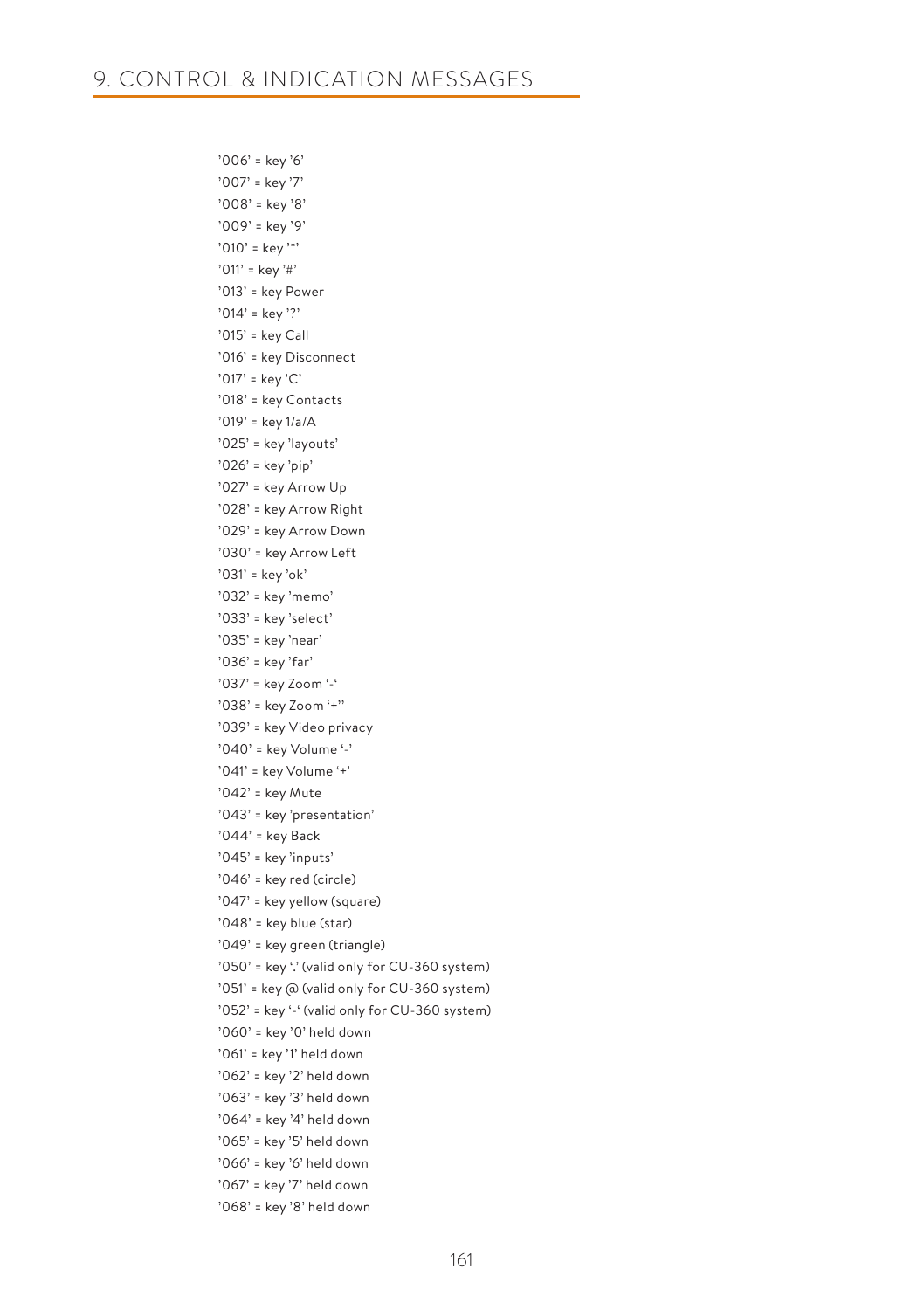'069' = key '9' held down '070' = key Video privacy held down '071' = key Power held down '072' = key 'C' held down '073' = key 'layouts' held down '074' = key Call held down '075' = key Home

### Data Description:

**Warning:** this command works as remote control, so in Telepresence systems some keys could not have any effect.

# **9.13. Send "Start" command (SJ)**

This message is sent by PC to RTE to allow the current not licensed and not running version to enter the temporary mode.

| Direction: | $PC \rightarrow RTE$ |
|------------|----------------------|
| Mode       | ٠&                   |
| Type:      | $\zeta$              |
| Sub-Type   | $\lceil$             |
| Data:      | None                 |

# **9.14. Remote Presentation Status (SK)**

RTE sends this message to PC to inform it the remote presentation status.

| Direction:      | $RTE \rightarrow PC$                                   |
|-----------------|--------------------------------------------------------|
| Mode            | و ر،                                                   |
| Type:           | $\mathfrak{c}$                                         |
| Sub-Type        | 'K'                                                    |
| Data:           | Status (2 bytes):                                      |
|                 | '00' = Remote Presentation Unknown status              |
|                 | '01' = Remote Presentation Transmission Active         |
|                 | '02' = Remote Presentation Transmission Stopped        |
|                 | '03' = Remote Presentation Received Active             |
|                 | '04' = Remote Presentation Received Stopped            |
|                 | '05' = Remote Presentation Transmission Request Failed |
|                 | Video Source Index (2 bytes)                           |
|                 | $'08'$ = DVI Input                                     |
| Cause (2 bytes) |                                                        |
|                 | $'01' = Mode MCU$                                      |
|                 | '02' = No call in progress                             |
|                 | '03' = Broadcast in use                                |
|                 | $'04'$ = Seq. A in progress                            |
|                 | '05' = Token busy                                      |
|                 | '06' = Not available                                   |
|                 | Dummy (2 bytes, must be 0) (for future expansion)      |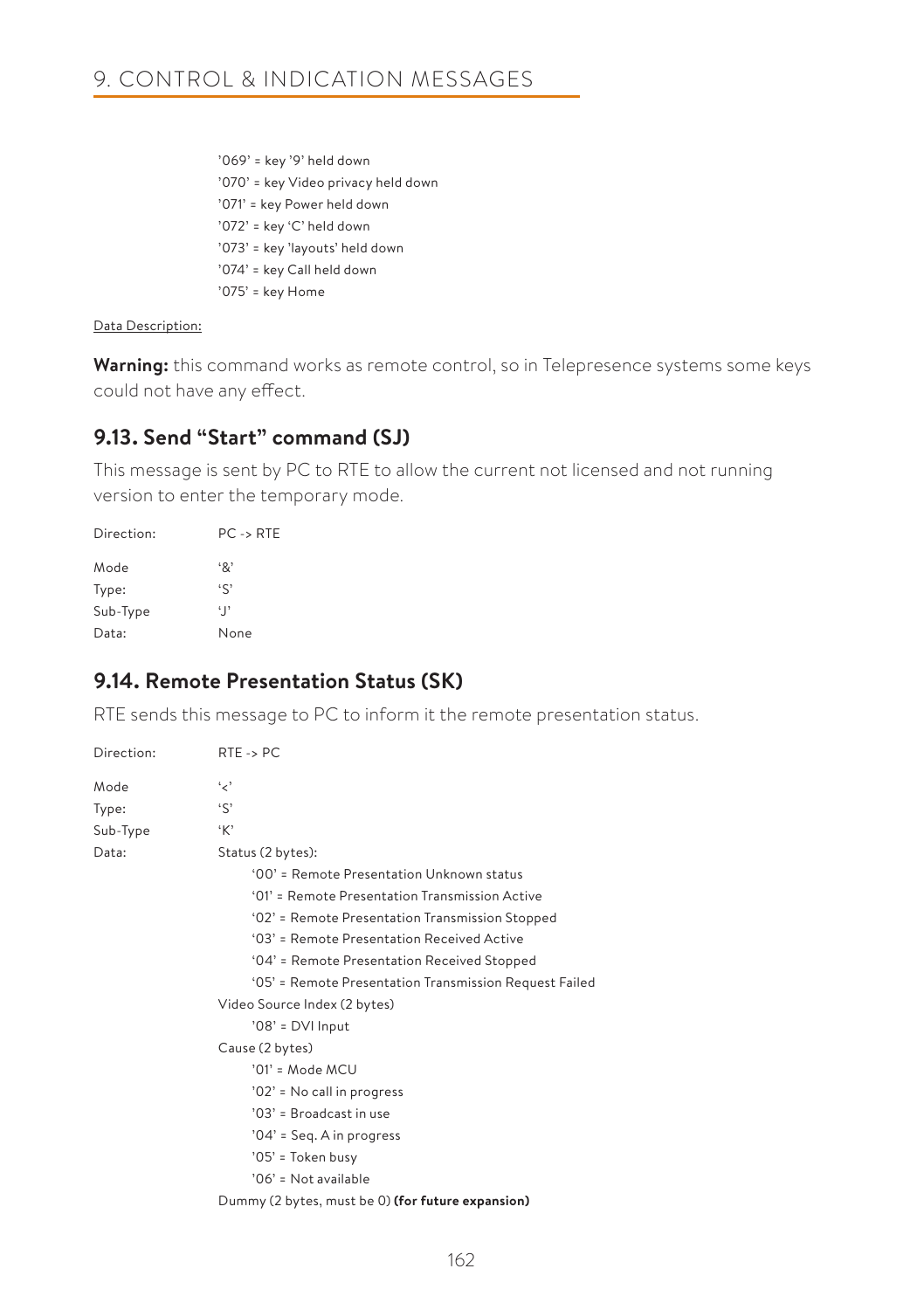### Data Description:

### **Status**

If the remote presentation transmission request fails the status is equal to '05' and the param Cause is setted. Video Source Index is equal to '00'.

If remote presentation transmission is active, the status is equal to '01' and the Video Source Index is the video input selected for this stream. Cause is setted to '00'.

If remote presentation transmission is stopped, the status is equal to '02' and the Video Source Index and Cause are both setted to '00'.

If remote presentation reception is active, the status is equal to '03' and the Video Source Index and Cause are both setted to '00'.

If remote presentation reception is stopped, the status is equal to '04' and the Video Source Index and Cause are both setted to '00'.

### **Cause**

This parameter makes sense only if status is equal to '05'.

# **9.15. Configuration System Status (SA)**

RTE sends this message to PC to inform it that some configuration parameters has been changed.

| Direction: | $RTE \rightarrow PC$                                  |
|------------|-------------------------------------------------------|
| Mode       | و د                                                   |
| Type:      | $\mathcal{S}$                                         |
| Sub-Type   | 'А'                                                   |
| Data:      | Mute (1 byte):                                        |
|            | $'0' = \bigcirc f$                                    |
|            | $1' = On$                                             |
|            | Privacy (1 byte)                                      |
|            | $'0' = \bigcirc f$                                    |
|            | $1' = On$                                             |
|            | Layout (2 bytes)                                      |
|            | '01' = Local and Local (PiP), one monitor             |
|            | '02' = Remote and local (PiP), one monitor            |
|            | '03' = Local and remote (PiP), one monitor            |
|            | '04' = DualVideo remote and remote (PiP), one monitor |
|            | '05' = DualVideo remote and local (PiP), one monitor  |
|            | '06' = Remote and DualVideo remote (PiP), one monitor |
|            | '07' = Local and DualVideo remote (PiP), one monitor  |
|            | '08' = DualVideo local and remote (PiP), one monitor  |
|            |                                                       |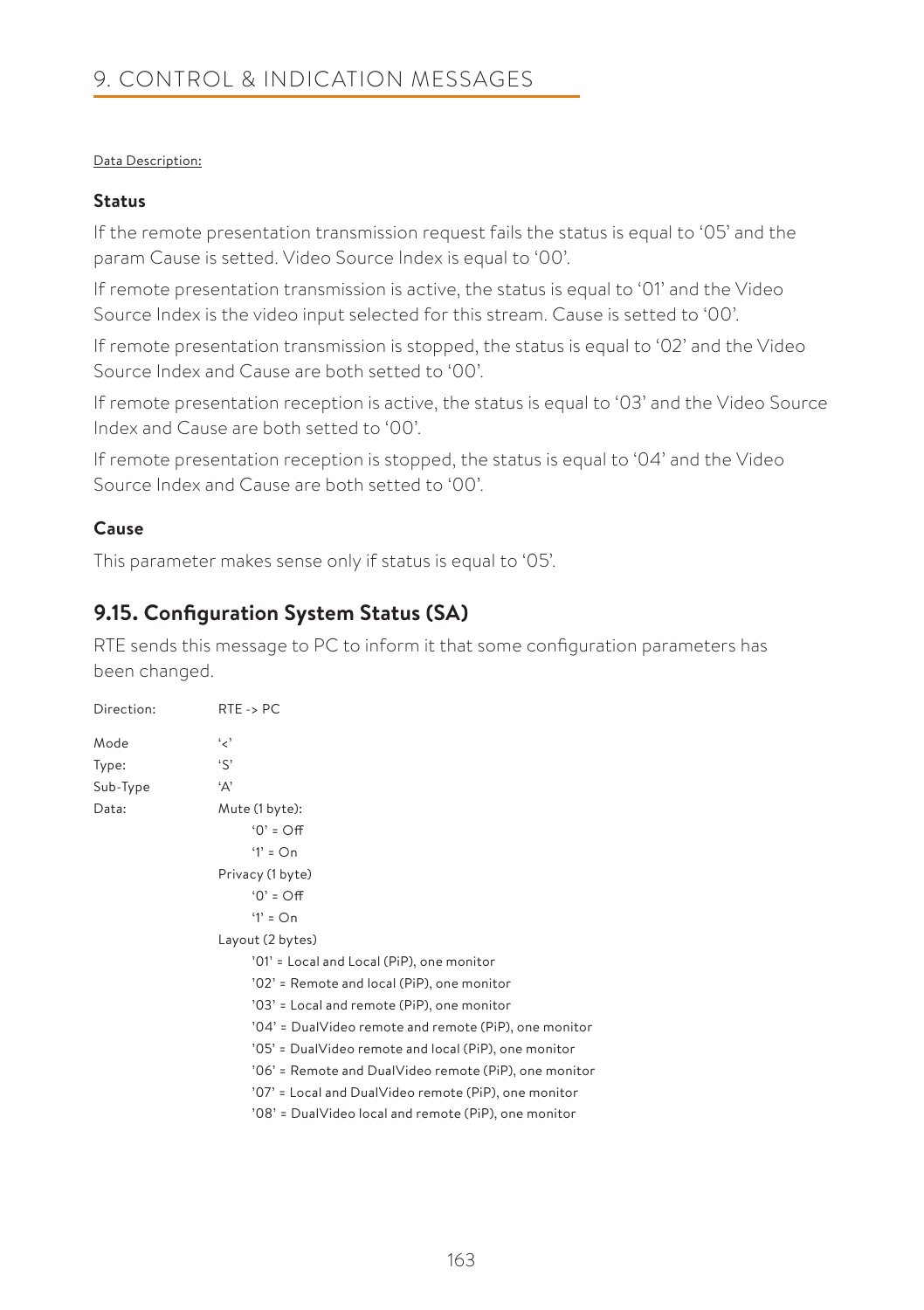```
 '09' = DualVideo local and local (PiP), one monitor
     '10' = Remote and DualVideo local (PiP), one monitor
     '11' = Local and DualVideo local (PiP), one monitor
     '12' = Local and local (PiP) (graphical monitor) and local (other monitor)
     '13' = Remote and local (PiP) (graphical monitor) and local (other monitor)
     '14' = Local and remote (PiP) (graphical monitor) and remote (other monitor)
     '15' = DualVideo remote and remote (PiP) (graphical monitor) and local (other monitor)
     '16' = Remote and DualVideo remote (PiP) (graphical monitor) and local (other monitor)
     '17' = DualVideo remote and local (PiP) (graphical monitor) and remote (other monitor)
     '18' = Local and DualVideo remote (PiP) (graphical monitor) and remote (other monitor)
     '19' = Remote and local (PiP) (graphical monitor) and DualVideo remote (other monitor)
     '20' = Local and remote (PiP) (graphical monitor) and DualVideo remote (other monitor)
     '21' = DualVideo local and remote (PiP) (graphical monitor) and local (other monitor)
     '22' = Remote and DualVideo local (PiP) (graphical monitor) and local (other monitor)
     '23' = DualVideo local and local (PiP) (graphical monitor) and remote (other monitor)
     '24' = Local and DualVideo local (PiP) (graphical monitor) and remote (other monitor)
     '25' = Remote and local (PiP) (graphical monitor) and DualVideo local (other monitor)
     '26' = Local and remote (PiP) (graphical monitor) and DualVideo local (other monitor)
Multi Image (2 bytes)
     '00'=Not visibile
     '01'=PiP LeftUp
     '02'=PiP RightUp
     '03'=PiP RightDown
     '04'=PiP LeftDown
    'O<sub>5</sub>' = P<sub>a</sub>P
     '06'=PoP
Local Video Camera Num (2 bytes)
    '01' = HDI'02' = 115B'03' = HD2'04' = HD3'05' = HD4'06' = HDS '08' = DVI Input 
Screen saver status (1 byte):
    '0' = Off
    '1' = \bigcap n RX Volume value (3 bytes):
     '-44' … '020'
Do Not Disturb (DND) (1 byte) :
    '()' = \bigcap'1' = \bigcap n '2' = On except Trusted 
Recording Status (1 byte) : 
     '1' = Idle
     '2' = Recording on USB
     '3' = Pause on USB
```
- '4' = Recording on Recording Server
- '5' = Recording initiating on Recording Server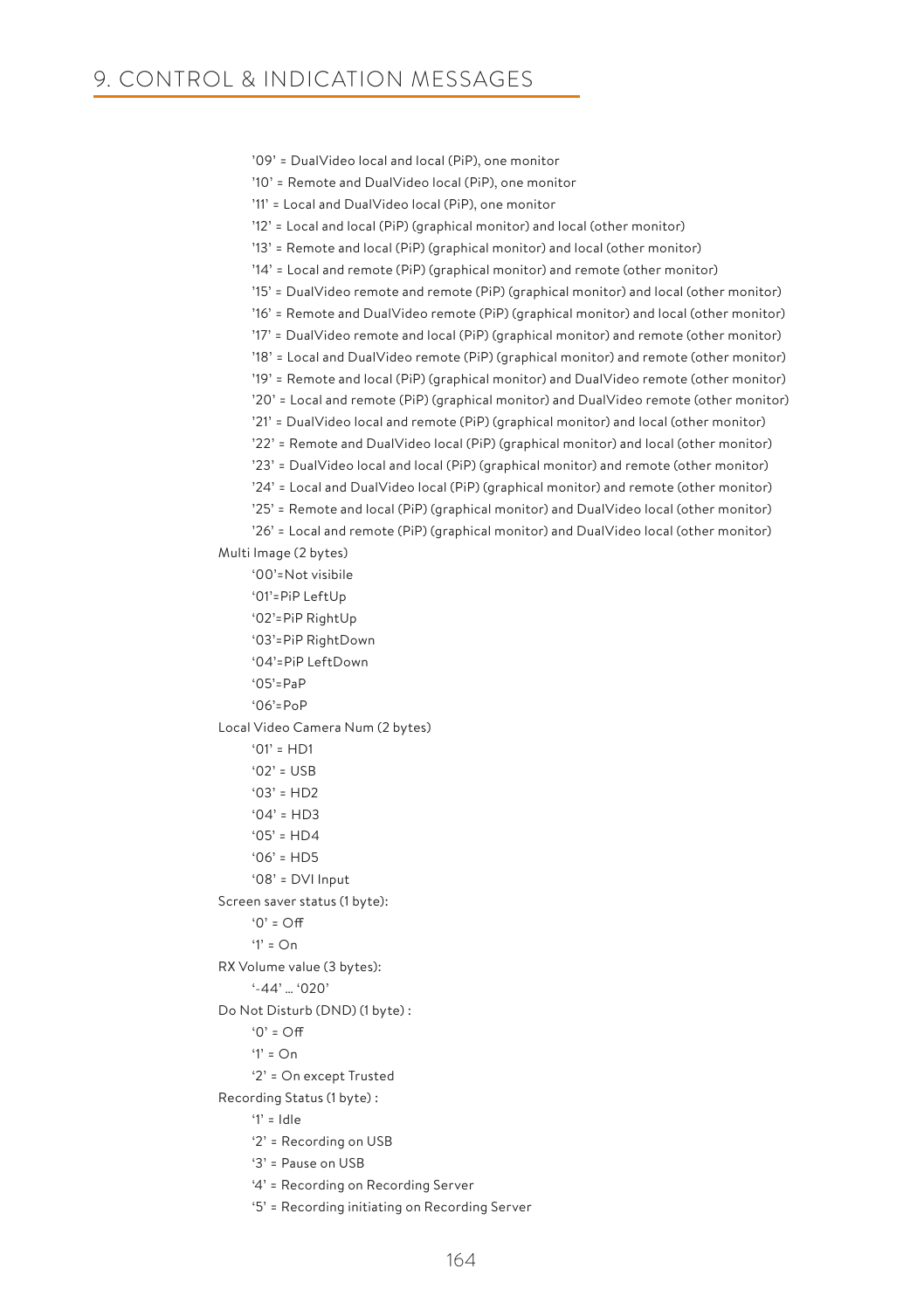# 9. CONTROL & INDICATION MESSAGES

 Playing Status (1 byte) : '1' = Idle '2' = Playing '3' = Pause Dummy (17 bytes, must be 0) **(for future expansion)**

#### Data Description:

#### **Example:**

PC <-------------- AT[<SA100103010-1600000000000000000000<cr>------------------ RTE dove:

Mute=1, Privacy=0, Layout=0, Pip=1, Local Input=HD1, Screensaver=inactive, Rx Volume=-16db, Dummy = 0.

# **9.16. Screen Saver Activation (SL)**

This message is sent by PC to RTE to change/request the status of screen saver.

RTE sends this message as response to a status request.

| Direction: | $PC \rightarrow RTE$                                                      |
|------------|---------------------------------------------------------------------------|
| Mode       | 8' / ?                                                                    |
| Type:      | $\mathfrak{c}$                                                            |
| Sub-Type   | Ч,                                                                        |
| Data:      | Screen saver status (1 byte):<br>$'0'$ = deactivated<br>$'1'$ = activated |
| Direction: | $RTE \rightarrow PC$                                                      |
| Mode       | و ر،                                                                      |
| Type:      | $\mathfrak{c}$                                                            |
| Sub-Type   | ٠,                                                                        |
| Data:      | See above                                                                 |

Data Description:

# **9.17. Layout Command/Status (SB)**

This message is sent by PC to RTE to change/request the status of video layout.

RTE sends this message as response to a status request.

| Direction: | $PC \rightarrow RTE$                                  |
|------------|-------------------------------------------------------|
| Mode       | 8' / ?                                                |
| Type:      | $\mathcal{S}'$                                        |
| Sub-Type   | B                                                     |
| Data:      | Layout (2 bytes)                                      |
|            | '01' = Local and Local (PiP), one monitor             |
|            | '02' = Remote and local (PiP), one monitor            |
|            | '03' = Local and remote (PiP), one monitor            |
|            | '04' = DualVideo remote and remote (PiP), one monitor |
|            | '05' = DualVideo remote and local (PiP), one monitor  |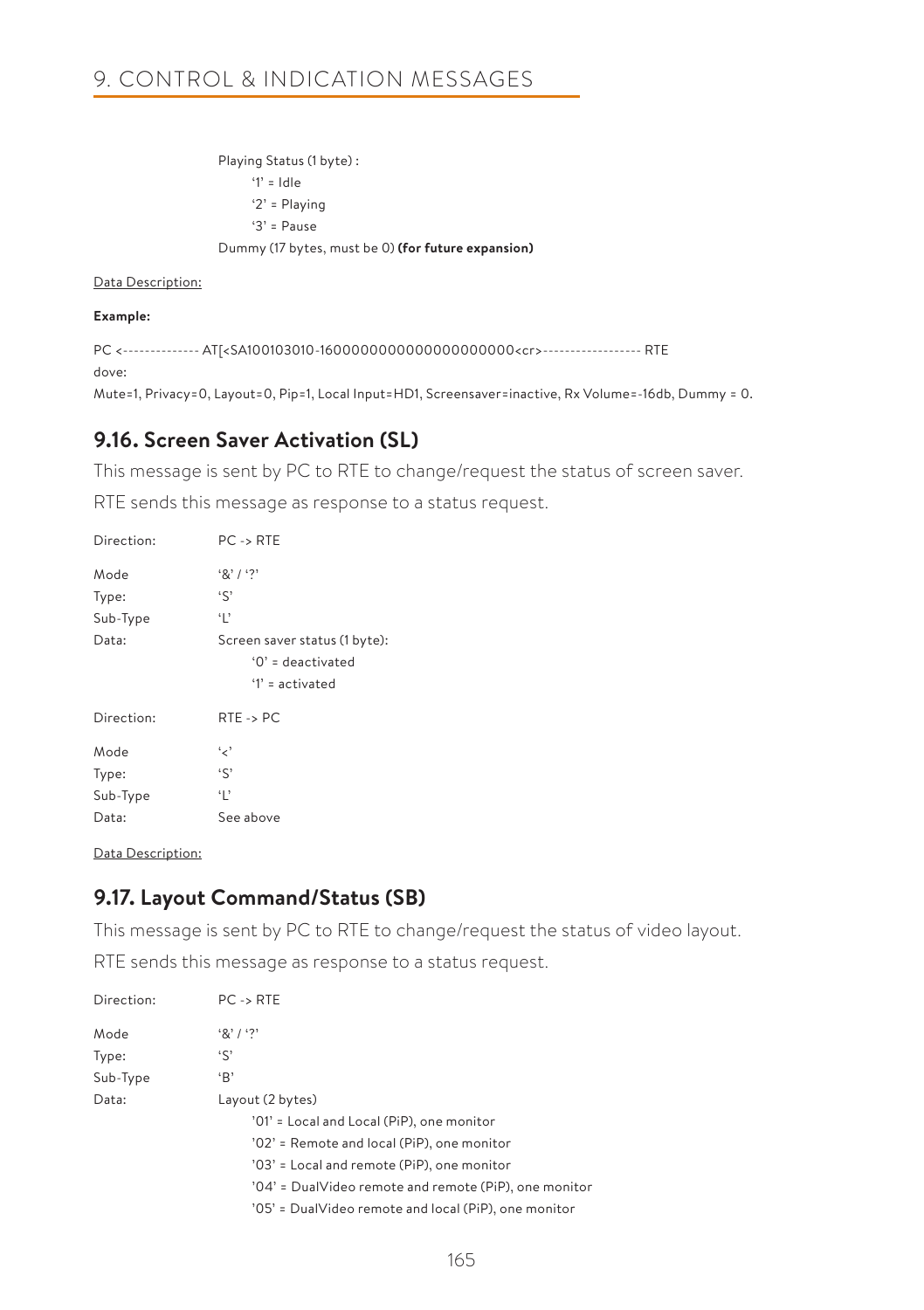|            | '06' = Remote and DualVideo remote (PiP), one monitor                                  |
|------------|----------------------------------------------------------------------------------------|
|            | '07' = Local and DualVideo remote (PiP), one monitor                                   |
|            | '08' = DualVideo local and remote (PiP), one monitor                                   |
|            | '09' = DualVideo local and local (PiP), one monitor                                    |
|            | '10' = Remote and DualVideo local (PiP), one monitor                                   |
|            | '11' = Local and DualVideo local (PiP), one monitor                                    |
|            | '12' = Local and local (PiP) (graphical monitor) and local (other monitor)             |
|            | '13' = Remote and local (PiP) (graphical monitor) and local (other monitor)            |
|            | '14' = Local and remote (PiP) (graphical monitor) and remote (other monitor)           |
|            | '15' = DualVideo remote and remote (PiP) (graphical monitor) and local (other monitor) |
|            | '16' = Remote and DualVideo remote (PiP) (graphical monitor) and local (other monitor) |
|            | '17' = DualVideo remote and local (PiP) (graphical monitor) and remote (other monitor) |
|            | '18' = Local and DualVideo remote (PiP) (graphical monitor) and remote (other monitor) |
|            | '19' = Remote and local (PiP) (graphical monitor) and DualVideo remote (other monitor) |
|            | '20' = Local and remote (PiP) (graphical monitor) and DualVideo remote (other monitor) |
|            | '21' = DualVideo local and remote (PiP) (graphical monitor) and local (other monitor)  |
|            | '22' = Remote and DualVideo local (PiP) (graphical monitor) and local (other monitor)  |
|            | '23' = DualVideo local and local (PiP) (graphical monitor) and remote (other monitor)  |
|            | '24' = Local and DualVideo local (PiP) (graphical monitor) and remote (other monitor)  |
|            | '25' = Remote and local (PiP) (graphical monitor) and DualVideo local (other monitor)  |
|            | '26' = Local and remote (PiP) (graphical monitor) and DualVideo local (other monitor)  |
| Direction: | $RTE \rightarrow PC$                                                                   |
| Mode       | و مي                                                                                   |

| Mode     | و پر پ         |
|----------|----------------|
| Type:    | $\mathfrak{c}$ |
| Sub-Type | B              |
| Data:    | See above      |
|          |                |

# **9.18. Conference Gallery Layout configuration (SX)**

PC sends this message to set or get the external MCU gallery layout configuration.

RTE send this message to reply.

| Direction: | $PC \rightarrow RTE$                                                          |                                                         |
|------------|-------------------------------------------------------------------------------|---------------------------------------------------------|
| Mode       | '8'1'                                                                         |                                                         |
| Type:      | $\mathcal{S}$                                                                 |                                                         |
| Sub-Type   | 'X'                                                                           |                                                         |
| Data:      | Gallery Layout active (valid only in read mode):<br>$'0'$ = no<br>$'1'$ = yes |                                                         |
|            | Gallery Layout type (2 bytes):<br>'01' = Vertical                             | $\frac{1}{2}$<br>h.<br>h.                               |
|            | '02' = Horizontal<br>'03' = Presentation                                      | 111<br>h.                                               |
|            | '04' = Continuous presence                                                    | $\frac{1}{1}$ $\frac{1}{1}$ $\frac{1}{1}$ $\frac{1}{1}$ |
|            | '05' = Video Full                                                             | 繳                                                       |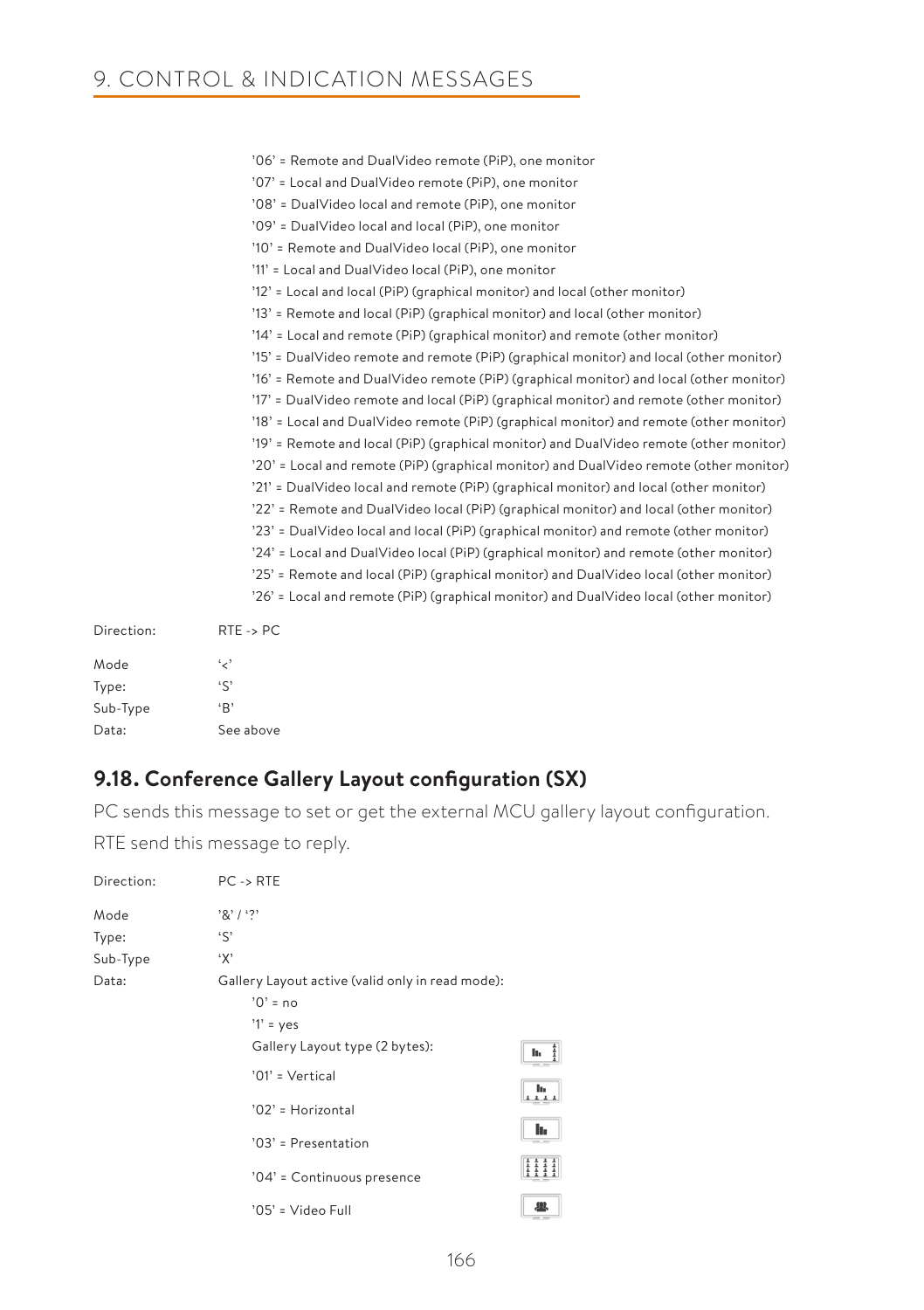#### Dummies (10 bytes, must be 0) **(for future expansion)**

| Direction <sup>.</sup> | $RTE \rightarrow PC$ |
|------------------------|----------------------|
| Mode                   | ∾.,                  |
| Type:                  | $\zeta$              |
| Sub-Type               | ٠х,                  |
| Data:                  | See above            |

Data Description:

### **Gallery Layout active:**

This is only a read field and is 1 if gallery layout is active, is 0 if it is not.

### **Gallery Layout type:**

Define the video layout in the external MCU to see remote terminals and presentation in Gallery layout mode in which remotes video and presentation are sent in the same video flow. This field has no meaning if Gallery layout active is 0.

# **9.19. Multi image Command/Status (SD)**

This message is sent by PC to RTE to change/request the multi image status.

RTE sends this message as response to a status request.

| Direction:                         | $PC \rightarrow RTE$                                                                                                                                                                        |
|------------------------------------|---------------------------------------------------------------------------------------------------------------------------------------------------------------------------------------------|
| Mode<br>Type:<br>Sub-Type<br>Data: | $8'1'$ ?<br>'S'<br>'D'<br>Multi image mode (2 bytes):<br>'00'=Not visibile<br>'01'=PiP LeftUp<br>'02'=PiP RightUp<br>'03'=PiP RightDown<br>'04'=PiP LeftDown<br>$'05' = PaP$<br>$06' = PoP$ |
| Direction:                         | $PC \rightarrow RTE$                                                                                                                                                                        |
| Mode<br>Type:<br>Sub-Type<br>Data: | و ر ،<br>'S'<br>'D'<br>See above                                                                                                                                                            |

#### Data Description:

Pay attention that PiP position must be coherently with PiP Position and Rotation configuration.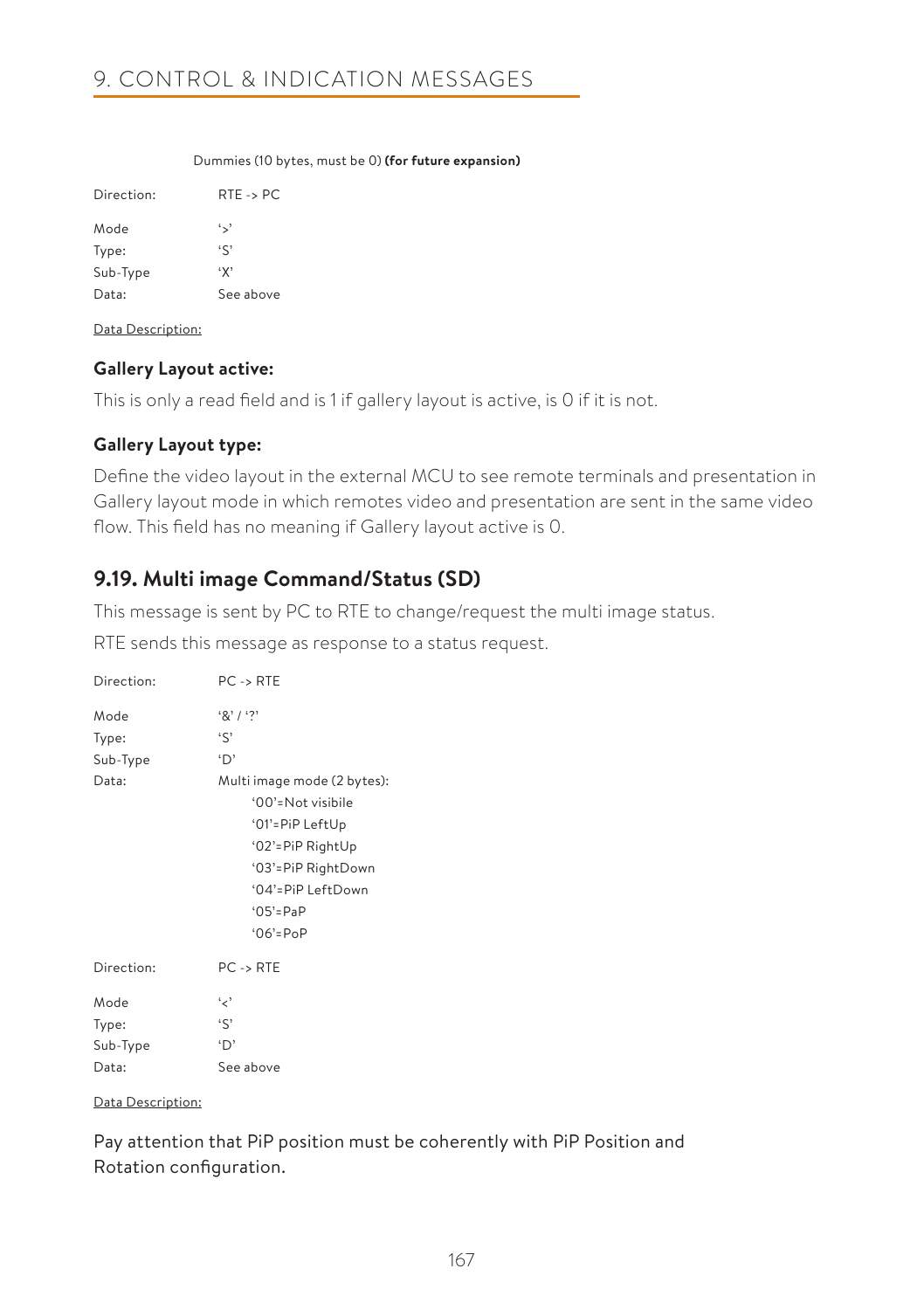# **9.20. JPEG image capture Command (SI)**

This message is sent by PC to RTE to capture video and store it in a jpg image and sent it to a FTP server.

| Direction:        | $PC \rightarrow RTE$                                                                                                                                                                               |
|-------------------|----------------------------------------------------------------------------------------------------------------------------------------------------------------------------------------------------|
| Mode              | '&'                                                                                                                                                                                                |
| Type:             | $\mathcal{S}$                                                                                                                                                                                      |
| Sub-Type          | $\mathbf{r}$                                                                                                                                                                                       |
| Data:             | Action:                                                                                                                                                                                            |
|                   | $F = Set FTP URL$                                                                                                                                                                                  |
|                   | 'U' = Set FTP username                                                                                                                                                                             |
|                   | 'P' = Set FTP password                                                                                                                                                                             |
|                   | 'J' = Capture image and send it to FTP server configured with F action command<br>'T' = Capture local/remote live/presentation image and send it to FTP server configured with F<br>action command |
|                   | Action type 'F'                                                                                                                                                                                    |
|                   | FTP Server URL (max 60 ASCII chars)                                                                                                                                                                |
|                   | Action type 'U'                                                                                                                                                                                    |
|                   | FTP Username (max 60 ASCII chars)                                                                                                                                                                  |
|                   | Action type 'P'                                                                                                                                                                                    |
|                   | FTP Password (max 60 ASCII chars):                                                                                                                                                                 |
|                   | If Action J                                                                                                                                                                                        |
|                   | JPEG capture Password (max 29 ASCII chars):                                                                                                                                                        |
|                   | <b>If Action T</b>                                                                                                                                                                                 |
|                   | FTP Server URL (max 60 ASCII chars) Type (2 bytes):                                                                                                                                                |
|                   | '01' = Local video live                                                                                                                                                                            |
|                   | '02' = Local presentation                                                                                                                                                                          |
|                   | '03' = Remote video live                                                                                                                                                                           |
|                   | '04' = Remote presentation                                                                                                                                                                         |
|                   | JPEG capture Password (max 29 ASCII chars):                                                                                                                                                        |
| Data Description: |                                                                                                                                                                                                    |

### **FTP Server URL:**

Is the URL of server FTP, for example ftp://192.168.187.5

### **FTP Username:**

Is username to access the server FTP.

### **FTP Password:**

Is password to access the server FTP.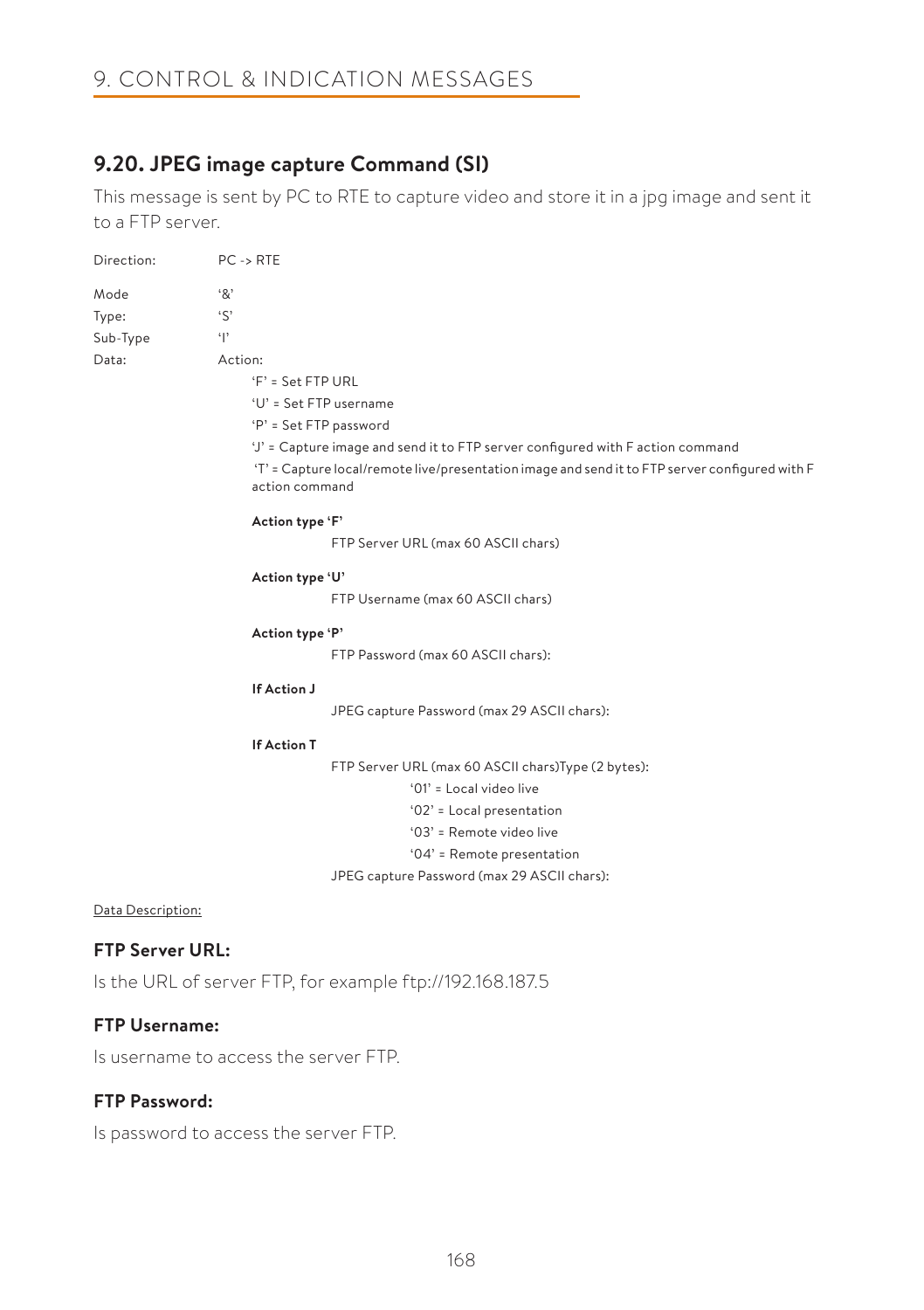# **JPEG capture Password:**

Is the password selected in the JPEG capture configuration to avoid that everyone can capture image from system.

This password is empty by default and it can be set in Configure/Advanced/Utilities/ Remote Access/Web Video.

# **NOTES:**

The file saved on FTP server is named image.jpg.

Before the first calling to the 'J' or 'T' command, please configure FTP parameters with 'F', 'U' and 'P' commands. Other calls to 'J' or 'T' commands can be made without reconfiguring FTP parameters.

Another way to capture the image is to call this HTTP URL https://xxx.xxx.xxx.xxx/web/ utils/GetSnapshotEx.php?pw=password where xxx.xxx.xxx.xxx is the IP address of the XT system and password is the password set in Configure/Advanced/Utilities/Remote Access/Web Video configuration page (by default it is empty).

Starting from version 3\_2\_1\_52 you can also use this URL https://xxx.xxx.xxx.xxx/web/ utils/GetSnapshotEx.php?pw=password&type=video where xxx.xxx.xxx.xxx and password are the same as above, and type selects the video source to capture. If video=1 you can capture the local video live, if video=2 you can capture the remote video live, if video =  $3$ you can capture the local presentation, if video=4 you can capture the remote presentation.

Every time you call the HTTP URL, a new image is captured.

If SI AT command is used, the image can be downloaded only from FTP site.

If HTTP protocol is used, you must not use the SI command.

Pay attention that the image could not be downloaded or sent to FTP if the configuration doesn't allow it (not enabled, or IP address constraints or password wrong) or if the system is in power safe state.

# **9.21. Recording and Playing Command (SN)**

This message is sent by PC to RTE to start or stop recording.

RTE sends this message as response to a status request.

| Direction: | $PC \rightarrow RTE$              |
|------------|-----------------------------------|
| Mode       | '&'                               |
| Type:      | $\mathcal{S}'$                    |
| Sub-Type   | ʻΝ'                               |
| Data:      | Command:                          |
|            | 'A' = Action related to recording |
|            | 'P' = Action related to playing   |
|            | $B' = Set FTP URL$                |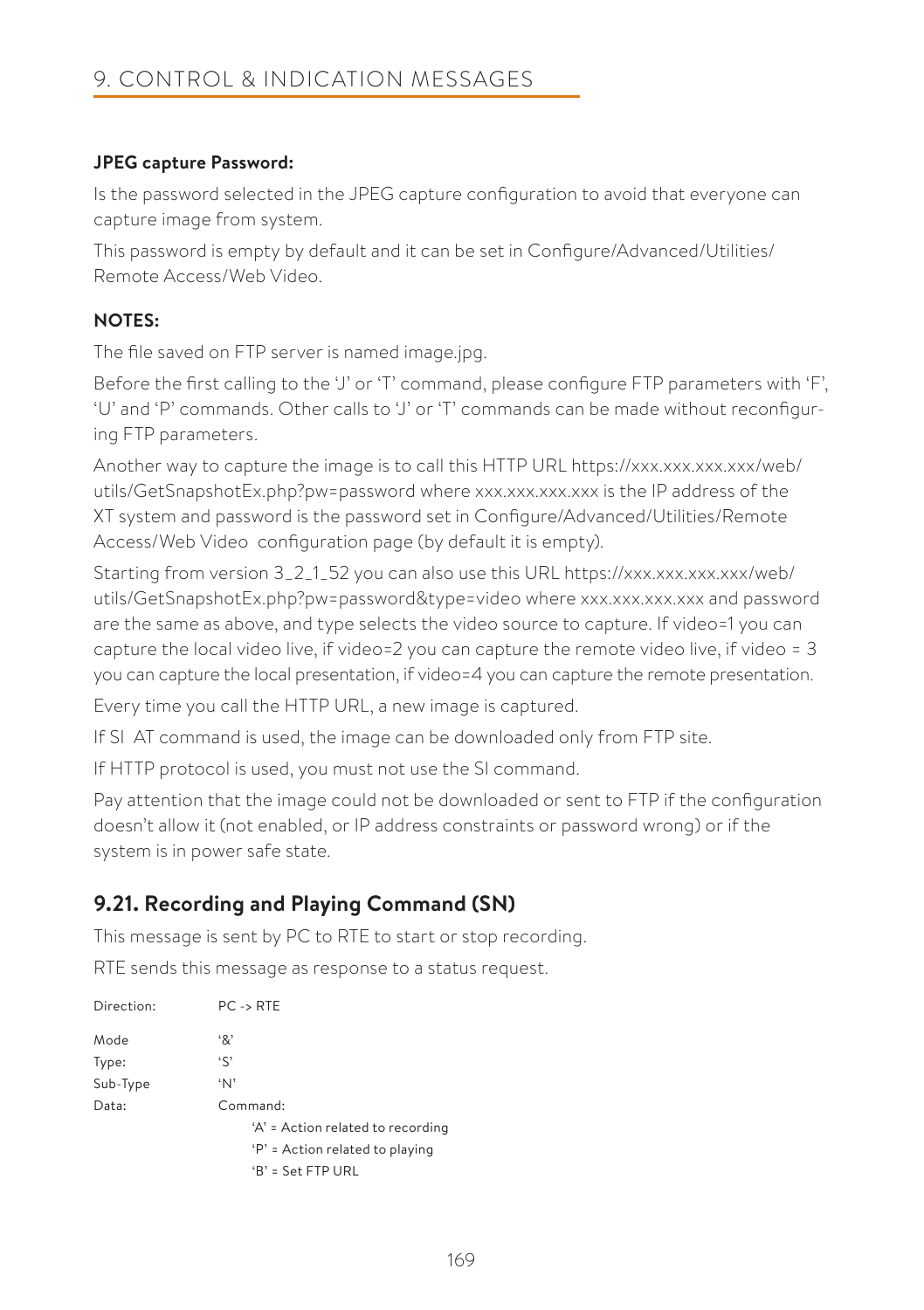- 'U' = Set FTP username
- 'V' = Set FTP password
- 'C' = Send recorded file to FTP server configured with B action command

#### **Command type 'A'**

Action type :

- '1' = Start recording
- '2' = Pause recording
- '3' = Resume recording
- '4' = Stop recording

Location:

- '1' = USB storage
- '2' = Equinox Recording Server

#### **Command type 'P'**

Index of file to play (5 bytes):

'00001'…'number of files'

#### Action type :

- '1' = Start playing
- '2' = Pause playing
- '3' = Resume playing
- '4' = Forward playing
- '5' = Backward playing
- '6' = Stop playing

 Step for forward or backward: each step is 30 seconds (two bytes) : '00' …'99'

#### **Command type 'B'**

FTP Server URL (max 60 ASCII chars)

#### **Command type 'U'**

FTP Username (max 60 ASCII chars)

#### **Command type 'V'**

FTP Password (max 60 ASCII chars):

#### **Command type C**

 File Index (5 bytes) : '00001' …. 'number of files'

| Direction: | $PC \rightarrow RTE$                        |
|------------|---------------------------------------------|
| Mode       | $\mathfrak{c}_{2}$                          |
| Type:      | $\mathcal{S}'$                              |
| Sub-Type   | 'N'                                         |
| Data:      | Command:                                    |
|            | 'A' = Status of action related to recording |
|            | 'S' = Availability of recording             |
|            | 'T' = Time left on USB device               |
|            | $'P'$ = Playing information                 |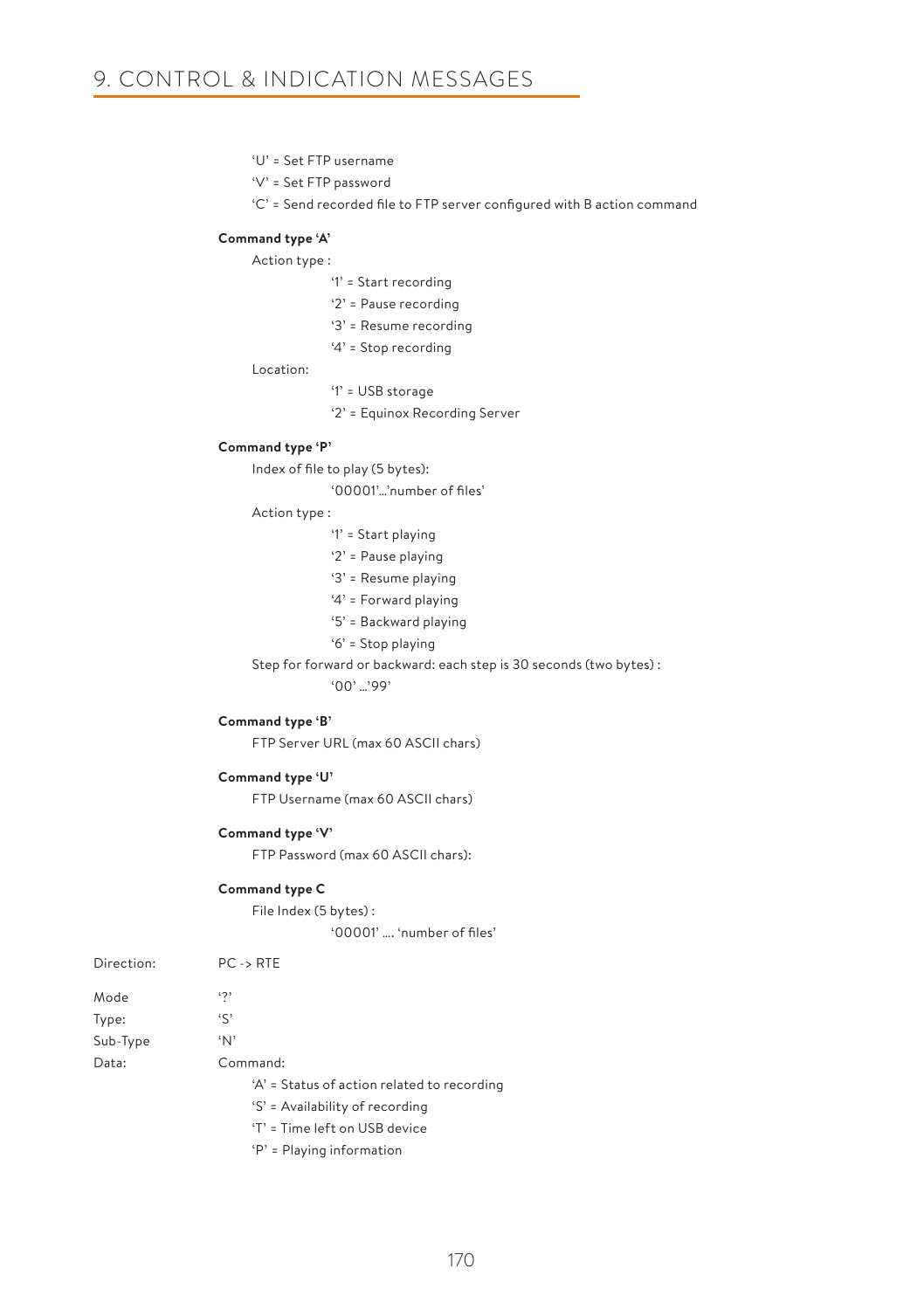|                           | 'F' = File to play information<br>'M' = First part of file name to play<br>'O' = Second part of file name to play<br>'N' = Number of files which can play<br>'B' = Total space on USB device<br>'D' = Space left on USB device                                                                                                                                                                                    |
|---------------------------|-------------------------------------------------------------------------------------------------------------------------------------------------------------------------------------------------------------------------------------------------------------------------------------------------------------------------------------------------------------------------------------------------------------------|
|                           | Command type 'A'                                                                                                                                                                                                                                                                                                                                                                                                  |
|                           | None                                                                                                                                                                                                                                                                                                                                                                                                              |
|                           | Command type 'S'<br>None                                                                                                                                                                                                                                                                                                                                                                                          |
|                           | Command type 'T'<br>None                                                                                                                                                                                                                                                                                                                                                                                          |
|                           | Command type 'P'<br>None                                                                                                                                                                                                                                                                                                                                                                                          |
|                           | Command type 'F'<br>Index of file (5 bytes):<br>'00001'  'number of files'                                                                                                                                                                                                                                                                                                                                        |
|                           | Command type 'M'<br>None                                                                                                                                                                                                                                                                                                                                                                                          |
|                           | Command type 'O'<br>None                                                                                                                                                                                                                                                                                                                                                                                          |
|                           | Command type 'N'<br>None                                                                                                                                                                                                                                                                                                                                                                                          |
|                           | Command type 'B'<br>None                                                                                                                                                                                                                                                                                                                                                                                          |
|                           | Command type 'D'<br>None                                                                                                                                                                                                                                                                                                                                                                                          |
| Direction:                | $RTE \rightarrow PC$                                                                                                                                                                                                                                                                                                                                                                                              |
| Mode<br>Type:<br>Sub-Type | د مي<br>$\mathcal{S}$<br>$\Delta$                                                                                                                                                                                                                                                                                                                                                                                 |
| Data:                     | Command:<br>'A' = Status of action related to recording<br>'S' = Availability of playing/recording<br>'T' = Time left on USB device<br>'P' = Playing information<br>'F' = File to play duration and date and time<br>'M' = First part of file name to play<br>'O' = Second part of file name to play<br>'N' = Number of files which can play<br>'B' = Total space on USB device<br>'D' = Space left on USB device |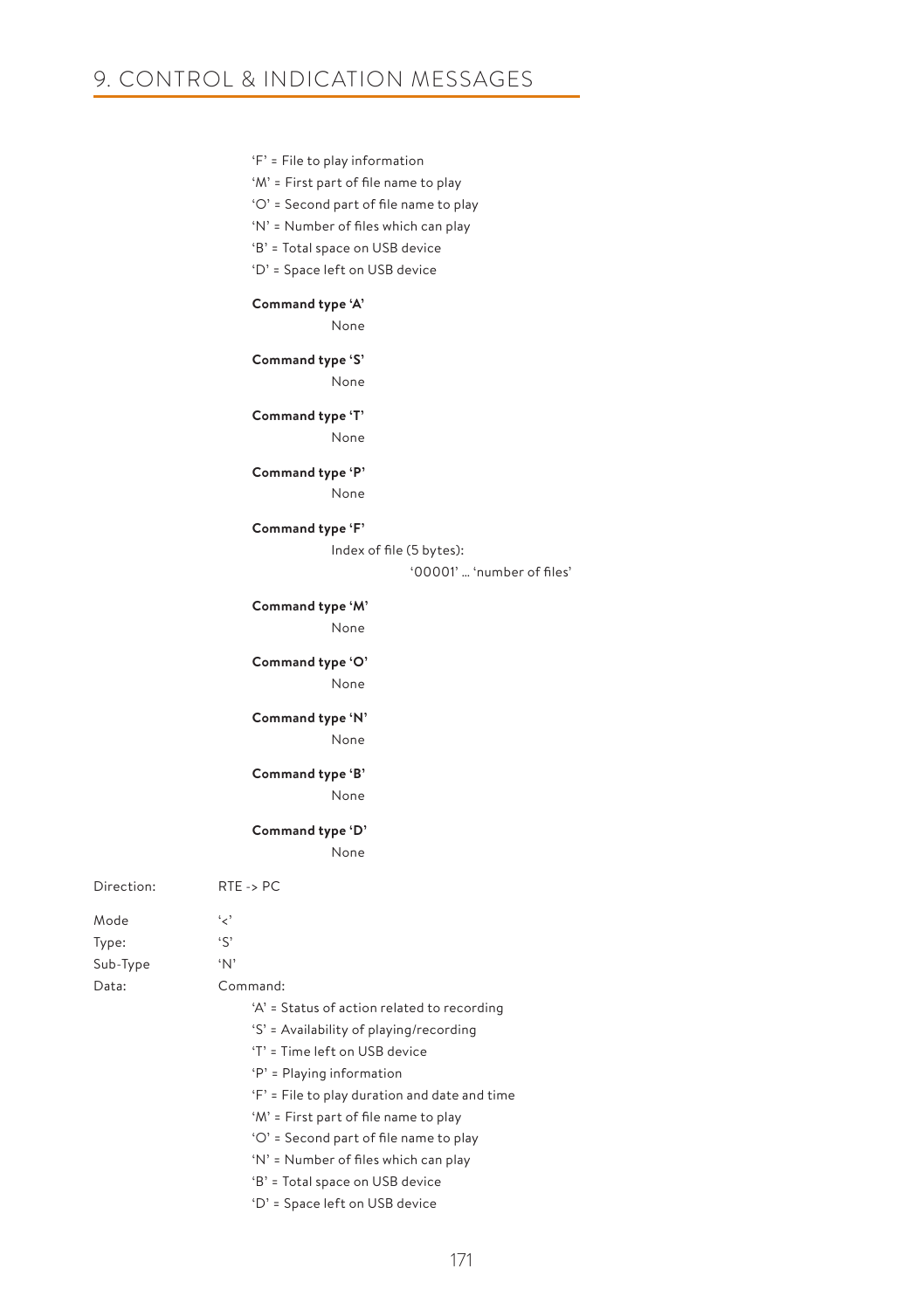#### **Command type 'A'**

Status:

```
 '1' = idle
```
'2' = recording on USB

'3' = paused

'4' = recording on Recording Server

'5' = recording initiating on Recording Server

Dummy (10 bytes, must be 0)

#### **Command type 'S'**

Recording Available:

'1' = yes

 $'0'$  = no

Playing Available:

```
 '1' = yes
```
'0' = no

Dummy (9 bytes, must be 0)

#### **Command type 'T'**

ASCII string in format hh:mm (5 bytes)

#### **Command type 'P'**

Status:

 '1' = idle '2' = playing '3' = paused Playing time elapsed in seconds (8 bytes) : '00000000' … '99999999' Dummy (10 bytes, must be 0)

#### **Command type 'F'**

 Index of file (5 bytes): '00001'…'number of files' Playing time duration and date- and time in format : hh:mm:ssdd/mm/yyyy, hh:mm:ss (28 bytes)

#### **Command type 'M'**

 Index of file (5 bytes): '00001'…'number of files' First part of file name (max 64 ASCII chars)

#### **Command type 'O'**

 Index of file (5 bytes): '00001'…'number of files' Second part of file name (max 64 ASCII chars)

#### **Command type 'N'**

 Number of files in the system (5 bytes) '00000'…'99999'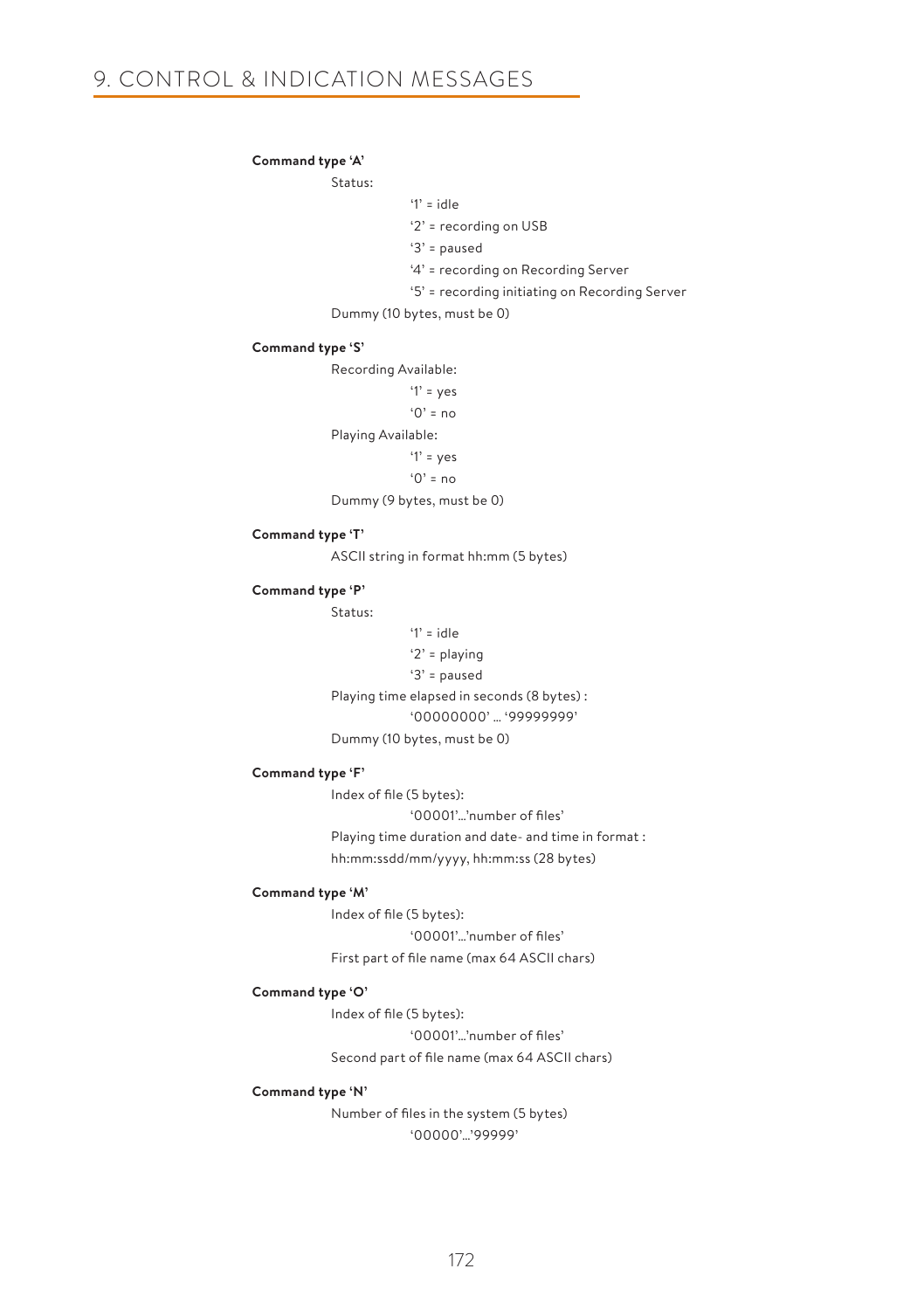#### **Command type 'B'**

ASCII string in forma**t "number unit-of-measure"**

 **Command type 'D'** ASCII string in format **"number unit-of-measure"**

#### Data Description:

### **Location**

This parameter specifies where recording must done. Pay attention that this must be coherent with location set in recording configuration, so if in configuration location is equal to USB, if this command requests to register on Equinox Recording Server, the command fails.

### **Action type:**

After pausing recording only resume or stop action can be performed.

### **Time Left on USB device**

This is valid only if recording is available.

### **Step for forward or backward**

Every step is about 30 second, so if step is '05' playing go forward or backward 2 minutes and 30 seconds

### **FTP Server URL:**

Is the URL of server FTP, for example ftp://192.168.187.5

### **FTP Username:**

Is username to access the server FTP.

### **FTP Password:**

Is password to access the server FTP.

### **NOTES:**

The file saved on FTP server has the same name as the original file saved on XT system.

Before the first calling to the 'S' command, please configure FTP parameters with 'B', 'U' and 'V' commands. Other calls to 'S' commands can be made without reconfiguring FTP parameters.

### **Command type 'B' and 'D'**

The total space and the space free left on USB device are expressed as an ASCII string like "10 MB" or "1,5 GB" depending on the number of bytes.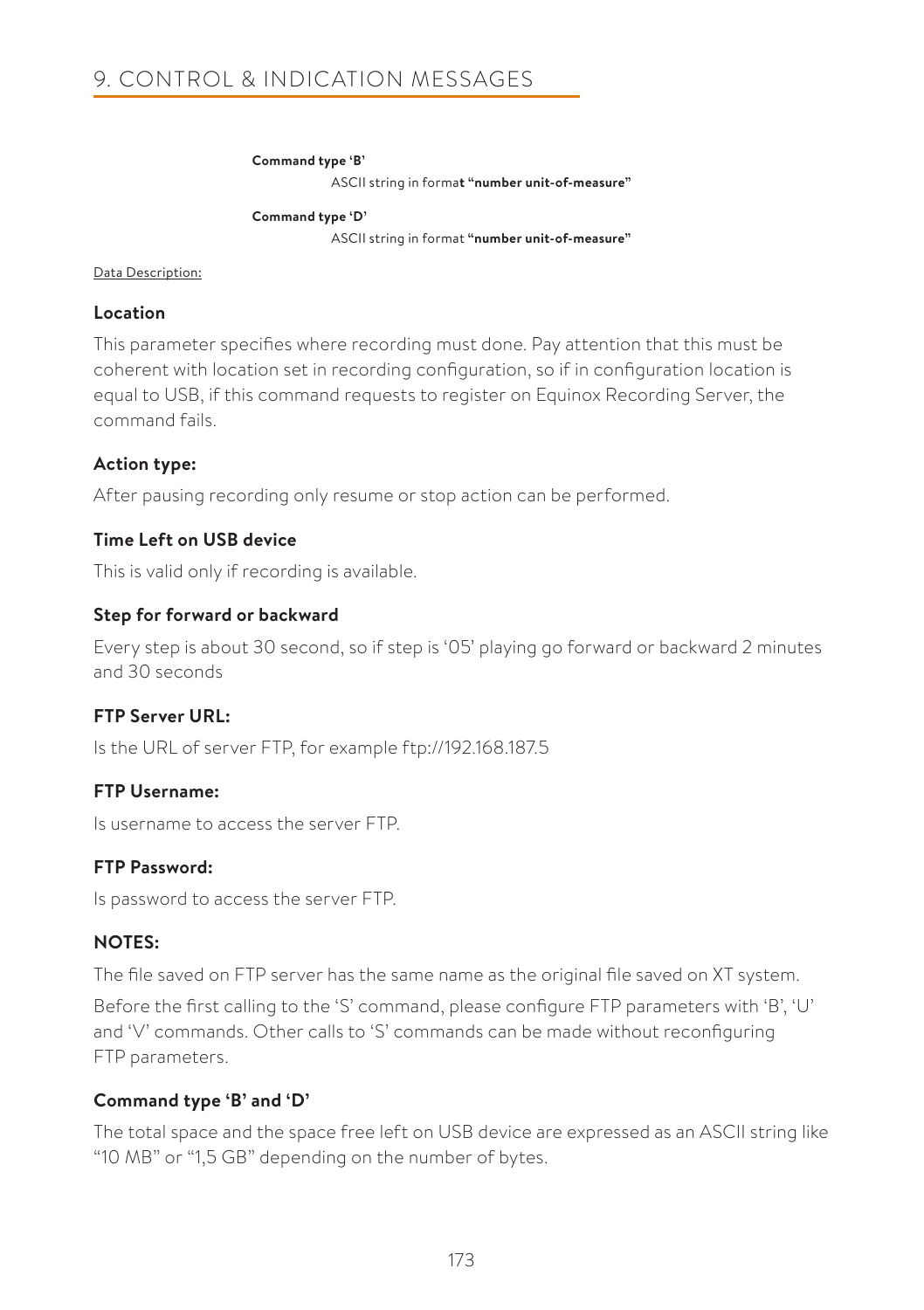# 9. CONTROL & INDICATION MESSAGES

# **9.22. Local Presentation Command (SQ)**

This message is sent by PC to RTE to start or stop local presentation.

RTE sends this message as response to a status request.

| Direction: | $PC \rightarrow RTE$                   |
|------------|----------------------------------------|
| Mode       | ۰&٬                                    |
| Type:      | $\mathcal{L}$                          |
| Sub-Type   | 'O'                                    |
| Data:      | Command:                               |
|            | '0' = Activation of local Presentation |

#### **Command type '0'**

Action type :

'1' = Start presentation

'0' = Stop presentation

```
 Action type :
```
'08' = Automatic

| Direction: | $PC \rightarrow RTE$              |
|------------|-----------------------------------|
| Mode       | $\ddot{\phantom{0}}$              |
| Type:      | $\mathcal{S}'$                    |
| Sub-Type   | 'О'                               |
| Data:      | Command:                          |
|            | '0' = Local presentation statusio |

#### **Command type '0'**

None

| Direction: | $RTE \rightarrow PC$            |
|------------|---------------------------------|
| Mode       | و ر،                            |
| Type:      | $\mathfrak{c}$                  |
| Sub-Type   | 'O'                             |
| Data:      | Command:                        |
|            | '0' = Local presentation status |
|            |                                 |

#### **Command type 'A'**

Status:

 '0' = not activated '1' = activated Video Source Index (2 bytes) '08' = Automatic

Data Description: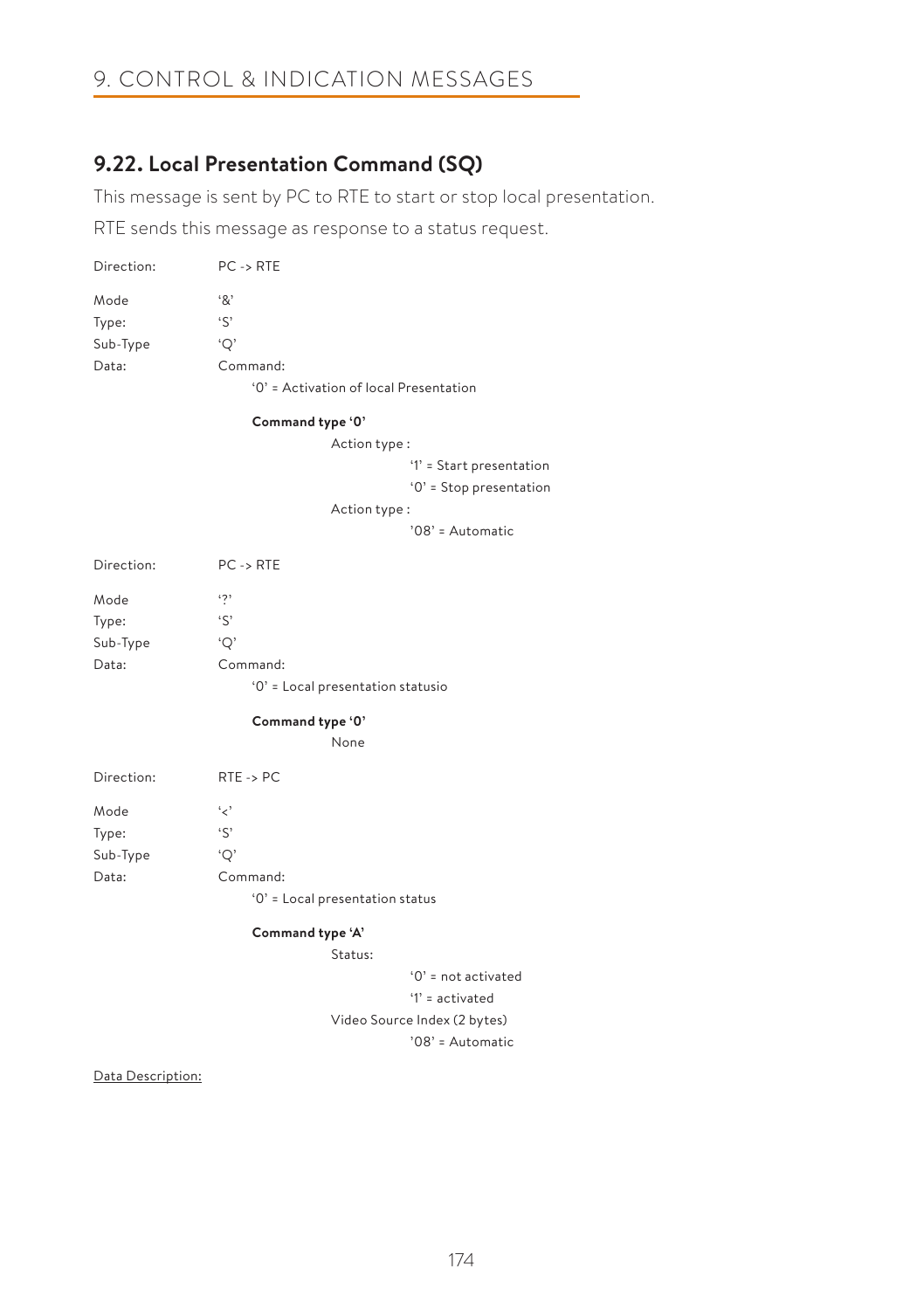# **9.23. Do Not Disturb (DND) Command/Status (SR)**

This message is sent by RTE to PC to indicate the self-view status.

PC sends this message to modify or know the self-view status.

| Direction: | $PC \rightarrow RTE$                                       |
|------------|------------------------------------------------------------|
| Mode       | $8'1'$ ?                                                   |
| Type:      | 'S'                                                        |
| Sub-Type   | 'R'                                                        |
| Data:      | Do not disturb (DND):<br>$'0' = Disable$<br>$'1'$ = Enable |
| Direction: | $RTE \rightarrow PC$                                       |
| Mode       | و مي                                                       |
| Type:      | $\mathfrak{c}$                                             |
| Sub-Type   | 'R'                                                        |
| Data:      | Do not disturb (DND):                                      |
|            | $0'$ = Disabled                                            |
|            | $'1'$ = Enabled                                            |
|            | '2' = Enabled except Trusted                               |

# **9.24. Send chat message (SU)**

This message is sent by RTE to notify an error on the received message:

| Direction: | $PC \rightarrow RTE$  |
|------------|-----------------------|
| Mode       | $\mathfrak{c}$        |
| Type:      | $\lceil \cdot \rceil$ |
| Sub-Type   | '&'                   |
| Data:      | Command:              |
|            | 'M' = Message to send |

**Command type 'M'**

Text message (max 60 ASCII chars)

Data Description: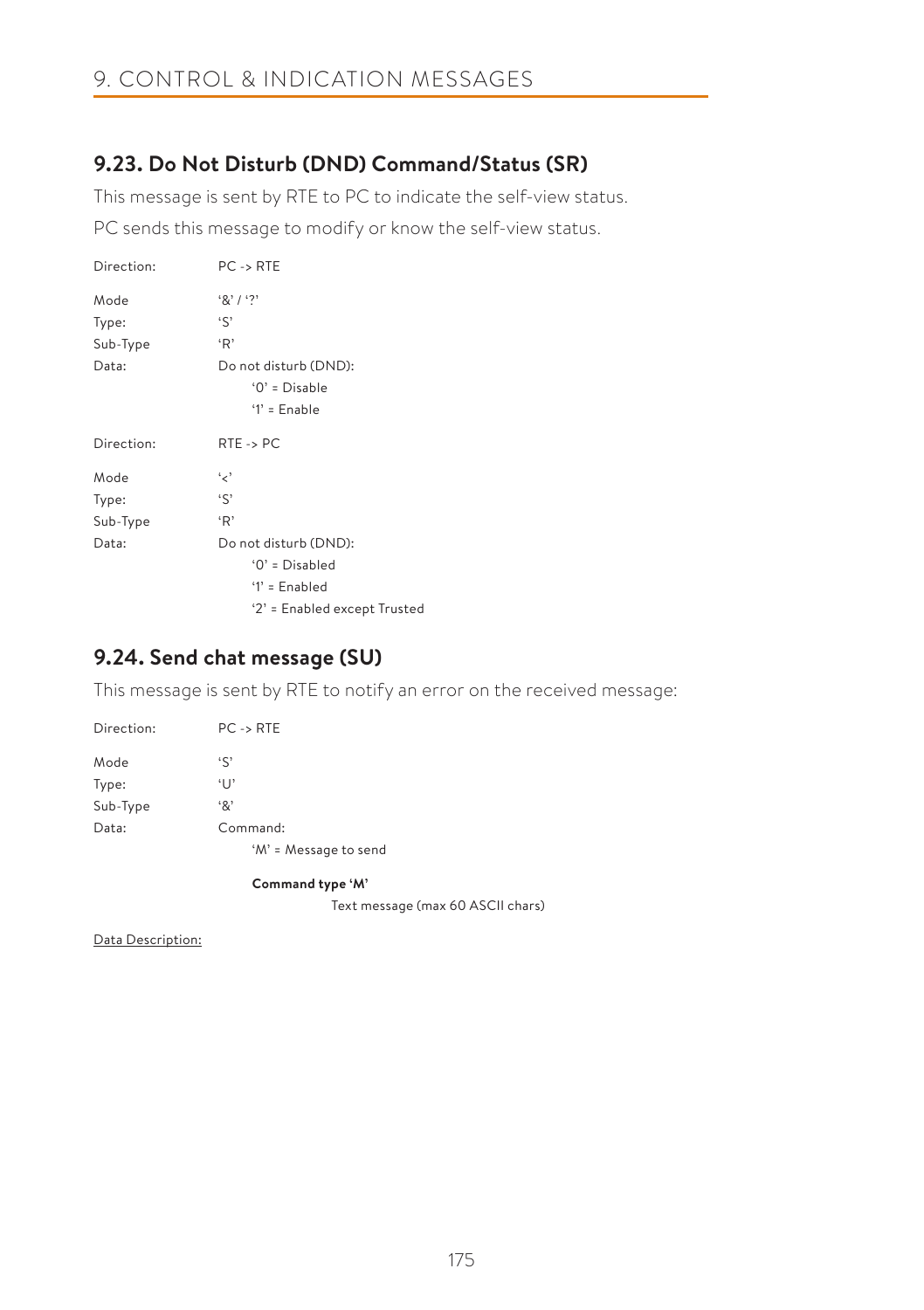# **9.25. Control & Indication Error Message (SE)**

This message is sent by RTE to notify an error on the received message:

| Direction: | $RTE \rightarrow PC$            |
|------------|---------------------------------|
| Mode       | <'                              |
| Type:      | $\mathcal{S}$                   |
| Sub-Type   | $\cdot_F$                       |
| Data:      | Message Type                    |
|            | Sub-type                        |
|            | Error:                          |
|            | '1' = Bad parameter             |
|            | '2' = Unknown message           |
|            | '3' = Wrong message length      |
|            | $4'$ = Bad mode                 |
|            | '5' = Unable to execute command |
|            | Sub-code                        |
|            | If Unable to execute command    |
|            | $'0'$ = system timeout          |
|            | '1' = system busy               |
|            | If Bad parameter                |
|            | Index number of wrong parameter |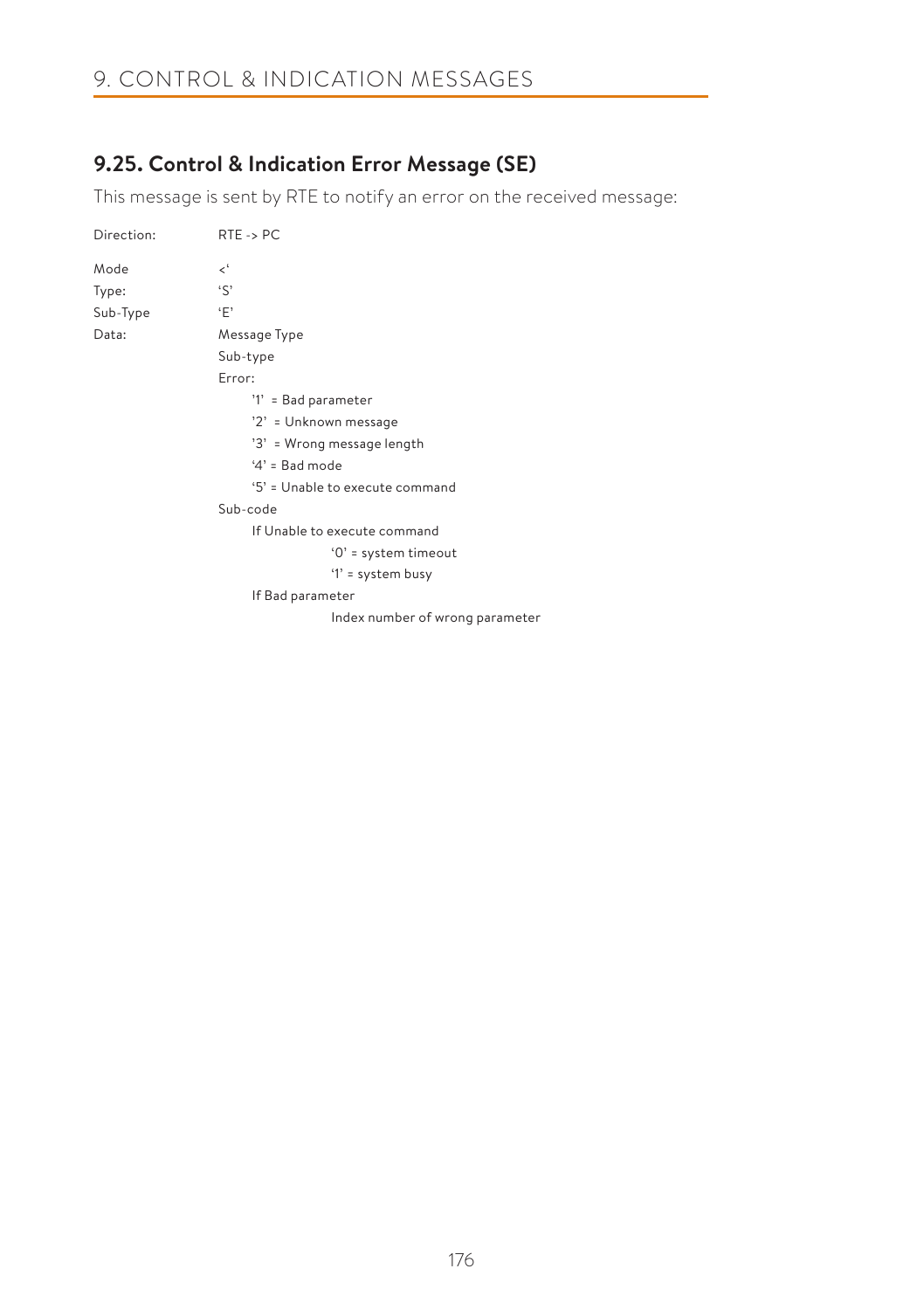The control and indication messages can be used by PC to perform some actions to manage the system.

RTE sends these messages to notify some system's status changes.

# **10.1. System configuration change indication (FA)**

PC sends this message to configure what kind of notification is interested.

RTE sends this message to PC to show a status change on system configuration.

To know what is changed the PC must send one or more commands related to the configuration.

| Direction:    | $PC \rightarrow RTE$                                                    |
|---------------|-------------------------------------------------------------------------|
| Mode<br>Type: | '&'<br>$\cdot$ F'                                                       |
| Sub-Type      | 'Д'                                                                     |
| Data:         | Configure notification:                                                 |
|               | Configuration:                                                          |
|               | '0' = No notification on configuration changes                          |
|               | '1' = Notification on configuration changes                             |
|               | Licenses:                                                               |
|               | '0' = No notification on licenses changes                               |
|               | '1' = Notification on licenses changes                                  |
|               | Recent Call list:                                                       |
|               | '0' = No notification on addressbook changes                            |
|               | '1' = Notification on addressbook changes                               |
|               | Addressbook:                                                            |
|               | '0' = No notification on addressbook changes                            |
|               | '1' = Notification on addressbook changes                               |
|               | LDAP:                                                                   |
|               | '0' = No notification on LDAP changes                                   |
|               | '1' = Notification on LDAP changes                                      |
| Direction:    | $RTE \rightarrow PC$                                                    |
| Mode          | 'ح'                                                                     |
| Type:         | ٠F                                                                      |
| Sub-Type      | 'Α'                                                                     |
| Data:         | Configuration changed (3 bytes):                                        |
|               | '001' = Network IP (ND)                                                 |
|               | '002' = NAT & Dynamic Ports (NTI)                                       |
|               | $'003' = QoS(NQ)$                                                       |
|               | '004' = Terminal mode and capabilities (TF and TI)                      |
|               | '005' = Network H.323 (NH)                                              |
|               | '006' = Network SIP/ISDN/H323 (NM, NA, NH, NO, TH and TF for ISDN only) |
|               | '007' = Terminal MCU (TM)                                               |
|               | '008' = Terminal Location Parameters (TQ)                               |
|               |                                                                         |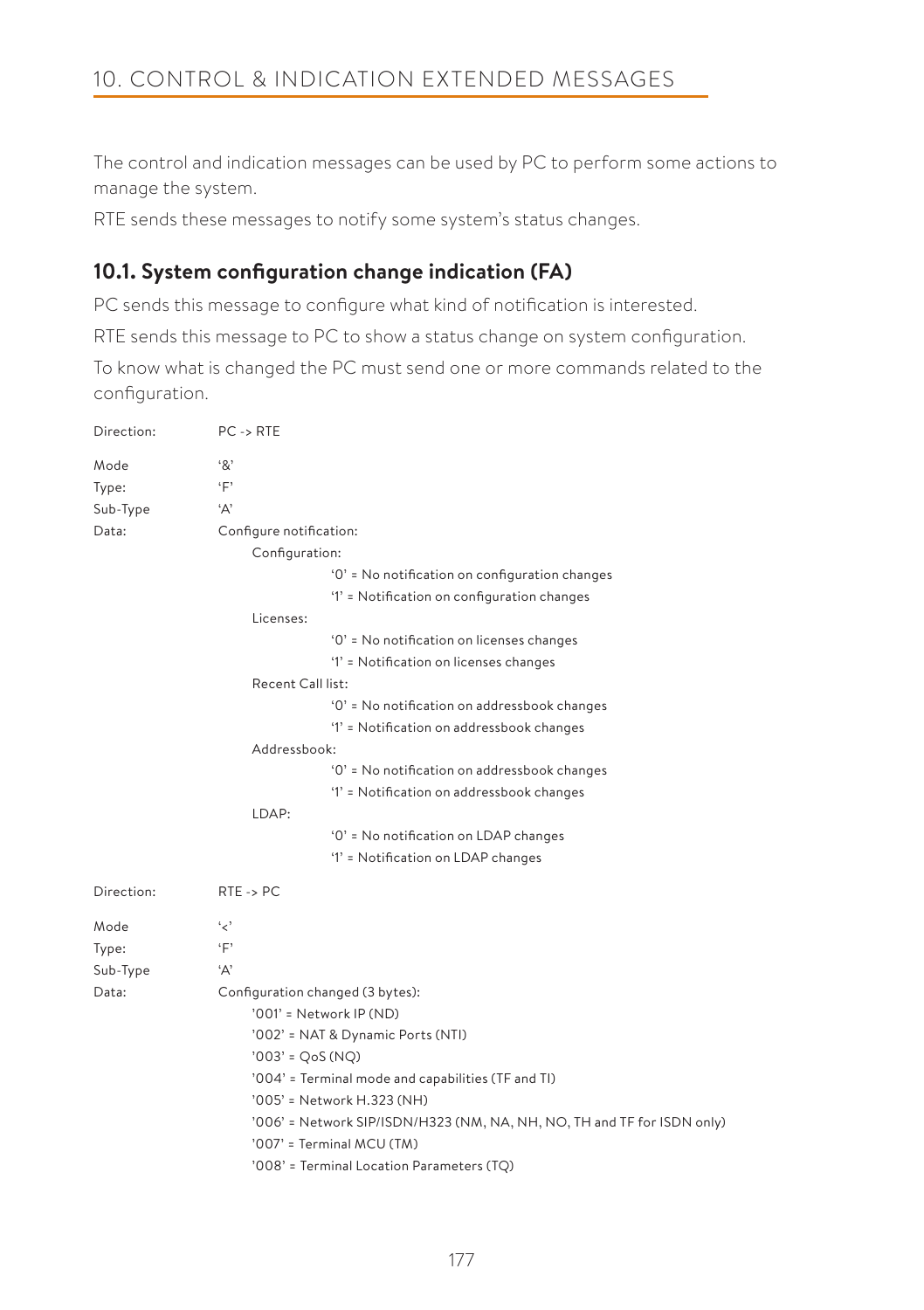'011' = Terminal Call preferences (TAD, NA, TAN, TAA, TC and TU)

 '009' = Terminal Date & Time (TT) '010' = Terminal Date & Time Extended (TB)

 '012' = Terminal Encryption (TO) '013' = Video Quality(TAB and TY) '014' = User preferences (TAC, TQ and TD)

 '015' = PowerOff (TS) '016' = Passwords '017' = Monitor (TAV, TAL, TG and TS) '018' = Camera (TU, TV) '019' = Audio (TN) '020' = Diagnostic Tools (RN and RA) '021' = Predefined Party (NP) '022' = Web (NK) '023' = Web Video (RW) '024' = Telnet (RT) '025' = Download (RD) '026' = AT Commands '027' = SNMP (NS) '028' = Recording (TJ) '029' = Avaya Scopia® control '030' = Equinox management (RS) '031' = Import/Export (TKR) '032' = Screen Link/Mobile Linkl (RB) '033' = Licenses (TW) '034' = Recent Calls list (DW, DT) '035' = Addressbook (DF, DR, DL) '036' = LDAP (DG, DP, DC) '037' = Calendar (RF, DN) Dummies (10 bytes, must be 0) **(for future expansion)**

Data Description:

# **10.2. System download indication (FD)**

RTE sends this message to PC to notify download status.

| Direction: | $RTE \rightarrow PC$         |
|------------|------------------------------|
| Mode       | و ر،                         |
| Type:      | ٠Ε,                          |
| Sub-Type   | $\Delta$                     |
| Data:      | Download Status (two bytes): |
|            | '01' = In-progress           |
|            | $'02'$ = Ended               |
|            | Download Result (two bytes): |
|            | $'01'$ = Success             |
|            | $'02'$ = Failure             |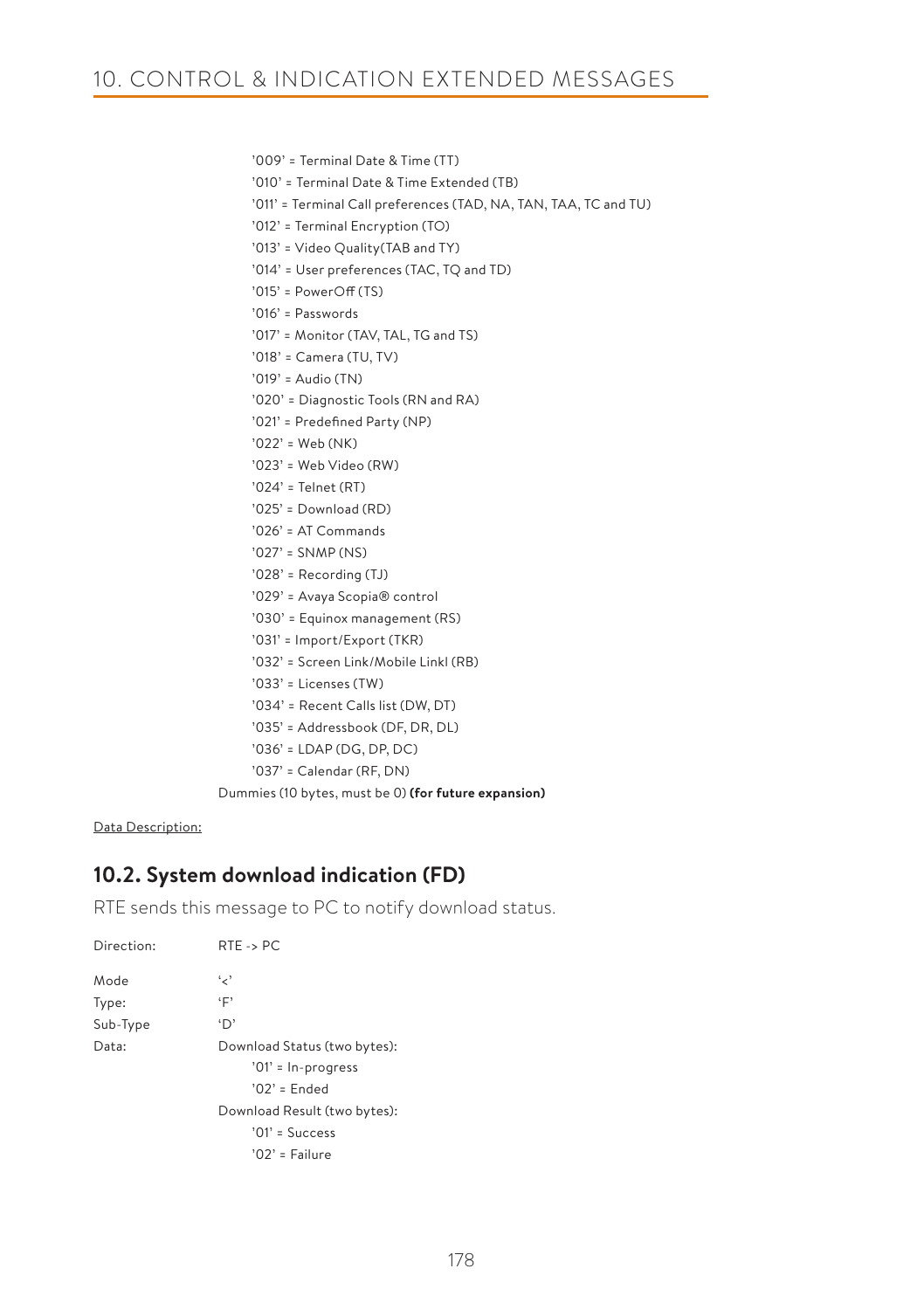Download Failure Reason (two bytes): '00' = None '01' = Interrupted '02' = Password needed '03' = Board error Dummies (20 bytes, must be 0) **(for future expansion)**

Data Description:

# **10.3. System diagnostic indication (FB)**

RTE sends this message to PC to notify system diagnostic status.

| Direction: | $RTE \rightarrow PC$                                 |
|------------|------------------------------------------------------|
| Mode       | و د                                                  |
| Type:      | ٠F                                                   |
| Sub-Type   | B                                                    |
| Data:      | High temperature alarm:                              |
|            | $'1' =$ Alarm on                                     |
|            | $'2' =$ Alarm off                                    |
|            | Gatekeeper alarm:                                    |
|            | $'1' =$ Alarm on                                     |
|            | $'2' =$ Alarm off                                    |
|            | Dummies (20 bytes, must be 0) (for future expansion) |

Data Description:

# **10.4. Alarm indication (FC)**

RTE sends this message to PC to notify alarm status.

| Direction: | $RTF \rightarrow PC$                         |
|------------|----------------------------------------------|
| Mode       | و ر،                                         |
| Type:      | $\cdot$ F'                                   |
| Sub-Type   | `C`                                          |
| Data:      | Alarm type (three bytes):                    |
|            | '001' = Temperature alarm                    |
|            | '002' = System reset alarm                   |
|            | '003' = Unplug video alarm                   |
|            | '004' = Unplug audio alarm                   |
|            | '005' = System stuck alarm                   |
|            | '006' = Network link down alarm              |
|            | '007' = Low connection link quality alarm    |
|            | '008' = Telepresence slave connection alarm  |
|            | '009' = LDAP server connection alarm         |
|            | '010' = Cloud server connection alarm        |
|            | '011' = Download failed alarm                |
|            | '012' = Download restored alarm              |
|            | '013' = Gatekeeper server registration alarm |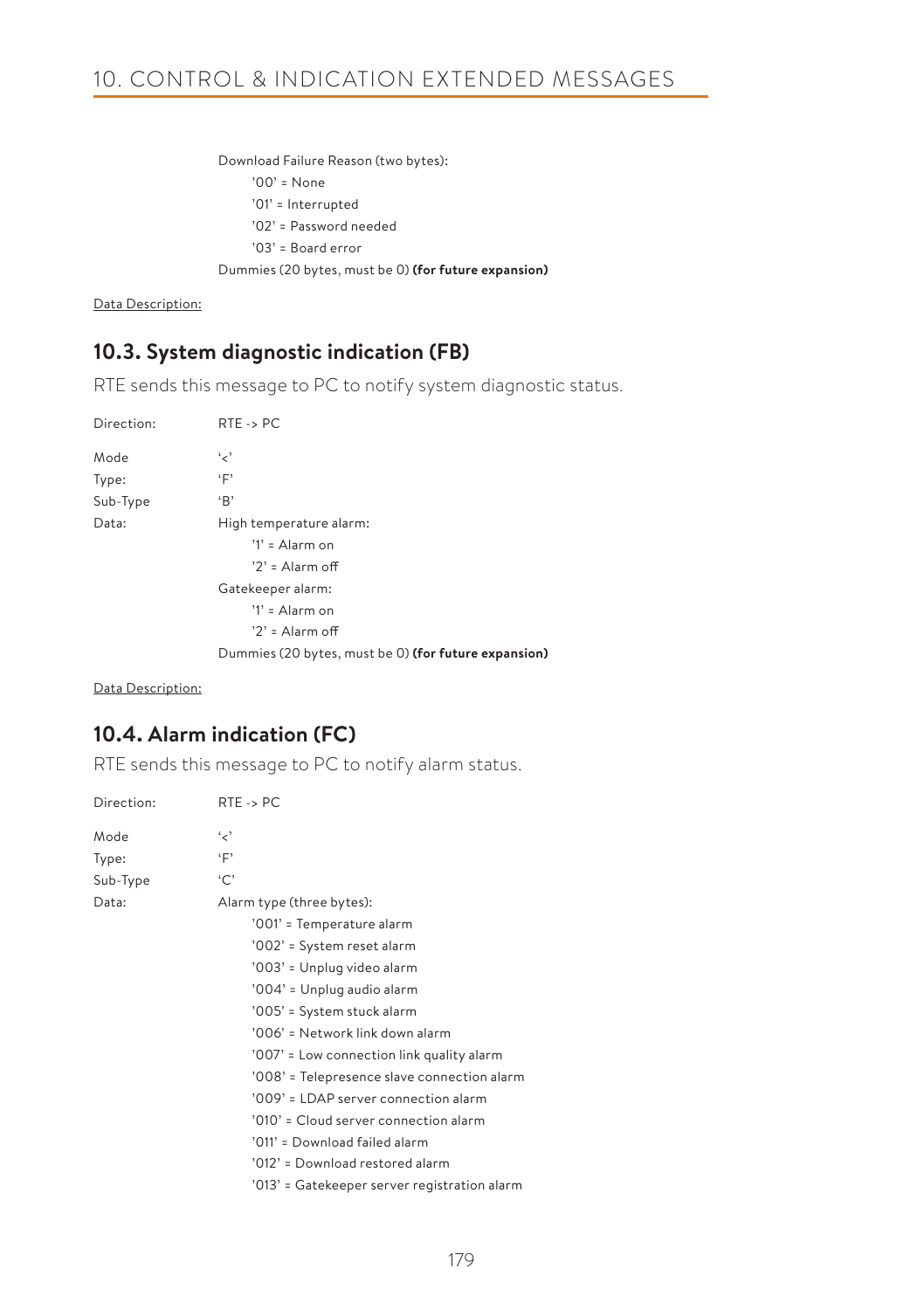'014' = SIP server registration alarm '015' = Presence server registration alarm Alarm status: '0' = Alarm off '1' = Alarm on Dummies (20 bytes, must be 0) **(for future expansion)**

Data Description:

# **10.5. Send command to start browser with URL (FF)**

RTE sends this message to PC to notify alarm status.

| Direction:        | $RTE \rightarrow PC$                                  |
|-------------------|-------------------------------------------------------|
| Mode              | $\cdot$ 8'                                            |
| Type:             | ٠F                                                    |
| Sub-Type          | $\cdot$ F'                                            |
| Data:             | Item:                                                 |
|                   | 'A' = First part of URL                               |
|                   | 'B' = Second part of URL                              |
|                   | 'W' = Starts browser with URL                         |
|                   | Item type 'A'                                         |
|                   | First part URL string (first 64 chars)                |
|                   | Item type 'B'                                         |
|                   | Second part URL string (max 64 chars)                 |
|                   | If item W (Write data):                               |
|                   | Attention: without this command browser doesn't start |
| Data Description: |                                                       |
|                   | 10.6. Calendar indication (FG)                        |

RTE sends this message to PC to notify some changes in calendar meeting's list.

| Direction: | $RTE \rightarrow PC$ |
|------------|----------------------|
| Mode       | و پر پ               |
| Type:      | ٠Γ                   |
| Sub-Type   | G                    |
| Data:      |                      |

Dummies (20 bytes, must be 0) **(for future expansion)**

#### Data Description:

When this message is received by a client, it should update its calendar by calling the DO and DA messages.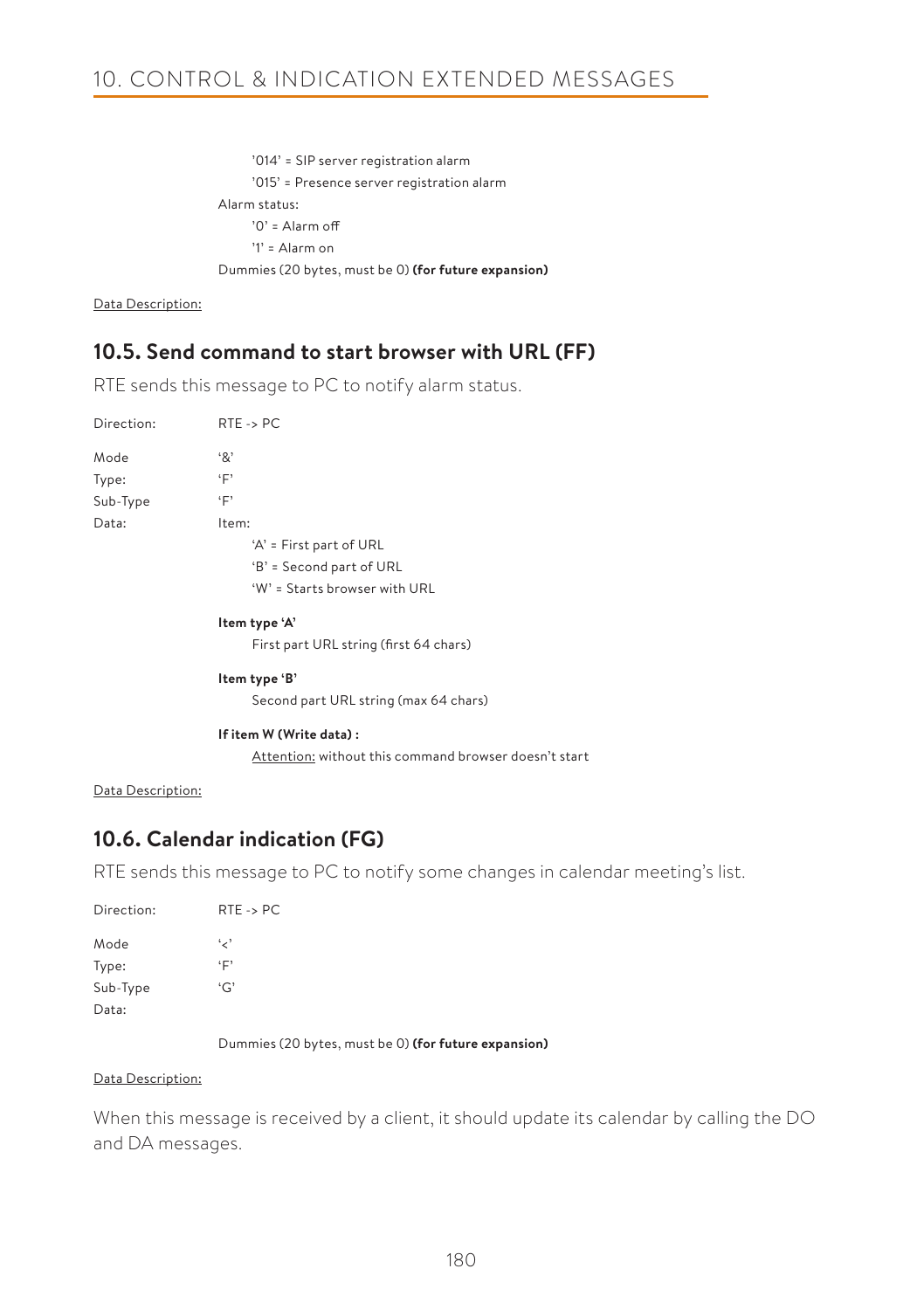# 10. CONTROL & INDICATION EXTENDED MESSAGES

# **10.7. Streaming Management (FH)**

This message is sent by PC to RTE to start/stop streaming.

| Direction: | $RTE \rightarrow PC$                                 |
|------------|------------------------------------------------------|
| Mode       | 8' / ?                                               |
| Type:      | ٠F                                                   |
| Sub-Type   | H                                                    |
| Data:      | Item:                                                |
|            | 'A' = Start/Stop streaming                           |
|            | Item type 'A'                                        |
|            | $'0'$ = Stop streaming                               |
|            | $'1'$ = Start streaming                              |
|            | Dummies (10 bytes, must be 0) (for future expansion) |
| Direction: | $RTE \rightarrow PC$                                 |
| Mode       | و د                                                  |
| Type:      | ٠F                                                   |
| Sub-Type   | ʻΗ'                                                  |
| Data:      | See above.                                           |

Data Description:

# **10.8. Control & Indication Extended Error Message (FE)**

This message is sent by RTE to notify an error on the received message:

| Direction: | $RTE \rightarrow PC$            |
|------------|---------------------------------|
| Mode       | و د                             |
| Type:      | $\cdot_F$                       |
| Sub-Type   | $\cdot_F$                       |
| Data:      | Message Type                    |
|            | Sub-type                        |
|            | Error:                          |
|            | '1' = Bad parameter             |
|            | '2' = Unknown message           |
|            | '3' = Wrong message length      |
|            | $4'$ = Bad mode                 |
|            | '5' = Unable to execute command |
|            | Sub-code                        |
|            | If Unable to execute command    |
|            | $'0'$ = system timeout          |
|            | '1' = system busy               |
|            | If Bad parameter                |
|            | Index number of wrong parameter |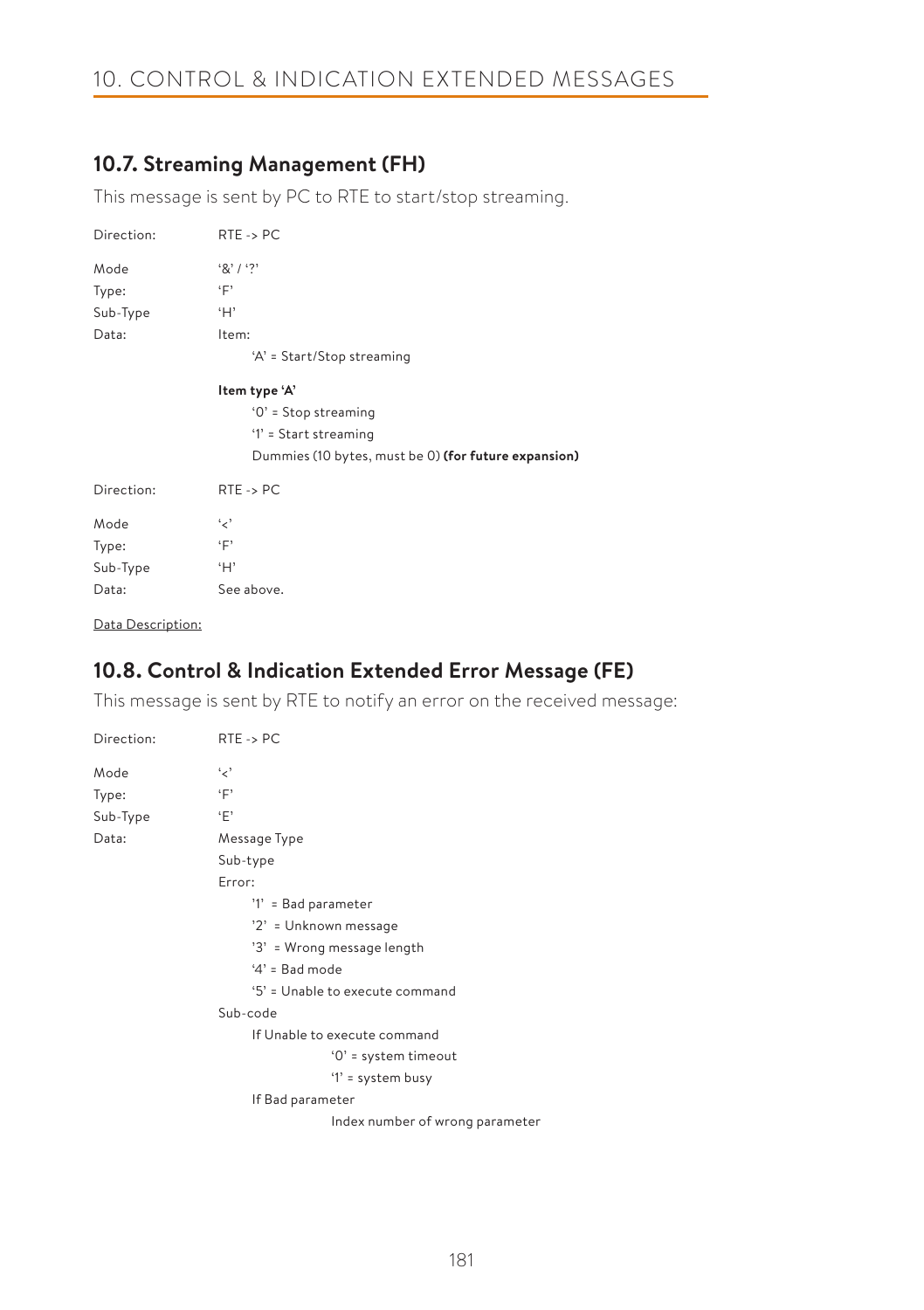The certificate management messages can be used by PC to perform some actions for SSL/TLS server/client certificates used by the system.

# **11.1. Create a Certificate Signing Request (CSR) (AA)**

PC sends this message to create a new Certificate Signing Request (CSR).

This message is sent by the RTE to reply to a reading request.

| Direction: | $PC \rightarrow RTE$                                                                                                                                                                                                                                                                                   |
|------------|--------------------------------------------------------------------------------------------------------------------------------------------------------------------------------------------------------------------------------------------------------------------------------------------------------|
| Mode       | 8/3                                                                                                                                                                                                                                                                                                    |
| Type:      | A                                                                                                                                                                                                                                                                                                      |
| Sub-Type   | 'Д'                                                                                                                                                                                                                                                                                                    |
| Data:      | Protocol type (2 bytes):<br>$'01'$ = TLS<br>$'02'$ = WEB<br>$'03' = 802.1x$<br>'04'= Recording<br>Command type:<br>'N' = System Name or IP address<br>'C' = Country<br>'S' = State Full Name<br>$'L'$ = Locality<br>'O' = Organization<br>'U' = Organizational Unit<br>$'M' = E$ -mail<br>'W' = Create |
|            |                                                                                                                                                                                                                                                                                                        |
|            | Item type 'N'                                                                                                                                                                                                                                                                                          |
|            | System Name or IP address (max 64 ASCII chars)                                                                                                                                                                                                                                                         |
|            | Item type 'C'                                                                                                                                                                                                                                                                                          |
|            | Country (max 2 ASCII chars)                                                                                                                                                                                                                                                                            |
|            | Item type 'S'                                                                                                                                                                                                                                                                                          |
|            | State Full Name (max 64 ASCII chars)                                                                                                                                                                                                                                                                   |
|            | Item type 'L'                                                                                                                                                                                                                                                                                          |
|            | Locality (max 64 ASCII chars)                                                                                                                                                                                                                                                                          |
|            | Item type 'O'                                                                                                                                                                                                                                                                                          |
|            | Organization (max 64 ASCII chars)                                                                                                                                                                                                                                                                      |
|            | Item type 'U'                                                                                                                                                                                                                                                                                          |
|            | Organizational Unit (max 64 ASCII chars)                                                                                                                                                                                                                                                               |
|            | Item type 'M'                                                                                                                                                                                                                                                                                          |
|            | E-mail (max 64 ASCII chars)                                                                                                                                                                                                                                                                            |
|            | If command type 'W' (Create CSR):                                                                                                                                                                                                                                                                      |
|            | None                                                                                                                                                                                                                                                                                                   |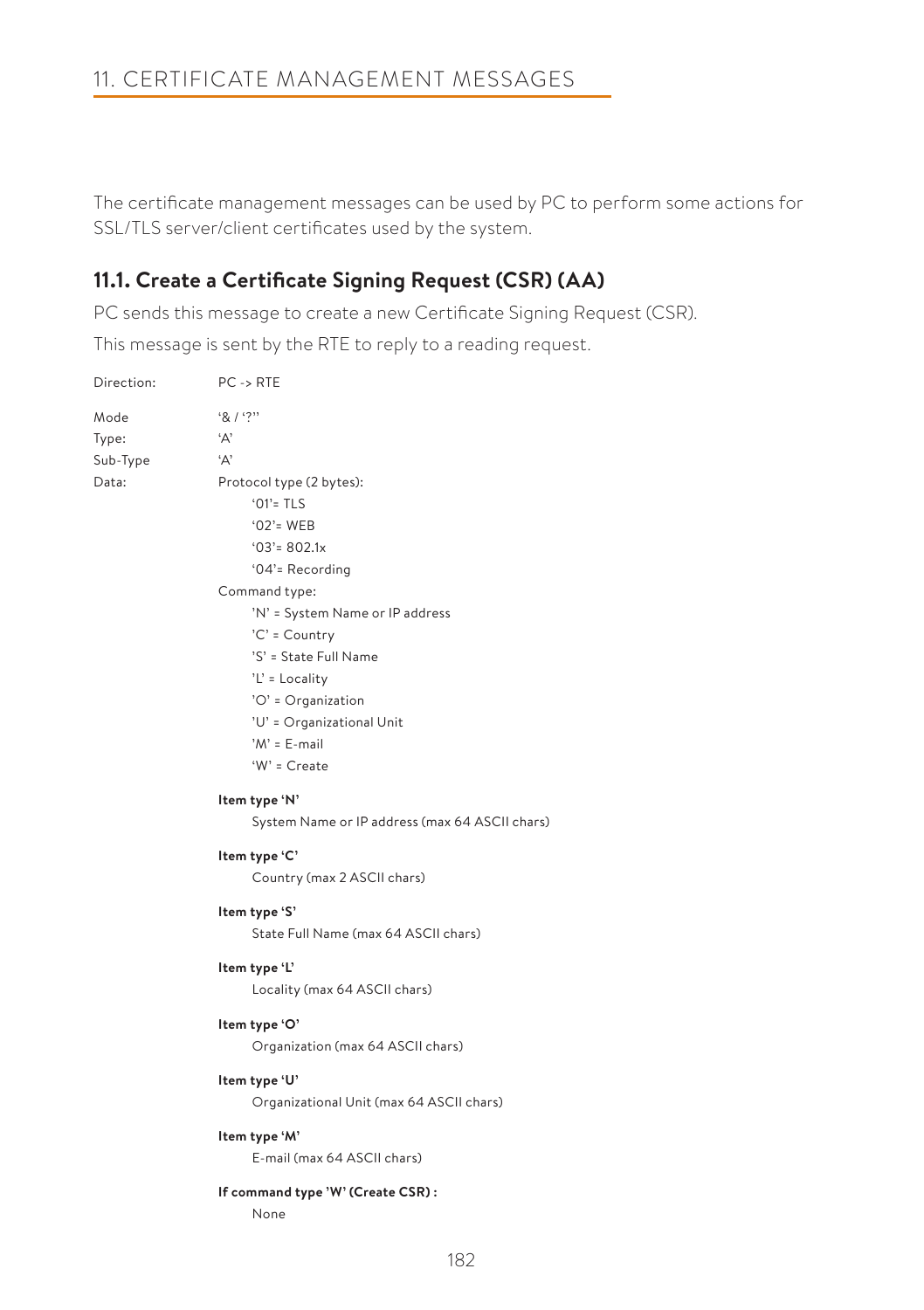# 11. CERTIFICATE MANAGEMENT MESSAGES

| Direction: | $RTE \rightarrow PC$ |
|------------|----------------------|
| Mode       | و پر پ               |
| Type:      | ٠д,                  |
| Sub-Type   | ٠д,                  |
| Data:      | See above            |

Data Description:

# **11.2. Certificate transfer management (AB)**

This message is sent by PC to RTE to download or upload certificates.

| Direction: | $PC \rightarrow RTE$                                                         |
|------------|------------------------------------------------------------------------------|
| Mode       | '&'                                                                          |
| Type:      | 'А'                                                                          |
| Sub-Type   | B                                                                            |
| Data:      | Command Type:                                                                |
|            | $'F' = Set FTP URL$                                                          |
|            | 'U' = Set FTP username                                                       |
|            | 'P' = Set FTP password                                                       |
|            | 'S' = Send CSR file to FTP server configured by F command                    |
|            | 'R' = Download a new certificate from the FTP server configured by F command |
|            | Item type 'F'                                                                |
|            | FTP Server URL (max 60 ASCII chars)                                          |
|            | Item type 'U'                                                                |
|            | FTP Username (max 60 ASCII chars)                                            |
|            | Item type 'P'                                                                |
|            | FTP Password (max 60 ASCII chars)                                            |
|            | Item type 'S'                                                                |
|            | Protocol Type (2 bytes):                                                     |
|            | $'01'$ = TLS                                                                 |
|            | $'02'$ = WEB                                                                 |
|            | $'03' = 802.1x$                                                              |
|            | '04'= Recording                                                              |
|            | Certificate type (2 bytes):                                                  |
|            | $'01'$ = CSR                                                                 |
|            | Command type 'R'                                                             |
|            | Protocol Type (2 bytes):                                                     |
|            | '00'= None (used with type 4)                                                |
|            | $'01'$ = TLS                                                                 |
|            | $'02'$ = WEB                                                                 |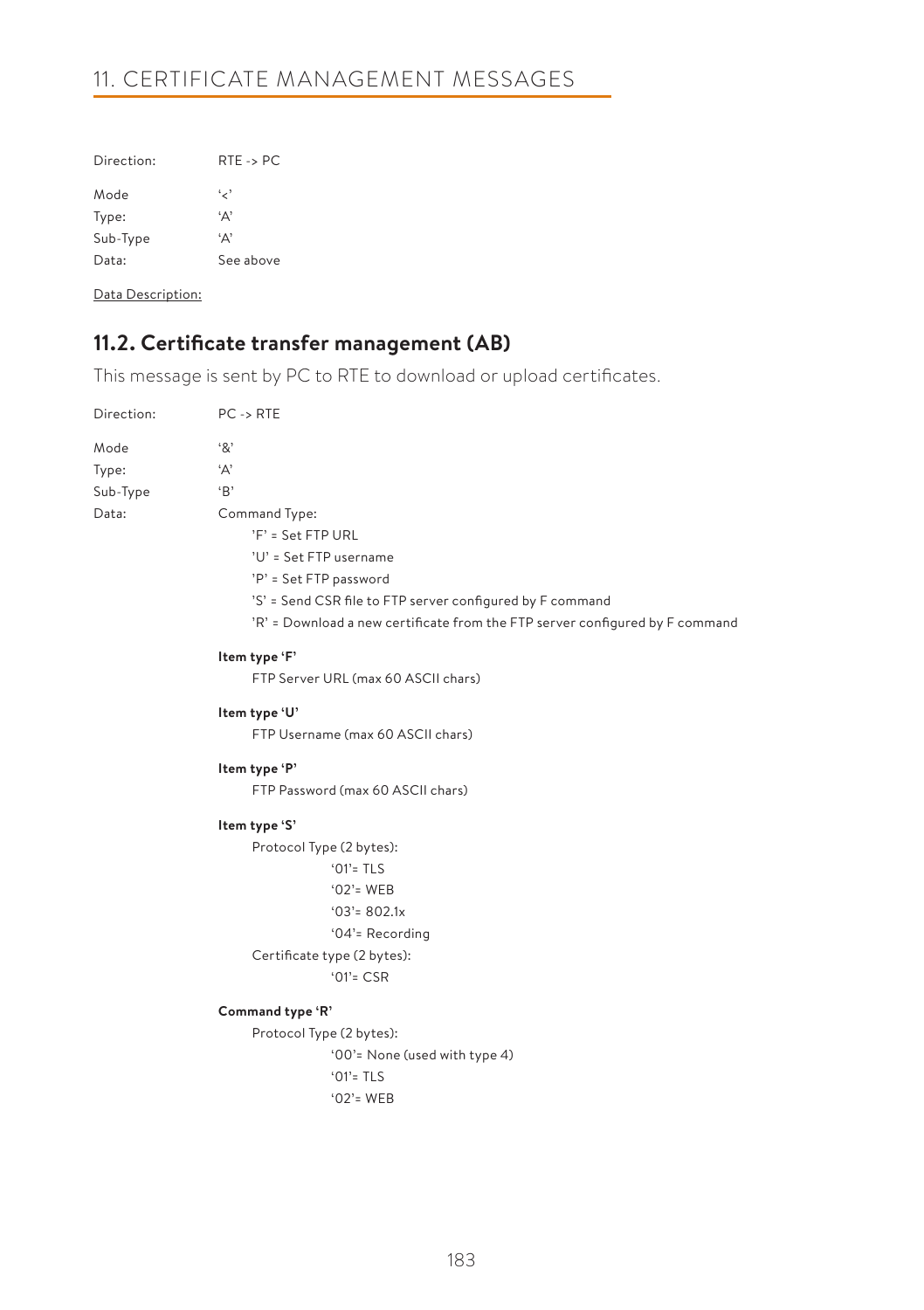'03'= 802.1x '04'= Recording Certificate type (2 bytes): '01'= Authority Certificate '02'= System Signed Certificate '03'= System Certificate in PKCS#12 format '04'= Authority Root Certificate '05'= System and Authority Certificate in PKCS#7 format

## Data Description:

## **Command 'R'**

The R command is used to download a new certificate from the URL previously specified by F command. Certificate must be renamed in this manner depending on the Certificate Type and must be in the same directory of the URL set by F command:

> Authority Certificate : **cacert.pem** System Signed Certificate : **cert.pem** System Certificate in PKCS#12 format : **pkcs.p12** Authority Root Certificate : **caroot.pem** System and Authority Certificate in PKCS#7 **pkcs.p7**

# **11.3. Certificate management (AC)**

This message is sent by PC to RTE to make action on certificates or to read info about certificate status.

It is sent by RTE to PC as an answer to reading request.

| Direction: | $PC \rightarrow RTE$              |
|------------|-----------------------------------|
| Mode       | '&'                               |
| Type:      | 'Α'                               |
| Sub-Type   | `C`                               |
| Data:      | Command Type:                     |
|            | 'l' = Import a certificate        |
|            | 'A' = Apply a certificate         |
|            | 'D' = Delete a system certificate |
|            | 'R' = Delete Root CA certificate  |
|            | 'B' = Back-up and restore         |
|            | Command type 'l'                  |
|            | Protocol Type (2 bytes):          |
|            | '00'= None (used with type 4)     |
|            | $'01'$ = TLS                      |
|            | $'02'$ = WEB                      |
|            | $'03' = 802.1x$                   |
|            | '04'= Recording                   |
|            | Certificate type (2 bytes):       |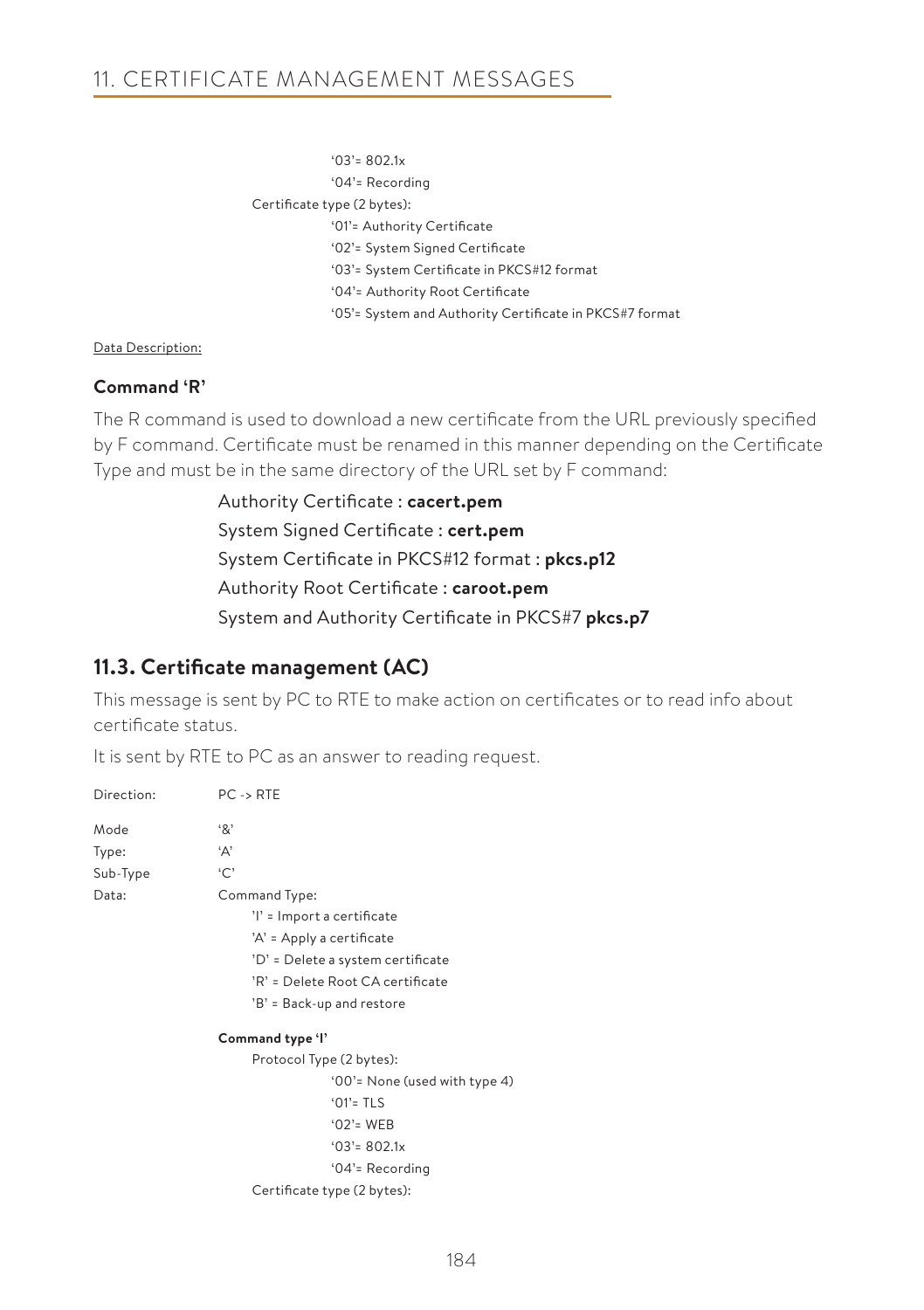```
 '01'= Authority Certificate
```
- '02'= System Signed Certificate
- '03'= System Certificate in PKCS#12 format
- '04'= Authority Root Certificate
- '05'= System and Authority Certificate in PKCS#7 format
- '02'= WEB
- '03'= 802.1x
- '04'= Recording
- PKCS#12 password (max 32 ASCII chars)

## **Command type 'A'**

Protocol Type (2 bytes): '01'= TLS

- '02'= WEB
- '03'= 802.1x
- '04'= Recording

## **Command type 'D'**

Protocol Type (2 bytes): '01'= TLS '02'= WEB '03'= 802.1x '04'= Recording

### **Command type 'R'**

Index (2 bytes): '00'…'Number of Root CA Certificates - 1'

### **Command type 'B'**

Protocol Type (2 bytes): '01'= TLS '02'= WEB '03'= 802.1x

- '04'= Recording
- Operation type (2 bytes)

'01'= Backup into USB key

```
 '02'= Export PKCS#12 file
```
'02'= Backup into USB key and Remove

```
 '03'= Restore
```
## PKCS#12 password (max 32 ASCII chars)

| Direction: | $PC \rightarrow RTE$      |
|------------|---------------------------|
| Mode       | $\ddot{\phantom{0}}$      |
| Type:      | 'Α'                       |
| Sub-Type   | $\cdot$ C                 |
| Data:      | Command Type:             |
|            | 'G' = Generic Information |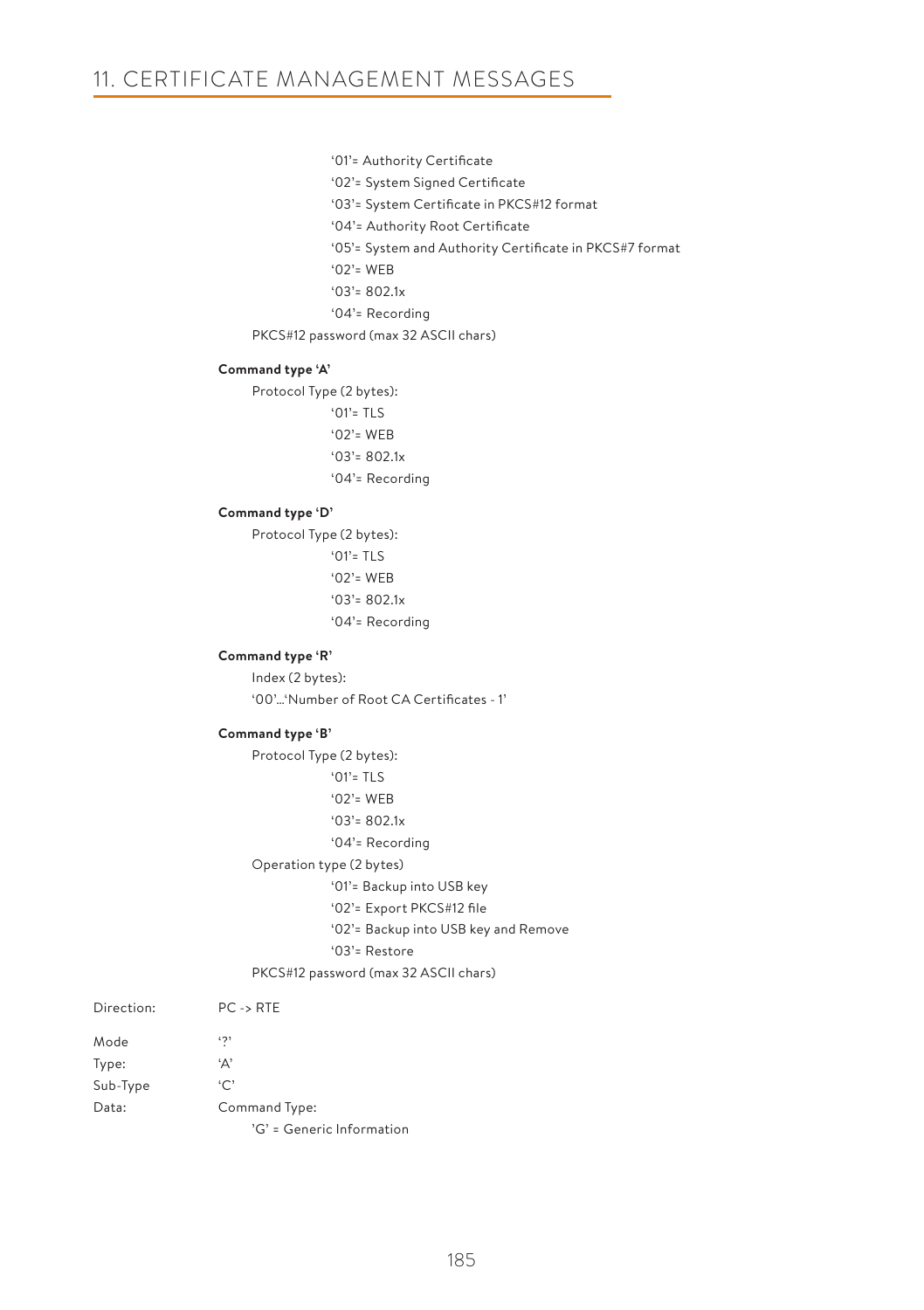|            | Command type 'G'                                   |
|------------|----------------------------------------------------|
|            | Protocol Type (2 bytes):                           |
|            | $'01'$ = TLS                                       |
|            | $'02'$ = WEB                                       |
|            | $'03' = 802.1x$                                    |
|            | '04'= Recording                                    |
| Direction: | $RTE->PC$                                          |
| Mode       | ٠,                                                 |
| Type:      | 'A'                                                |
| Sub-Type   | °C                                                 |
| Data:      | Command Type:                                      |
|            | 'G' = Generic Information                          |
|            | Command type 'G'                                   |
|            | Protocol Type (2 bytes):                           |
|            | ' $01'$ = TLS                                      |
|            | $'02'$ = WEB                                       |
|            | $'03' = 802.1x$                                    |
|            | '04'= Recording                                    |
|            | Certificate Status (2 bytes):                      |
|            | '00'= No certificate                               |
|            | '01'= CSR has been created                         |
|            | '02'= CSR has been downloaded                      |
|            | '03'= Authority certificate has been imported      |
|            | '04'= Signed system certificate has been imported  |
|            | '05'= A valid certificate is in use                |
|            | Dummy (15 bytes, must be 0) (for future expansion) |

## Data Description:

# **Command type A**

This command must be sent after importing the CA and system certificates to enable the system to start to use them.

# **11.4. Read Root Certificate data (AR)**

This message is sent by PC to RTE to read data about Root Authority certificates

This message is sent by RTE to PC to answer to the read request.

| Direction: | $PC \rightarrow RTE$             |
|------------|----------------------------------|
| Mode       | $\ddot{\phantom{0}}$             |
| Type:      | 'Α'                              |
| Sub-Type   | 'R'                              |
| Data:      | Command Type:                    |
|            | 'G' = Generic Information        |
|            | 'S' = Read first part of Subject |
|            | 'T' = Read second part of Subjec |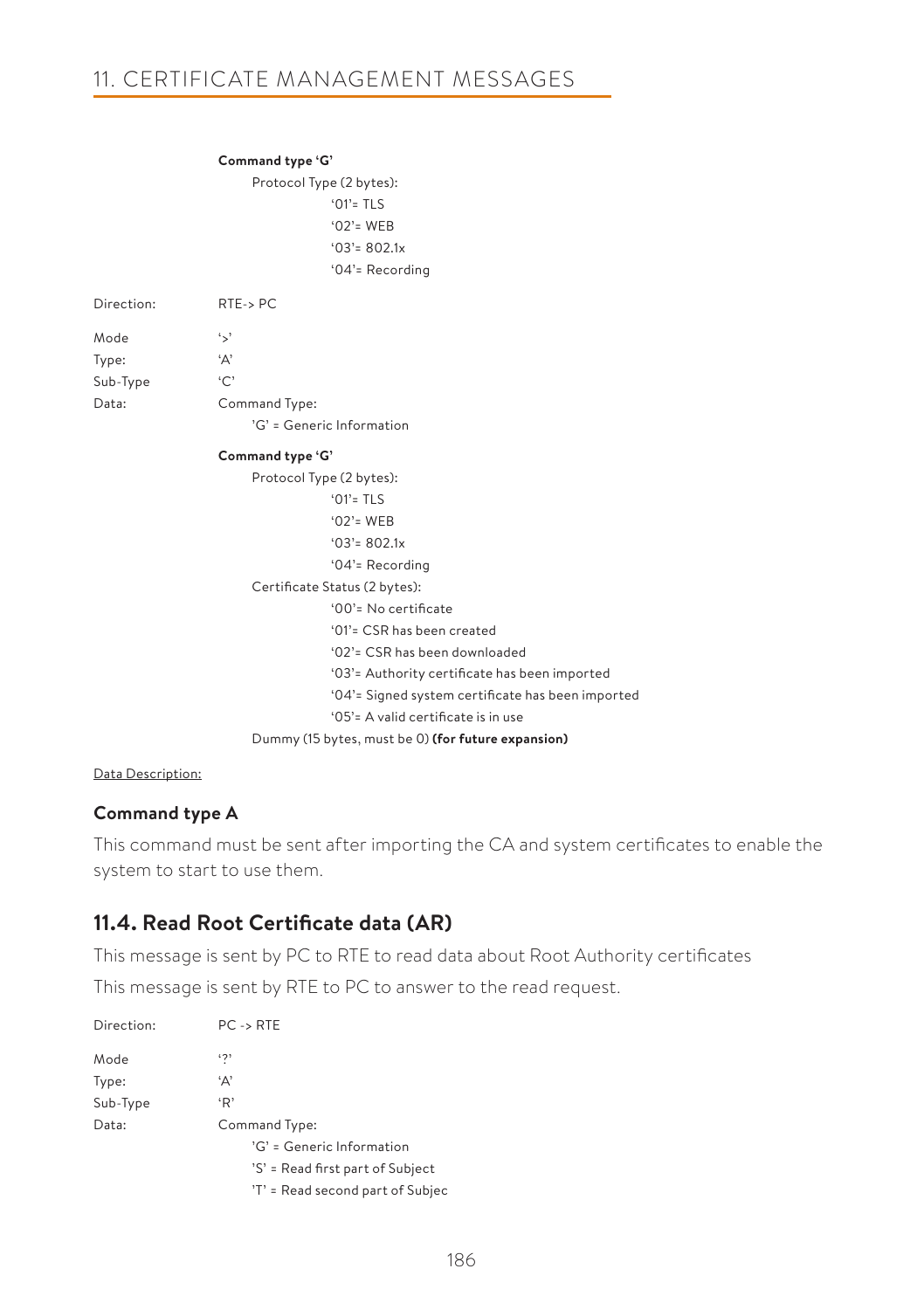### **Command type 'G'**

None

### **Command type 'I'**

| Index (2 bytes):                         |  |
|------------------------------------------|--|
| '00' Number of Root CA Certificates - 1' |  |

| Direction <sup>.</sup> | $RTE \rightarrow PC$ |
|------------------------|----------------------|
| Mode                   | و ر،                 |
| Type:                  | ۰Δ'                  |
| Sub-Type               | 'D'                  |
| Data:                  | Response Type:       |
|                        | $G' = G$ eneric      |
|                        |                      |

- 'S' = First part of Subject
- 'T' = Second part of Subject

### **Response type 'G'**

Number of Root CA Certificates (2 bytes): '00'…'99' Dummy (15 bytes, must be 0) **(for future expansion)**

### **Response type 'S'**

```
 Index (2 bytes):
'00'… Number of Root CA Certificates - 1'
First part of Subject (max 64 ASCII chars)
```
### **Response type 'T'**

```
Index (2 bytes):
'00'… Number of Root CA Certificates - 1'
Second part of Subject (max 64 ASCII chars)
```
### Data Description:

# **11.5. Certificate Error Message (AE)**

This message is sent by RTE to notify an error on the received message:

| Direction: | $RTE \rightarrow PC$            |
|------------|---------------------------------|
| Mode       | ، ج'                            |
| Type:      | 'Α'                             |
| Sub-Type   | ٠F'                             |
| Data:      | Message Type                    |
|            | Sub-type                        |
|            | Error:                          |
|            | '1' = Bad parameter             |
|            | '2' = Unknown message           |
|            | '3' = Wrong message length      |
|            | ' $4$ ' = Bad mode              |
|            | '5' = Unable to execute command |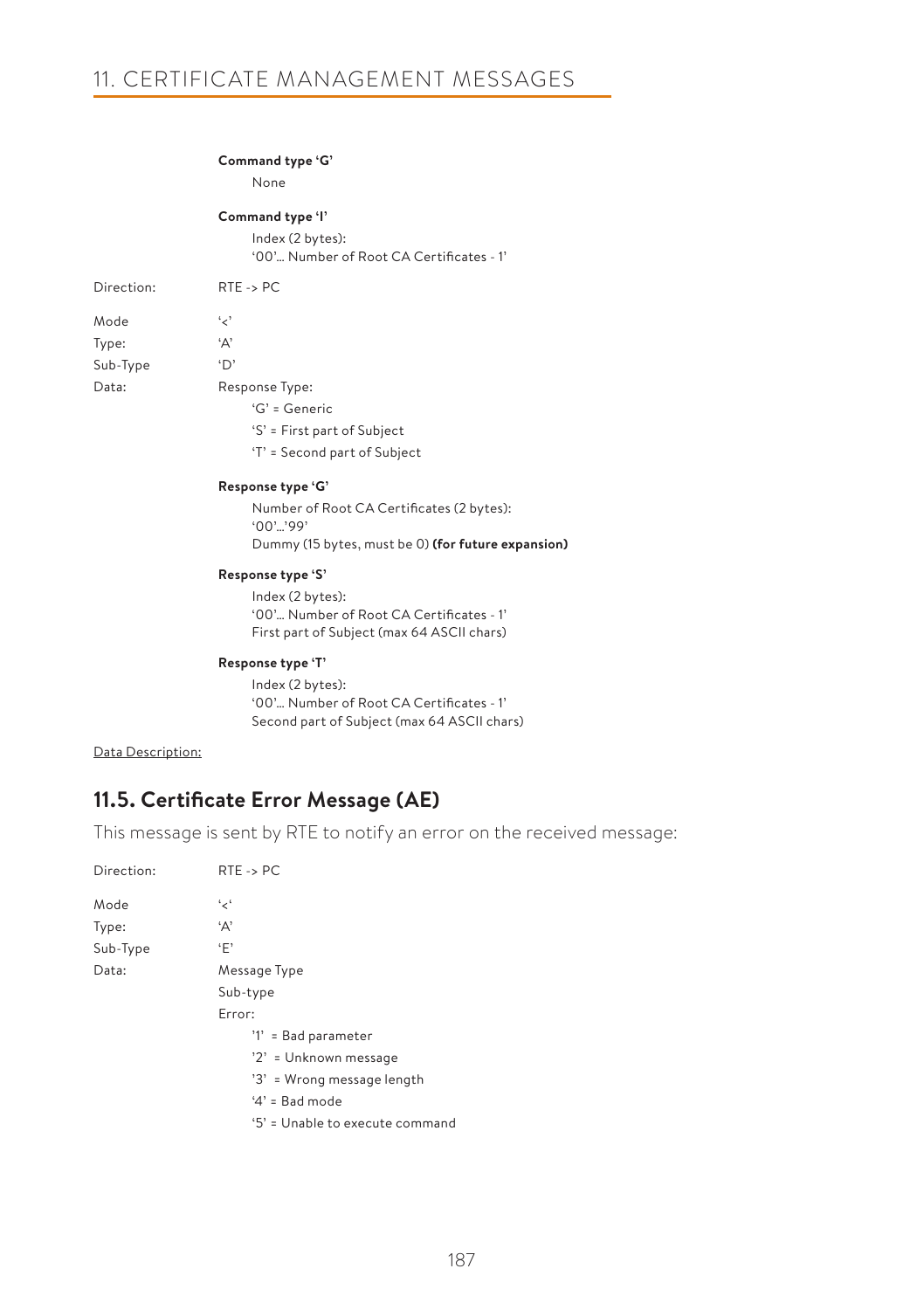# 11. CERTIFICATE MANAGEMENT MESSAGES

Sub-code

If Unable to execute command

'0' = system timeout

'1' = system busy

If Bad parameter

Index number of wrong parameter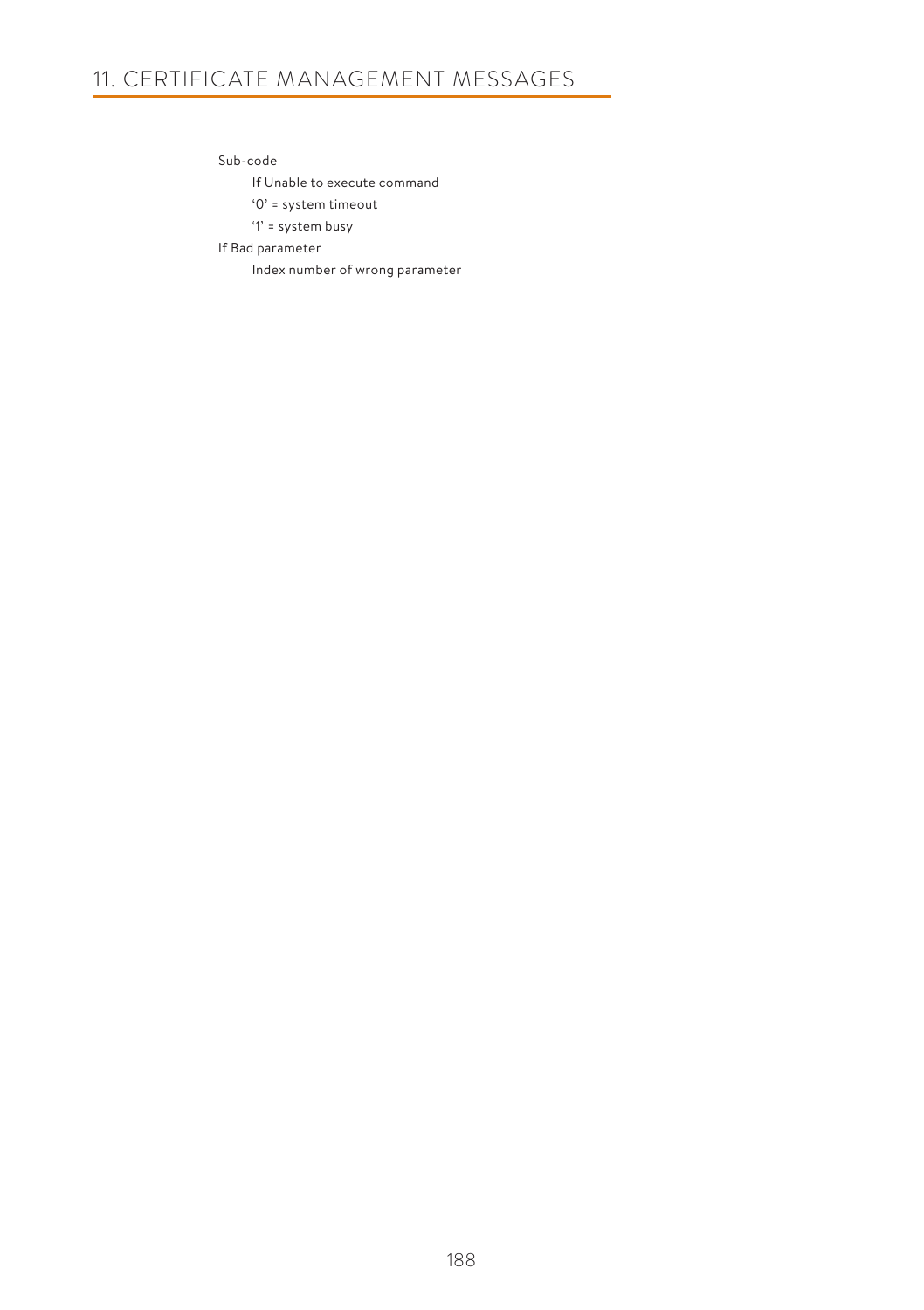The Diagnostic messages are used to know some HW, SW or feature status.

# **12.1. Connection Status (PC)**

This message is sent by PC to RTE in order to know the connection status and the status of the local and remote terminal's parameters.

```
Direction: PC -> RTE
Mode '?'
Type: 'P'
Sub-Type 'C'
Data: Terminal Number (2 ASCII digits):
Direction: PC -> RTE
Mode '<'
Type: 'P'
Sub-Type 'C'
Data: Terminal Number (2 bytes):
                   Type (2 bytes):
                        'G0' = Generic Information
                        'N0' = Call number
                        'M0' = Terminal name
                        'RT' = Rate Tx parameters
                        'RR' = Rate Rx parameters
                        'AT' = Audio Tx parameters
                        'AR' = Audio Rx parameters
                        'VT' = Video Tx parameters
                        'VR' = Video Rx parameters
                        'HT' = Dual Video Tx parameters
                        'HR' = Dual Video Rx parameters
                        'PR' = Packet Rx percentage lost
                        'PT' = Packet Tx percentage lost 
                        'JR' = Packet Rx jitter
                        'JT' = Packet Tx jitter 
                        'L0' = Link quality indicator 
                   If Type = 'G0'
                       Interface (2 bytes):
                                   '01' = LAN
                                   '06' = SIP
                       Mcu (1 byte):
                                  '0' = point-to-point
                                  '1' = multiconference activated
                       Outgoing (1 byte):
                                  '0' = incoming
                                   '1' = outgoing
                       Dummy (1 byte, must be 0) (for future expansion)
                       Audio Loop Mode (1 byte):
                                  '1' = audio looped
                                  '0' = audio not looped
                       Video Loop Mode (1 byte):
```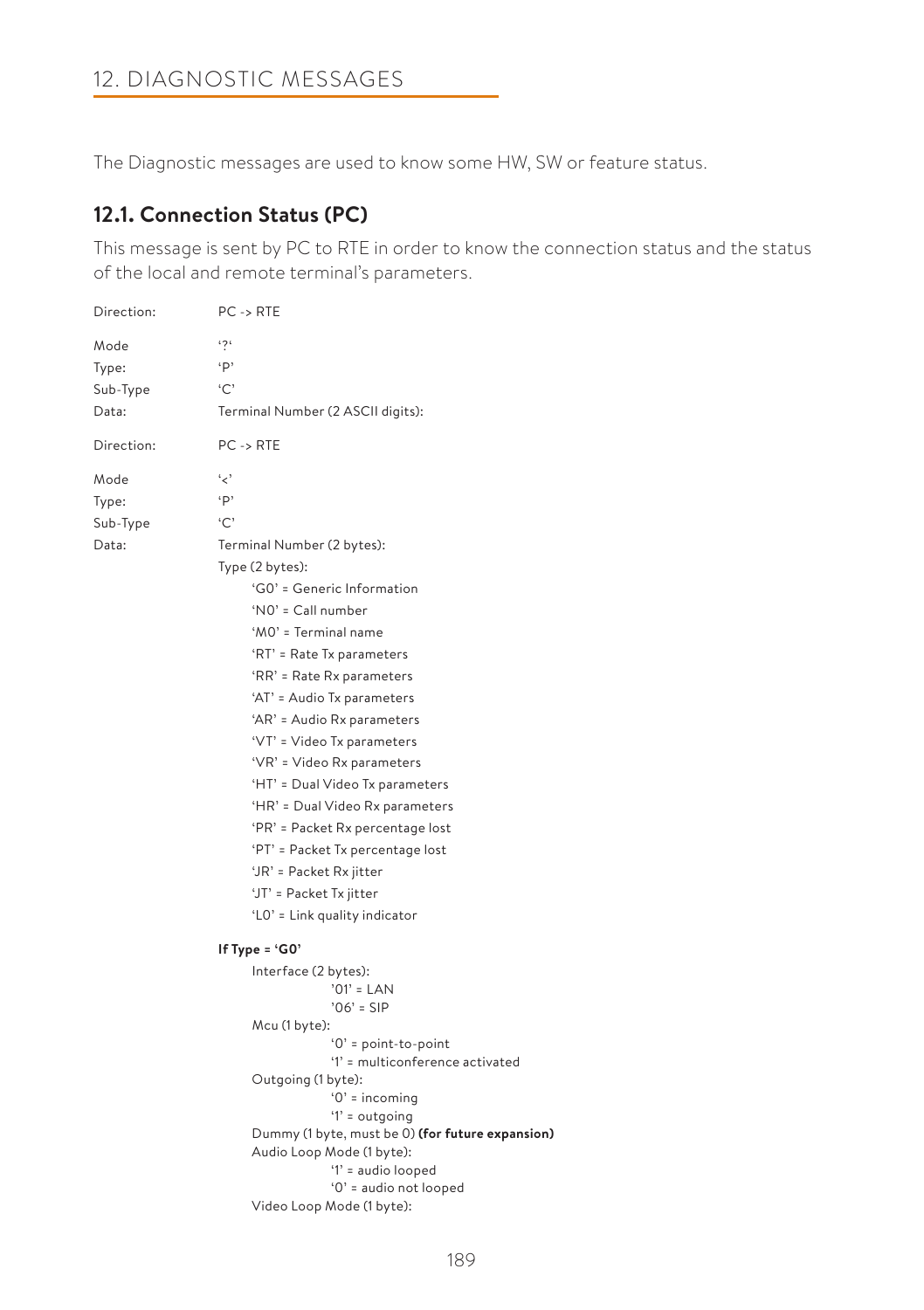```
'1' = video looped
```
'0' = video not looped

```
Dual Video Loop Mode (1 byte):
```
- '1' = dual video looped
- '0' = dual video not looped

H.239(1 byte):

- '1' = dual video with H.239 protocol
- '0' = dual video with a proprietary protocol

### **If Type = 'N0'**

Call number (max 64 ASCII chars)

### **If Type = 'M0'**

Terminal Name (max 64 ASCII chars)

### **If Type = 'RT' or Type = 'RR'**

Rate value (fixed to 10 digits) '000000000' = no rate '0000000001' = 64K '0000000002' = 2x64K '0000000003' = 3x64K '0000000004' = 4x64K '0000000005' = 5x64K '0000000006' = 6x64K '0000000007' = 7x64K '0000000008' = 8x64K '0000000009' = 9x64K '0000000010' = 10x64K '0000000011' = 11x64K '0000000012' = 12x64K '0000000013' = 128K '0000000014' = 192K '0000000015' = 256K '0000000016' = 320K '0000000017' = 384K '0000000018' = 448K '0000000019' = 512K '0000000020' = 768K '0000000021' = 1152K '0000000022' = 1472K '0000000023' = 1536K '0000000024' = 1920K '0000000025' = 2560K '0000000026' = 3072K '0000000027' = 3584K '0000000028' = 4096K '0000000029' = 4608K '0000000030' = 5120K '0000000031' = 5632K '0000000032' = 6144K '0000000033' = 6656K '0000000034' = 7168K '0000000035' = 7680K '0000000036' = 8192K '0000000037' = 576K '0000000038' = 640K '0000000039' = 704K '0000000040' = 1728K '0000000041' = 2048K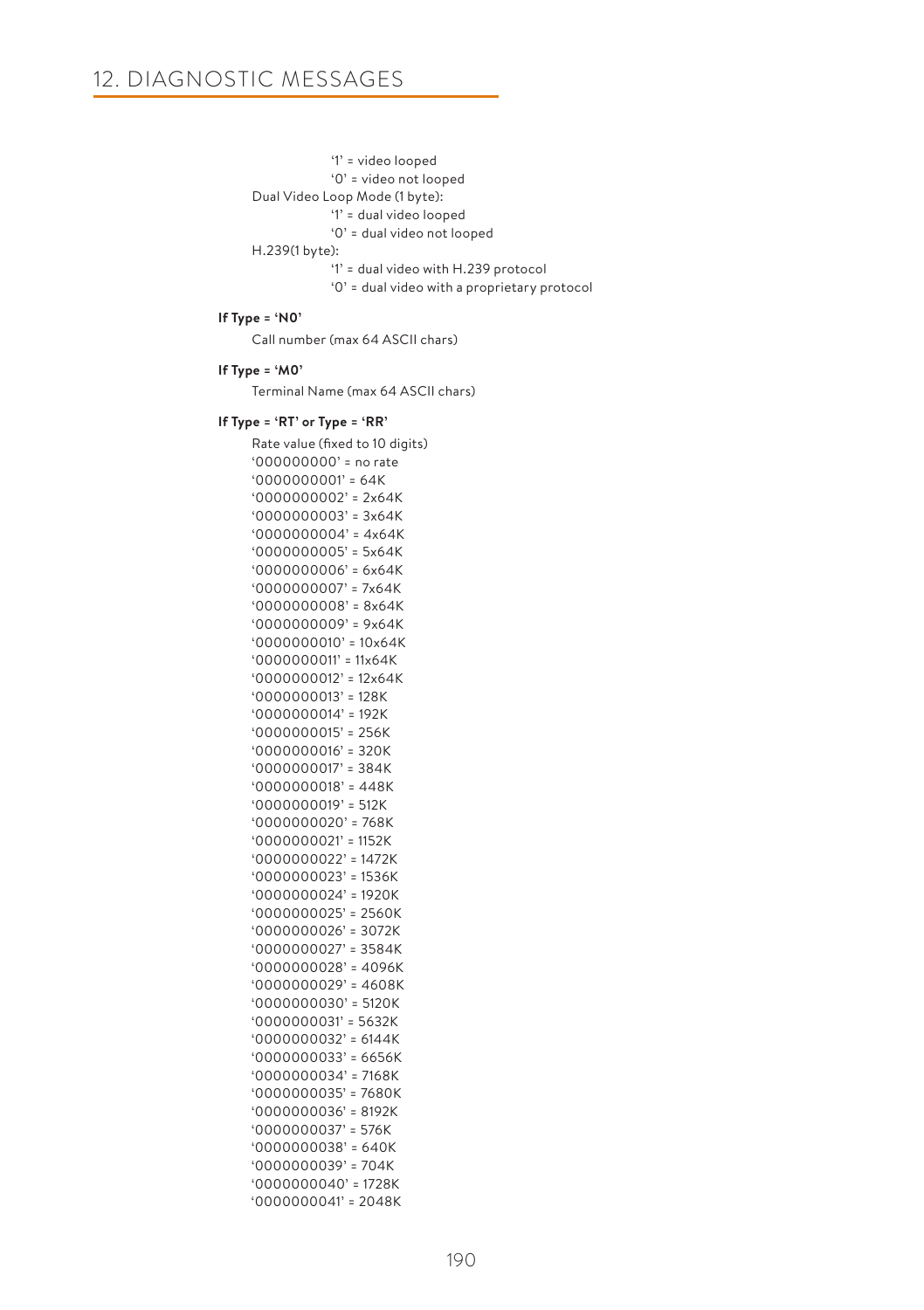```
'0000000042' = 896K
'0000000043' = 1024K
'0000000044' = 1280K
'0000000045' = 1408K
'0000000046' = 8128K
'0000000047' = 10240K
All other values represent the real rate value.
Current rate value (fixed to 10 digits)
Same as rate valu
```
### **If Type = 'AT' or Type = 'AR'**

Audio Coding (2 bytes) '00' = Automatic '01' = G.711 64K U low '02' = G.711 56K U low '03' = G.711 48K U low '04' = G.711 64K A low '05' = G.711 56K A low '06' = G.711 48K A low  $'07' = G.72264K$ '08' = G.722 56K '09' = G.722 48K  $'10' = G.728$  $'11' = G.7221$ '12' = G.722\_1 32K '13' = G.722\_1 24K '14' = G.723 '15' = MP4-AACLD '16' = MP4-AACLD 48K '17' =  $MP4 - AAC$ LD 56K '18' =  $MP4-AACID64K$ '19' =  $MP4 - AAC$ LD 128K '20' = PT 724 '21' = PT 716 '22' = G.722\_1 Annex C '23' = G.722\_1 Annex C 24K '24' = G.722\_1 Annex C 32K '25' = G.722\_1 Annex C 48K  $'26' = G.729 A$ '28' = G.719 32K '29' = G.719 48K '30' = G.719 64K '31' = G.719 96K '32' = G.719 128K '33' = OPUS '27' = Audio Off Audio bit rate value (fixed to 10 digits) Audio frame/packet value (fixed to 5 digits) Audio lost packets value (fixed to 5 digits)

## **If Type = 'VT' or Type = 'VR'**

Video Coding (2 bytes) '00' = Automatic  $'01' = H.261$ '02' = H.261 CIF '03' = H.261 QCIF  $'04' = H.263$ '05' = H.263 CIF '06' = H.263 QCIF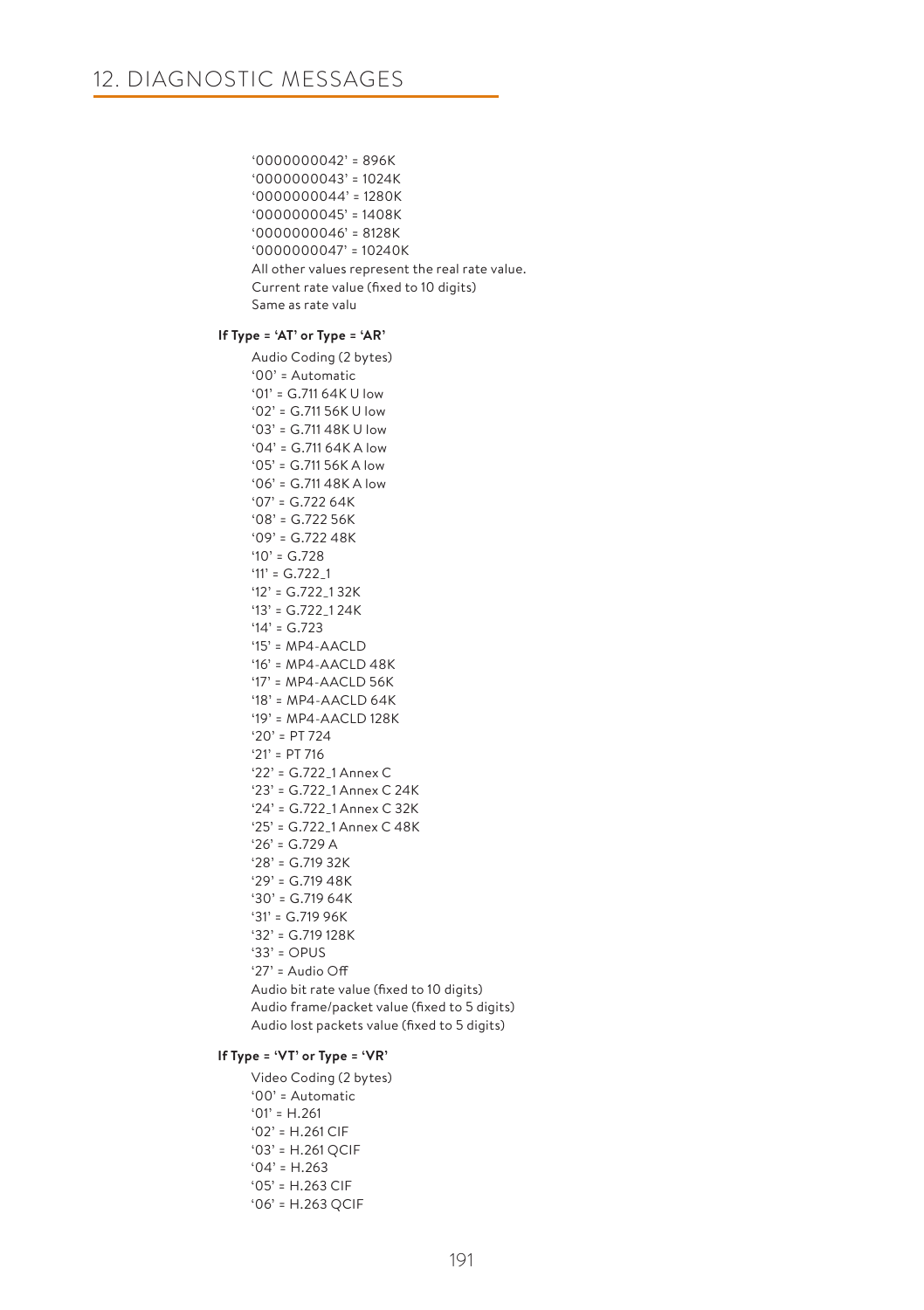'07' = H.263 SQCIF  $'08' = H.263 40C$ '09' = H.263 1280x1024 '10' = H.263 1024x768 '11' = H.263 800x600 '12' = H.263 640x480 '13' = H.263 SIF '14' = H.263 4SIF '15' = H.263 ICIF '16' = H.263 ISIF '17' = H.264/H.265 '18' = H.264/H.265 CIF '19' = H.264/H.265 QCIF '20' = H.264/H.265 SQCIF '21' = H.264/H.265 4CIF '22' = H.264/H.265 1280x1024 '23' = H.264/H.265 1024x768 '24' = H.264/H.265 800x600 '25' = H.264/H.265 640x480 '26' = H.264/H.265 SIF '27' = H.264/H.265 4SIF '28' = H.264/H.265 ICIF '29' = H.264/H.265 ISIF '30' = H.263 320x240 '31' = H.263 528x400 '32' = H.263 576x448 '33' = H.263 512x288 '34' = H.263 768x448 '35' = H.263 1024x576 '36' = H.263 1280x720 '37' = H.263 Custom '38' = H.264/H.265 320x240 '39' = H.264/H.265 528x400 '40' = H.264/H.265 576x448 '41' = H.264/H.265 512x288 '42' = H.264/H.265 768x448 '43' = H.264/H.265 1024x576 '44' = H.264/H.265 1280x720 '45' = H.264/H.265 Custom '46' = H.264/H.265 Sharpness '48' = H.261 Custom '49' = H.264/H.265 1920x1080 '50' = H.263 1920x1080 '51' = H.264/H.265 400x224 '52' = H.263 400x224 '53' = H.264/H.265 1280x768 '54' = H.264/H.265 1440x900 '55' = H.264/H.265 1680x1050 '56' = H.264/H.265 1600x1200 '57' = H.264/H.265 1920x1200 '58' = H.264/H.265 624x352 '59' = H.264/H.265 576x336 '47' = Video Off Video used bit rate value (fixed to 10 digits) Video max bit rate value (fixed to 10 digits) Video frame rate value (fixed to 5 digits) Video lost packets value (fixed to 5 digits)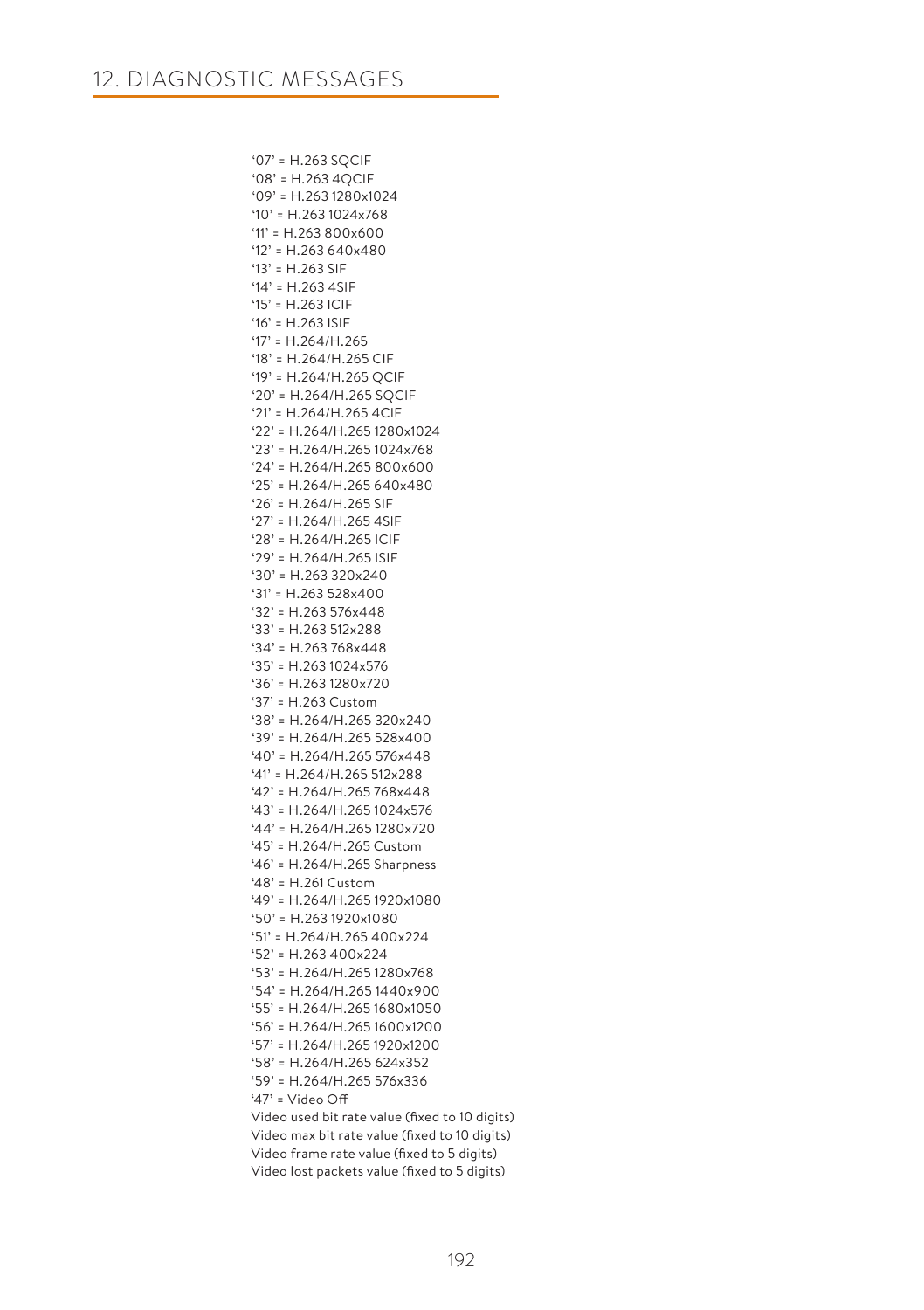Video Annex F: '1' = used '0' = not used Video Annex I: '1' = used '0' = notused Video Annex J: '1' = used '0' = notused Video Annex T: '1' = used '0' = notused Video width value in pixels (fixed to 5 digits) Video height value in pixels (fixed to 5 digits) Video H.264/H.265 Profile Type (2 bytes) '00' = H.264 base Profile '01' = H.264 High Profile '02' = H.264 TSVC Profile '03' = H.264 High-TSVC Profile '04' = H.265 base Profile '05' = H.265 TSVC Profile

## **If Type = 'HT' or Type = 'HR'**

Dual video Coding (2 bytes)

 **See video coding values used for video** Dual video used bit rate value (fixed to 10 digits) Dual video max bit rate value (fixed to 10 digits) Dual video frame rate value (fixed to 5 digits) Dual video lost packets value (fixed to 5 digits) Dual video Annex F: '1' = used '0' = not used Dual video Annex I: '1' = used '0' = not used Dual video Annex J: '1' = used '0' = not used Dual video Annex T: '1' = used '0' = not used Dual video width value in pixels (fixed to 5 digits) Dual video height value in pixels (fixed to 5 digits) Video H.264/H.265 Profile Type (2 bytes) '00' = H.264 base Profile '01' = H.264 High Profile '02' = H.264 TSVC Profile '03' = H.264 High-TSVC Profile '04' = H.265 base Profile '05' = H.265 TSVC Profile

#### **If Type = 'DT' or Type = 'DR'**

T.120 opened: '1' = opened  $'0'$  = closed H.224 opened: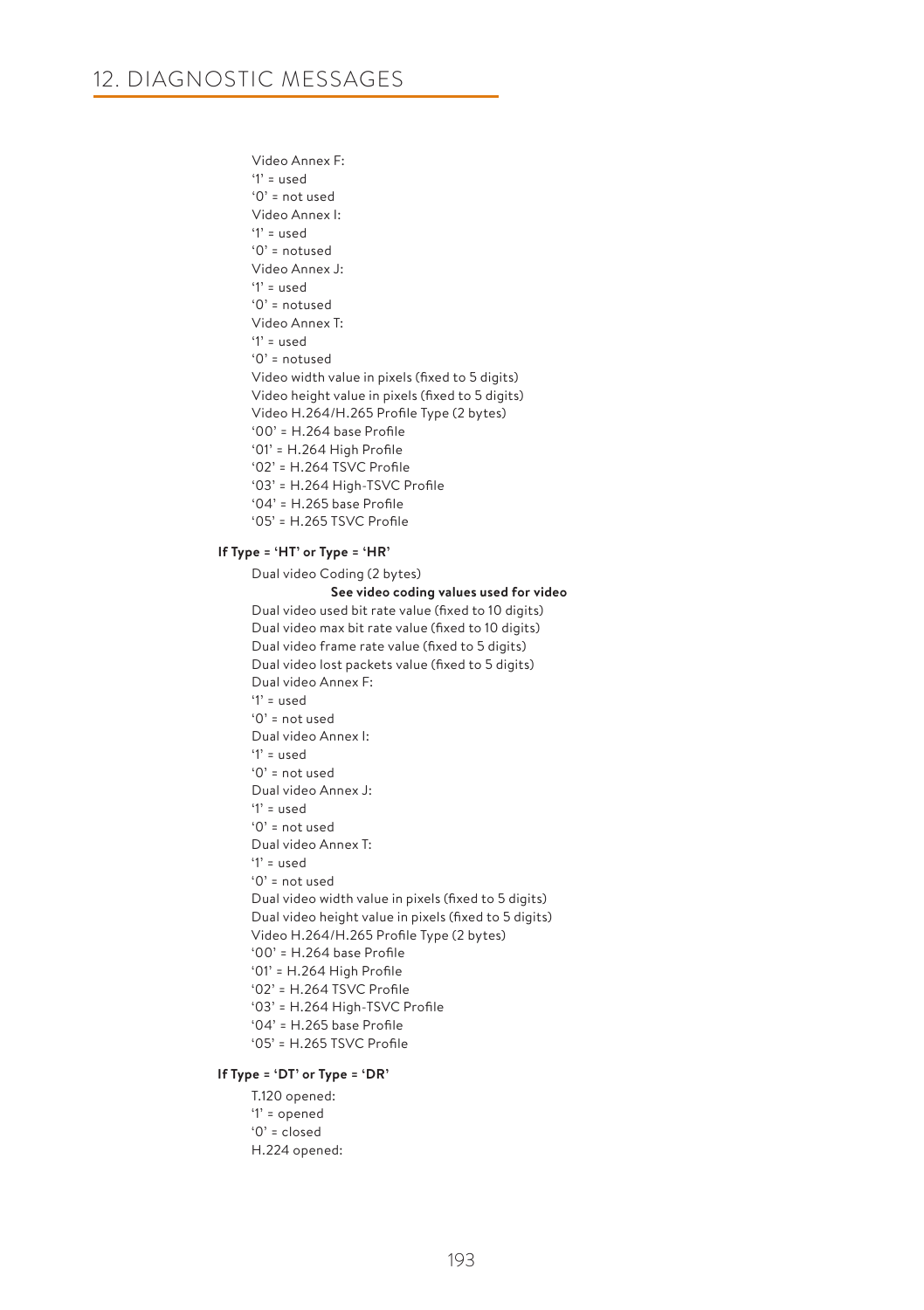'1' = opened

```
'0' = closed
```
Dummy (10 bytes, must be 0) **(for future expansion)** Dummy (10 bytes, must be 0) **(for future expansion)** Dummy (10 bytes, must be 0) **(for future expansion)** Dummy (10 bytes, must be 0) **(for future expansion)**

## **If Type = 'PT' or Type = 'PR'**

Video lost packet percentage (fixed to 2 digits) Dual Video lost packet percentage (fixed to 2 digits) Audio lost packet percentage (fixed to 2 digits)

## **If Type = 'JT' or Type = 'JR'**

Video jitter (msec) : ASCII string NOT null terminated 4 bytes in format x.xx Dual Video Video jitter (msec)) ASCII string NOT null terminated 4 bytes in format x.xx Audio jitter (msec) ASCII string NOT null terminated 4 bytes in format x.xx Dummy (40 bytes, must be 0) **(for future expansion)**

## **If Type = 'L0'**

Network quality level (2 bytes): '00' …'05' Audio quality level (2 bytes): '00' …'05' Video quality level (2 bytes): '00' …'05' Dual video quality level (2 bytes):  $'00'$  '05'

## Data Description:

# **Terminal Number:**

If the system is connected point-to-point, this value is always "00". If the system manage a multiconference, this value can be the number of the terminal connected (the same number that you can see in the system interface).

# **Quality Level:**

A low value shows a low quality level

# **12.2. System's serial numbers (PS)**

This message is sent by PC to RTE in order to know system's serial numbers.

| Direction: | $PC \rightarrow RTE$        |
|------------|-----------------------------|
| Mode       | بر،                         |
| Type:      | ٠p                          |
| Sub-Type   | $\mathfrak{c}$              |
| Data:      | Serial number type          |
|            | $'1'$ = Codec serial number |
|            | '2' = Board serial number   |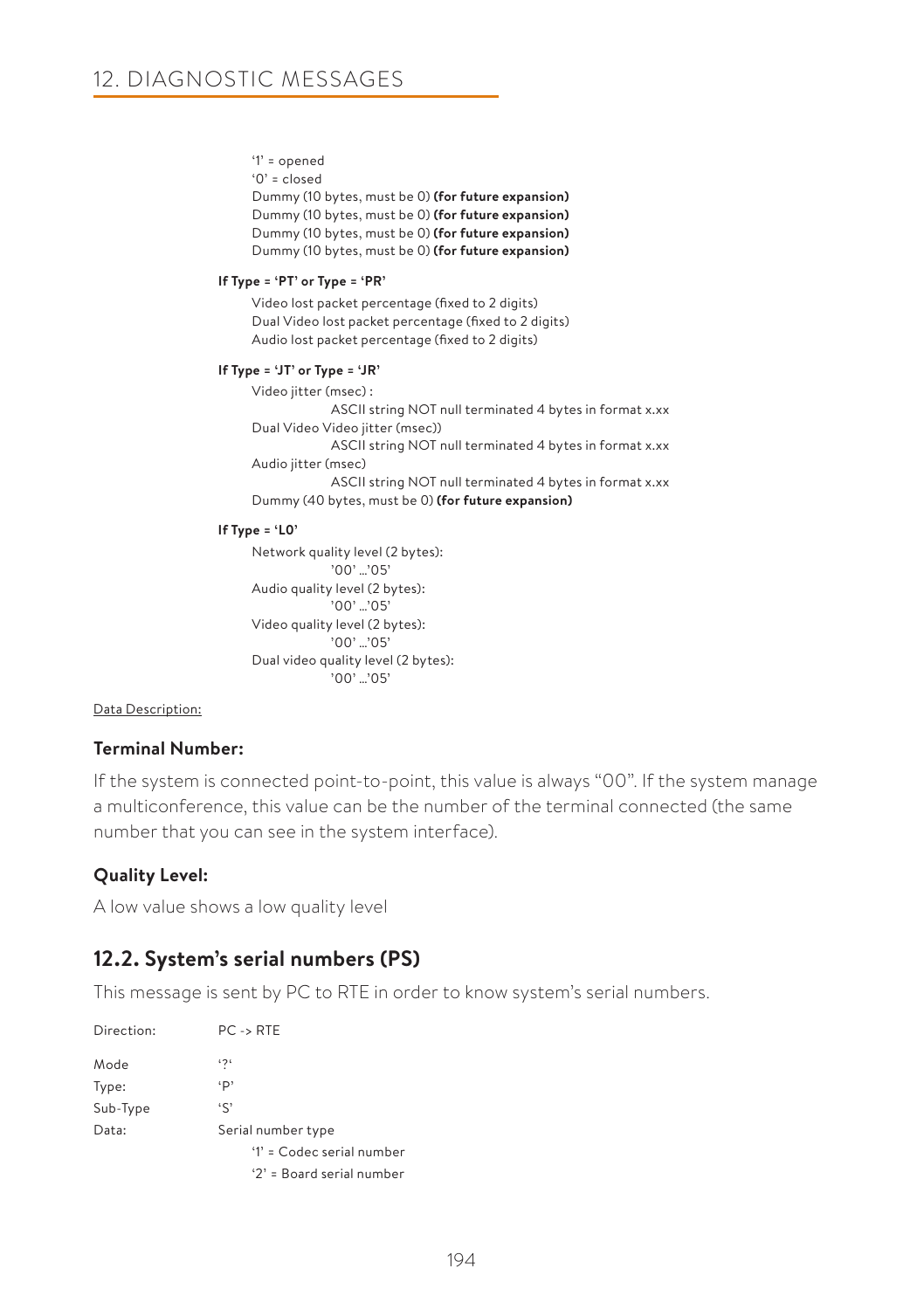# 12. DIAGNOSTIC MESSAGES

| Direction: | $RTE \rightarrow PC$               |
|------------|------------------------------------|
| Mode       | و ر،                               |
| Type:      | p,                                 |
| Sub-Type   | $\mathfrak{c}$                     |
| Data:      | Serial number type:                |
|            | '1' = Codec serial number          |
|            | '2' = Board serial number          |
|            | Serial number (max 32 ASCII chars) |

# **12.3. Call Interface Status (PG)**

This message is sent by PC to RTE in order to know if there are some errors on the call interface.

| Direction: | $PC \rightarrow RTE$                                                          |
|------------|-------------------------------------------------------------------------------|
| Mode       | .2.                                                                           |
| Type:      | $\cdot$ P                                                                     |
| Sub-Type   | G                                                                             |
| Data:      | Call interface:                                                               |
|            | $E' =$ Link EthO                                                              |
|            | $F =$ Link Eth1                                                               |
|            | 'G' = Gatekeeper                                                              |
|            | $'P' = Proxy$                                                                 |
|            | ' $R$ ' = Registar                                                            |
| Direction: | $RTE \rightarrow PC$                                                          |
| Mode       | $\cdot$ <'                                                                    |
| Type:      | $\cdot$ P                                                                     |
| Sub-Type   | G                                                                             |
| Data:      | Call Interface:                                                               |
|            | If Call Interface = 'E'                                                       |
|            | Status:                                                                       |
|            | '0' = Physical is down                                                        |
|            | '1' = Physical is up<br>'2' = Address conflict                                |
|            |                                                                               |
|            | If Call Interface = 'F'                                                       |
|            | Status:<br>'0' = Physical is down                                             |
|            | '1' = Physical is up                                                          |
|            | '2' = Address conflict                                                        |
|            | If Call Interface = 'G'                                                       |
|            | Status:                                                                       |
|            | '0' = Gatekeeper is not connected or disabled                                 |
|            | '1' = Gatekeeper is connected<br>'2' = Gatekeeper registration is in progress |
|            |                                                                               |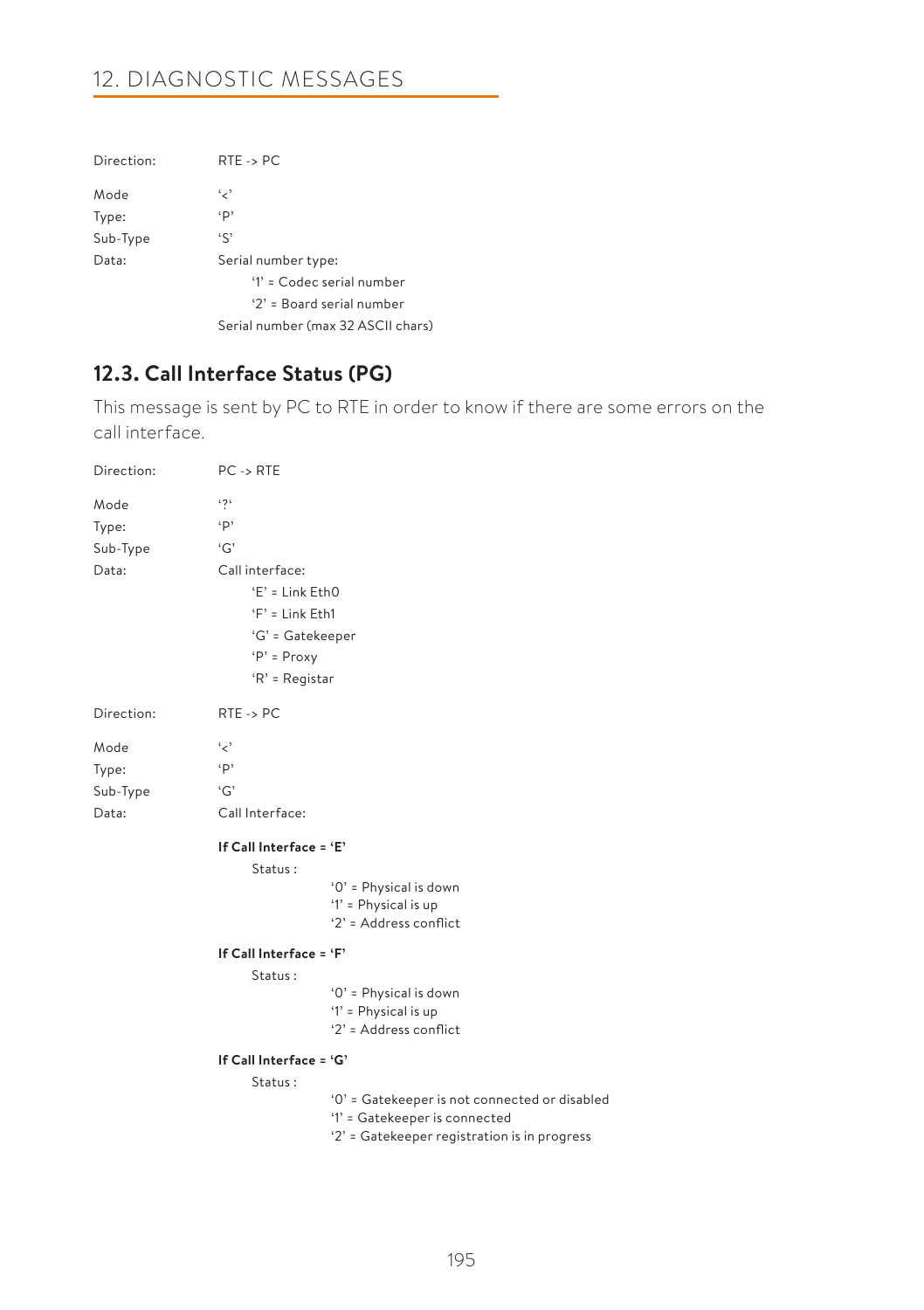## **If Call Interface = 'P'**

Status :

'0' = Proxy is not connected

'1' = Proxy is connected

'2' = Proxy registration is in progress

## **If Call Interface = 'R'**

Status :

'0' = Registar is not connected

- '1' = Registar is connected
- '2' = Registar registration is in progress

# **12.4. Download status (PD)**

This message is sent by PC to RTE in order to know if a download is finished in a correct manner.

| Direction: | $PC \rightarrow RTE$                             |
|------------|--------------------------------------------------|
| Mode       | $\mathfrak{c}$                                   |
| Type:      | $\cdot$ P                                        |
| Sub-Type   | 'D'                                              |
| Data:      | None                                             |
| Direction: | $RTE \rightarrow PC$                             |
| Mode       | و ر،                                             |
| Type:      | $\cdot$ p                                        |
| Sub-Type   | 'D'                                              |
| Data:      | Status:                                          |
|            | '0' = Download not completed                     |
|            | '1' = Download completed                         |
|            | Dummy (1 byte, must be 0) (for future expansion) |

# **12.5. Debug log file management (PL)**

This message is sent by PC to RTE in order to set the log debug file enabled and levels of debug.

| Direction: | $PC \rightarrow RTE$ |
|------------|----------------------|
| Mode       | '&'                  |
| Type:      | p,                   |
| Sub-Type   | Ч,                   |
| Data:      | Enable Log:          |
|            | $'0'$ = not enable   |
|            | $'1'$ = enable       |
|            | Module to debug:     |
|            | '0' = Automatic      |
|            | $'1' = Call$         |
|            | $2' = Graphic$       |
|            | $3'$ = System        |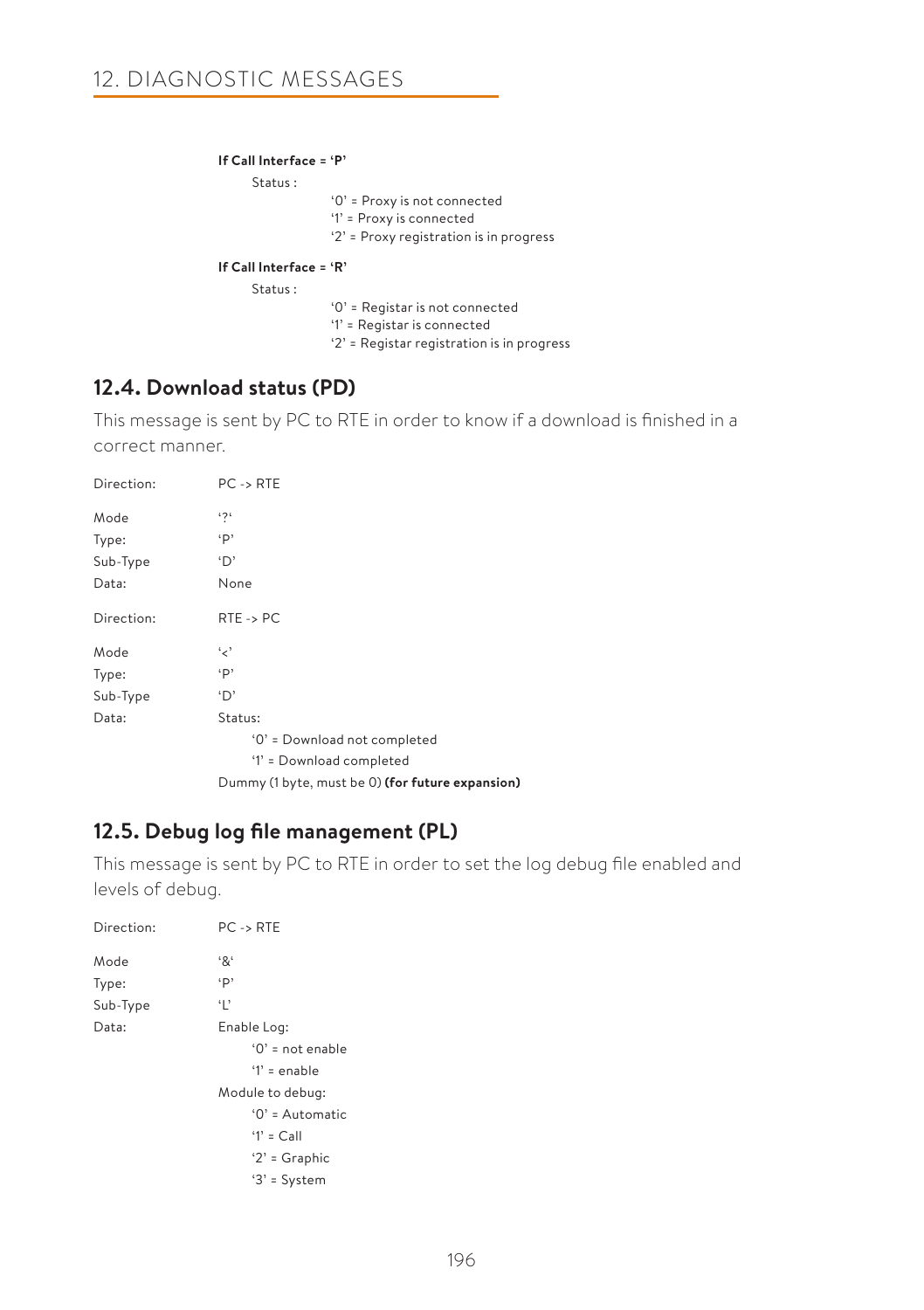Level of debug: '0' = Level 0 '1' = Level 1 '2' = Level 2 '3' = Level 3 '4' = Level 4 '5' = Level 5

# **12.6. Audio test (PA)**

This message is sent by PC to RTE in order to produce a sound.

| Direction: | $PC \rightarrow RTE$                             |
|------------|--------------------------------------------------|
| Mode       | $^{\mathfrak{c}}8^{\mathfrak{c}}$                |
| Type:      | $\cdot$ P                                        |
| Sub-Type   | 'Α'                                              |
| Data:      | Sound Type                                       |
|            | '1' = Continuous tone                            |
|            | $2' =$ Ring                                      |
|            | Status:                                          |
|            | $'0'$ = Stop                                     |
|            | $'1'$ = Start                                    |
|            | Dummy (1 byte, must be 0) (for future expansion) |

# **12.7. Generic System Info (PI)**

This message is sent by PC to RTE in order to get some system generic info.

| Direction:                         | $PC \rightarrow RTE$                                                                                                                 |
|------------------------------------|--------------------------------------------------------------------------------------------------------------------------------------|
| Mode<br>Type:<br>Sub-Type<br>Data: | $\mathfrak{c}$<br>$\cdot$ p<br>$\ddot{\phantom{0}}$<br>None                                                                          |
| Direction:                         | $RTE \rightarrow PC$                                                                                                                 |
| Mode<br>Type:<br>Sub-Type<br>Data: | و ر ،<br>$\cdot$ p<br>$\ddot{\phantom{0}}$<br>System Type (2 bytes):<br>$'02' = XTS000$<br>$'03' = XTT000$<br>'04' = $Konftel CC200$ |
|                                    | System Sub-Type (2 bytes):<br>$'00'$ = No subtype<br>$'02'$ = Executive<br>$'03'$ = IP Office<br>$'04' = 720p$<br>$'05' = XT3100$    |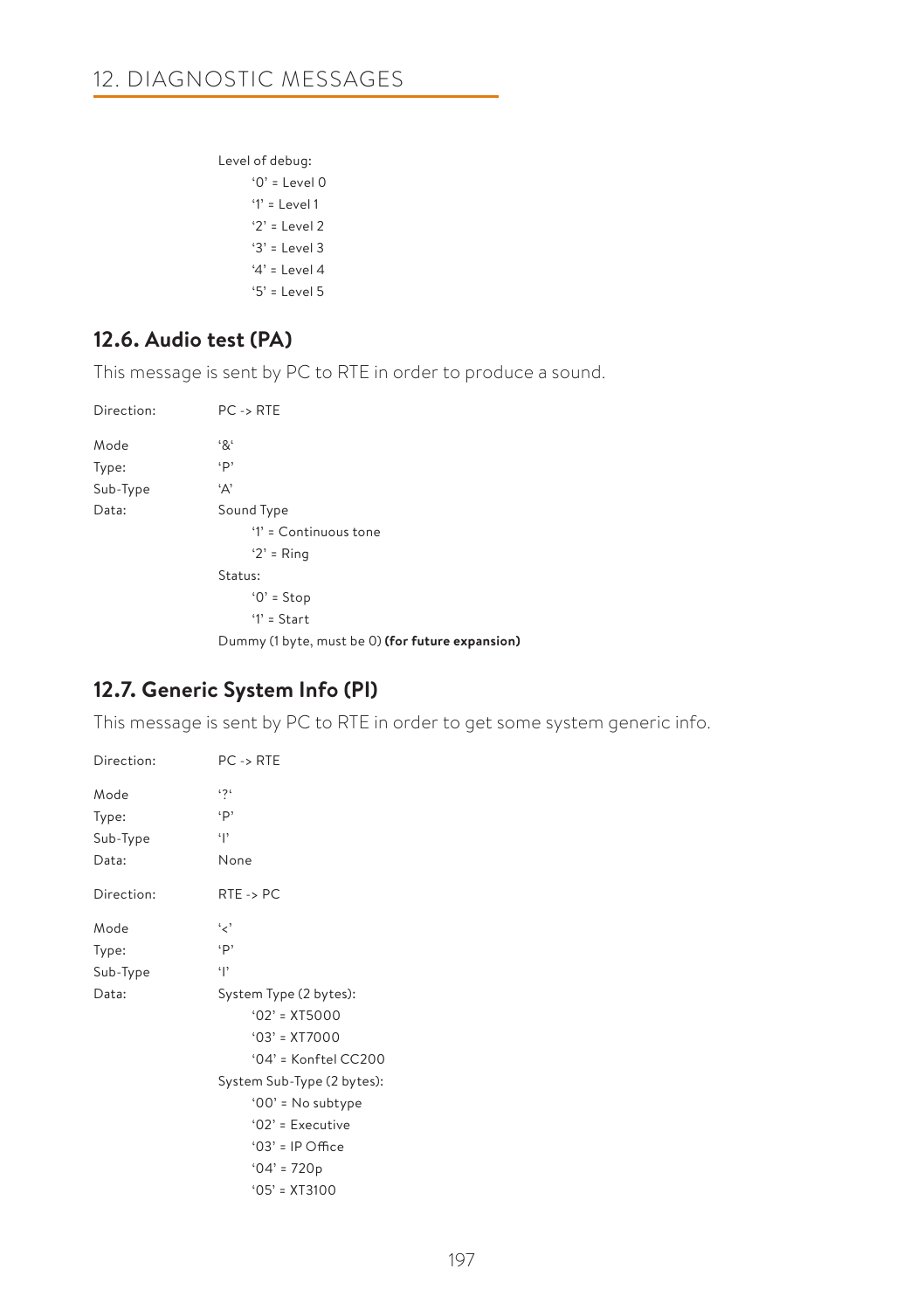System Board (2 bytes): '02' = Phoenix '03' = Android Dummy (5 bytes, must be 0) **(for future expansion)**

# **12.8. System Model Name (PIS)**

This message is sent by PC to RTE in order to get the system model name.

| Direction: | $PC \rightarrow RTE$    |
|------------|-------------------------|
| Mode       | $\mathfrak{c}$          |
| Type:      | p,                      |
| Sub-Type   | $\cdot$  '              |
| Data:      | Information:            |
|            | 'S' = System model name |
|            |                         |
| Direction: | $RTE \rightarrow PC$    |
| Mode       | و ر،                    |
| Type:      | p,                      |
| Sub-Type   | $\cdot$  '              |
| Data:      | Information:            |

## **If Information = S**

System model name (max 64 ASCII chars)

# **12.9. System component Status (PB)**

This message is sent by PC to RTE in order to get system component status info.

| Direction: | $PC \rightarrow RTE$                         |
|------------|----------------------------------------------|
| Mode       | 525                                          |
| Type:      | $\cdot$ p                                    |
| Sub-Type   | B                                            |
| Data:      | Type of component:                           |
|            | 'B'= Remote control battery state            |
|            | 'T'= Internal Temperature                    |
|            | 'A'= Audio input/output connection status    |
|            | 'V'= Video input/output connection status    |
|            | 'P'= Audio input/output peak and noise level |
|            | 'S'= Alarm status                            |
|            | If type of component 'B':                    |
|            | None                                         |
|            | If type of component 'T':                    |
|            | None                                         |
|            | If type of component 'A':                    |
|            | None                                         |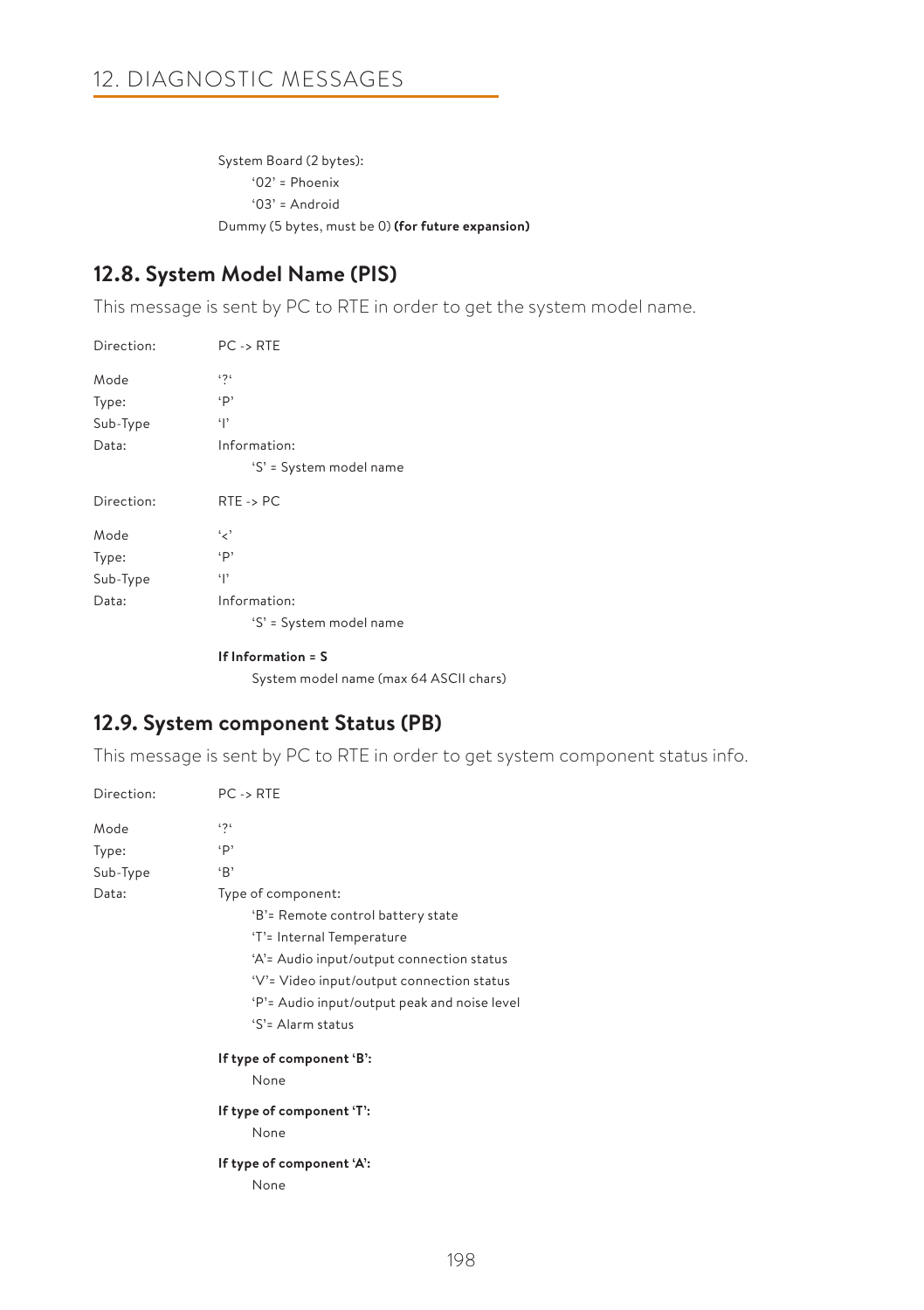#### **If type of component 'V':**

None

#### **If type of component 'P':**

Audio source (2 bytes):

- '01' = POD1 audio input
- '02' = POD2 audio input
- '03' = Digital audio input
- '04' = HD1 audio input
- '05' = HD2 audio input (valid only for XT7000)
- '06' = Analog audio input
- '07' = USB camera audio input
- '08' = USB microphone audio input
- '09' = Track1 audio output
- '10' = Track2 audio output '11' = Tx audio stream
- '12' = Rx audio stream
- 

## **If type of component 'S**

None

| Direction: | $RTE \rightarrow PC$               |
|------------|------------------------------------|
| Mode       | و ر،                               |
| Type:      | ٠p                                 |
| Sub-Type   | B                                  |
| Data:      | Type of component:                 |
|            | 'B' = Remote control battery state |
|            | 'T' = Internal Temperature         |

- A'= Audio input/output connection status
- 'V'= Video input/output connection status
- 'P'= Audio input/output peak and noise level
- 'S'= Alarm status

#### **If component 'B':**

- '1' = Charged
- '2' = Half Charged
- '3' = Not Charged

### **If component 'T':**

Temperature in Celsius degrees (2 bytes): '00' … '99'

## **If component 'A':**

```
POD1 input:
              '0'= no cable
              '1'= connected
POD2 input:
              '0'= no cable
              '1'= connected
HD1 input:
              '0'= no cable
              '1'= connected
HD2 input (only XT7000):
              '0'= no cable
              '1'= connected
```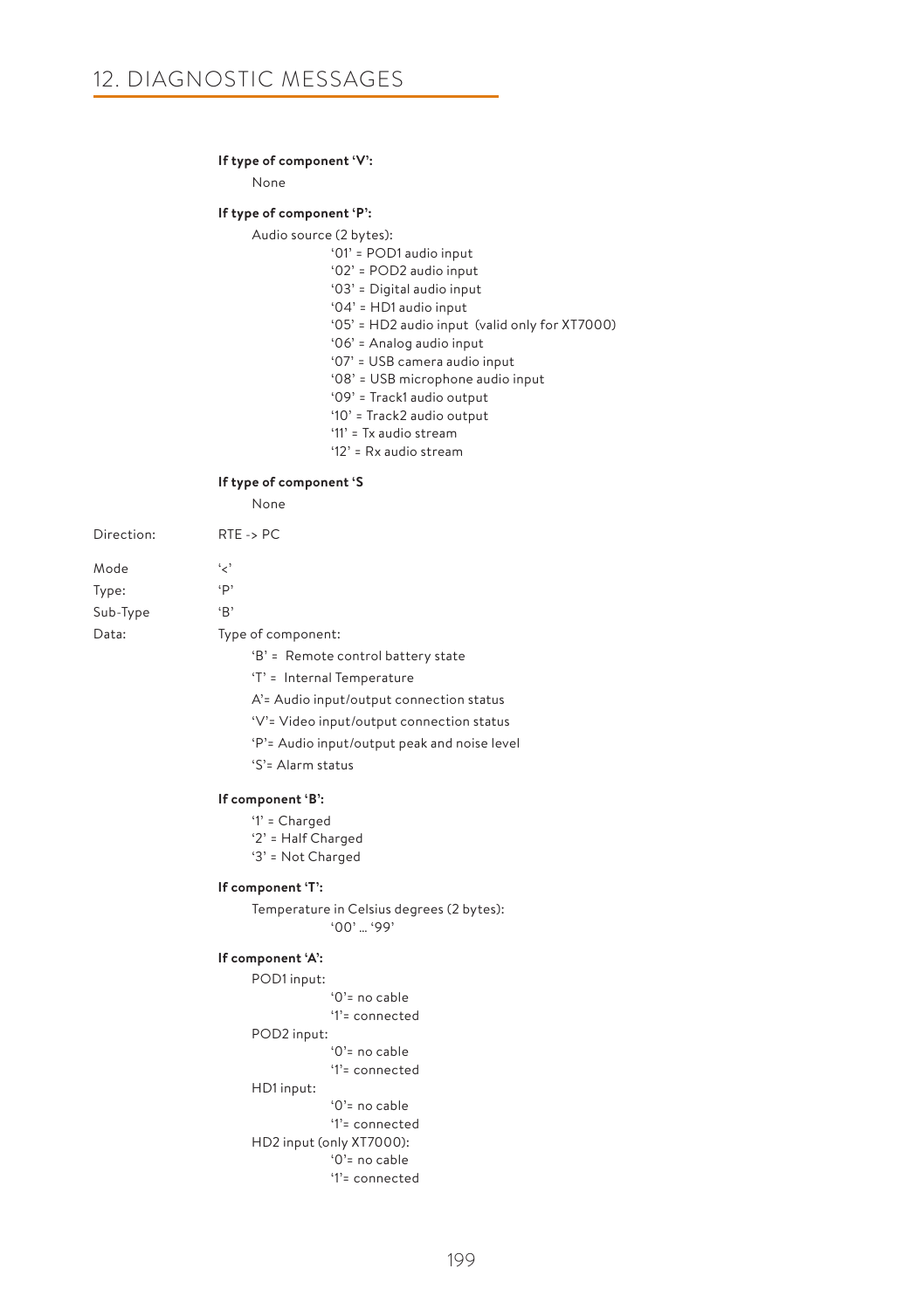USB camera input: '0'= no cable '1'= connected USB microphone input: '0'= no cable '1'= connected Digital input: '0'= no cable '1'= connected Analog input: '0'= no cable '1'= connected HD1 output: '0'= no cable '1'= connected HD2 output: '0'= no cable '1'= connected USB headset output: '0'= no cable '1'= connected Digital output: '0'= no cable '1'= connected Analog output: '0'= no cable '1'= connected Dummy (7 bytes, must be 0) **(for future expansion)**

### **If component 'V':**

HD1 camera: '0'= no cable '1'= connected HD2 camera (only XT7000): '0'= no cable '1'= connected DVI camera: '0'= no cable '1'= connected USB camera: '0'= no cable '1'= connected HD1 monitor: '0'= no cable '1'= connected HD2 monitor: '0'= no cable '1'= connected Dummy (14 bytes, must be 0) **(for future expansion)**

### **If type of component 'P':**

Audio source (2 bytes) (see above): Peak value channel 1 (2 bytes): '00'…'60' Peak value channel 2 (2 bytes) '00'…'60' Peak value channel 3 (2 bytes) '00'…'60' Noise value channel 1 (2 bytes)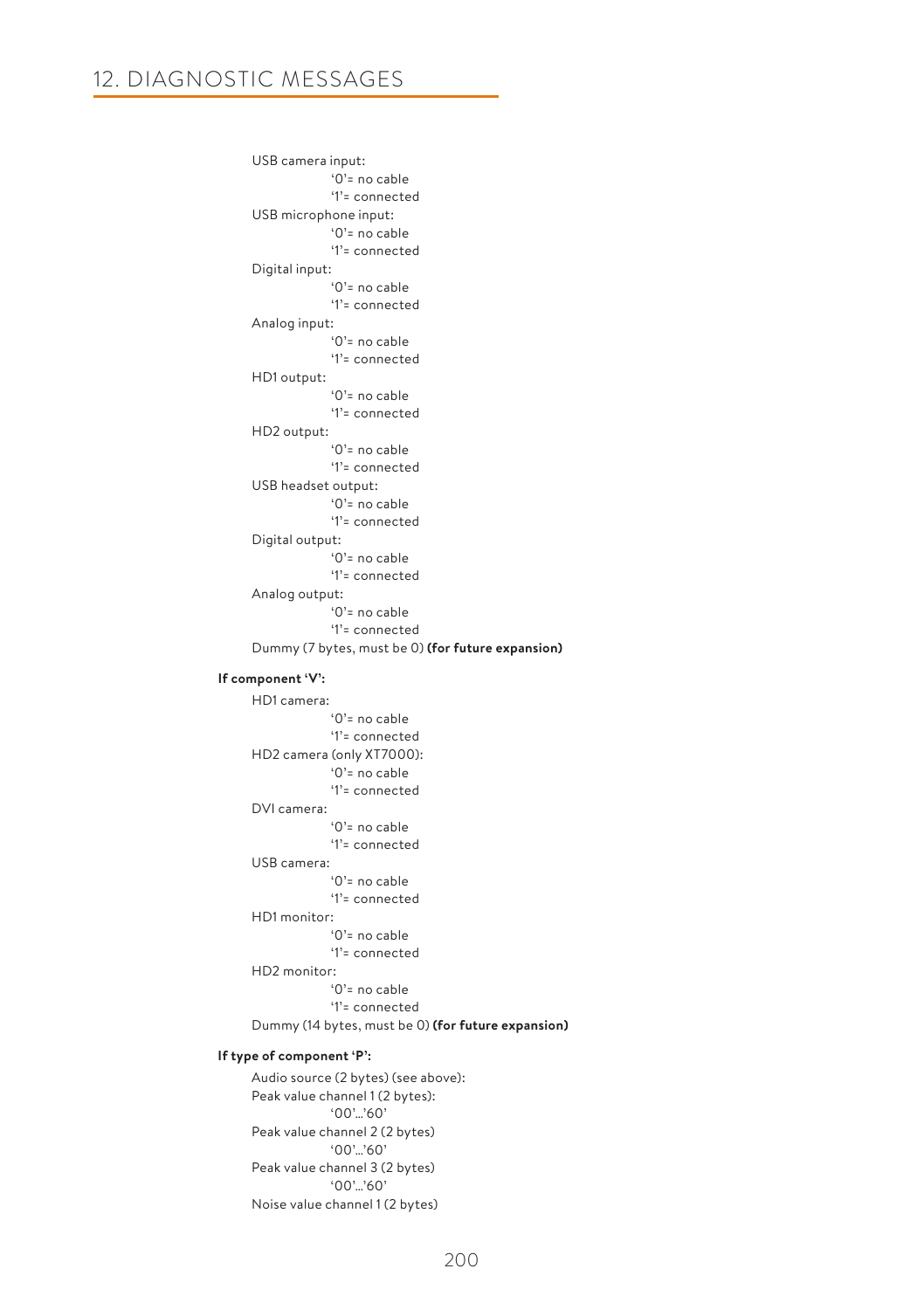'00'…'60' Noise value channel 2 (2 bytes) '00'…'60' Noise value channel 3 (2 bytes) '00'…'60'

## **If component 'S'**

High Temperature Alarm Status: '1' = Alarm On '2' = Alarm Off Dummy (20 bytes, must be 0) **(for future expansion )**

# **12.10. Diagnostic Error Message (PE)**

This message is sent by RTE to notify an error on the received message:

| Direction: | $RTE \rightarrow PC$            |
|------------|---------------------------------|
| Mode       | ، بر،                           |
| Type:      | 'D'                             |
| Sub-Type   | ٠F'                             |
| Data:      | Message Type                    |
|            | Sub-type                        |
|            | Error:                          |
|            | '1' = Bad parameter             |
|            | '2' = Unknown message           |
|            | '3' = Wrong message length      |
|            | $4'$ = Bad mode                 |
|            | '5' = Unable to execute command |
|            | Sub-code                        |
|            | $'0'$ = system timeout          |
|            | '1' = system busy               |
|            | If Bad parameter                |
|            | Index number of wrong parameter |